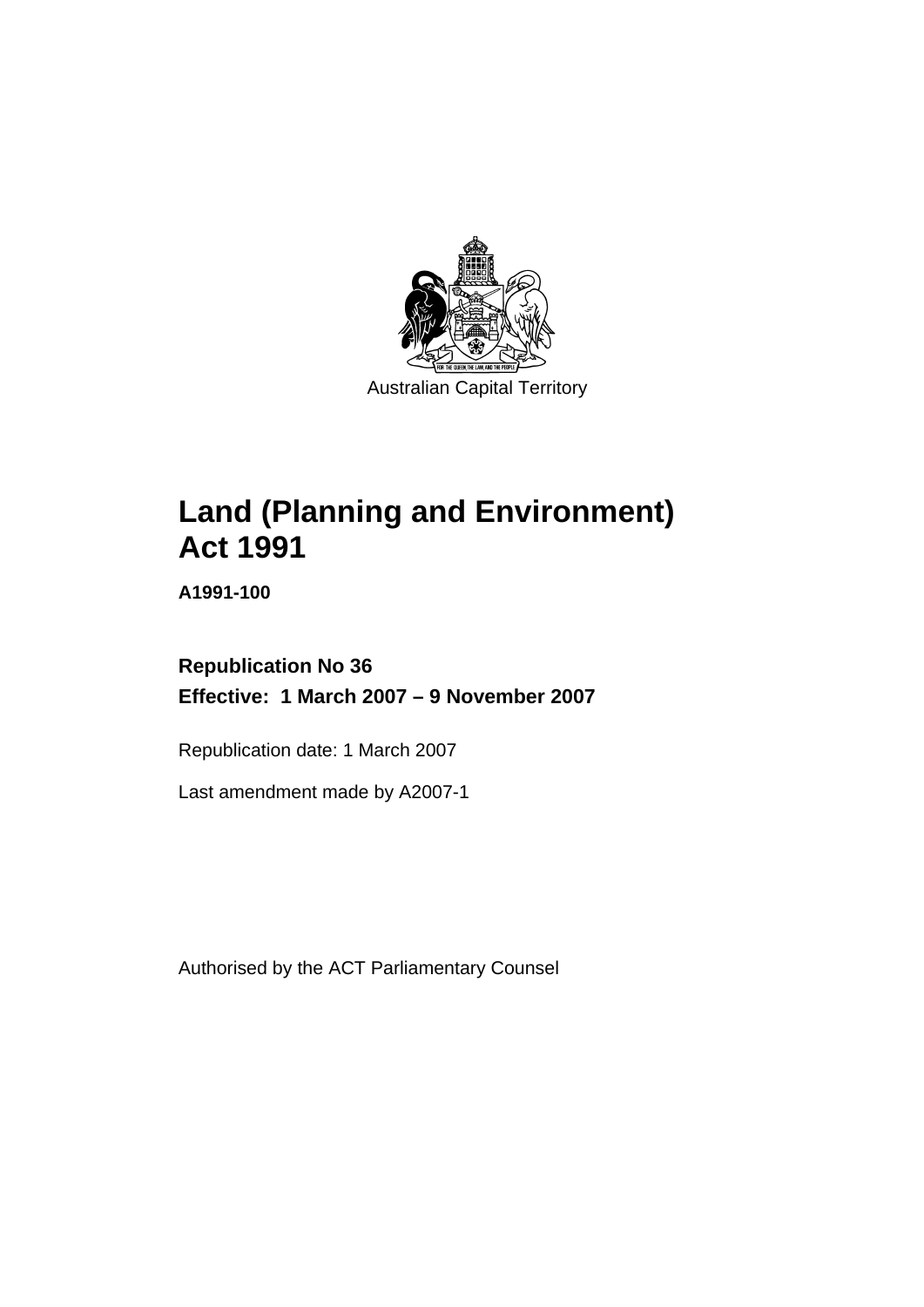#### **About this republication**

#### **The republished law**

This is a republication of the *Land (Planning and Environment) Act 1991* (including any amendment made under the *Legislation Act 2001*, part 11.3 (Editorial changes)) as in force on 1 March 2007*.* It also includes any amendment, repeal or expiry affecting the republished law to 1 March 2007.

The legislation history and amendment history of the republished law are set out in endnotes 3 and 4.

#### **Kinds of republications**

The Parliamentary Counsel's Office prepares 2 kinds of republications of ACT laws (see the ACT legislation register at www.legislation.act.gov.au):

- authorised republications to which the *Legislation Act 2001* applies
- unauthorised republications.

The status of this republication appears on the bottom of each page.

#### **Editorial changes**

The *Legislation Act 2001*, part 11.3 authorises the Parliamentary Counsel to make editorial amendments and other changes of a formal nature when preparing a law for republication. Editorial changes do not change the effect of the law, but have effect as if they had been made by an Act commencing on the republication date (see *Legislation Act 2001*, s 115 and s 117). The changes are made if the Parliamentary Counsel considers they are desirable to bring the law into line, or more closely into line, with current legislative drafting practice.

This republication includes amendments made under part 11.3 (see endnote 1).

#### **Uncommenced provisions and amendments**

If a provision of the republished law has not commenced or is affected by an uncommenced amendment, the symbol  $\mathbf{U}$  appears immediately before the provision heading. The text of the uncommenced provision  $\overline{or}$  amendment appears only in the last endnote.

#### **Modifications**

If a provision of the republished law is affected by a current modification, the symbol  $\mathbf{M}$ appears immediately before the provision heading. The text of the modifying provision appears in the endnotes. For the legal status of modifications, see *Legislation Act 2001*, section 95.

#### **Penalties**

The value of a penalty unit for an offence against this republished law at the republication date is—

- (a) if the person charged is an individual—\$100; or
- (b) if the person charged is a corporation—\$500.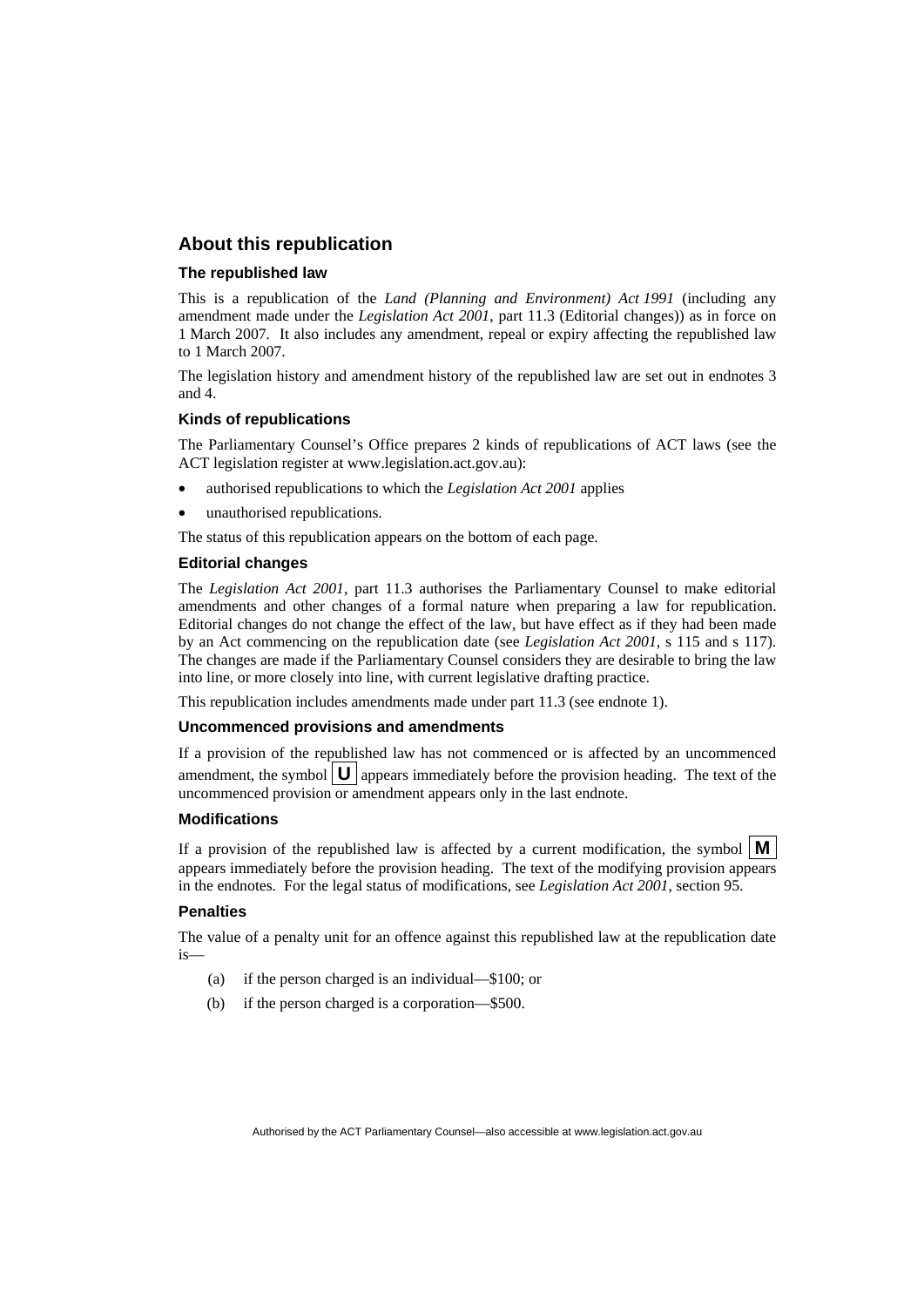

# **Land (Planning and Environment) Act 1991**

# **Contents**

| Part 1              | <b>Preliminary</b>                                    |            |
|---------------------|-------------------------------------------------------|------------|
| 1                   | Name of Act                                           | 2          |
| $\overline{2}$      | Dictionary                                            | 2          |
| 3                   | <b>Notes</b>                                          | 2          |
| 4                   | Offences against Act—application of Criminal Code etc | 2          |
| Part 2              | <b>Planning</b>                                       |            |
| <b>Division 2.1</b> | Preliminary                                           |            |
| 5                   | Definitions for pt 2                                  | 4          |
| <b>Division 2.2</b> | Territory plan-object and effect                      |            |
| 7                   | Object of territory plan                              | 6          |
| 8                   | Effect of plan                                        | 7          |
| R <sub>36</sub>     | Land (Planning and Environment) Act 1991              | contents 1 |
| 01/03/07            | Effective: 01/03/07-09/11/07                          |            |

Page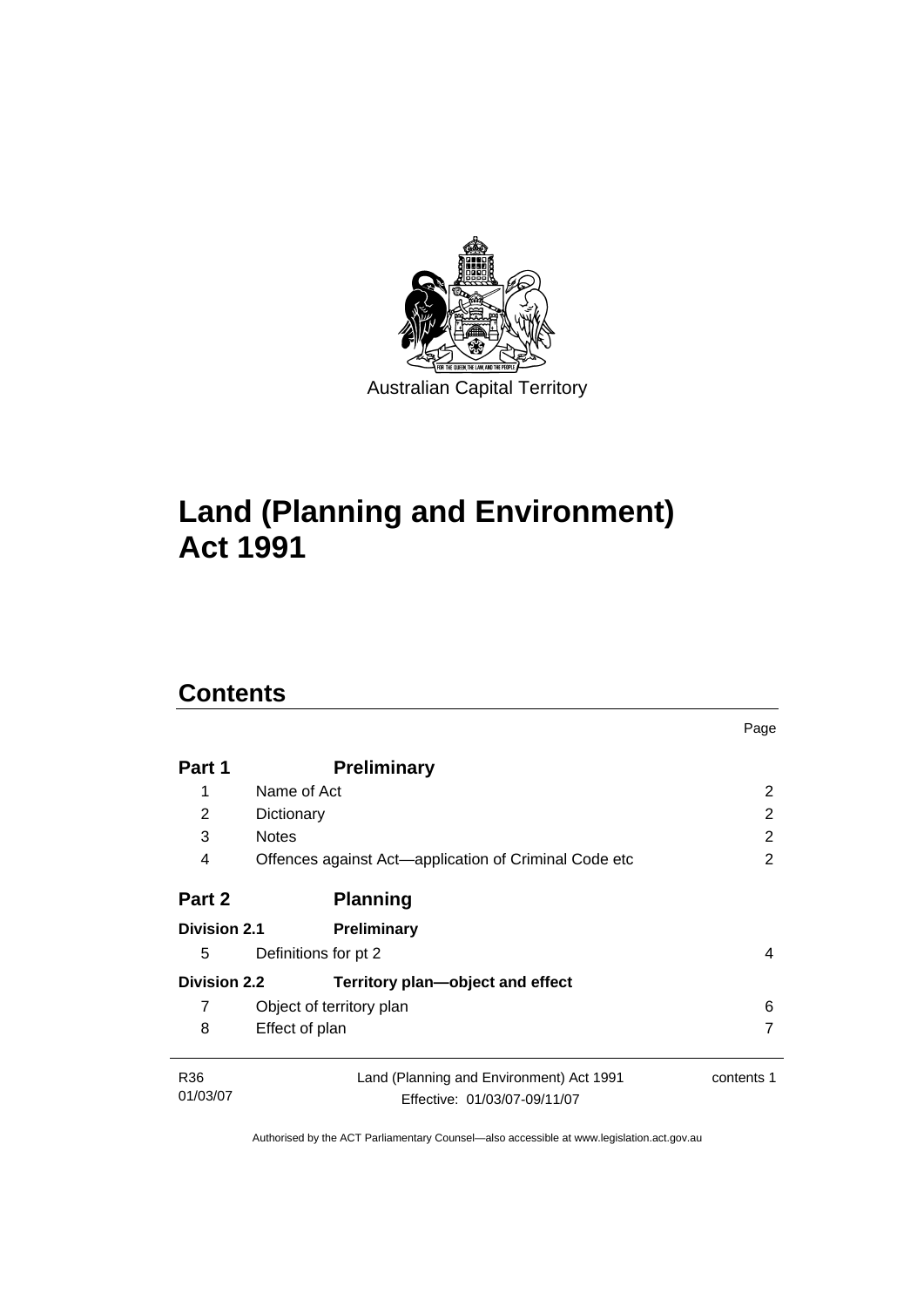|                          |                                                                       | Page              |  |
|--------------------------|-----------------------------------------------------------------------|-------------------|--|
| 9                        | Effect of draft plan variation                                        | 7                 |  |
| 12                       | Plan not to have retrospective effect                                 | 8                 |  |
| <b>Division 2.3</b>      | Territory plan-continuation and variation                             |                   |  |
| <b>Subdivision 2.3.1</b> | <b>Territory plan</b>                                                 |                   |  |
| 13                       | Continuation of plan                                                  | 8                 |  |
| <b>Subdivision 2.3.2</b> | Preparation of variations of territory plan                           |                   |  |
| 14                       | Application of sdiv 2.3.2                                             | 9                 |  |
| 15                       | Preparation of plan variations                                        | 9                 |  |
| 16                       | Consultation with conservator                                         | 9                 |  |
| 17                       | Consultation with heritage council                                    | 9                 |  |
| 18                       | Environmental reports and inquiries                                   |                   |  |
| 19                       | Public consultation-notification                                      | 10                |  |
| 19A                      | Public consultation-notice of interim effect etc                      | 11                |  |
| 19B                      | Public consultation-availability of draft plan variation etc          | 11                |  |
| 19C                      | Draft plan variations that do not affect rights                       | 12                |  |
| 20                       | Consultation with national capital authority                          | $12 \overline{ }$ |  |
| 21                       | Public inspection of comments                                         | 13                |  |
| 22                       | Revision, deferral or withdrawal of draft plan variations             | 13                |  |
| <b>Subdivision 2.3.3</b> | Minister approval and consideration by Legislative<br><b>Assembly</b> |                   |  |
| 23                       | Application of sdiv 2.3.3                                             | 14                |  |
| 24                       | Submission of draft plan variation to Minister                        | 14                |  |
| 25                       | Consideration by Legislative Assembly committee                       | 16                |  |
| 26                       | Minister's powers                                                     | 16                |  |
| 27                       | Return of draft plan variation to authority                           | 17                |  |
| 28                       | Notice of revival of deferred draft plan variation                    | 18                |  |
| 29                       | Consideration of plan variation by Legislative Assembly               | 18                |  |
| 30                       | Rejection of plan variation by Legislative Assembly                   | 21                |  |
| 30A                      | Partial rejection of plan variation by Legislative Assembly           | 21                |  |
| 30B                      | Partial rejection of plan variation-newspaper publication etc         | 22                |  |
| <b>Subdivision 2.3.4</b> | Plan variations-defined land                                          |                   |  |
| 31                       | Definition for sdiv 2.3.4                                             | 22                |  |
| 32                       | Plan variations in relation to defined land                           | 22                |  |
| contents 2               | Land (Planning and Environment) Act 1991                              | R36               |  |
|                          | Effective: 01/03/07-09/11/07                                          | 01/03/07          |  |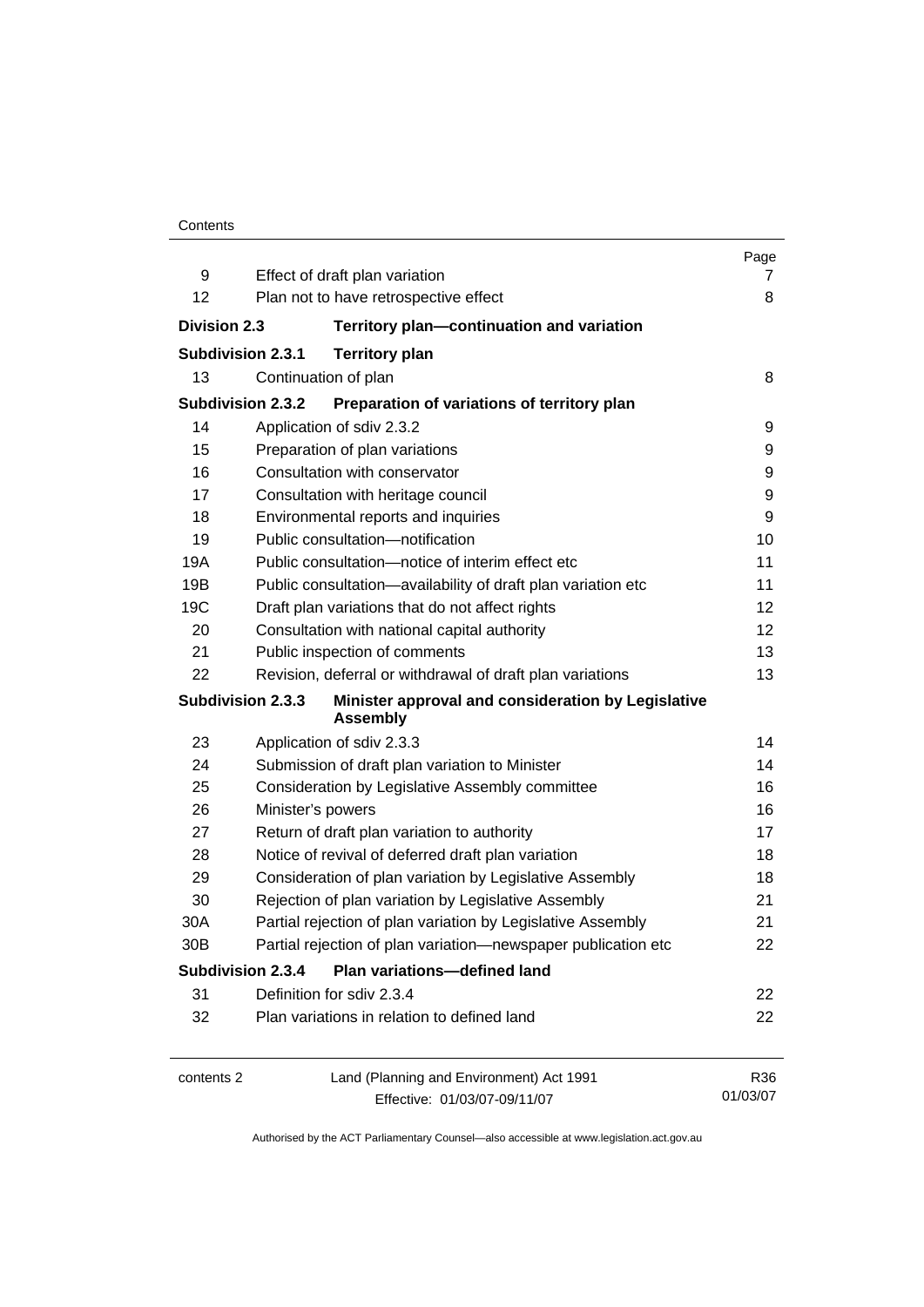|                     |                          |                                                                                   | Contents                   |
|---------------------|--------------------------|-----------------------------------------------------------------------------------|----------------------------|
| <b>Division 2.5</b> |                          | <b>Miscellaneous</b>                                                              | Page                       |
| 51                  |                          | Challenge to validity of provisions of plan                                       | 24                         |
|                     |                          |                                                                                   |                            |
| Part 4              |                          | <b>Environmental assessments and inquiries</b>                                    |                            |
| <b>Division 4.1</b> |                          | Preliminary                                                                       |                            |
| 111                 |                          | Definitions for pt 4                                                              | 25                         |
| 112                 | Proponents               |                                                                                   | 27                         |
| <b>Division 4.2</b> |                          | <b>Preliminary assessments</b>                                                    |                            |
| 113                 | <b>Directions</b>        |                                                                                   | 27                         |
| 114                 |                          | Mandatory preliminary assessments                                                 | 27                         |
| 115                 | Content                  |                                                                                   | 28                         |
| 116                 |                          | Submission to Minister                                                            | 28                         |
| 117                 | Public inspection        |                                                                                   | 28                         |
| 118                 |                          | Exclusion of material                                                             | 29                         |
| <b>Division 4.3</b> |                          | <b>Assessments</b>                                                                |                            |
|                     | <b>Subdivision 4.3.1</b> | Form and content                                                                  |                            |
| 119                 | Form                     |                                                                                   | 30                         |
| 120                 | statements               | Content of public environment reports and environmental impact                    | 30                         |
|                     | <b>Subdivision 4.3.2</b> | <b>Direction of assessments</b>                                                   |                            |
| 121                 |                          | Decisions to direct assessments                                                   | 30                         |
| 122                 |                          | Environment Minister's power to direct assessments                                | 31                         |
| 123                 | <b>Directions</b>        |                                                                                   | 31                         |
|                     | <b>Subdivision 4.3.3</b> | Preparation, evaluation and consideration by<br><b>Legislative Assembly</b>       |                            |
|                     |                          | Public environment reports-preparation                                            | 33                         |
| 124                 |                          |                                                                                   |                            |
| 125                 |                          | Environmental impact statements-consultation and public inspection                |                            |
| 126                 |                          | Environmental impact statements-consideration of relevant<br>comments and reports |                            |
| 127                 |                          | Submission of reports and statements to Environment Minister                      |                            |
| 128                 | Consultation             |                                                                                   |                            |
| 129                 |                          | Further information                                                               | 33<br>35<br>35<br>35<br>36 |

| R36      | Land (Planning and Environment) Act 1991 | contents 3 |
|----------|------------------------------------------|------------|
| 01/03/07 | Effective: 01/03/07-09/11/07             |            |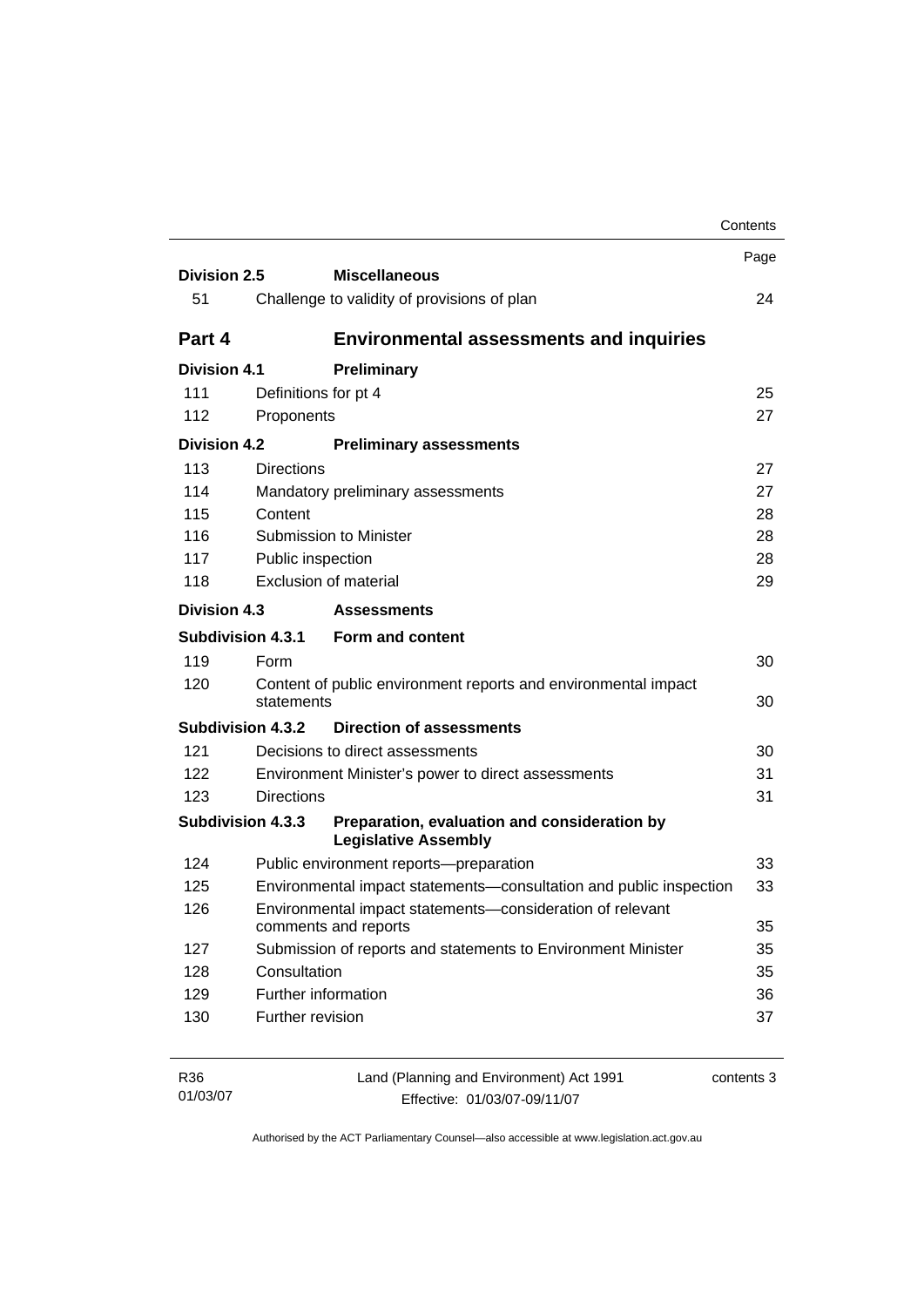| 131                 |                          | <b>Evaluation by Environment Minister</b>                                | Page<br>37      |
|---------------------|--------------------------|--------------------------------------------------------------------------|-----------------|
| 132                 |                          | Presentation to Legislative Assembly and public inspection               | 38              |
| 133                 |                          | Exclusion of material                                                    | 39              |
| 134                 | Exemptions               |                                                                          | 39              |
| <b>Division 4.4</b> |                          | <b>Inquiries</b>                                                         |                 |
|                     | <b>Subdivision 4.4.1</b> | Establishment of panels and terms of reference                           |                 |
| 135                 | Constitution             |                                                                          | 40              |
| 136                 |                          | <b>Combined inquiries</b>                                                | 41              |
| 138                 |                          | Terms of reference                                                       | 41              |
| 139                 | Notification             |                                                                          | 42              |
|                     | <b>Subdivision 4.4.2</b> | <b>Inquiry reports</b>                                                   |                 |
| 140                 | Inquiry reports          |                                                                          | 42              |
| 141                 |                          | Presentation to Legislative Assembly and public inspection               | 42              |
| 142                 |                          | Exclusion of material                                                    | 43              |
|                     | <b>Subdivision 4.4.3</b> | <b>Procedures and powers</b>                                             |                 |
| 143                 |                          | Definitions for sdiv 4.4.3                                               | 43              |
| 144                 |                          | Notice of inquiry hearings                                               | 44              |
| 145                 | Public hearings          |                                                                          | 44              |
| 146                 |                          | General procedure                                                        | 45              |
| 147                 |                          | Special hearings-consultation with interested persons                    | 46              |
| 148                 |                          | Assessments for purpose of inquiries                                     | 46              |
| 149                 |                          | Powers in relation to witnesses etc                                      | 47              |
| 151                 |                          | Inspection of books and documents                                        | 48              |
| 152                 | Power of entry           |                                                                          | 48              |
| 153                 | Search warrants          |                                                                          | 49              |
| 154                 |                          | Powers of search and inspection                                          | 51              |
| 155                 |                          | Application of Criminal Code, ch 7                                       | 51              |
| 156                 |                          | Contempt of panel                                                        | 51              |
| 157                 |                          | Protection of panel members and witnesses                                | 51              |
| Part 5              |                          | <b>Land administration</b>                                               |                 |
| <b>Division 5.1</b> |                          | Preliminary                                                              |                 |
| 159                 |                          | Definitions for pt 5                                                     | 53              |
| contents 4          |                          | Land (Planning and Environment) Act 1991<br>Effective: 01/03/07-09/11/07 | R36<br>01/03/07 |

Effective: 01/03/07-09/11/07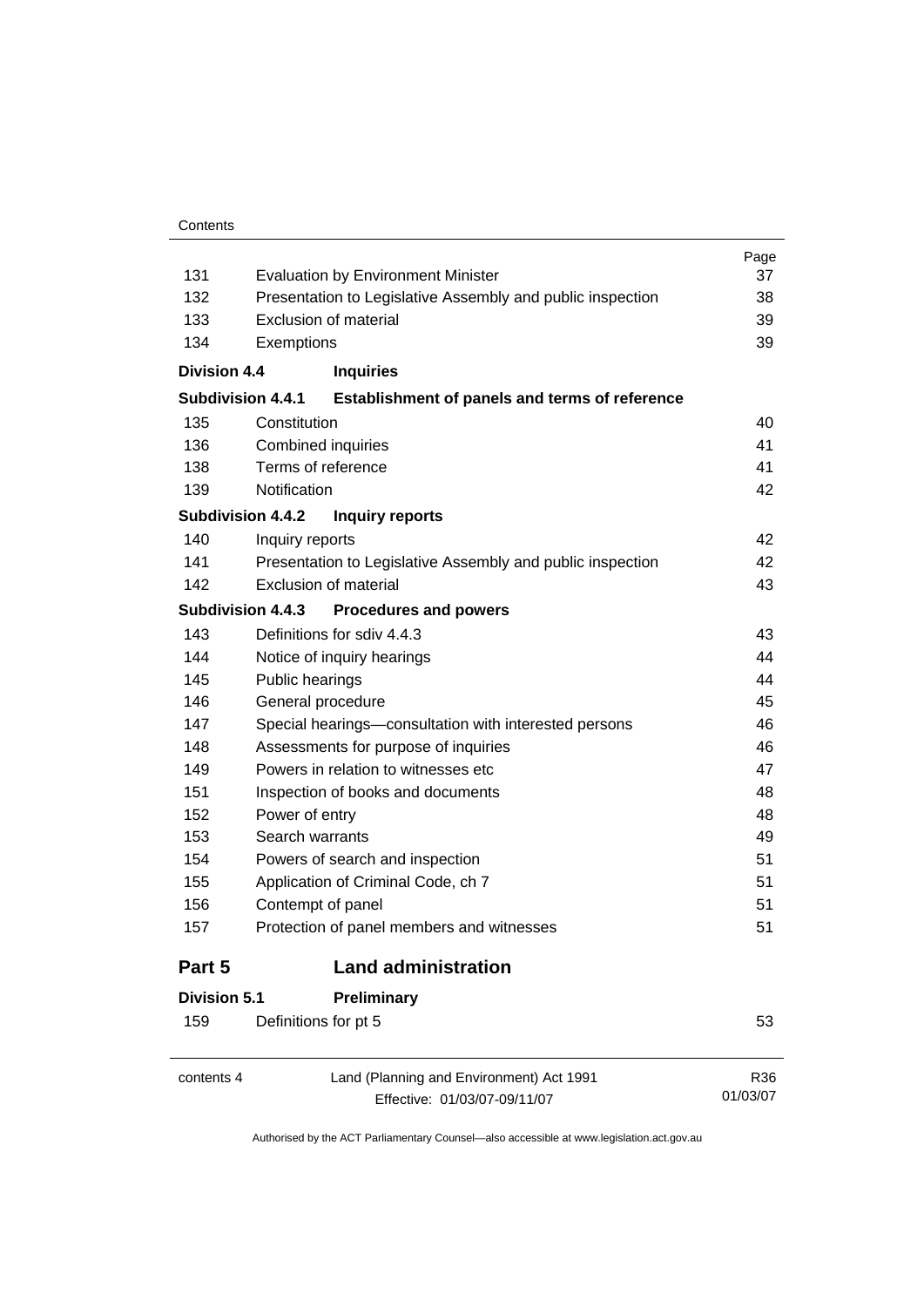| Contents |
|----------|
|----------|

| 159A                | Meaning of concessional lease for Act                                    | Page<br>55 |
|---------------------|--------------------------------------------------------------------------|------------|
| 160                 | Application of pt 5<br>56                                                |            |
|                     |                                                                          |            |
| <b>Division 5.2</b> | Leases                                                                   |            |
| 160A                | <b>Effect qualified</b>                                                  | 56         |
| 160B                | Planning and land authority may grant leases                             | 56         |
| 161                 | Granting of leases                                                       | 57         |
| 163                 | Leases to community organisations                                        | 58         |
| 164                 | Special leases                                                           | 59         |
| 166                 | Inquiries and assessments in relation to granting of leases              | 60         |
| 166A                | Grants of leases after inquiries or assessments                          | 61         |
| 167                 | 61<br>Eligibility for certain classes of leases                          |            |
| 168                 | Authority need not grant lease<br>63                                     |            |
| 169                 | Payment for leases<br>63                                                 |            |
| 170                 | Failure to accept and execute lease                                      |            |
| 171                 | Grant of further residential leases                                      |            |
| 171A                | Grant of further rural leases                                            |            |
| 172                 | Grant of further leases for purposes other than residential or rural     | 67<br>68   |
| 172A                | Grant of further lease—unit titles                                       |            |
| 172B                | Grant of further lease-community title                                   | 68         |
| 172C                | No right to use, flow and control of water                               | 69         |
| 173                 | Lessee's rights in relation to improvements                              | 69         |
| 174                 | Deciding value of improvements                                           | 72         |
| 175                 | Use of land for leased purpose                                           | 73         |
| 176                 | Variation of rent                                                        | 74         |
| 177                 | Review of variations of rent                                             | 74         |
| 178                 | Refund on lease surrender or termination                                 | 75         |
| 179                 | Certificates of compliance                                               | 75         |
| 180                 | Transfer of land subject to building and development provision           | 77         |
| 181                 | Mortgage of leasehold subject to building and development provision      | 79         |
| 182                 | Land leased to be held as undivided parcel                               | 79         |
| 183                 | Power of lessee to sublet part of building or land in certain cases      | 79         |
| <b>Division 5.3</b> | <b>Variation of leases</b>                                               |            |
| 183A                | <b>Effect qualified</b>                                                  | 80         |
| 184                 | Application to surrender and regrant of leases                           | 80         |
| R36<br>01/03/07     | Land (Planning and Environment) Act 1991<br>Effective: 01/03/07-09/11/07 | contents 5 |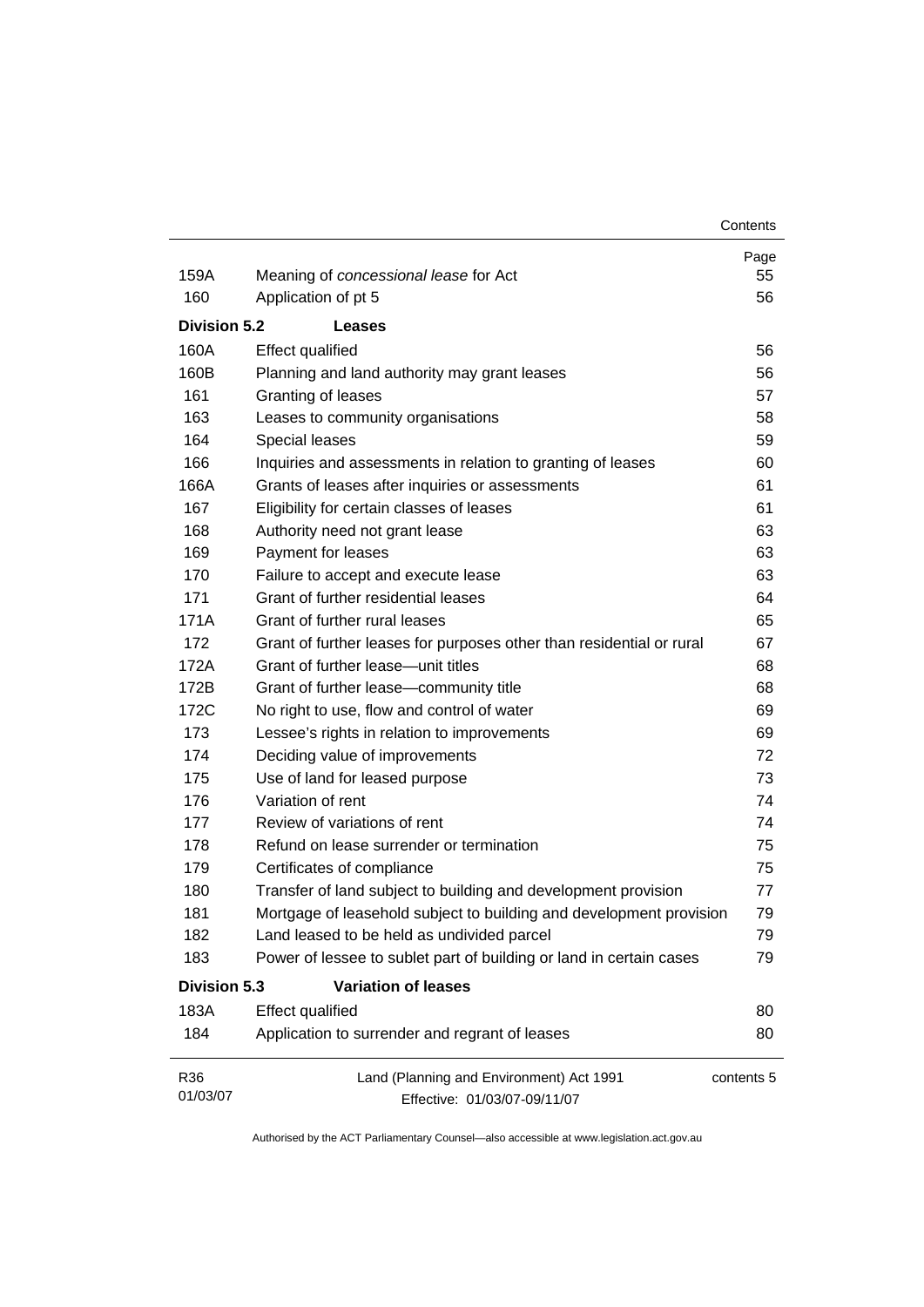|                     |                                                            | Page     |
|---------------------|------------------------------------------------------------|----------|
| 184A                | Variation of nominal rent lease-change of use charge       | 81       |
| 184C                | Change of use charge for variations of nominal rent leases | 82       |
| 184D                | Variation of rental leases                                 | 83       |
| 185                 | Advice of rent payable on variation of lease               | 83       |
| 186                 | Variation of lease to pay out rent                         | 84       |
| 186A                | No variations to extend term                               | 85       |
| Division 5.4        | <b>Restrictions on rural leases</b>                        |          |
| 186B                | Definitions for div 5.4                                    | 85       |
| 186C                | Land management agreements                                 | 86       |
| 186D                | Dealings with rural leases                                 | 87       |
| 186E                | Discharge amount                                           | 88       |
| 186F                | Discharge amount-special Pialligo leases                   | 89       |
| 186G                | Index numbers                                              | 90       |
| 186H                | No subdivision or consolidation                            | 91       |
| <b>Division 5.5</b> | <b>Consolidation and subdivision</b>                       |          |
| 187AA               | <b>Effect qualified</b>                                    | 91       |
| 187                 | Application-nominal rent leases of territory land          | 91       |
| 187A                | Consolidation and subdivision-change of use charge         | 91       |
| 187C                | Change of use charge for consolidations and subdivisions   | 93       |
| <b>Division 5.6</b> | Recovery of land                                           |          |
| 188                 | <b>Termination of leases</b>                               | 93       |
| 189                 | How land may be recovered                                  | 95       |
| 190                 | Evidence of ending of lease                                | 96       |
| <b>Division 5.7</b> | <b>Public land</b>                                         |          |
|                     | <b>Subdivision 5.7.1</b><br><b>Preliminary</b>             |          |
| 191                 | Definitions for div 5.7                                    | 96       |
|                     | <b>Subdivision 5.7.2</b><br><b>Public land</b>             |          |
| 192                 | Recommendations to planning and land authority             | 96       |
|                     | Subdivision 5.7.3<br><b>Management of public land</b>      |          |
| 193                 | Reserved areas                                             | 97       |
| 194                 | Management                                                 | 97       |
| 195                 | Management objectives                                      | 97       |
|                     |                                                            |          |
| contents 6          | Land (Planning and Environment) Act 1991                   | R36      |
|                     | Effective: 01/03/07-09/11/07                               | 01/03/07 |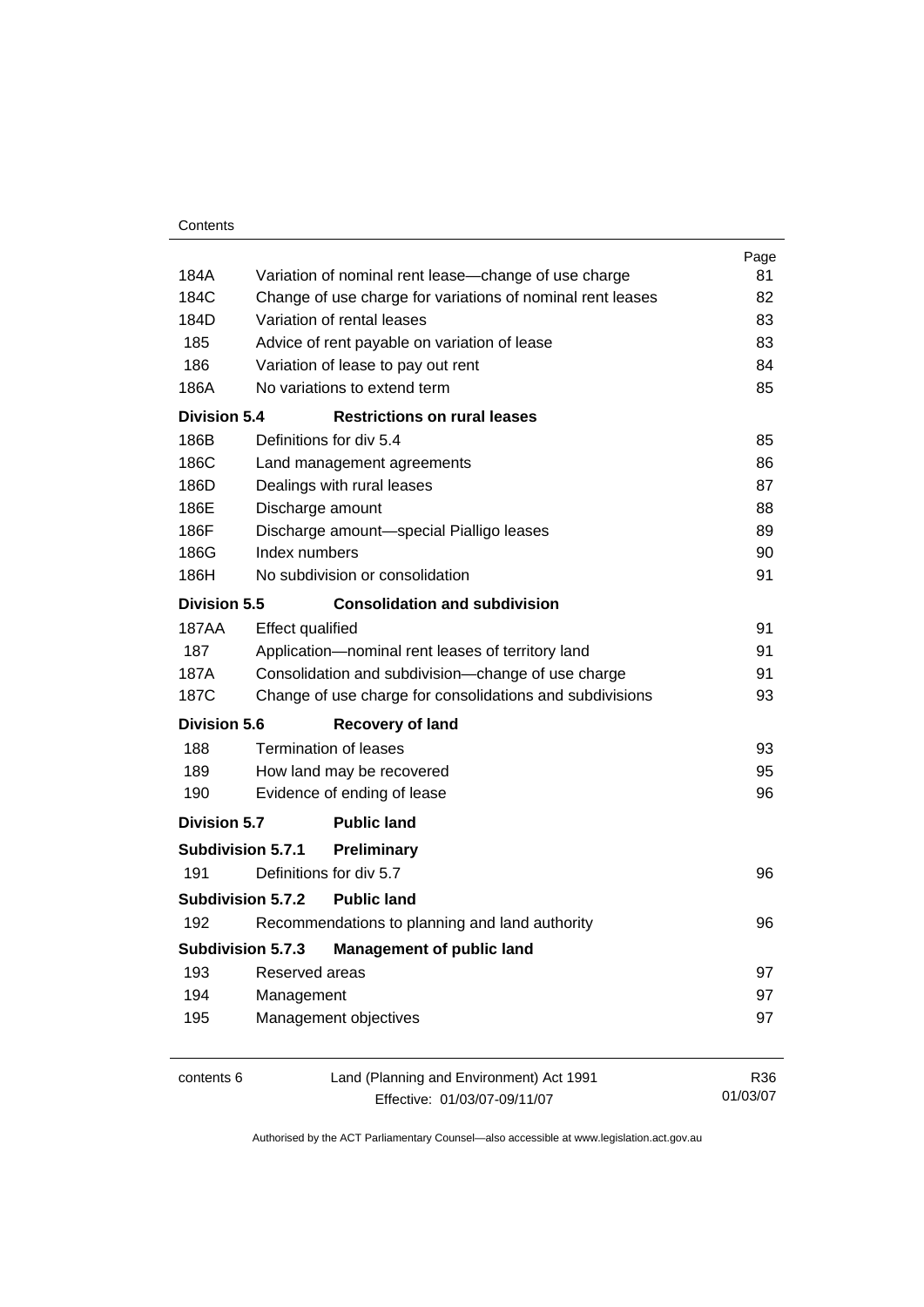| Contents |
|----------|
|----------|

|                          |                                                                          | Page |
|--------------------------|--------------------------------------------------------------------------|------|
| <b>Subdivision 5.7.4</b> | <b>Plans of management</b>                                               |      |
| 196                      | Content                                                                  | 99   |
| 197                      | Preparation                                                              | 99   |
| 198                      | Variations                                                               | 99   |
| 199                      | Environmental assessments and inquiries                                  | 99   |
| 200                      | Public consultation                                                      | 100  |
| 201                      | Revision                                                                 | 100  |
| 202                      | <b>Submission to Minister</b>                                            | 101  |
| 203                      | Consideration of plan of management by Legislative Assembly<br>committee | 101  |
| 204                      | Minister's powers                                                        | 101  |
| 205                      | Referral back to conservator                                             | 102  |
| 206                      | Notice of revival of deferred draft plan of management                   | 103  |
| 207                      | Notification, presentation, disallowance and date of effect              | 103  |
| <b>Subdivision 5.7.5</b> | <b>Leases and licences</b>                                               |      |
| 208                      | Leases-generally                                                         | 103  |
| 209                      | Grant of leases                                                          | 104  |
| 210                      | Licences                                                                 | 104  |
| 211                      | Miner's rights in relation to public land                                | 106  |
| <b>Division 5.8</b>      | <b>Miscellaneous</b>                                                     |      |
| 214                      | Lessee may surrender lease or part of lease                              | 106  |
| 215                      | Reduction of rent and relief from provisions of lease                    | 106  |
| 216                      | Access to leased land from roads and road related areas                  | 107  |
| 216A                     | Notification of certain leases                                           | 108  |
| 217                      | Licences in relation to land that is not public land                     | 109  |
| 218                      | Reservation of minerals                                                  | 110  |
| 219                      | Rights to extract minerals                                               | 110  |
| 220                      | Access to lease documents and development agreements                     | 111  |
| Part 6                   | <b>Approvals and orders</b>                                              |      |
| <b>Division 6.1</b>      | <b>Preliminary</b>                                                       |      |
| 222                      | Definitions for pt 6                                                     | 112  |
| 223                      | Meaning of variation for pt 6                                            | 115  |
|                          |                                                                          |      |
|                          |                                                                          |      |

| R36      | Land (Planning and Environment) Act 1991 | contents 7 |
|----------|------------------------------------------|------------|
| 01/03/07 | Effective: 01/03/07-09/11/07             |            |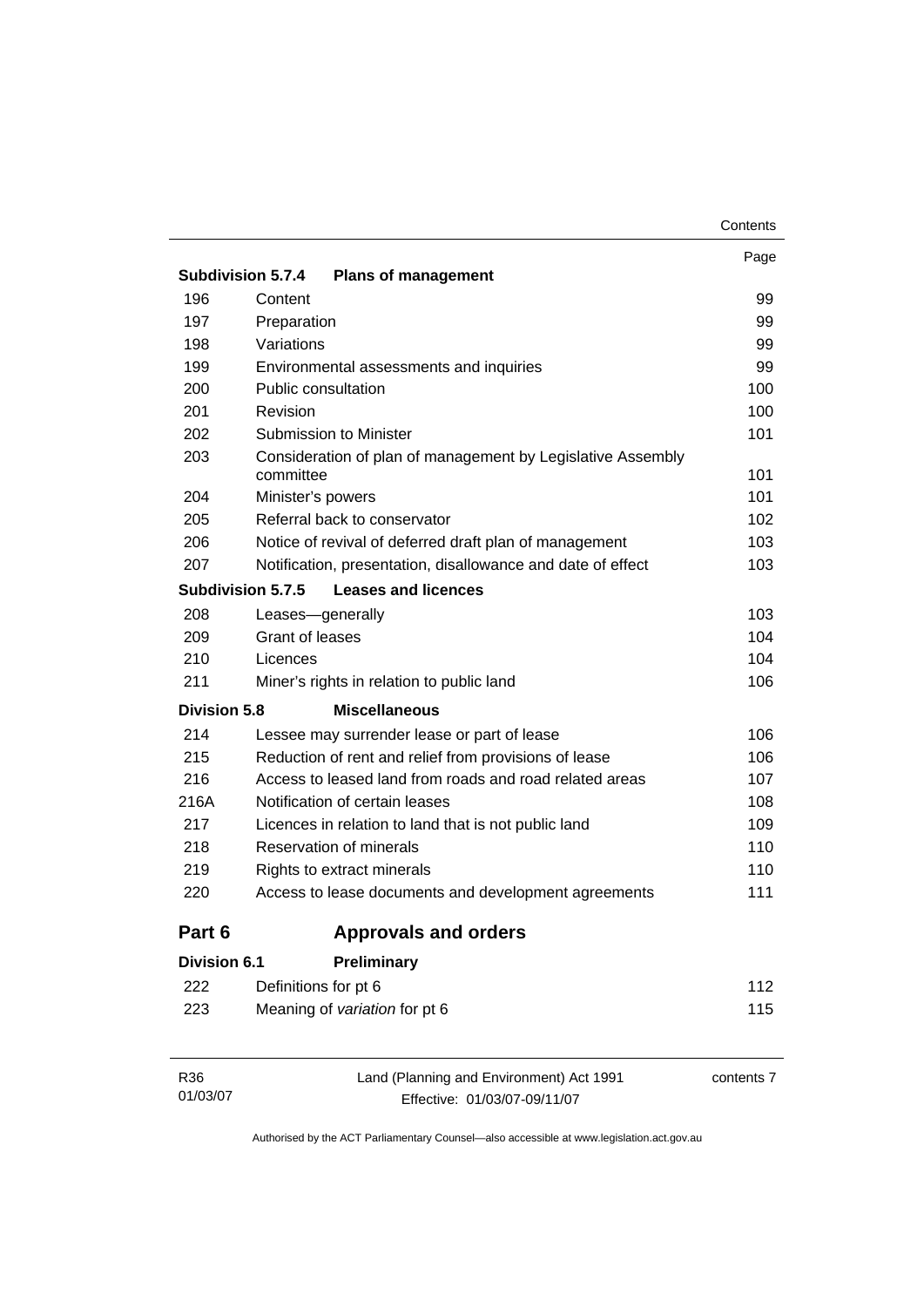#### **Contents**

|                          |                                                                       | Page |
|--------------------------|-----------------------------------------------------------------------|------|
| <b>Division 6.2</b>      | <b>Approvals</b>                                                      |      |
| <b>Subdivision 6.2.1</b> | General                                                               |      |
| 225                      | Offence-development                                                   | 116  |
| 226                      | Application to undertake development                                  | 116  |
| 227                      | Register of applications, approvals, orders and lease and development |      |
|                          | conditions                                                            | 118  |
| 228                      | Restrictions on inspection of applications                            | 120  |
| 229                      | Notice of application                                                 | 121  |
| 229A                     | Direction that applications be submitted to Minister                  | 124  |
| 229B                     | Minister may decide some applications                                 | 125  |
| 230                      | Approvals                                                             | 126  |
| 231                      | Matters to be considered by relevant authority                        | 127  |
| 232                      | Duty of applicants                                                    | 130  |
| 233                      | More information                                                      | 130  |
| 234                      | Effect of failure to give further information                         | 131  |
| 236                      | Environmental assessments and inquiries                               | 131  |
| <b>Subdivision 6.2.2</b> | <b>Objections</b>                                                     |      |
| 237                      | Objections-general                                                    | 131  |
| 238                      | Inspection of objections                                              | 132  |
| 239                      | Identity of objectors                                                 | 132  |
| Subdivision 6.2.3        | <b>Approvals</b>                                                      |      |
| 242                      | Approvals-notices to applicants and registrar-general                 | 132  |
| 243                      | Notification of approval or refusal of application                    | 133  |
| 244                      | Notification if more than 1 objector                                  | 134  |
| 244A                     | Notice of decision to heritage council                                | 134  |
| 244B                     | Notice of decision to conservator                                     | 135  |
| 245                      | Conditional approvals                                                 | 135  |
| Subdivision 6.2.4        | Reconsideration of applications for approval                          |      |
| 245A                     | Definitions for sdiv 6.2.4                                            | 137  |
| 246                      | Applications for reconsideration                                      | 137  |
| 246A                     | Reconsideration of decisions                                          | 138  |
| 246B                     | No action by planning and land authority within time                  | 139  |
| 246C                     | Notice of decision on reconsideration                                 | 139  |
|                          |                                                                       |      |

| contents 8 | Land (Planning and Environment) Act 1991 | R36      |
|------------|------------------------------------------|----------|
|            | Effective: 01/03/07-09/11/07             | 01/03/07 |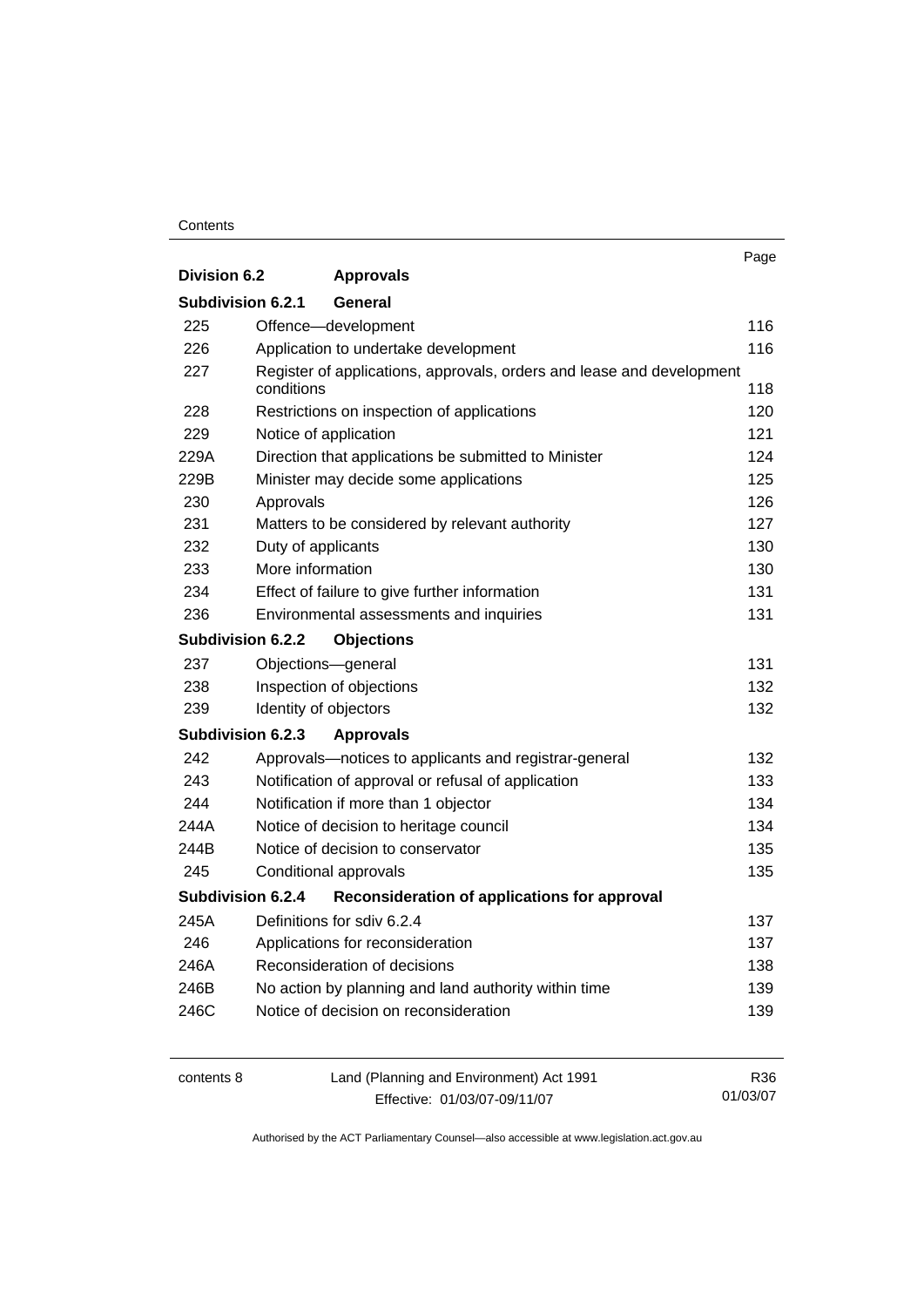| 247<br>248<br>249<br>250<br>251<br>252<br>253 | Subdivision 6.2.5<br>Minor amendments<br>Corrections | Approvals-miscellaneous                                           | Page       |
|-----------------------------------------------|------------------------------------------------------|-------------------------------------------------------------------|------------|
|                                               |                                                      |                                                                   |            |
|                                               |                                                      |                                                                   |            |
|                                               |                                                      |                                                                   | 140        |
|                                               |                                                      |                                                                   | 141        |
|                                               |                                                      | When approvals take effect                                        | 141        |
|                                               |                                                      | Execution of approvals for variations of leases                   | 142        |
|                                               | End of approvals                                     |                                                                   | 142        |
|                                               | Extension of time                                    |                                                                   | 142        |
|                                               |                                                      | Revocation of approval                                            | 143        |
|                                               | Subdivision 6.2.6                                    | <b>Powers of Supreme Court</b>                                    |            |
| 253A                                          |                                                      | Injunctions to require compliance with approvals                  | 143        |
| Division 6.3                                  |                                                      | <b>Orders</b>                                                     |            |
|                                               | Subdivision 6.3.1                                    | <b>Making of orders</b>                                           |            |
| 254                                           |                                                      | Applications to planning and land authority for orders            | 144        |
| 254A                                          |                                                      | Decision on application to planning and land authority for order  | 145        |
| 255                                           |                                                      | Proposed orders on planning and land authority's own initiative   | 146        |
| 256                                           |                                                      | Decision on proposed order on planning and land authority's own   |            |
|                                               | initiative                                           |                                                                   | 148        |
| 257                                           | Content of orders                                    |                                                                   | 149        |
| 257A                                          |                                                      | Notice of making of orders                                        | 151        |
| 257B                                          |                                                      | Who is bound by an order?                                         | 152        |
| 258                                           |                                                      | Contravening orders                                               | 152        |
| 258A                                          | Ending of orders                                     |                                                                   | 153        |
| 258B                                          |                                                      | Notice ending orders                                              | 153        |
|                                               | Subdivision 6.3.2                                    | <b>Rectification work</b>                                         |            |
| 259                                           |                                                      | Definitions for sdiv 6.3.2                                        | 153        |
| 259A                                          |                                                      | Direction to carry out rectification work                         | 154        |
| 259B                                          |                                                      | Contravening direction to carry out rectification work            | 155        |
| 259C                                          |                                                      | Authorisation to carry out rectification work                     | 155        |
| 259D                                          |                                                      | Obstructing etc authorised people                                 | 156        |
| 259E                                          |                                                      | Liability for cost of rectification work                          | 157        |
| 259F                                          |                                                      | Determination of criteria for deferral of rectification work cost | 157        |
| 259G                                          |                                                      | Application for deferral of rectification work cost               | 157        |
| 259H                                          |                                                      | Deferral of rectification work cost                               | 157        |
| R36                                           |                                                      | Land (Planning and Environment) Act 1991                          | contents 9 |

| R36      | Land (Planning and Environment) Act 1991 | contents |
|----------|------------------------------------------|----------|
| 01/03/07 | Effective: 01/03/07-09/11/07             |          |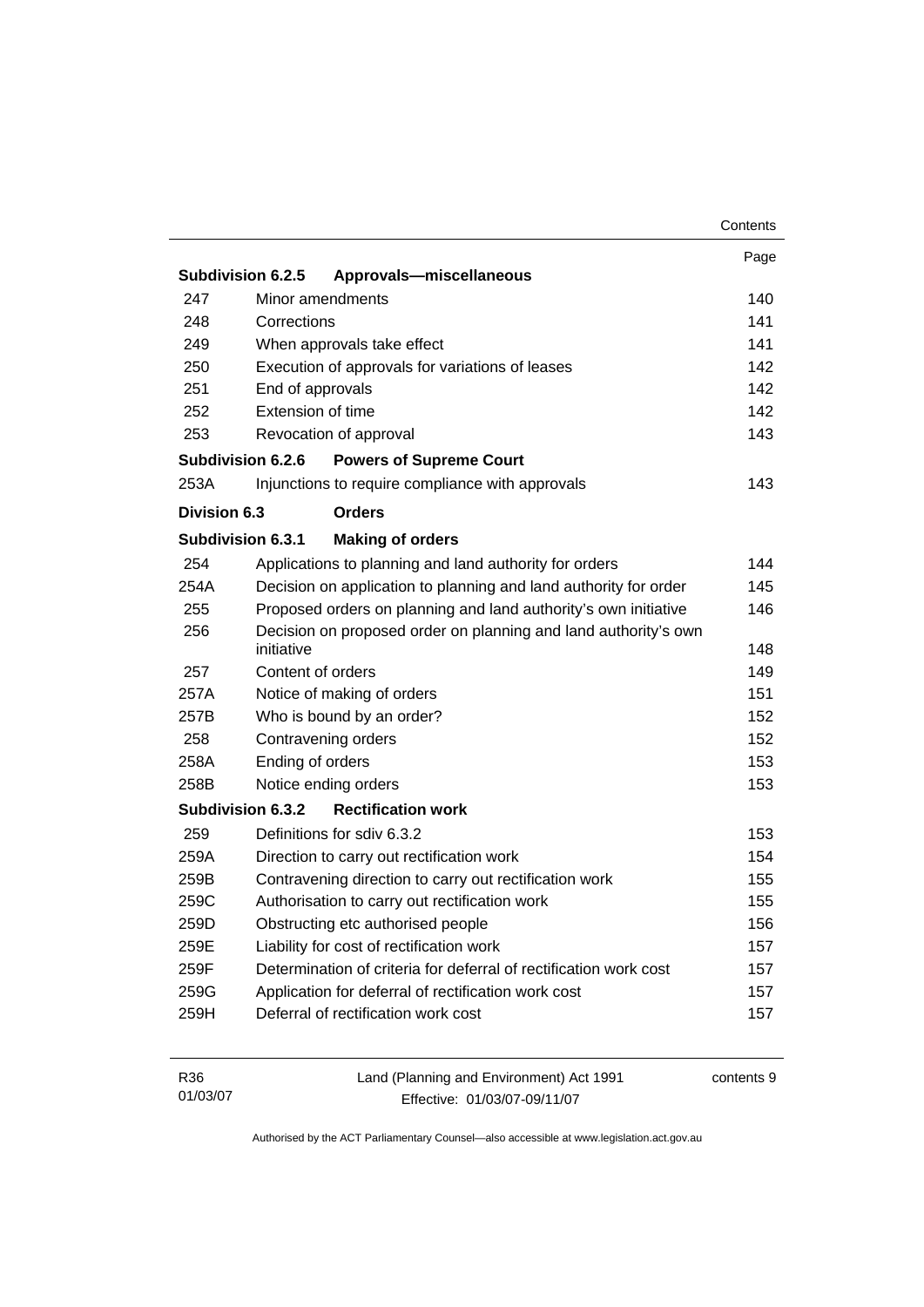#### **Contents**

|                     |                          |                                                                        | Page |
|---------------------|--------------------------|------------------------------------------------------------------------|------|
| 2591                |                          | Security for deferred rectification work cost                          | 158  |
| 259J                |                          | Payment of deferred rectification work cost                            | 158  |
|                     | <b>Subdivision 6.3.3</b> | <b>Prohibition notices and injunctions</b>                             |      |
| 260                 |                          | Prohibition notices-making                                             | 159  |
| 260A                |                          | Contravening prohibition notices                                       | 160  |
| 260B                |                          | Prohibition notices-ending                                             | 161  |
| 260C                |                          | Injunctions to restrain contravention of orders or prohibition notices | 162  |
| <b>Division 6.4</b> |                          | Inspection and seizure powers                                          |      |
|                     | Subdivision 6.4.1        | Preliminary                                                            |      |
| 262                 |                          | Definitions for div 6.4                                                | 163  |
| 263                 |                          | Appointment of inspectors                                              | 164  |
| 264                 | Identity cards           |                                                                        | 164  |
| 265                 |                          | Power not to be exercised before identity card shown                   | 165  |
|                     | <b>Subdivision 6.4.2</b> | Inspection                                                             |      |
| 266                 | Inspections etc          |                                                                        | 165  |
| 267                 | Consent to entry         |                                                                        | 166  |
| 269                 | Powers of inspection     |                                                                        | 166  |
| 271                 | Taking samples           |                                                                        | 167  |
| 272                 |                          | Disposal of seized things                                              | 168  |
| 273                 | Search warrants          |                                                                        | 168  |
| <b>Division 6.6</b> |                          | <b>Miscellaneous</b>                                                   |      |
|                     | Subdivision 6.6.1        | <b>Review of decisions</b>                                             |      |
| 275                 |                          | AAT review-general                                                     | 170  |
| 275A                |                          | Approvals subject to entity's satisfaction                             | 171  |
| 276                 |                          | Review of decisions-objectors and third parties to approvals           | 172  |
| 277                 |                          | Review of decisions-orders and prohibition notices                     | 173  |
| 278                 |                          | Notification of objectors                                              | 173  |
| 279                 |                          | Application for review by objectors-notification to applicants         | 174  |
| 279A                |                          | Challenge to validity of certain decisions                             | 175  |
|                     | <b>Subdivision 6.6.2</b> | General                                                                |      |
| 282                 |                          | Regulations for pt 6                                                   | 175  |
|                     |                          |                                                                        |      |

| contents 10 | Land (Planning and Environment) Act 1991 | R36      |
|-------------|------------------------------------------|----------|
|             | Effective: 01/03/07-09/11/07             | 01/03/07 |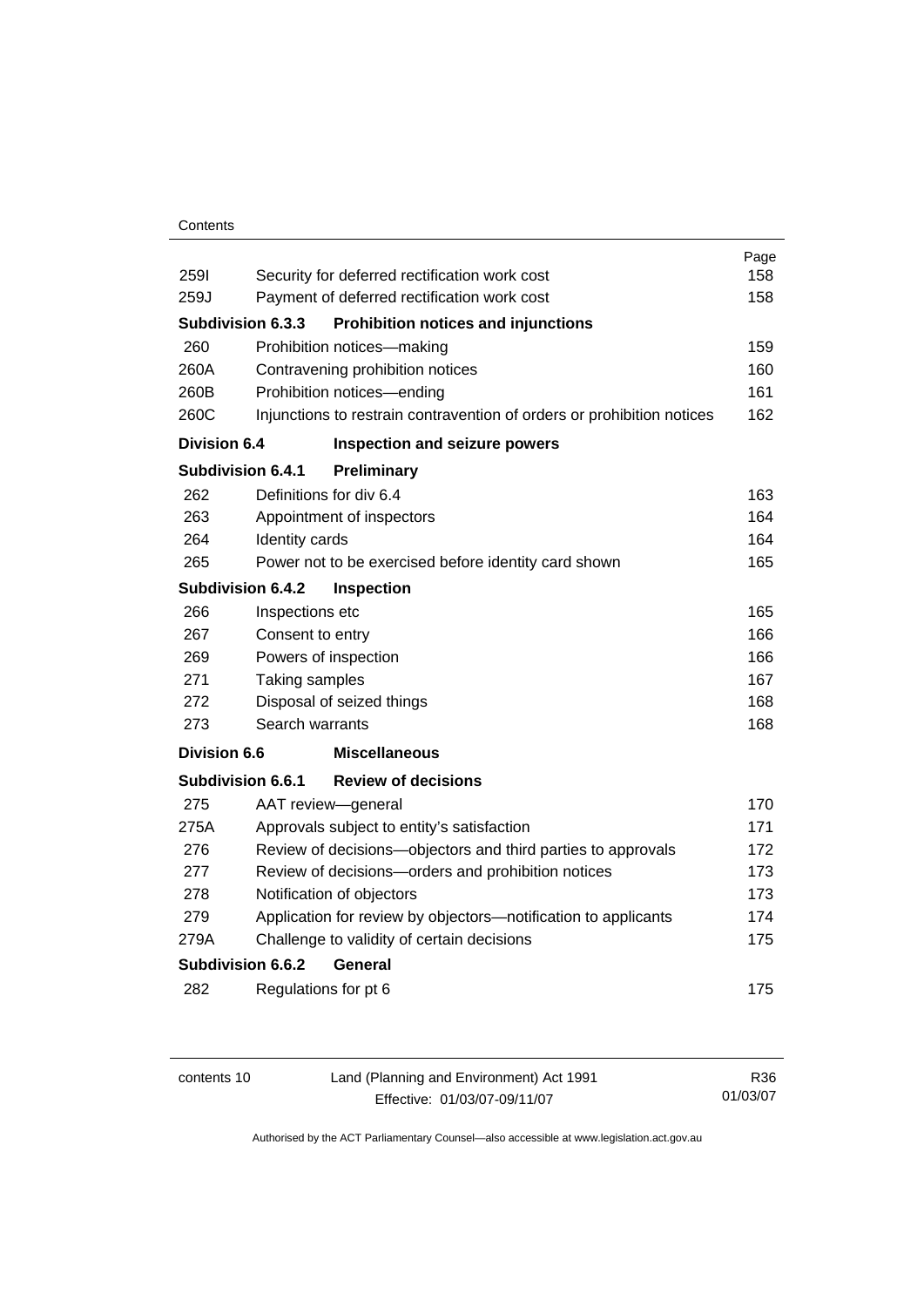|                   |                |                                                                                                                          | Contents |
|-------------------|----------------|--------------------------------------------------------------------------------------------------------------------------|----------|
|                   |                |                                                                                                                          | Page     |
| Part 7            |                | <b>Administrative appeals</b>                                                                                            |          |
| 282A              |                | AAT review of decisions                                                                                                  | 178      |
| Part 8            |                | <b>Miscellaneous</b>                                                                                                     |          |
| 283               |                | Delegation by Executive                                                                                                  | 179      |
| 284               |                | Power of administrative appeals tribunal and Supreme Court                                                               | 179      |
| 286               |                | Acts and omissions of representatives                                                                                    | 180      |
| 287               |                | Determination of fees                                                                                                    | 181      |
| 287A              | Approved forms |                                                                                                                          | 181      |
| 288               |                | Regulation-making power                                                                                                  | 181      |
| 288A              |                | Regulations amending Land (Planning and Environment) Regulation                                                          | 182      |
| 288B              |                | Amendments of Land (Planning and Environment) Regulation by Land<br>(Planning and Environment) Legislation Amendment Act | 182      |
| Part 9            |                | <b>Transitional</b>                                                                                                      |          |
| 289               |                | Status of leases and licences                                                                                            | 184      |
| 290               |                | Continued application of certain repealed Acts and provisions                                                            | 184      |
| 291               |                | Conversion of Commonwealth leases                                                                                        | 186      |
| 294               |                | Territory plan variation-omission of heritage places register                                                            | 187      |
|                   |                |                                                                                                                          |          |
| <b>Schedule 1</b> |                | <b>Management objectives for public land</b>                                                                             | 188      |
| <b>Schedule 3</b> |                |                                                                                                                          |          |
|                   |                | <b>Content of preliminary assessments</b>                                                                                | 190      |
| <b>Schedule 4</b> |                | Decisions reviewable by AAT                                                                                              | 192      |
| <b>Part 4.1</b>   |                | Reviewable decisions under part 6                                                                                        | 192      |
|                   |                |                                                                                                                          |          |
| <b>Part 4.2</b>   |                | Other reviewable decisions                                                                                               | 193      |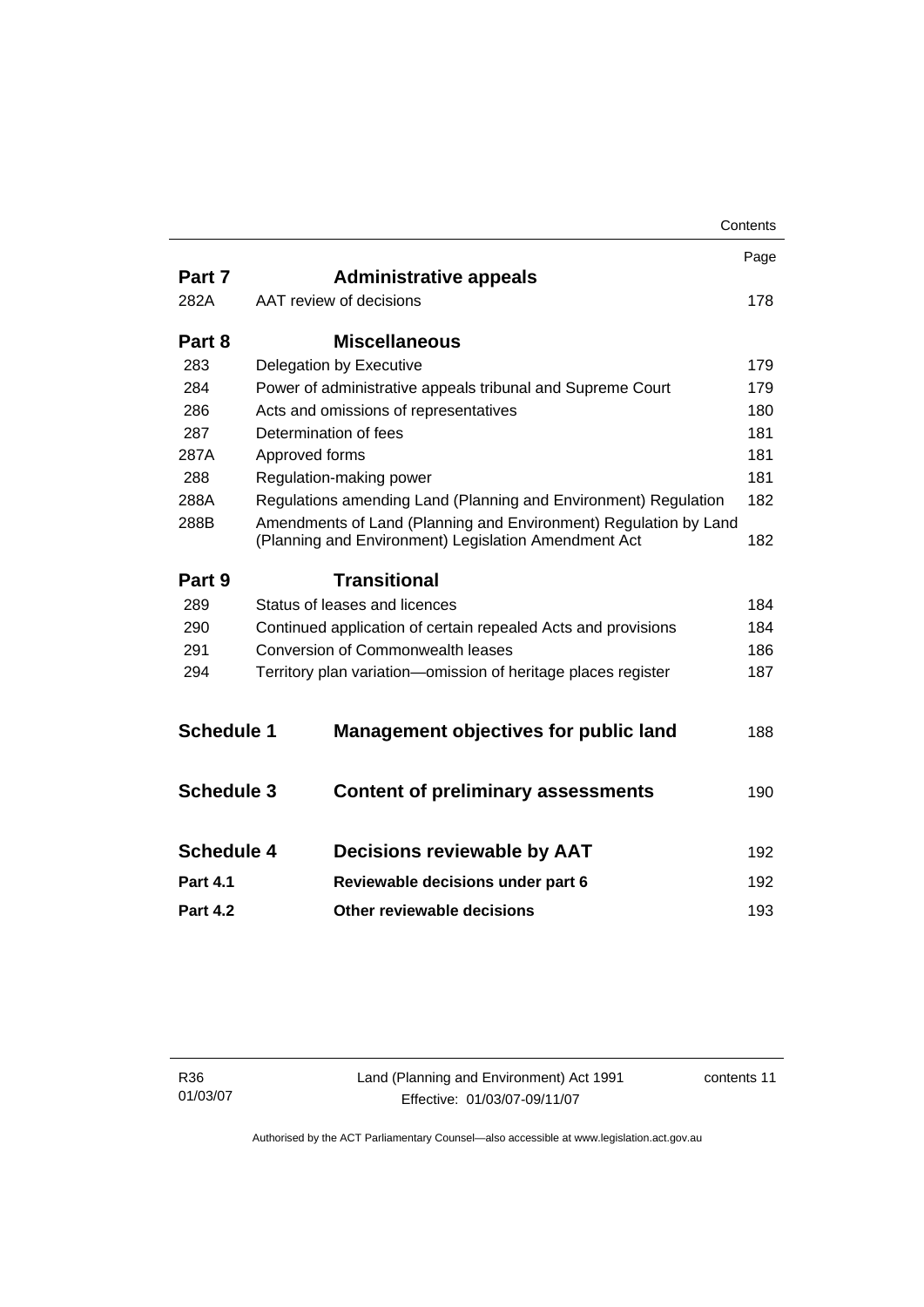#### **Contents**

| <b>Schedule 5</b> | <b>Activities subject to orders</b> | Page<br>197 |
|-------------------|-------------------------------------|-------------|
| <b>Dictionary</b> |                                     | 199         |
| <b>Endnotes</b>   |                                     |             |
| 1                 | About the endnotes                  | 206         |
| 2                 | Abbreviation key                    | 206         |
| 3                 | Legislation history                 | 207         |
| 4                 | Amendment history                   | 217         |
| 5                 | Earlier republications              | 258         |

contents 12 Land (Planning and Environment) Act 1991 Effective: 01/03/07-09/11/07

R36 01/03/07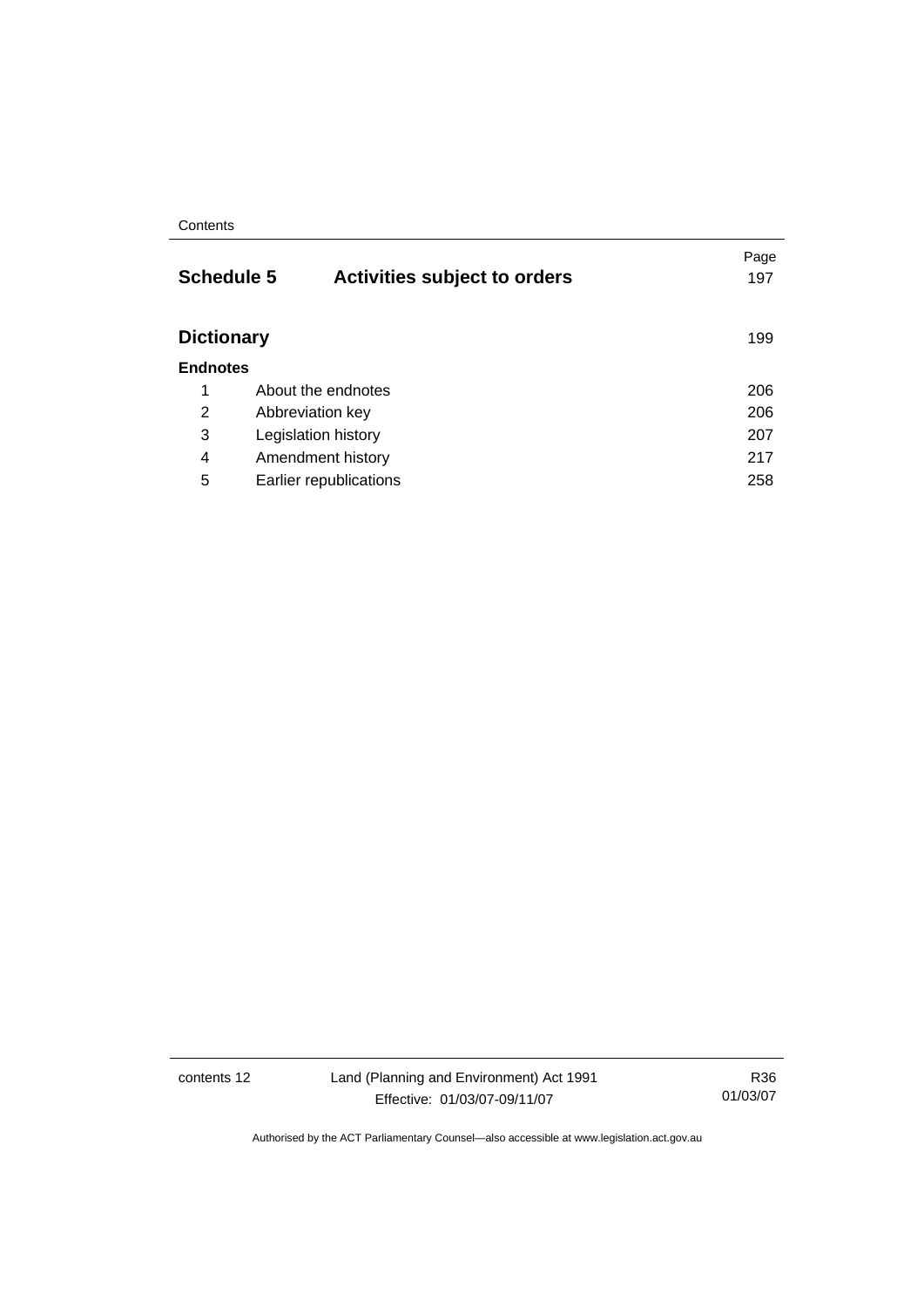

# **Land (Planning and Environment) Act 1991**

An Act relating to the use of land in the ACT, and for related purposes

R36 01/03/07

I

Land (Planning and Environment) Act 1991 Effective: 01/03/07-09/11/07

page 1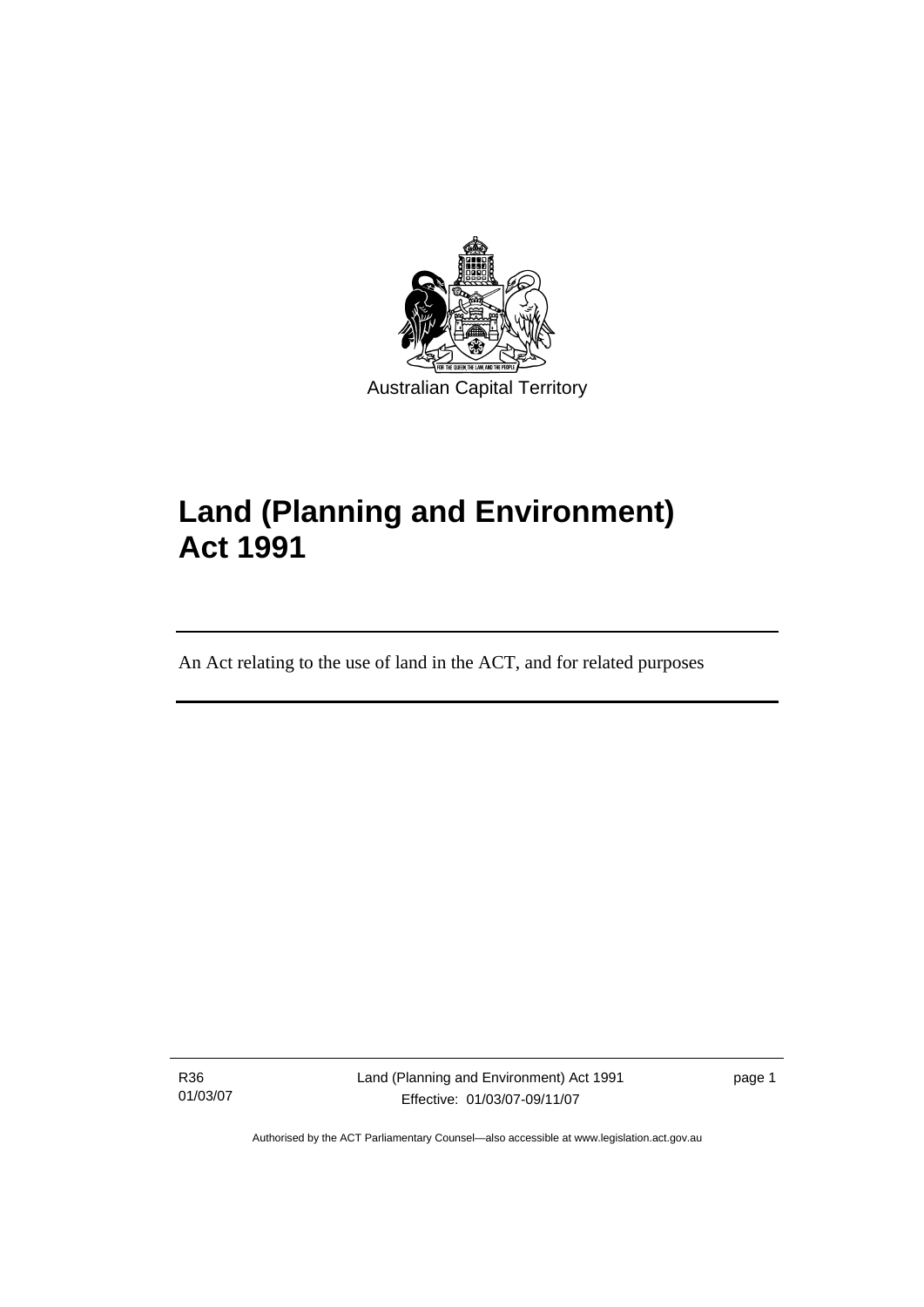#### Part 1 **Preliminary**

Section 1

# **Part 1** Preliminary

#### **1 Name of Act**

This Act is the *Land (Planning and Environment) Act 1991*.

#### **2 Dictionary**

The dictionary at the end of this Act is part of this Act.

*Note 1* The dictionary at the end of this Act defines certain terms used in this Act, and includes references (*signpost definitions*) to other terms defined elsewhere in this Act.

> For example, the signpost definition '*order*, for part 6 (Approvals and orders)—see section 222.' means that the term 'order' is defined in that section and the definition applies to pt 6.

*Note 2* A definition in the dictionary (including a signpost definition) applies to the entire Act unless the definition, or another provision of the Act, provides otherwise or the contrary intention otherwise appears (see Legislation Act, s 155 and s 156 (1)).

#### **3 Notes**

A note included in this Act is explanatory and is not part of this Act.

*Note* See the Legislation Act, s 127 (1), (4) and (5) for the legal status of notes.

#### **4 Offences against Act—application of Criminal Code etc**

Other legislation applies in relation to offences against this Act.

#### *Note 1 Criminal Code*

 The Criminal Code, ch 2 applies to the following offences against this Act (see Code, pt 2.1):

- s 258 (Contravening orders)
- s 259B (Contravening direction to carry out rectification work)
- s 259D (1) (Obstructing etc authorised people)

| page 2 | Land (Planning and Environment) Act 1991 | R36.     |
|--------|------------------------------------------|----------|
|        | Effective: 01/03/07-09/11/07             | 01/03/07 |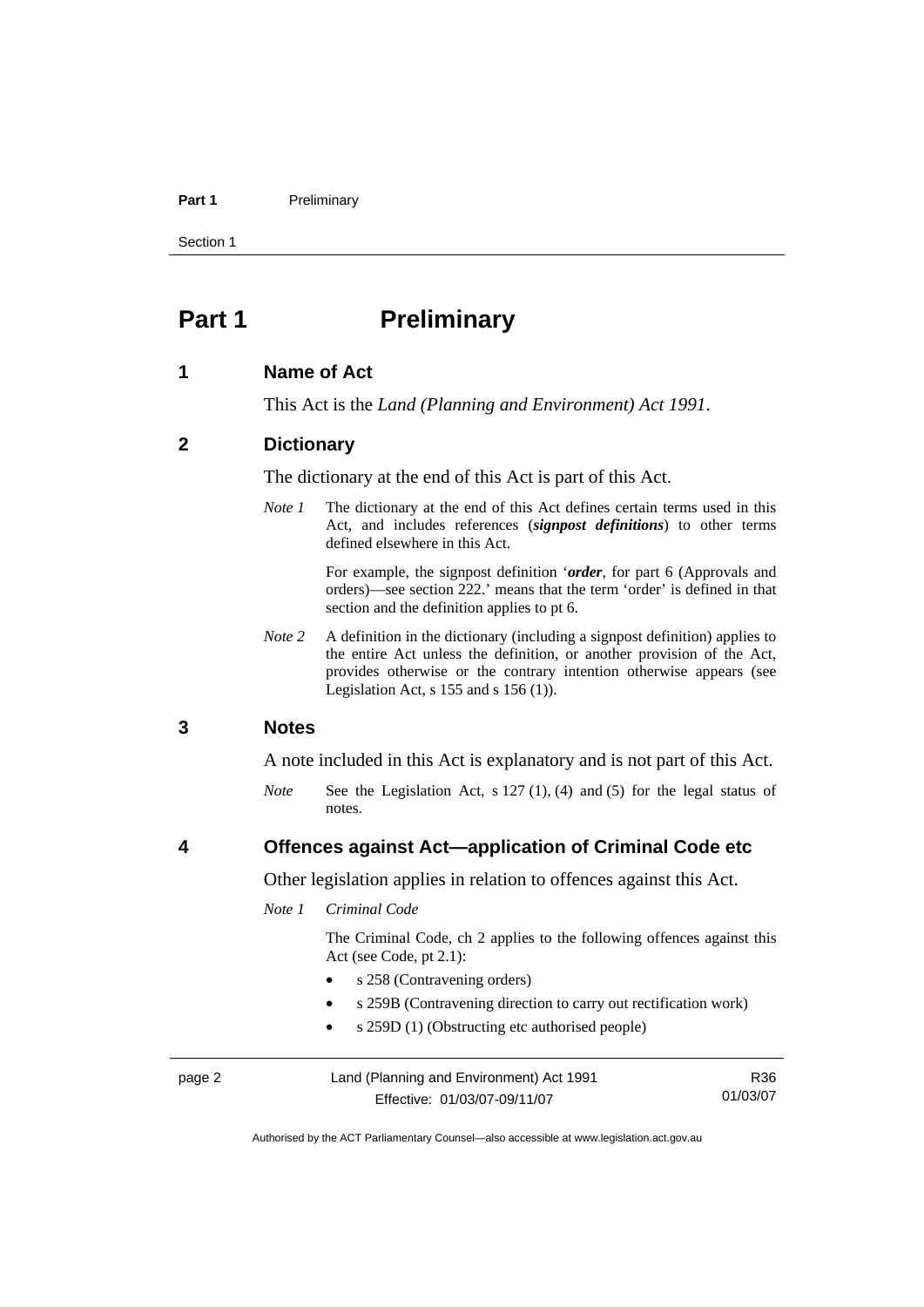- s 260A (Contravening prohibition notices)
- s 264 (3) (Identity cards).

 The chapter sets out the general principles of criminal responsibility (including burdens of proof and general defences), and defines terms used for offences to which the Code applies (eg *conduct*, *intention*, *recklessness* and *strict liability*).

*Note 2 Penalty units*

 The Legislation Act, s 133 deals with the meaning of offence penalties that are expressed in penalty units.

R36 01/03/07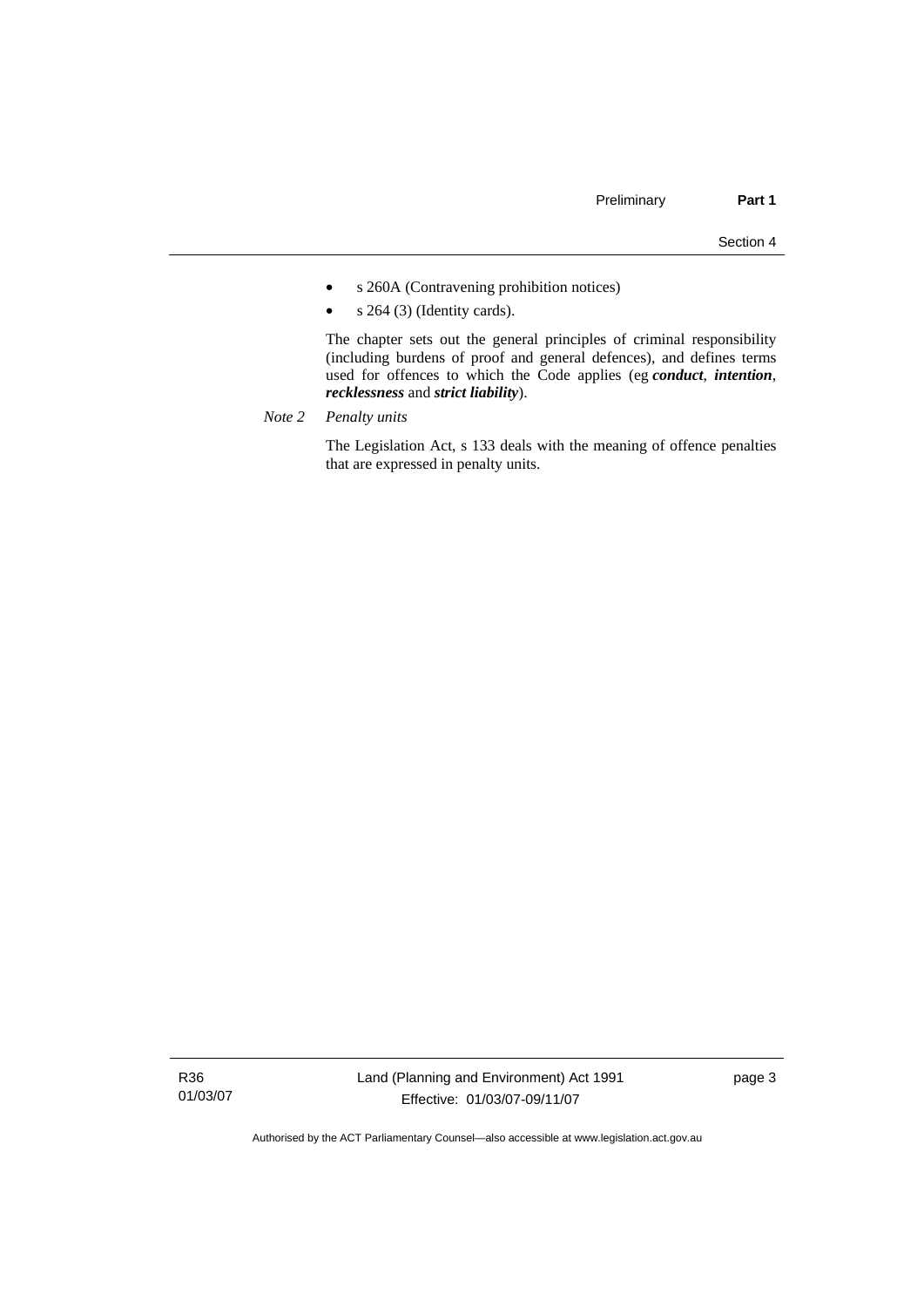**Part 2** Planning<br>**Division 2.1** Prelimina **Division 2.1** Preliminary Section 5

# **Part 2 Planning**

## **Division 2.1 Preliminary**

#### **5 Definitions for pt 2**

In this part:

*background papers*, in relation to a draft plan variation or a plan variation means—

- (a) an explanatory statement; and
- (b) a copy of—
	- (i) any relevant direction of the Minister; and

*Note* The Minister may give directions under this Act, s 26 and s 94 (1) (b) and the *Planning and Land Act 2002*, s 12 (1) (b).

- (ii) any submission of the conservator mentioned in section 16, including any preliminary draft plan of management (prepared under subdivision 5.7.4) accompanying such a submission; and
- (iii) any recommendation or submission made by the heritage council and mentioned in section 17 (Consultation with heritage council); and
- (iv) any relevant environmental report; and
- (v) the report of any relevant inquiry; and
- (vi) the report of any other inquiry relating to the variation; and
- (c) a statement, by the planning and land authority, of the reasons for any inconsistency between the draft plan and—
	- (i) a direction mentioned in paragraph (b) (i); or

| page 4 | Land (Planning and Environment) Act 1991 | R36      |
|--------|------------------------------------------|----------|
|        | Effective: 01/03/07-09/11/07             | 01/03/07 |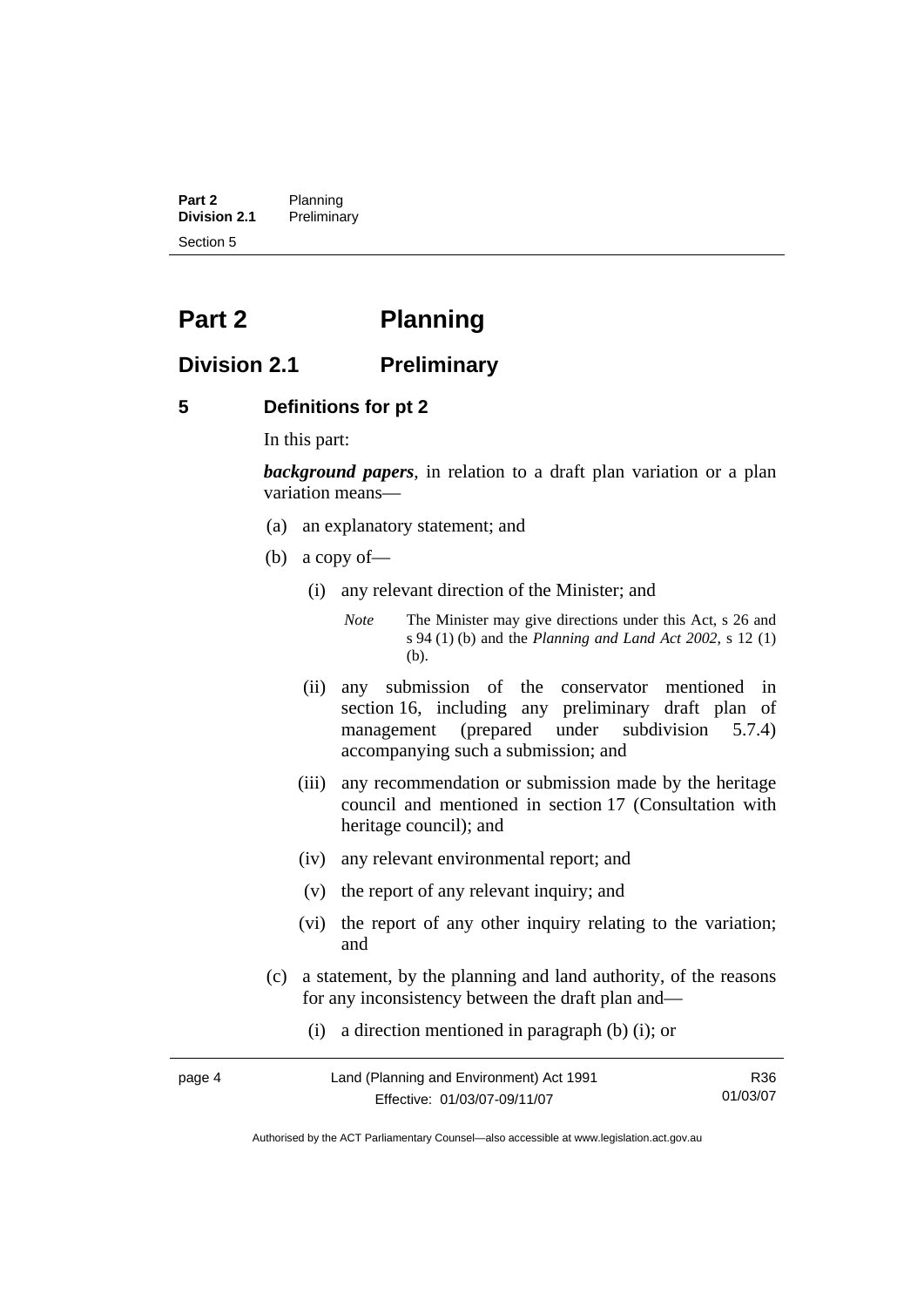| Part 2              | Planning    |
|---------------------|-------------|
| <b>Division 2.1</b> | Preliminary |
| Section 5           |             |

- (ii) a submission of the conservator mentioned in paragraph (b) (ii); or
- (iii) any recommendation or submission made by the heritage council and mentioned in section 17 (Consultation with heritage council); and
- (iv) a recommendation in a report mentioned in paragraph (b)  $(iv)$ ,  $(v)$  or  $(vi)$ ; and
- (d) any other documents—
	- (i) considered by the authority to be necessary or useful in explaining the draft plan variation; and
	- (ii) designated by the authority in writing as background papers.

*consultation notice*—see section 19 (Public consultation notification).

*development*, in relation to land, means—

- (a) the erection, alteration or demolition of a building on that land; or
- (b) the carrying on of work on that land; or
- (c) the use or change of use of that land; or
- (d) the use or change of use of a building or works on that land; or
- (e) the subdivision or consolidation of that land; or
- (f) the display of signs or advertising material on that land.

#### *draft plan variation*—

 (a) means a draft plan variation prepared by the planning and land authority under section 15 (Preparation of plan variations) and—

page 5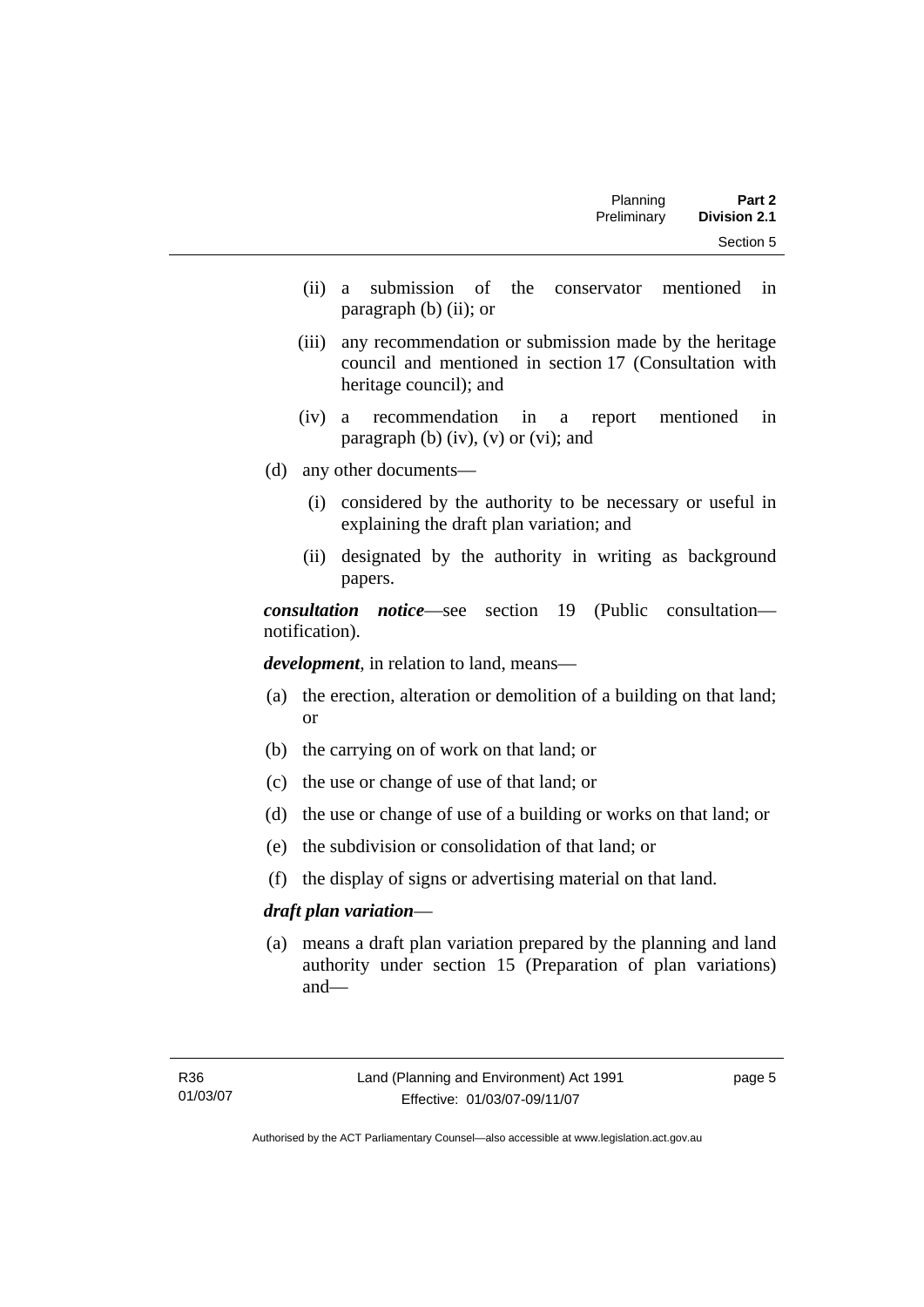- (i) if section 19C (Draft plan variations that do not affect rights) does not apply—notified under section 19 (Public consultation—notification); or
- (ii) if section 19C applies—notified in the legislation register under section 19C (2); and
- (b) for a draft plan variation that has been revised under section 22 (1) (a) or 27—includes the draft plan variation as revised.

#### *environmental report* means—

- (a) a preliminary assessment under division 4.2; or
- (b) a report under section 128; or
- (c) an assessment.

*land* includes water.

*national capital plan* means the plan approved under the *Australian Capital Territory (Planning and Land Management) Act 1988* (Cwlth), section 19.

*Note* A reference to an instrument under a law includes a reference to the instrument as amended from time to time (see Legislation Act, s 102)

*variation*, in relation to the plan, includes the revocation of the plan and its substitution with a new plan.

## **Division 2.2 Territory plan—object and effect**

#### **7 Object of territory plan**

- (1) The object of the plan is to ensure, in a way not inconsistent with the national capital plan, that the planning and development of the ACT provides the people of the ACT with an ecologically sustainable, healthy, attractive, safe and efficient environment in which to live, work and have their recreation.
- (2) The plan must set out the planning principles and policies for giving effect to its object.

| page 6 | Land (Planning and Environment) Act 1991 | R36      |
|--------|------------------------------------------|----------|
|        | Effective: 01/03/07-09/11/07             | 01/03/07 |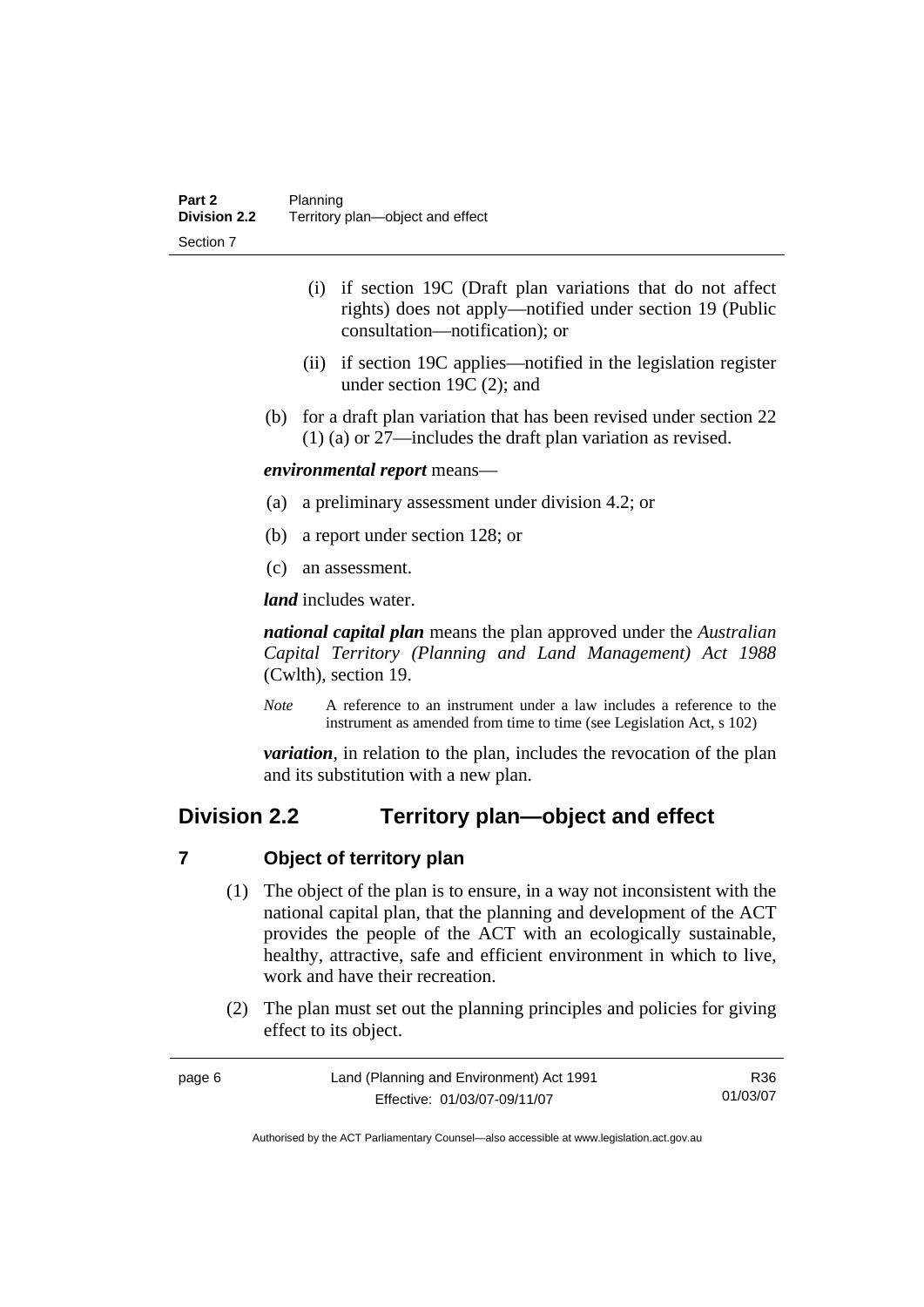- (3) For giving effect to the object of the plan and the principles and policies mentioned in subsection (2), the plan may—
	- (a) set out specific objectives and policies; and
	- (b) specify purposes for which land may be used; and
	- (c) identify land for subdivision 2.3.4, specifying in addition the principles and policies for its development; and
	- (d) for division 5.7—identify an area of land as public land and reserve it for a purpose specified in section 193; and
	- (e) provide for other matters relevant to the exercise of the powers of the Territory, the Executive or a territory authority under a territory law, or the administrative review of the exercise of those powers; and
	- (f) provide for other matters that are necessary or convenient.

## **8 Effect of plan**

The Territory, the Executive, a Minister or a territory authority must not do any act, or approve the doing of any act, that is inconsistent with the plan.

## **9 Effect of draft plan variation**

- (1) This section applies to a draft plan variation if a consultation notice states that it applies.
- (2) The Territory, the Executive, a Minister or a territory authority must not, during the defined period or a period stated in the consultation notice, whichever is shorter, do or approve the doing of anything that—
	- (a) would be inconsistent with the plan if it were varied in accordance with the draft variation; or
	- (b) is inconsistent with the plan.

page 7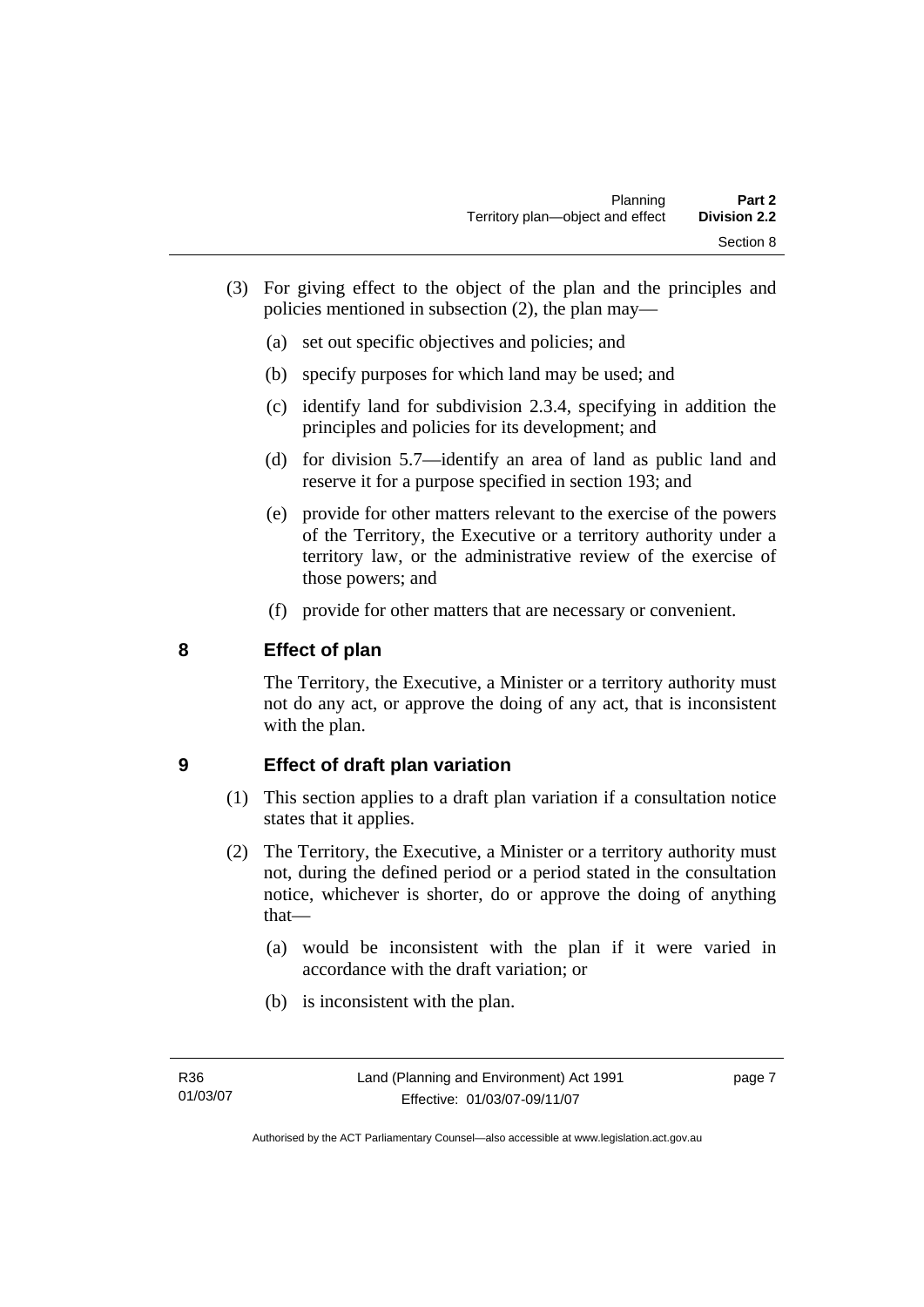- (3) If a draft plan variation to which this section applies is deferred under section 22 (1) (b) or section 27 (a), this section does not apply in relation to that draft variation during the period of its deferral.
- (4) In this section:

*defined period* means the period beginning on the day when the draft plan variation is notified under the Legislation Act (see section 19 (Public consultation—notification)) and ending at the end of the day before—

- (a) the date the draft variation comes into effect; or
- (b) the date the corresponding plan variation is rejected by the Legislative Assembly; or
- (c) the date the draft variation, or the corresponding plan variation, is withdrawn under section 22 (1) (c), section 27 (a) or section 30A (3) (b).

*draft plan variation* includes a provision of a draft plan variation.

#### **12 Plan not to have retrospective effect**

If, immediately before the plan comes into effect under this Act, it would be lawful to use any land in a particular way in the exercise of a right derived from an estate in that land, the plan does not prevent the use of that land in that way during the term of the estate.

# **Division 2.3 Territory plan—continuation and variation**

# **Subdivision 2.3.1 Territory plan**

## **13 Continuation of plan**

The plan established under the *Interim Planning Act 1990*, part 3, being that plan as in effect under that Act immediately before the

R36 01/03/07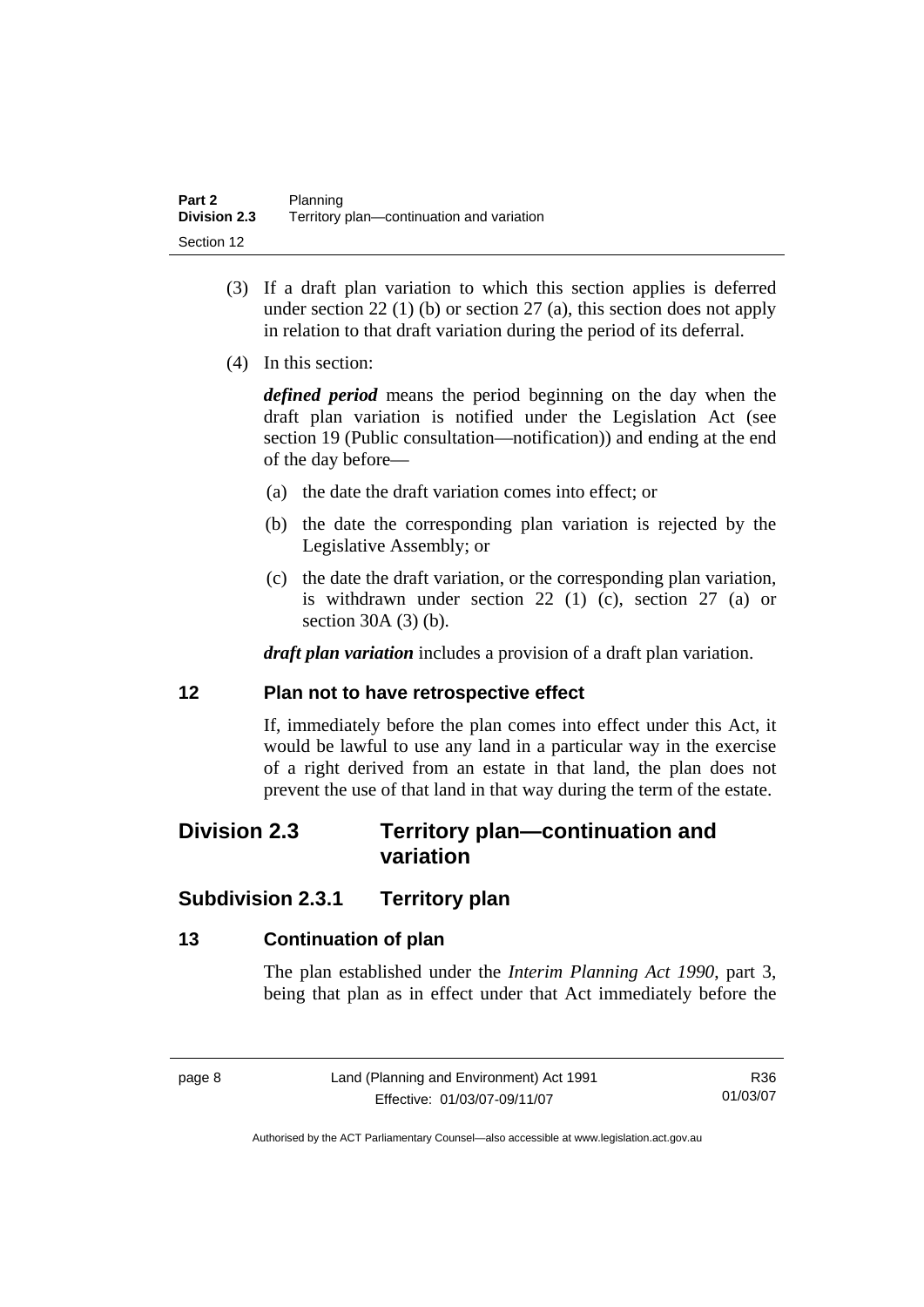commencement of this section, continues in effect under this Act as the territory plan and may be varied in accordance with this part.

# **Subdivision 2.3.2 Preparation of variations of territory plan**

## **14 Application of sdiv 2.3.2**

This subdivision does not apply in relation to a variation to the plan under subdivision 2.3.4.

# **15 Preparation of plan variations**

- (1) The planning and land authority may prepare variations to the plan.
- (2) A plan variation may be prepared in separate stages or parts.

## **16 Consultation with conservator**

In preparing a draft plan variation, the planning and land authority must—

- (a) consider any recommendation or submission made by the conservator in relation to the draft variation, including any preliminary draft plan of management under subdivision 5.7.4 accompanying the recommendation or submission; and
- (b) if the draft variation is to identify or affect public land consult with the conservator, unless the draft gives effect to a recommendation of the conservator under section 192.

## **17 Consultation with heritage council**

In preparing a draft plan variation, the planning and land authority must consult the heritage council and consider any recommendation or submission made by the council in relation to the variation.

## **18 Environmental reports and inquiries**

 (1) In preparing a draft plan variation, the planning and land authority must consider—

| R36      | Land (Planning and Environment) Act 1991 | page 9 |
|----------|------------------------------------------|--------|
| 01/03/07 | Effective: 01/03/07-09/11/07             |        |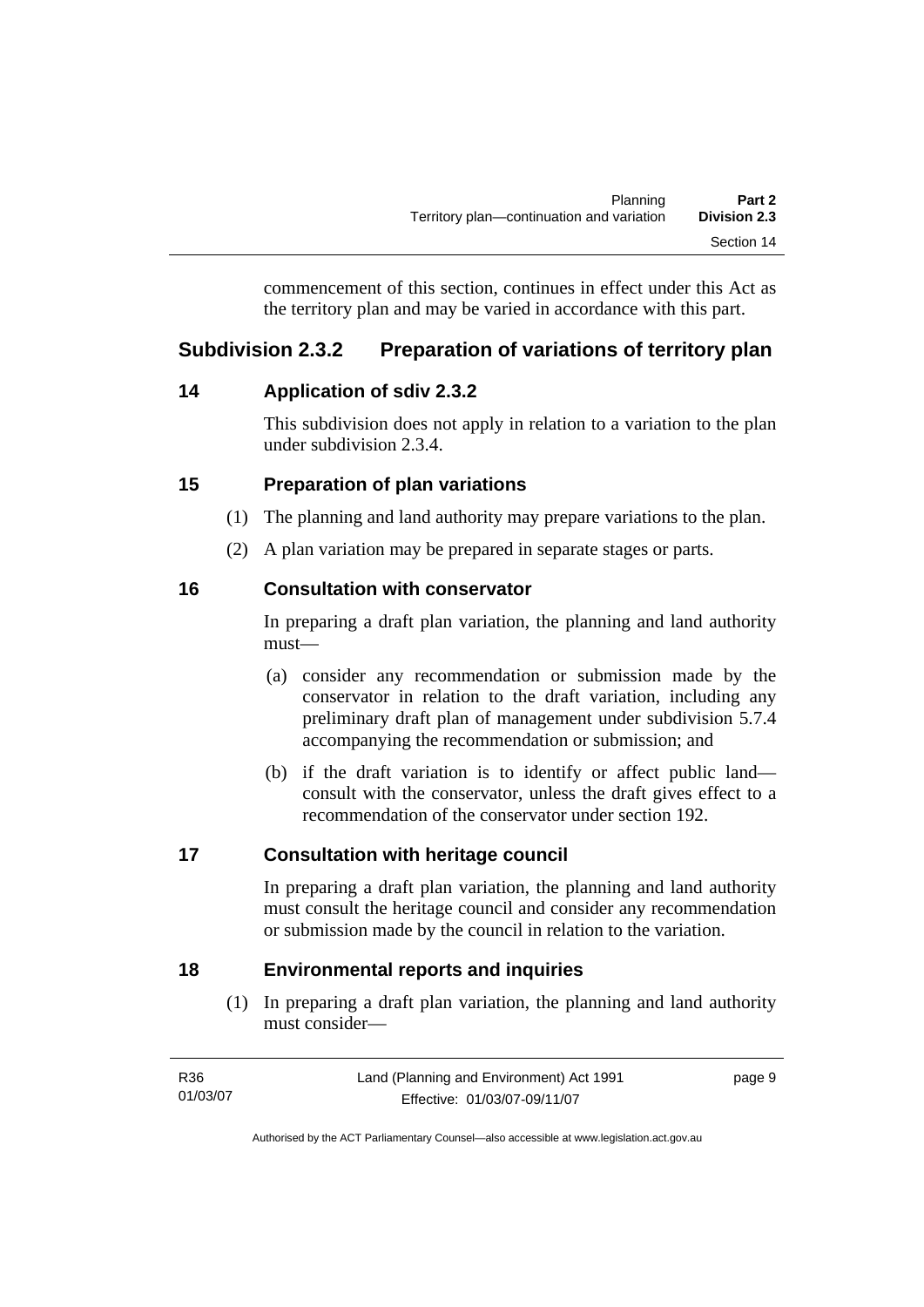- (a) any relevant environmental report; and
- (b) the report of any relevant inquiry; and
- (c) any relevant report required to be prepared by the plan.
- (2) The Minister may direct that an assessment be made, or establish a panel to conduct an inquiry, about any aspect of a draft plan variation or a proposed draft plan variation.
- (3) The Minister may initiate action under subsection (2) or act on written request by the planning and land authority.

#### **19 Public consultation—notification**

- (1) Before submitting a draft plan variation to the Minister, the planning and land authority must prepare a notice (a *consultation notice*)—
	- (a) stating that copies of the draft plan variation and the background papers are available for public inspection and purchase during a stated period of not less than 15 business days at stated places; and
	- (b) inviting interested people to give written comments about the draft variation to the authority at a stated address during a stated period of not less than 15 business days; and
	- (c) stating that copies of written comments about the draft variation, given in response to the invitation in paragraph (b) or otherwise, or received from the national capital authority, will be made available for public inspection for a period of 15 business days after the end of the period mentioned in paragraph (b), at stated places; and
	- (d) complying with section 19A (as applicable).
- (2) The planning and land authority may, in writing (by an *extension notice*), extend or further extend the consultation period mentioned in subsection  $(1)$   $(a)$  or  $(b)$ .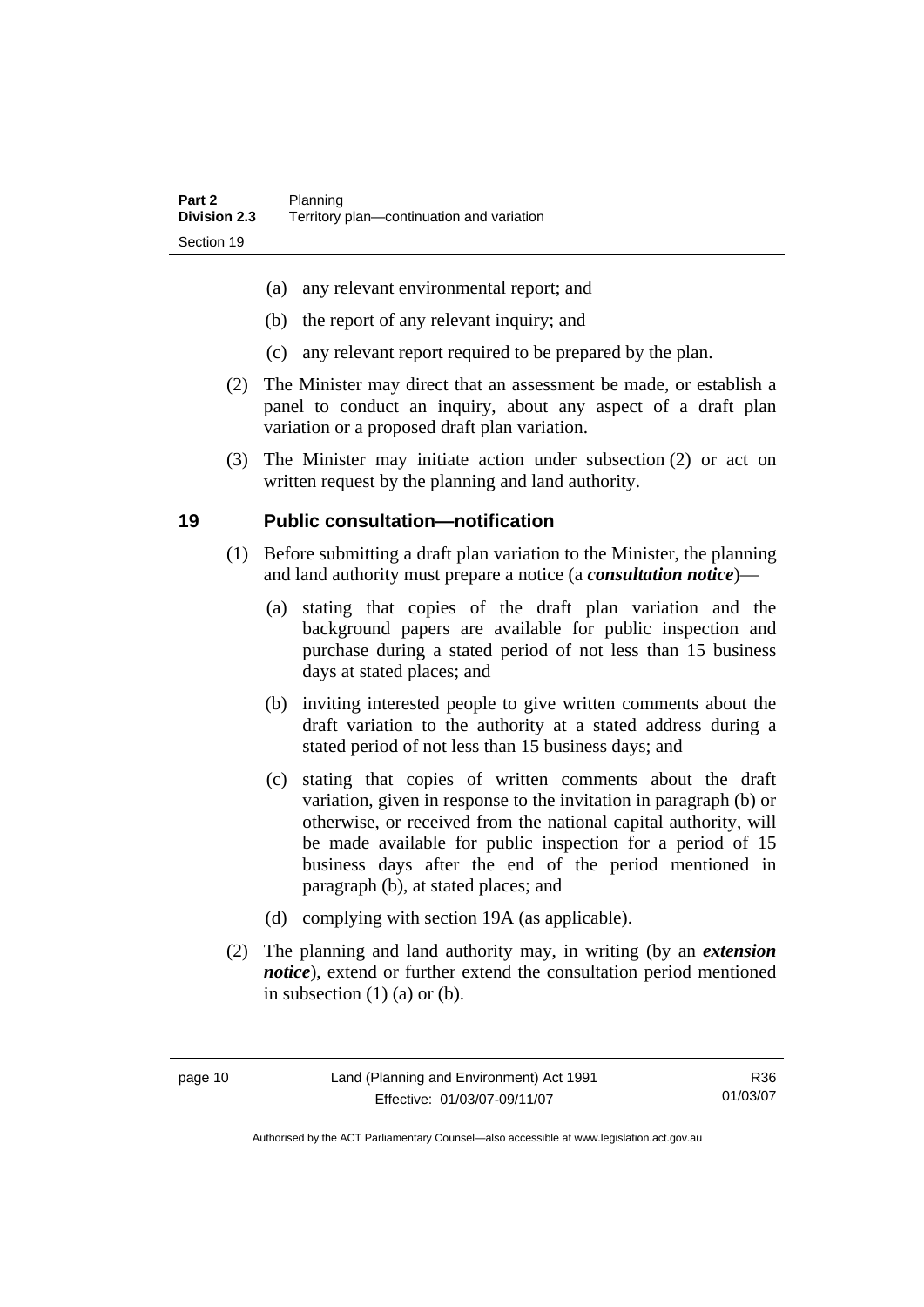- (3) An extension notice may be given after the end of the period to be extended.
- (4) The following are notifiable instruments:
	- (a) the consultation notice;
	- (b) any extension notice.
	- *Note* A notifiable instrument must be notified under the Legislation Act.
- (5) The planning and land authority must also publish the consultation notice and any extension notice in a daily newspaper.
- (6) This section does not apply in relation to a draft plan variation that has been revised by the planning and land authority in accordance with a direction under section 26 (1) (b) (Minister's powers).

## **19A Public consultation—notice of interim effect etc**

- (1) A consultation notice under section 19 must state whether or not section 9 (Effect of draft plan variation) applies in relation to the draft variation.
- (2) A consultation notice that states that section 9 applies must also state—
	- (a) for section 9 (2) (b), a period not longer than 1 year that is the maximum period during which the draft variation is to have interim effect; and
	- (b) the effect of section 9.
- (3) A consultation notice that states that section 11 applies must state the effect of that section.

#### **19B Public consultation—availability of draft plan variation etc**

(1) The planning and land authority must make copies of the draft plan variation and the background papers mentioned in a consultation

page 11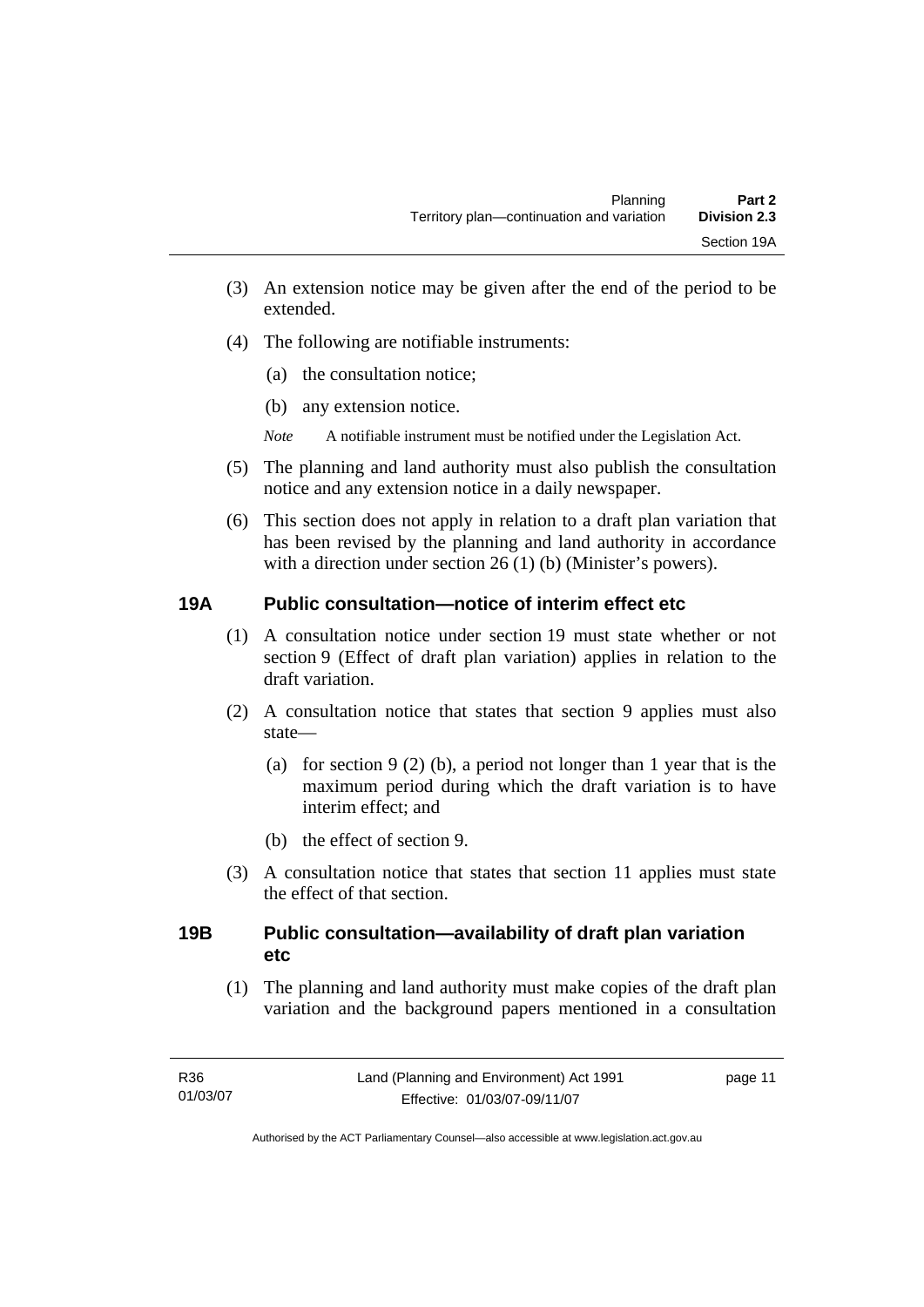notice available for public inspection and purchase during office hours during the period, and at the places, stated in the notice.

- (2) If, in the planning and land authority's opinion, it would not be in the public interest for part of the draft plan variation or of any background paper to be published, the authority must exclude that part from each copy of the document made available under subsection  $(1)$ .
- (3) If part of the draft plan variation or a background paper is excluded from the copies of the document made available for public inspection or purchase under subsection (1), each copy of the document must include a statement to the effect that an unspecified part of the document has been excluded in the public interest.

## **19C Draft plan variations that do not affect rights**

- (1) This section applies if the planning and land authority is satisfied that a draft plan variation—
	- (a) would, if approved, not affect adversely anybody's rights; or
	- (b) has as its only object the correction of a formal error in the plan.
- (2) The draft plan variation is a notifiable instrument.

*Note* A notifiable instrument must be notified under the Legislation Act.

 (3) Section 19 and section 19B do not apply to the draft plan variation, but the planning and land authority must take reasonable steps to inform itself about public attitudes to the draft plan variation.

#### **20 Consultation with national capital authority**

Before giving a draft plan variation to the Minister, the planning and land authority must consult with the national capital authority.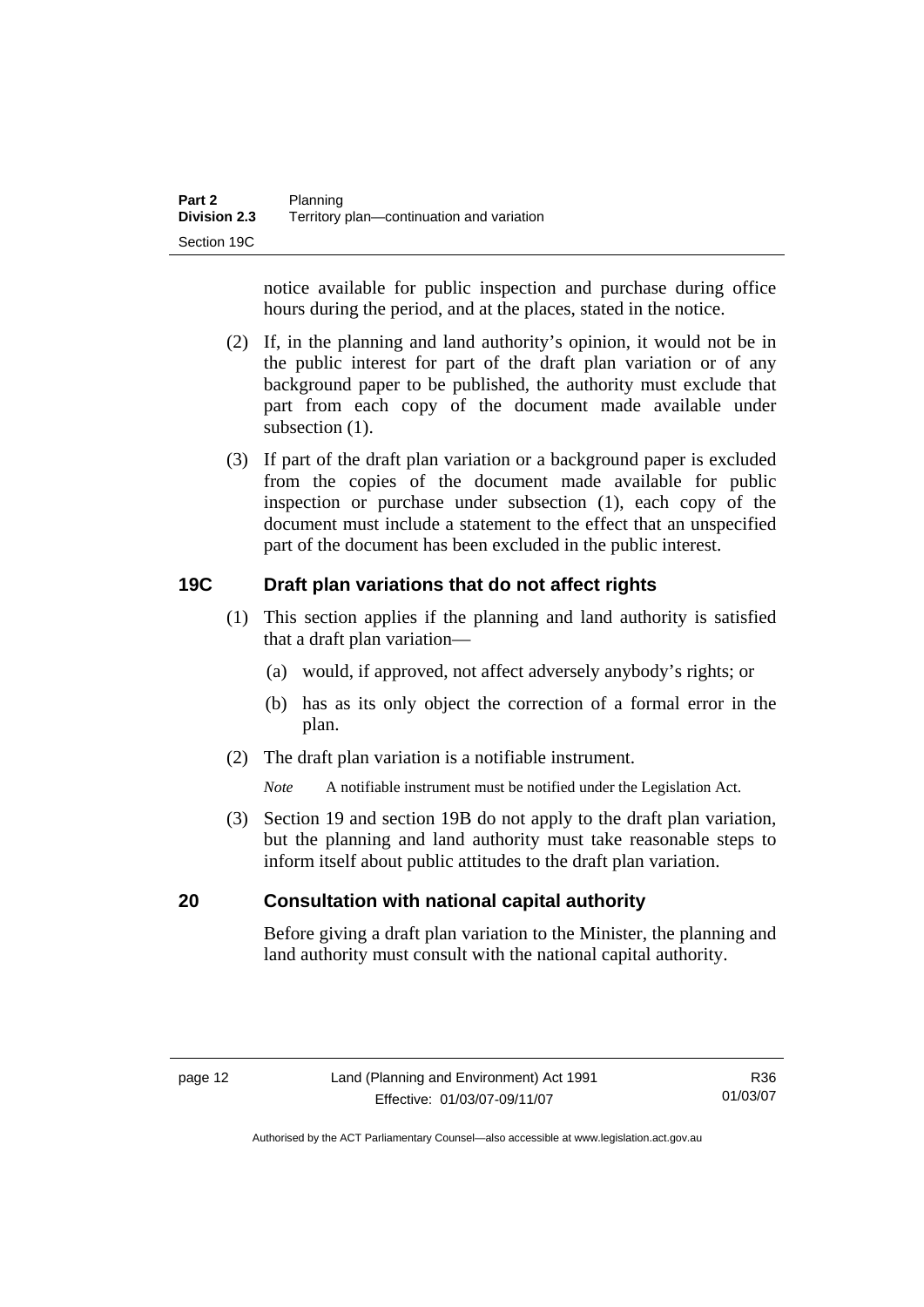#### **21 Public inspection of comments**

- (1) The planning and land authority must make copies of any comments mentioned in section 19 (1) (c) available for public inspection during office hours during the period, and at the places, mentioned in the consultation notice under section 19 that refers to the relevant draft plan variation.
- (2) The planning and land authority may omit from the copy of a comment made available under subsection (1) information that would identify the person who had made the comment if—
	- (a) the person has asked that the information be omitted; and
	- (b) the authority is reasonably satisfied that it would not be in the public interest for the information to be published.

#### **22 Revision, deferral or withdrawal of draft plan variations**

- (1) After the end of the period specified in the notice under section 19 (1) (b) the planning and land authority may, in writing—
	- (a) revise the draft plan variation; or
	- (b) defer until a specified date, or until the happening of a specified event, the submission of the draft plan variation to the Minister; or
	- (c) withdraw the draft plan variation.
- (2) A deferral or withdrawal of a draft plan variation must include a statement of the effect of section 9 (Effect of draft plan variation) in relation to the deferral or withdrawal.
- (3) A deferral or withdrawal of a draft plan variation is a notifiable instrument.

*Note* A notifiable instrument must be notified under the Legislation Act.

(4) The planning and land authority must also publish a deferral or withdrawal of a draft plan variation in a daily newspaper on the

page 13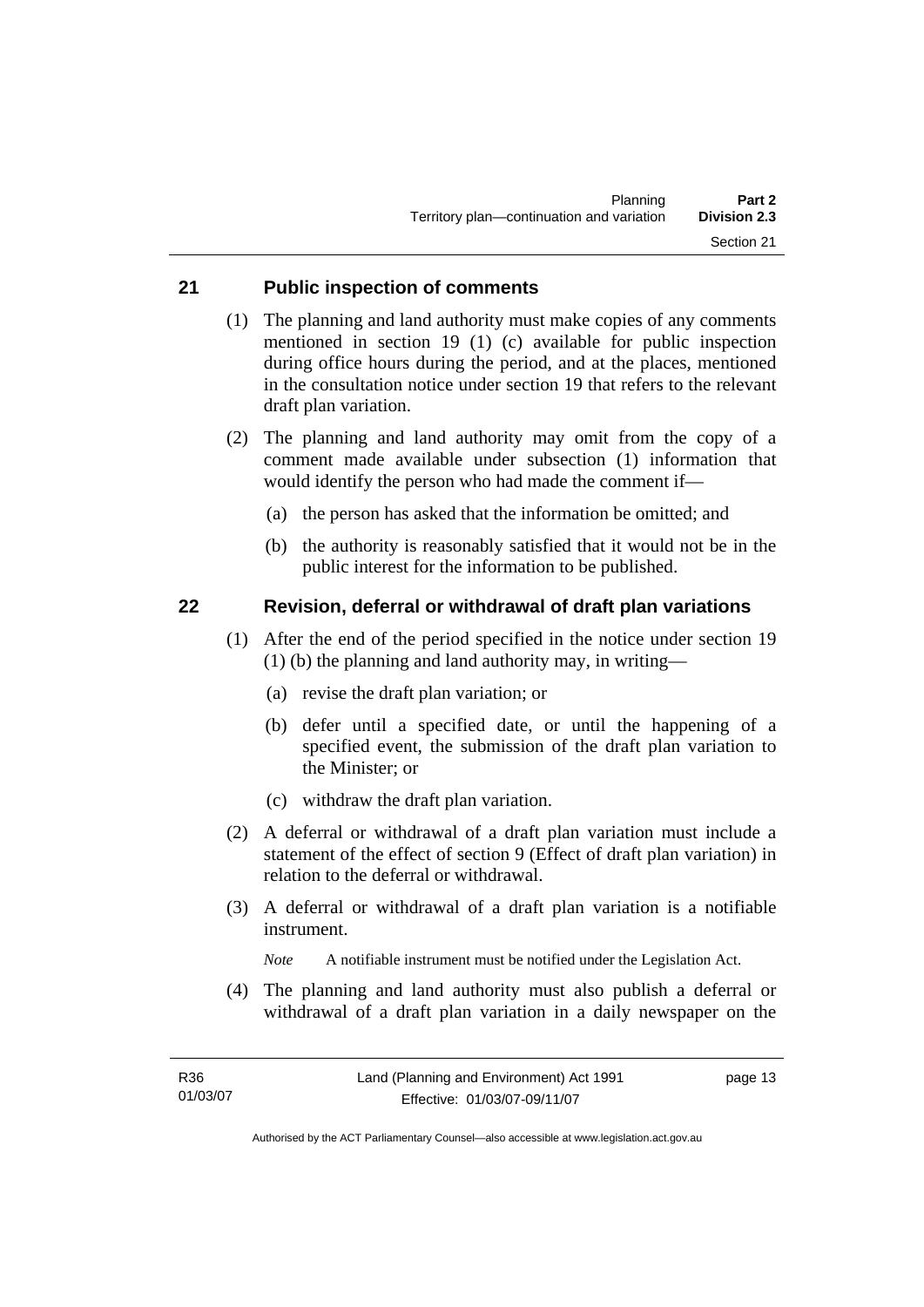same day, or as soon as practicable after the day, the deferral or withdrawal is notified under the Legislation Act.

- (5) In revising, deferring or withdrawing a draft plan variation under subsection (1), the planning and land authority must consider written comments about the draft variation received from any person or the national capital authority.
- (6) In addition to its power under subsection (1), the planning and land authority may, at any time before the submission or resubmission of a draft plan variation to the Minister, revise the draft variation to correct any formal error.
- (7) If the planning and land authority defers a draft plan variation, on the day stated in the deferral, or as soon as practicable after the event mentioned in the deferral, the authority must prepare a notice stating—
	- (a) that the draft plan variation is revived; and
	- (b) the effect of section 9 in relation to the revival.
- (8) The notice under subsection (7) is a notifiable instrument.

*Note* A notifiable instrument must be notified under the Legislation Act.

(9) The planning and land authority must also publish the notice in a daily newspaper as soon as practicable after preparing it.

# **Subdivision 2.3.3 Minister approval and consideration by Legislative Assembly**

#### **23 Application of sdiv 2.3.3**

This subdivision does not apply in relation to a plan variation under subdivision 2.3.4.

## **24 Submission of draft plan variation to Minister**

 (1) After the end of the period specified in the notice under section 19 (1) (b), the planning and land authority must submit a

| page 14 | Land (Planning and Environment) Act 1991 | R36.     |
|---------|------------------------------------------|----------|
|         | Effective: 01/03/07-09/11/07             | 01/03/07 |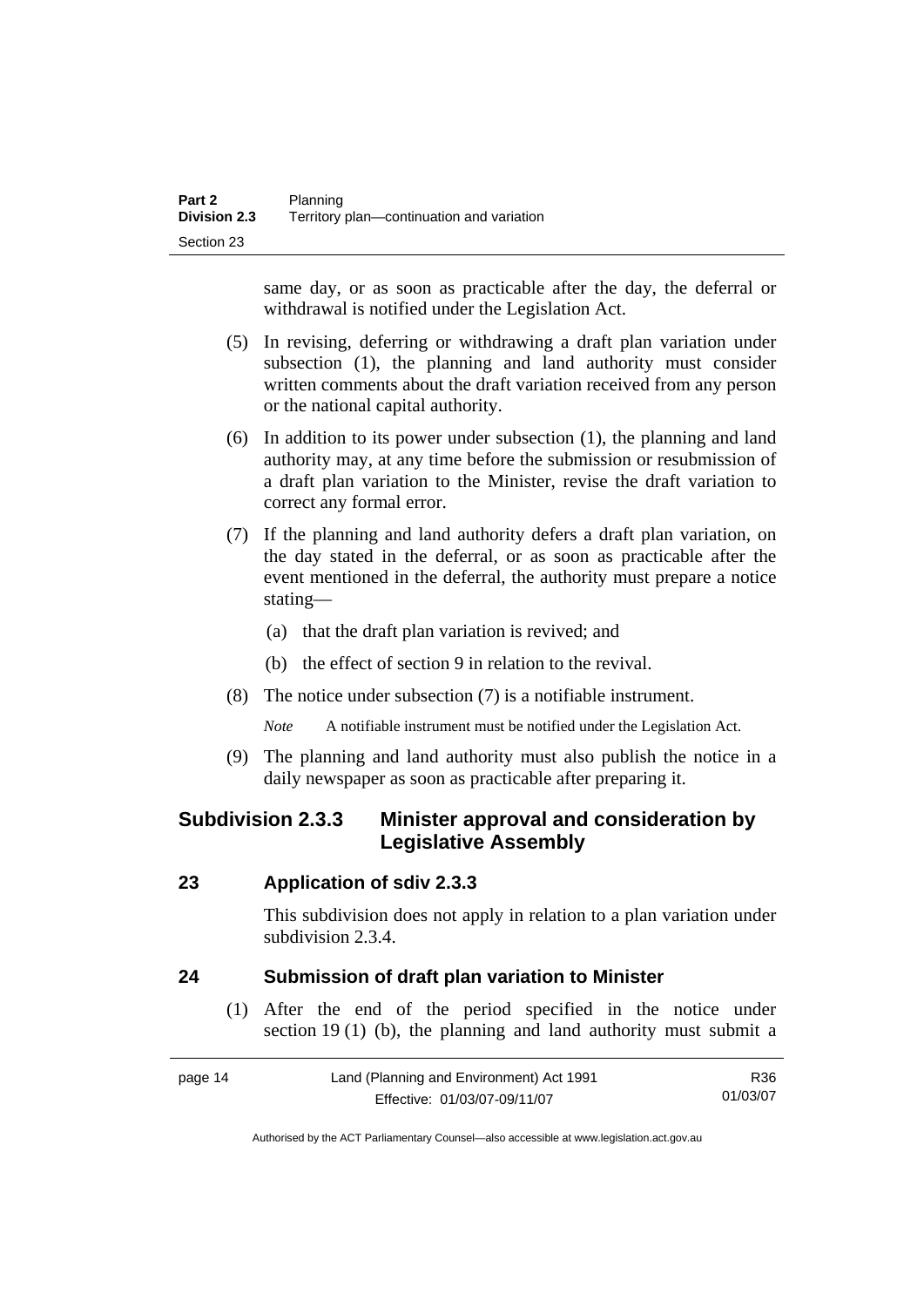draft plan variation (as revised, if at all, under section 22) to the Minister for approval, together with—

- (a) the background papers; and
- (b) a written report setting out the issues raised in any written comments about the draft variation submitted under the invitation in the notice under section 19 (1) or otherwise; and
- (c) a written report about its consultation with the public and the national capital authority; and
- (d) a written report about any consultation between the authority and the heritage council relating to the draft variation that specifies any difference between the views of the authority and the heritage council in relation to any site of heritage significance; and
- (e) a copy of any written comments submitted to the authority by the national capital authority in relation to the draft variation.
- (2) The planning and land authority must give the Executive a written report about the authority's consultation with the national capital authority.
- (3) The planning and land authority must prepare a written notice stating that the documents mentioned in subsection (1) are available for public inspection.
- (4) The notice is a notifiable instrument.

*Note* A notifiable instrument must be notified under the Legislation Act.

- (5) The planning and land authority must also publish the notice in a daily newspaper.
- (6) The planning and land authority must make copies of the documents mentioned in subsection (1) available for public inspection during office hours during the period, and at the places, stated in the notice.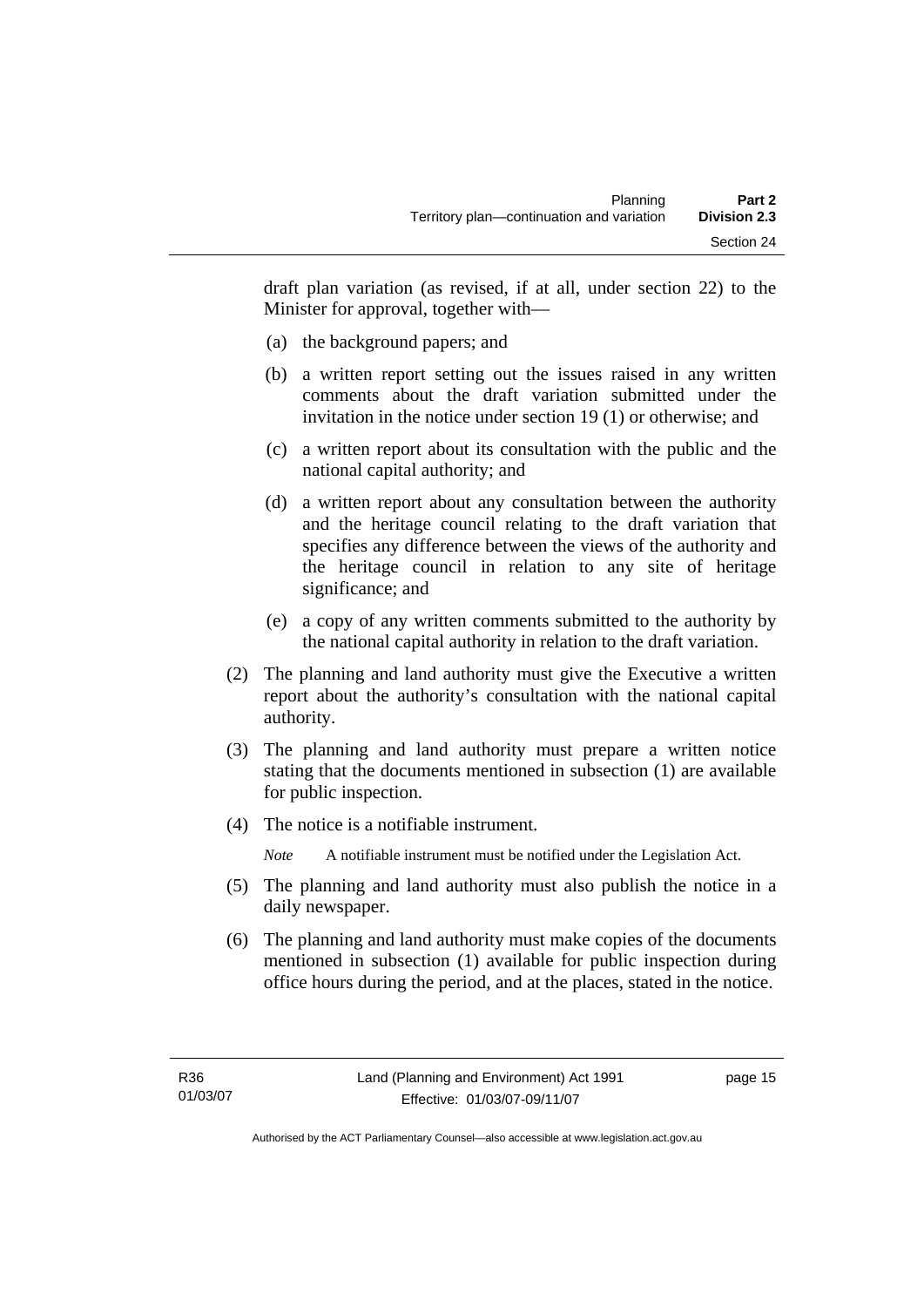## **25 Consideration by Legislative Assembly committee**

The Minister must, within 28 days of receiving a draft plan variation under section 24, refer—

- (a) the draft plan variation; and
- (b) the documents mentioned in section 24 (1) that relate to the draft plan variation;

to an appropriate committee of the Legislative Assembly together with a request that the committee report on the draft plan to the Legislative Assembly.

#### **26 Minister's powers**

- (1) On receipt of a draft plan variation submitted or resubmitted for approval, the Minister must—
	- (a) approve the draft variation in the form in which it is submitted or resubmitted; or
	- (b) return the draft variation to the planning and land authority together with any or all of the following written directions:
		- (i) to conduct further specified consultation;
		- (ii) to consider any relevant environmental report, the report of any relevant inquiry, or any other relevant report;
		- (iii) to consider any revision suggested by the Minister;
		- (iv) to revise the draft variation in a specified way;
		- (v) to defer, in writing, the resubmission of the draft variation to the Minister until a specified date or the happening of a specified event;
		- (vi) to withdraw the draft variation in writing.
- (2) Before taking action under subsection (1), the Minister must consider any recommendation made by a committee of the

| page 16 | Land (Planning and Environment) Act 1991 | R36      |
|---------|------------------------------------------|----------|
|         | Effective: 01/03/07-09/11/07             | 01/03/07 |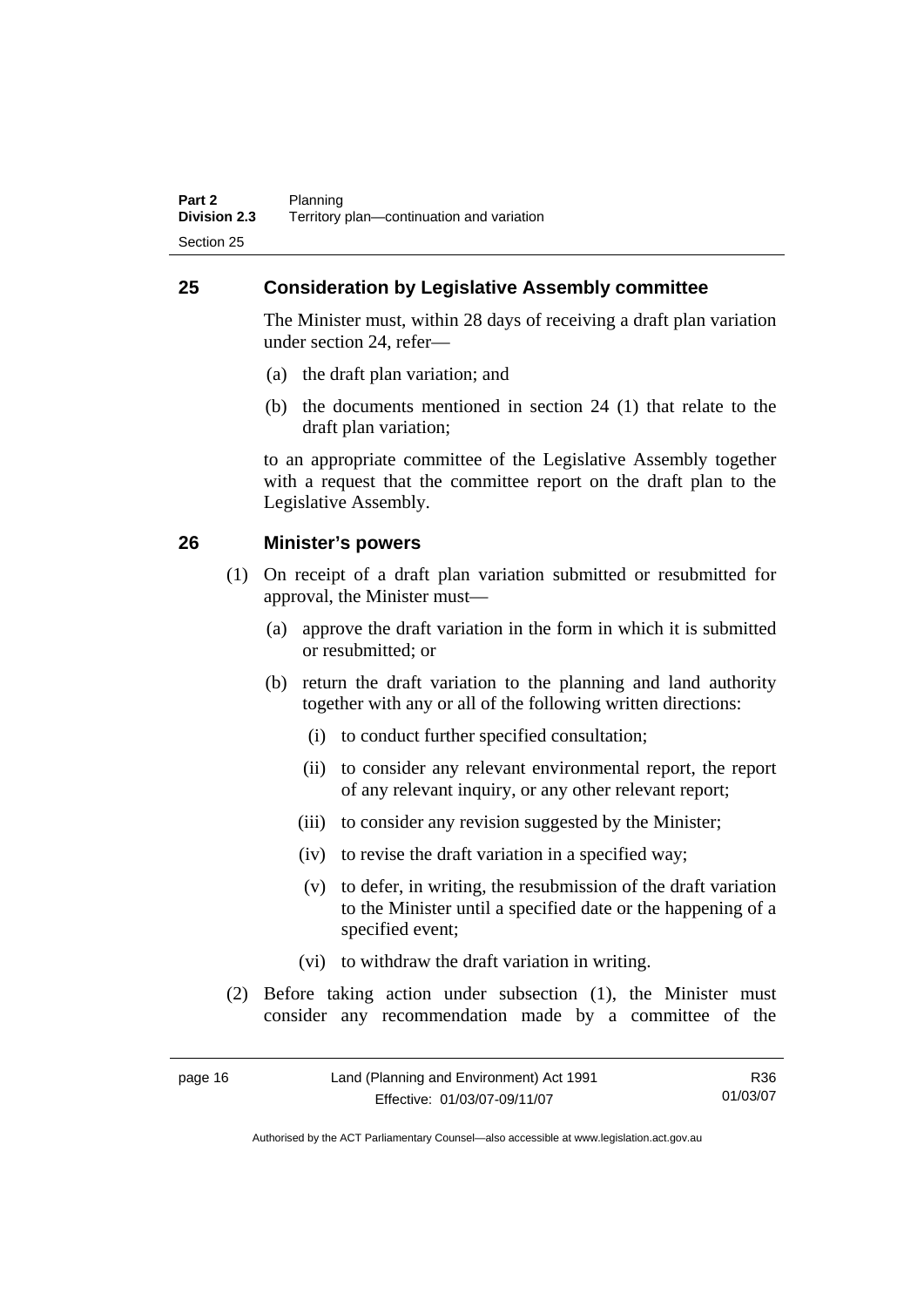Legislative Assembly in relation to the draft variation, or related documents, referred to the committee under section 25.

- (3) A deferral or withdrawal directed under subsection (1) (b) (v) or (vi) must state the effect of section 9 in relation to the deferral or withdrawal of the draft plan variation.
- (4) The following are notifiable instruments:
	- (a) a direction under subsection (1) (b);
	- (b) a deferral directed under subsection  $(1)$  (b)  $(v)$ ;
	- (c) a withdrawal directed under subsection (1) (b) (vi).
	- *Note* A notifiable instrument must be notified under the Legislation Act.
- (5) The authority must also publish a deferral or withdrawal directed under subsection  $(1)$  (b)  $(v)$  or  $(vi)$  in a daily newspaper on the same day, or as soon as practicable after, the deferral or withdrawal is notified under the Legislation Act.
- (6) After approving a draft plan variation under subsection (1) (a), the Minister may, before the draft variation is presented to the Legislative Assembly, revoke the approval and return the draft variation to the planning and land authority under subsection (1) (b).

## **27 Return of draft plan variation to authority**

- (1) This section applies if the Minister returns a draft plan variation to the authority with directions under section  $26(1)(b)$ .
- (2) The authority must comply with each direction.
- (3) If a direction is given under section 26 (1) (b) (i), (ii) or (iii), the authority may revise the draft variation and resubmit it to the Minister for approval together with a written report about the authority's compliance with the Minister's direction and any further revision of the draft variation under section 22 (6).

page 17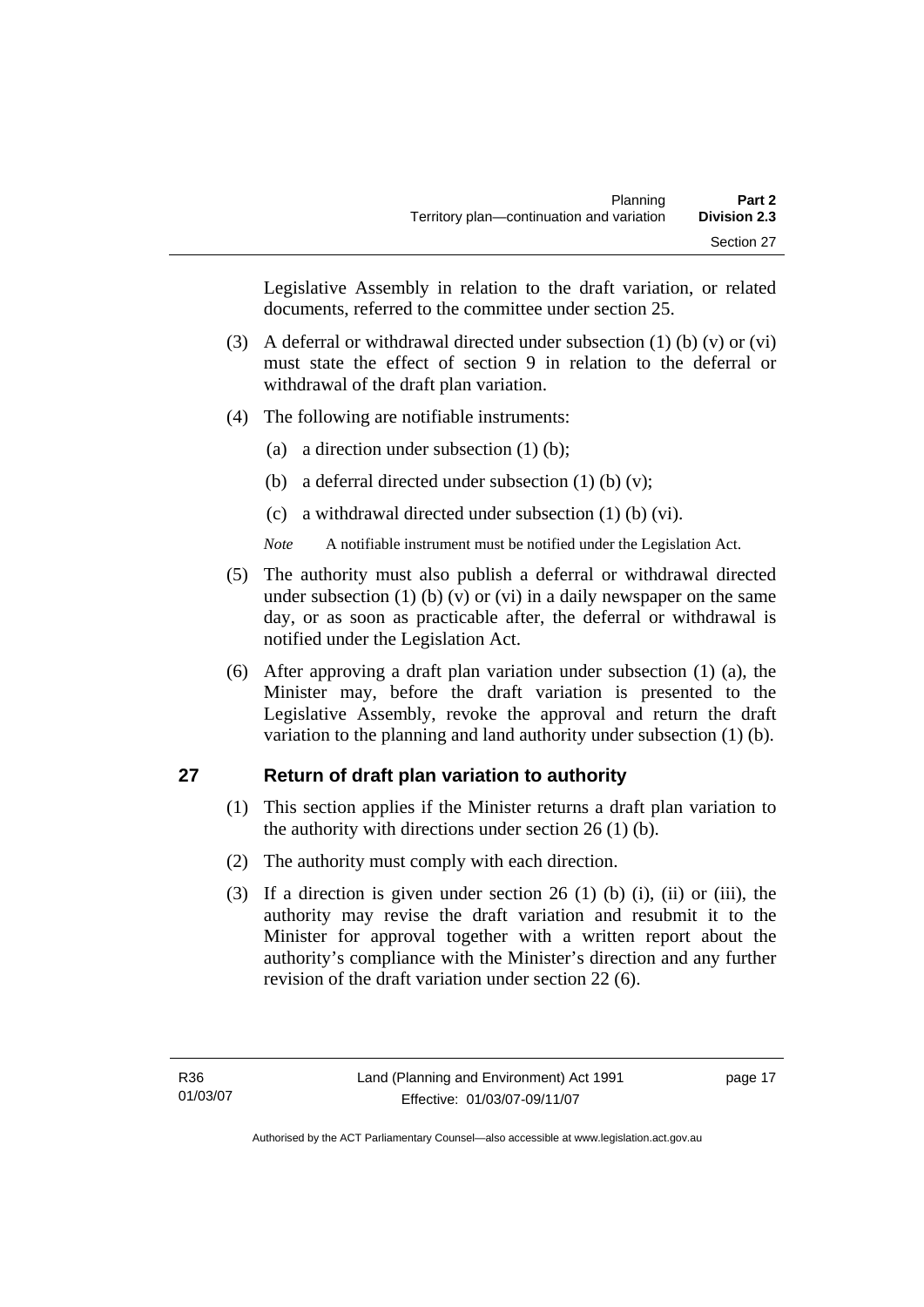(4) If a direction is given under section 26 (1) (b) (iv), the authority must resubmit the draft variation (as revised) together with a written report about any further revision of the draft variation under section 22 (6).

#### **28 Notice of revival of deferred draft plan variation**

- (1) If the planning and land authority defers a draft plan variation as directed under section 26 (1) (b) (v) (Minister's powers), on the day stated in the deferral, or as soon as practicable after the event mentioned in the deferral, the authority must—
	- (a) prepare a notice stating—
		- (i) that the draft plan variation is revived; and
		- (ii) the effect of section 9 (Effect of draft plan variation) in relation to the revival; and
		- (iii) the effect of any revision under section 22 (6) (Revision, deferral or withdrawal of draft plan variations); and
	- (b) resubmit the draft variation to the Minister; and
	- (c) advise the Legislative Assembly.
- (2) A notice under subsection (1) (a) is a notifiable instrument.

*Note* A notifiable instrument must be notified under the Legislation Act.

(3) The planning and land authority must also publish the notice in a daily newspaper.

#### **29 Consideration of plan variation by Legislative Assembly**

- (1) A plan variation must be presented to the Legislative Assembly within 5 sitting days after the day it is approved by the Minister, together with copies of the following documents in relation to the variation:
	- (a) the background papers;

R36 01/03/07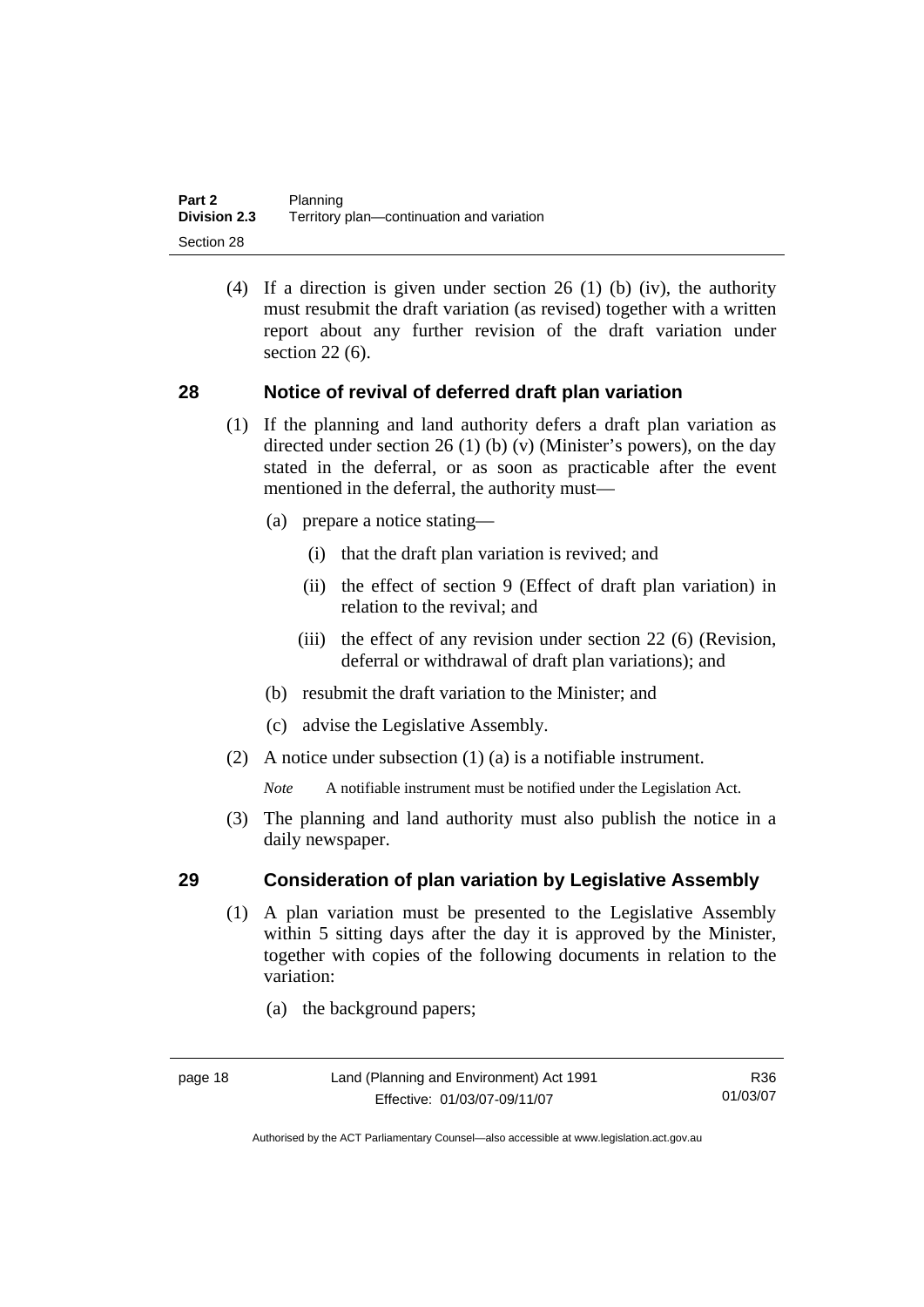- (b) the summaries and reports mentioned in section  $24$  (1) (b), (c) and (d);
- (c) any direction under section  $26 \text{ (1) (b)}$ ;
- (d) any report mentioned in section  $26(1)$  (b) (ii);
- (e) any report mentioned in section 27 (c).
- (2) Subsection (1) is subject to section 26 (6) (Minister's powers).
- (3) If a plan variation is not presented to the Legislative Assembly in accordance with subsection (1), it does not come into effect.
- (4) The Legislative Assembly may, on a motion of which notice has been given within 5 sitting days after a plan variation has been presented to it, by resolution reject the variation or any provision of it.
- (5) If, at the end of 5 sitting days after notice of a motion to reject a plan variation or a provision of a plan variation has been given in the Legislative Assembly (being notice given within 5 sitting days after the variation was presented to the Legislative Assembly)—
	- (a) the notice has not been called on; or
	- (b) the motion has been called on and moved and has not been withdrawn or otherwise disposed of;

the plan variation or provision specified in the motion is taken to have been rejected by the Legislative Assembly.

- (6) If, before the end of 5 sitting days after a notice of motion to disallow a plan variation or a provision of a plan variation has been given in the Legislative Assembly (being notice given within 5 sitting days after the variation was presented to the Legislative Assembly)—
	- (a) the Legislative Assembly is dissolved or expires; and
	- (b) at the time of dissolution or expiry—

page 19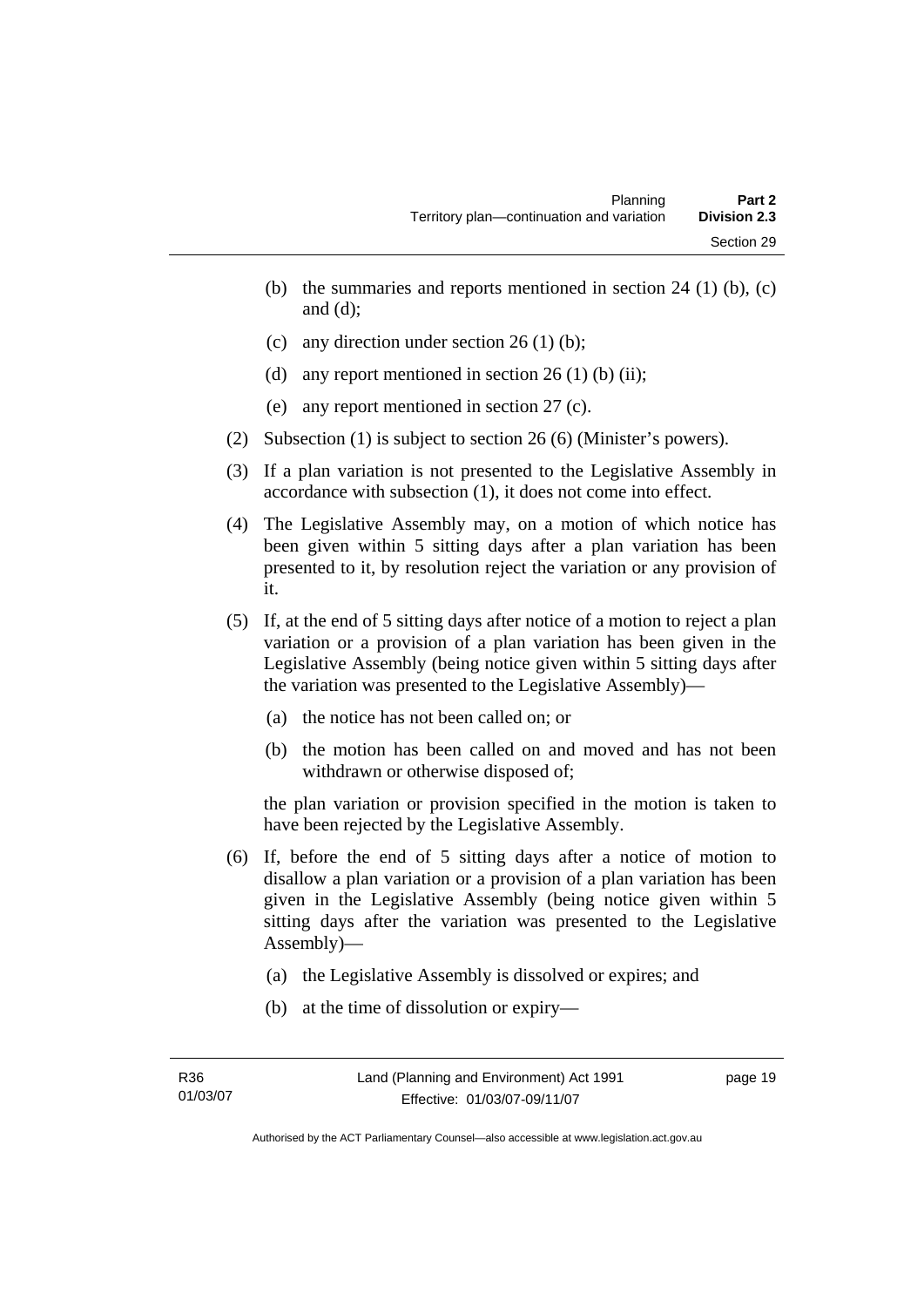- (i) the notice has not been withdrawn and the motion has not been called on; or
- (ii) the motion has been called on and moved and has not been withdrawn or otherwise disposed of;

the plan variation is taken, for subsections (4) and (5), to have been presented to the Legislative Assembly on the first sitting day of the Legislative Assembly after the next general election of members of the Assembly.

- (7) If, at the end of 5 sitting days after a plan variation is presented to the Legislative Assembly, the Assembly has not passed a resolution rejecting the variation or any provision of it and is not, under subsection (5), taken to have rejected the variation or any provision of it, the Minister must, in writing, fix a day when the plan variation is to commence.
	- *Note* An instrument under this subsection is a *commencement notice* (see Legislation Act, s 11). A commencement notice must be notified under the Legislation Act.
- (8) The planning and land authority must publish in a daily newspaper details of—
	- (a) the commencement notice under subsection (7); and
	- (b) where copies of the plan variation may be inspected or purchased.
- (9) The planning and land authority must make copies of the plan variation available for inspection or purchase during office hours at the places, and during the period, published in the newspaper under subsection (8) (b).
- (10) A plan variation notified under subsection (7) commences on the day fixed by the notice.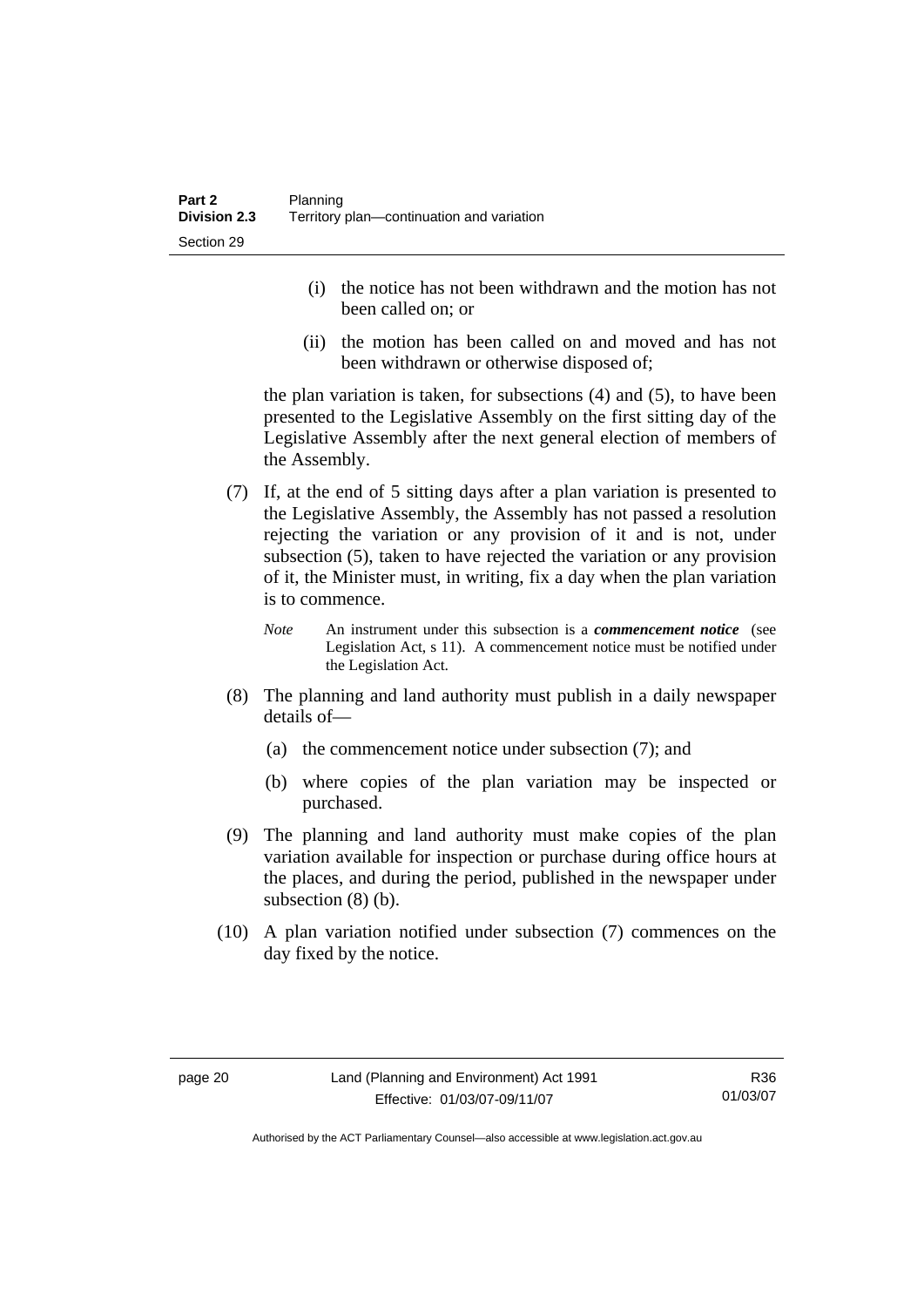#### **30 Rejection of plan variation by Legislative Assembly**

- (1) This section applies if a plan variation is completely rejected under section 29 (4) (Consideration of plan variation by Legislative Assembly), or taken to be completely rejected under section 29 (5).
- (2) The plan variation does not come into force if this section applies.
- (3) The planning and land authority must prepare a notice stating that the plan variation has been rejected.
- (4) The notice is a notifiable instrument.

*Note* A notifiable instrument must be notified under the Legislation Act.

(5) The planning and land authority must also publish the notice in a daily newspaper.

#### **30A Partial rejection of plan variation by Legislative Assembly**

- (1) This section applies if a plan variation is partly rejected under section 29 (4) (Consideration of plan variation by Legislative Assembly), or taken to be partly rejected under section 29 (5).
- (2) A provision of a plan variation does not come into force if—
	- (a) it is rejected by the Legislative Assembly under section 29 (4) or (5); or
	- (b) it is withdrawn under subsection (3) (b).
- (3) The Minister must, in relation to each provision of the plan that is not rejected under section 29 (4) or (5), in writing—
	- (a) fix a day when the provision (an *approved provision*) is to commence; or
	- (b) withdraw the provision.
	- *Note* An instrument under par (a) is a *commencement notice* (see Legislation Act, s 11). A commencement notice must be notified under the Legislation Act.

page 21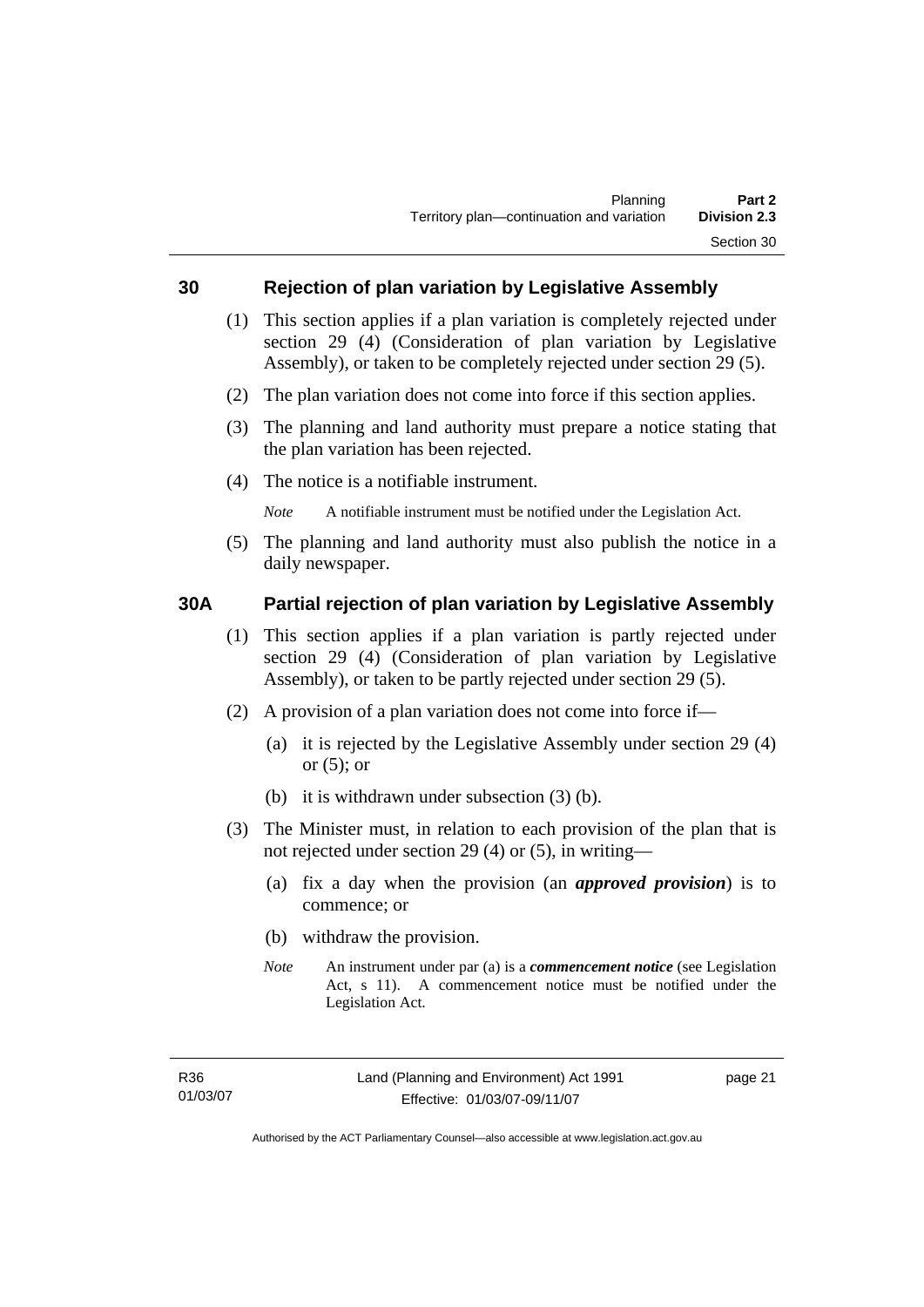(4) A withdrawal under subsection (3) (b) is a notifiable instrument.

*Note* A notifiable instrument must be notified under the Legislation Act.

#### **30B Partial rejection of plan variation—newspaper publication etc**

- (1) The planning and land authority must publish in a daily newspaper details of—
	- (a) a commencement notice under section 30A (3) (a) for a provision (an *approved provision*); or
	- (b) a withdrawal notice under section 30A (3) (b).
- (2) The details of a commencement notice published under subsection (1) (a) for an approved provision must include details of where, and for what period, copies of the provision may be inspected or purchased.
- (3) The planning and land authority must make copies of each approved provision available for inspection or purchase during office hours at the place or places, and during the period, mentioned in subsection (2).

# **Subdivision 2.3.4 Plan variations—defined land**

## **31 Definition for sdiv 2.3.4**

In this subdivision:

*defined land* means land identified in the plan pursuant to section  $7(3)(c)$ .

# **32 Plan variations in relation to defined land**

 (1) On approval of the subdivision of a parcel or part of a parcel of defined land, the planning and land authority must, in writing, vary the plan to specify the purposes for which that land may be used.

R36 01/03/07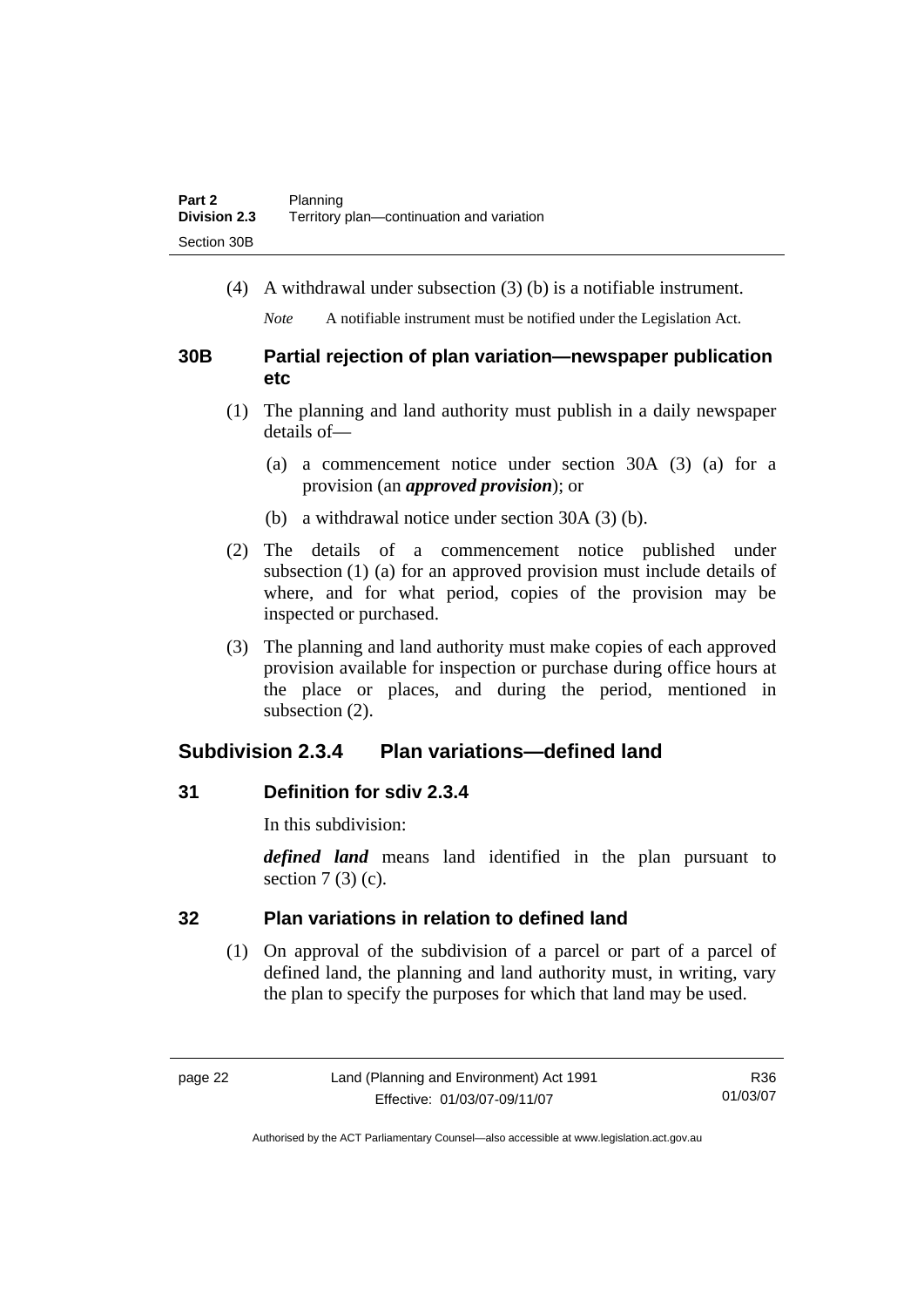- (2) A variation of the plan under subsection (1) in relation to a parcel, or part of a parcel, of land must include a map of that parcel or part showing the purposes for which identified parts of that land may be used.
- (3) A variation of the plan under subsection (1) is to be consistent with—
	- (a) the relevant subdivision and any conditions subject to which that subdivision is approved; and
	- (b) the principles and policies specified in the plan for the development of the relevant defined land.
- (4) A variation of the plan under subsection (1) is a notifiable instrument.

*Note* A notifiable instrument must be notified under the Legislation Act.

- (5) A variation of the plan under subsection (1) has the effect of the parcel, or part of a parcel, of land which is subdivided ceasing to be defined land.
- (6) Within 7 days after a variation of the plan under subsection (1) is notified under the Legislation Act, the planning and land authority must publish a notice in a daily newspaper that—
	- (a) specifies the variation made to the plan; and
	- (b) includes a copy of the map that was included in the variation; and
	- (c) specifies when the variation to the plan took effect or is to take effect.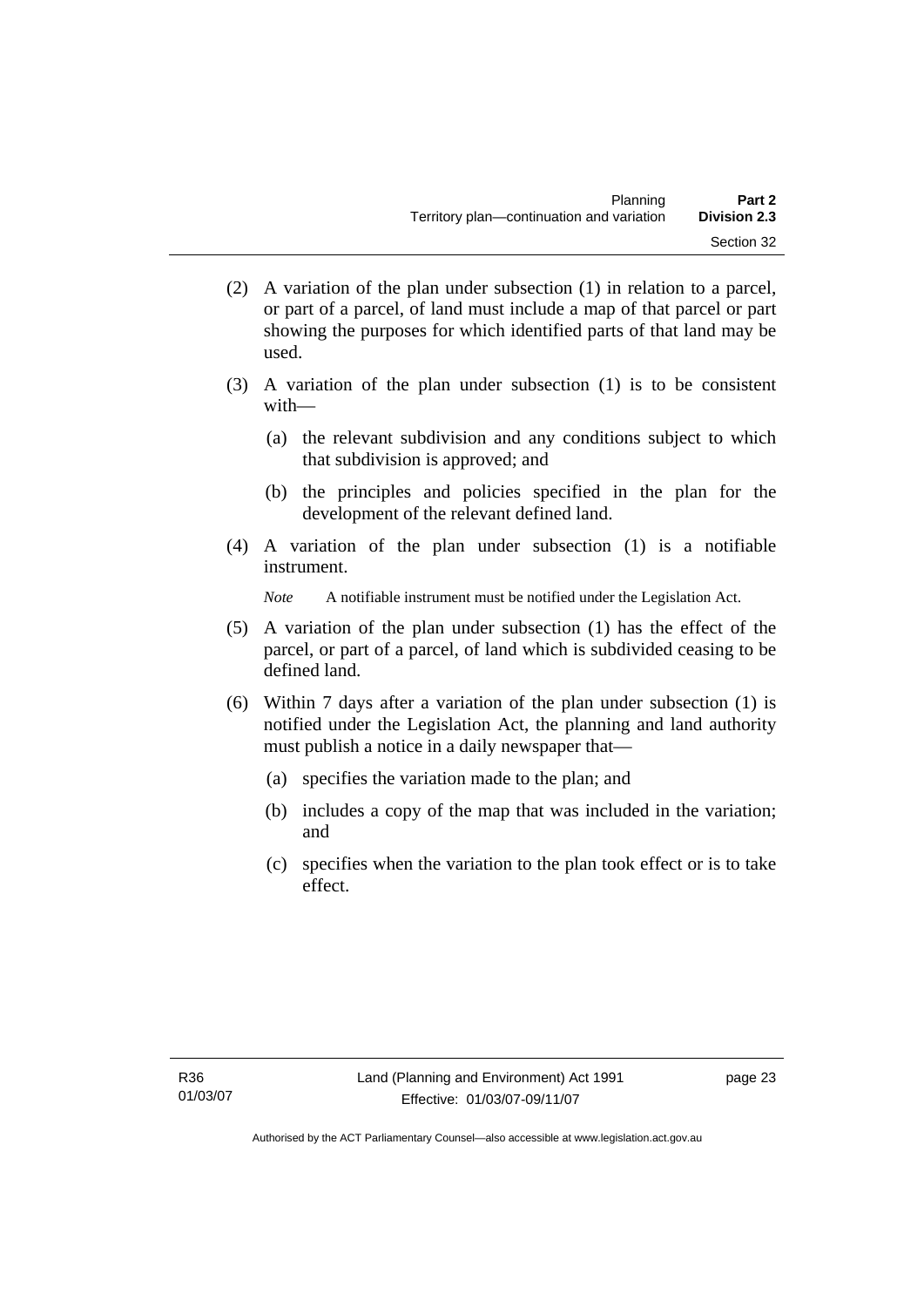**Part 2** Planning **Division 2.5** Miscellaneous Section 51

# **Division 2.5 Miscellaneous**

# **51 Challenge to validity of provisions of plan**

The validity of a provision of the plan must not be questioned in any legal proceedings except those commenced within 3 months after the date of the commencement of the provision or of a variation of the provision.

page 24 Land (Planning and Environment) Act 1991 Effective: 01/03/07-09/11/07

R36 01/03/07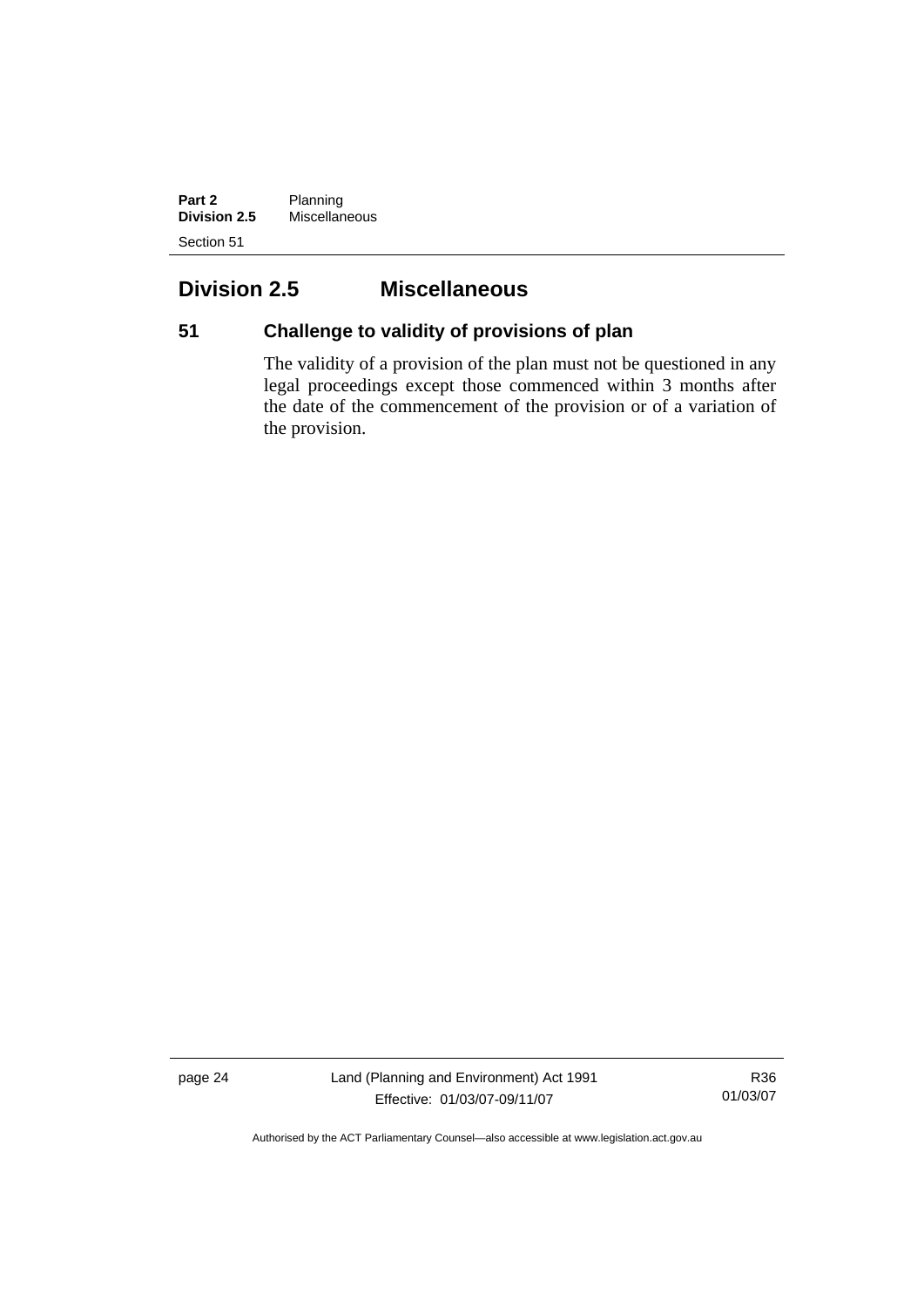# **Part 4 Environmental assessments and inquiries**

# **Division 4.1 Preliminary**

*Note* The Environment Minister may delegate a function of the Environment Minister under this part to the planning and land authority (see Legislation Act, s 254A).

# **111 Definitions for pt 4**

In this part:

*defined decision* means a decision of the Territory, the Executive, a Minister or a territory authority about a proposal in relation to which a Minister is empowered under part 2, part 5 or part 6, an Act other than this Act or a subordinate law—

- (a) to direct that an assessment be made; or
- (b) to establish a panel to conduct an inquiry.

*environmental impact*, in relation to a proposal that is the subject of a defined decision, includes the following potential effects of the proposal (if carried out), either by itself or in combination with the potential effects of another such proposal:

- (a) environmental effect on a community;
- (b) physical, biological or cultural transformation of an area;
- (c) environmental effect on the social system or the ecosystems of an area;
- (d) change to the aesthetic, recreational, scientific or other environmental qualities, or values, of an area;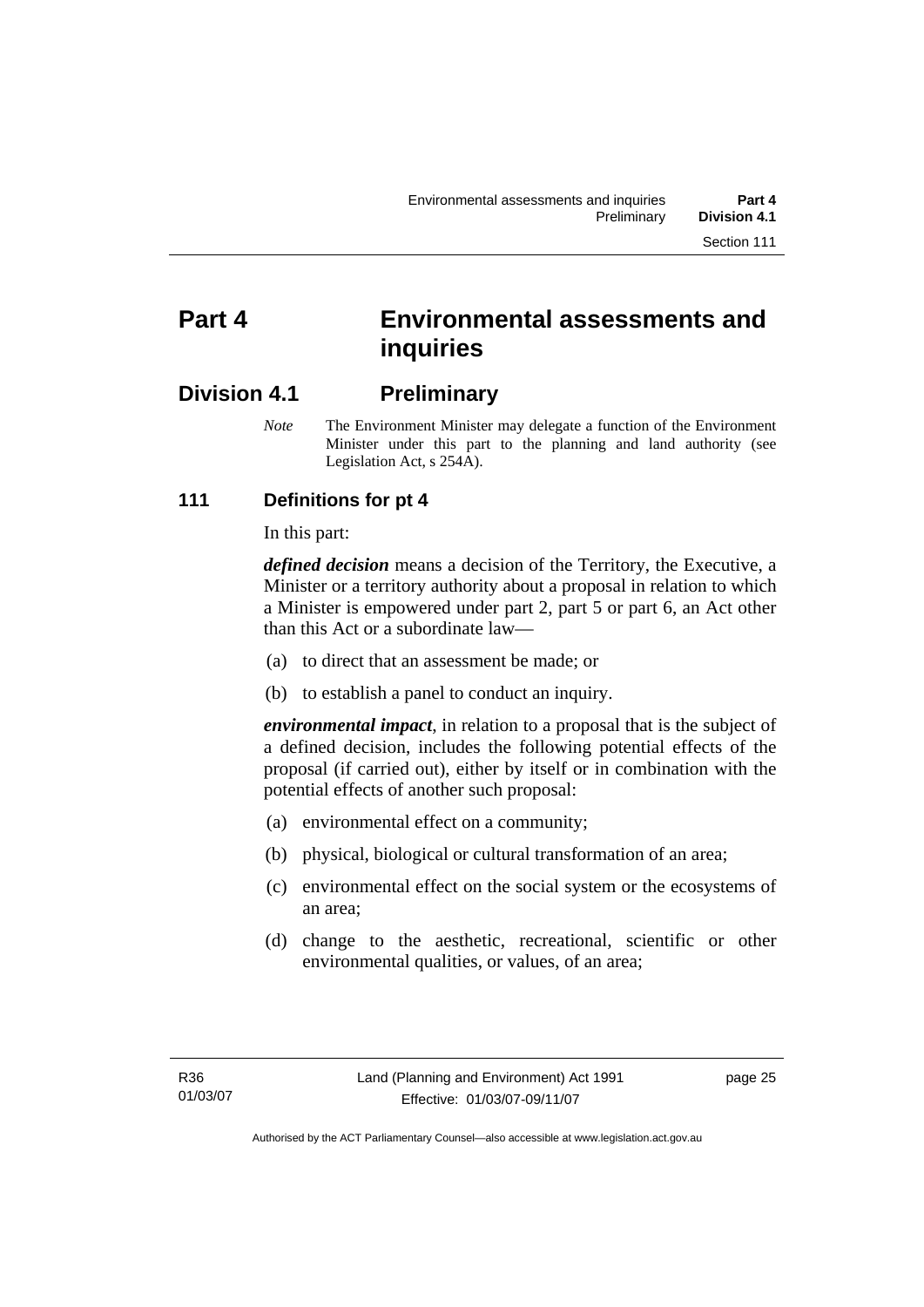- (e) environmental effect on any premises or land or the surroundings of any premises or land, that has heritage significance;
- (f) the endangering, or further endangering, of a community or an area;
- (g) the endangering, or further endangering, of any species of fauna or flora;
- (h) long-term environmental effects including those with potential to place demands on the social system;
- (i) curtailing of the range of beneficial uses of the environment;
- (j) pollution;
- (k) problems associated with the disposal of waste;
- (l) increased demands on natural resources that are, or are likely to be, in short supply;
- (m) change to the values or lifestyles of particular groups and communities or to existing social relationships;
- (n) socioeconomic effect.

*environmental impact statement* means an environmental impact statement prepared in accordance with division 4.3.

*land* includes water.

*panel* means a panel established to conduct an inquiry.

*preliminary assessment* means an assessment made under division 4.2.

*proponent*, in relation to a defined decision, means the person designated as the proponent under section 112.

*public environment report* means a public environment report prepared in accordance with division 4.3.

page 26 Land (Planning and Environment) Act 1991 Effective: 01/03/07-09/11/07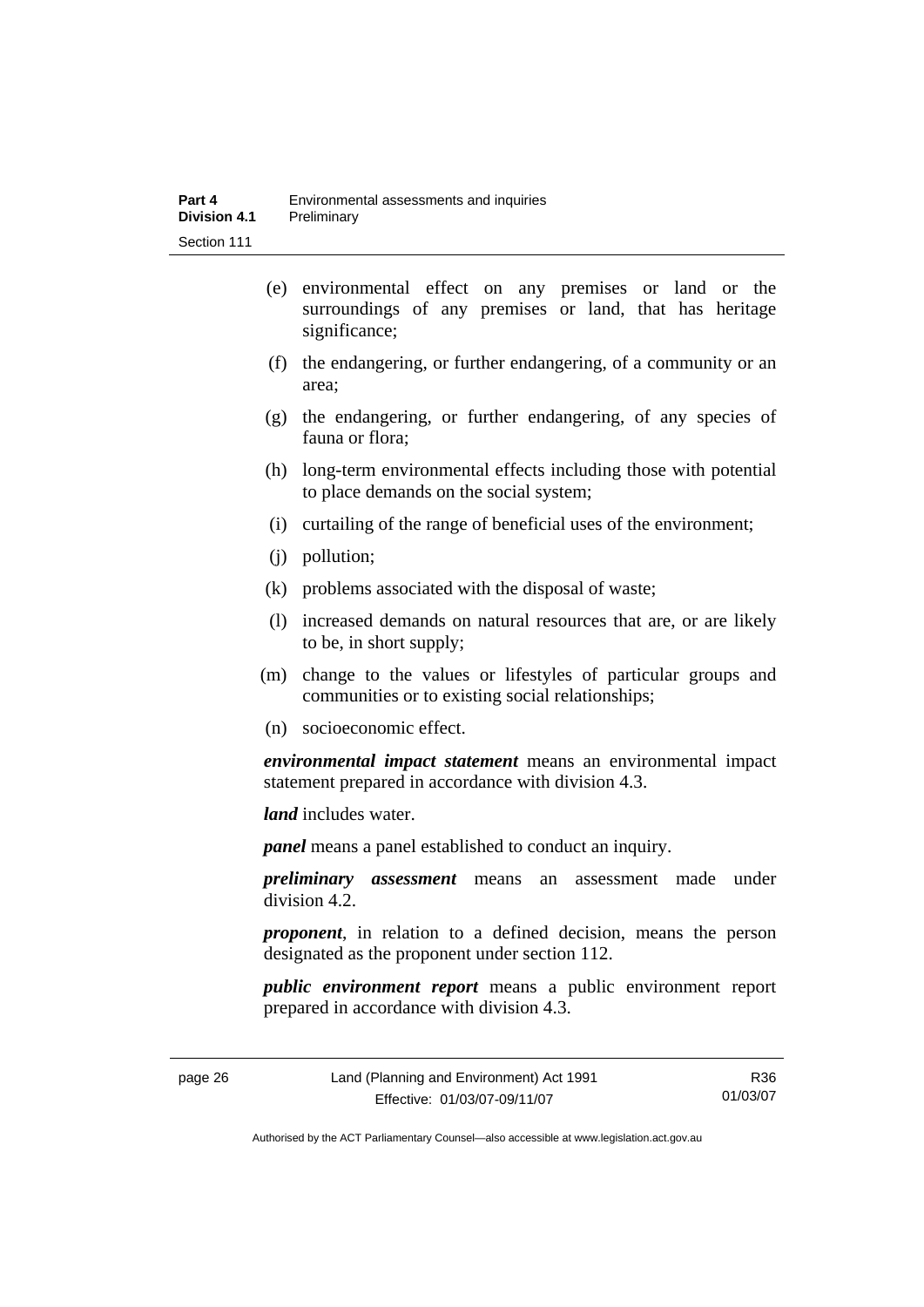*relevant Minister*, means the Minister responsible for the administration of the Act or subordinate law under which—

- (a) in relation to an assessment or inquiry—that assessment or inquiry is authorised to be made or conducted; or
- (b) in relation to a defined decision—the relevant decision is authorised to be made.

#### **112 Proponents**

- (1) For this part, the relevant Minister in relation to a defined decision may, in writing, designate a person or territory authority as the proponent in relation to the decision.
- (2) The relevant Minister must designate, as the proponent in relation to a defined decision, the person or territory authority whose interests would be most directly affected by the decision, unless, in the opinion of that Minister, the public interest requires otherwise.

# **Division 4.2 Preliminary assessments**

# **113 Directions**

 The relevant Minister in relation to a defined decision, or the Environment Minister, may, by written notice to the relevant proponent within 28 days after the day when the decision that a preliminary assessment be required is made, direct the proponent to prepare a preliminary assessment of the environmental impact of the relevant proposal.

#### **114 Mandatory preliminary assessments**

If a defined decision is of a class prescribed by the plan, the relevant Minister must, within the period mentioned in section 113, issue a notice under that section in relation to the relevant proposal.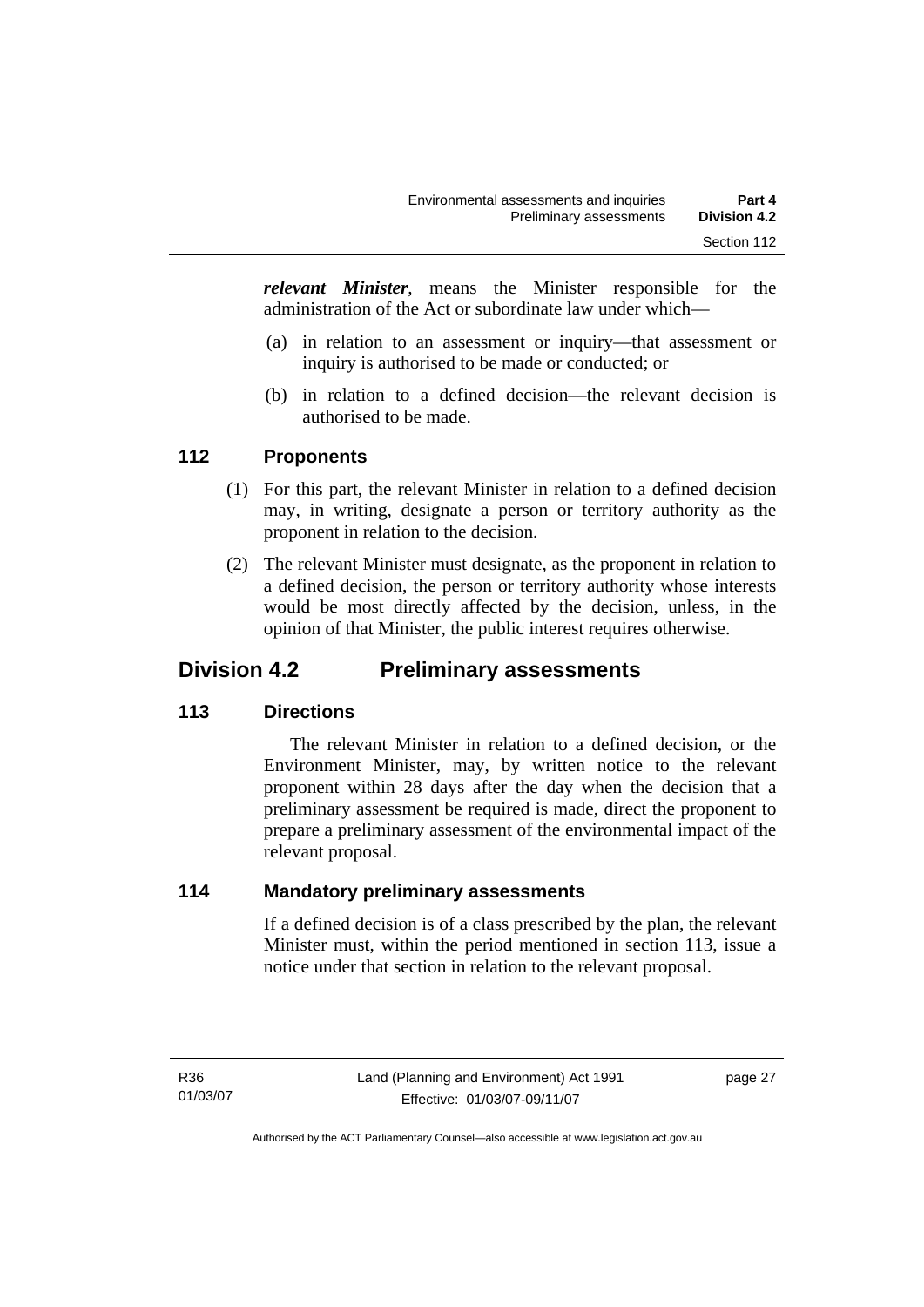#### **115 Content**

A preliminary assessment must consist of the matters specified in schedule 3.

#### **116 Submission to Minister**

 (1) On notice under section 113, the proponent must submit a preliminary assessment to the Environment Minister in accordance with the notice.

*Note* A fee may be determined under s 287 for this subsection.

 (2) If the Environment Minister is not the relevant Minister in relation to a preliminary assessment, the Environment Minister must give the preliminary assessment to the relevant Minister.

#### **117 Public inspection**

- (1) After a preliminary assessment is submitted to the Environment Minister under section 116, the Environment Minister must prepare a written notice stating that copies of the preliminary assessment are available for public inspection during a specified period of not less than 15 business days at specified places.
- (2) The Environment Minister may, in writing, extend or further extend the period stated in the notice.
- (3) The power under subsection (2) may be exercised after the end of the period to be extended.
- (4) The following are notifiable instruments:
	- (a) a notice under subsection (1);
	- (b) an extension or further extension under subsection (2).
	- *Note* A notifiable instrument must be notified under the Legislation Act.
- (5) The planning and land authority must also publish a notice under subsection (1), or an extension or further extension under subsection (2), in a daily newspaper.

| page 28 | Land (Planning and Environment) Act 1991 | R36      |
|---------|------------------------------------------|----------|
|         | Effective: 01/03/07-09/11/07             | 01/03/07 |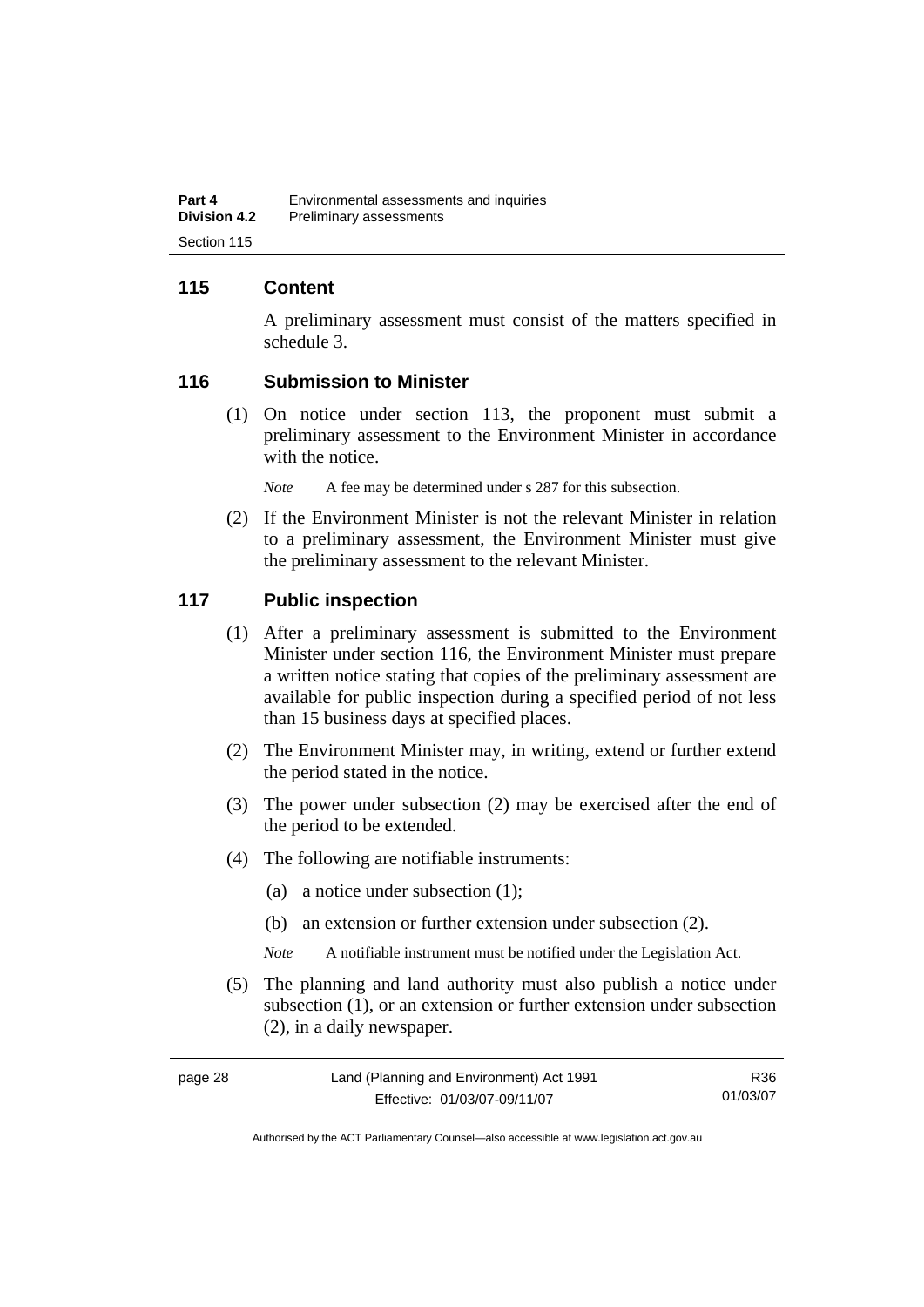- (6) The Environment Minister must, at the places, and within the period, specified in a notice under subsection (1)—
	- (a) make copies of the preliminary assessment mentioned in the notice available for public inspection; and
	- (b) give a copy of the preliminary assessment to any person on request.

*Note* A fee may be determined under s 287 for par (b).

 (7) The Environment Minister must send a copy of the preliminary assessment mentioned in the notice under subsection (1), without charge, to the Conservation Council of the South-East Region and Canberra (Inc.).

#### **118 Exclusion of material**

- (1) If, in the opinion of the Environment Minister based on reasonable grounds—
	- (a) a part of a preliminary assessment contains information related to the personal or business affairs of a person—
		- (i) supplied to the proponent or the Minister in confidence; or
		- (ii) the publication of which would reveal a trade secret; or
		- (iii) the disclosure of which would, or would reasonably be expected to, adversely affect a person in relation to the lawful business affairs of that person; and
	- (b) it would not be in the public interest for that part to be published;

the Environment Minister must exclude that part from each copy of the preliminary assessment made available to the public or for public inspection.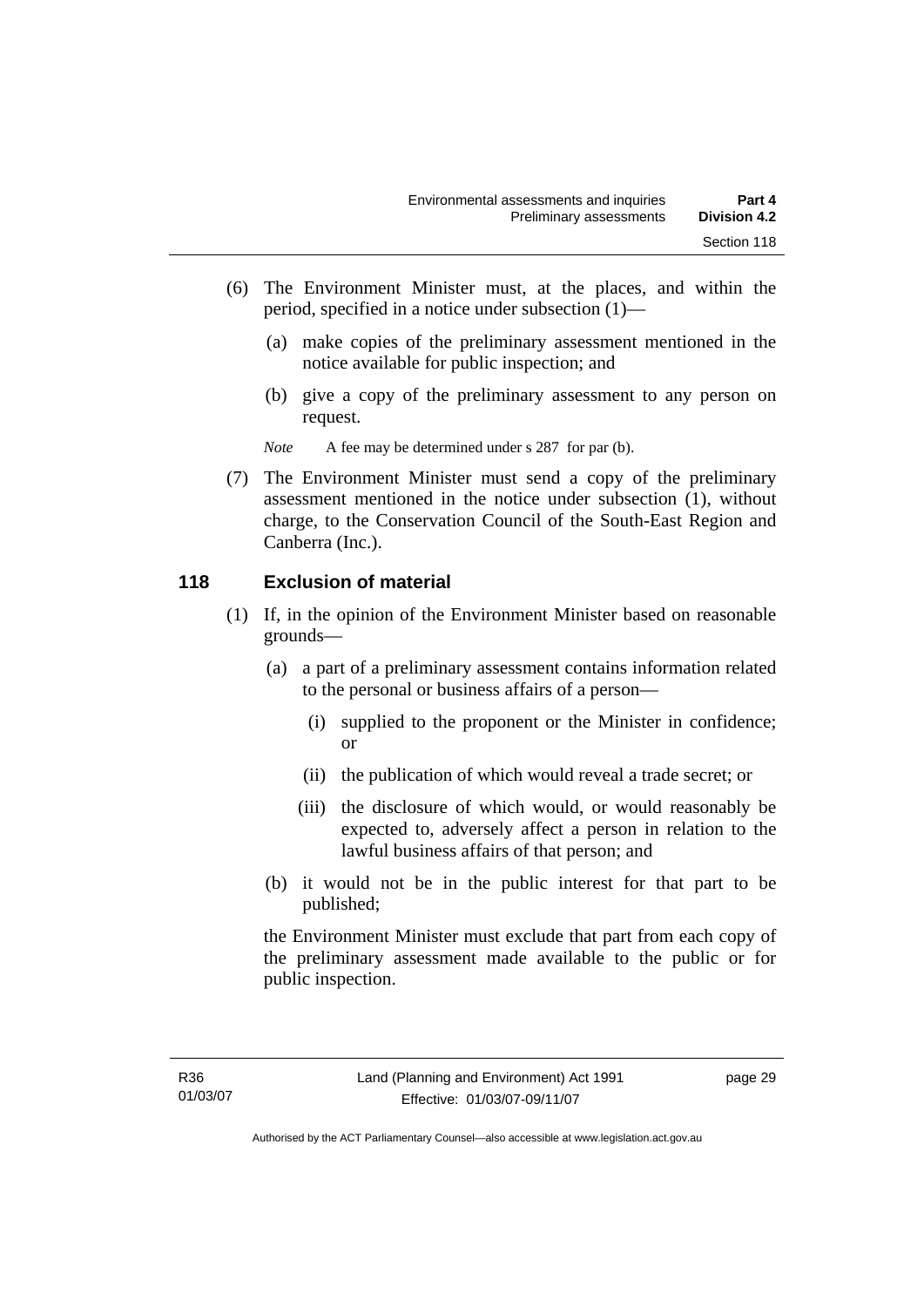| Part 4              | Environmental assessments and inquiries |
|---------------------|-----------------------------------------|
| <b>Division 4.3</b> | Assessments                             |
| Section 119         |                                         |

 (2) If a part of a preliminary assessment is excluded from the copies of that assessment made available to the public or for public inspection, each copy must include a statement to the effect that an unspecified part of the assessment has been excluded for the purpose of protecting the confidentiality of information included in that part.

# **Division 4.3 Assessments**

#### **Subdivision 4.3.1 Form and content**

#### **119 Form**

Unless otherwise specified in the Act or subordinate law under which it is directed, an assessment consists of—

- (a) a public environment report; or
- (b) an environmental impact statement;

about the proposal that is the subject of a defined decision, together with the report under section 131 evaluating that public environment report or environmental impact statement.

# **120 Content of public environment reports and environmental impact statements**

Public environment reports and environmental impact statements are each to include the matters that are—

- (a) prescribed; and
- (b) directed under section 123.

# **Subdivision 4.3.2 Direction of assessments**

#### **121 Decisions to direct assessments**

 (1) The relevant Minister may direct that an assessment be made of the proposal if, in the opinion of the relevant Minister based on

| page 30 | Land (Planning and Environment) Act 1991 | R36      |
|---------|------------------------------------------|----------|
|         | Effective: 01/03/07-09/11/07             | 01/03/07 |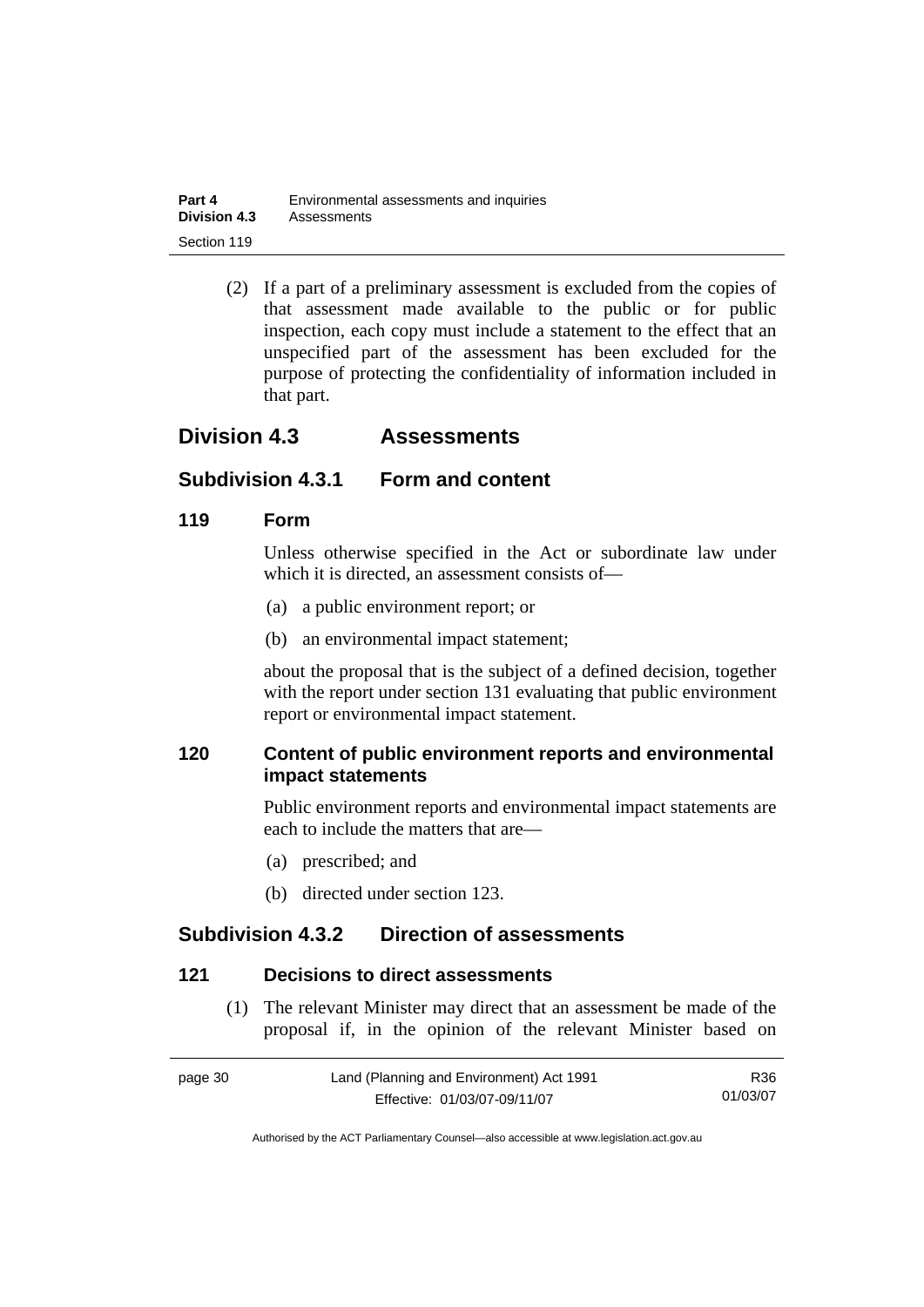reasonable grounds, the environmental impact of the proposal would be of sufficient significance.

- (2) A direction may only be given within the prescribed time after a proponent submits a preliminary assessment to the Environment Minister or any further time that the Minister administering this Act allows.
- (3) In making a decision under subsection (1), the relevant Minister must consider—
	- (a) the preliminary assessment; and
	- (b) the report of any meeting called under section 128; and
	- (c) whether any aspect of the environmental impact of that proposal is, or could be, the subject of—
		- (i) an inquiry or another assessment; or
		- (ii) any environmental assessment action taken by or on behalf of the Commonwealth, a State or the Northern Territory.
- (4) This section does not apply if a Minister is required under an Act or subordinate law to direct that an assessment be made.

# **122 Environment Minister's power to direct assessments**

If a Minister other than the Environment Minister has the power under an Act or subordinate law to direct that an assessment be made, the Environment Minister also has that power.

# **123 Directions**

- (1) A direction by a Minister that an assessment be made in relation to a defined decision must be in writing given to the proponent.
- (2) Within 14 days after a direction by a Minister under subsection (1) that an assessment is to be made in relation to a defined decision,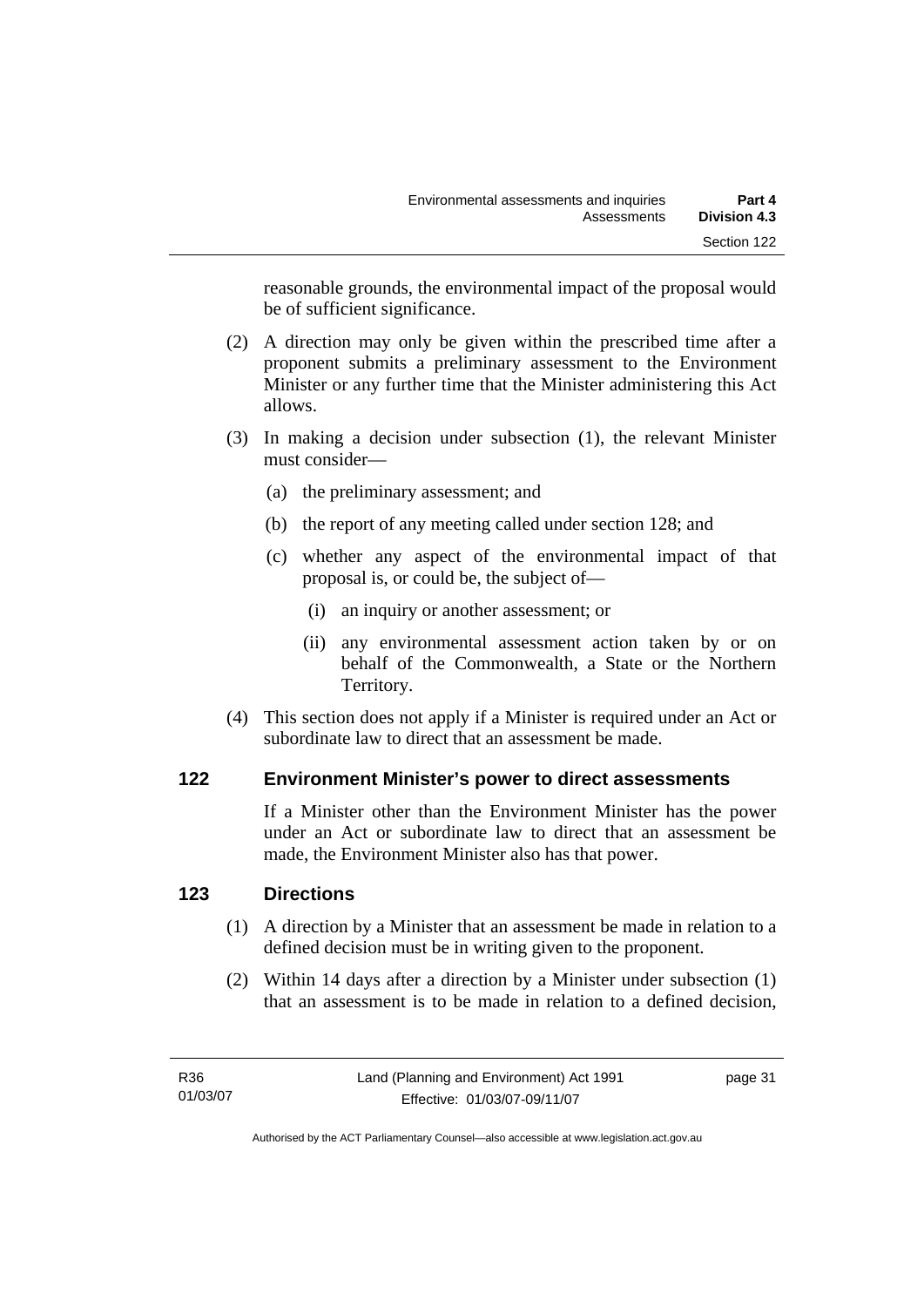the Minister must give the proponent detailed directions specifying the following:

- (a) the form of the assessment;
- (b) the matters to be included in the public environment report or the environmental impact statement and the relative emphasis to be given to each matter;
- (c) subject to section 124 or section 125 and section 126, how the report or statement is to be prepared;
- (d) if, in the opinion of the Environment Minister based on reasonable grounds, the environmental impact of a proposal that is the subject of another defined decision is relevant to the environmental impact of the relevant proposal—sufficient details of the firstmentioned proposal to enable the proponent to assess the potential combined effects of the proposals.
- (3) The Environment Minister must, in consultation with the relevant Minister, decide the matters to be specified under subsection (2).
- (4) If a Minister gives detailed directions for an assessment under subsection (2), that Minister must prepare a written notice that sets out—
	- (a) the name of the proponent; and
	- (b) the matters specified in the directions; and
	- (c) the name of any consultant nominated by the Minister under subsection (7) to assist in the preparation of the assessment.
- (5) The notice is a notifiable instrument.

*Note* A notifiable instrument must be notified under the Legislation Act.

- (6) The Minister who prepared the notice must also publish it in a daily newspaper.
- (7) A Minister who directs that an assessment be made may, under subsection (2) (c), direct the proponent in relation to an assessment

| page 32 | Land (Planning and Environment) Act 1991 | R36      |
|---------|------------------------------------------|----------|
|         | Effective: 01/03/07-09/11/07             | 01/03/07 |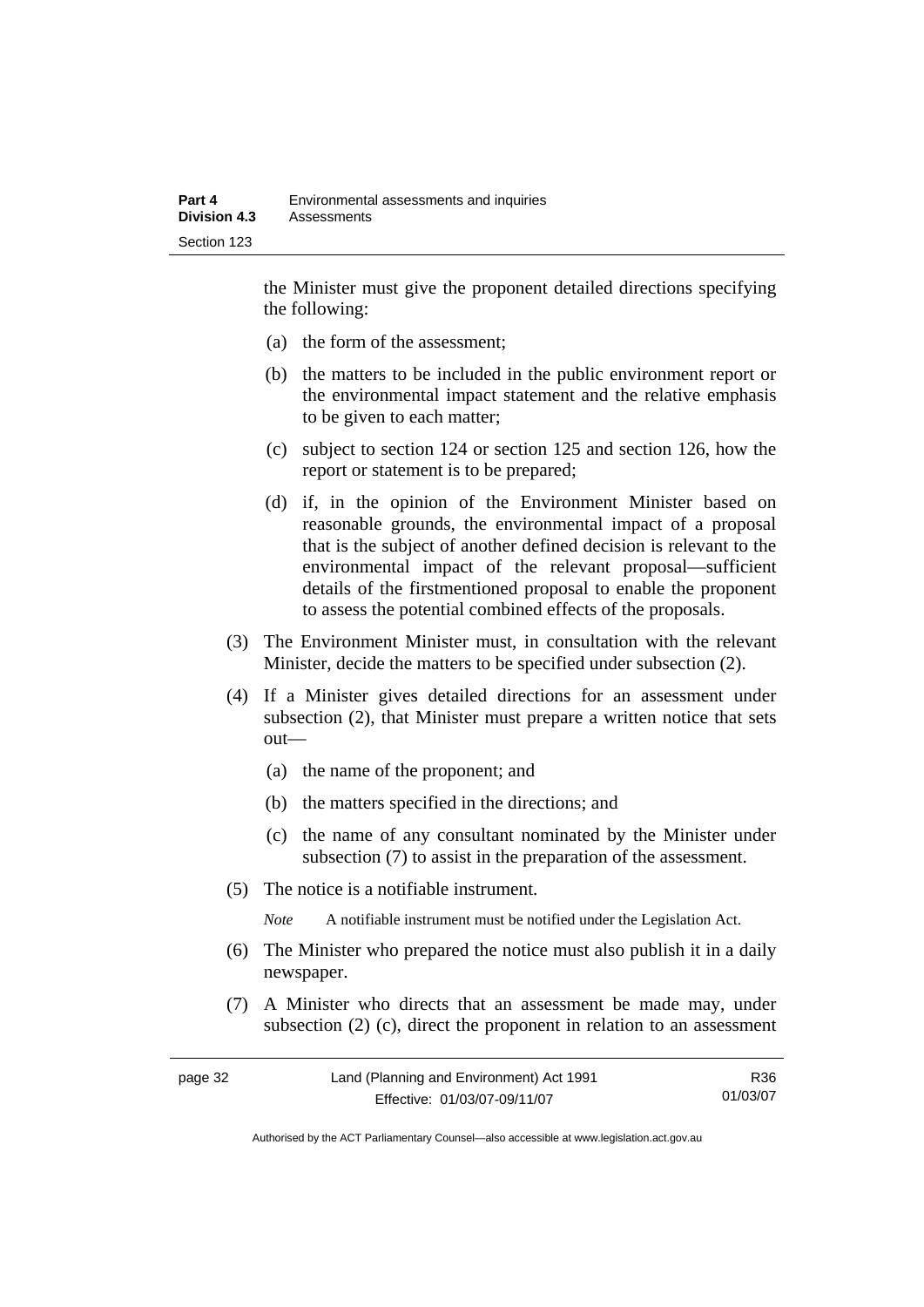to engage the services of a consultant specified by the Minister in accordance with the prescribed criteria to assist the proponent in the preparation of the assessment.

# **Subdivision 4.3.3 Preparation, evaluation and consideration by Legislative Assembly**

#### **124 Public environment reports—preparation**

- (1) The Environment Minister may, in writing, direct the proponent in relation to a public environment report—
	- (a) to undertake the consultation in relation to the preparation of the report that is specified; and
	- (b) after any such consultation, to make the report available, in a specified way and form, for public inspection, with the notice of that availability that is specified.
- (2) The proponent in relation to a public environment report must comply with a direction under subsection (1).
- (3) This section does not apply in relation to the preparation of a public environment report for the purposes of an assessment that will be—
	- (a) a background paper within the meaning of part 2; or
	- (b) notified together with a draft plan of management under division 5.7.

#### **125 Environmental impact statements—consultation and public inspection**

- (1) The proponent in relation to an environmental impact statement must prepare a written notice approved in writing by the Environment Minister—
	- (a) stating that copies of the draft environmental impact statement are available for public inspection and purchase from the proponent at specified places and times; and

| R36      | Land (Planning and Environment) Act 1991 | page 33 |
|----------|------------------------------------------|---------|
| 01/03/07 | Effective: 01/03/07-09/11/07             |         |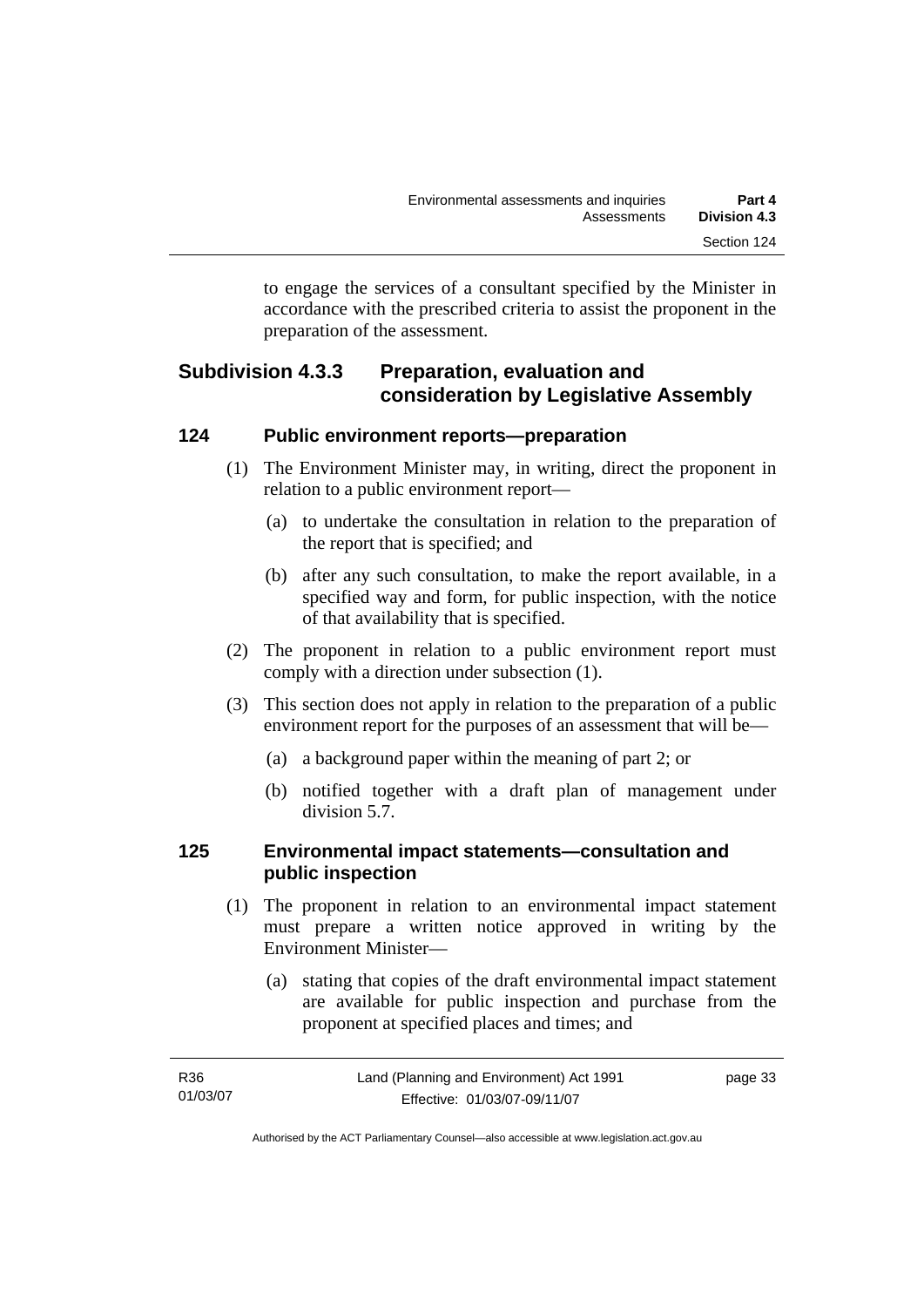- (b) inviting interested people to submit written comments about the draft to the proponent at a specified address and within a period of 20 business days or the longer period directed in writing by the relevant Minister.
- (2) The notice approved by the Environment Minister is a notifiable instrument.

*Note* A notifiable instrument must be notified under the Legislation Act.

- (3) The proponent must also publish the notice approved by the Environment Minister in a daily newspaper.
- (4) The proponent in relation to an environmental impact statement must make copies of the draft statement available for inspection and purchase at the places and times specified in the notice under subsection (1).
- (5) A proponent must not sell a copy of a draft environmental impact statement that the proponent has made available for purchase under subsection (4) at a price that exceeds a price fixed by the Environment Minister as the maximum price for the sale of a copy of the statement.
- (6) In fixing a maximum price at which a proponent may sell a copy of a draft environmental impact statement, the Environment Minister must fix a price that will reimburse the proponent for the cost of producing the copy but not for the expense incurred by the proponent in preparing the draft statement.
- (7) A notice under section 282A (3) (AAT Review of decisions) must include particulars of the calculation of the amount fixed as the maximum price that the proponent may charge for a copy of the draft environmental impact statement.
- (8) This section does not apply in relation to the preparation of an environmental impact statement for the purposes of an assessment which will be—
	- (a) a background paper within the meaning of part 2; or

| page 34 | Land (Planning and Environment) Act 1991 | R36      |
|---------|------------------------------------------|----------|
|         | Effective: 01/03/07-09/11/07             | 01/03/07 |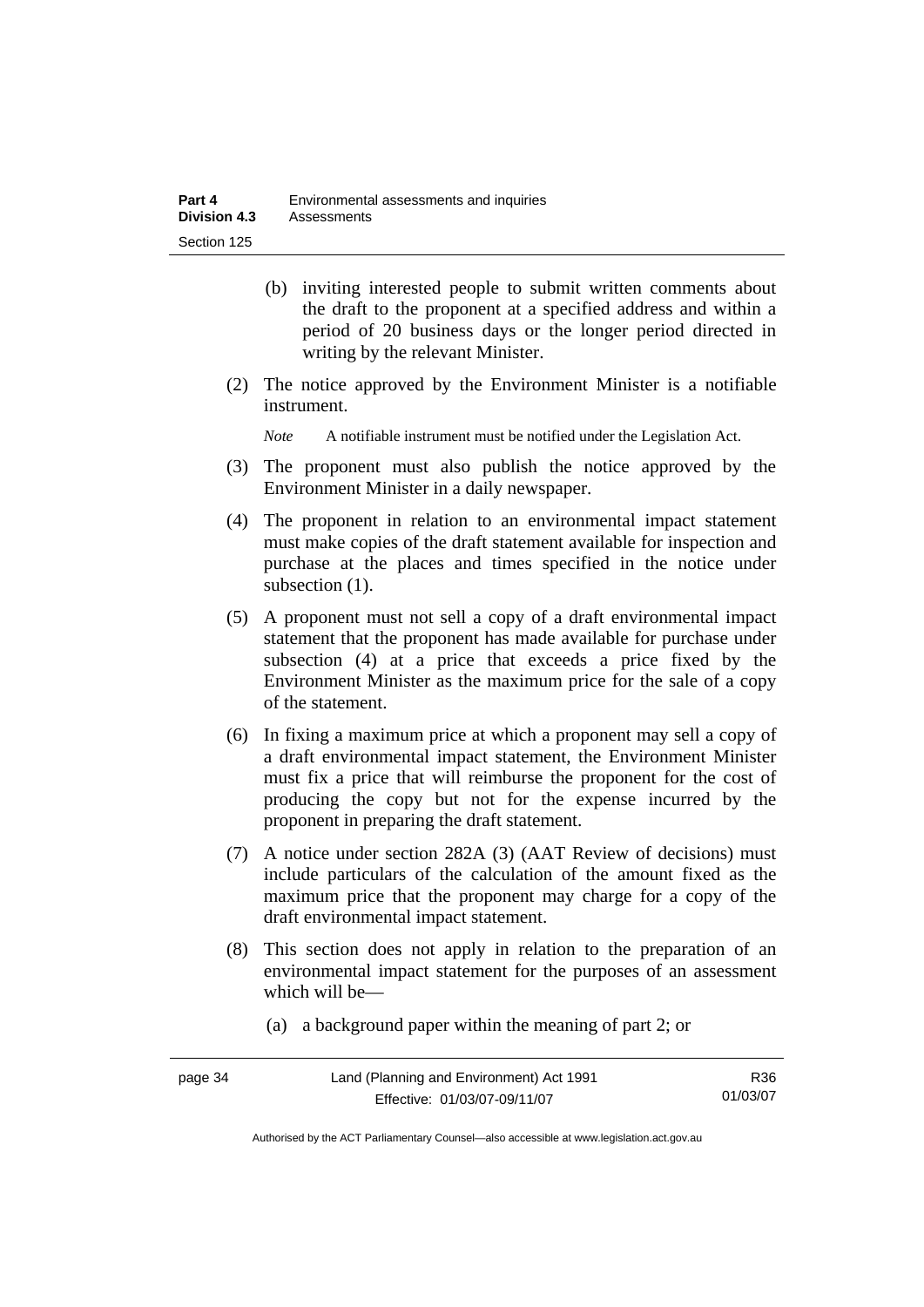(b) notified together with a draft plan of management under division 5.7.

#### **126 Environmental impact statements—consideration of relevant comments and reports**

The proponent in relation to an environmental impact statement must, in preparing the statement, consider any written comments from any person or territory authority, and any reports, related to the environmental impact of the relevant proposal.

# **127 Submission of reports and statements to Environment Minister**

The proponent must submit the relevant public environment report or environmental impact statement to the Environment Minister, together with—

- (a) a written report about the proponent's consultation in relation to the report or statement; and
- (b) a copy of each written comment about the report or statement received by the proponent; and
- (c) a copy of each report mentioned in section 126 that is not available to the public.

# **128 Consultation**

- (1) The Environment Minister may, by giving reasonable notice to—
	- (a) the proponent of a proposal that has an environmental impact; and
	- (b) any other person that the Environment Minister believes on reasonable grounds to have an interest directly affected by the proposal; and
	- (c) any other person that the Environment Minister considers appropriate;

| R36      | Land (Planning and Environment) Act 1991 | page 35 |
|----------|------------------------------------------|---------|
| 01/03/07 | Effective: 01/03/07-09/11/07             |         |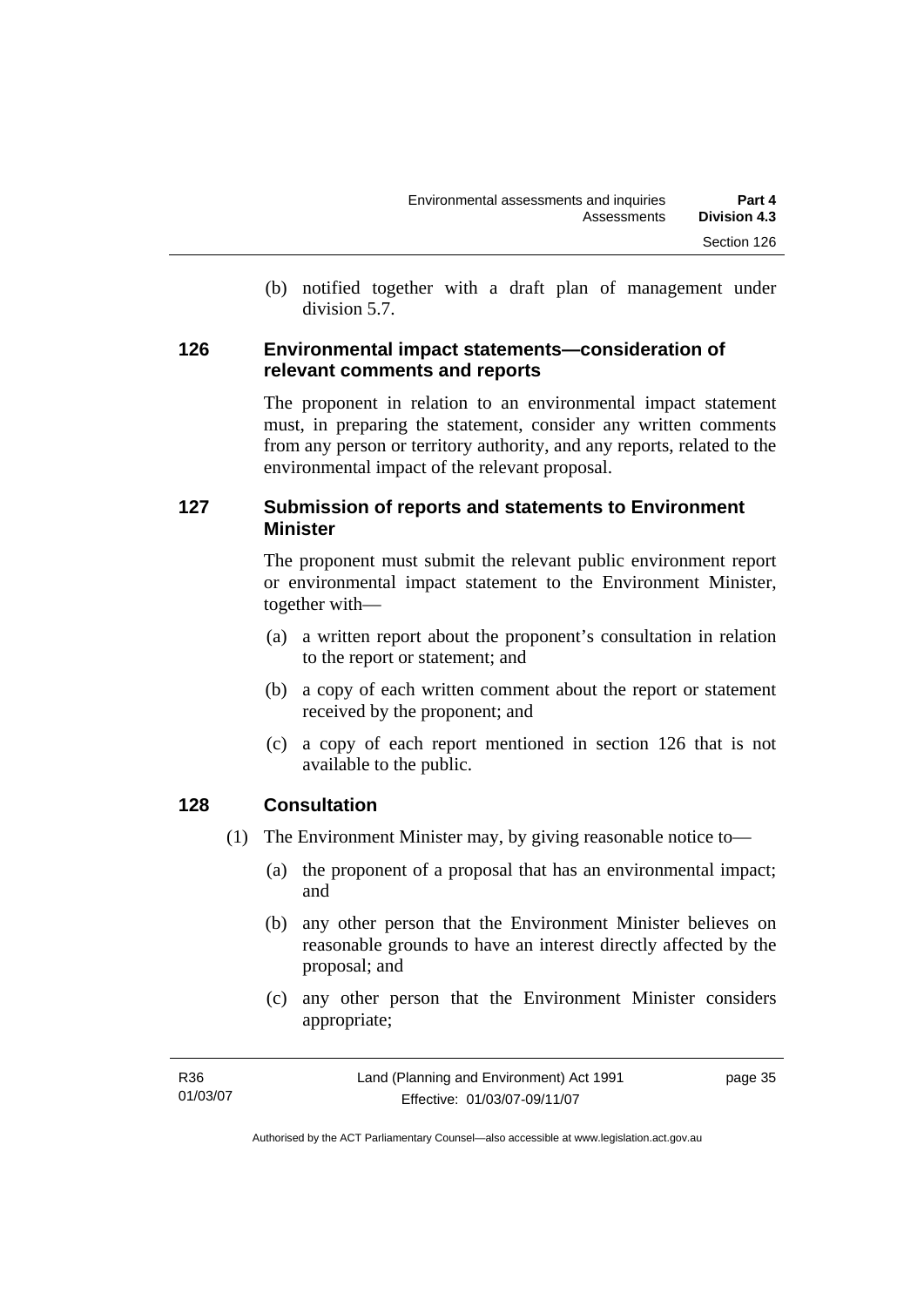call a meeting of them for the purposes of—

- (d) clarifying the proposal or concerns relating to the proposal; or
- (e) clarifying the report of a panel established to conduct an inquiry into the proposal; or
- (f) discussing any ways in which the proposal could be modified to reduce or eliminate any potential adverse environmental impact.
- (2) The Environment Minister must give a written report to each participant in the meeting stating—
	- (a) the outcome of the meeting; and
	- (b) any recommendations that the Environment Minister intends to include in his or her report under section 131 as a result of the meeting.
- (3) If a meeting recommends that a proposal be varied, the Environment Minister must make copies of the report prepared in relation to the meeting for subsection (2) available for public inspection at times and places decided, in writing, by the Environment Minister.
- (4) The decision is a notifiable instrument.

*Note* A notifiable instrument must be notified under the Legislation Act.

(5) The Environment Minister must also publish the decision in a daily newspaper.

# **129 Further information**

 (1) Within the prescribed period after the submission of a public environment report or an environmental impact statement to the Environment Minister, that Minister may, by written notice to the proponent, direct the proponent to provide further specified information in relation to the proposal, report or statement.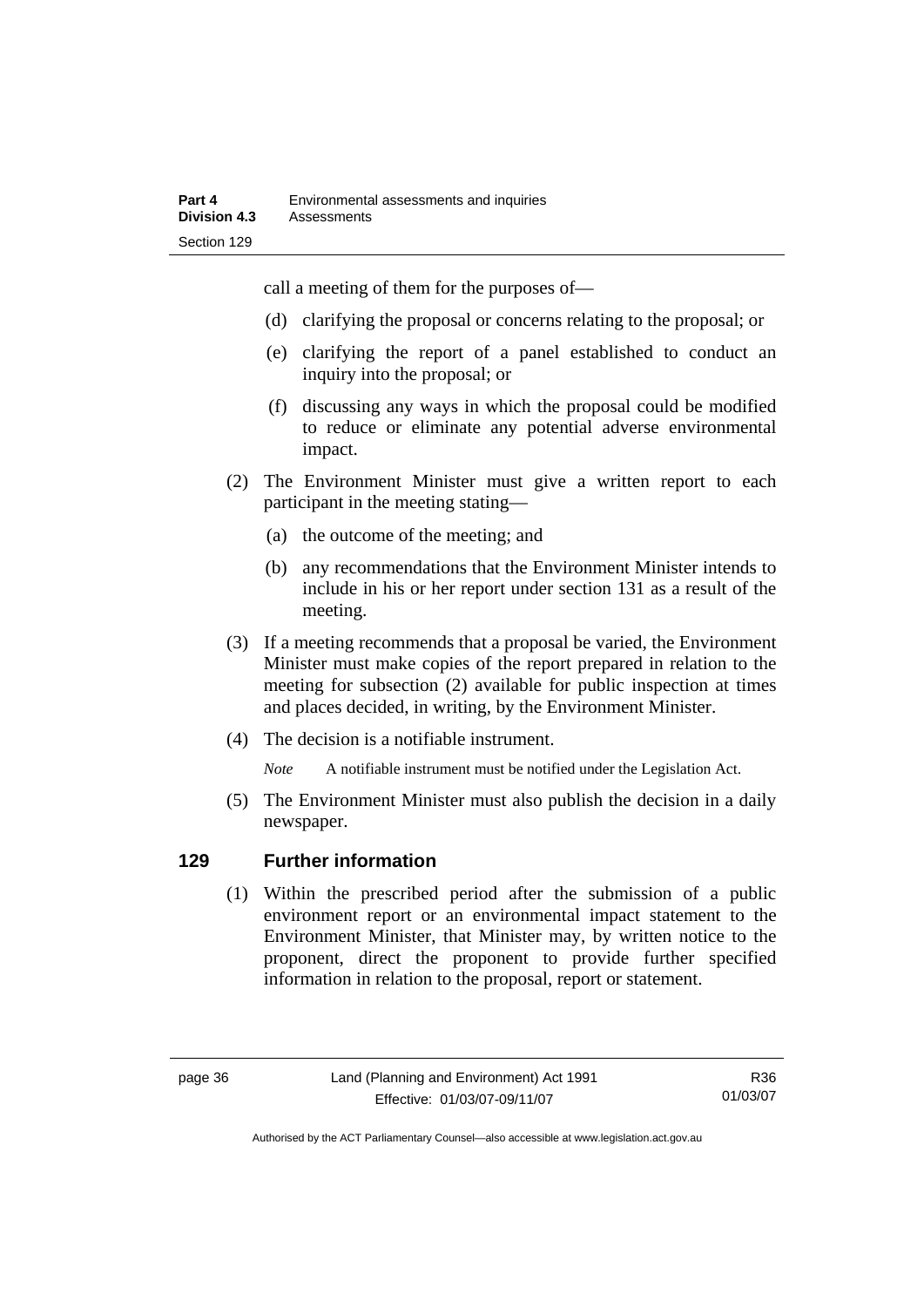(2) On notice under subsection (1), the proponent must, in writing, provide the specified information to the Environment Minister.

#### **130 Further revision**

- (1) Within the prescribed period after the submission of a public environment report or an environmental impact statement to the Environment Minister, that Minister may, by written notice to the proponent, request the proponent to revise the report or statement in consideration of specified matters.
- (2) On notice under subsection (1), the proponent may revise the report or statement in consideration of the specified matters.
- (3) The proponent must—
	- (a) if the report or statement is revised—resubmit the revised report or statement to the Environment Minister; or
	- (b) if the report or statement is not revised—submit a written report to the Environment Minister stating the reasons why the proponent has not revised the report or statement.

# **131 Evaluation by Environment Minister**

- (1) Unless subsection (2) applies, within the prescribed period after the submission of a public environment report or environmental impact statement to the Environment Minister, that the Minister must prepare a written report evaluating it.
- (2) If the Environment Minister gives a notice to a proponent under section 130 (1), that Minister must prepare a written report evaluating a public environment report or statement within the prescribed period after the proponent—
	- (a) resubmits the report or statement under section 130 (3) (a); or
	- (b) submits a report under section 130 (3) (b).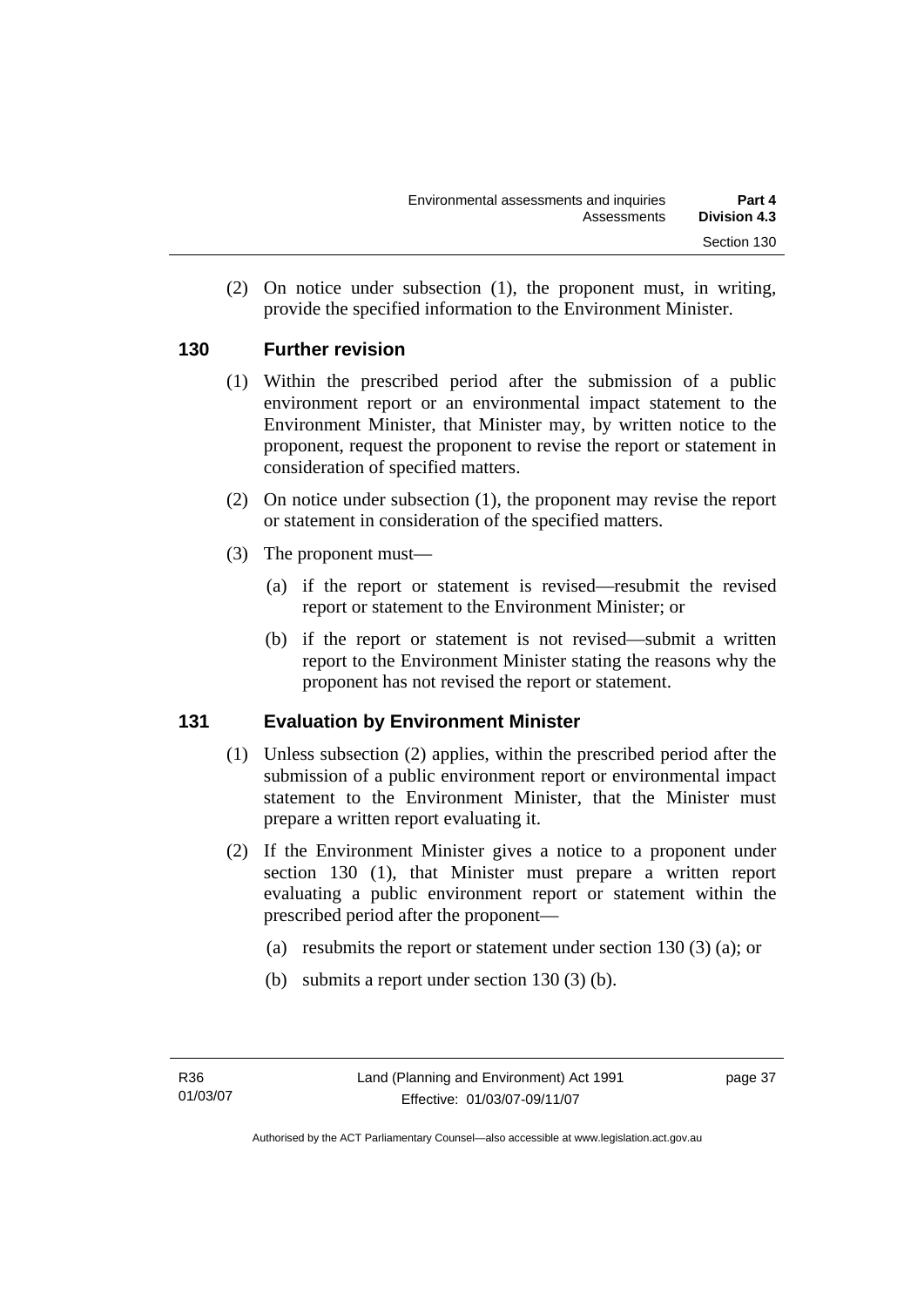- (3) A report under subsection (1) must include—
	- (a) a statement about whether, in the opinion of the Environment Minister, the public environment report or environmental impact statement has been prepared in accordance with this division, and with the relevant directions under this division; and
	- (b) any comment by that Minister about the environmental impact of the relevant proposal; and
	- (c) if that Minister has called a meeting under section 128—the report of that meeting referred to in section 128 (2); and
	- (d) any recommendation of that Minister about the conditions subject to which the proposal should be approved.

#### **132 Presentation to Legislative Assembly and public inspection**

- (1) Within 6 sitting days after the completion of a report mentioned in section 131, the relevant Minister must present to the Legislative Assembly a copy of—
	- (a) the relevant assessment; and
	- (b) any notice given by the Environment Minister under section 129 or section 130; and
	- (c) any report, comment or written information submitted to the Environment Minister under section 127, section 129 or section 130.
- (2) After an assessment is finished, the relevant Minister must make copies of the assessment, together with copies of any documents mentioned in subsection (1) (c), available to the public during office hours at places stated in a written notice prepared by the relevant Minister.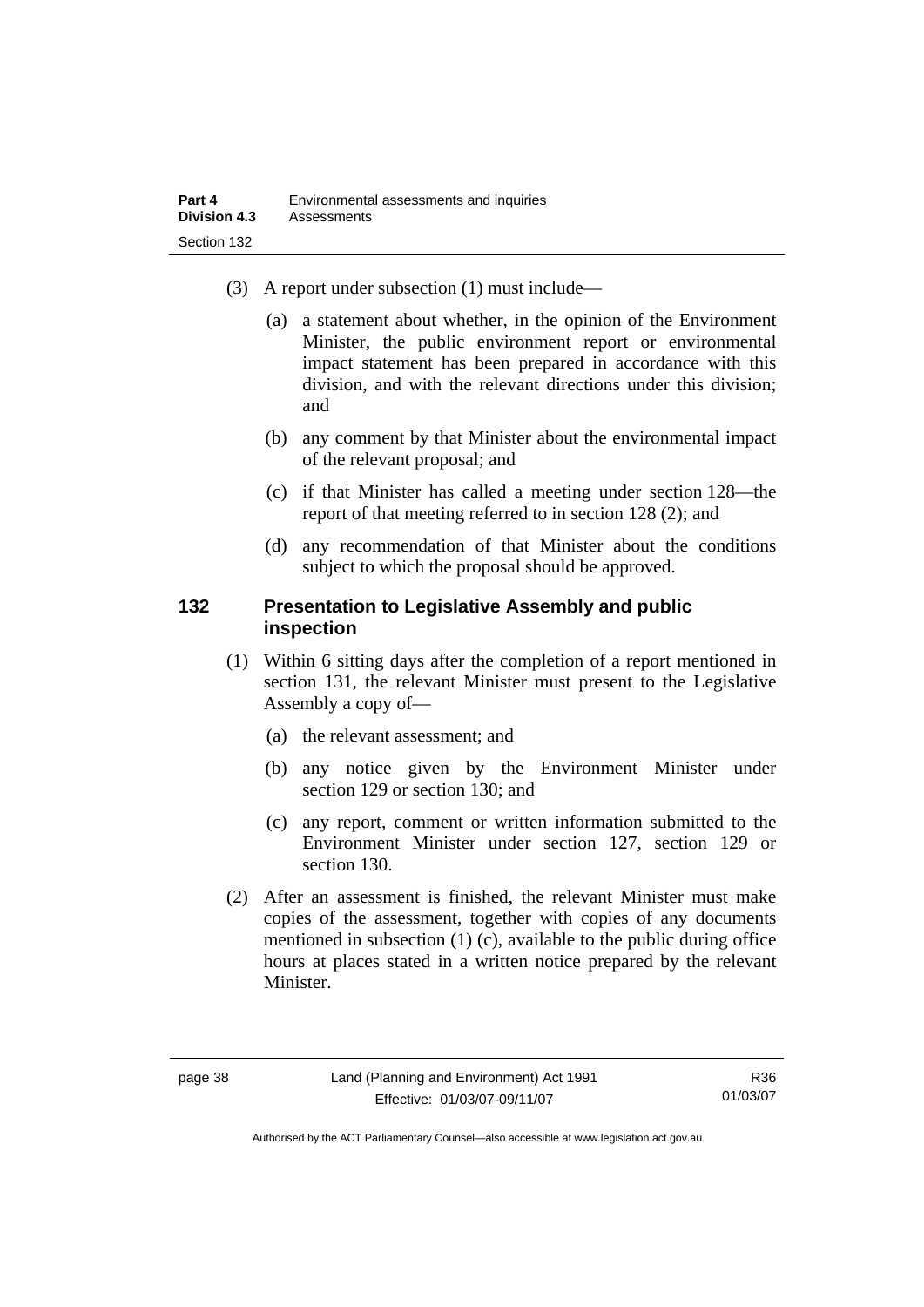(3) The notice under subsection (2) is a notifiable instrument.

*Note* A notifiable instrument must be notified under the Legislation Act.

(4) The relevant Minister must also publish the notice under subsection (2) in a daily newspaper.

#### **133 Exclusion of material**

- (1) If, in the relevant Minister's opinion, based on reasonable grounds—
	- (a) a part of an assessment contains information related to the personal or business affairs of a person—
		- (i) supplied to the proponent or that Minister in confidence; or
		- (ii) the publication of which would reveal a trade secret; and
	- (b) it would not be in the public interest for that part to be published;

the relevant Minister must exclude that part from the copy of the assessment presented to the Legislative Assembly, and from any copy of the assessment made available to the public or for public inspection.

 (2) If a part of an assessment is excluded from the copies of that assessment made available to the public or for public inspection, each copy must include a statement to the effect that an unspecified part of the assessment has been excluded for the purpose of protecting the confidentiality of information included in that part.

#### **134 Exemptions**

- (1) The Environment Minister may, in writing (by an *exemption*)—
	- (a) exempt a specified defined decision, or defined decisions of a specified class, from being the subject of an assessment directed under any Act or subordinate law; or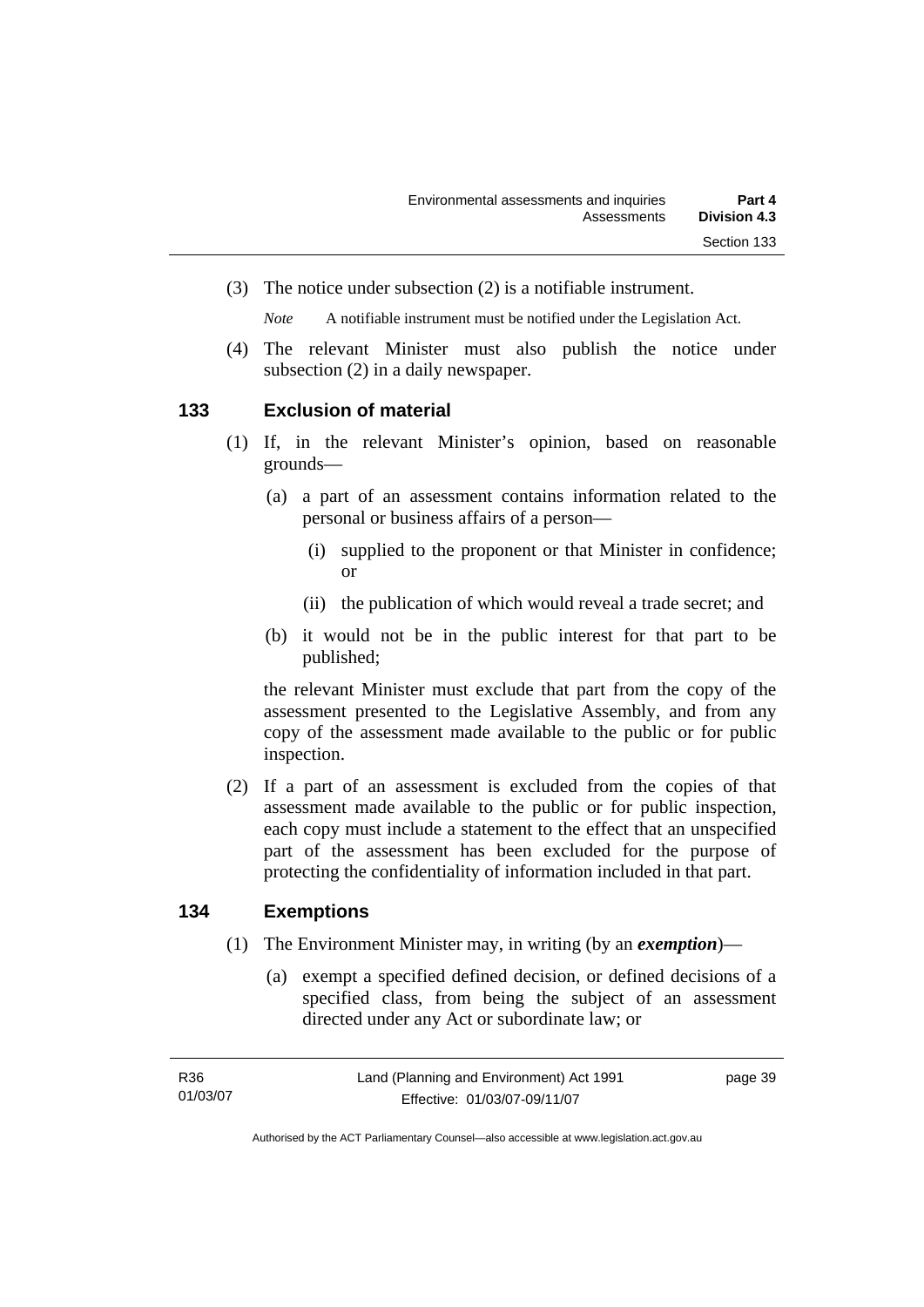- (b) declare that specified provisions of this division are not to apply in relation to a specified assessment, or to assessments of a specified class.
- (2) An exemption is a disallowable instrument.
	- *Note* A disallowable instrument must be notified, and presented to the Legislative Assembly, under the Legislation Act.
- (3) The Legislation Act, chapter 7 (Presentation, amendment and disallowance of subordinate laws and disallowable instruments) applies to an exemption as if each reference in that chapter to 6 sitting days were a reference to 5 sitting days.
- (4) Subject to any disallowance under the Legislation Act, chapter 7, the exemption commences—
	- (a) on the day after the 5th sitting day after the day it is presented to the Legislative Assembly under that chapter; or
	- (b) if the exemption provides for a later date or time of commencement—on that date or at that time.
- (5) The Environment Minister must notify an exemption in a daily newspaper.
- (6) The validity of an exemption is not affected by a failure to comply with subsection  $(5)$ .

# **Division 4.4 Inquiries**

# **Subdivision 4.4.1 Establishment of panels and terms of reference**

# **135 Constitution**

 (1) If the relevant Minister in relation to a defined decision decides to establish a panel to inquire into the proposal that is the subject of that decision that Minister must, in writing, appoint a person or people to constitute a panel to conduct the inquiry.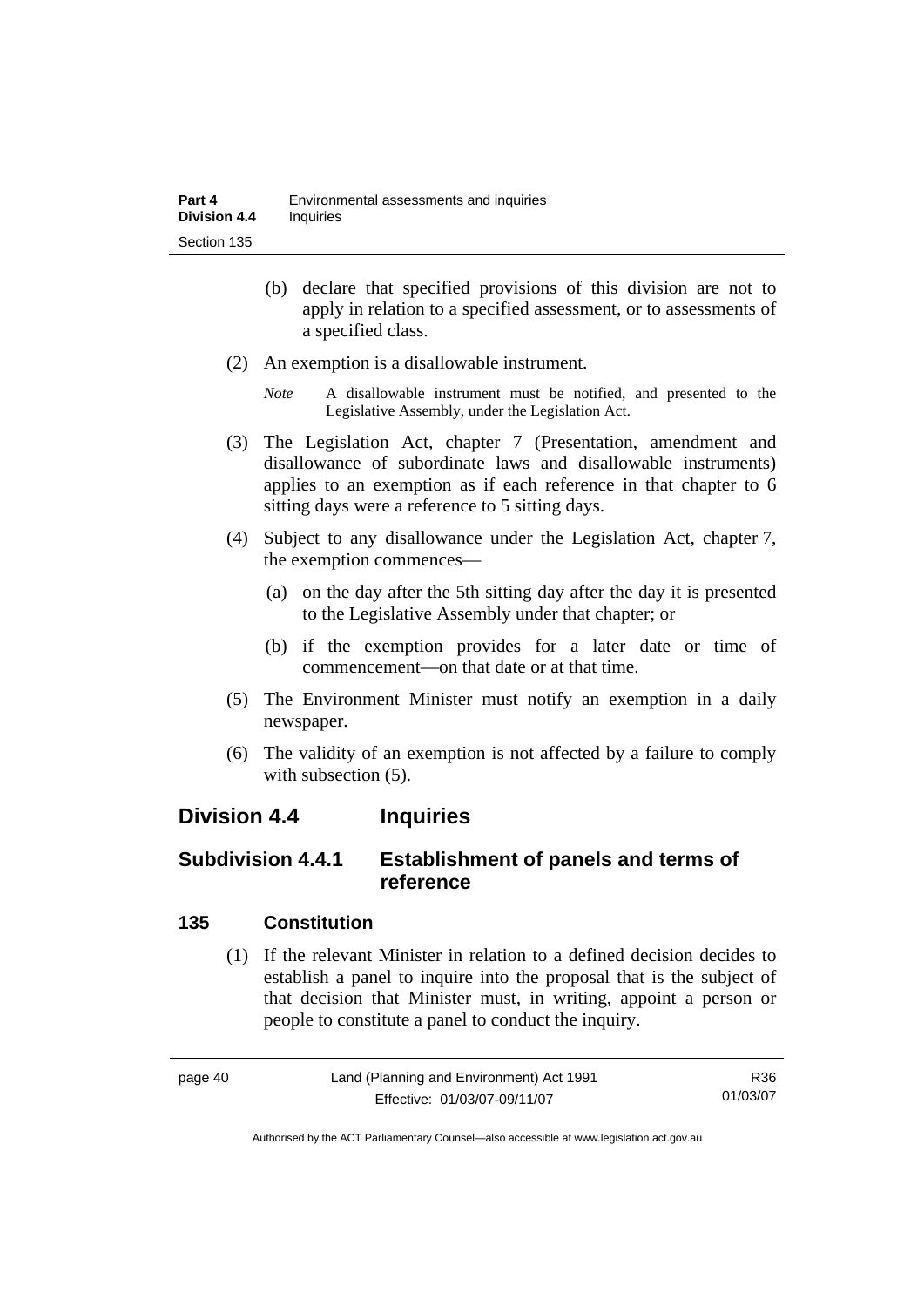(2) The relevant Minister must nominate 1 member (or, for a panel constituted by 1 member, that member) of the panel as the presiding member.

# **136 Combined inquiries**

If 2 or more proposals, the subject of 2 or more defined decisions, would in the opinion of the Environment Minister have substantially interconnected effects, that Minister may, under section 135, with the consent of the relevant Minister in relation to each decision, establish a panel to conduct an inquiry into the potential combined effect of those proposals.

#### **138 Terms of reference**

- (1) The relevant Minister must, in writing, decide the terms of reference of an inquiry.
- (2) The terms of reference of an inquiry—
	- (a) must—
		- (i) specify the defined decision; and
		- (ii) require the panel to assess the potential costs and benefits to the community and to the Territory of the proposal that is the subject of that decision; and
		- (iii) specify a reasonable period within which the panel is to report; and
	- (b) may require the panel—
		- (i) to investigate specified aspects of that proposal; or
		- (ii) to consider any specified report.
- (3) The relevant Minister may, at the request of a panel, or on his or her own initiative, in writing, vary the terms of reference of the relevant inquiry.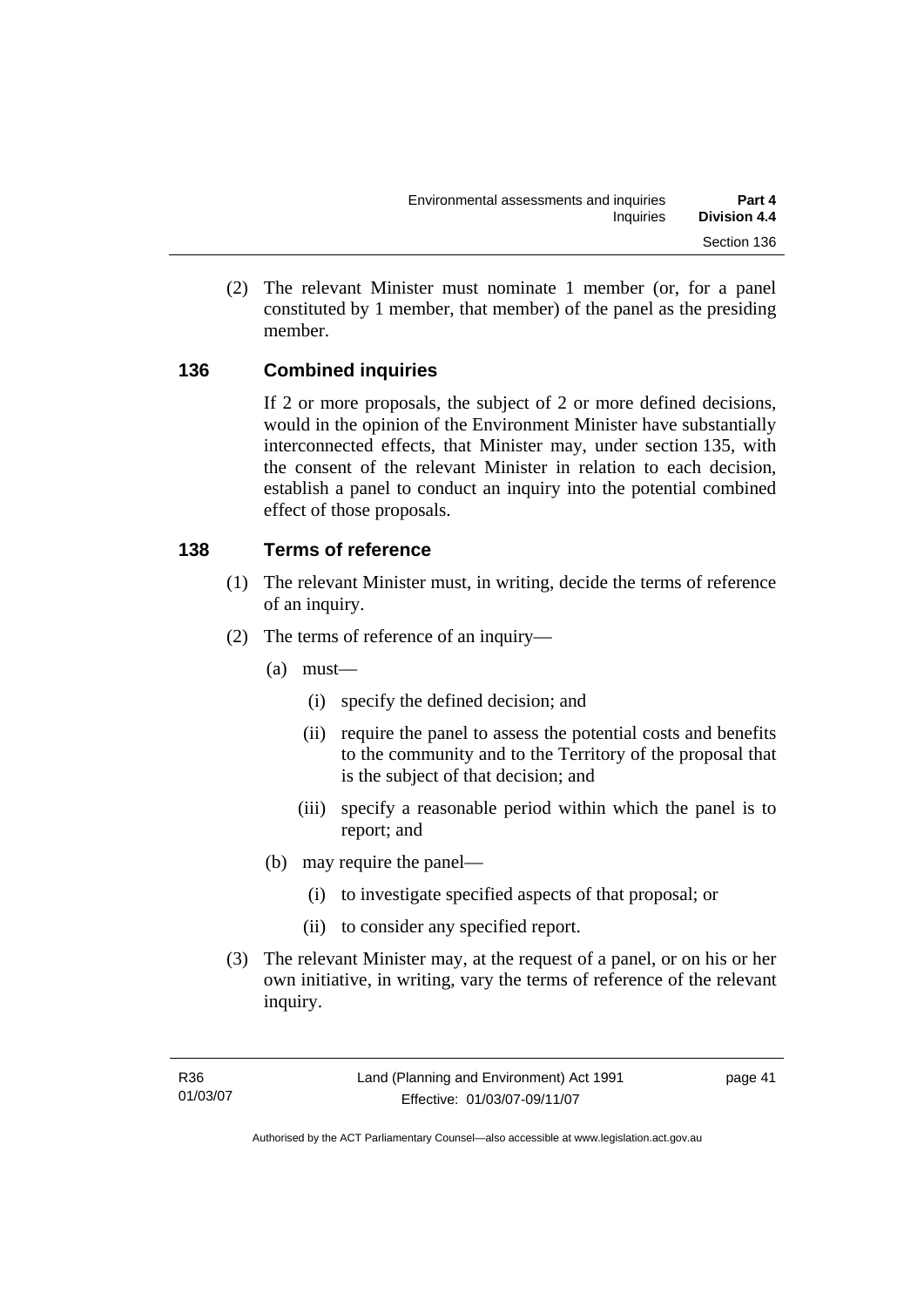(4) A variation of terms of reference is a notifiable instrument. *Note* A notifiable instrument must be notified under the Legislation Act.

#### **139 Notification**

- (1) The relevant Minister for an inquiry must, in writing, decide—
	- (a) the members of the panel, and the presiding member; and
	- (b) the terms of reference of the inquiry; and
	- (c) the period within which the panel is to report; and
	- (d) the other matters that Minister considers necessary.
- (2) A decision is a notifiable instrument.

*Note* A notifiable instrument must be notified under the Legislation Act.

# **Subdivision 4.4.2 Inquiry reports**

# **140 Inquiry reports**

A panel must report its findings and recommendations in writing to the relevant Minister in accordance with the terms of reference decided under section 138.

# **141 Presentation to Legislative Assembly and public inspection**

- (1) The relevant Minister must present a copy of the report of a panel's findings and recommendations to the Legislative Assembly within 6 sitting days after the day the Minister receives the report.
- (2) After a report is completed, the relevant Minister must make copies of the report available to the public during office hours at places stated in a written notice prepared by the relevant Minister.
- (3) The notice is a notifiable instrument.

*Note* A notifiable instrument must be notified under the Legislation Act.

R36 01/03/07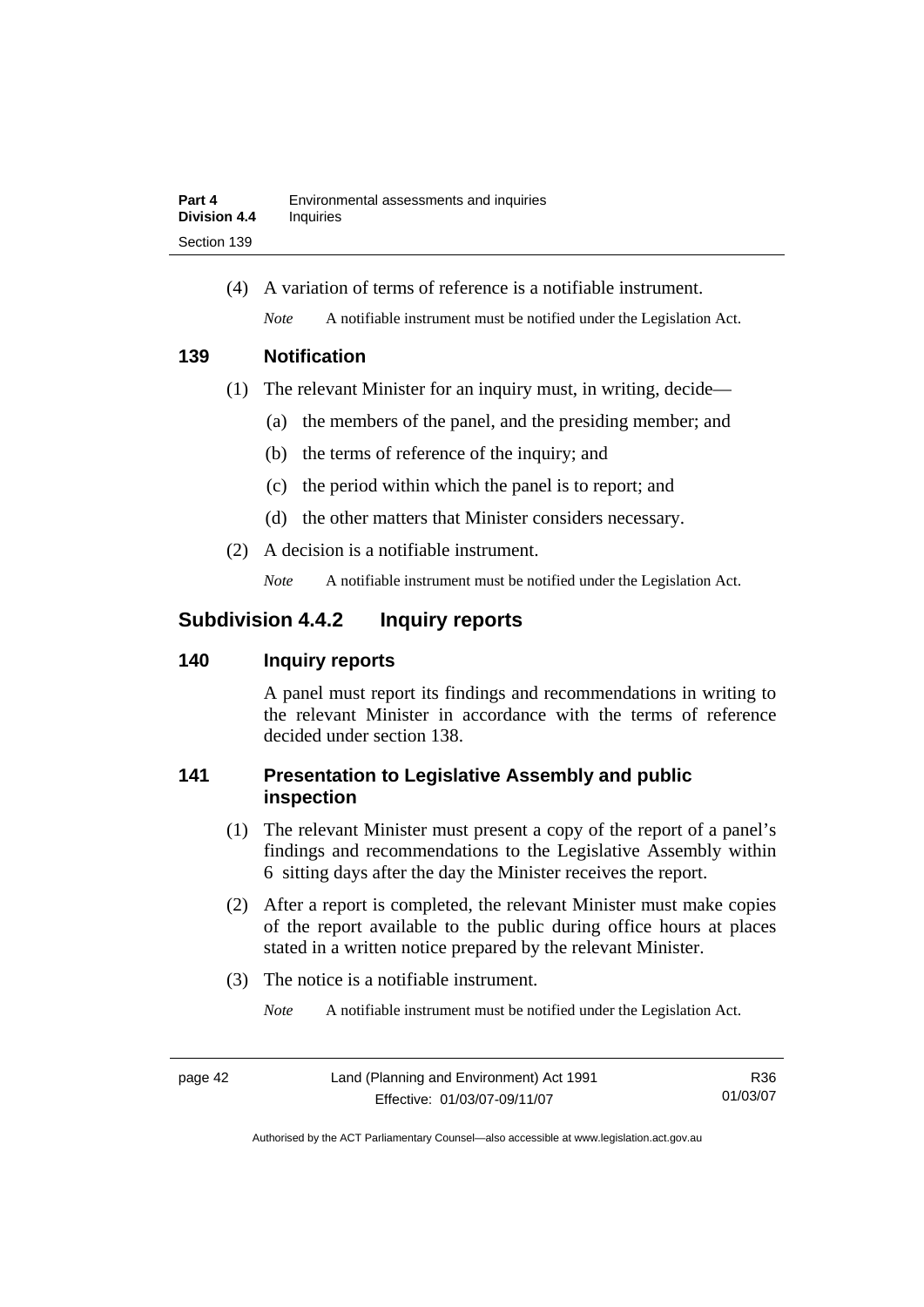(4) The relevant Minister must also publish the notice in a daily newspaper.

#### **142 Exclusion of material**

- (1) If, in the panel's opinion based on reasonable grounds and expressed in its report—
	- (a) a part of a report contains information related to the personal or business affairs of a person—
		- (i) supplied to the panel in confidence; or
		- (ii) the publication of which would reveal a trade secret; and
	- (b) it would not be in the public interest for that part to be published;

the relevant Minister may exclude that part from the copy of the report presented to the Legislative Assembly, and from any copy made available to the public or for public inspection.

 (2) If a part of a report is excluded under subsection (1), each copy of the report presented to the Legislative Assembly or made available to the public or for public inspection must include a statement to the effect that an unspecified part of the report has been excluded for the purpose of protecting the confidentiality of information included in that part.

# **Subdivision 4.4.3 Procedures and powers**

#### **143 Definitions for sdiv 4.4.3**

In this subdivision:

*authorised person* means—

- (a) a panel member; or
- (b) a person assisting a panel member in a way authorised in writing by the member.

page 43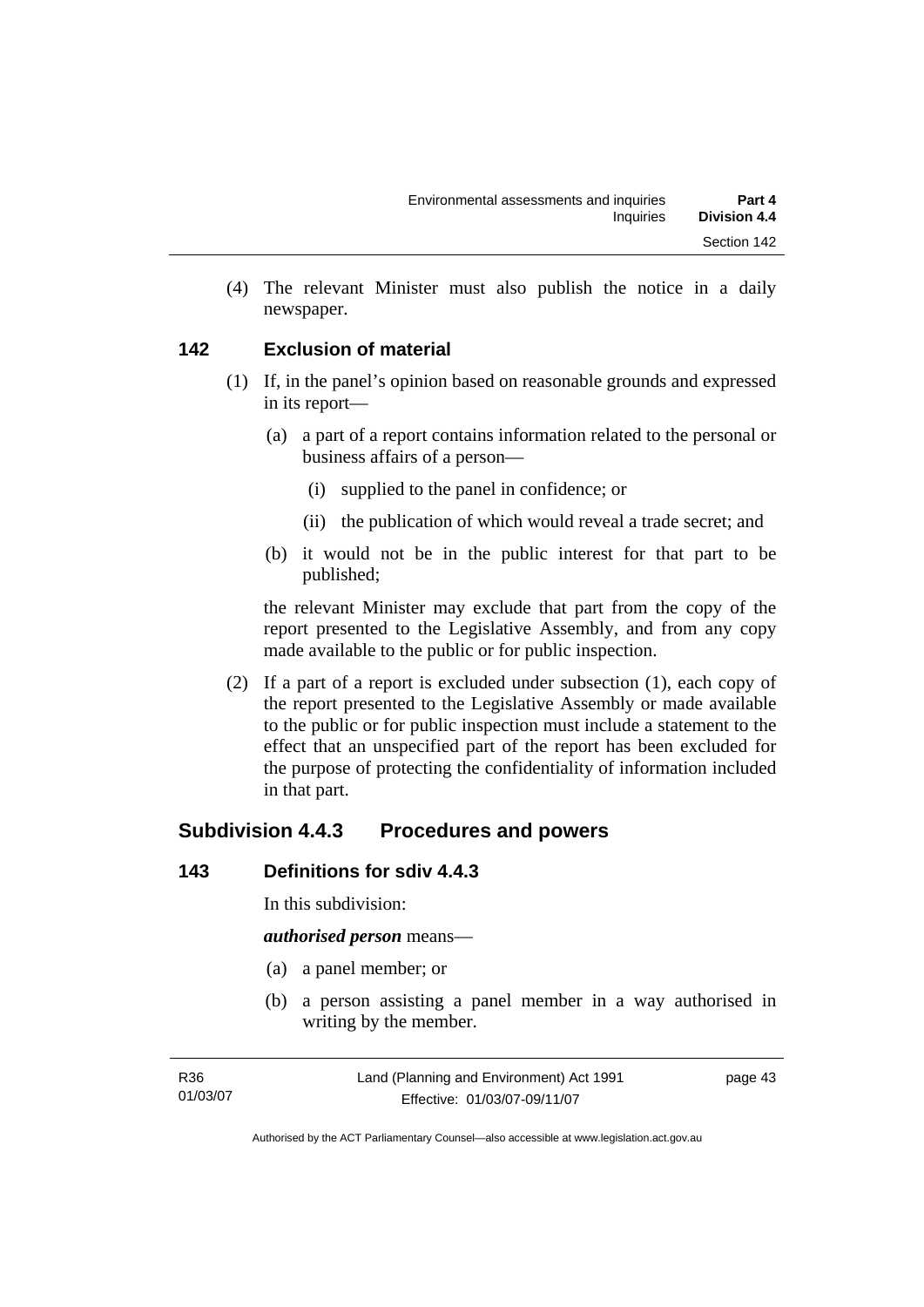*occupier*, of a place, includes—

- (a) a person believed, on reasonable grounds, to be an occupier of the place; and
- (b) a person apparently in charge of the place.

*place* includes premises, land, vehicle, aircraft or vessel.

#### **144 Notice of inquiry hearings**

- (1) At a reasonable time before the beginning of an inquiry, the presiding member of a panel must prepare a notice stating—
	- (a) the subject matter of the inquiry; and
	- (b) the time when, and place where, the inquiry is to begin.
- (2) The notice is a notifiable instrument.

*Note* A notifiable instrument must be notified under the Legislation Act.

(3) The presiding member must also publish the notice in a daily newspaper.

#### **145 Public hearings**

- (1) A panel must conduct its inquiry in public, except as provided by subsection (2).
- (2) A panel may—
	- (a) direct that the inquiry or any part of it be held in private, and give directions about who may be present during any private hearing; or
	- (b) give directions prohibiting or restricting the publication of evidence given before the inquiry, or of matters contained in documents lodged with the inquiry; or
	- (c) give directions prohibiting or restricting the disclosure to any specified person of such evidence or such matters.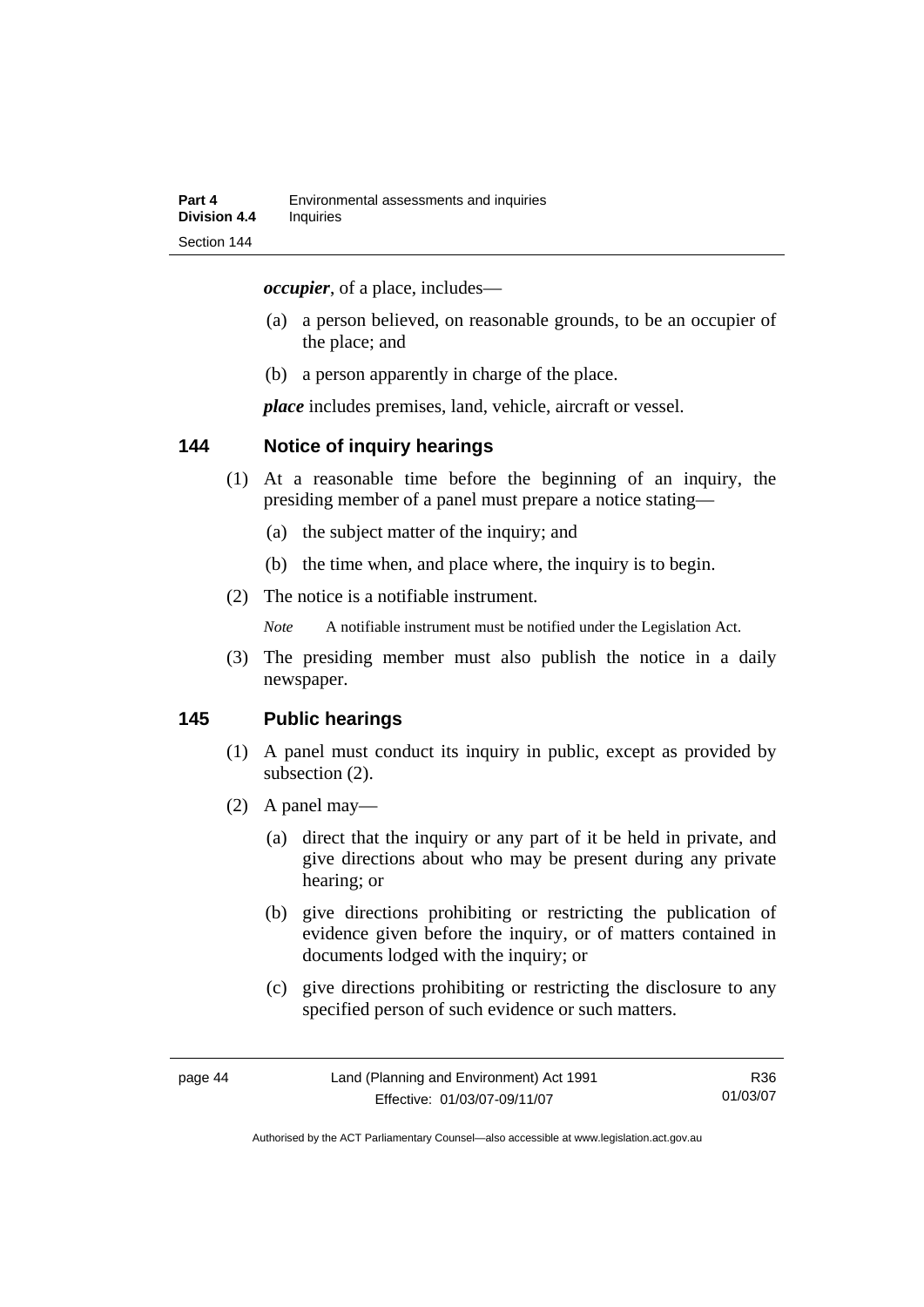- (3) In making a direction under subsection (2), a panel must consider—
	- (a) the principle that it is desirable that the inquiry should be held in public, and that evidence given before the inquiry, and documents lodged with the inquiry, should be available to interested people and to the public; and
	- (b) in the circumstances, whether confidentiality is required for the relevant proceedings, evidence or matter.
- (4) A panel may issue a direction under subsection (2) for a special hearing under section 147.

#### **146 General procedure**

- (1) At a hearing of an inquiry, the panel—
	- (a) must not conduct the hearing in an unduly formal way; and
	- (b) is not bound by the rules of evidence, and may inform itself—
		- (i) in any way it considers appropriate; and
		- (ii) without notice to any person who has made a submission to the inquiry; and
	- (c) may take evidence on oath; and
		- *Note Oath* includes affirmation and *take* an oath includes make an affirmation (see Legislation Act, dict, pt 1). For the taking of an oath or the making of an affirmation, see the *Oaths and Affirmations Act 1984.*
	- (d) may prohibit or regulate cross-examination; and
	- (e) subject to this subdivision, may otherwise decide its own procedures.
- (2) Unless otherwise required by the panel, a person may make a submission to an inquiry orally or in writing or partly orally and partly in writing.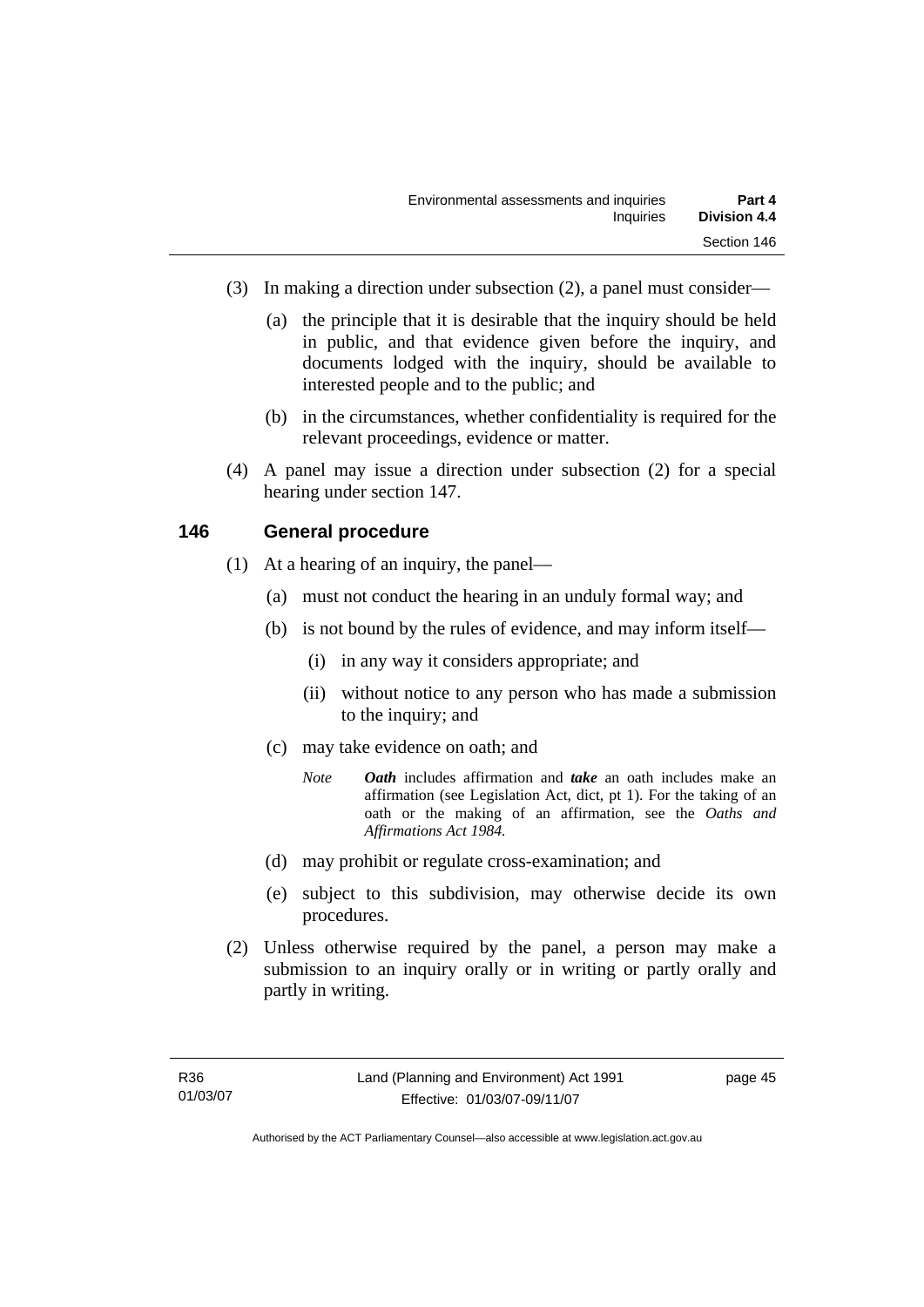(3) The panel may adjourn an inquiry from time to time and from place to place (whether within or outside the ACT).

#### **147 Special hearings—consultation with interested persons**

- (1) A panel may hold a special hearing of the inquiry to consult with—
	- (a) the proponent; and
	- (b) any other person that the panel believes on reasonable grounds to have an interest directly affected by the proposal; and
	- (c) any other person the panel considers appropriate;

for the purposes of—

- (d) clarifying the proposal; and
- (e) discussing ways in which the proposal could be modified to reduce or eliminate any potential environmental impact.
- (2) The panel must give each person mentioned in subsection (1) reasonable written notice of the special hearing.

*Note* For how documents may be given, see the Legislation Act, pt 19.5.

- (3) The panel must conduct a special hearing in an informal way.
- (4) The panel must include in the report of an inquiry a report stating—
	- (a) the outcome of the special hearing; and
	- (b) any influence the special hearing has had on the panel's recommendations in relation to the proposal.

#### **148 Assessments for purpose of inquiries**

 (1) For the purposes of an inquiry, the relevant Minister may, at the written request of the panel, or on his or her own initiative, direct that an assessment be made of the environmental impact of any aspect of the proposal that is the subject of the relevant defined decision.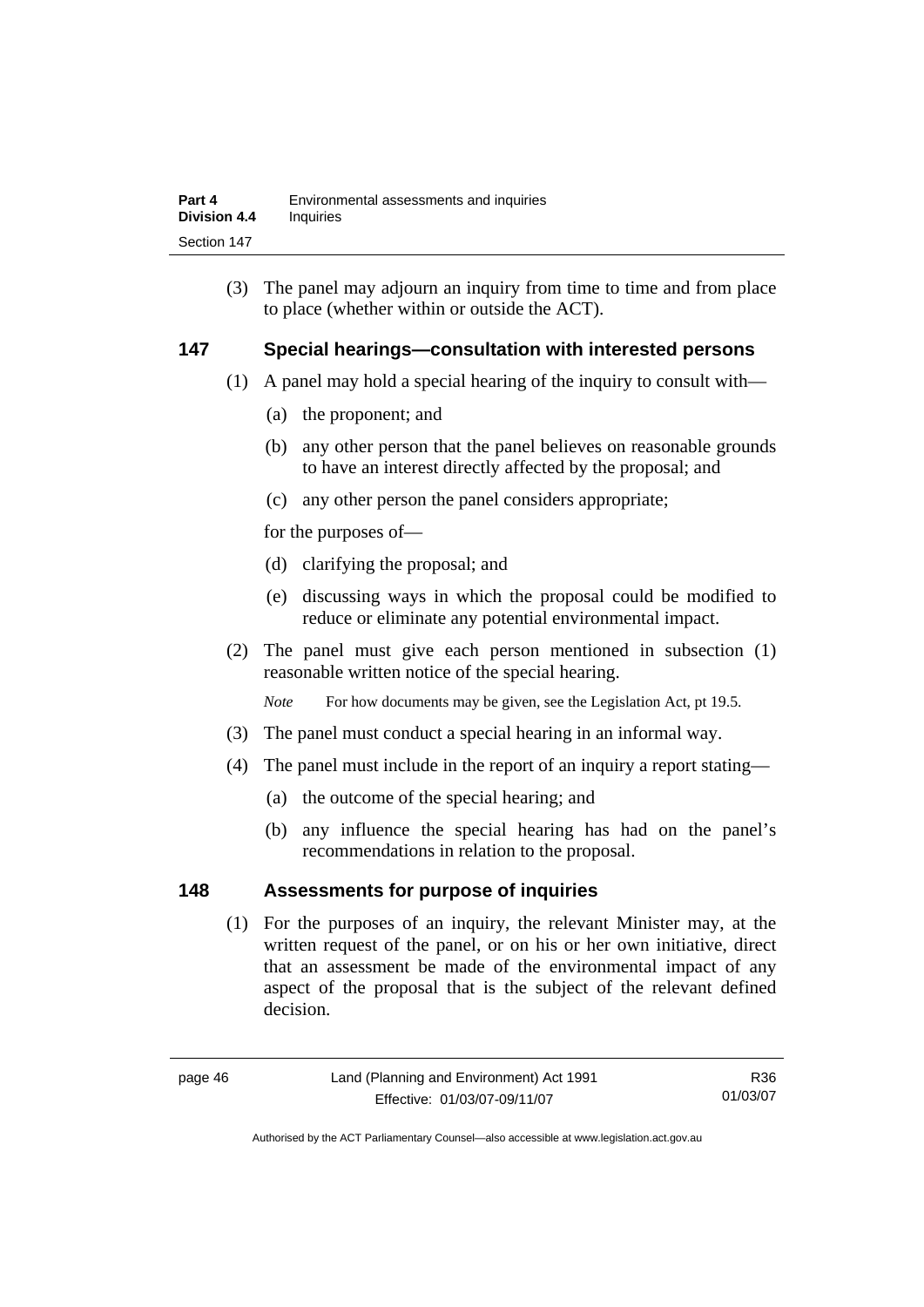- (2) An assessment under subsection (1) consists of a public environment report or an environmental impact statement, but does not include a report of the Environment Minister under section 131 evaluating the public environment report or environmental impact statement.
- (3) Section 127, section 128, section 129 and section 130 apply to an assessment under subsection (1) as if the references to the Environment Minister in those sections were references to the relevant Minister.
- (4) Section 131 does not apply in relation to an assessment under subsection  $(1)$ .
- (5) For section 132 (1), the relevant Minister must present a copy of an assessment under subsection (1), together with any notice, report, comment or information mentioned in section 132 (1) (b) or (c), to the Legislative Assembly within 6 sitting days after—
	- (a) receiving the assessment under section 127; or
	- (b) if the Minister issues a notice under section 129, but does not issue a notice under section 130—receiving the relevant information under section 129 (2); or
	- (c) if the Minister issues a notice under section 130—receiving the assessment or report under section 130 (3).

#### **149 Powers in relation to witnesses etc**

- (1) The presiding member of a panel, or a person authorised in writing by the presiding member, may, by written notice given to a person, require the person to appear before the panel at a hearing of the inquiry, at a stated time and place, to do either or both of the following:
	- (a) to give evidence;
	- (b) to produce a stated document or other thing relevant to the inquiry.

| R36      | Land (Planning and Environment) Act 1991 | page 47 |
|----------|------------------------------------------|---------|
| 01/03/07 | Effective: 01/03/07-09/11/07             |         |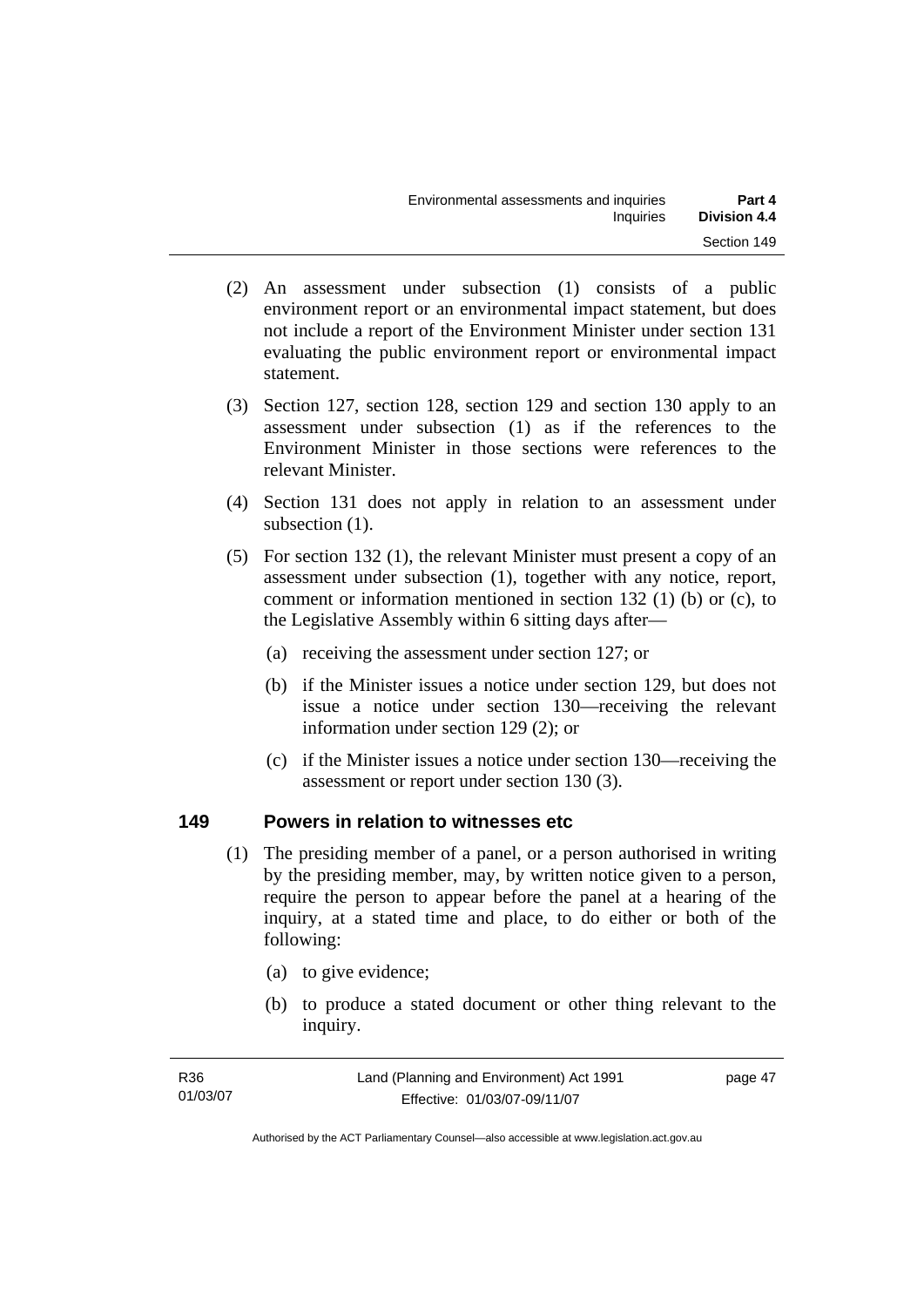| Part 4              | Environmental assessments and inquiries |
|---------------------|-----------------------------------------|
| <b>Division 4.4</b> | <b>Inquiries</b>                        |
| Section 151         |                                         |

- (2) A person attending before the panel under a notice under subsection (1) is entitled to be paid by the Territory the allowances prescribed by regulation.
- (3) The presiding member of the panel may require a witness appearing at a hearing before the panel to give evidence to do 1 or more of the following:
	- (a) to take an oath;
	- (b) to answer a question relevant to the hearing;
	- (c) to produce a stated document or other thing relevant to the hearing.
	- *Note Oath* includes affirmation and *take* an oath includes make an affirmation (see Legislation Act, dict, pt 1).

#### **151 Inspection of books and documents**

- (1) An authorised person may inspect any book or document given in evidence to the inquiry, and may make copies of, or copy extracts from, such a book or document.
- (2) A book or document given in evidence to an inquiry may be kept by the panel for the reasonable period the panel considers appropriate.
- (3) A panel must allow the owner of a book or document kept by the panel reasonable access to the book or document.

#### **152 Power of entry**

- (1) For an inquiry, an authorised person may enter any place—
	- (a) with the consent of the occupier; or
	- (b) under a warrant issued under section 153.
- (2) Before seeking the consent of the occupier of a place for subsection (1), an authorised person must—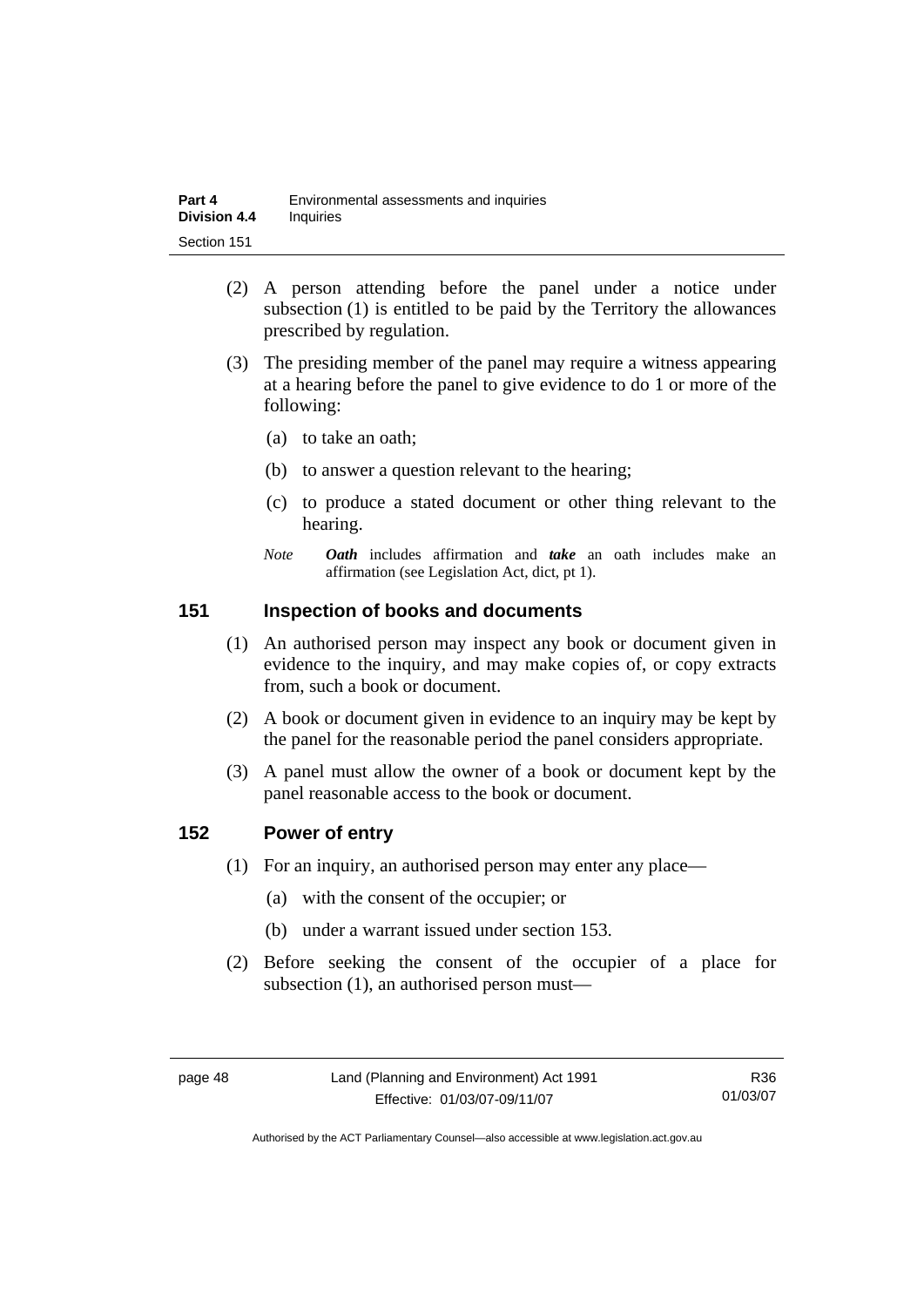- (a) if the authorised person is a panel member—produce written evidence of his or her appointment; and
- (b) if the authorised person is the assistant of a panel member produce written evidence of his or her authority; and
- (c) inform the occupier that the occupier may refuse to give consent.
- (3) If an authorised person obtains the consent of the occupier to enter a place under subsection (1), the authorised person must ask the occupier to sign a written acknowledgment—
	- (a) that the occupier has been informed that the occupier may refuse to so consent; and
	- (b) that the occupier has consented; and
	- (c) of the day and time when the occupier consented.
- (4) If it is material, in any proceedings, for a court to be satisfied that an occupier has consented to the entry of premises by an authorised person under subsection (1) and an acknowledgment in accordance with subsection (3) signed by the occupier is not produced in evidence, it must be presumed that the occupier did not consent, but that presumption is rebuttable.

# **153 Search warrants**

- (1) If a panel member believes on reasonable grounds that it is necessary, for the inquiry, for an authorised person to enter and inspect any place and to search for and inspect anything or any kind of thing, within the next 28 days the member may—
	- (a) lay before a magistrate an information on oath setting out those grounds; and
	- (b) apply for the issue of a warrant to search the place for such a thing or things, and to inspect it or them.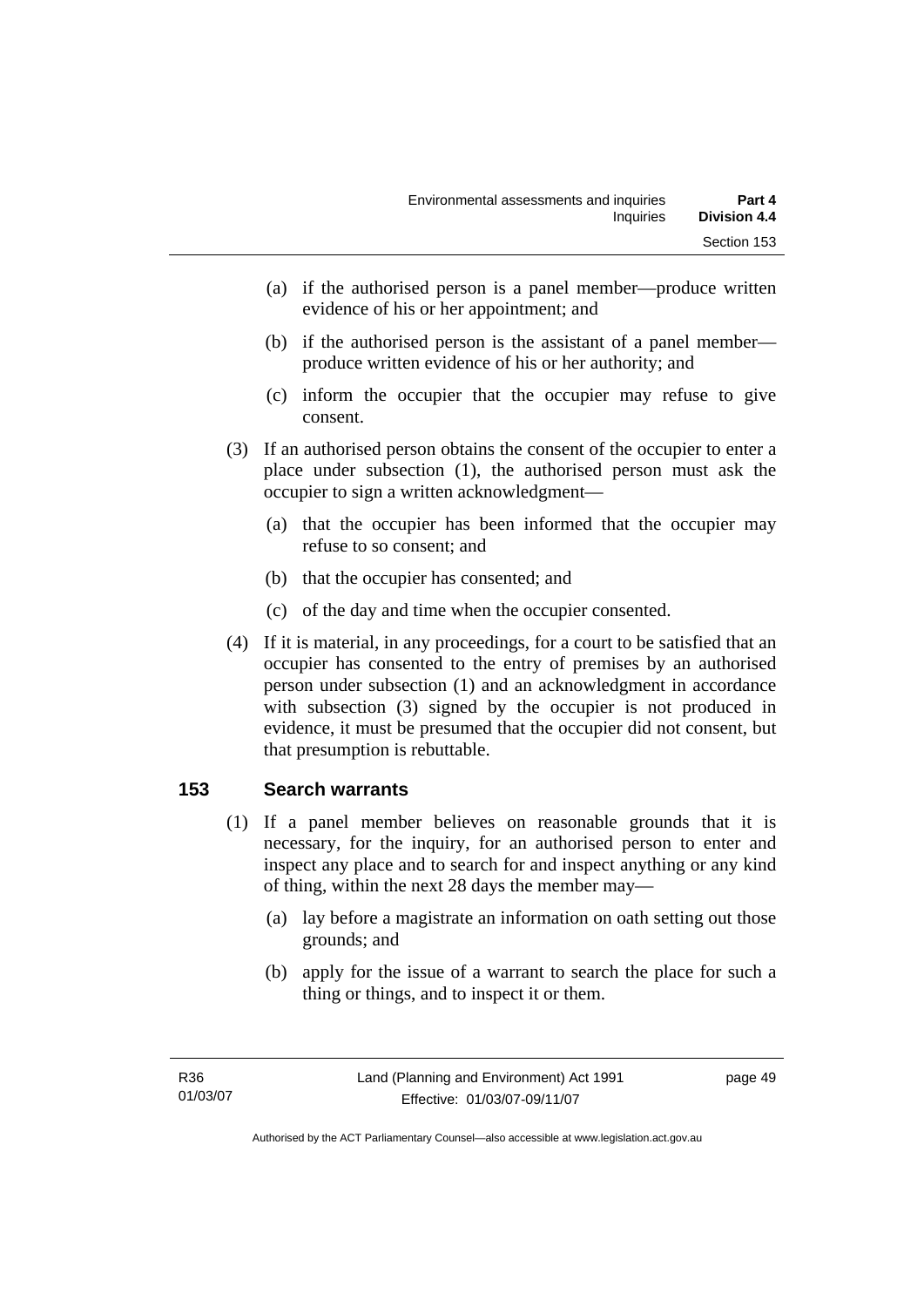- (2) On application under subsection (1), the magistrate may issue a warrant authorising the authorised person named in the warrant, with the assistance and by the force that is necessary and reasonable—
	- (a) to enter the place; and
	- (b) to search for any specified thing or anything of a specified kind; and
	- (c) to inspect any such thing.
- (3) A magistrate must not issue a warrant unless—
	- (a) the applicant or another person has given the magistrate, either orally or by affidavit, any further information that the magistrate requires about the grounds on which the issue of the warrant is sought; and
	- (b) the magistrate is satisfied that there are reasonable grounds for issuing the warrant.
- (4) A warrant must—
	- (a) specify the inquiry in relation to which the entry, search and inspection are authorised; and
	- (b) state the purpose for which it is issued; and
	- (c) specify particular hours during which the entry is authorised, or state that the entry is authorised at any time of the day or night; and
	- (d) include a description of the things, or kinds of things, in relation to which any power under section 154 may be exercised; and
	- (e) specify a date not later than 28 days after the date of issue of the warrant when the warrant ceases to have effect.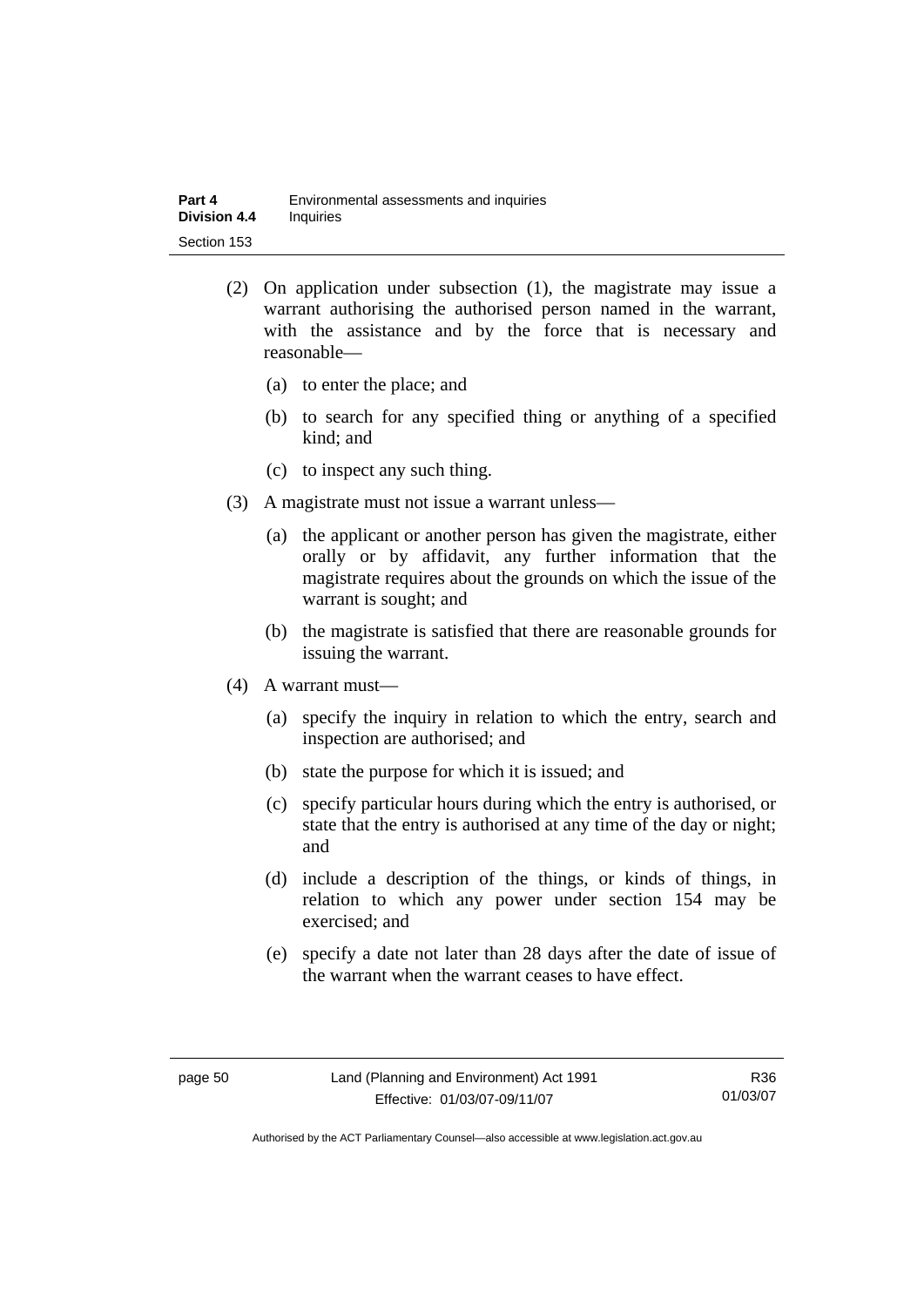#### **154 Powers of search and inspection**

- (1) Subject to the terms of any warrant issued under section 153, if an authorised person enters a place in accordance with section 152, the authorised person may, for the purposes of the inquiry—
	- (a) inspect the place; or
	- (b) search for and inspect anything; or
	- (c) require the occupier to give the authorised person the assistance that is reasonable to enable the authorised person to exercise his or her powers under this section.
- (2) A person must not, without reasonable excuse, contravene a requirement made of the person under subsection (1) (c).

Maximum penalty: 50 penalty units.

#### **155 Application of Criminal Code, ch 7**

A proceeding before a panel is a legal proceeding for the Criminal Code, chapter 7 (Administration of justice offences).

*Note* That chapter includes offences (eg perjury, falsifying evidence, failing to attend and refusing to be sworn) applying in relation to panel proceedings.

#### **156 Contempt of panel**

A person commits an offence if the person does something in the face, or within the hearing, of a panel that would be contempt of court if the panel were a court of record.

Maximum penalty: 100 penalty units, imprisonment for 1 year or both.

#### **157 Protection of panel members and witnesses**

 (1) A panel member has, in the exercise of the member's functions, the same protection and immunity as a judge of the Supreme Court.

| R36      | Land (Planning and Environment) Act 1991 | page 51 |
|----------|------------------------------------------|---------|
| 01/03/07 | Effective: 01/03/07-09/11/07             |         |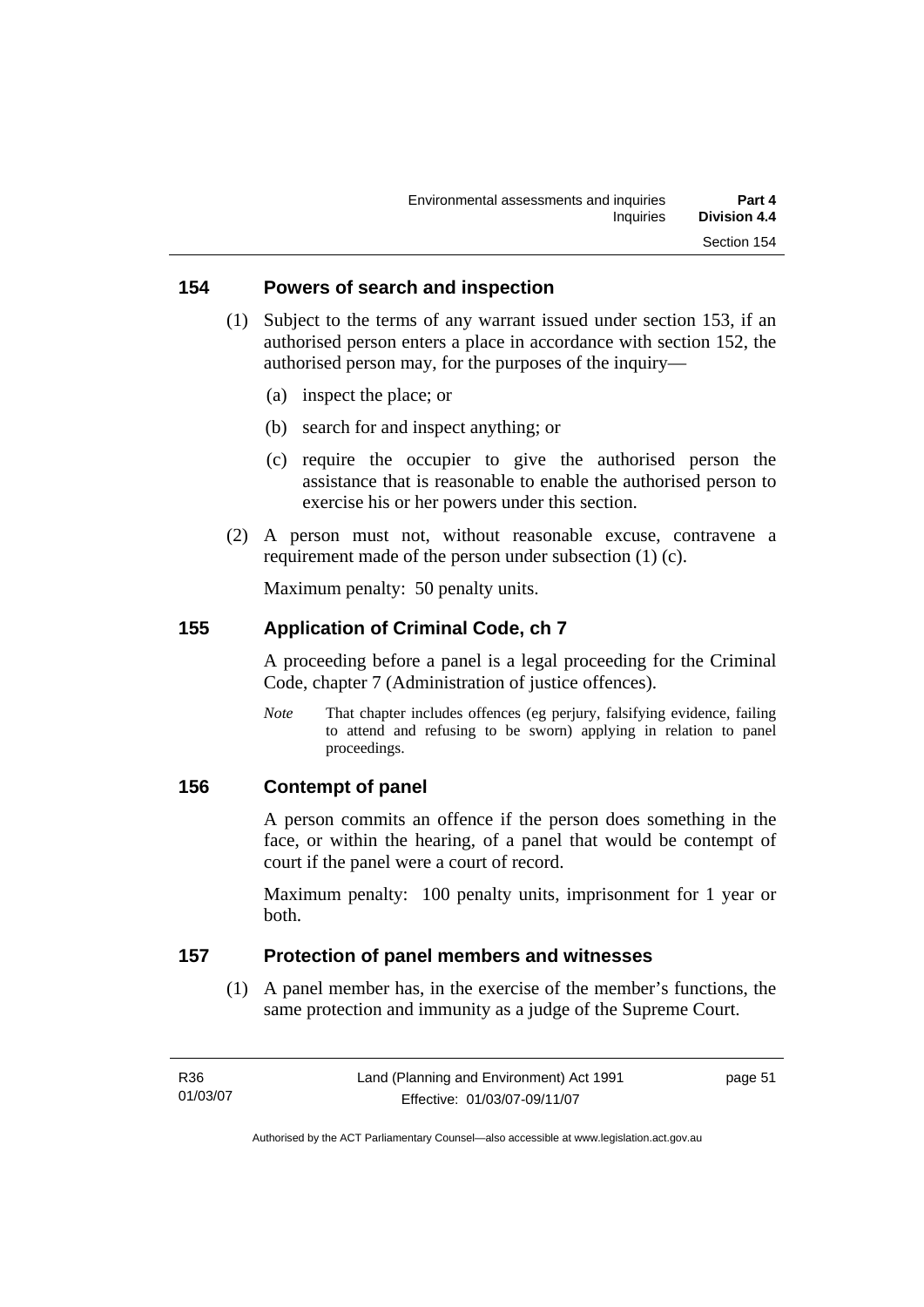| Part 4              | Environmental assessments and inquiries |
|---------------------|-----------------------------------------|
| <b>Division 4.4</b> | Inquiries                               |
| Section 157         |                                         |

 (2) Subject to this division, a person giving evidence to an inquiry has the same protection, and is subject to the same liabilities, in any civil or criminal proceeding as a witness in a proceeding in the Supreme Court.

page 52 Land (Planning and Environment) Act 1991 Effective: 01/03/07-09/11/07

R36 01/03/07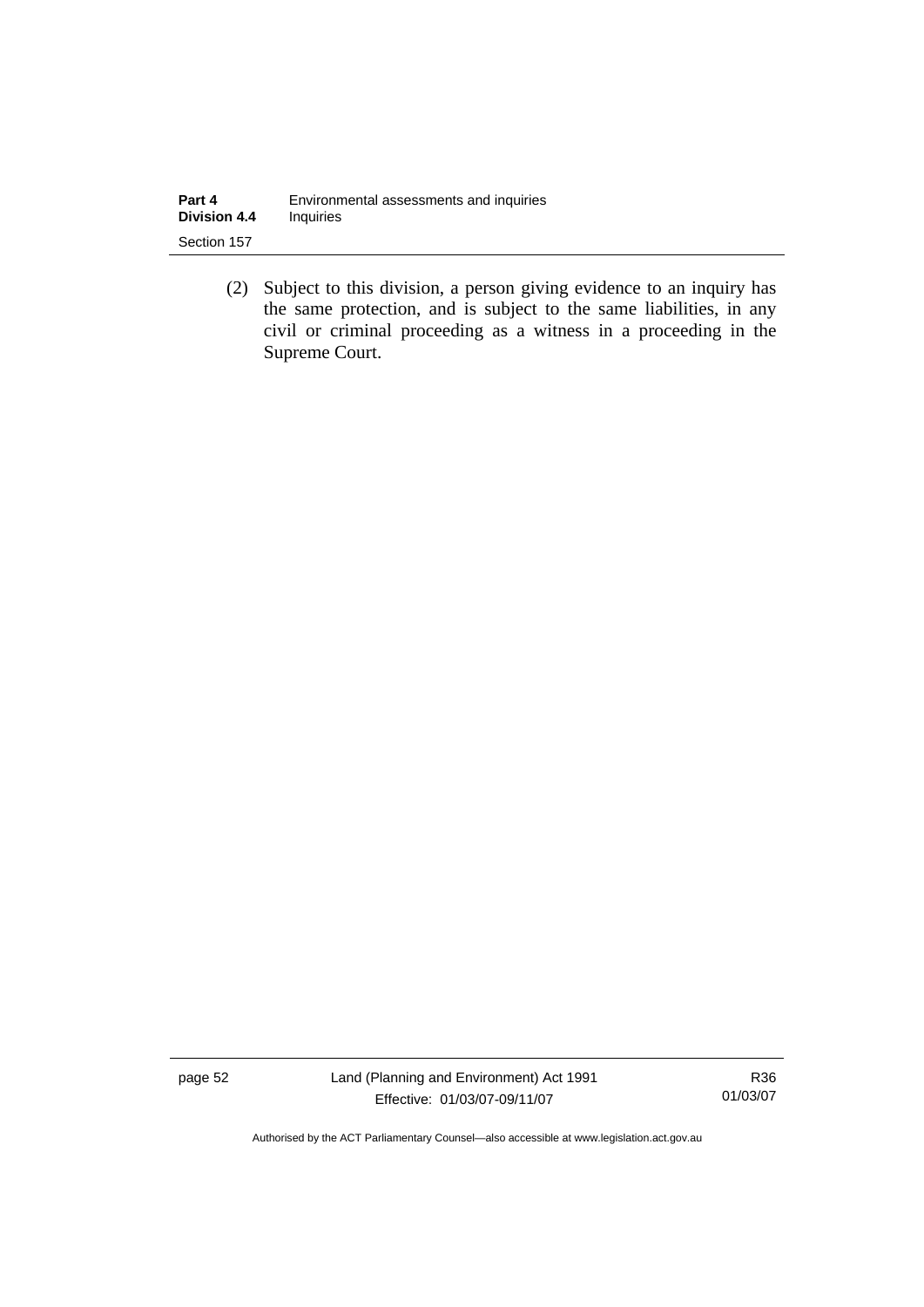# **Part 5 Land administration**

# **Division 5.1 Preliminary**

# **159 Definitions for pt 5**

In this part:

*building and development provision*, in relation to a lease, means a provision of the lease that requires the lessee to carry out specified works on the land comprised in the lease or on any unleased territory land.

*consolidation* means the surrender of 2 or more leases held by the same lessee and the grant of a new lease or leases to that lessee for the purpose of consolidating the parcels of land comprised in the surrendered leases.

*lease* means a lease (other than a sublease)—

- (a) granted under this Act; or
- (b) that is taken under section 289 (Status of leases and licences) to have been granted under this Act; or
- (c) granted or arising under the *Unit Titles Act 2001*.

*lessee* means the person who is the proprietor of a lease, whether or not the person is the registered proprietor of the lease, and whether or not the lease was granted to the person or the lease passed to the person by assignment, transfer, devolution or operation of law.

*market value*, of a lease, means the amount that could be expected to be paid for the lease on the open market if it were sold by a willing but not anxious seller to a willing but not anxious buyer.

*nominal rent lease* means a lease of territory land for nominal rent.

R36 01/03/07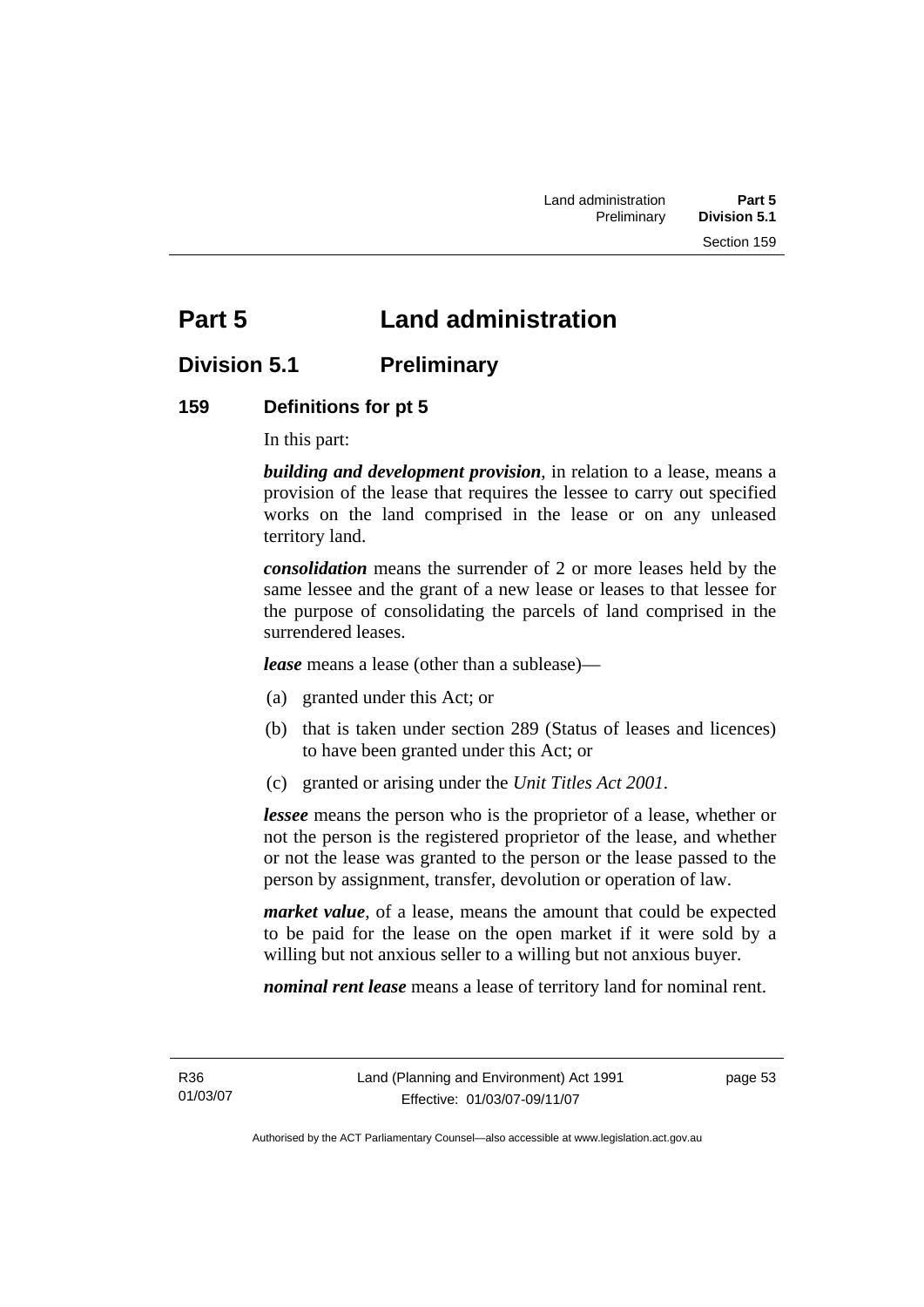| Part 5       | Land administration |
|--------------|---------------------|
| Division 5.1 | Preliminary         |
| Section 159  |                     |

*provision*, of a lease, includes a provision incorporated in the lease by reference and any other provision to which the lease is subject.

*public car park* means a road related area within the meaning of the *Road Transport (Safety and Traffic Management) Act 1999*, section 42 (Regulations about parking) that is available for use by the public for parking without the payment of money.

*registered lease* means a lease registered in the register kept under the *Land Titles Act 1925.*

*registered proprietor*, in relation to a lease, means the person who is registered under the *Land Titles Act 1925* as proprietor of the lease.

*rental lease* means a lease of territory land for rent in excess of nominal rent.

*residential lease* means a lease of territory land granted for residential purposes only.

*rural lease* means a lease of territory land granted for rural purposes or purposes including rural purposes.

*subdivision* means the surrender of 1 lease, or the surrender of more than 1 lease, held by the same lessee, and the grant of new leases to that lessee for the purpose of subdividing the parcel or parcels of land comprised in the surrendered lease or leases, but does not include the subdivision of land under the *Unit Titles Act 2001*.

*sublease* means a sublease of a parcel of land, or part of a parcel of land, subject to a lease, or of a building, or a part of a building, on a parcel of land subject to a lease.

*sublessee* means the person who is the proprietor of a sublease, whether the sublease was granted to the person or the sublease has passed to the person by assignment, transfer, devolution or operation of law.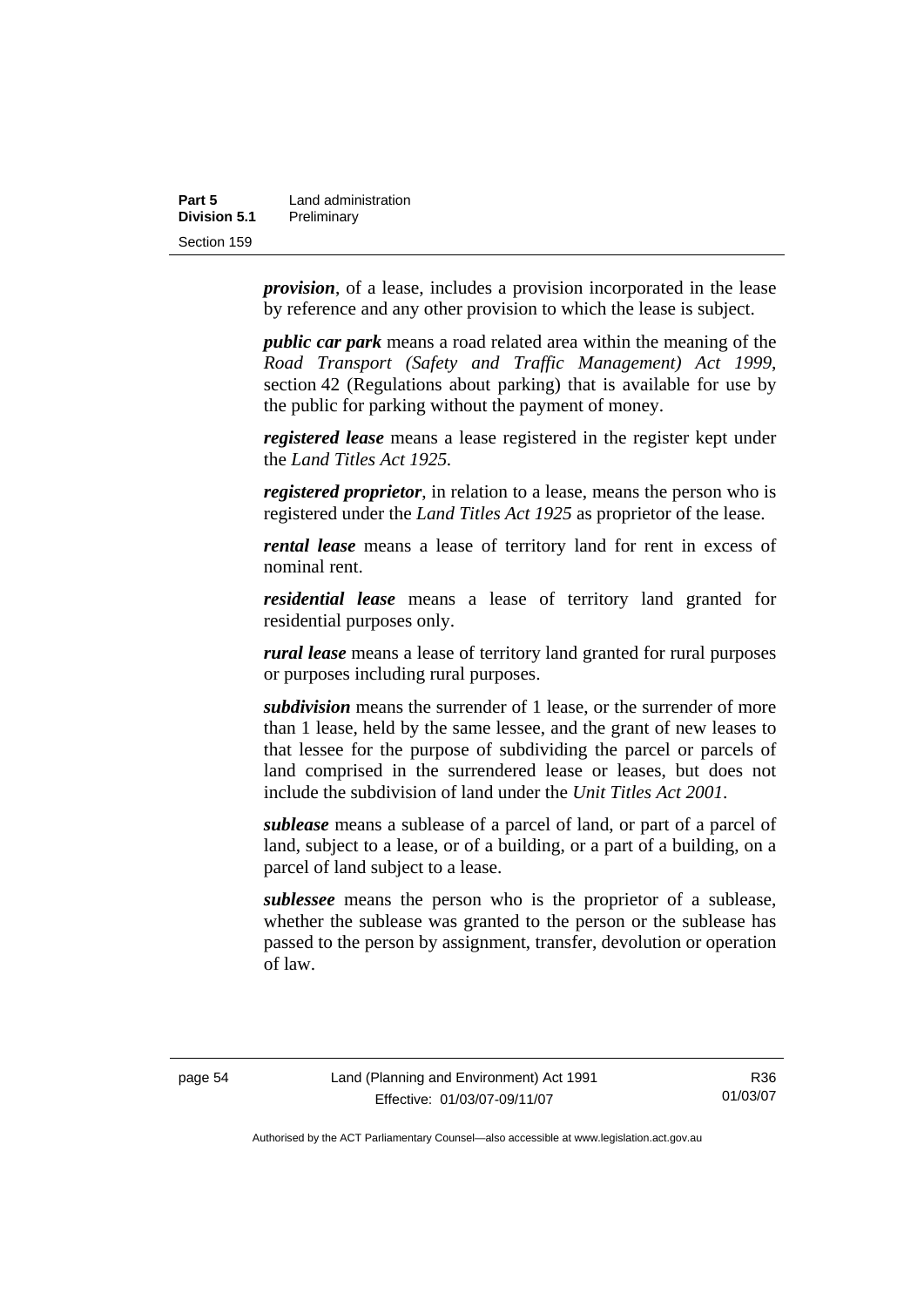#### **159A Meaning of** *concessional lease* **for Act**

(1) In this Act:

#### *concessional lease*—

- (a) means a lease granted for a consideration less than the full market value of the lease, or for no consideration, if neither of the following payments has been made to the Territory:
	- (i) an amount in relation to the grant of the lease that is equal to the lease's market value at the time of payment or, if the amount is paid in parts, at the time of the last payment;
	- (ii) an amount to reduce the rent payable under the lease to a nominal rent under section 186 (Variation of lease to pay out rent); and
- (b) includes the following leases:
	- (i) a consolidated or subdivided concessional lease;
	- (ii) a further concessional lease;
	- (iii) a regranted concessional lease; but
- (c) does not include—
	- (i) a consolidated or subdivided lease or a further or regranted lease, other than a lease mentioned in paragraph (b); or
	- (ii) a lease over land that, immediately before the grant of the lease, was owned, controlled or held by the commissioner for housing under the *Housing Assistance Act 1987*; or
	- (iii) a lease prescribed by regulation.
- (2) For subsection (1), definition of *concessional lease*, paragraph (a), it does not matter whether the consideration for the grant of the lease was paid as a lump sum or is payable under the lease as rent.

| R36      | Land (Planning and Environment) Act 1991 | page 55 |
|----------|------------------------------------------|---------|
| 01/03/07 | Effective: 01/03/07-09/11/07             |         |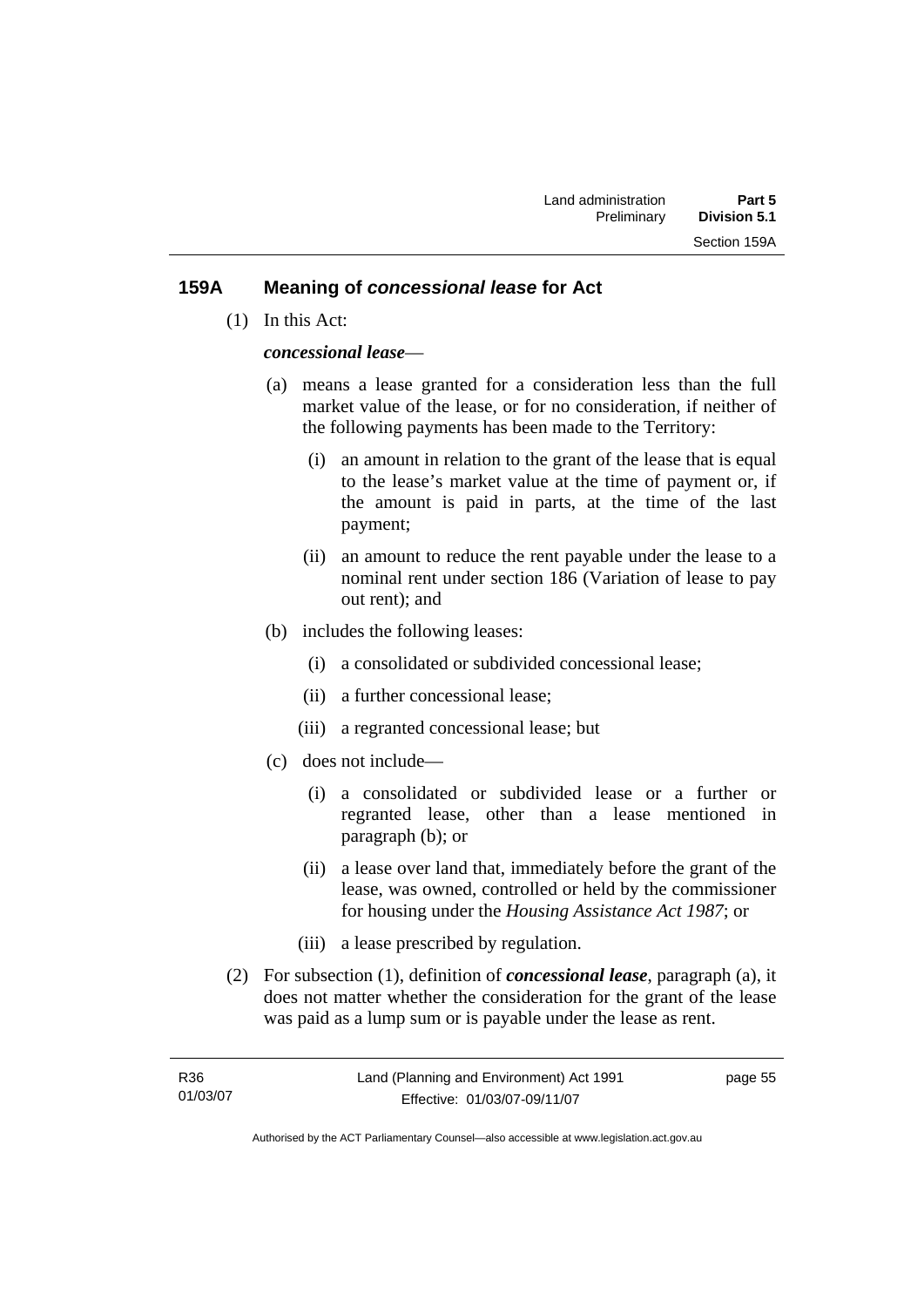| Part 5       | Land administration |
|--------------|---------------------|
| Division 5.2 | Leases              |
| Section 160  |                     |

(3) In this section:

*consolidated or subdivided concessional lease* means a lease granted during a consolidation or subdivision involving the surrender of 1 or more previous leases if 1 or more of the previous leases was a concessional lease.

*further concessional lease* means a further lease if the surrendered lease was a concessional lease.

*regranted concessional lease* means a regranted lease (whether the regrant is on the same or different conditions) if the surrendered lease was a concessional lease.

#### **160 Application of pt 5**

- (1) This part applies to the grant of an interest in territory land by the planning and land authority on behalf of the Executive.
- (2) This part does not apply to a transfer by the Territory of a registered lease of which the Territory is the registered proprietor.

# **Division 5.2 Leases**

#### **160A Effect qualified**

This division has effect subject to division 5.4 (Restrictions on rural leases).

#### **160B Planning and land authority may grant leases**

- (1) The planning and land authority is authorised to grant, on behalf of the Executive, leases that the Executive may grant on behalf of the Commonwealth.
- (2) In this section:

*lease* means a lease of territory land.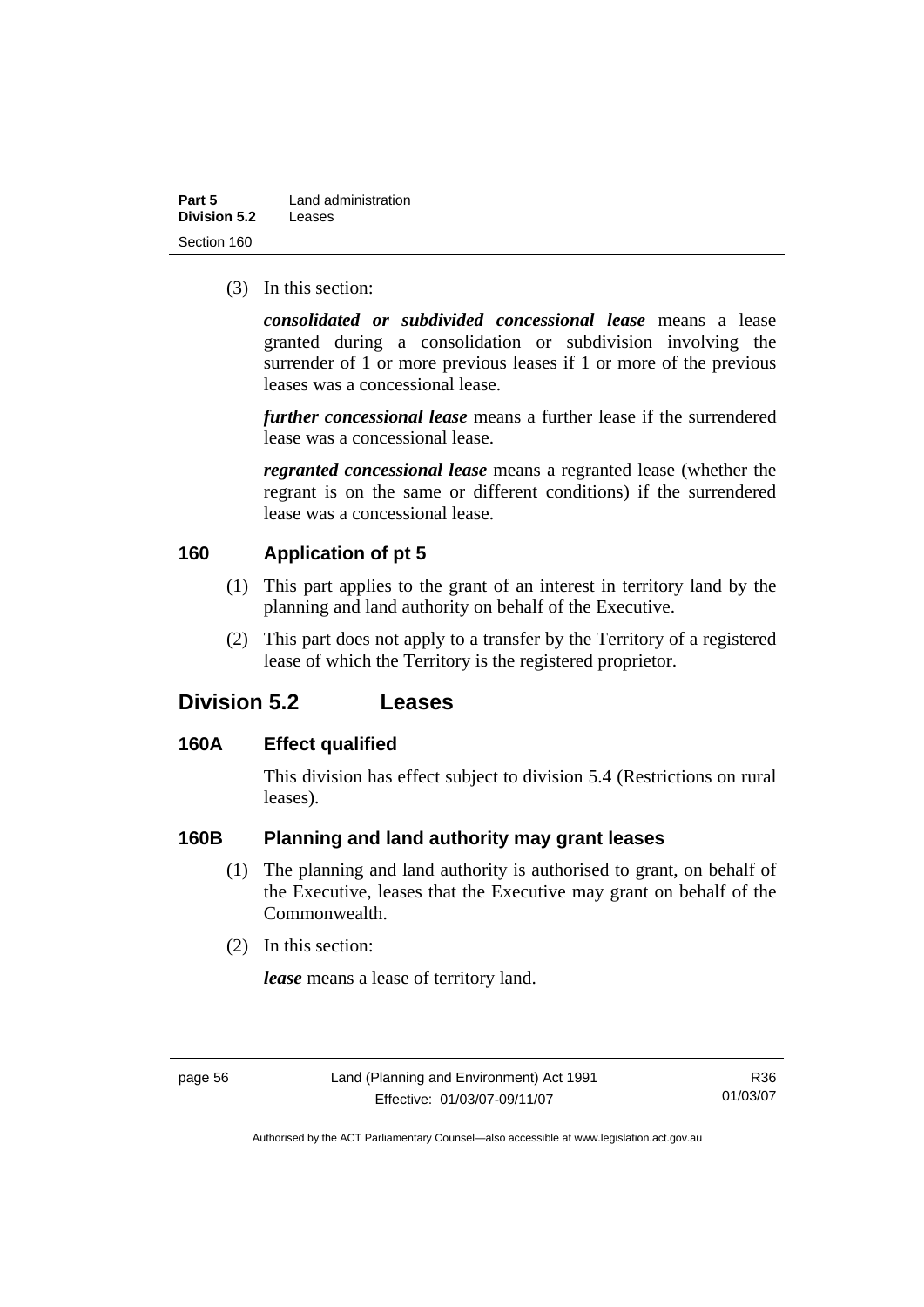#### **161 Granting of leases**

- (1) The planning and land authority may grant a lease by—
	- (a) auction; or
	- (b) tender; or
	- (c) ballot; or
	- (d) direct grant.

*Note* A fee may be determined under s 287 for this section.

- (2) A lease granted under this section may include provisions—
	- (a) requiring the lessee to develop the land comprised in the lease, or any unleased territory land, in a specified way; or
	- (b) requiring the lessee to give security for the performance of any of his or her obligations under the lease.
- (3) The planning and land authority may restrict the people eligible for the grant of a lease under subsection  $(1)$   $(a)$ ,  $(b)$  or  $(c)$  by specifying, in the relevant notice of auction, tender or ballot, a class of people eligible or ineligible for the grant of a lease under the auction, tender or ballot.
- (4) If, under a restriction imposed under subsection (3), only 1 person is eligible for the grant of a lease under subsection  $(1)$   $(a)$ ,  $(b)$  or  $(c)$ , the planning and land authority may grant a lease to that person under subsection (1) (d) without auctioning the lease, calling tenders or conducting a ballot.
- (5) A lease granted under subsection (1) (d) must be granted subject to the provisions that are agreed between the planning and land authority and the applicant for the lease.
- (6) The planning and land authority must not grant a lease of territory land under subsection (1) (d) otherwise than in accordance with criteria specified under subsection (7).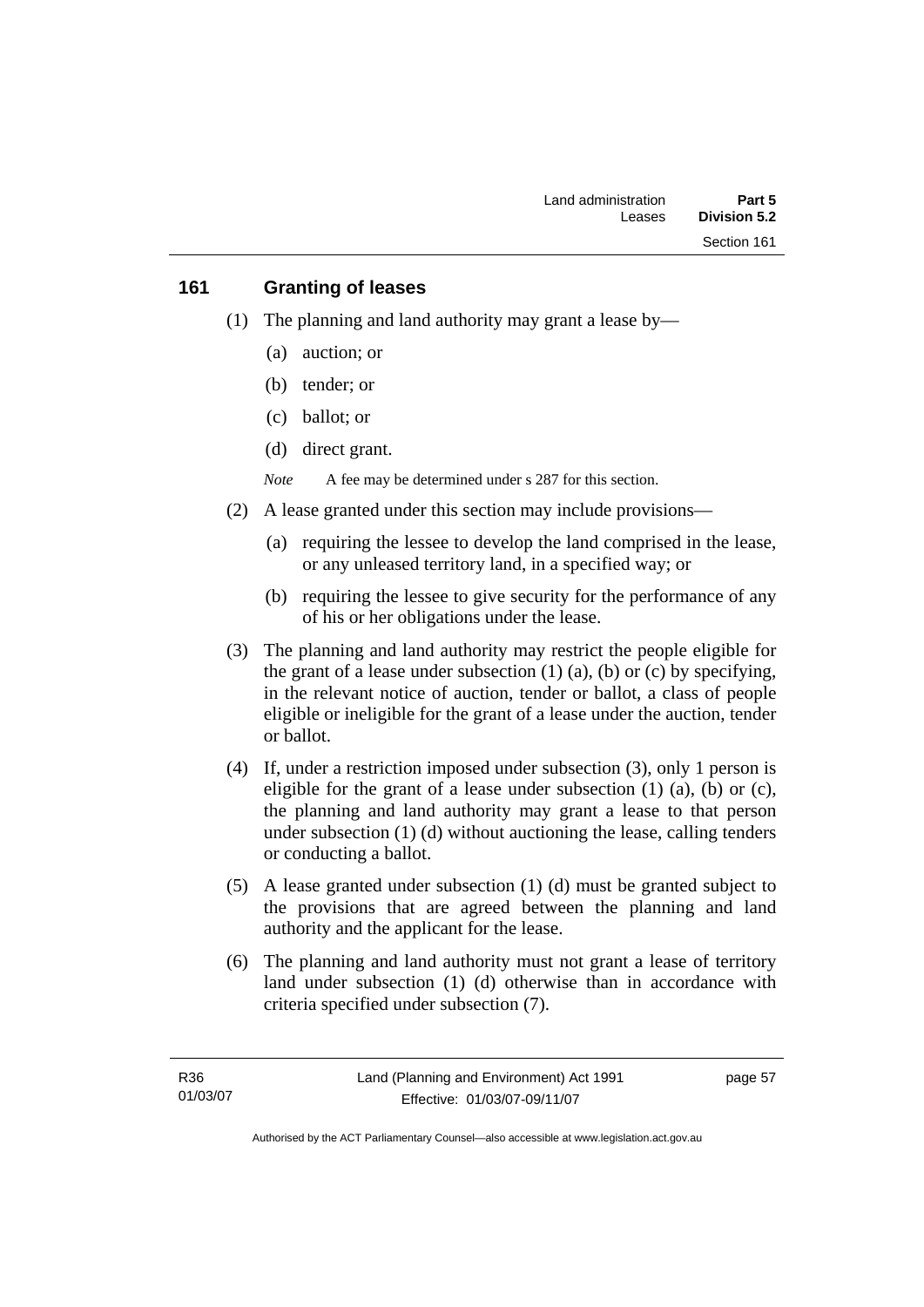- (7) The Executive may, for this section, in writing—
	- (a) specify criteria for the granting of leases under subsection (1) (d); or
	- (b) amend or revoke criteria so specified.
- (8) An instrument under subsection (7) is a disallowable instrument.
	- *Note* A disallowable instrument must be notified, and presented to the Legislative Assembly, under the Legislation Act.

#### **163 Leases to community organisations**

(1) In this section:

*community organisation* means a corporation that—

- (a) has as its principal purpose the provision of a service, or a form of assistance, to people living or working in the ACT; and
- (b) is not carried on for the pecuniary profit or gain of its members; and
- (c) does not hold a club licence under the *Liquor Act 1975*.
- (2) The planning and land authority may grant a lease of territory land to a community organisation without charge or for a charge that is less than the market value of the lease.
- (3) The planning and land authority must not grant a lease under this section otherwise than in accordance with criteria for the granting of leases to community organisations specified under subsection (4).
- (4) The Executive may, for this section, in writing—
	- (a) specify criteria for the granting of leases to community organisations; or
	- (b) amend or revoke criteria so specified.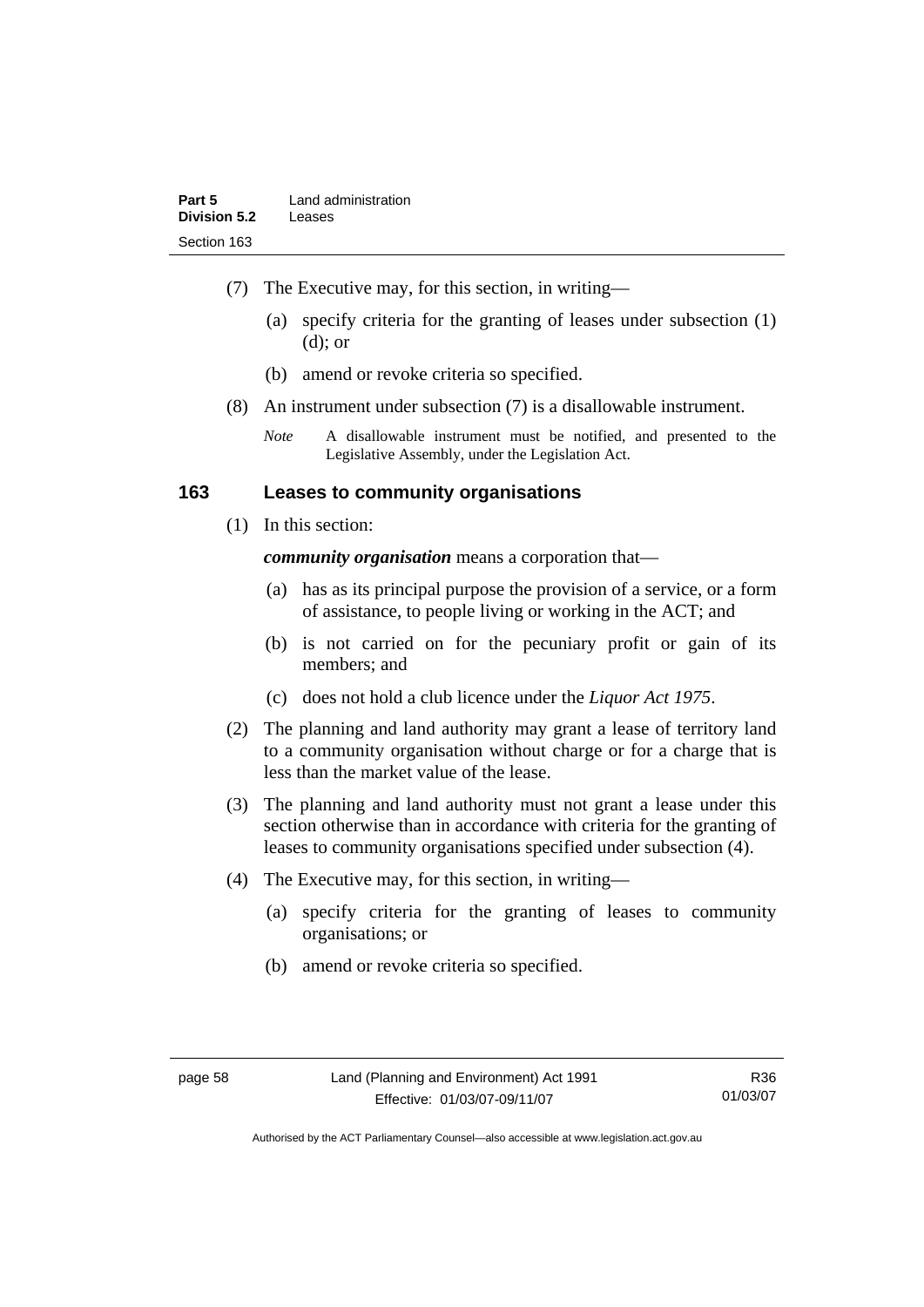- (5) An instrument under subsection (4) is a disallowable instrument.
	- *Note* A disallowable instrument must be notified, and presented to the Legislative Assembly, under the Legislation Act.
- (6) A community organisation must not transfer a lease granted under this section and a purported transfer of such a lease is of no effect.
- (7) This section does not limit the power of the planning and land authority to grant a lease of territory land to a community organisation otherwise than under this section.

#### **164 Special leases**

- (1) The planning and land authority may grant a lease of territory land for a charge that is less than the market value of the lease if the authority is satisfied it is desirable and in the public interest to do so to facilitate—
	- (a) the economic development of the ACT; or
	- (b) the development of business in the ACT.
- (2) The planning and land authority must not grant a lease of territory land under this section otherwise than in accordance with criteria for the granting of special leases specified under subsection (3).
- (3) The Executive may, for this section, in writing—
	- (a) specify criteria for the granting of special leases; or
	- (b) amend or revoke criteria so specified.
- (4) An instrument under subsection (3) is a disallowable instrument.
	- *Note* A disallowable instrument must be notified, and presented to the Legislative Assembly, under the Legislation Act.
- (5) The lessee under a lease to which this section applies must not, for a period of 5 years after the day when the lease is granted—
	- (a) assign or transfer the lease; or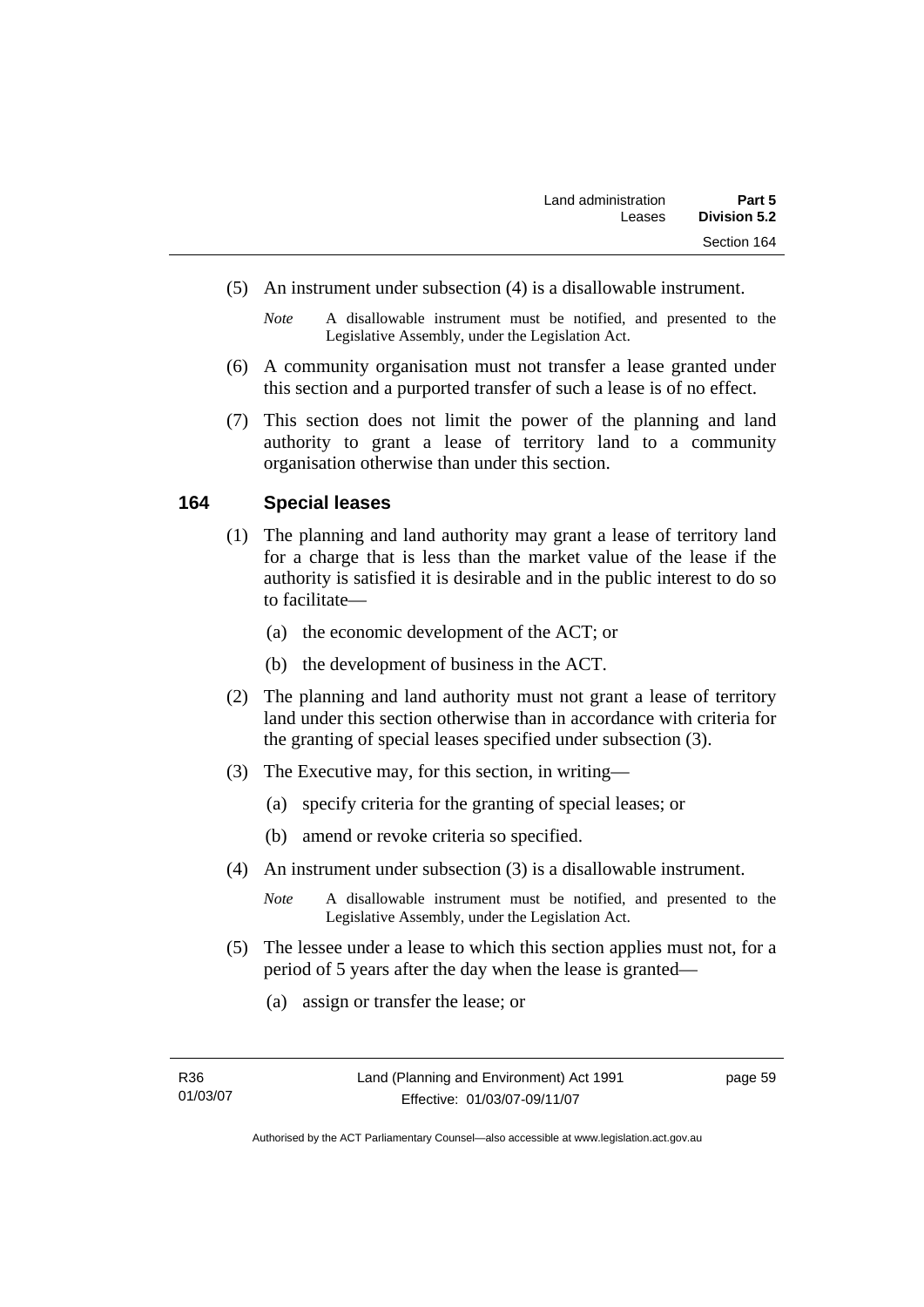- (b) sublet the land comprised in the lease or any part of it; or
- (c) part with possession of the land comprised in the lease or any part of it;

without having obtained the written consent of the planning and land authority and any assignment, transfer, sublease, agreement or arrangement made or entered into in contravention of this subsection is of no effect.

- (6) The planning and land authority must not consent to the lessee under a lease to which this section applies—
	- (a) assigning or transferring the lease; or
	- (b) subletting the land comprised in the lease or any part of it; or
	- (c) parting with possession of the land comprised in the lease or any part of it;

unless it is satisfied that the person to whom it is proposed that the lease should be assigned or transferred, the person to whom it is proposed that a sublease should be granted or the person to whom it is proposed that possession of the land should be given is a person who satisfies the criteria of eligibility specified under subsection (2) in relation to the class of leases in which the lease is included.

### **166 Inquiries and assessments in relation to granting of leases**

If it is proposed that a lease of territory land be granted, the Minister may—

- (a) establish a panel to conduct an inquiry into whether the proposed lease should be granted; or
- (b) direct that an assessment be made into the possible environmental impact of a decision to grant the lease.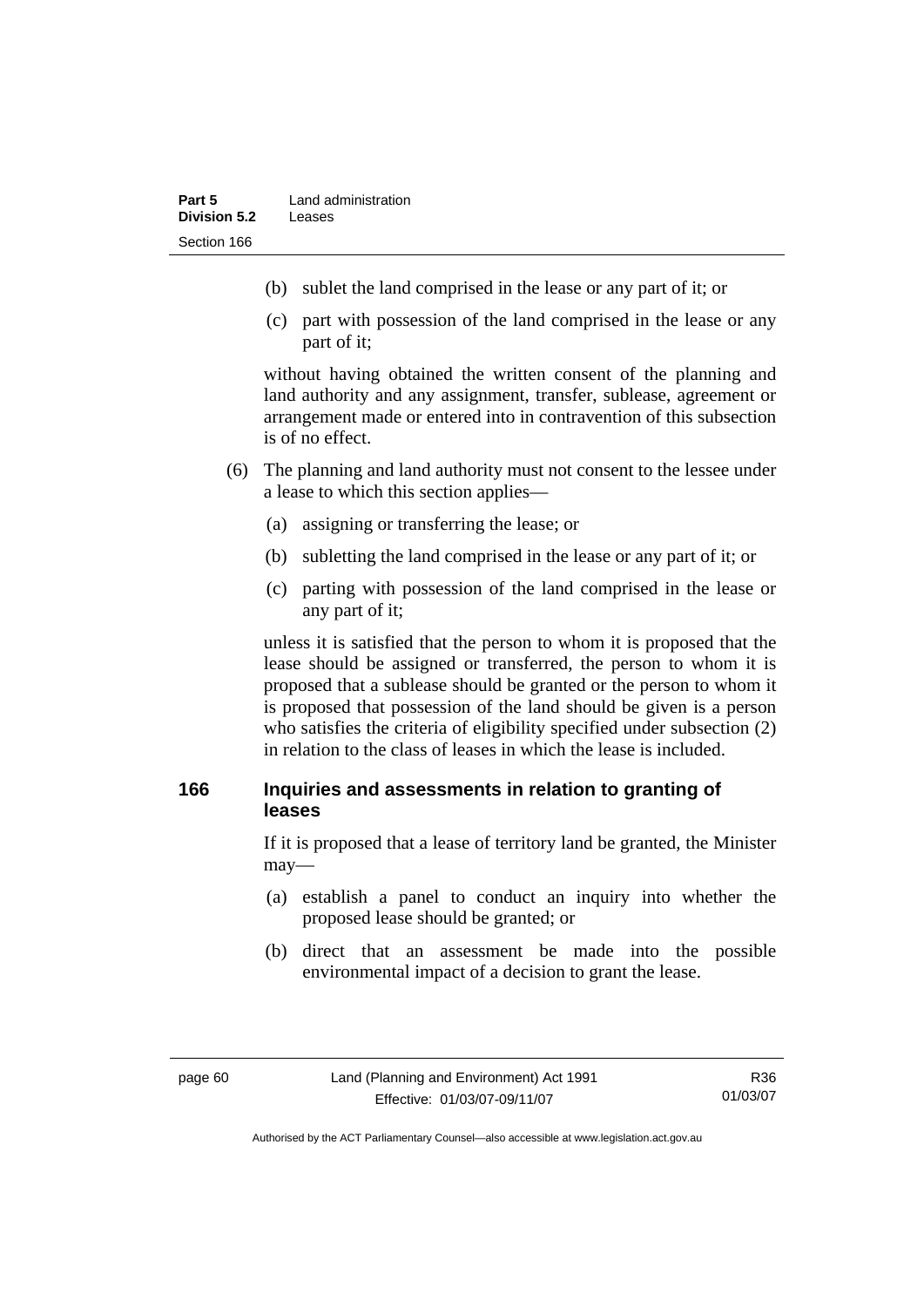#### **166A Grants of leases after inquiries or assessments**

- (1) This section applies if the Minister, under section 166, establishes a panel to conduct an inquiry, or directs that an assessment be made, in relation to the proposed grant of a lease.
- (2) The Minister must—
	- (a) consider the report of the panel or the assessment; and
	- (b) review the provisions of the proposed lease taking the report or assessment into account; and
	- (c) direct the planning and land authority—
		- (i) to grant the proposed lease; or
		- (ii) to grant the proposed lease as varied in accordance with the direction; or
		- (iii) to refuse to grant the proposed lease.
- (3) The planning and land authority may grant the proposed lease only in accordance with a direction of the Minister under subsection (2) (c).

### **167 Eligibility for certain classes of leases**

- (1) The Executive may, in writing—
	- (a) declare a specified class of leases to be leases to which this section applies; or
	- (b) specify, in relation to a class of leases declared under paragraph (a) to be leases to which this section applies, criteria for deciding whether a person is eligible to hold the land comprised in a lease included in that class; or
	- (c) amend or revoke a declaration under paragraph (a) or criteria specified under paragraph (b).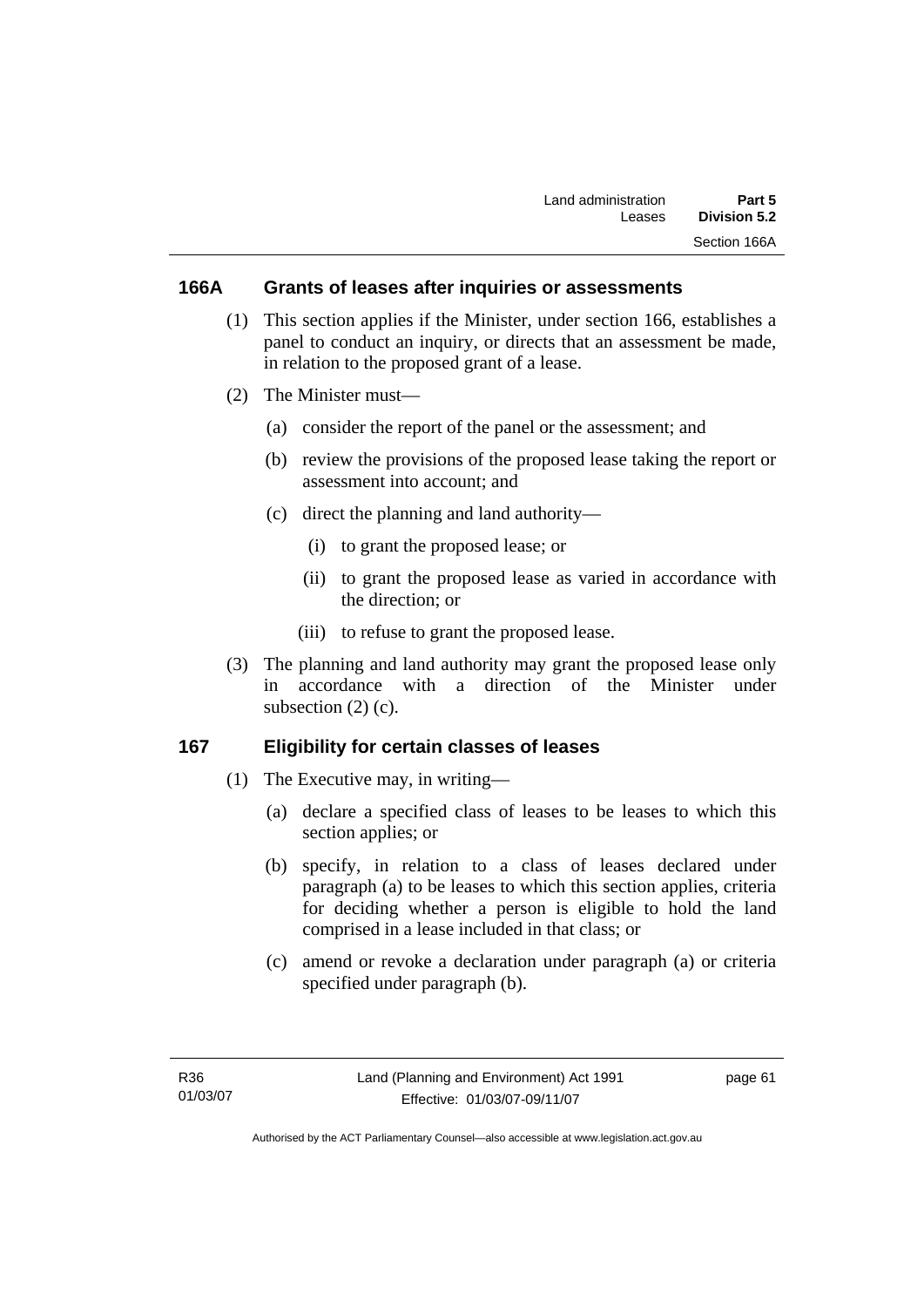- (2) An instrument under subsection (1) is a disallowable instrument.
	- *Note* A disallowable instrument must be notified, and presented to the Legislative Assembly, under the Legislation Act.
- (3) The planning and land authority must not grant a lease to which this section applies to a person who does not satisfy the criteria specified under subsection (1) (b) in relation to the class of leases in which the lease is included.
- (4) The validity of a lease to which this section applies is not taken to be affected by a failure to comply with subsection (3).
- (5) The lessee under a lease to which this section applies, or any other person having an interest in such a lease, must not—
	- (a) assign or transfer the lease; or
	- (b) sublet the land comprised in the lease or any part of it; or
	- (c) part with possession of the land comprised in the lease or any part of it;

without having obtained the written consent of the planning and land authority and any assignment, transfer, sublease, agreement or arrangement made or entered into in contravention of this subsection is of no effect.

- (6) The planning and land authority must not consent to the lessee under a lease to which this section applies, or to any other person having an interest in such a lease—
	- (a) assigning or transferring the lease; or
	- (b) subletting the land comprised in the lease or any part of it; or
	- (c) parting with possession of the land comprised in the lease or any part of it;

unless it is satisfied that the person to whom it is proposed that the lease should be assigned or transferred, the person to whom it is proposed that a sublease should be granted or the person to whom it

R36 01/03/07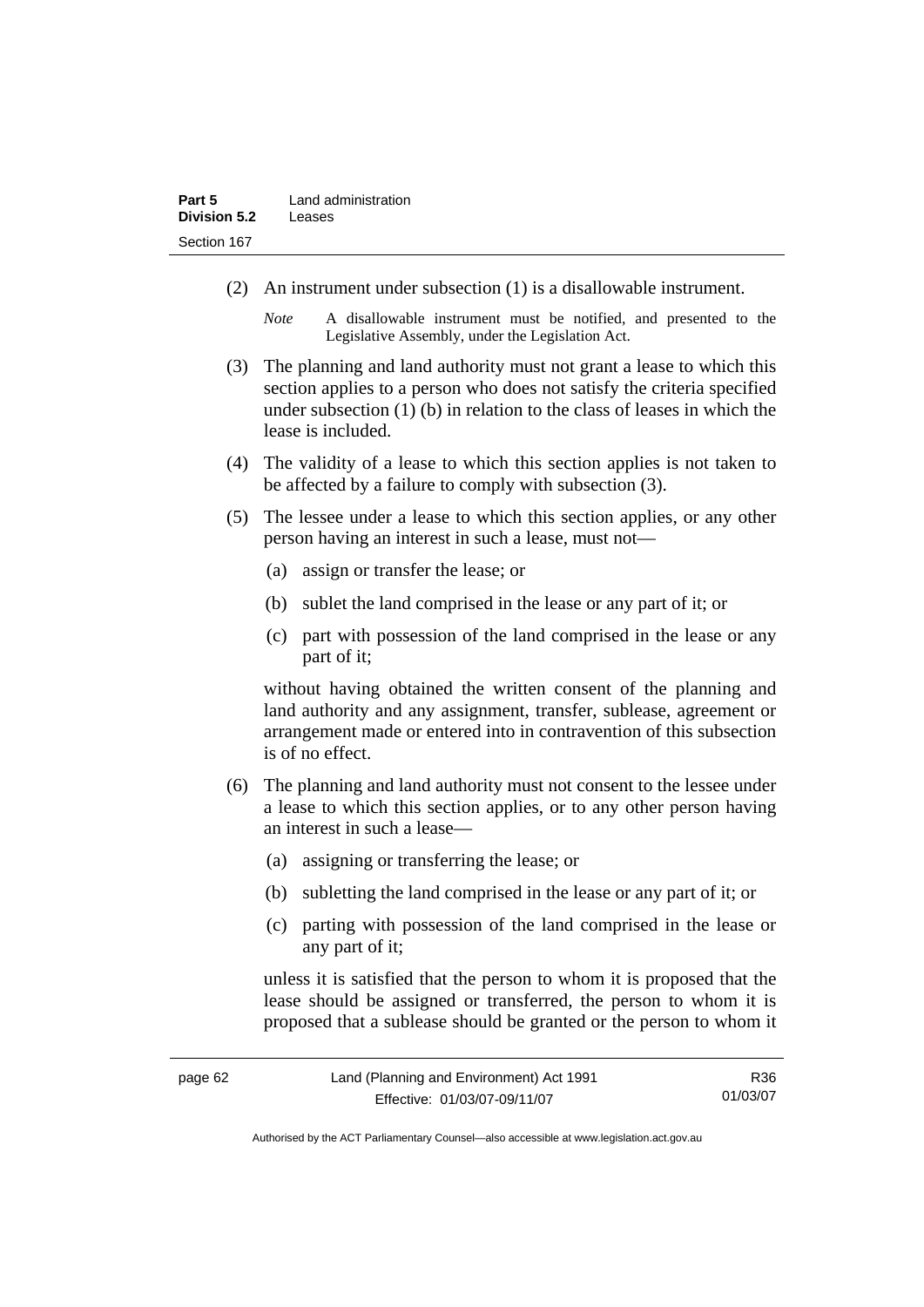is proposed that possession of the land should be given is a person who satisfies the criteria of eligibility specified under subsection (1) (b) in relation to the class of leases in which the lease is included.

# **168 Authority need not grant lease**

- (1) The planning and land authority need not grant a lease of territory land to an applicant, even if applications for the lease have been invited.
- (2) If applications for a lease have been invited subject to conditions, the planning and land authority may, without granting a lease, invite fresh applications for the lease subject to the same or other conditions.

# **169 Payment for leases**

- (1) Subject to subsection (2), the planning and land authority must not grant a lease of territory land otherwise than for payment of an amount that is not less than the market value of the lease.
- (2) Subsection (1) does not apply in relation to—
	- (a) a lease granted for a rent that is the full market rental value of the lease; or
	- (b) a lease granted under section 161 (1) (d), section 163, section 164, section 171, section 171A or section 172.

# **170 Failure to accept and execute lease**

- (1) Subject to subsection (2), if a person who is entitled to the grant of a lease of territory land under this part fails to—
	- (a) accept and execute the lease; or
	- (b) pay any amount that he or she is required to pay before being granted the lease;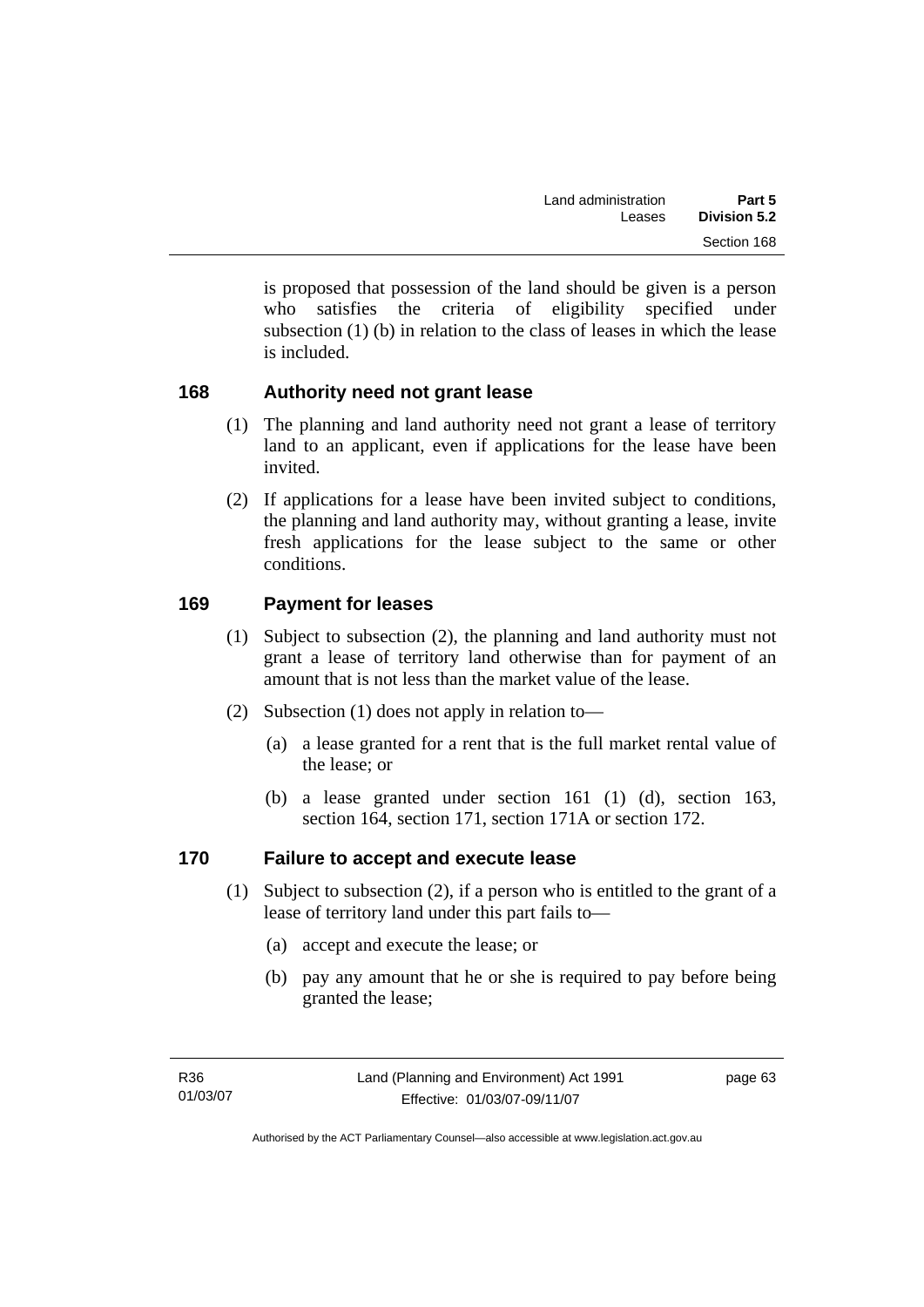| Part 5       | Land administration |
|--------------|---------------------|
| Division 5.2 | Leases              |
| Section 171  |                     |

within the prescribed period, the planning and land authority may, by instrument served on the person, terminate his or her right to the grant of the lease.

- (2) An instrument under subsection (1) must—
	- (a) specify the ground on which it is given; and
	- (b) state that it takes effect on the day 28 days after the day it is served.
- (3) An instrument under subsection (1) may be served on a person by—
	- (a) giving it to the person personally; or
	- (b) sending it to the person by post; or
	- (c) if the residential address of the person is not known to the planning and land authority—publishing a copy of the instrument in a daily newspaper.
- (4) An instrument under subsection (1) takes effect on the day 28 days after the day it is served.
- (5) A person whose right to the grant of a lease has been terminated under this section does not have any claim for compensation in relation to the termination of the right or for the recovery of any money paid to the planning and land authority in relation to the grant of the lease.

#### **171 Grant of further residential leases**

- (1) This section applies if—
	- (a) the holder of a residential lease of land applies to the planning and land authority for the grant of a further residential lease of the land; and
	- (b) neither the Territory nor the Commonwealth needs the land for a public purpose; and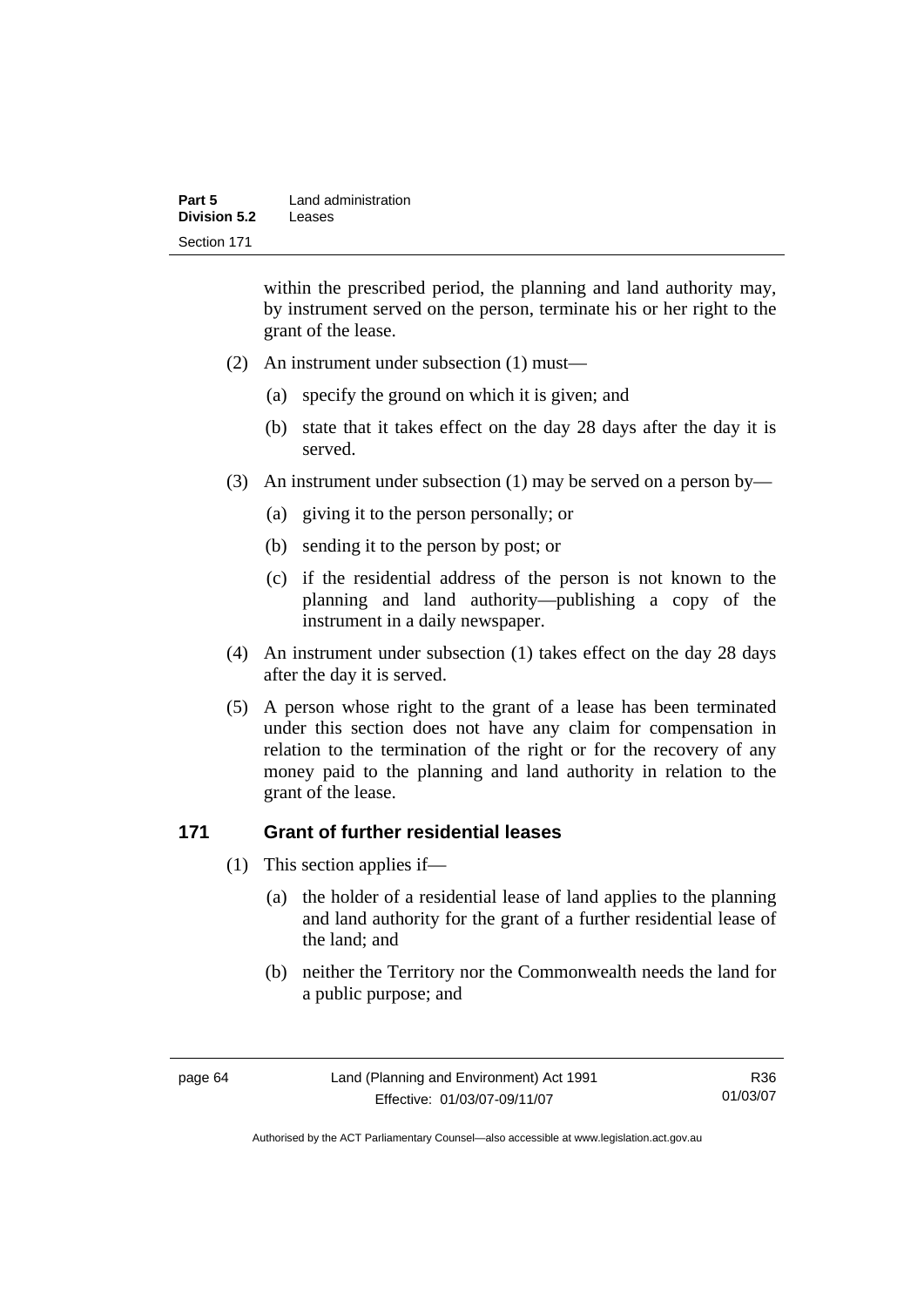- (c) the lessee pays the fee worked out under the determination under subsection (3); and
- (d) the lessee surrenders the existing lease.
- (2) The planning and land authority must grant the lessee a further residential lease of the land for a term not longer than 99 years to begin on the day after the day the existing lease is surrendered.
- (3) The Minister may make a determination, in writing, for subsection (1) (c).
- (4) If the term of a further lease granted under subsection (2) is not longer than the term of the existing lease, the fee payable under subsection (1) (c) must not be more than the cost of granting the lease.
- (5) A determination under subsection (3) is a disallowable instrument.

*Note* A disallowable instrument must be notified, and presented to the Legislative Assembly, under the Legislation Act.

# **171A Grant of further rural leases**

- $(1)$  If—
	- (a) the holder of a rural lease applies to the planning and land authority for the grant of a further rural lease of the same land; and
	- (b) neither the Territory nor the Commonwealth requires the land for a public purpose; and
	- (c) all rent due under the existing lease is paid; and
	- (d) the lessee pays the determined fee; and
	- (e) the lessee surrenders the existing lease;

the authority must grant the lessee a further rural lease of that land for a term not longer than the maximum set out in the determination under subsection (2), and subject to any conditions set out in that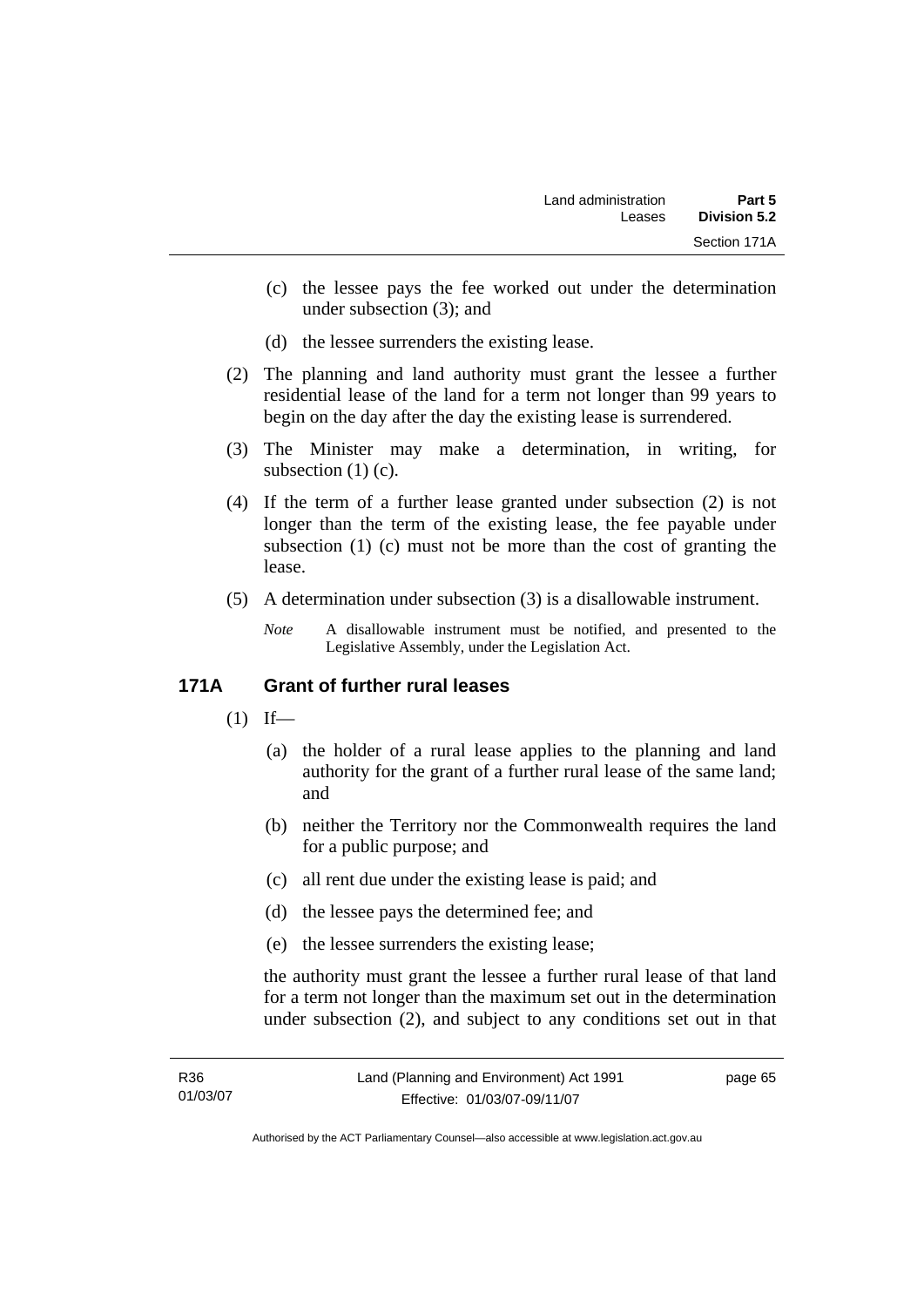| Part 5       | Land administration |
|--------------|---------------------|
| Division 5.2 | Leases              |
| Section 171A |                     |

determination, to begin on the day immediately following the date of surrender of the existing lease.

- (2) The Minister may make a determination, in writing, for subsection  $(1)$ .
- (3) A determination under subsection (2) may—
	- (a) include a condition that a lessee pays, for the grant of a further lease—
		- (i) an amount stated in, or worked out in accordance with, the determination (an *amount condition*); or
		- (ii) the market value of the lease; and
	- (b) provide that an amount condition ceases to apply to a lessee if the lessee—
		- (i) has not applied for the grant of a further rural lease under subsection (1) within the period stated in the determination for applying for such a grant; and
		- (ii) has not accepted in writing an offer for the grant of such a lease within the period stated in the determination for accepting such an offer.
- (4) A provision mentioned in subsection (3) (b) may apply to an amount condition of a determination made before or after the commencement of that subsection.
- (5) If the national capital authority has set a maximum term for a rural lease of land in a designated area, a determination under subsection (2) relating to the land must not set a term for a further rural lease of the land that is longer than the maximum term.
- (6) In subsection (5):

*designated area*—see the *Australian Capital Territory (Planning and Land Management) Act 1988* (Cwlth), section 4.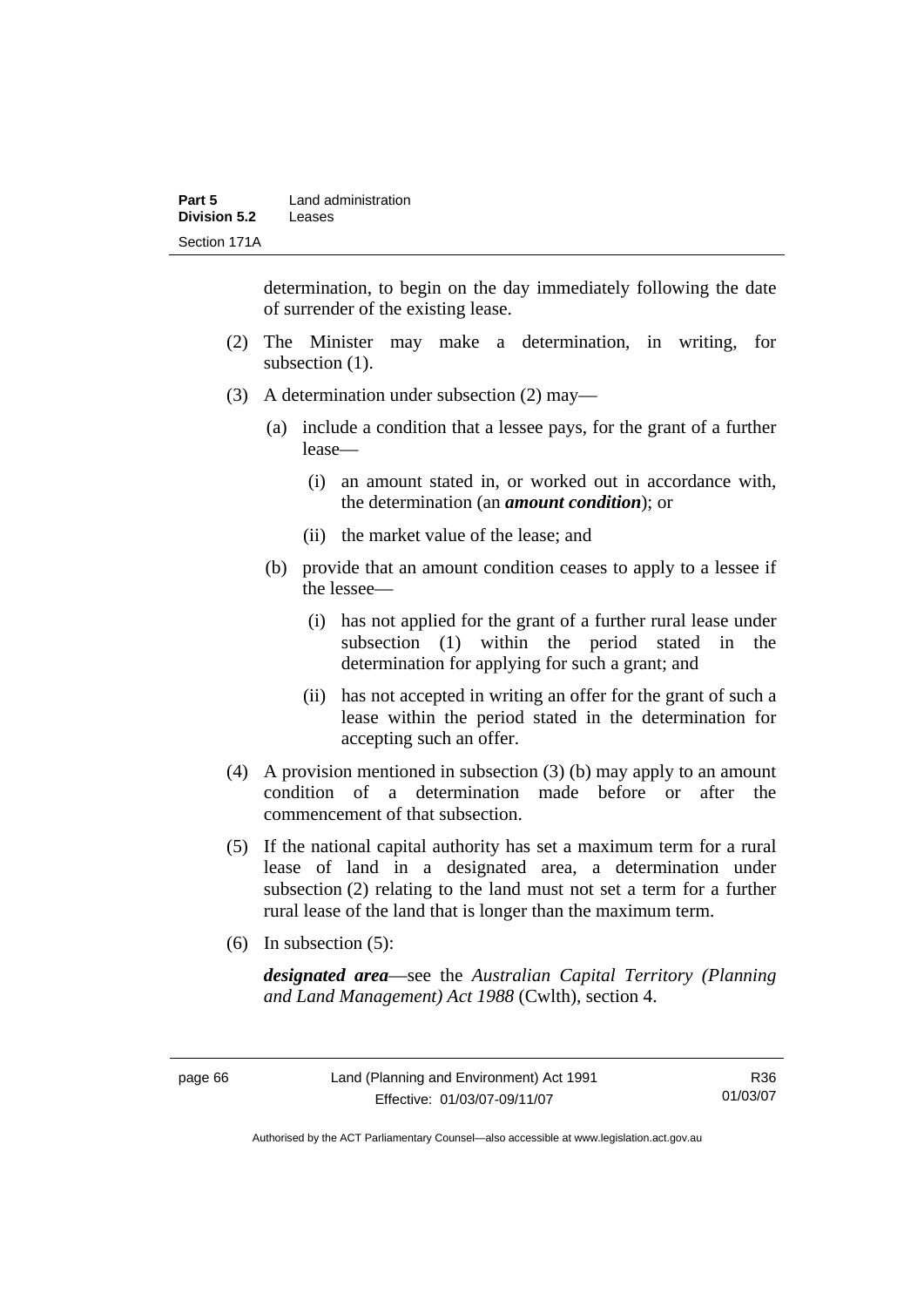- (7) If the term of a further lease granted under subsection (1) does not exceed the term of the existing lease, the fee payable under subsection (1) (d) must not exceed the cost of granting the lease.
- (8) A determination under subsection (2) is a disallowable instrument.
	- *Note* A disallowable instrument must be notified, and presented to the Legislative Assembly, under the Legislation Act.

#### **172 Grant of further leases for purposes other than residential or rural**

- (1) This section applies if—
	- (a) the holder of a lease of territory land other than a residential lease or a rural lease applies to the planning and land authority for the grant of a further lease of the land for the same purposes; and
	- (b) neither the Territory nor the Commonwealth needs the land for a public purpose; and
	- (c) all rent due under the existing lease is paid; and
	- (d) the lessee pays the fee worked out under the determination under subsection (3); and
	- (e) the lessee surrenders the existing lease.
- (2) The planning and land authority must grant the lessee a further lease of the land for the same purposes for a term not longer than 99 years to begin on the day after the day the existing lease is surrendered.
- (3) The Minister may make a determination, in writing, for subsection  $(1)$   $(d)$ .
- (4) If the term of a further lease granted under subsection (2) is not longer than the term of the existing lease, the fee payable under subsection (1) (d) must not be more than the cost of granting the lease.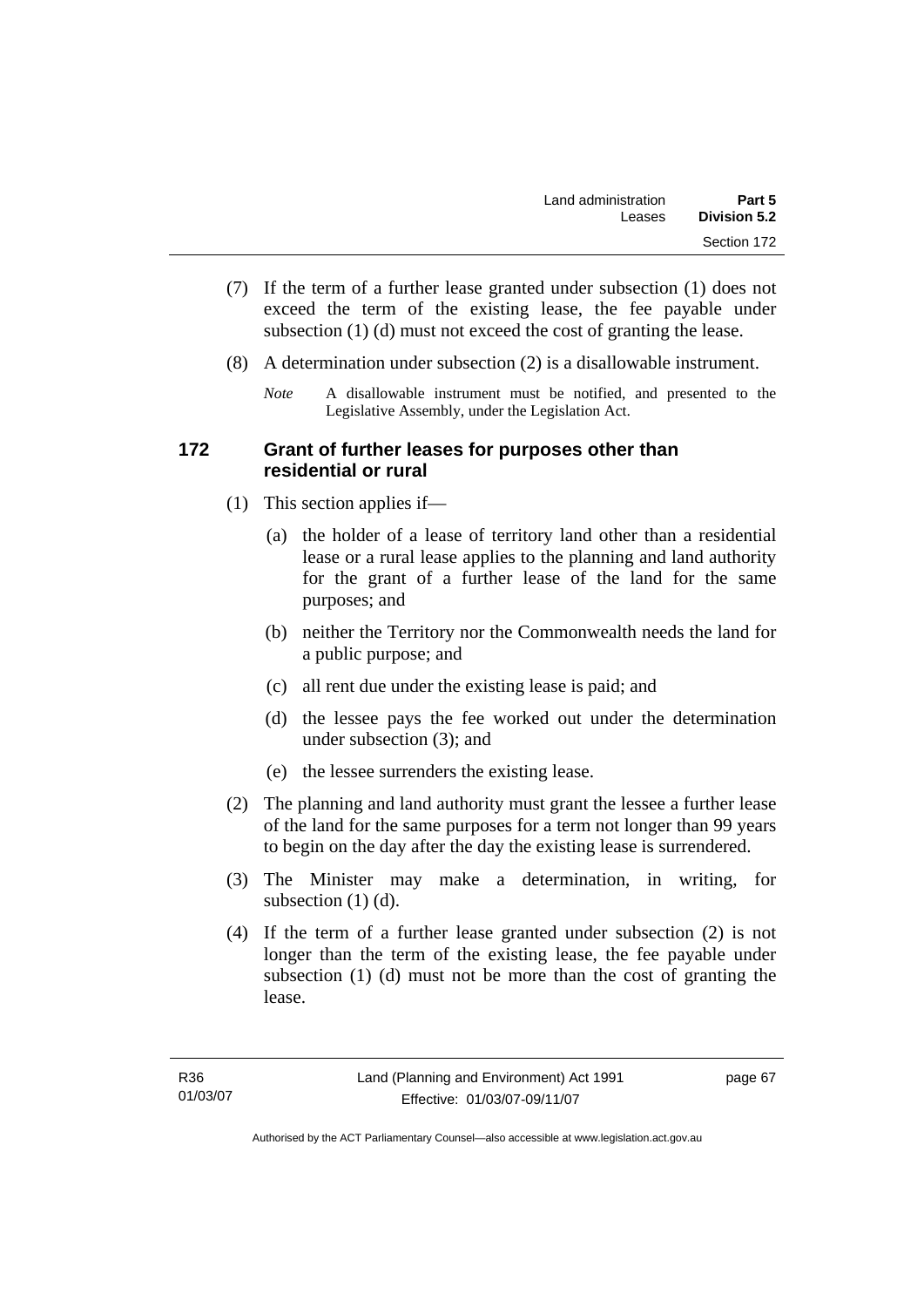- (5) A determination under subsection (3) is a disallowable instrument.
	- *Note* A disallowable instrument must be notified, and presented to the Legislative Assembly, under the Legislation Act.

#### **172A Grant of further lease—unit titles**

- (1) The planning and land authority may grant a further lease of a unit, or the common property, under a units plan only on an application by the owners corporation.
- (2) The planning and land authority may grant a further lease of a unit, or the common property, under a units plan only if—
	- (a) the authority grants further leases for all the units and the common property; and
	- (b) the further leases are all granted for the same term.
- (3) An application must be supported by an ordinary resolution of the owners corporation.
- (4) A certificate under the *Unit Titles Act 2001*, section 109 about the resolution must be attached to the application.
- (5) In this section:

*further lease* means a lease under section 171, section 171A or section 172.

*units plan* means a units plan under the *Unit Titles Act 2001*, section 7.

#### **172B Grant of further lease—community title**

- (1) The planning and land authority may grant a further lease of a lot in a community title scheme only on an application by the body corporate of the scheme.
- (2) The planning and land authority may grant a further lease of a lot in a community title scheme only if—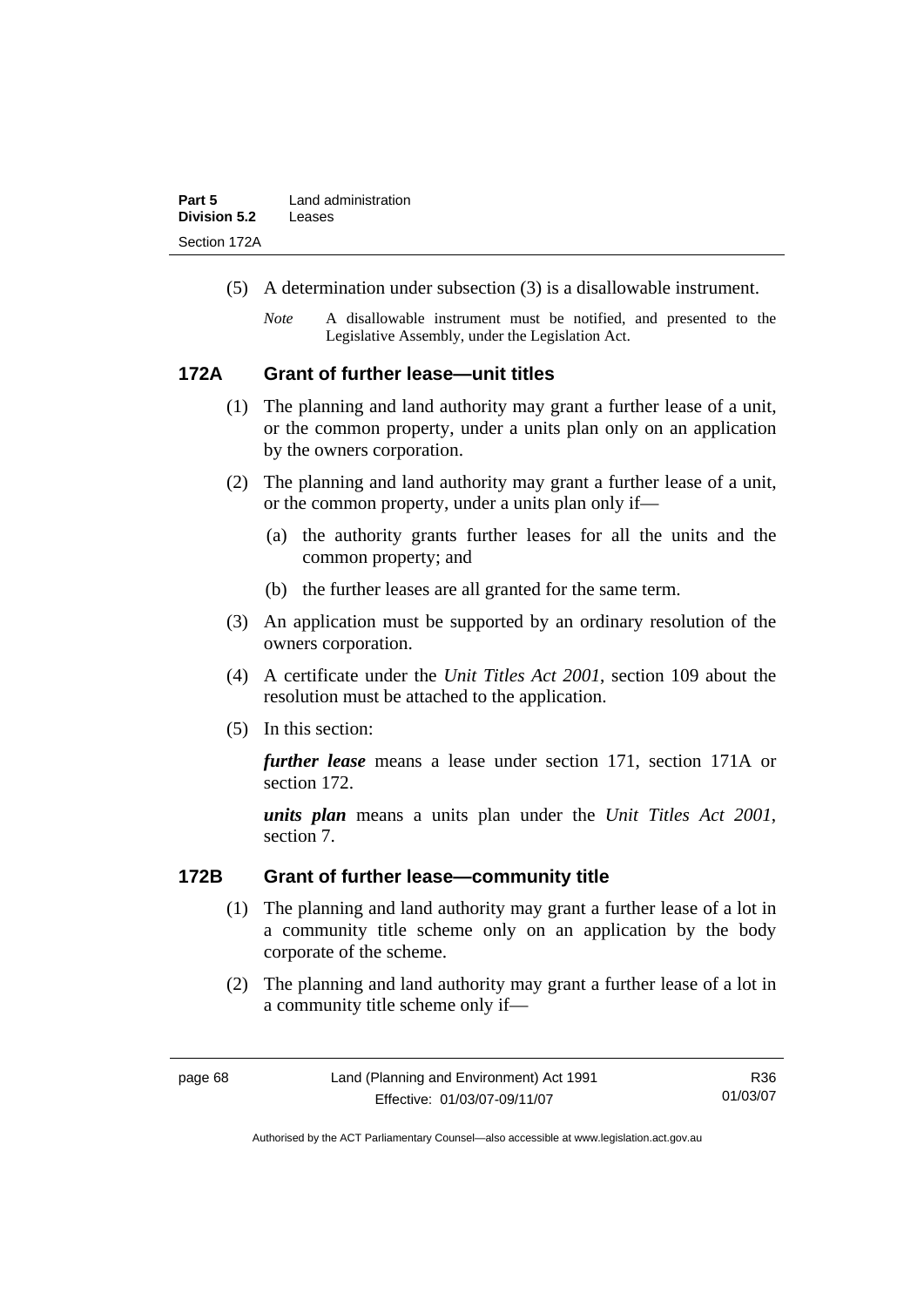- (a) the authority grants further leases for all the lots in the scheme; and
- (b) the further leases are all granted for the same term.
- (3) An application must be supported by an ordinary resolution of the body corporate.
- (4) An application must have attached to it a certificate under the seal of the body corporate that states that at a general meeting of the body corporate held on a stated day a resolution was passed for subsection (3) in the terms set out in the certificate.

# **172C No right to use, flow and control of water**

 A lease or further lease of territory land granted under this division after the commencement of this section must not be taken to give a right to the use, flow and control of water (including water containing impurities) under the land the subject of the lease.

# **173 Lessee's rights in relation to improvements**

(1) In this section:

*improvement*, in relation to land, means—

- (a) a building or a structure on the land; or
- (b) in relation to land held under a rural lease—
	- (i) a building or structure on or under the land; or
	- (ii) any improvement to the land reasonably undertaken for rural purposes.

*lessee,* for a lease that has been surrendered or ended, or the term of that has ended, means the person who was the lessee under the lease at the time of the surrender or ending.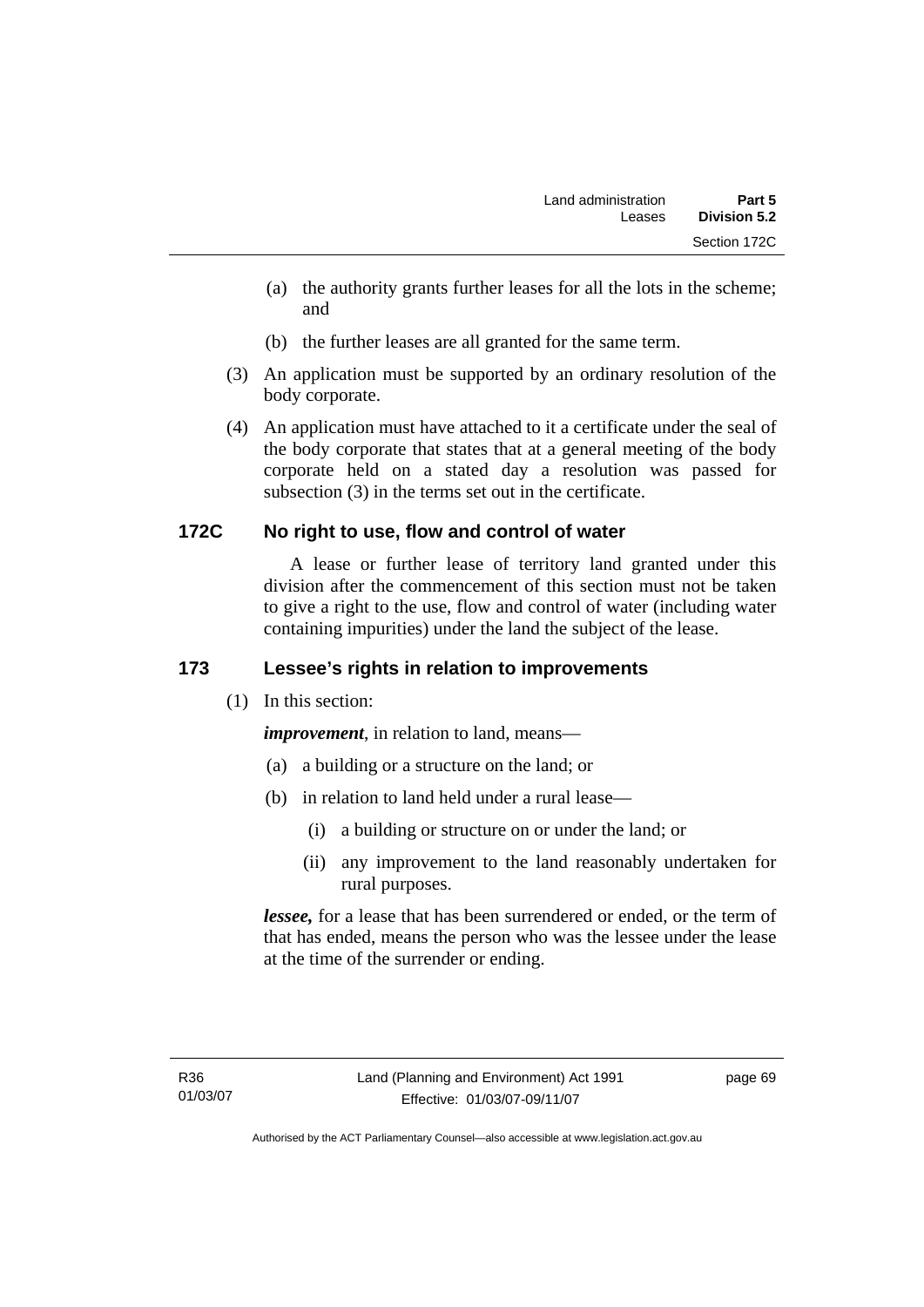| Part 5              | Land administration |
|---------------------|---------------------|
| <b>Division 5.2</b> | Leases              |
| Section 173         |                     |

*undertaken*, in relation to an improvement that is a building or structure, means the construction, erection or installation of the building or structure.

- (2) This section applies only to the following improvements to land:
	- (a) an improvement undertaken in a way consistent with the law of the Territory, and with any lease over the land, except—
		- (i) an improvement undertaken by the Territory or the Commonwealth (subject to paragraph (b)); or
		- (ii) an improvement acquired by the Territory or the Commonwealth (subject to paragraph (c));
	- (b) an improvement undertaken by the Territory or the Commonwealth, if the Territory or the Commonwealth has received, or is entitled to receive, payment for that improvement;
	- (c) an improvement acquired by the Territory or the Commonwealth, if the Territory or the Commonwealth has received, or is entitled to receive, payment for the improvement.
- (3) If, on the expiry of the term of a lease of territory land on which there are improvements to which this section applies, the lessee is granted a further lease of that land or any part of it, the lessee is not liable to make any payment to the planning and land authority for the improvements on the land or part of the land.
- (4) Subject to subsections (5) and (12), if, on the expiry of the term of a lease of territory land on which there are improvements to which this section applies, the lessee is not granted a further lease of the land, or is granted a lease of part only of the land, the planning and land authority is liable to pay the lessee—
	- (a) if no further lease of the land is granted to the lessee—the amount decided by the planning and land authority to be the value of the improvements on the land; or

| page 70 | Land (Planning and Environment) Act 1991 | R36      |
|---------|------------------------------------------|----------|
|         | Effective: 01/03/07-09/11/07             | 01/03/07 |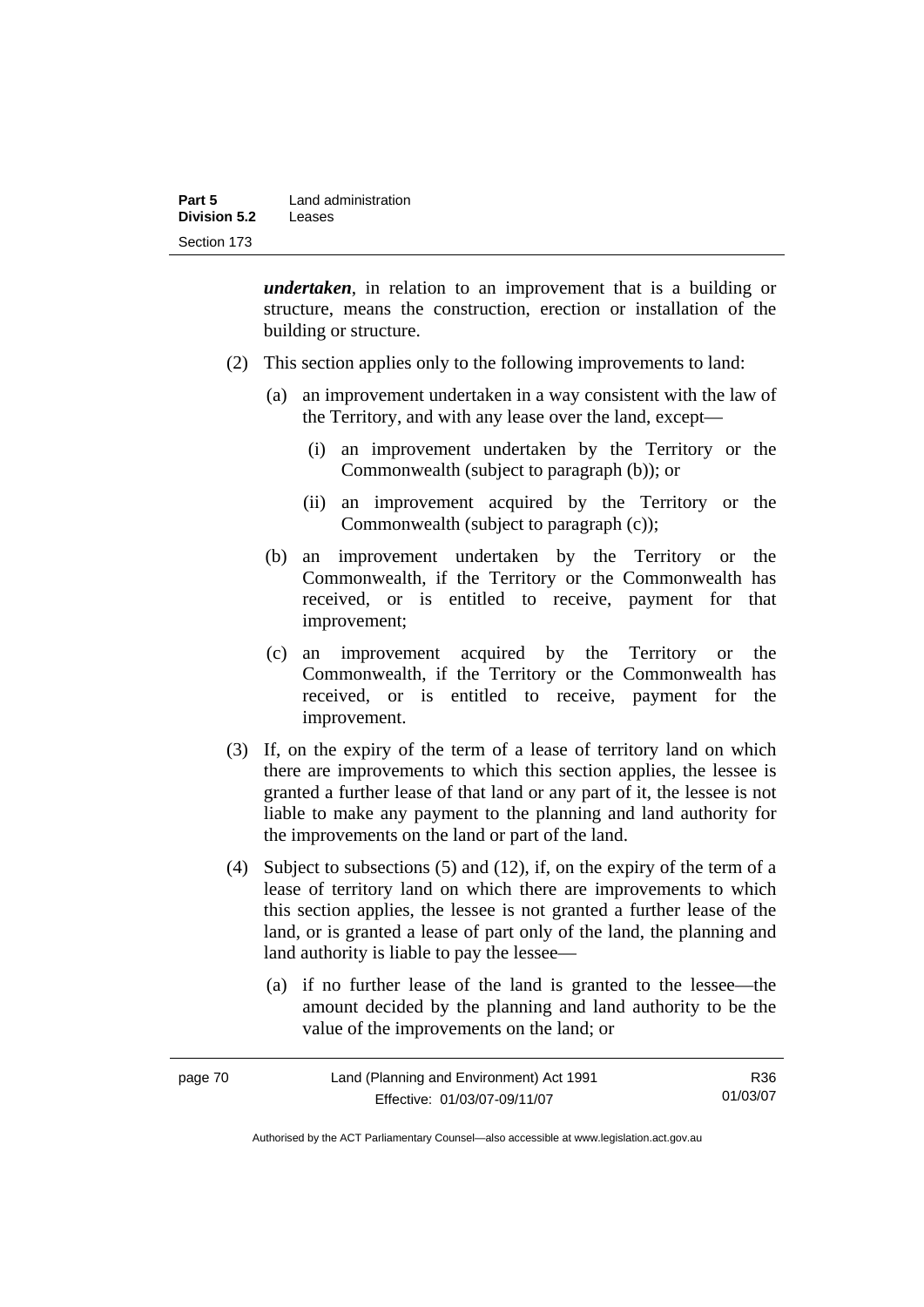- (b) if a further lease of part only of the land is granted to the lessee—the amount decided by the planning and land authority to be the value of the improvements to which this section applies on the part of the land not so leased.
- (5) Before the end of the term of a lease of territory land, the planning and land authority may declare that the land comprised in the lease, or part of the land, is available for a further lease.
- (6) If the lessee does not elect to take a further lease of the land, or part of the land, declared to be available within 6 months after the end of the term of the lease, the amount of any expenditure reasonably incurred by the Territory, the planning and land authority or both, in relation to the grant of a lease of the land, or part of the land, to anyone else must be deducted from the amount payable to the lessee under this section.
- (7) Subject to subsections (9), (10) and (12), if a lease is surrendered or ended, the provisions of this section relating to the payment to the lessee of the value of the improvements on the land comprised in the lease on the expiration of the term apply (so far as applicable) as if the term of the lease had expired on the day of the surrender or ending.
- (8) Subject to subsections (9) and (12), if, before the expiry of the term of a lease of territory land, the planning and land authority withdraws all or part of the leased land from the lease under a provision of the lease, the provisions of this section relating to the payment to the lessee of the value of the improvements on the land on the expiry of the term apply (so far as applicable) as if the term of the lease had expired on the day of the withdrawal.
- (9) Subsection (7) or (8) applies in relation to a lease only if the lessee has fully complied with the provisions (if any) of the lease relating to the erection of a building on the land comprised in the lease.
- (10) If a lease is surrendered or ended, the planning and land authority may work out the amount of the expenditure reasonably incurred by

| R36      | Land (Planning and Environment) Act 1991 | page 71 |
|----------|------------------------------------------|---------|
| 01/03/07 | Effective: 01/03/07-09/11/07             |         |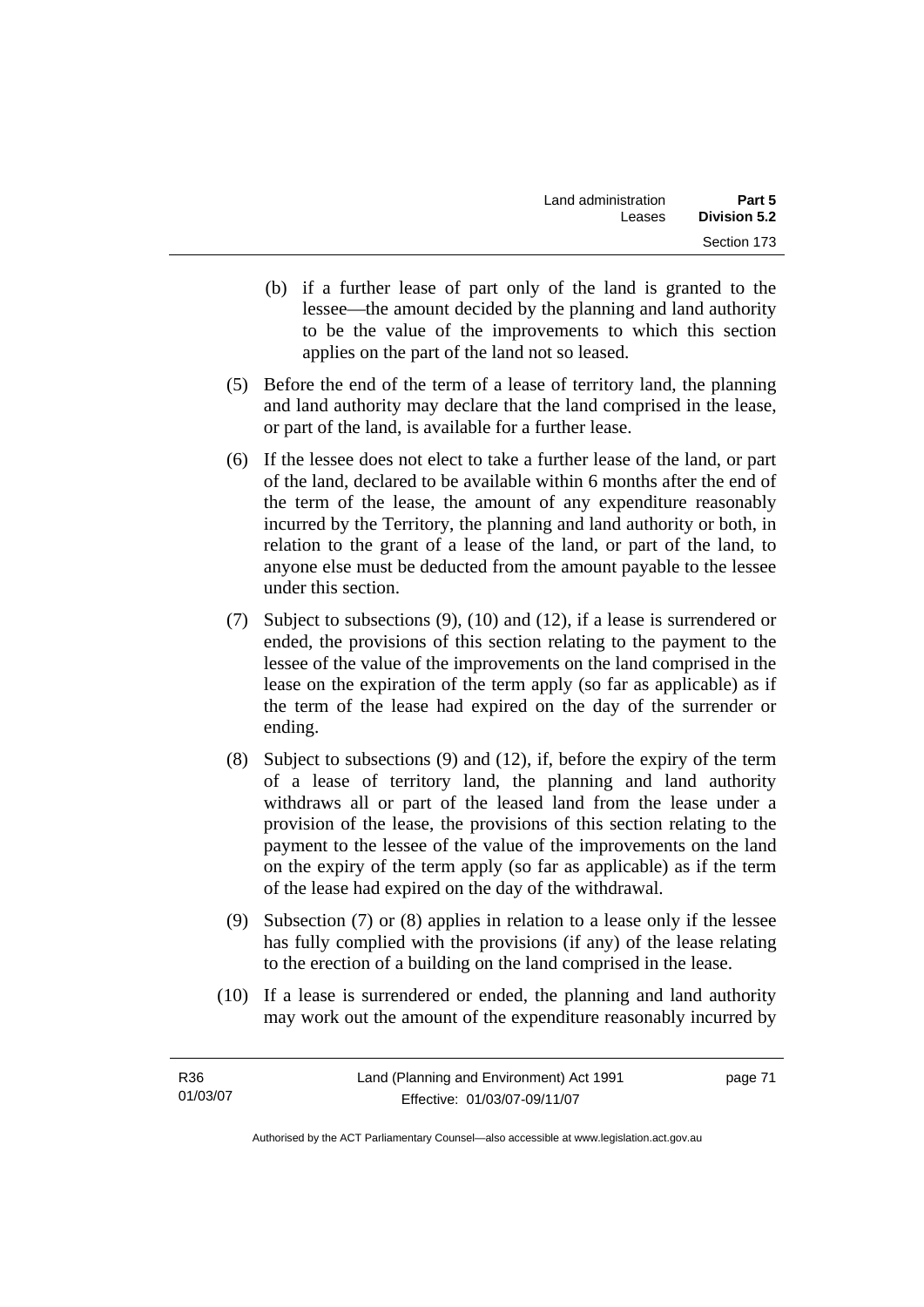the Territory, the planning and land authority or both, in relation to—

- (a) the surrender or ending of the lease; and
- (b) any grant of a further lease of the land or part of the land.
- (11) The amount worked out under subsection (10) must be deducted from any amount payable under subsection (7) to the lessee of the surrendered or ended lease.
- (12) Subsections (4), (7) and (8) apply in relation to a lease subject to any provisions of the lease that preclude or limit the right of the lessee to payment in relation to improvements on the land comprised in the lease.

## **174 Deciding value of improvements**

(1) In this section:

*assessment day* means—

- (a) in relation to land a lease of which has expired—the day of expiry; or
- (b) in relation to land a lease of which has been terminated or surrendered—the day of termination or surrender; or
- (c) in relation to land that has been withdrawn from a lease—the day of withdrawal.

*lessee*—see section 173.

*market value*, in relation to improvements on land, means the amount by which the improvements increase the value of the lease of the land, assuming that the lease, together with the improvements, were offered for sale on the open market on the day immediately before the prescribed day on the reasonable terms and conditions that a genuine seller might require.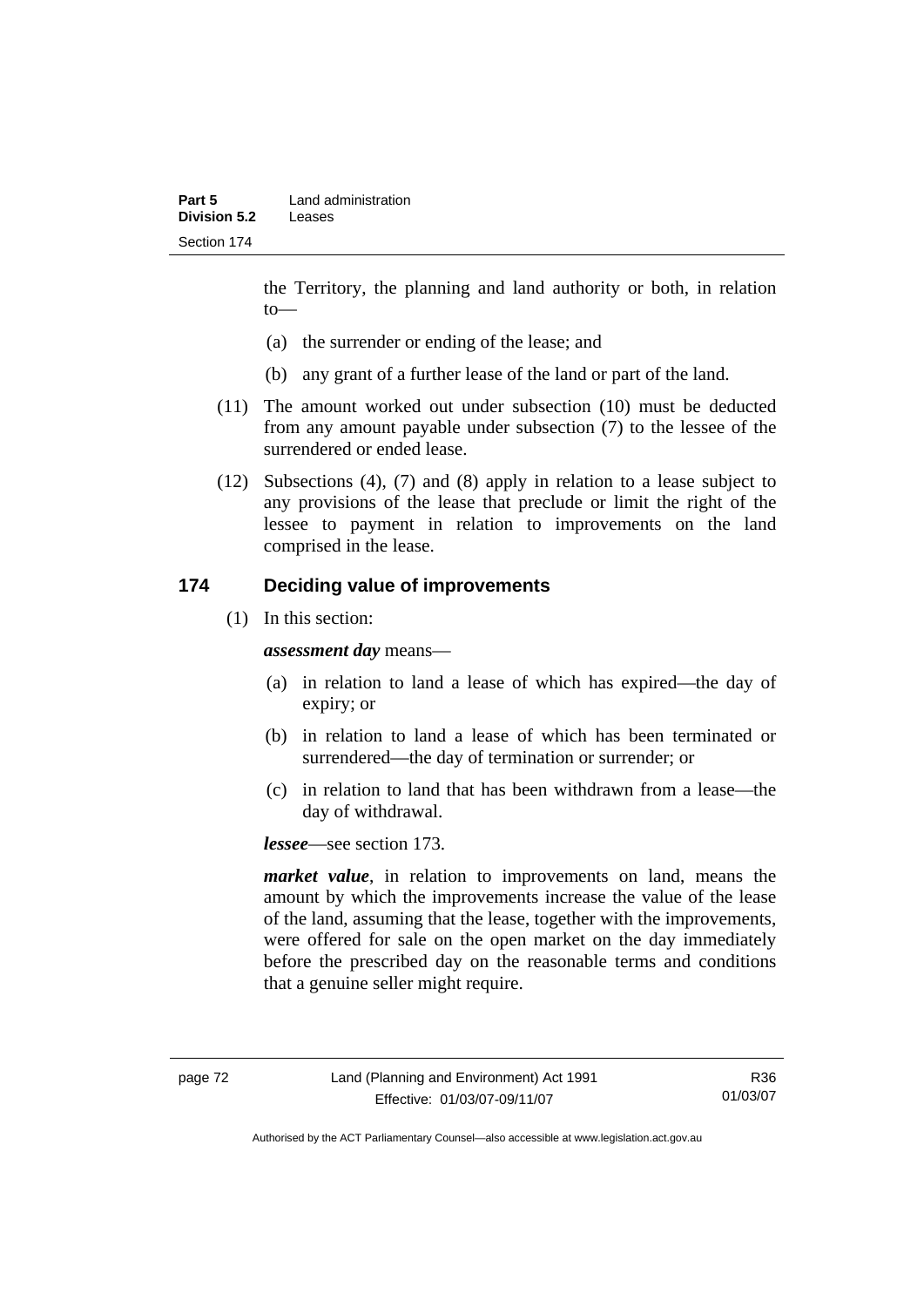- (2) If compensation is payable under section 173 in relation to improvements, the planning and land authority must, as soon as practicable after the assessment day in relation to the land where the improvements are situated, in writing, decide, in accordance with this section, the market value of the improvements on the land as at the assessment day.
- (3) If compensation is payable under section 173 (4), the planning and land authority must, in valuing the improvements, assume that a further lease of the land had been granted subject to the same provisions, and for the same term, as the lease that has expired.
- (4) If compensation is payable under section 173 (7), the planning and land authority must, in valuing the improvements, assume that the lease of the land had not been terminated or surrendered.
- (5) If compensation is payable under section 173 (8), the planning and land authority must, in valuing the improvements, assume that the leased land or part of the leased land had not been withdrawn from the lease.

# **175 Use of land for leased purpose**

- (1) Territory land in relation to which a lease has been granted, whether before or after the commencement of this part, must not be used for any purpose other than a purpose authorised by the lease, subject to this section.
- (2) Despite the lease of territory land for residential purposes, the land may also be used—
	- (a) for a home occupation within the meaning of the plan; or
	- (b) for a home business within the meaning of the plan, in accordance with an approval under part 6.
- (3) Despite the purpose permitted by a lease of territory land, the land may be used—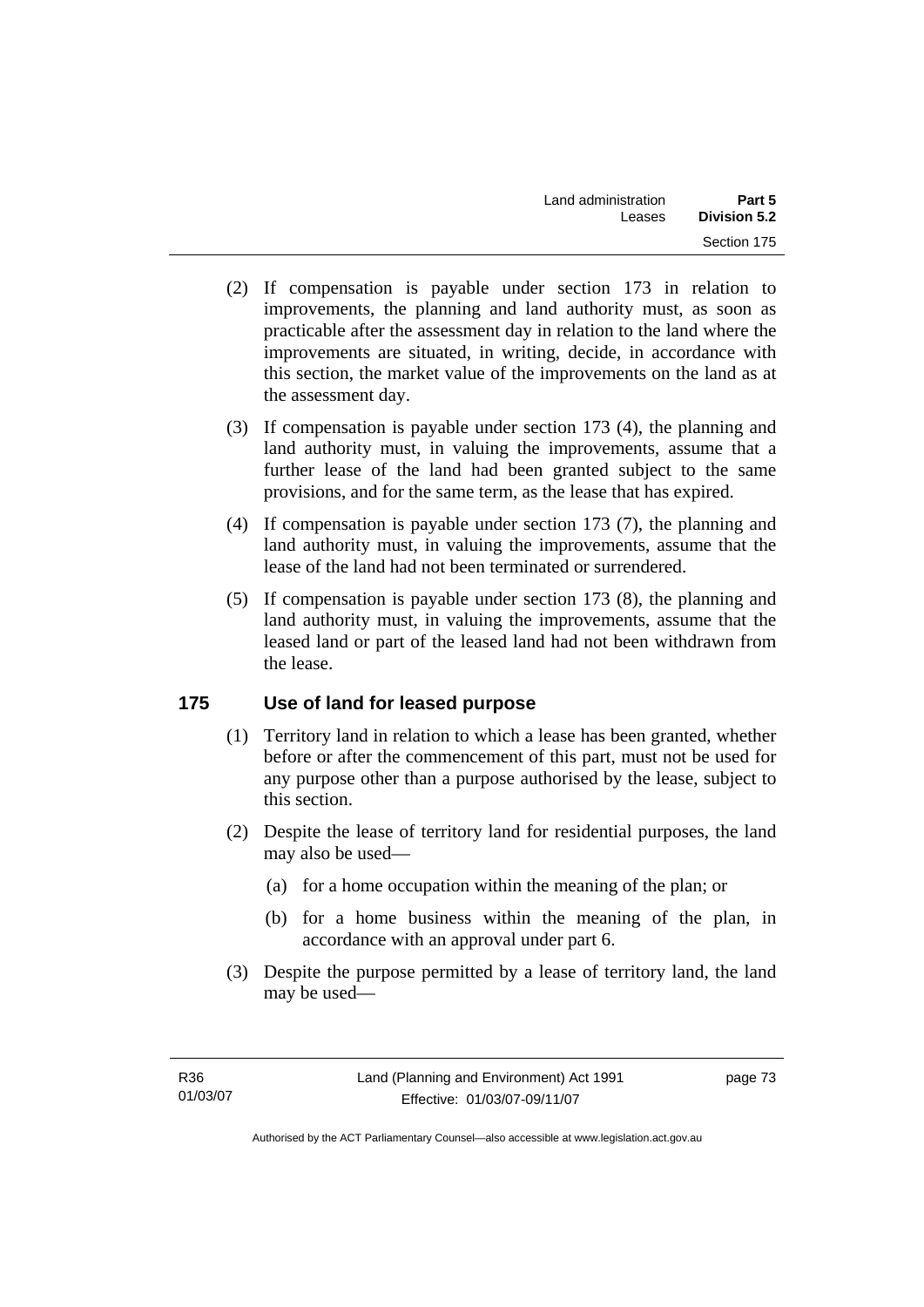| Part 5       | Land administration |
|--------------|---------------------|
| Division 5.2 | Leases              |
| Section 176  |                     |

- (a) for a development of a type prescribed by regulation, in accordance with an approval under part 6; or
- (b) for any other activity prescribed by regulation.

## **176 Variation of rent**

- (1) If the rent payable under a lease of territory land is varied in accordance with the provisions of the lease, the planning and land authority must give the lessee written notice of the variation by post.
- (2) A variation of rent mentioned in a notice under subsection (1) must come into operation on—
	- (a) the day 28 days after the day the notice is given; or
	- (b) if the lease under which the variation is made provides that the variation comes into operation on a later day—that later day.

### **177 Review of variations of rent**

- $(1)$  If—
	- (a) the rent payable under a lease of territory land is varied in accordance with the provisions of the lease; and
	- (b) the lease does not provide for the submission to arbitration of differences between the parties to the lease regarding variation of the rent;

the lessee may, within 28 days after receiving the notice under section 176 (1) relating to the variation, serve on the planning and land authority a written request that the authority review the variation.

- (2) The making of a request under subsection (1) does not affect the operation of the variation to which the request relates or prevent the taking of action to implement the variation.
- (3) If a request is made under subsection (1) in relation to a variation, the planning and land authority must review the variation and may

| page 74 | Land (Planning and Environment) Act 1991 | R36      |
|---------|------------------------------------------|----------|
|         | Effective: 01/03/07-09/11/07             | 01/03/07 |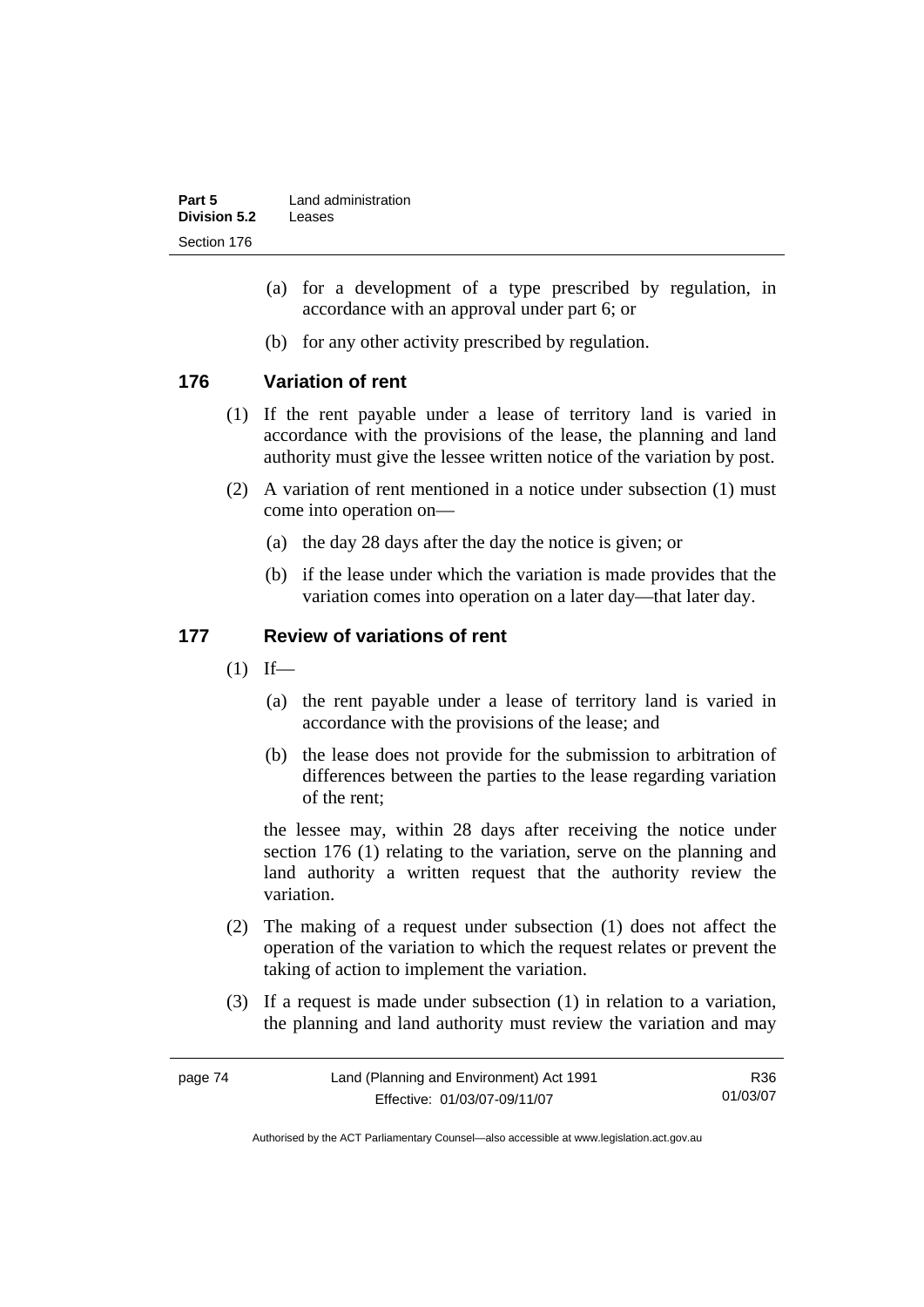confirm the variation or set it aside and substitute any other variation the authority considers appropriate.

## **178 Refund on lease surrender or termination**

- (1) This section applies if a lease of territory land is surrendered or terminated under this Act.
- (2) On application by the person surrendering the lease or the person whose lease has been terminated, the planning and land authority may authorise payment of the amount prescribed by regulation to the person.

*Note* A fee may be determined under s 287 for this provision.

- (3) The planning and land authority must not authorise the payment of an amount under this section otherwise than in accordance with criteria under subsection (4) for the authorisation of payments.
- (4) The Minister may, in writing, determine criteria for the authorisation of payments under this section.
	- *Note* The power to make a statutory instrument (including the statement of criteria) includes power to amend or repeal the instrument (see Legislation Act, s 46).
- (5) A determination is a disallowable instrument.
	- *Note* A disallowable instrument must be notified, and presented to the Legislative Assembly, under the Legislation Act.

# **179 Certificates of compliance**

 (1) Subject to subsection (4), if a building and development provision of a lease of territory land has been fully complied with, the planning and land authority must, on application by the lessee, issue a certificate of compliance to the effect that the provision has been so complied with.

*Note* A fee may be determined under s 287 for this subsection.

R36 01/03/07 page 75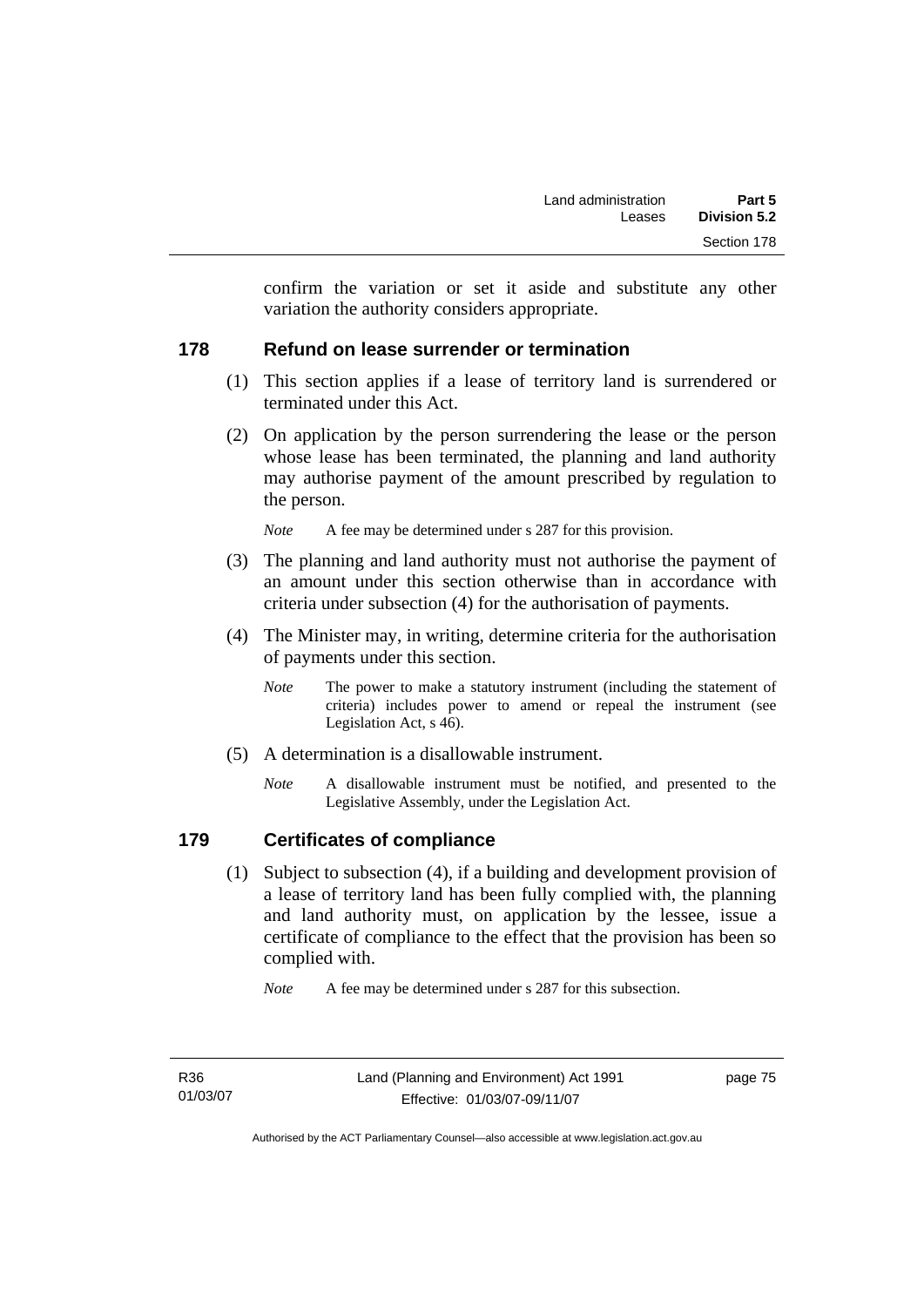| Part 5              | Land administration |
|---------------------|---------------------|
| <b>Division 5.2</b> | Leases              |
| Section 179         |                     |

- (2) Subject to subsection (4), if a building and development provision of a lease of territory land has been partially complied with, the planning and land authority may issue a certificate of compliance to that effect.
- (3) A certificate of compliance under subsection (2) may be issued subject to a condition (specified in the certificate) that the lessee provide security in a specified form against failure to complete specified outstanding work.
- (4) The planning and land authority must not issue a certificate of compliance in relation to a building and development provision to which a lease under the *Unit Titles Act 2001* is subject unless the other requirements of this section are satisfied and the authority is satisfied—
	- (a) for every other lease in relation to the same subdivision under the *Unit Titles Act 2001* that is subject to a building and development provision—that the provision has been complied with, or a certificate of compliance has been issued under this section in relation to that provision; or
	- (b) that the occupier of the unit that is held under the lease will not, as occupier, be substantially inconvenienced by works being carried out, or that are to be carried out, in compliance with a building and development provision to which the lease of the common property or another unit contained in the same subdivision under the *Unit Titles Act 2001* is subject.
- (5) For subsection (4), an occupier is substantially inconvenienced by works being, or to be, carried out if the works are being, or are to be, carried out to the common property, or another unit, in the same stage of the development as the occupier's unit.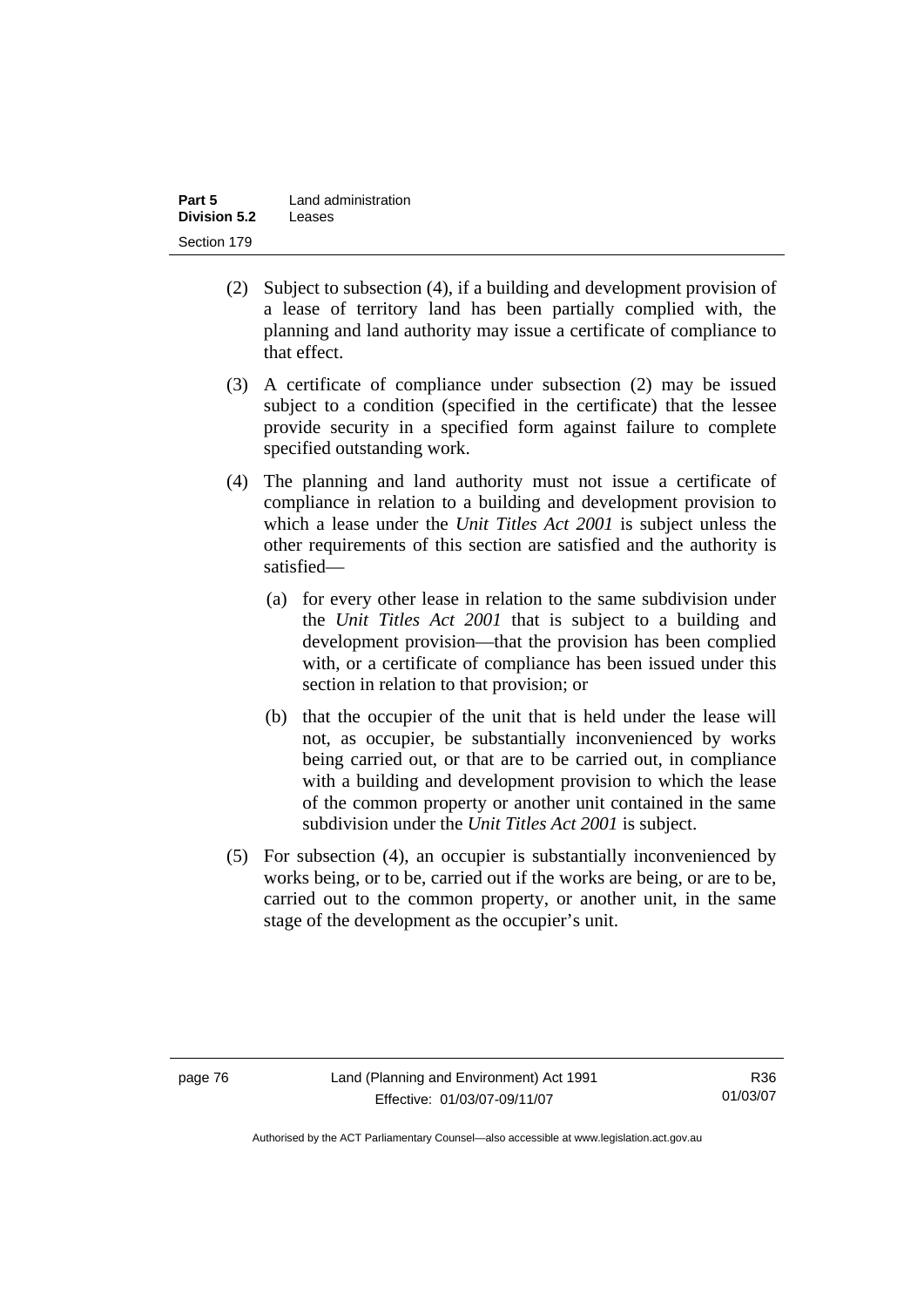### **180 Transfer of land subject to building and development provision**

- (1) If a lease of territory land contains a building and development provision, the lease, or an interest in the lease, is not capable of being assigned or transferred, either at law or in equity unless—
	- (a) the lessee has died; or
	- (b) the transfer or assignment is made under any of the following orders:
		- (i) an order of the Family Court;
		- (ii) an order of another court having jurisdiction under the *Family Law Act 1975* (Cwlth);
		- (iii) an order under the *Domestic Relationships Act 1994,*  part 3.2 adjusting the property interests of the parties in a domestic relationship; or
	- (c) the transfer or assignment happens by operation of, or under, bankruptcy or insolvency; or
	- (d) the lessee has obtained—
		- (i) a certificate of compliance under section 179; or
		- (ii) the consent of the planning and land authority under subsection  $(2)$  or  $(3)$ .
	- *Note* A consent under the *City Area Leases Ordinance 1936* may be taken to be a consent under s (2) (see s 292).
- (2) The planning and land authority may, in writing, consent to a legal or equitable assignment or transfer of a lease, or an interest in a lease, mentioned in subsection (1) if—
	- (a) the authority—
		- (i) is satisfied that the proposed assignee or transferee intends to comply with the building and development provision; and

| R36      | Land (Planning and Environment) Act 1991 | page 77 |
|----------|------------------------------------------|---------|
| 01/03/07 | Effective: 01/03/07-09/11/07             |         |
|          |                                          |         |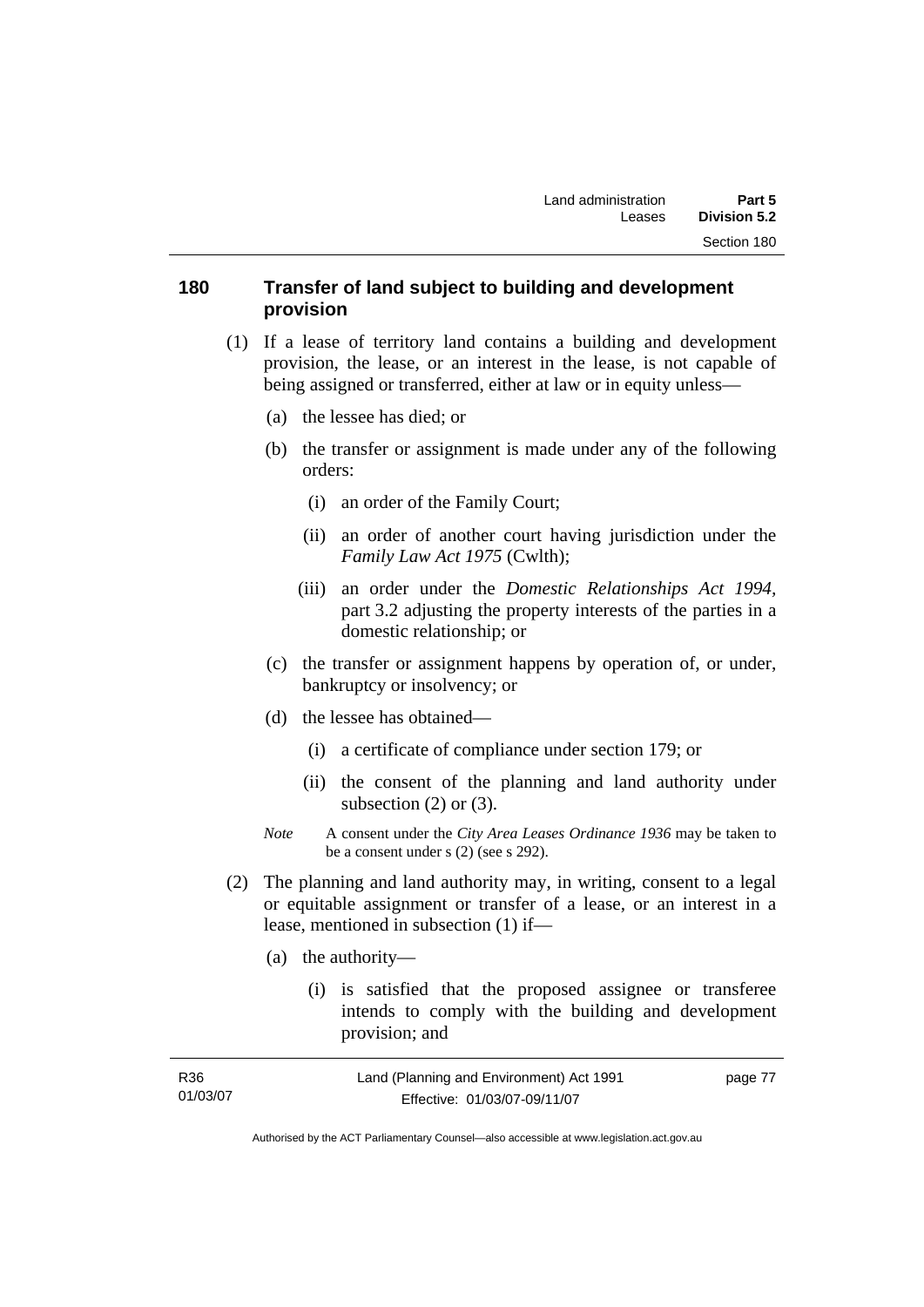| Part 5       | Land administration |
|--------------|---------------------|
| Division 5.2 | Leases              |
| Section 180  |                     |

- (ii) has been given the security (if any) required by the authority for compliance with the provision by the proposed assignee or transferee; and
- (b) either—
	- (i) the authority is satisfied that the lessee cannot, for personal or financial reasons, comply with the building and development provision; or
	- (ii) the proposed transferee or assignee (the *homebuyer*) has a contract with the person (the *builder*) proposing to transfer or assign the lease and, under the contract, the builder is required to build a home on the leased land for the homebuyer.
- *Note* A fee may be determined under s 287 for this provision.
- (3) The planning and land authority may also, in writing, consent to a transfer of a lease, or an interest in a lease, mentioned in subsection (1) if the proposed transfer is the first sale of an individual lease of undeveloped land by the person who provided the infrastructure on, and subdivided, the holding lease of which the individual lease is a subdivision.

*Note* A fee may be determined under s 287 for this provision.

- (4) In deciding under subsection (2) or (3) whether to consent to an assignment or transfer of a lease, the planning and land authority must take into consideration any matters determined by the Minister, in writing, for the subsection.
- (5) A determination under subsection (4) is a disallowable instrument.
	- *Note* A disallowable instrument must be notified, and presented to the Legislative Assembly, under the Legislation Act.

Authorised by the ACT Parliamentary Counsel—also accessible at www.legislation.act.gov.au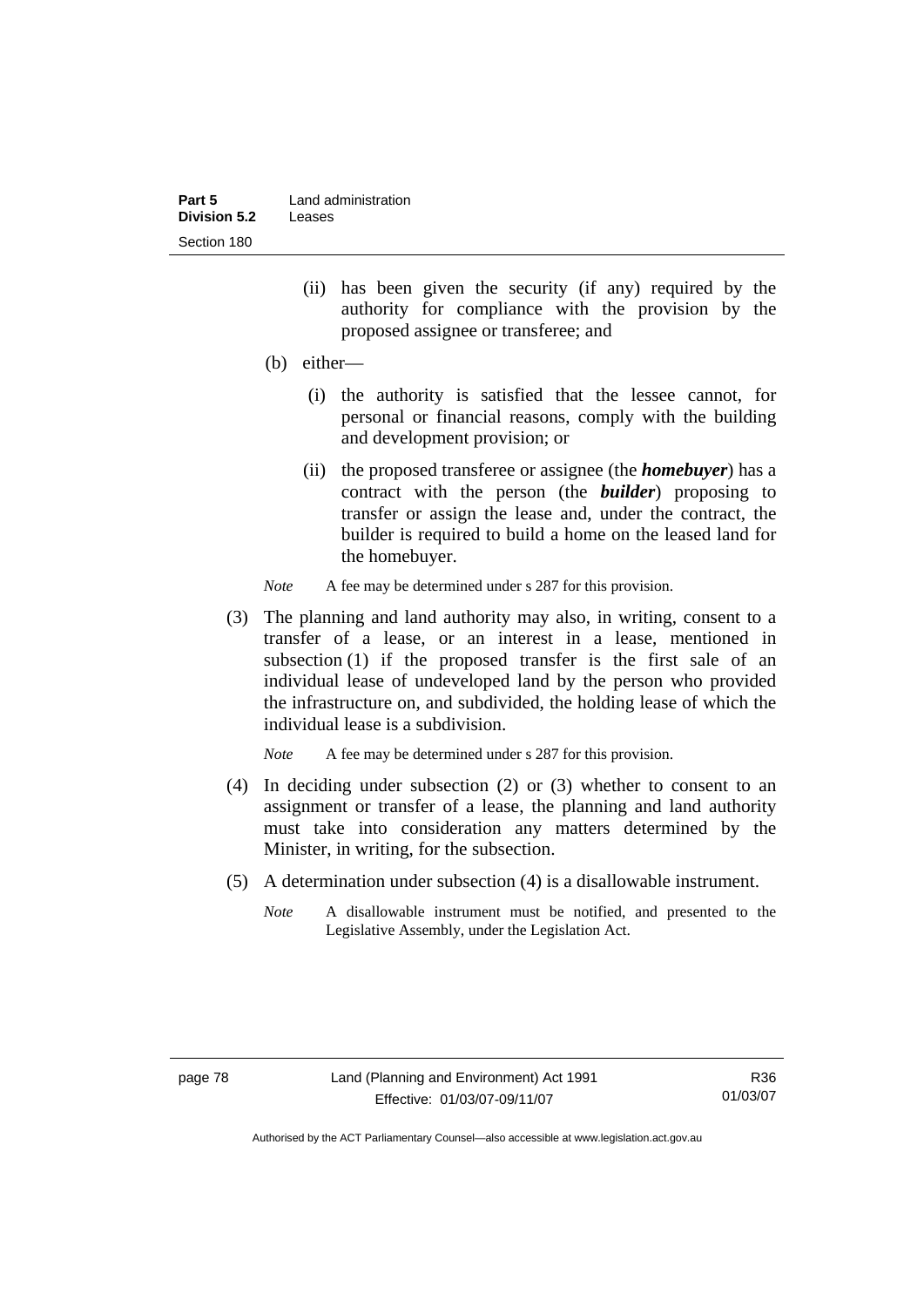## **181 Mortgage of leasehold subject to building and development provision**

If a lease contains a building and development provision, the lease, or an interest in the lease, is not capable of being mortgaged unless—

- (a) the lessee has obtained a certificate of compliance under section 179; or
- (b) the mortgage is required by the lessee—
	- (i) to enable the lessee to repay money borrowed by the lessee for the purpose of acquiring the lease or interest; or
	- (ii) to secure money borrowed by the lessee for the purpose of acquiring the lease or interest; or
	- (iii) to enable the lessee to comply with a building and development provision of the lease.

#### **182 Land leased to be held as undivided parcel**

- (1) Subject to section 183, the land comprised in a lease of territory land must at all times be held and occupied by or under the lessee as 1 undivided parcel.
- (2) Subject to this part, the land comprised in a lease of territory land may be sublet and the lease and any interest in it may be assigned, transferred or mortgaged.

### **183 Power of lessee to sublet part of building or land in certain cases**

- (1) Any part of a building erected on land comprised in a lease of territory land may, subject to the lease and any sublease of the land, be sublet separately from the remainder of that building.
- (2) If a part of a building is sublet separately from the remainder of the building, any part of the parcel of land where the building is erected

| R36      | Land (Planning and Environment) Act 1991 | page 79 |
|----------|------------------------------------------|---------|
| 01/03/07 | Effective: 01/03/07-09/11/07             |         |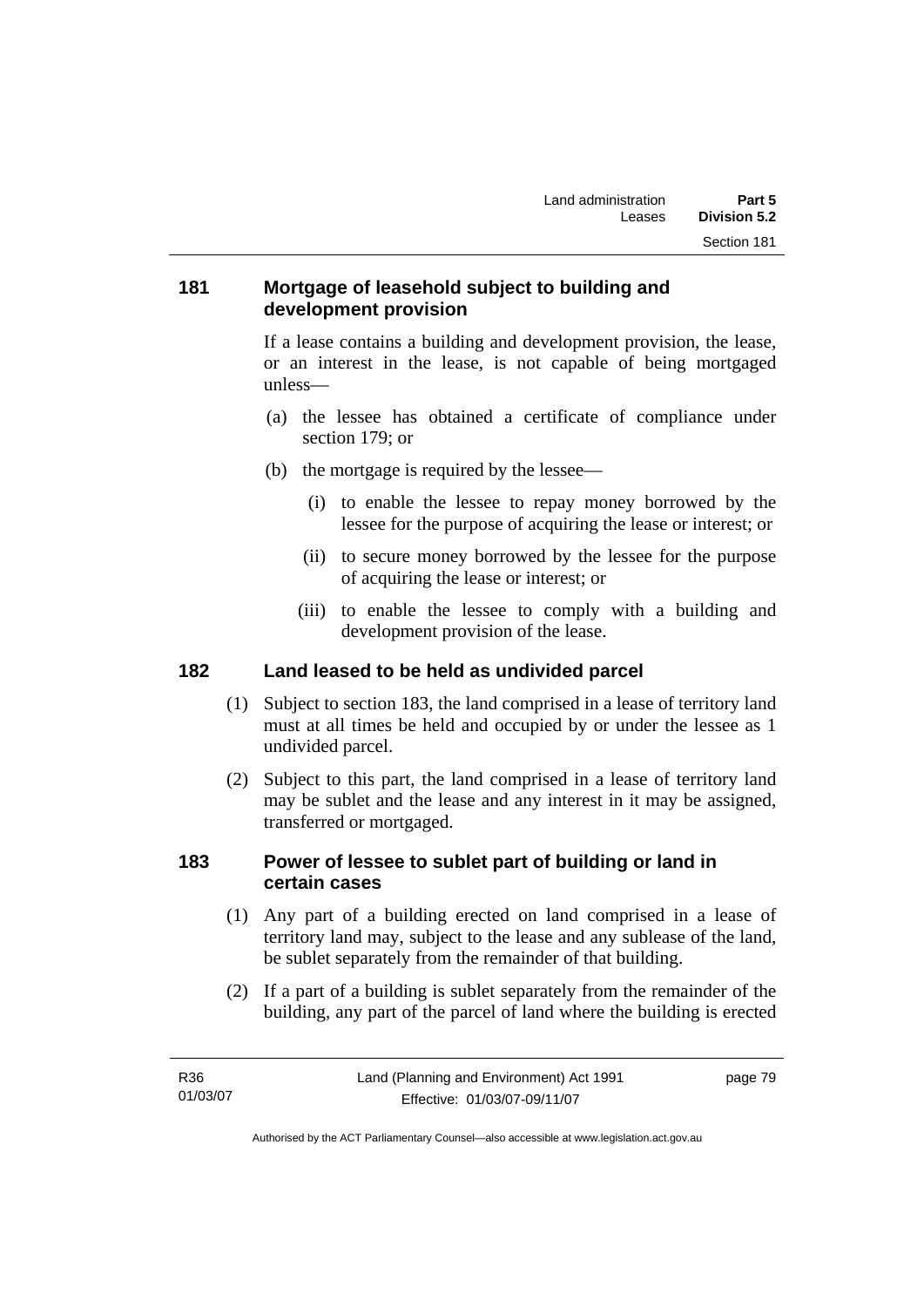| Part 5       | Land administration |
|--------------|---------------------|
| Division 5.3 | Variation of leases |
| Section 183A |                     |

may be sublet with the part of the building separately from the remainder of the parcel of land, provided that the part of the parcel of land so sublet adjoins that part of the parcel of land where the building is erected.

- $(3)$  If—
	- (a) a lease of territory land authorises the use of the land comprised in the lease as a mobile home park; and
	- (b) any part of the land is being used, or intended to be used, for the siting of a mobile home;

that part may, subject to the lease and any sublease of the land, be sublet separately from the remainder of the land.

(4) In subsection (3):

*mobile home* means a dwelling (whether or not on wheels) capable of being transferred from place to place and re-erected.

*mobile home park* means land used for the purpose of accommodating mobile homes or caravans, and includes a caravan park or camping ground.

# **Division 5.3 Variation of leases**

#### **183A Effect qualified**

This division has effect subject to division 5.4 (Restrictions on rural leases).

### **184 Application to surrender and regrant of leases**

A reference in this division to the *variation* of a lease includes a reference to the surrender of a lease and the grant of a new lease to the same lessee, subject to different provisions, over land—

 (a) that is the whole or part of the land comprised in the surrendered lease; and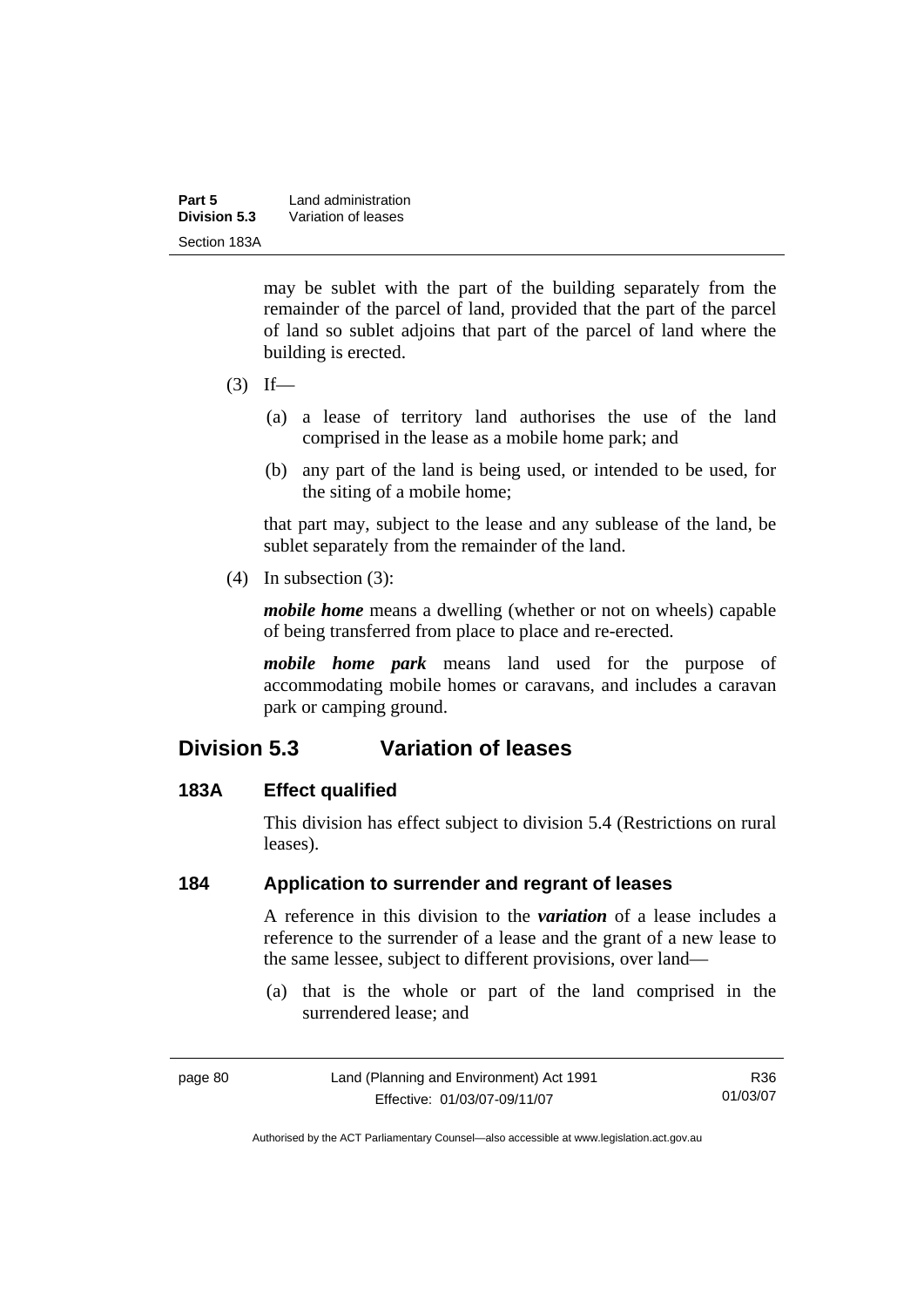(b) that is not defined land within the meaning of subdivision 2.3.4;

except if a lease is surrendered and a further lease is granted under section 171, section 171A or section 172.

#### **184A Variation of nominal rent lease—change of use charge**

- (1) The planning and land authority must not execute a variation of a nominal rent lease unless the lessee has paid the Territory any change of use charge decided by the authority under subsection (2), subject to any remission or increase under section 184C.
- (2) The planning and land authority must decide the change of use charge for a variation of a nominal rent lease in accordance with the formula—

$$
CUC = (V_1 - V_2) \times 75\%
$$

(3) In subsection (2):

*CUC* means the change of use charge payable for the variation of the lease.

 $V_1$  means the capital sum that the lease might be expected to realise if—

- (a) the lease were to be varied as proposed; and
- (b) the lease were offered for sale in good faith immediately after the variation on the reasonable terms and conditions that a genuine seller would require; and
- (c) the rent payable throughout the term of the lease were a nominal rent.

 $V_2$  means the capital sum that the lease might be expected to realise if—

 (a) the lease were not to be varied during the remainder of its term; and

| R <sub>36</sub> | Land (Planning and Environment) Act 1991 | page 81 |
|-----------------|------------------------------------------|---------|
| 01/03/07        | Effective: 01/03/07-09/11/07             |         |
|                 |                                          |         |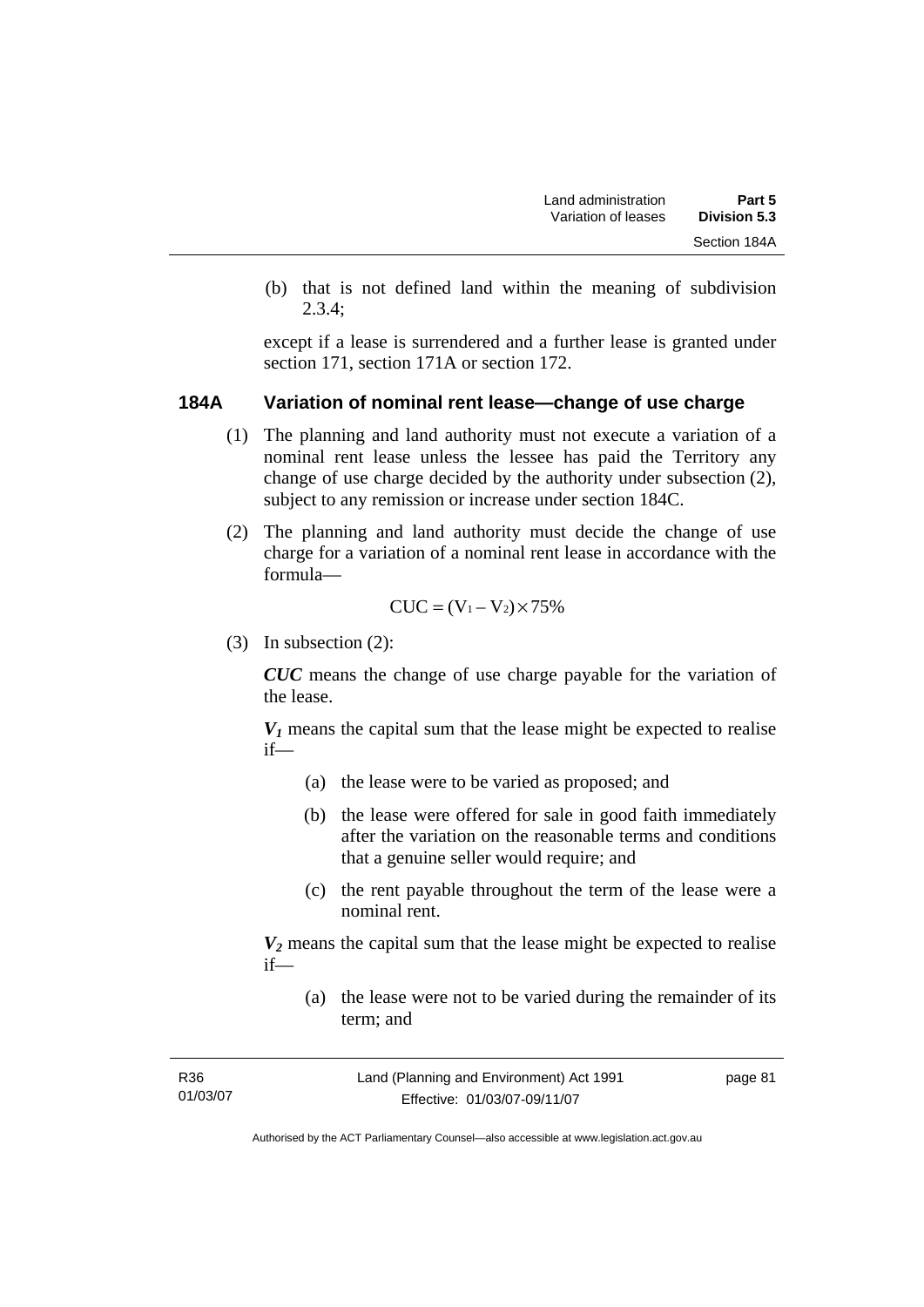| Part 5       | Land administration |
|--------------|---------------------|
| Division 5.3 | Variation of leases |
| Section 184C |                     |

- (b) the lease were offered for sale in good faith immediately before the variation on the reasonable terms and conditions that a genuine seller would require; and
- (c) the rent payable throughout the term of the lease were a nominal rent.
- (4) If the capital value assessed as  $V_I$  under subsection (3) is equal to or less than the capital value assessed as  $V_2$  under that subsection, no change of use charge is payable under subsection (1).
- (5) So far as this section applies, because of section 184, to the surrender of a lease and the grant of a new lease—
	- (a) the reference in subsection (3), definition of  $V_I$ , paragraph (c) to the term of the lease is a reference to the term of the new lease; and
	- (b) the reference in subsection (3), definition of  $V_2$ , paragraph (c) to the term of the lease is a reference to the term of the lease to be surrendered.
- (6) A variation of a lease has no effect if the change of use charge payable under subsection (1) for the variation is not paid.

## **184C Change of use charge for variations of nominal rent leases**

- (1) On application by the lessee of a nominal rent lease who applies for a variation of the lease, the planning and land authority must remit a change of use charge under section 184A (Variation of nominal rent lease—change of use charge) in circumstances prescribed by regulation.
- (2) The planning and land authority must increase a change of use charge under section 184A in circumstances prescribed by regulation.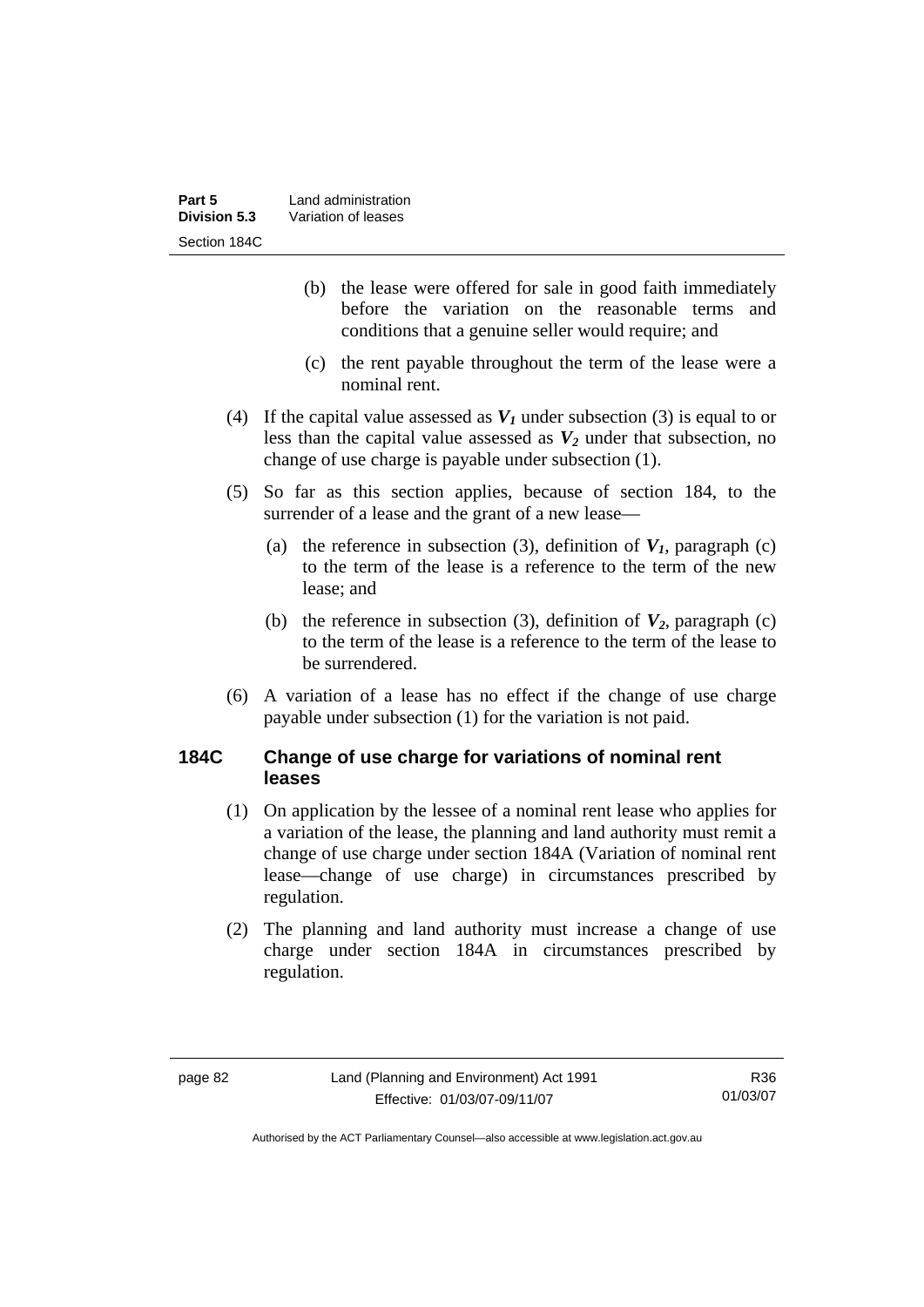#### **184D Variation of rental leases**

- (1) The planning and land authority must not execute a variation of a rental lease unless any rent and additional rent payable under the lease up to the day of variation has been paid.
- (2) If the planning and land authority executes a variation of a rental lease, the authority must reappraise the rent payable under the lease, following (to the extent possible) the method provided by the rental provisions of the lease.
- (3) If the planning and land authority executes a variation of a rental lease, the rent payable under the lease is to be adjusted in accordance with the reappraisal under subsection (2) with effect from the date of variation.
- (4) Subsections (2) and (3) do not apply to a variation of a rental lease—
	- (a) to reduce the rent payable to a nominal rent; or
	- (b) otherwise affecting the rental provisions of the lease.

#### **185 Advice of rent payable on variation of lease**

If the planning and land authority agrees to a variation of a lease of territory land, being a lease under which rent or additional rent is payable, it must—

- (a) calculate the amount that would be payable under the lease for rent and additional rent up to the day when it expects the variation to be executed; and
- (b) give the lessee written notice of—
	- (i) the amount calculated for rent and additional rent under paragraph (a); and
	- (ii) the day up to which the amount payable for rent and additional rent has been calculated; and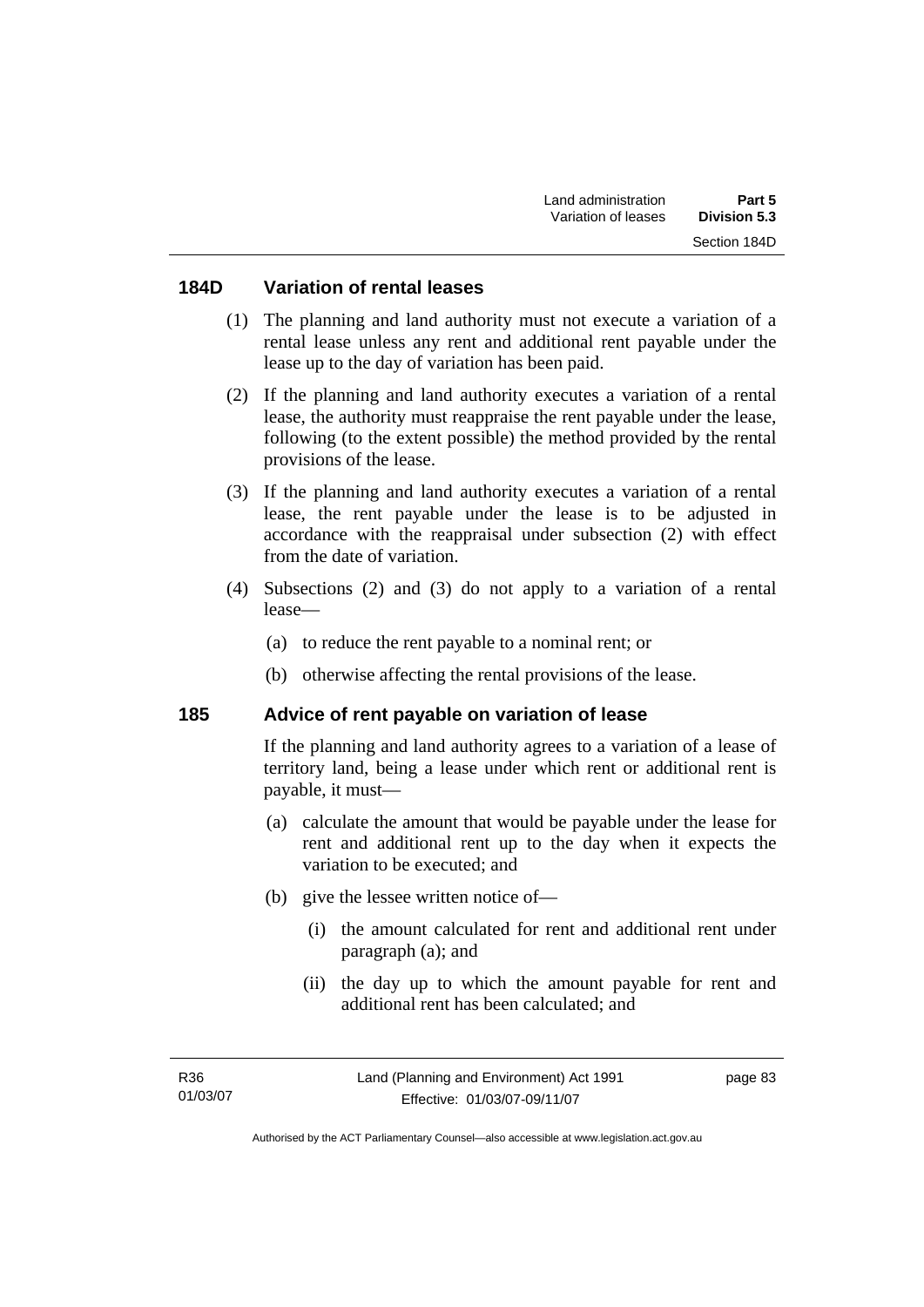| Part 5       | Land administration |
|--------------|---------------------|
| Division 5.3 | Variation of leases |
| Section 186  |                     |

 (iii) the day by which the authority requires payment of the amount specified under subparagraph (i) to enable the variation of the lease to be executed on the day specified under subparagraph (ii).

#### **186 Variation of lease to pay out rent**

- (1) A lease must not be varied to reduce the rent payable to a nominal rent unless—
	- (a) the lease is included in a prescribed class of leases; and
	- (b) all amounts payable to the Territory up to the day of variation of the lease for rates and land tax levied in relation to the land comprised in the lease have been paid; and
	- (c) the provisions of the lease requiring the lessee to develop the land comprised in the lease have been complied with up to the day of the variation; and
	- (d) the lessee has paid the Territory an amount decided by the planning and land authority by reference to any policy direction made under subsection (2).
- (2) The Minister may, in writing, make policy directions for subsection (1) (d).
- (3) A policy direction under subsection (2) is a disallowable instrument.

- (4) If a lease of Territory land is varied to reduce the rent payable to a nominal rent, the lease as varied must provide that the lessee is to pay a rent of 5 cents per annum if and when that rent is demanded.
- (5) The requirements of this section are in addition to, and not in substitution for, the requirements of the other provisions of this Act relating to the variation of leases.

*Note* A disallowable instrument must be notified, and presented to the Legislative Assembly, under the Legislation Act.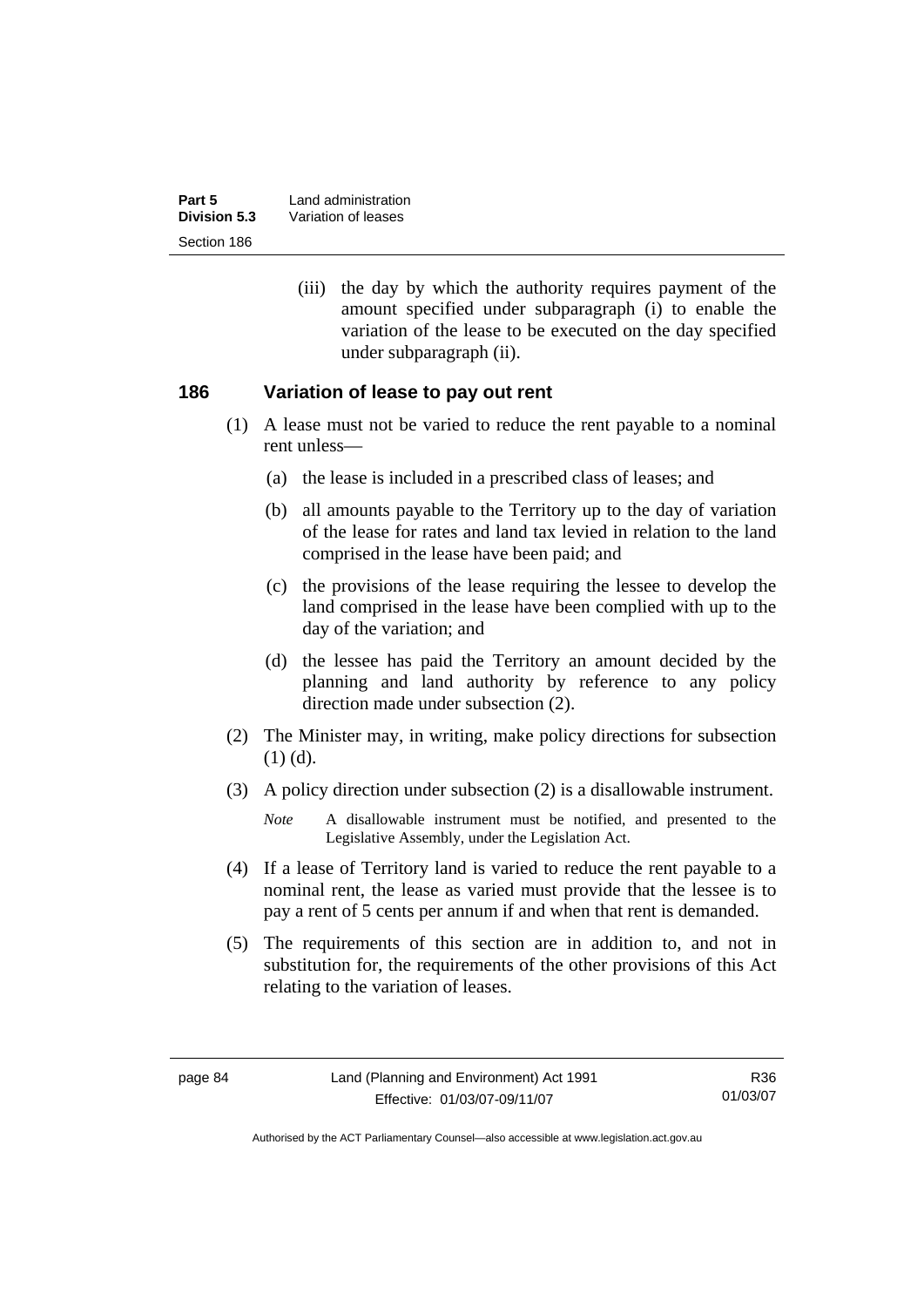#### **186A No variations to extend term**

The planning and land authority must not execute a variation of a lease of territory land to extend the term of the lease.

# **Division 5.4 Restrictions on rural leases**

#### **186B Definitions for div 5.4**

In this division:

*dealing*, in relation to a lease, means—

- (a) assigning or transferring the lease; or
- (b) subletting the land comprised in the lease or any part of it; or
- (c) parting with possession of the land comprised in the lease or any part of it.

#### *discharge amount—*

- (a) in relation to a special Pialligo lease—means an amount decided in accordance with section 186F; or
- (b) in any other case—means an amount decided in accordance with section 186E.

*earlier index number***,** for a lease, means the last index number issued before the lease was granted under section 161 or section 171A.

*holding period* is a period ending—

- (a) in relation to a long lease—10 years after the lease is granted; or
- (b) in relation to a short lease—at the end of  $\frac{1}{3}$  the term of the lease.

*index number*—see section 186G.

R36 01/03/07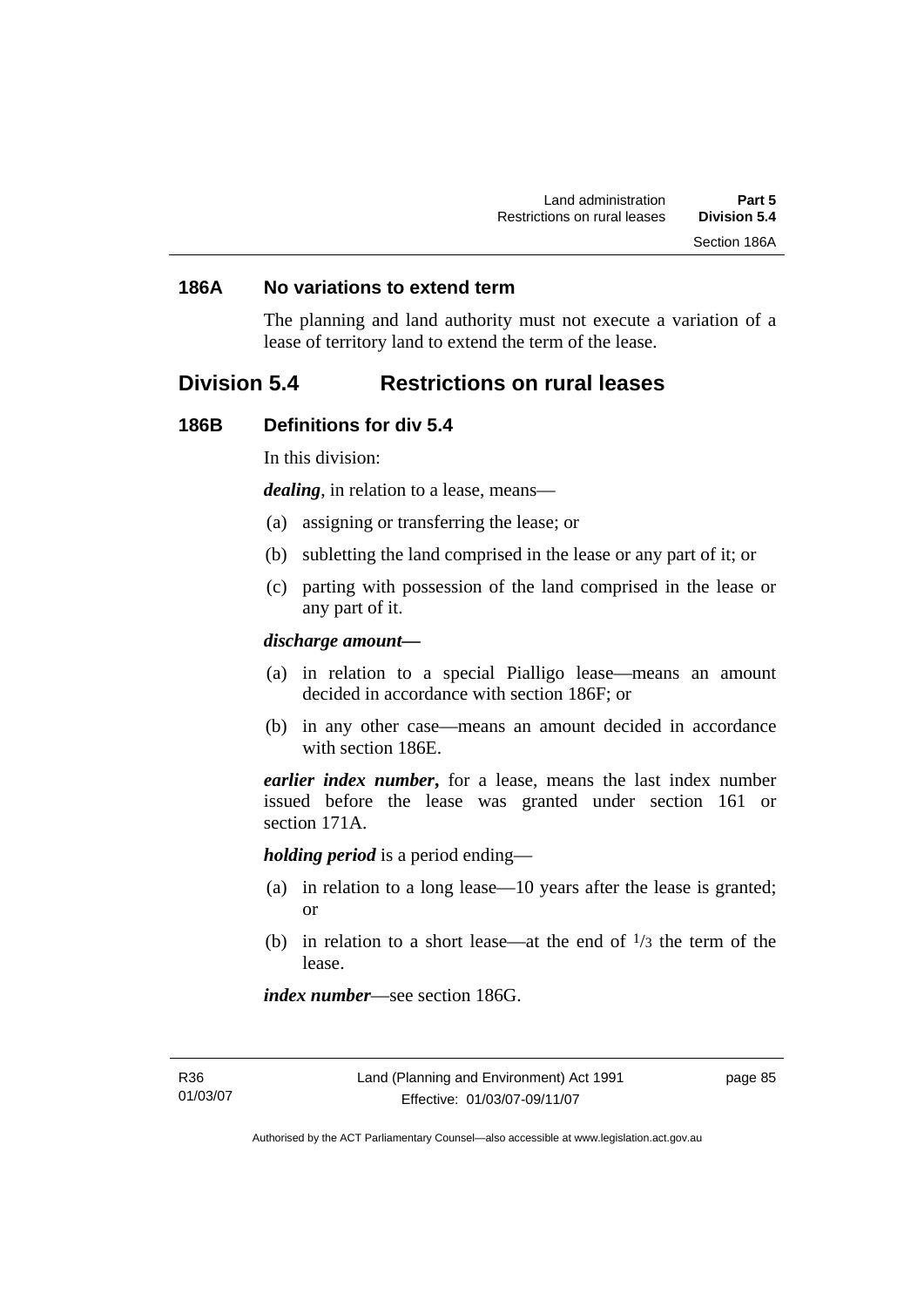#### *later index number* means—

- (a) for a special Pialligo lease—the last index number issued before the discharge amount is to be paid; or
- (b) for any other lease—the last index number issued before the last amount is worked out under section 186E.

*long lease* means a lease for a term of at least 21 years.

*short lease* means a lease for a term less than 21 years.

*special Pialligo lease* means a lease comprising land in block 6, 12, 13, 14, 15, 19, 20 or 52 of section 2 of the district of Majura.

## **186C Land management agreements**

- (1) The planning and land authority may—
	- (a) grant a rural lease; or
	- (b) grant a further rural lease; or
	- (c) vary a rural lease; or
	- (d) consent to the assignment or transfer of a rural lease;

only if the person to whom the lease is to be granted, assigned or transferred, or the person whose lease is to be varied, (the *relevant person*) has entered into an agreement that complies with this section with the Territory about managing the rural land subject to the lease.

- (2) An agreement complies with this section if it is—
	- (a) in accordance with a form approved by the Minister under section 287A (Approved forms) for this section; and
	- (b) signed by—
		- (i) the conservator; and
		- (ii) the relevant person.

page 86 Land (Planning and Environment) Act 1991 Effective: 01/03/07-09/11/07

R36 01/03/07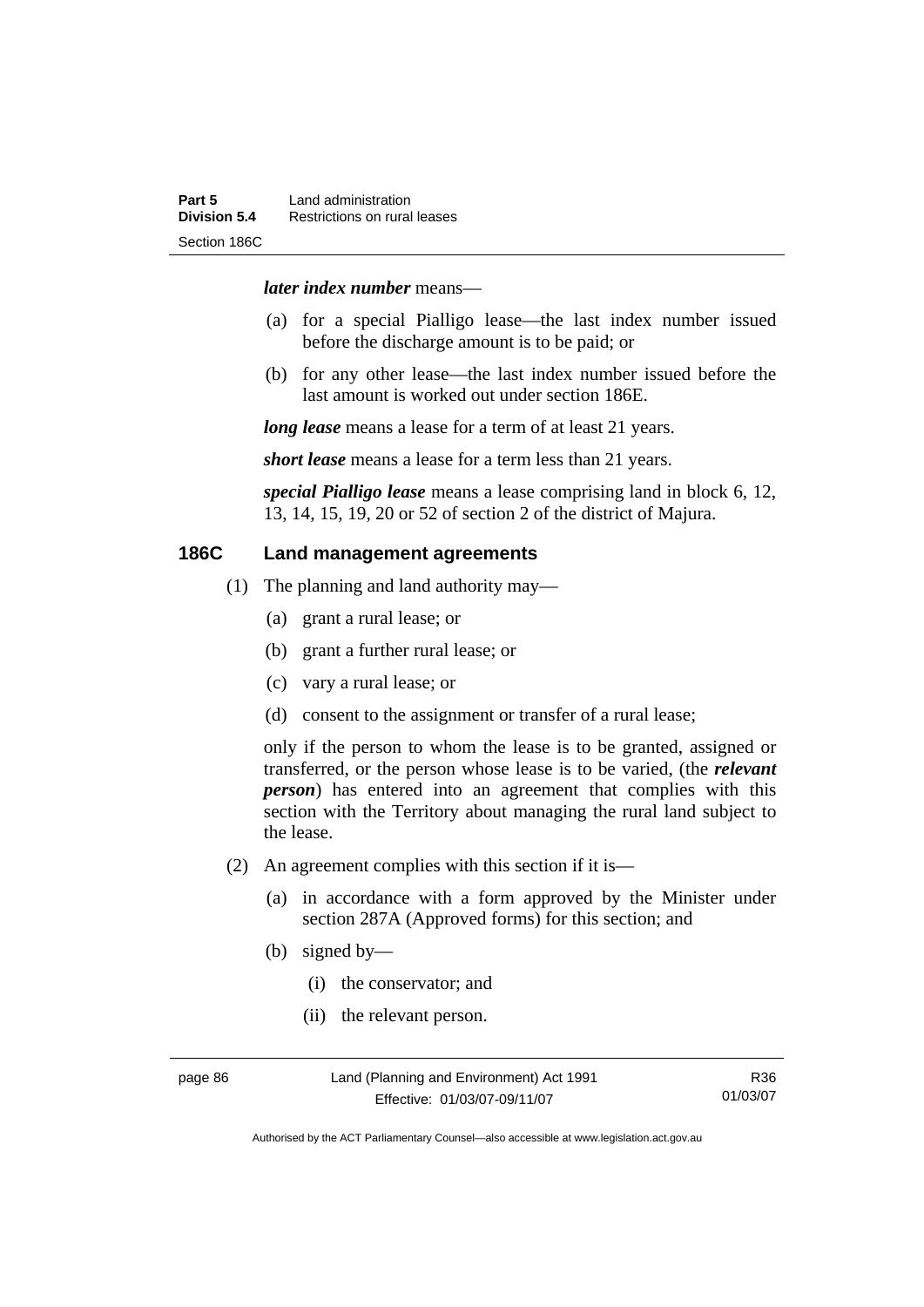(3) An agreement may contain a provision allowing the agreement to be varied other than by agreement between the parties.

#### **186D Dealings with rural leases**

- (1) This section applies to—
	- (a) a rural lease granted under section 161 (Granting of leases) after 15 December 1999 for consideration less than the market value of the lease; and
	- (b) a lease granted under section 171A (Grant of further rural leases) after 15 December 1999 on the payment of an amount worked out on the application of an amount condition mentioned in section 171A (3) (a).
- (2) However, this section does not apply to a lease mentioned in subsection (1) (b) that was granted on the surrender of a lease for which a discharge amount had been paid.
- (3) A lessee, or other person with an interest in the lease, may deal with a lease to which this section applies within the holding period only with the written consent of the planning and land authority.
- (4) A dealing in relation to a lease made or entered into without consent has no effect.
- (5) The planning and land authority must consent under this section to a dealing if—
	- (a) the person to whom—
		- (i) the lease is being assigned or transferred; or
		- (ii) the land comprised in the lease, or part of it, is sublet; or
		- (iii) possession of the land comprised in the lease, or part of it, is being given;

is the lessee's domestic partner or child; or

(b) the discharge amount has been paid in relation to the lease;

| R36      | Land (Planning and Environment) Act 1991 | page 87 |
|----------|------------------------------------------|---------|
| 01/03/07 | Effective: 01/03/07-09/11/07             |         |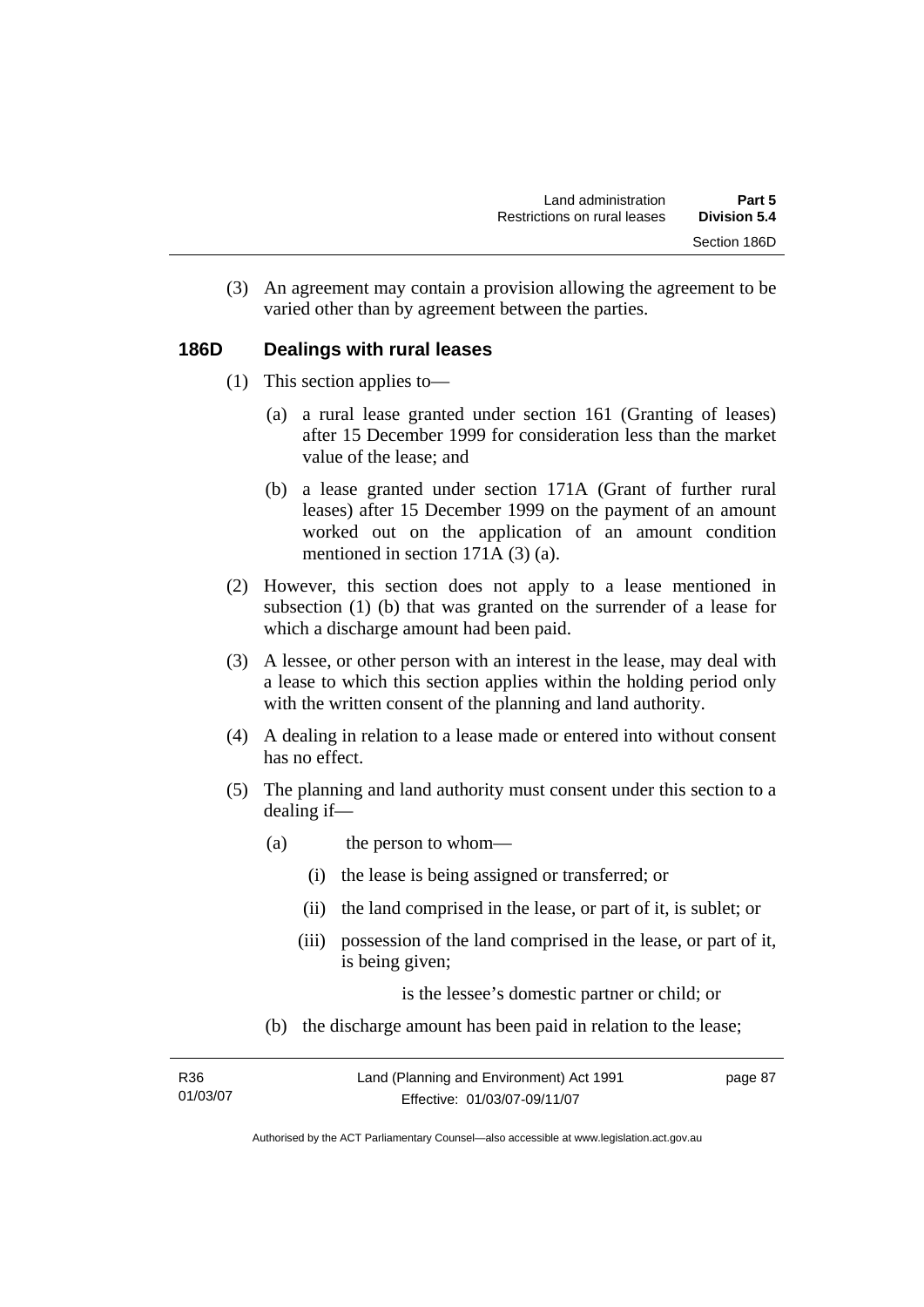but may not consent otherwise.

- (6) The validity of a dealing made or entered into with the consent of the planning and land authority under subsection (5) is not affected—
	- (a) by a defect or irregularity in relation to the giving of the consent; or
	- (b) because a ground, or all grounds, for the consent had not arisen.
- (7) In this section:

*child*, of a lessee, includes a child of the lessee's domestic partner.

#### **186E Discharge amount**

 (1) The discharge amount for a lease (other than a special Pialligo lease) is the amount decided in accordance with the formula—

 $)) \times 50\%$ ) + owed amount earlier index no  $((\text{last amount - (first amount} \times \frac{\text{later index no}}{\dots \dots \dots})) \times 50\%) +$ 

(2) In this section:

*earlier index no*—see section 186B, definition of *earlier index number*.

*first amount* means—

- (a) in relation to a nominal rent lease—the consideration for the lease when granted under section 161 or section 171A; or
- (b) in relation to a short lease—the value of the lease decided when the lease was granted under section 161 or section 171A; or
- (c) in relation to any other lease—any consideration for the lease when granted under section 161 or section 171A plus any amount to be paid under the lease;

R36 01/03/07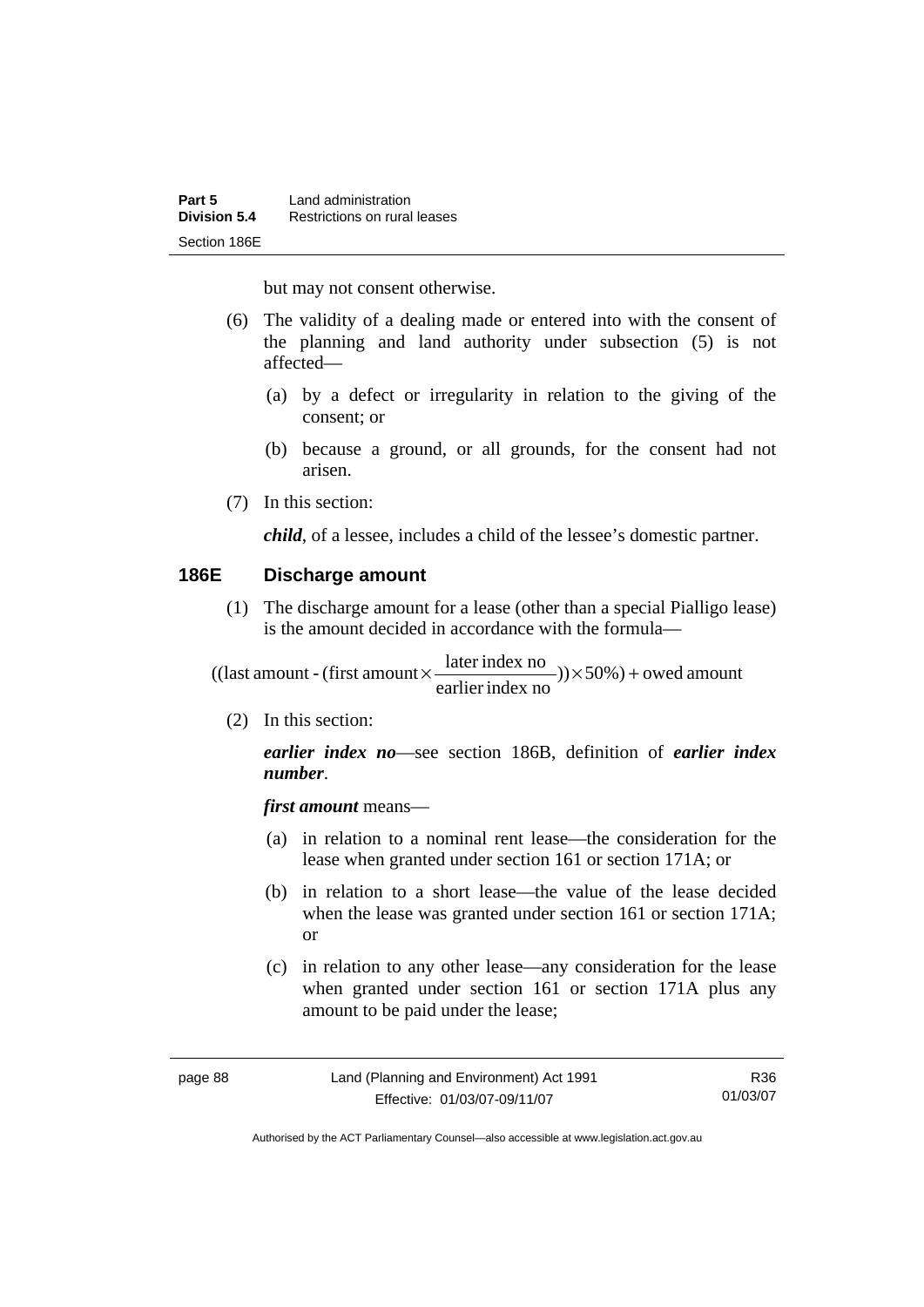other than an amount attributable to lessee-owned improvements to the land comprised in the lease.

*last amount*, in relation to a lease, means—

- (a) the consideration for the dealing with the lease, not including any amount attributable to lessee-owned improvements to the land comprised in the lease; or
- (b) if—
	- (i) there is no consideration; or
	- (ii) the dealing relates to only part of the land comprised in the lease; or
	- (iii) the consideration is less than the market value of the lease;

 the market value of the lease, not including any amount attributable to the lessee-owned improvements to the land comprised in the lease.

#### *later index no*—see section 186B, definition of *later index number*.

#### *owed amount* means—

- (a) in relation to a long lease—any amount remaining to be paid under the lease, even if the amount is not owing; or
- (b) in relation to a short lease—any rent and additional rent payable under the lease up to the day of the dealing with the lease.

### **186F Discharge amount—special Pialligo leases**

 (1) The discharge amount for a special Pialligo lease granted less than 1 year before the discharge amount is to be paid is an amount equal to the total of the amount paid and the owed amount for the lease.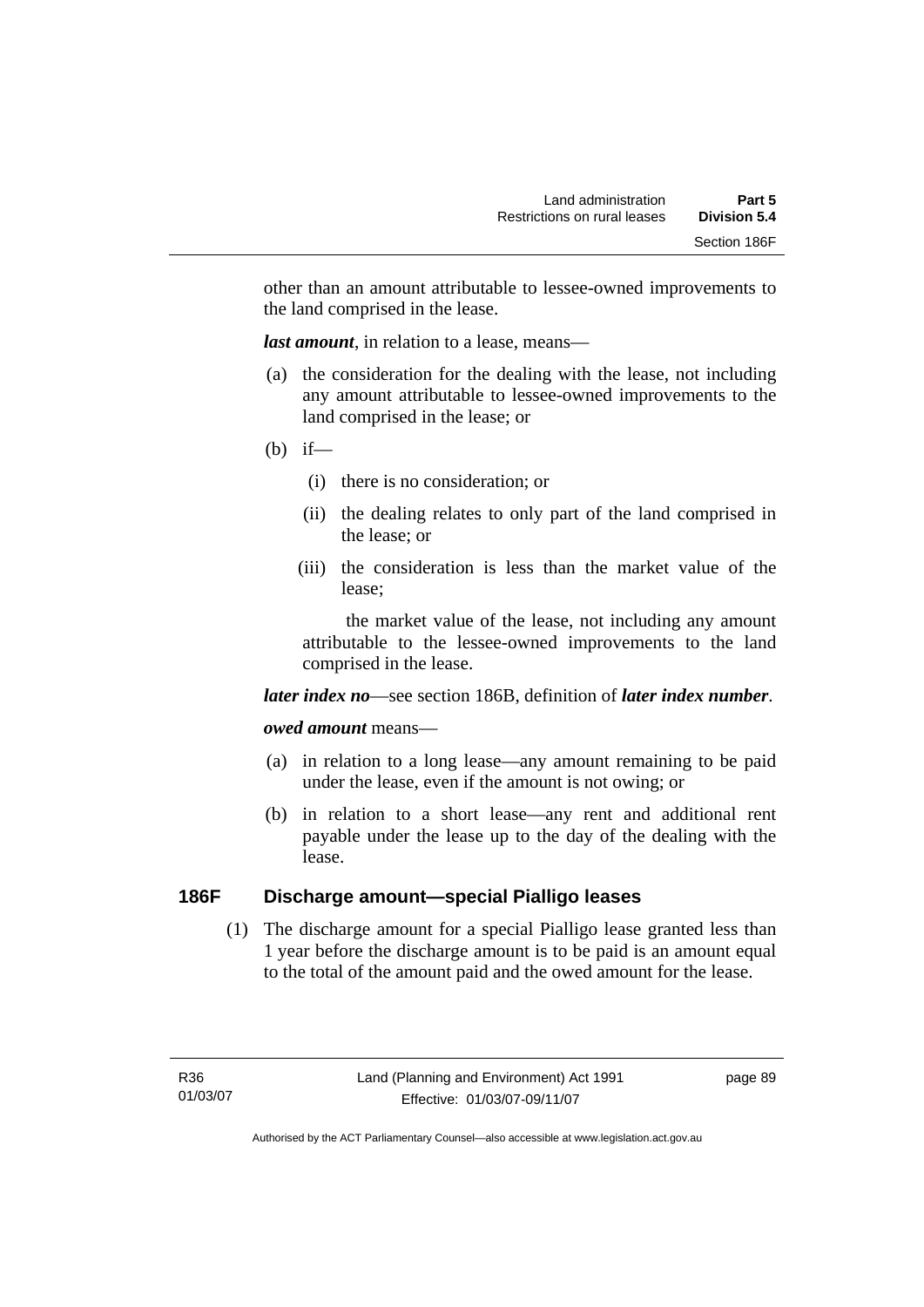(2) The discharge amount for a special Pialligo lease granted at least 1 year before the discharge amount is to be paid is the amount decided in accordance with the formula—

 $) +$  owed amount 10 amount paid - (cpi adjusted amount  $\times \frac{\text{years since grant}}{10}$ ) +

 (3) The cpi adjusted amount in relation to a lease is the amount decided in accordance with the formula—

> earlier index number  $amount$  paid  $\times \frac{later$  index number

(4) In this section:

*amount paid* means—

- (a) in relation to a nominal rent lease—the consideration for the lease when granted under section 161 or section 171A; or
- (b) in relation to any other lease—any consideration for the lease when granted under section 161 or section 171A plus any amount to be paid under the lease;

other than an amount attributable to lessee-owned improvements to the land comprised in the lease.

*years since grant*, in relation to a lease, means the number of whole years since the lease was granted under section 161 or section 171A.

*owed amount*, in relation to a lease, means any amount remaining to be paid under the lease, even if the amount is not owing.

### **186G Index numbers**

(1) In this division:

*index number* means the All Groups Consumer Price Index number, being the weighted average of the 8 capital cities, published by the Australian Statistician from time to time.

page 90 Land (Planning and Environment) Act 1991 Effective: 01/03/07-09/11/07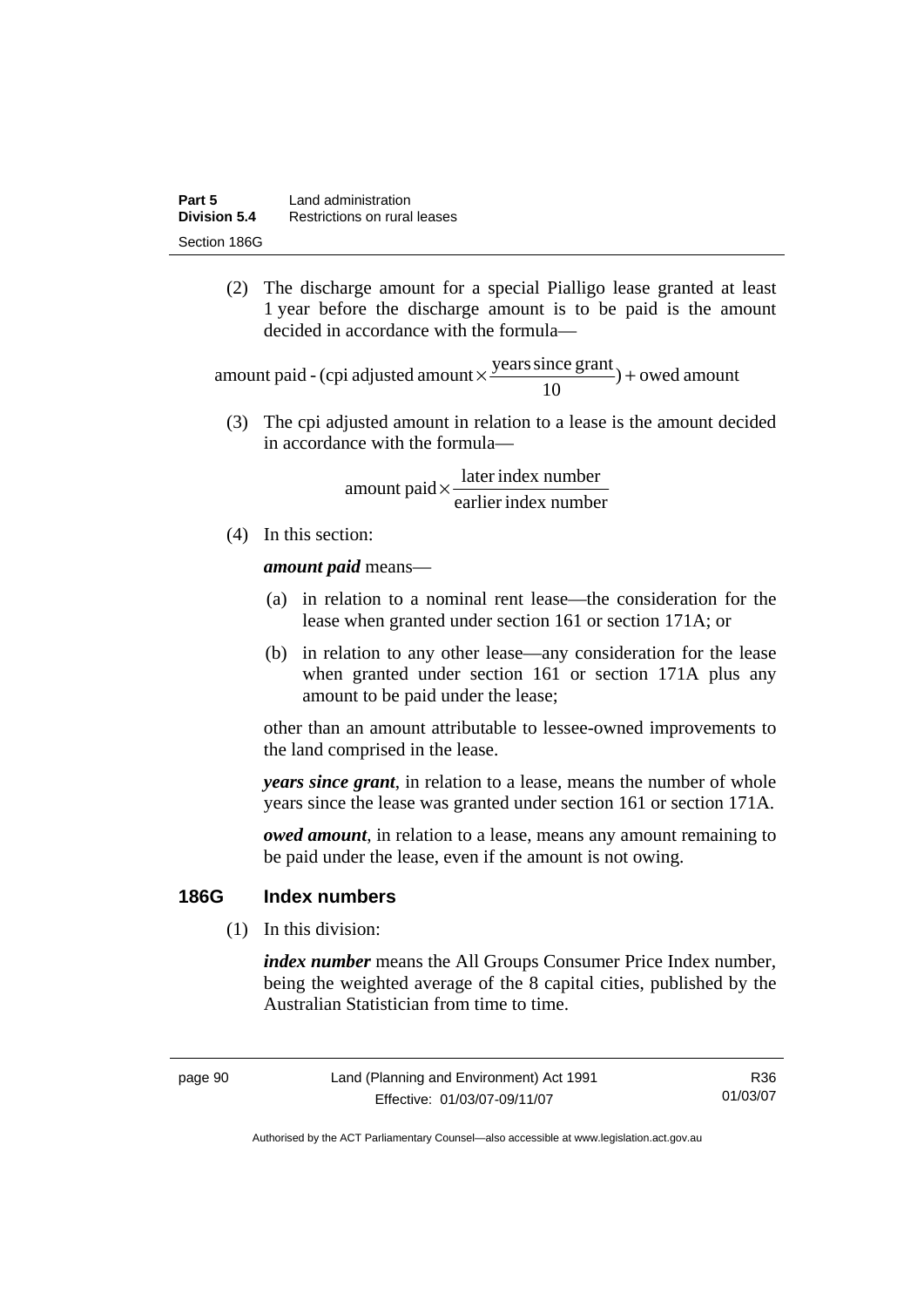- (2) However, in deciding index numbers for this division—
	- (a) if the Australian Statistician revises the calculation of an index number for a reason other than a change in the reference base for the All Groups Consumer Price Index and, as a result of the calculation, publishes an index number for a period in substitution for the previous index number—the later index number is disregarded; and
	- (b) if the Australian Statistician changes the reference base for the consumer price index after the lease is granted but before the calculation of the later index number—the earlier index number is the index number that would have been applicable if the new reference base had been in effect when the lease was granted.

# **186H No subdivision or consolidation**

The planning and land authority may not consent to the consolidation or subdivision of a lease to which section 186D applies during the holding period.

# **Division 5.5 Consolidation and subdivision**

# **187AA Effect qualified**

This division has effect subject to division 5.4 (Restrictions on rural leases).

# **187 Application—nominal rent leases of territory land**

This division applies only in relation to the consolidation and subdivision of nominal rent leases.

# **187A Consolidation and subdivision—change of use charge**

 (1) The planning and land authority must not execute a consolidation or a subdivision unless the lessee has paid the Territory any change of

| R36      | Land (Planning and Environment) Act 1991 | page 91 |
|----------|------------------------------------------|---------|
| 01/03/07 | Effective: 01/03/07-09/11/07             |         |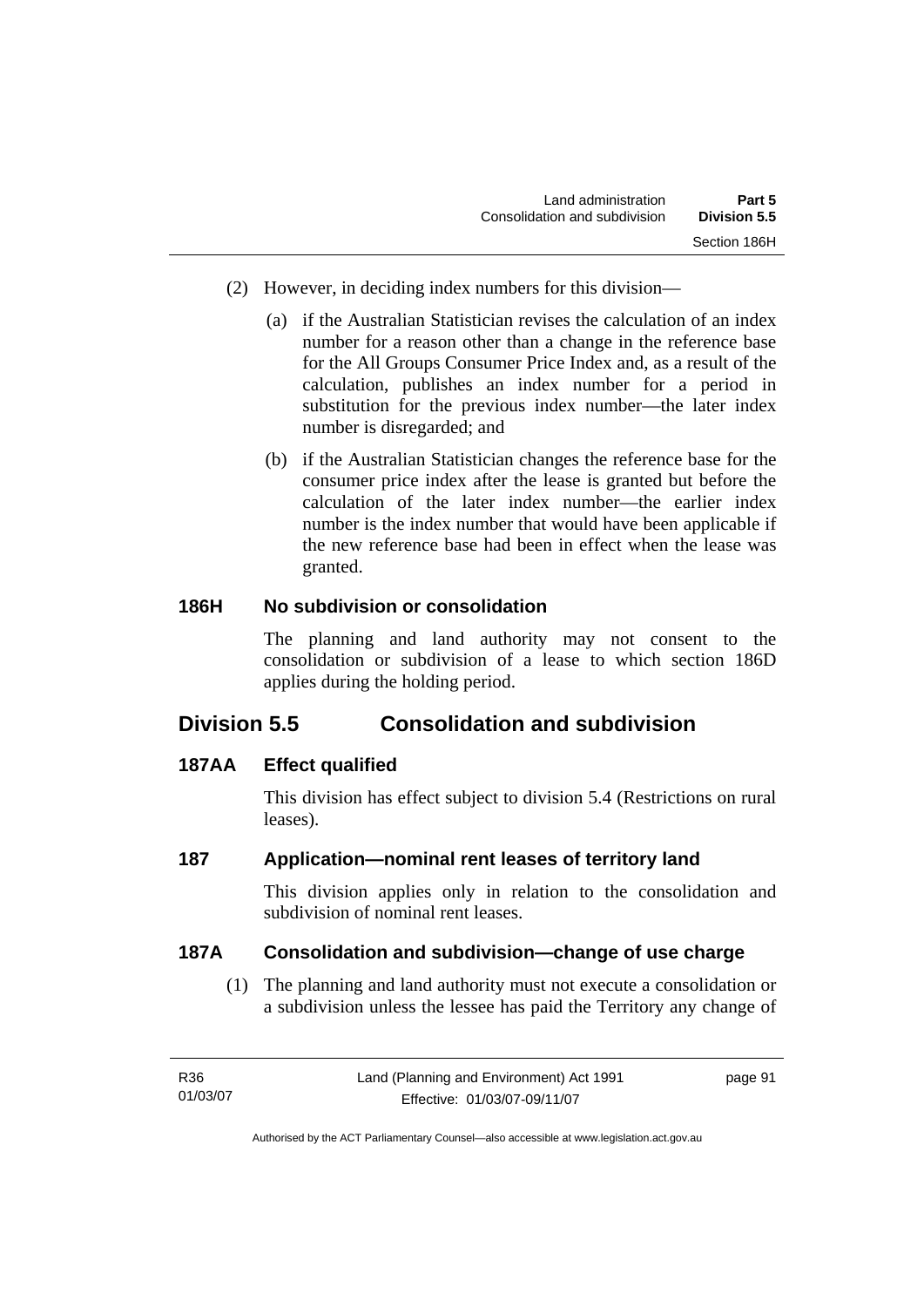use charge decided by the authority under subsection (2), subject to any remission or increase under section 187C.

 (2) The planning and land authority must decide the change of use charge for a consolidation or a subdivision in accordance with the formula—

$$
CUC = (V_1 - V_2) \times 75\%
$$

(3) In subsection (2):

*CUC* means the change of use charge payable for the consolidation or subdivision.

 $V_1$  means the capital sum that the new lease or leases to be granted under the consolidation or subdivision might be expected to realise if—

- (a) the consolidation or subdivision were to take place as proposed; and
- (b) the new lease or leases were offered for sale in good faith immediately after the variation on the reasonable terms and conditions that a genuine seller would require; and
- (c) the rent payable throughout the term of the new lease or leases were a nominal rent.

*V2* means the capital sum that the lease or leases to be surrendered under the consolidation or subdivision might be expected to realise if—

- (a) no consolidation or subdivision were to take place during the remainder of the term of the surrendered lease or leases; and
- (b) the lease or leases were offered for sale in good faith immediately before the consolidation or subdivision on the reasonable terms and conditions that a genuine seller would require; and

| page 92 | Land (Planning and Environment) Act 1991 | R36      |
|---------|------------------------------------------|----------|
|         | Effective: 01/03/07-09/11/07             | 01/03/07 |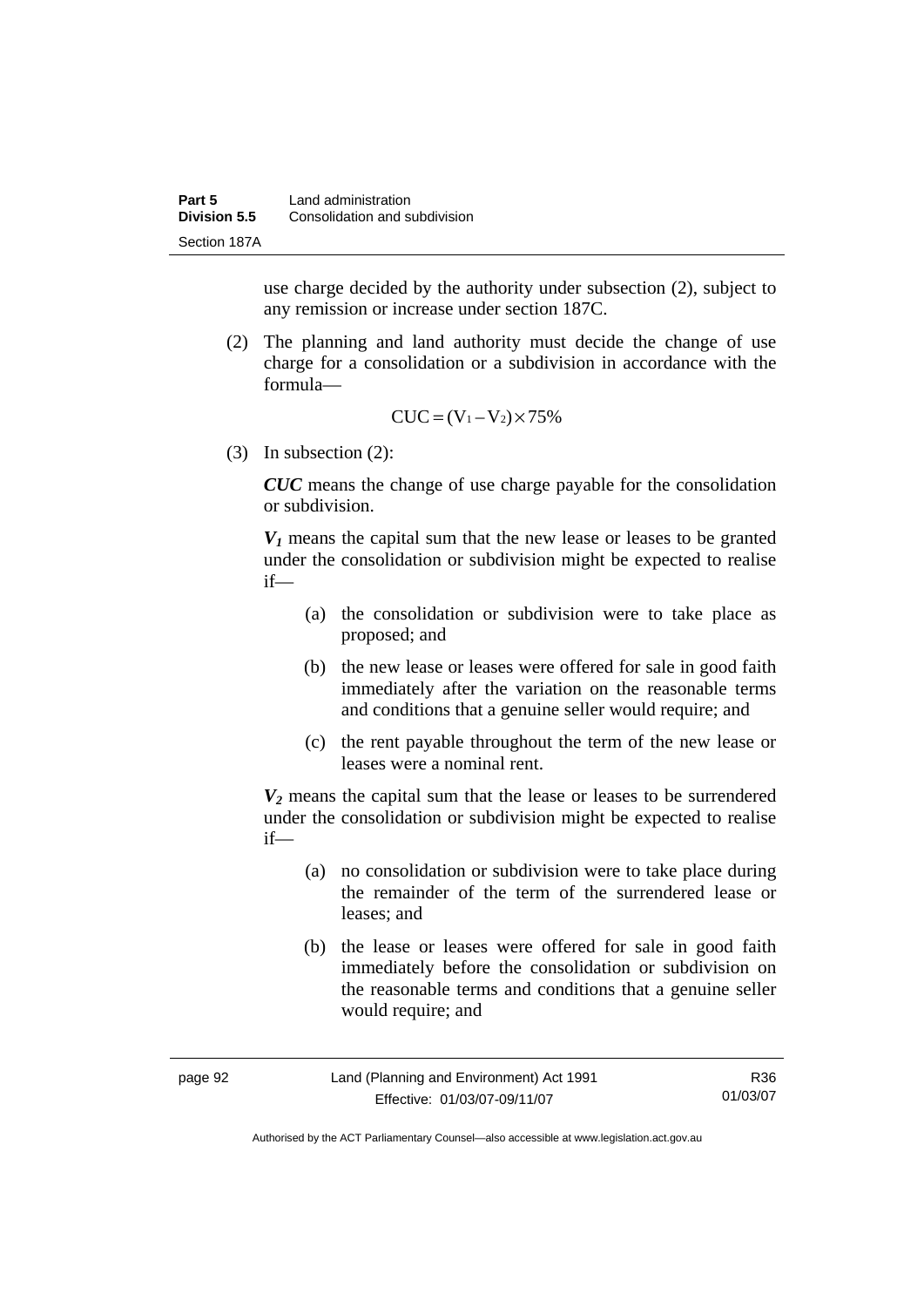- (c) the rent payable throughout the term of the lease or leases to be surrendered were a nominal rent.
- (4) If the capital value assessed as  $V_I$  under subsection (3) is equal to or less than the capital value assessed as  $V_2$  under that subsection, no change of use charge is payable under subsection (1).
- (5) A consolidation or subdivision has no effect if the change of use charge payable under subsection (1) for the consolidation or subdivision is not paid.

## **187C Change of use charge for consolidations and subdivisions**

- (1) On application by a lessee who applies for a consolidation or subdivision of a lease or leases, the planning and land authority must remit a change of use charge under section 187A (Consolidation and subdivision—change of use charge) in circumstances prescribed by regulation.
- (2) The planning and land authority must increase a change of use charge under section 187A in circumstances prescribed by regulation.

# **Division 5.6 Recovery of land**

# **188 Termination of leases**

- (1) Subject to subsection (6), if a lessee of territory land contravenes this part or the lease, the planning and land authority may, by written notice served on the lessee by post, terminate the lease.
- (2) A notice under subsection (1) takes effect on the day 14 days after the day it is served.
- (3) The planning and land authority must serve a copy of a notice of the termination of a lease of territory land under subsection (1) on—
	- (a) the registrar-general; and

| R36      |  |
|----------|--|
| 01/03/07 |  |

page 93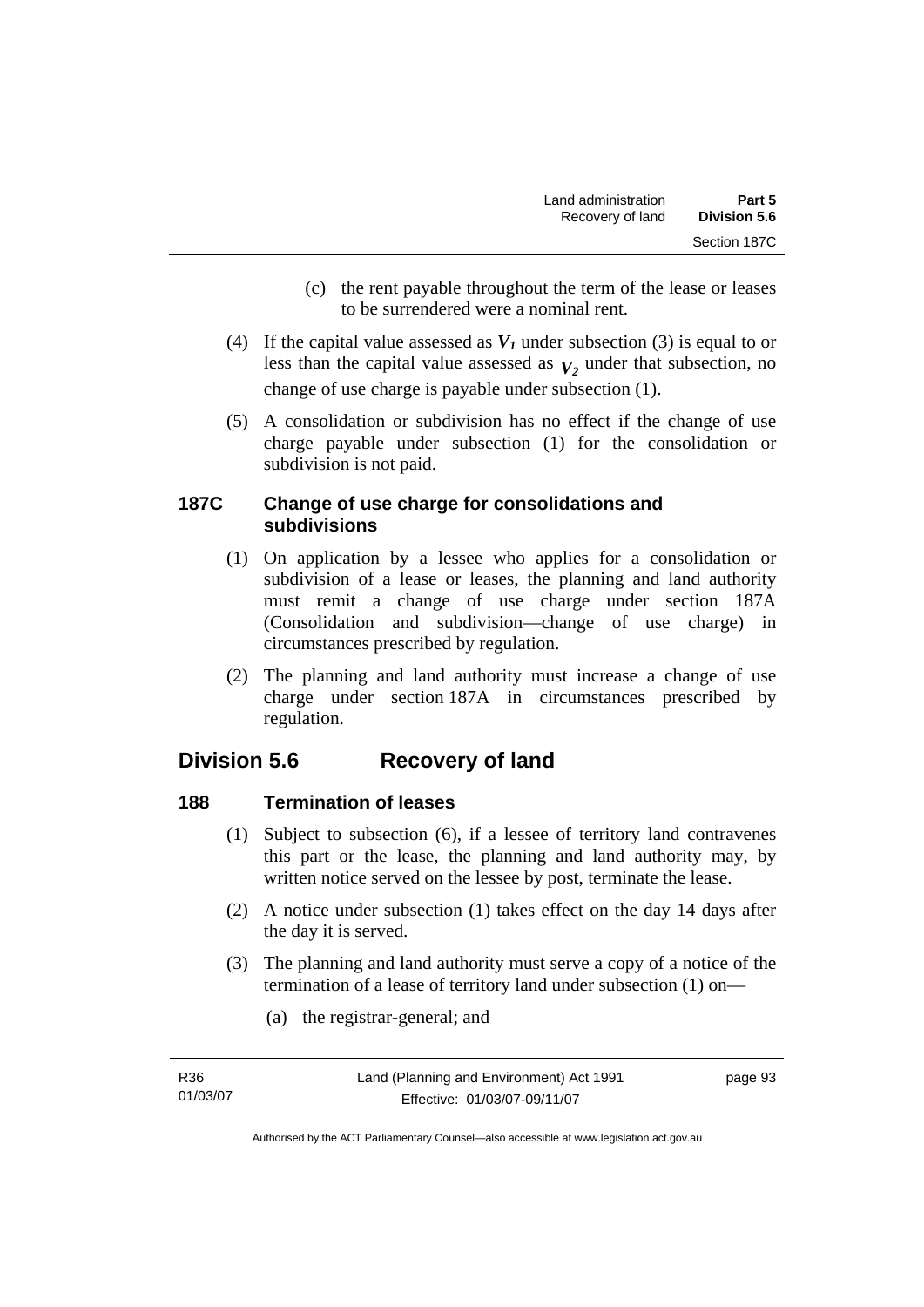| Part 5       | Land administration |
|--------------|---------------------|
| Division 5.6 | Recovery of land    |
| Section 188  |                     |

 (b) any person having an interest in the land that is registered under the *Land Titles Act 1925*;

at the same time as, or as soon as practicable after, the notice under subsection (1) is served.

- (4) Subject to subsection (6), if a person who occupies territory land under a licence from the Commonwealth or the Territory contravenes this part or the licence, the planning and land authority may, by written notice served on the licensee by post, terminate the licence.
- (5) A notice under subsection (4) takes effect on the day 7 days after the day it is served.
- (6) The planning and land authority must not terminate a lease or a licence under this section unless it has—
	- (a) by written notice served on the lessee or licensee by post—
		- (i) informed the lessee or licensee that it is considering terminating the lease or licence; and
		- (ii) specified the grounds on which it is considering taking that action; and
		- (iii) invited the lessee or licensee to notify the authority in writing within 21 days after the date of the notice of any reasons why the lessee or licensee considers that the lease or licence should not be terminated; and
	- (b) taken into account any reasons for not terminating the lease or licence notified to the authority by the lessee or licensee in accordance with the notice served on the lessee or licensee under paragraph (a).
- (7) The validity of the termination of a lease is not affected by a failure to comply with subsection (3).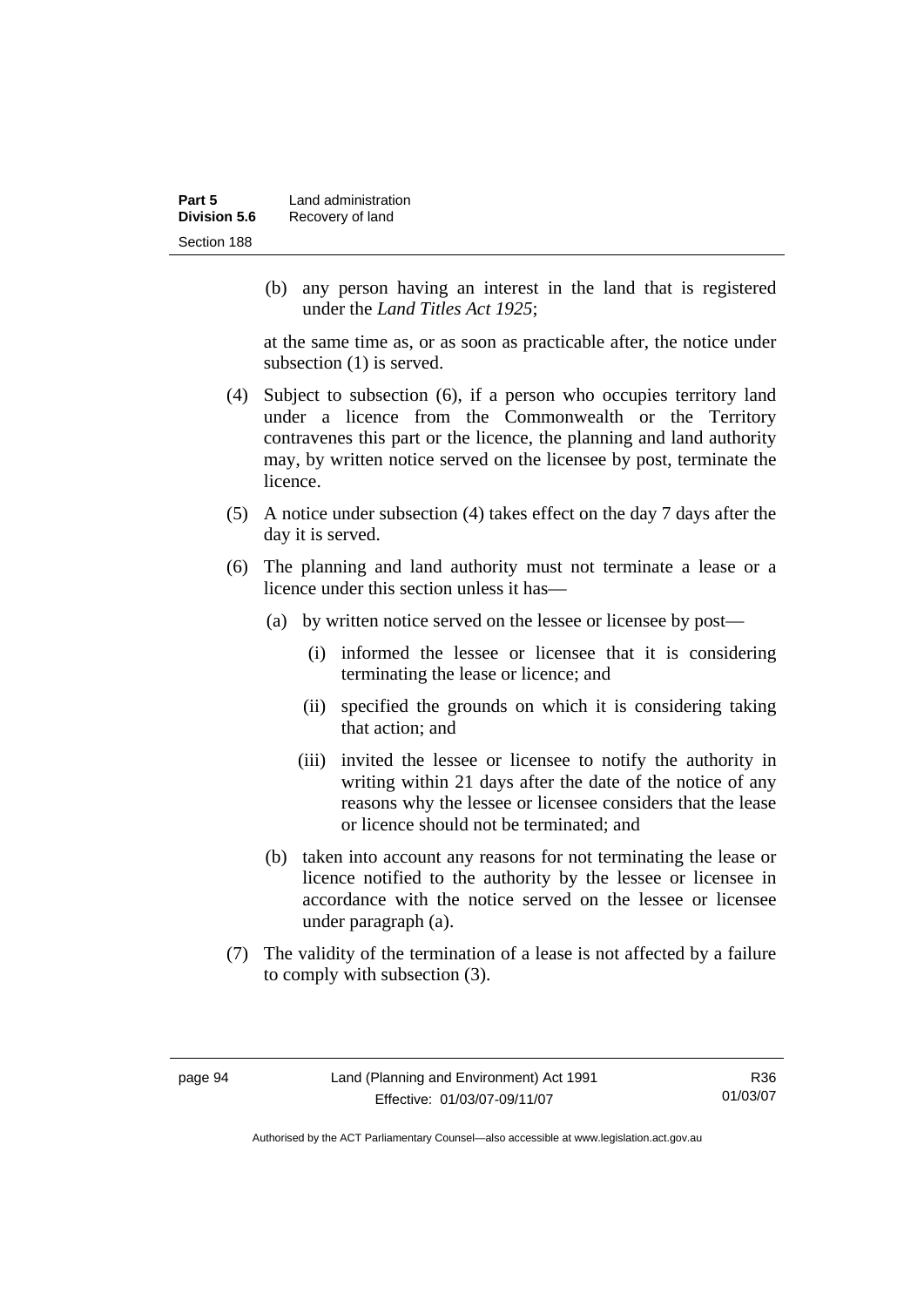#### **189 How land may be recovered**

- (1) This section applies if—
	- (a) a person who has been a lessee of territory land remains in possession of the land after—
		- (i) the term of the lease has ended; or
		- (ii) the lease has been surrendered or ended; or
	- (b) a person who has been a licensee of territory land remains in possession of the land after—
		- (i) the term of the licence has ended; or
		- (ii) the licence has been surrendered or ended.
- (2) The Executive may, by written notice to the person (the *unlawful occupier*), demand that the unlawful occupier give possession of the land to the Executive within the reasonable period stated in the demand.
- (3) If a demand is not complied with—
	- (a) the Executive may apply to the Magistrates Court for an order that possession of the land be given to the Executive; and
	- (b) the court may issue a warrant authorising a police officer, within 30 days after the day the warrant is issued, to enter the land with the assistance and by the force that is reasonable, and give possession of the land to the Executive.
- (4) The planning and land authority is authorised to do any of the following on behalf of the Executive:
	- (a) make a demand under subsection (2);
	- (b) make an application to the Magistrates Court under subsection (3) (a):
	- (c) take possession of land under this section.

page 95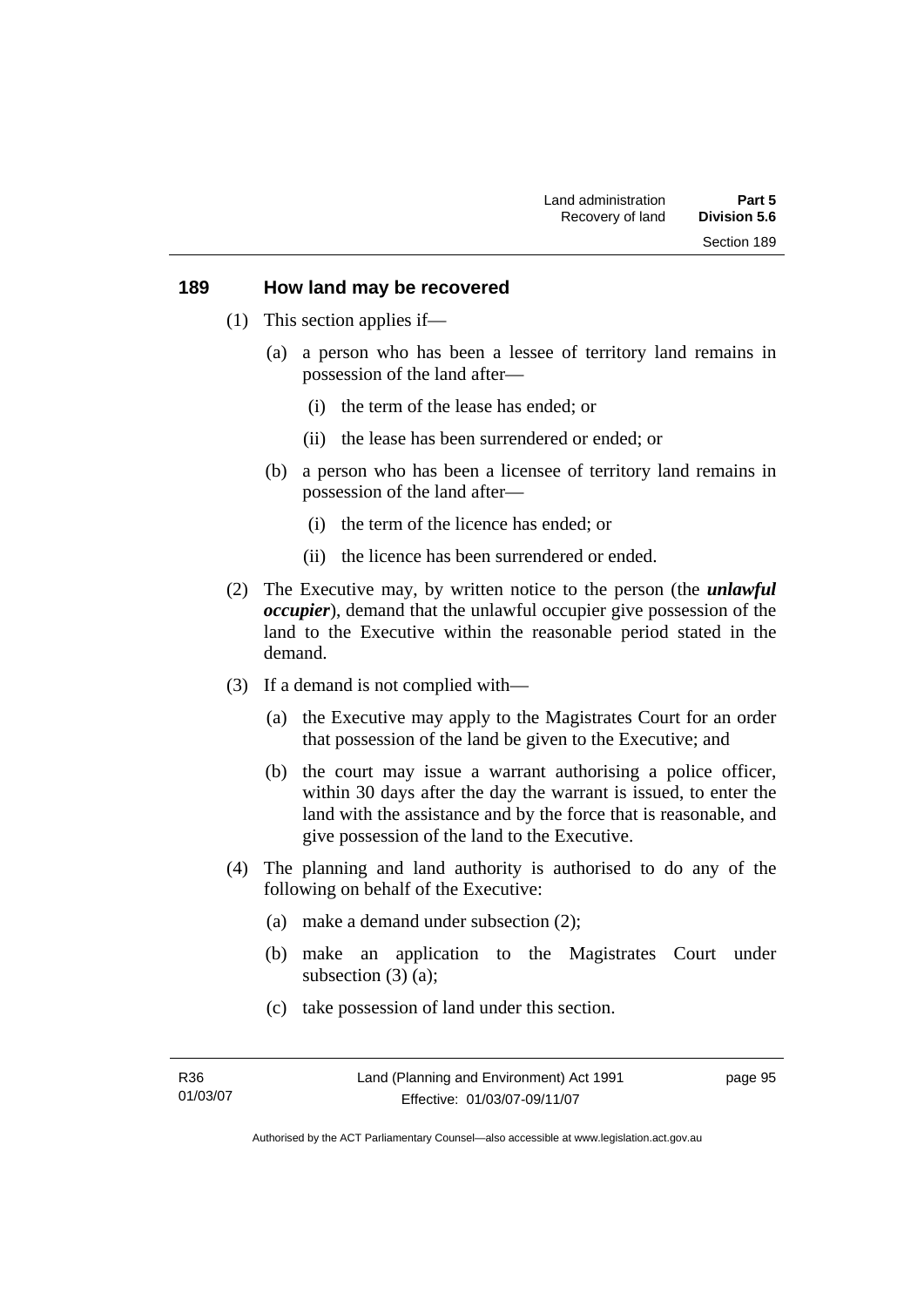| Part 5       | Land administration |
|--------------|---------------------|
| Division 5.7 | Public land         |
| Section 190  |                     |

(5) In this section:

*licence* means a licence granted by the Territory, the Commonwealth or the planning and land authority.

#### **190 Evidence of ending of lease**

- (1) The planning and land authority may certify in writing that a lease of territory land mentioned in the certificate has ended.
- (2) A certificate under subsection (1) is evidence of the matter it states.
- (3) A document that purports to be a certificate under subsection (1) is taken to be such a certificate, unless the contrary is proved.

# **Division 5.7 Public land**

## **Subdivision 5.7.1 Preliminary**

#### **191 Definitions for div 5.7**

In this division:

*plan of management* means a plan of management prepared under subdivision 5.7.4, as varied and in effect from time to time.

*variation*, in relation to a plan of management, includes the revocation of the plan and its substitution with a new plan.

## **Subdivision 5.7.2 Public land**

#### **192 Recommendations to planning and land authority**

The conservator may, in writing, recommend to the planning and land authority that the plan be varied to provide for—

- (a) the identification of an area of land as public land and its reservation for a purpose mentioned in section 193; or
- (b) in relation to an area already identified in the plan as public land—

| page 96 | Land (Planning and Environment) Act 1991 | R36      |
|---------|------------------------------------------|----------|
|         | Effective: 01/03/07-09/11/07             | 01/03/07 |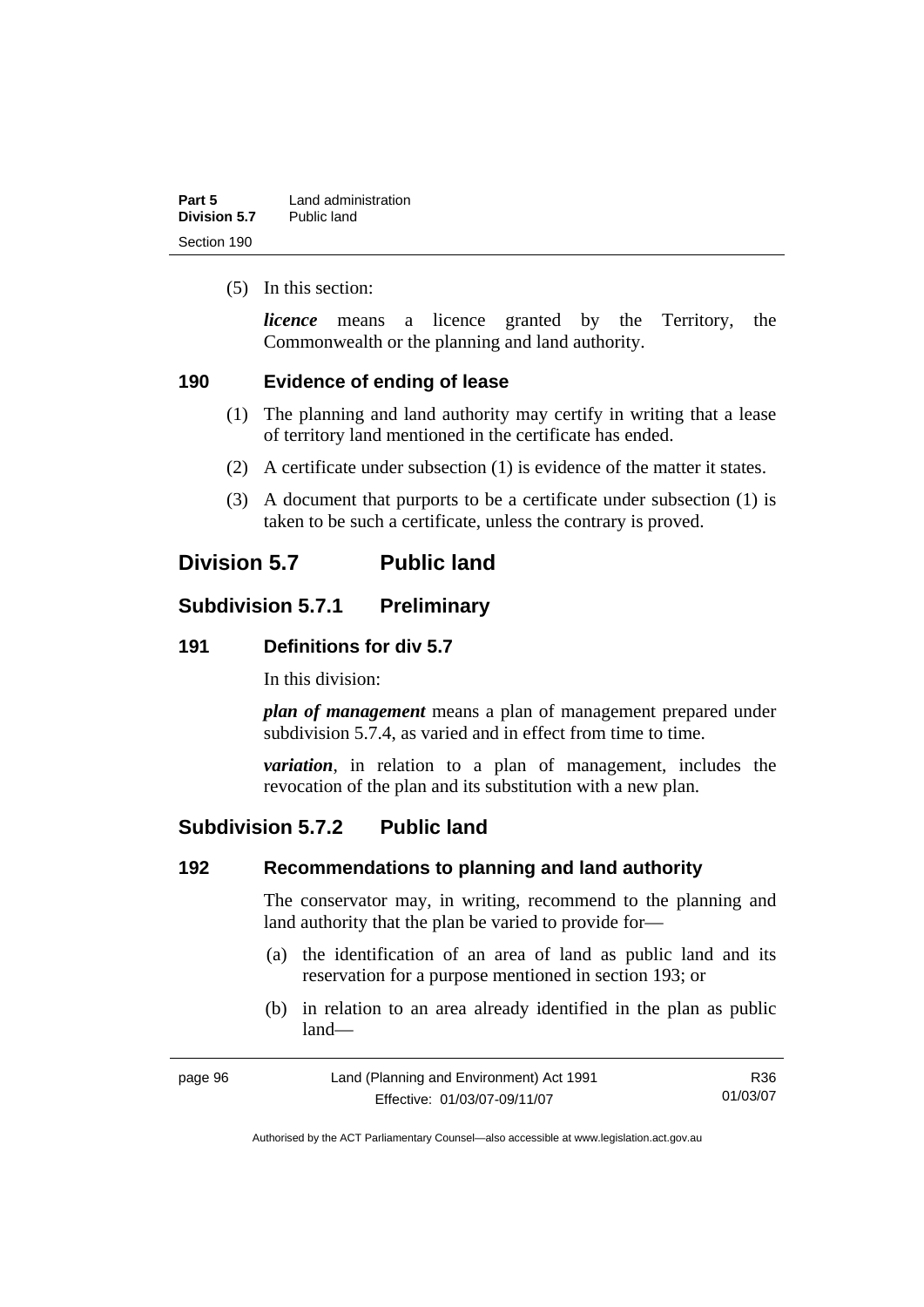- (i) the variation of its boundaries to reduce or increase the size or the area, or to alter the shape of the area; or
- (ii) the variation of the purpose for which it is reserved; or
- (iii) the cessation of its designation as public land.

# **Subdivision 5.7.3 Management of public land**

## **193 Reserved areas**

Public land may be reserved by the plan under section 7 (3) (d) for any of the following purposes:

- (a) a wilderness area;
- (b) a national park;
- (c) a nature reserve;
- (d) a special purpose reserve;
- (e) an urban open space;
- (f) a cemetery or burial ground;
- (g) a lake;
- (h) a sport and recreation reserve;
- (i) a heritage area.

#### **194 Management**

An area of public land must be managed in accordance with—

- (a) the management objectives applying to the area; and
- (b) the plan of management (if any) for the area.

**195 Management objectives** 

 (1) For section 194, the management objectives for an area of public land reserved for a particular purpose are—

| R36      | Land (Planning and Environment) Act 1991 | page 97 |
|----------|------------------------------------------|---------|
| 01/03/07 | Effective: 01/03/07-09/11/07             |         |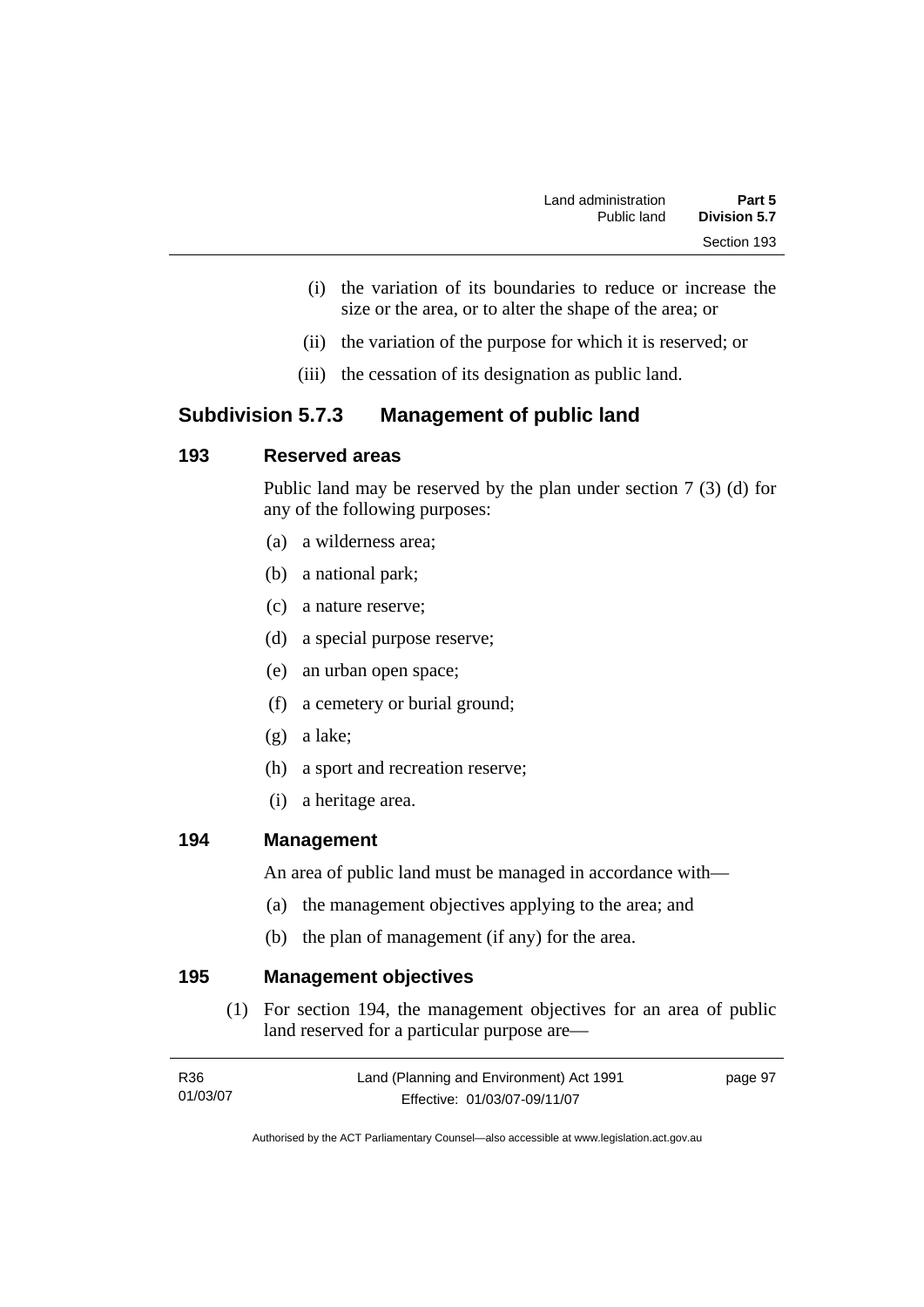- (a) objectives specified in schedule 1; and
- (b) objectives specified by the conservator under subsection (2);

in relation to areas of land reserved for that purpose.

- (2) The conservator may, in writing, determine management objectives for an area of public land reserved for a purpose mentioned in schedule 1.
	- *Note* A power given under an Act to make a statutory instrument (including a determination of management objectives) includes power to amend or repeal the instrument (see Legislation Act, s 46 (1)).
- (3) A determination of management objectives is a disallowable instrument.
	- *Note 1* A disallowable instrument must be notified, and presented to the Legislative Assembly, under the Legislation Act.
	- *Note 2* An amendment or repeal of a determination of management objectives is also a disallowable instrument (see Legislation Act, s 46 (2))*.*
- (4) If there is an inconsistency between the application of 2 management objectives specified in schedule 1 in relation to an area of public land, the objective appearing later in the schedule is to be read subject to the other objective.
- (5) If there is an inconsistency between the application of a management objective specified in schedule 1 and a management objective specified by the conservator under subsection (2) in relation to an area of public land, the objective specified by the conservator is to be read subject to the other objective.
- (6) In schedule 1:

*natural environment* means all biological, physical and visual elements of the earth and its atmosphere, whether natural or modified.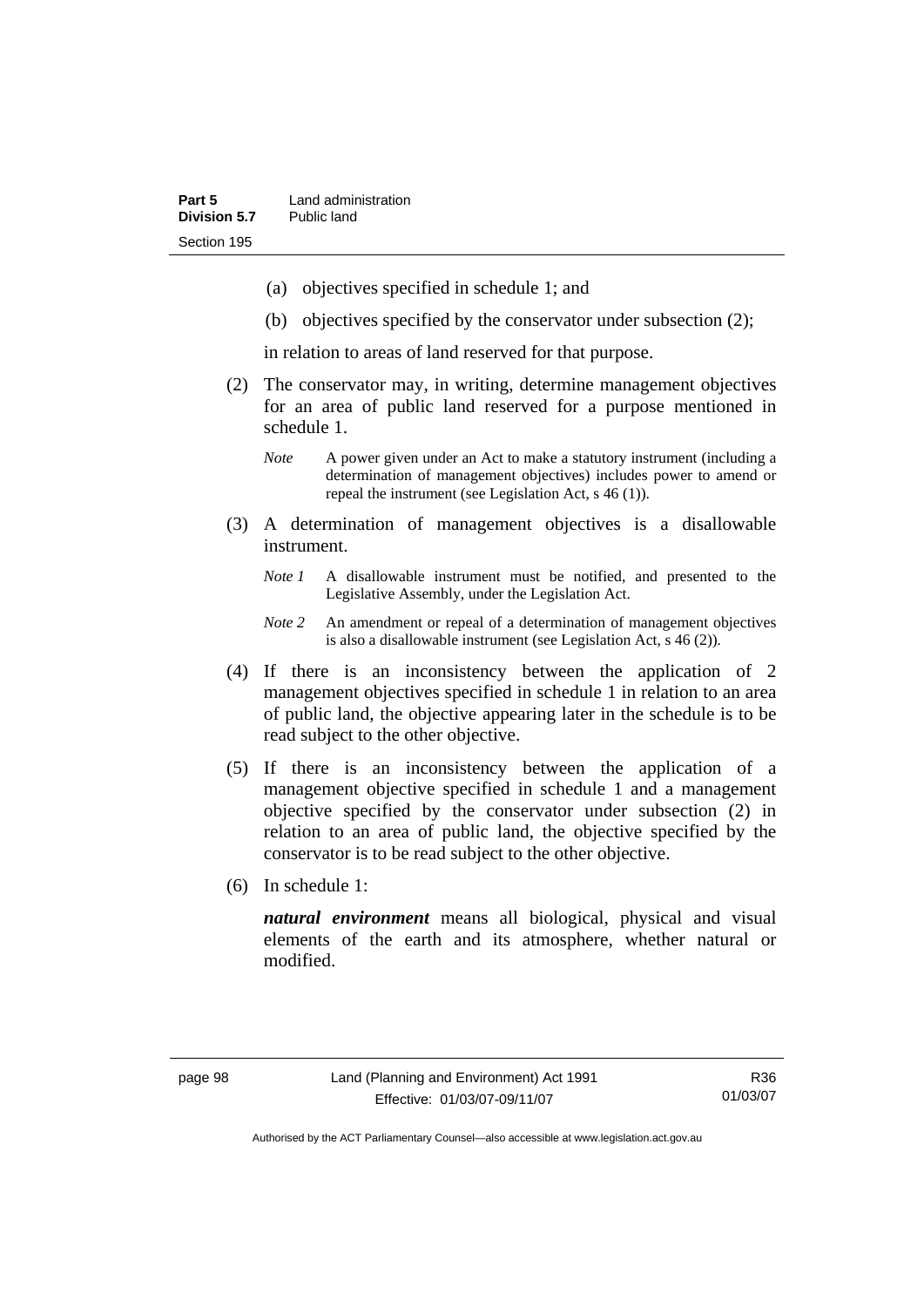# **Subdivision 5.7.4 Plans of management**

## **196 Content**

A plan of management includes—

- (a) a description of the area of public land to which it applies; and
- (b) how the relevant management objectives mentioned in section 195 (1) are to be implemented or promoted in that area.

## **197 Preparation**

- (1) The conservator must prepare a draft plan of management for an area of public land as soon as practicable after the area is identified as such in the plan.
- (2) In preparing a draft plan of management, the conservator must consider any recommendation submitted by the authority.

## **198 Variations**

- (1) The conservator may prepare a draft variation of a plan of management in the same way as a draft plan of management.
- (2) This subdivision applies to a draft variation of a plan of management as if it were a draft plan of management.

## **199 Environmental assessments and inquiries**

- (1) At the written request of the conservator, or on his or her own initiative, at any time before a draft plan of management is approved under section 204 (a), the Minister may—
	- (a) direct that an assessment be made; or
	- (b) establish a panel to conduct an inquiry;

about any aspect of the draft plan.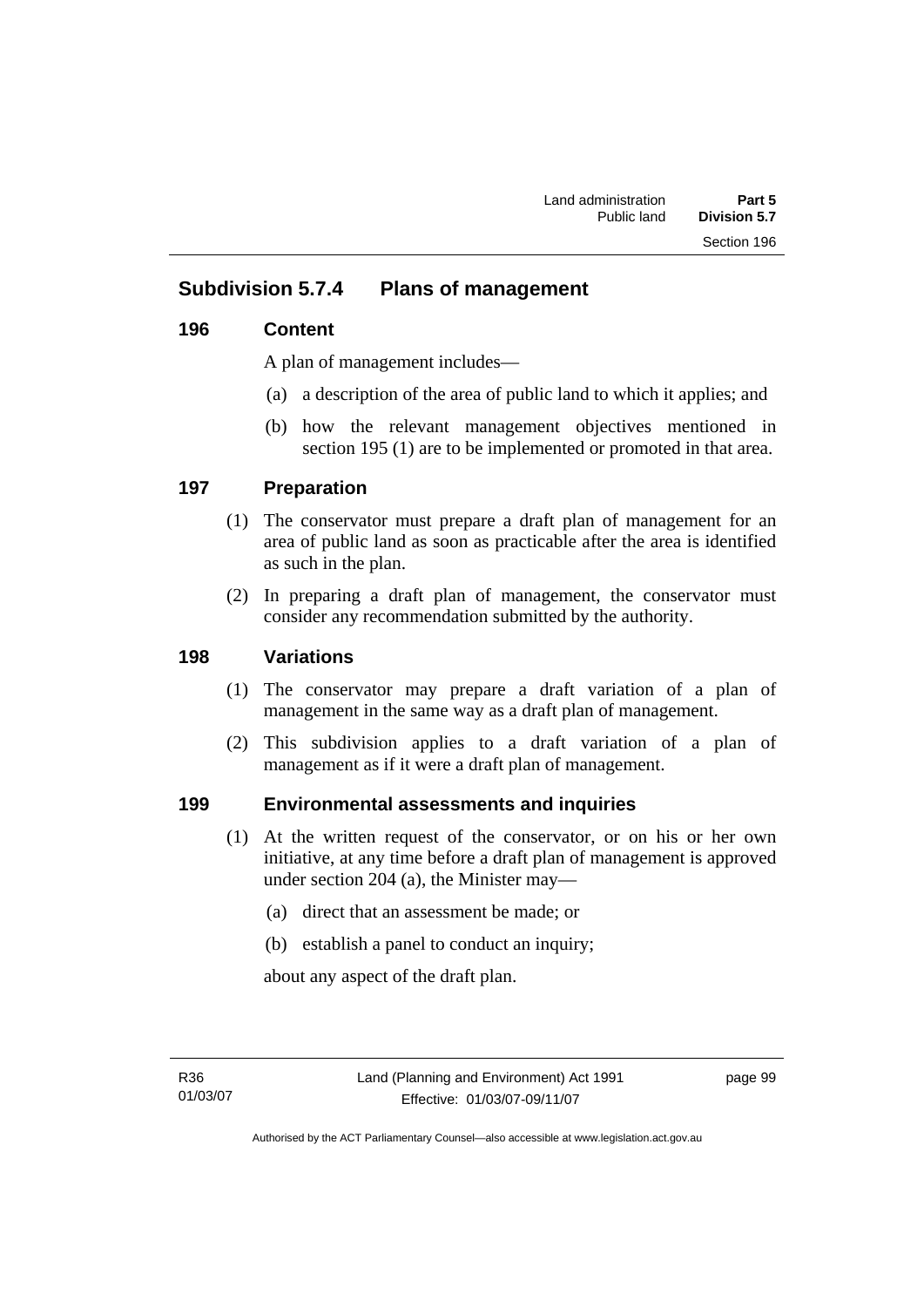| Part 5       | Land administration |
|--------------|---------------------|
| Division 5.7 | Public land         |
| Section 200  |                     |

 (2) In preparing or revising a draft plan of management, the conservator must consider any relevant assessment or the report of any relevant inquiry.

#### **200 Public consultation**

- (1) This section applies to a draft plan of management for an area of public land if—
	- (a) no corresponding preliminary draft plan of management for that area has been notified under section 19; or
	- (b) if such a preliminary draft has been so notified—the firstmentioned draft plan of management differs significantly from that preliminary draft.
- (2) The conservator must make copies of a draft plan of management to which this section applies available to an appropriate committee of the Legislative Assembly.
- (3) The conservator must make copies of a draft plan of management to which this section applies available for public inspection during office hours at the places specified in a written notice prepared by the conservator.
- (4) A notice under subsection (3) must include a statement inviting people to submit written comments about the draft plan of management to the conservator at a specified address and within a specified period of not less than 21 days from the date of the notice.
- (5) A notice under subsection (3) is a notifiable instrument.

*Note* A notifiable instrument must be notified under the Legislation Act.

(6) The conservator must also publish the notice in a daily newspaper.

#### **201 Revision**

The conservator may revise a draft plan of management—

page 100 Land (Planning and Environment) Act 1991 Effective: 01/03/07-09/11/07

R36 01/03/07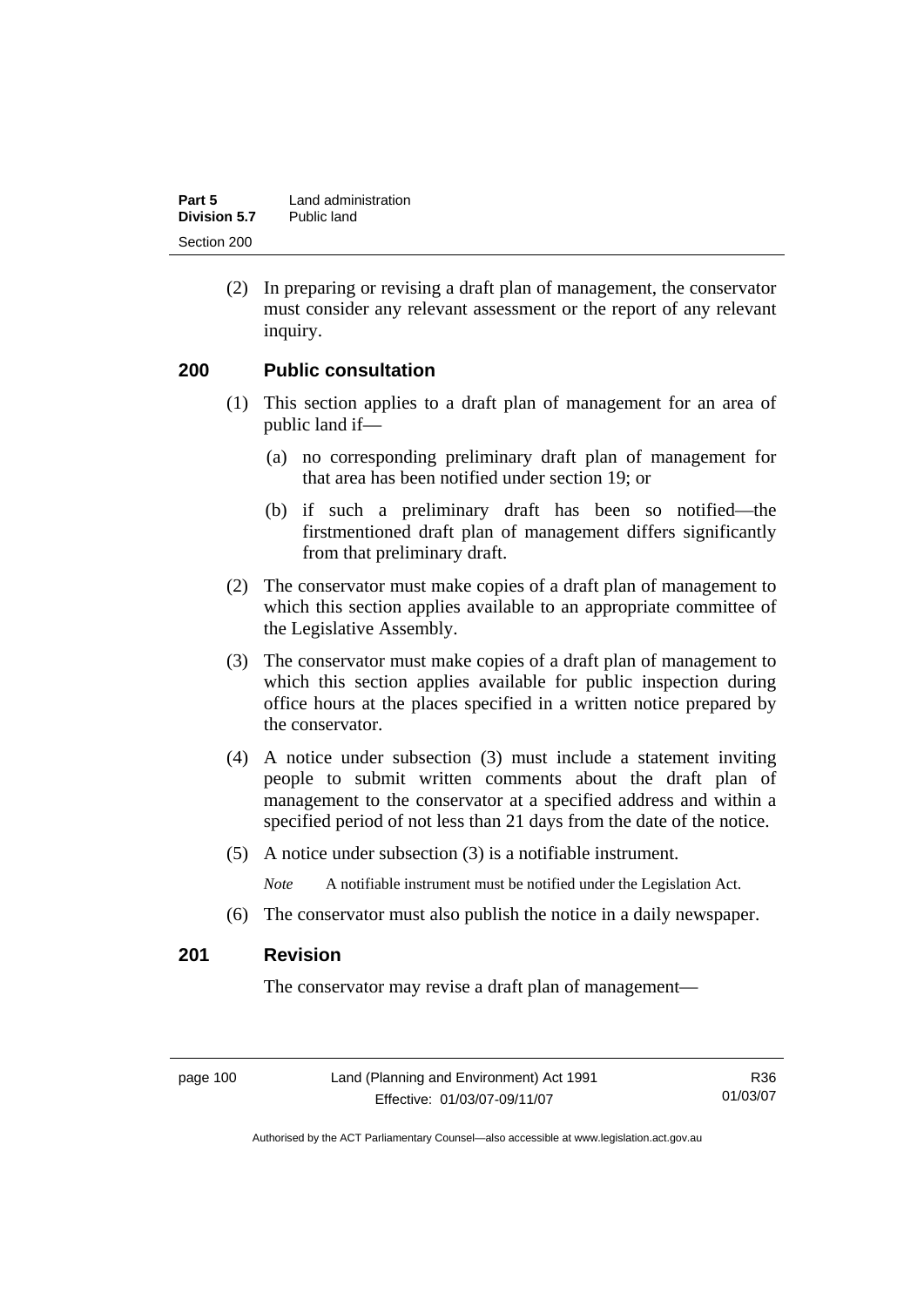- (a) in consideration of any written comments received from any person about the draft plan; or
- (b) to correct any formal error.

#### **202 Submission to Minister**

The conservator must submit a draft plan of management (as revised under section 201) to the Minister for approval, together with—

- (a) a written report setting out the issues raised in any written comments submitted to the conservator in relation to the draft; and
- (b) a written report about the conservator's consultation with the public and with any other person or authority about the draft.

#### **203 Consideration of plan of management by Legislative Assembly committee**

If the conservator submits a draft plan of management to the Minister under section 202, the Minister must, within 7 days of receiving the draft plan give—

- (a) a copy of the draft plan; and
- (b) a copy of the reports mentioned in section 202 (a) and (b) relating to the draft plan; and
- (c) all other documents relating to the draft plan submitted to the Minister by the conservator;

to an appropriate committee of the Legislative Assembly.

#### **204 Minister's powers**

 (1) On receipt of a draft plan of management submitted under section 202 or section 205 for approval, the Minister must consider any recommendation relating to the draft by a committee of the Legislative Assembly that considers the draft under section 203 and—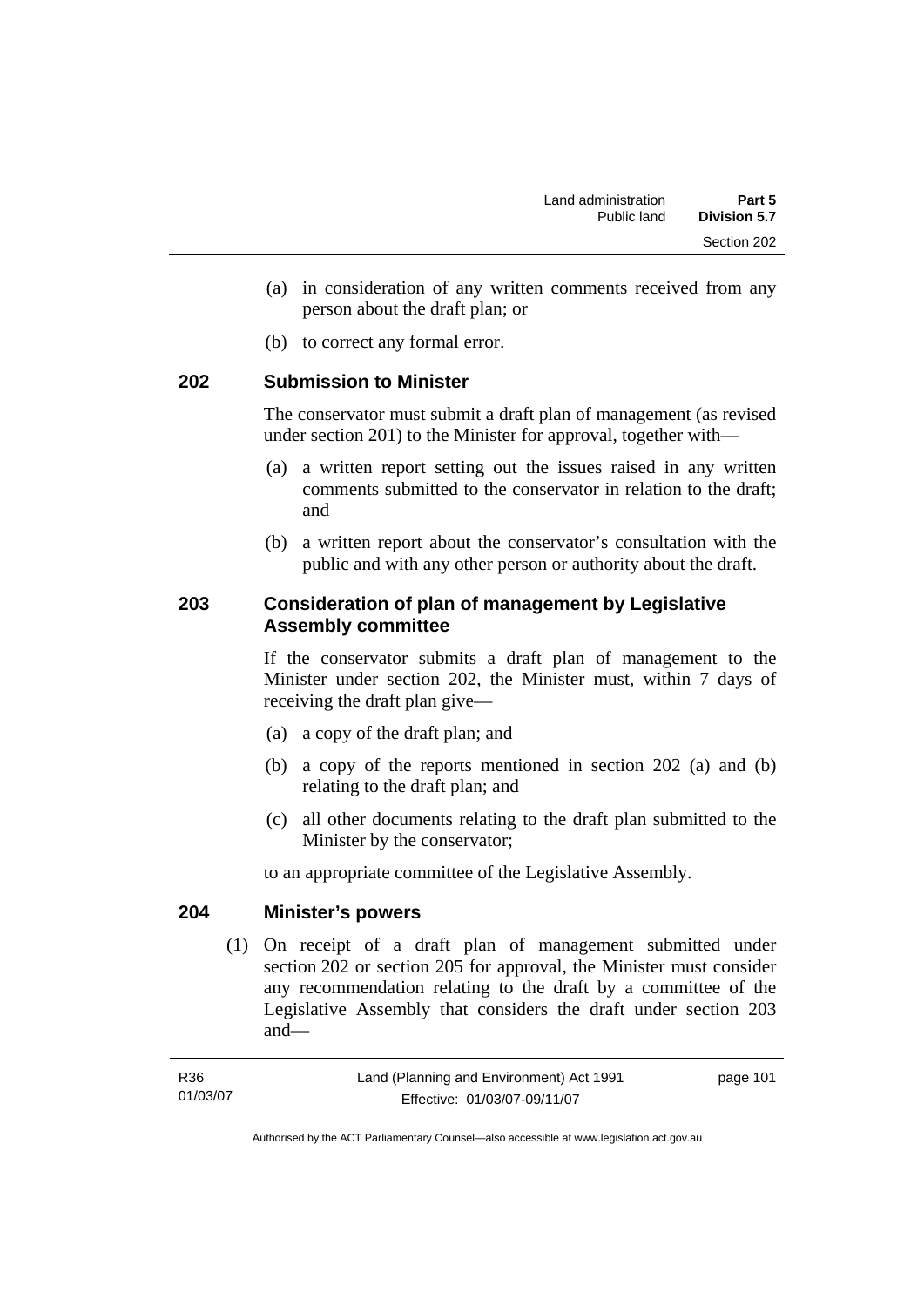- (a) in writing, approve a plan of management in the form in which the draft is submitted; or
- (b) refer the draft to the conservator together with any of the following written directions:
	- (i) to conduct further specified consultation;
	- (ii) to consider any revision suggested by the Minister;
	- (iii) to revise the draft in a specified way;
	- (iv) to defer, in writing, until a specified date or the happening of a specified event, the resubmission of the draft to the Minister;
	- (v) to withdraw the draft in writing.
- (2) The following are notifiable instruments:
	- (a) a deferral directed under subsection (1) (b) (iv);
	- (b) a withdrawal directed under subsection  $(1)$  (b)  $(v)$ .
	- *Note* A notifiable instrument must be notified under the Legislation Act.

#### **205 Referral back to conservator**

If the Minister refers a draft plan of management to the conservator under section 204 (1) (b), the conservator must—

- (a) comply with the Minister's directions; and
- (b) if the Minister gives a direction under section 204 (1) (b) (i) or (ii)—if the conservator considers appropriate, revise the draft plan; and
- (c) revise the draft to correct any formal error; and
- (d) resubmit the draft plan of management (as revised) to the Minister for approval together with a written report about the conservator's compliance with the Minister's directions and about any revision of the draft under paragraph (c).

| page 102 | Land (Planning and Environment) Act 1991 | R36.     |
|----------|------------------------------------------|----------|
|          | Effective: 01/03/07-09/11/07             | 01/03/07 |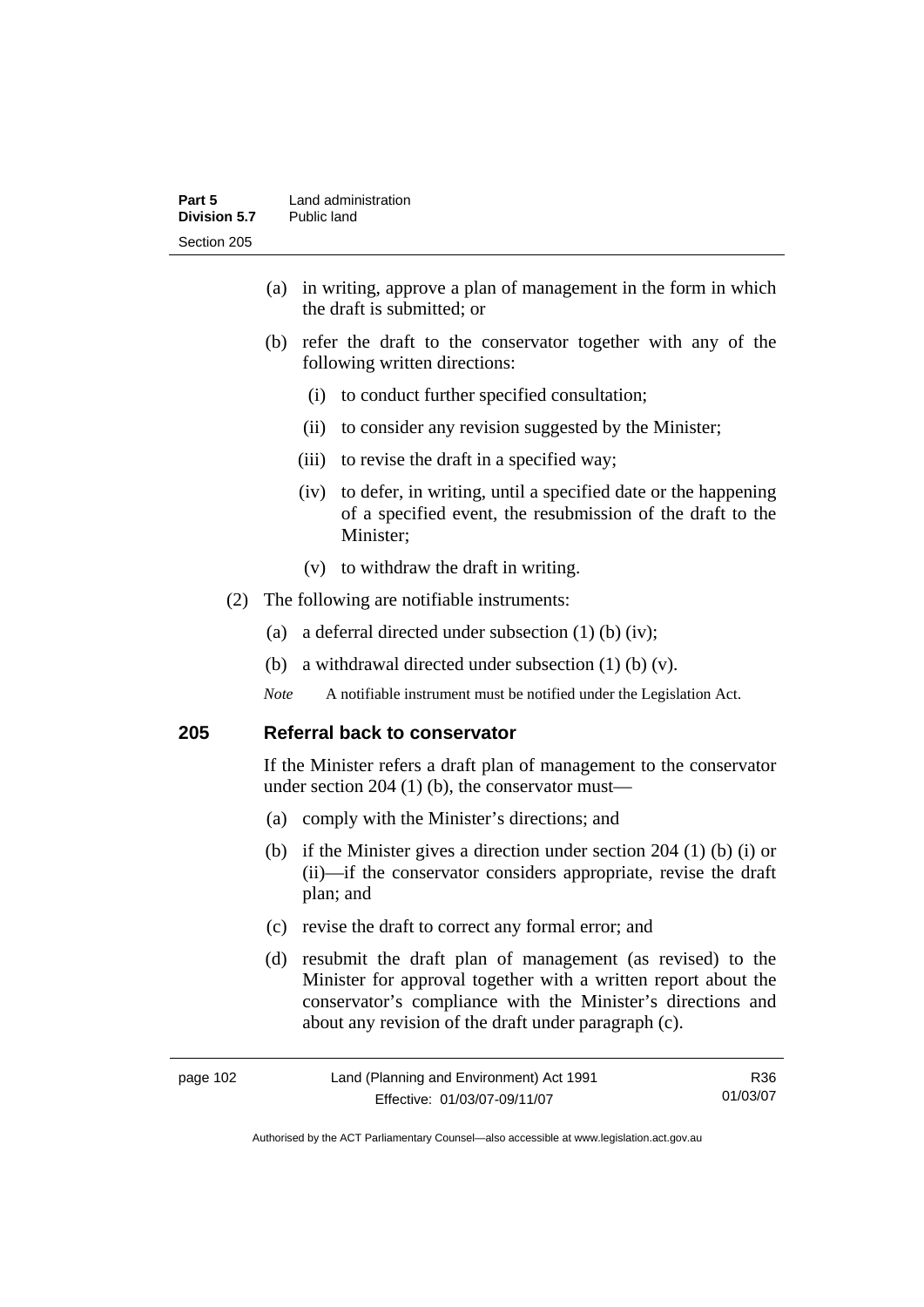#### **206 Notice of revival of deferred draft plan of management**

- (1) If the conservator defers a draft plan of management as directed under section 204 (1) (b) (iv) (Minister's powers), on the day stated in the deferral, or as soon as possible after the event mentioned in the deferral, the conservator must prepare a written notice stating that the draft plan of management is revived.
- (2) A notice is a notifiable instrument.

*Note* A notifiable instrument must be notified under the Legislation Act.

(3) The conservator must also publish the notice in a daily newspaper.

#### **207 Notification, presentation, disallowance and date of effect**

- (1) A plan of management, as approved by the Minister under section 204, is a disallowable instrument.
	- *Note* A disallowable instrument must be notified, and presented to the Legislative Assembly, under the Legislation Act.
- (2) The Legislation Act, chapter 7 (Presentation, amendment and disallowance of subordinate laws and disallowable instruments) applies to a plan of management as if each reference in that chapter to 6 sitting days were a reference to 5 sitting days.
- (3) Subject to any disallowance under the Legislation Act, chapter 7, the plan of management commences—
	- (a) on the day after the 5th sitting day after the day it is presented to the Legislative Assembly under that chapter; or
	- (b) if the plan provides for a later date or time of commencement—on that date or at that time.

#### **Subdivision 5.7.5 Leases and licences**

## **208 Leases—generally**

 (1) Except as provided by section 209, the planning and land authority must not grant a lease—

| R36      | Land (Planning and Environment) Act 1991 | page 103 |
|----------|------------------------------------------|----------|
| 01/03/07 | Effective: 01/03/07-09/11/07             |          |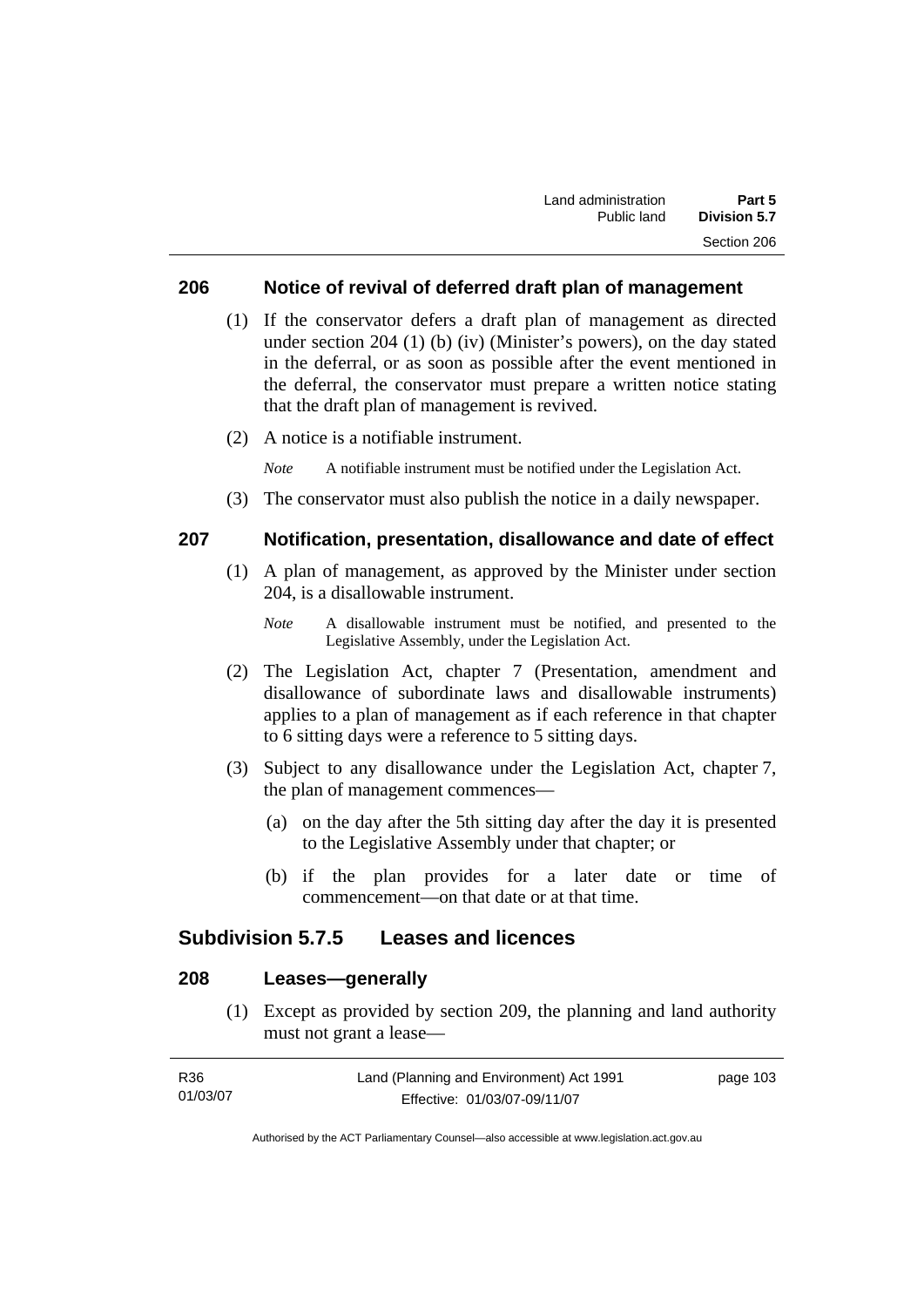| Part 5       | Land administration |
|--------------|---------------------|
| Division 5.7 | Public land         |
| Section 209  |                     |

- (a) of public land; or
- (b) during the defined period, of land designated, in a draft variation of the plan notified under section 19, to become public land.
- (2) In subsection (1):

*defined period*, in relation to land designated, in a draft variation of the plan, to become public land, means the period of interim effect, under part 2, of that draft variation.

#### **209 Grant of leases**

- (1) On the written recommendation of the conservator, the planning and land authority may grant a lease of an area, or part of an area, of public land except if that area is reserved under the plan as a wilderness area.
- (2) On the written recommendation of the conservator, the planning and land authority may during the defined period mentioned in section 208 (2), grant a lease of an area, or part of an area, of land designated in a draft variation of the plan to become public land except if it is proposed in that draft variation that the area be reserved as a wilderness area.

#### **210 Licences**

 (1) The planning and land authority may, on the written recommendation of the conservator, grant a licence to a person to occupy or use an area of unleased public land.

#### **Example of when a licence might be given to a person**

to allow a building (including a fitting attached to the building) owned or occupied by the person to encroach onto, over or under an area of unleased public land

*Note* An example is part of the Act, is not exhaustive and may extend, but does not limit, the meaning of the provision in which it appears (see Legislation Act, s 126 and s 132).

| page 104 | Land (Planning and Environment) Act 1991 | R36      |
|----------|------------------------------------------|----------|
|          | Effective: 01/03/07-09/11/07             | 01/03/07 |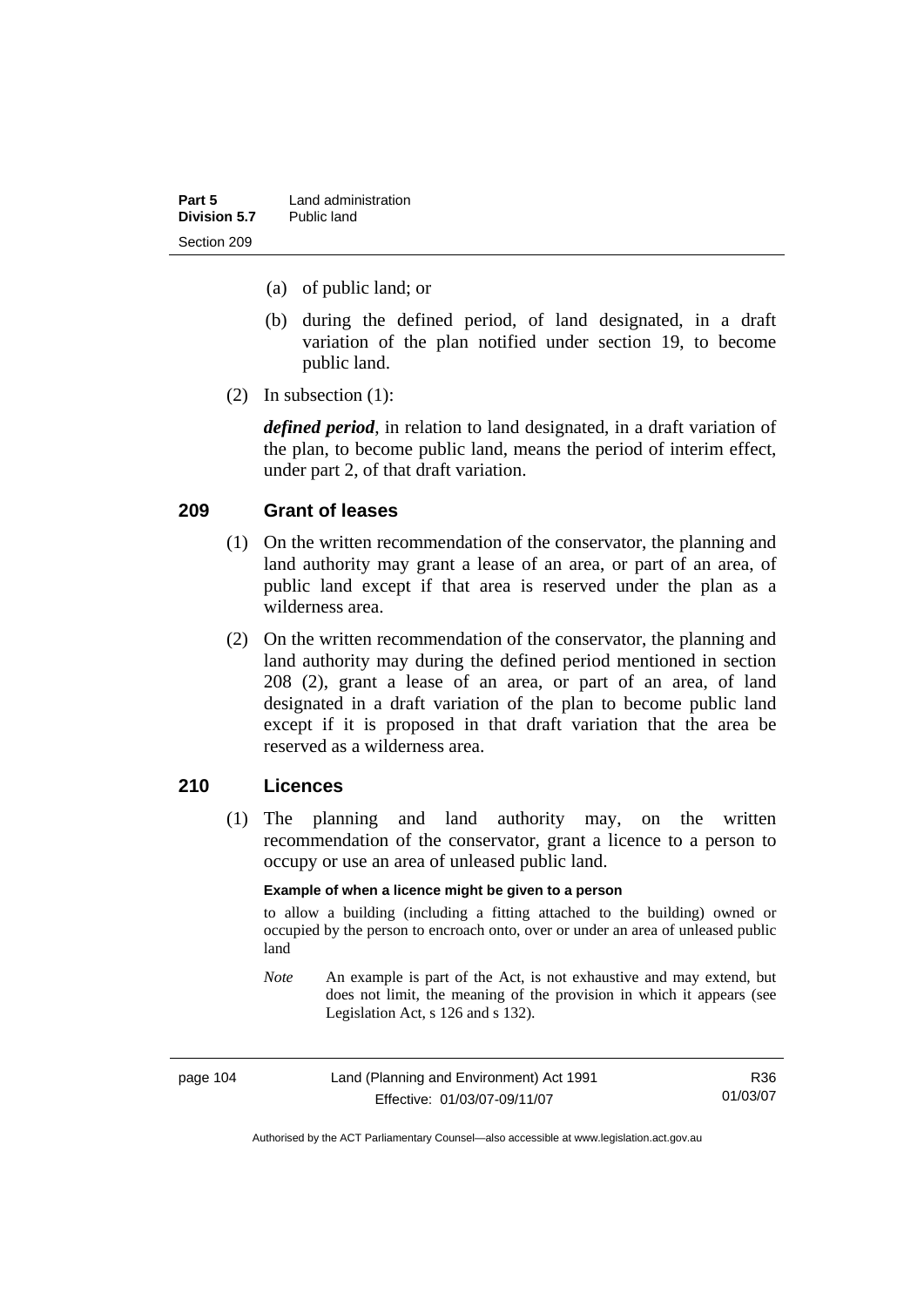- (2) An application for a licence under subsection (1) must—
	- (a) be in writing signed by the applicant; and
	- (b) specify—
		- (i) the land in relation to which the licence is sought; and
		- (ii) the period for which the licence is sought; and
		- (iii) the purposes for which it is proposed that the land should be used under the licence.

*Note* A fee may be determined under s 287 for this subsection.

- (3) A licence under subsection (1) must—
	- (a) be in writing; and
	- (b) apply to the person to whom it is granted and to all other people to whom it is expressed to apply; and
	- (c) specify the period for which it is granted; and
	- (d) be subject to the conditions (if any) specified in the licence.
- (4) A person is not required to hold a licence under this section to occupy or use an area of unleased public land if—
	- (a) the person holds a permit under the *Roads and Public Places Act 1937* to place an object in, over or across the area; and
	- (b) the area is being occupied or used in accordance with the permit; and
	- (c) for an occupation or use that requires an approval under division 6.2 (Approvals)—
		- (i) the occupation or use has been approved under that division; and
		- (ii) the person is complying with any conditions under section 245 (Conditional approvals) that apply to the approval.

R36 01/03/07

Authorised by the ACT Parliamentary Counsel—also accessible at www.legislation.act.gov.au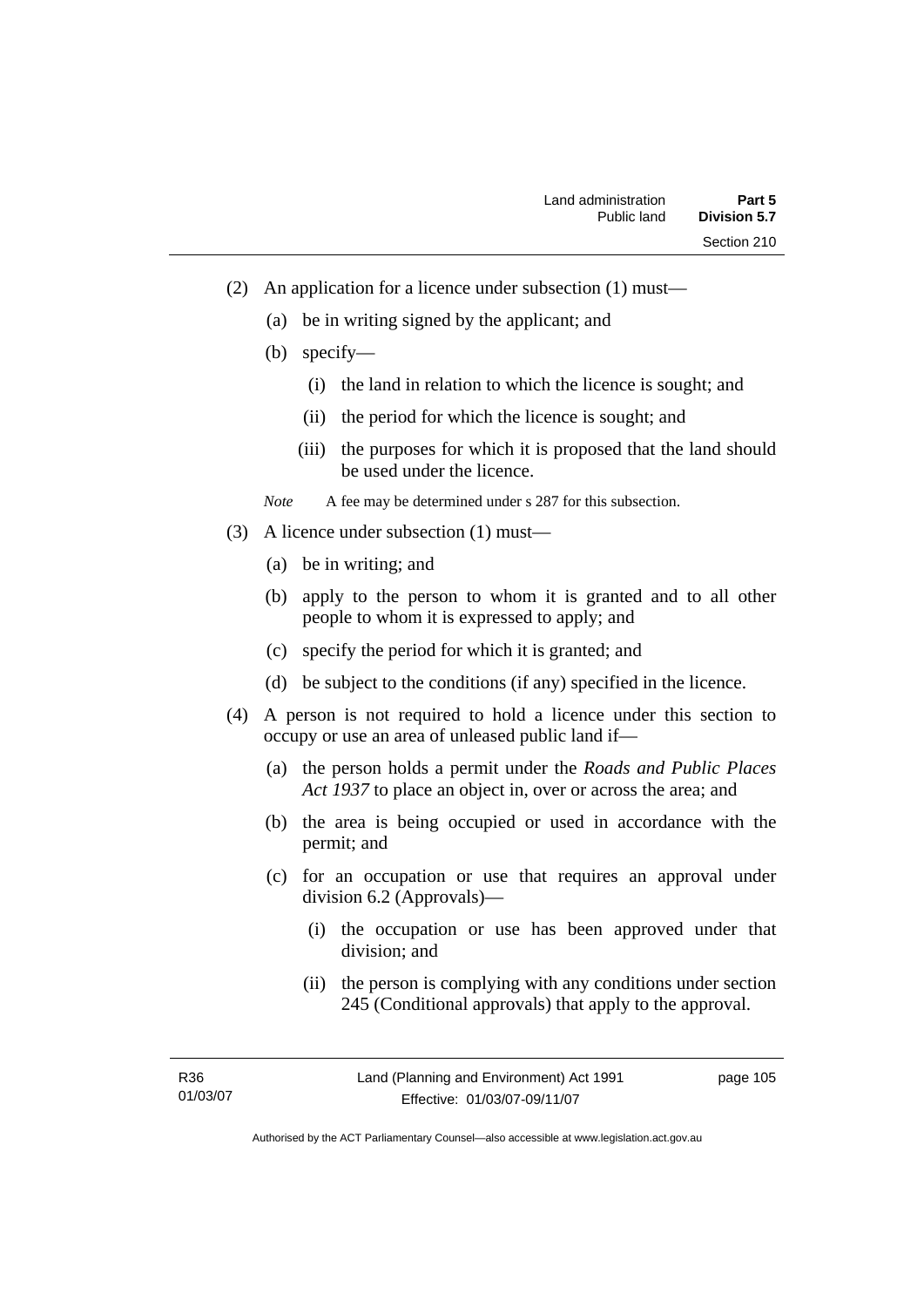| Part 5              | Land administration |
|---------------------|---------------------|
| <b>Division 5.8</b> | Miscellaneous       |
| Section 211         |                     |

## **211 Miner's rights in relation to public land**

A miner's right must not be granted in relation to public land.

# **Division 5.8 Miscellaneous**

#### **214 Lessee may surrender lease or part of lease**

- (1) A person who holds a lease of territory land may, at any time, with the consent of the planning and land authority, surrender the lease or any part of the land comprised in the lease.
- (2) The planning and land authority may agree to accept the surrender of a lease, or part of the land comprised in a lease, under subsection (1) either unconditionally or subject to any condition the authority considers appropriate.
- (3) The surrender of a lease, or of part of the land comprised in a lease, does not entitle the lessee to a refund or remission of any rent already paid or owing.

#### **215 Reduction of rent and relief from provisions of lease**

- (1) The planning and land authority may approve—
	- (a) a reduction of the rent payable under a lease of territory land, or of the amount payable, in relation to any occupation of territory land; or
	- (b) the grant of relief, to a lessee or occupier of territory land, from compliance, completely or partly, with any provision to which the person's lease or occupation is subject.
- (2) The reduction or grant of relief may be for any period (including a period before the commencement of this section or any other period before the approval).
- (3) If the planning and land authority gives an approval under subsection (1), the liability or obligation of the lessee or occupier under the lease, or in relation to the person's occupation, is

| page 106 |  |
|----------|--|
|----------|--|

R36 01/03/07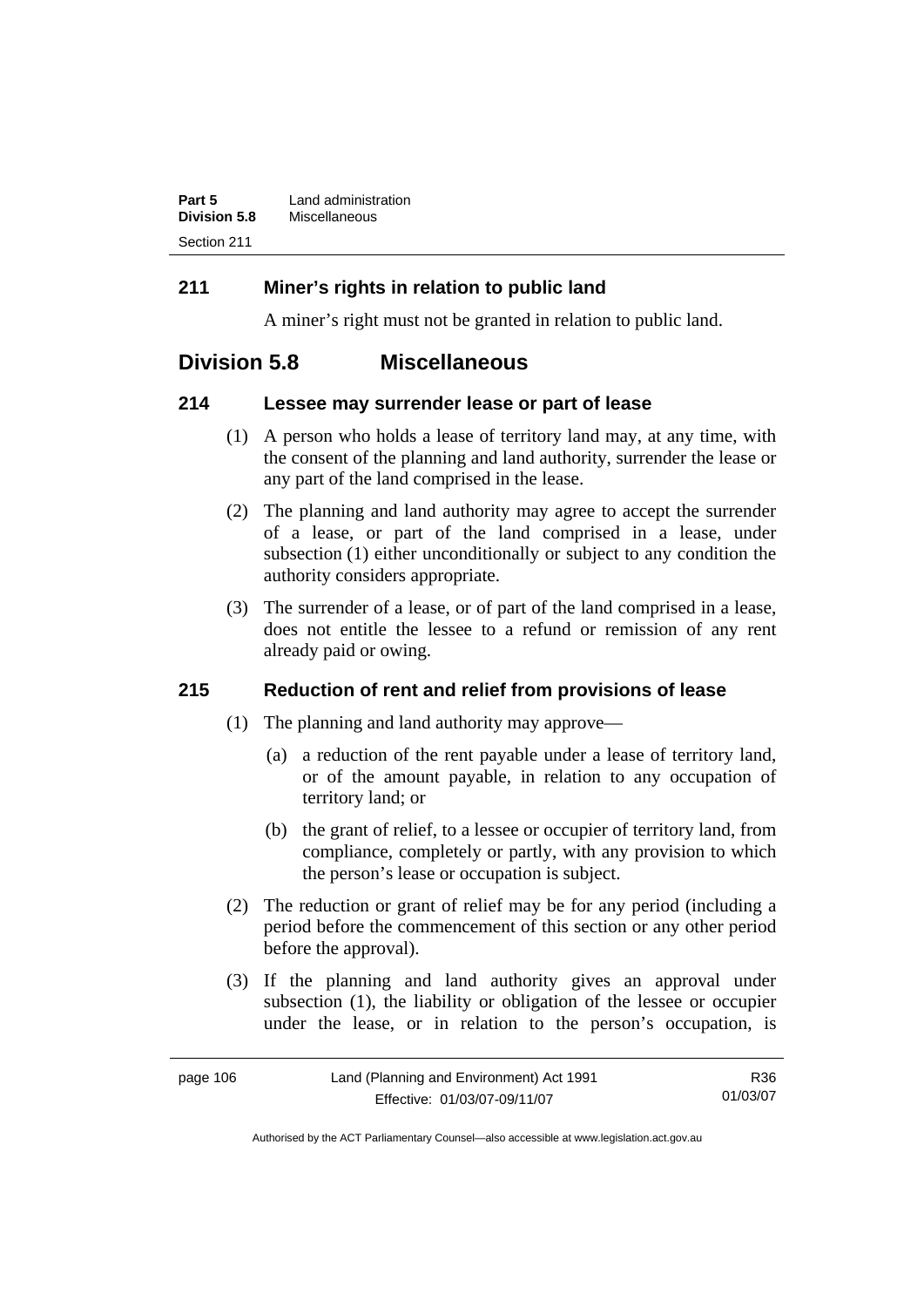discharged for the period approved, to the extent of the reduction or grant of relief approved.

- (4) An approval under subsection (1) may be made subject to conditions.
- (5) If the planning and land authority approves a grant of relief to a lessee or occupier under subsection (1), it must give to the lessee or occupier notice of the reduction of rent or other grant of relief approved.

*Note* For how documents may be given, see the Legislation Act, pt 19.5.

#### **216 Access to leased land from roads and road related areas**

- (1) The planning and land authority may grant a lease of territory land only if satisfied that the lessee will, during the term of the lease, have—
	- (a) direct access to the leased land from a road or road related area; or
	- (b) access to the leased land from a road or road related area by way of an access road or track, or in another way, that the lessee may use without charge and for all purposes at any hour of the day or night.
- (2) A way of access to leased land provided by the planning and land authority because of subsection (1) (b)—
	- (a) must not interfere with a building, garden or stockyard on the land at the time the way of access is provided; and
	- (b) must be located in a way that causes as little damage or inconvenience to the lessee as possible.
- (3) The validity of a lease granted under this part is not affected by a failure to comply with this section.
- (4) In this section: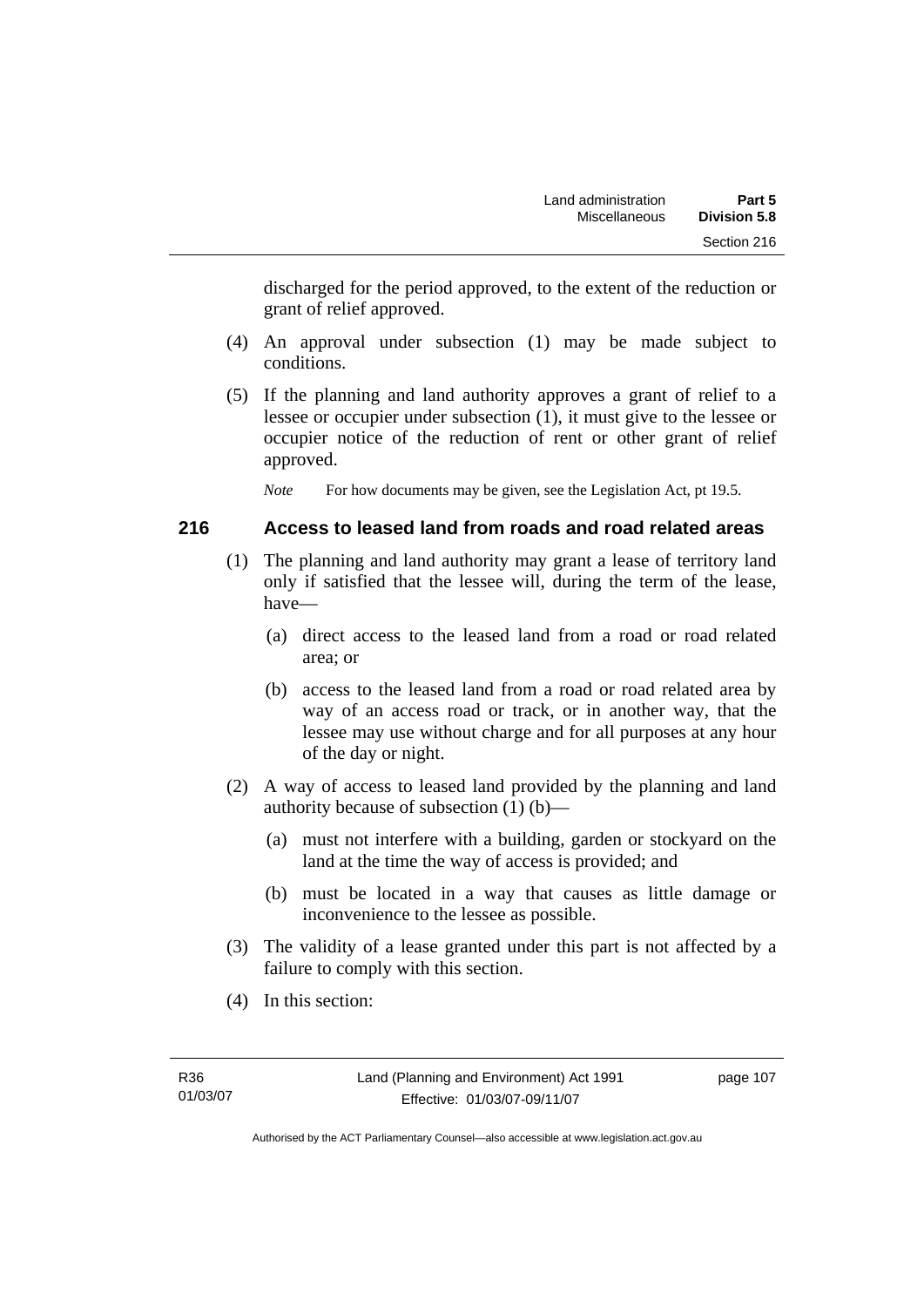| Part 5              | Land administration |
|---------------------|---------------------|
| <b>Division 5.8</b> | Miscellaneous       |
| Section 216A        |                     |

*road*—see the *Road Transport (General) Act 1999*, dictionary.

*road related area*—see the *Road Transport (General) Act 1999*, dictionary.

#### **216A Notification of certain leases**

- (1) This section applies if, during a quarter, the planning and land authority grants a lease—
	- (a) by direct grant; or
	- (b) under section 163 (Leases to community organisations), section 164 (Special leases) or section 209 (Grant of leases).
- (2) The planning and land authority must, within 5 working days after the end of the quarter, give the Minister a statement that sets out, in relation to any lease mentioned in subsection (1) granted during the quarter—
	- (a) the name of the lessee; and
	- (b) a description of the land comprised in the lease in accordance with the *Districts Act 2002*, section 9 (Description of parcel of land for dealings); and
	- (c) the amount (if any) paid for the grant of the lease; and
	- (d) the provision of this Act under which the lease was granted.
- (3) The Minister must present to the Legislative Assembly a copy of a statement received under subsection (2) within 5 sitting days after the day the Minister receives it.
- (4) The validity of a lease is not affected by a failure to comply with subsection  $(2)$  or  $(3)$ .
- (5) In this section—

*quarter* means a period of 3 months beginning on 1 January, 1 April, 1 July or 1 October in a year.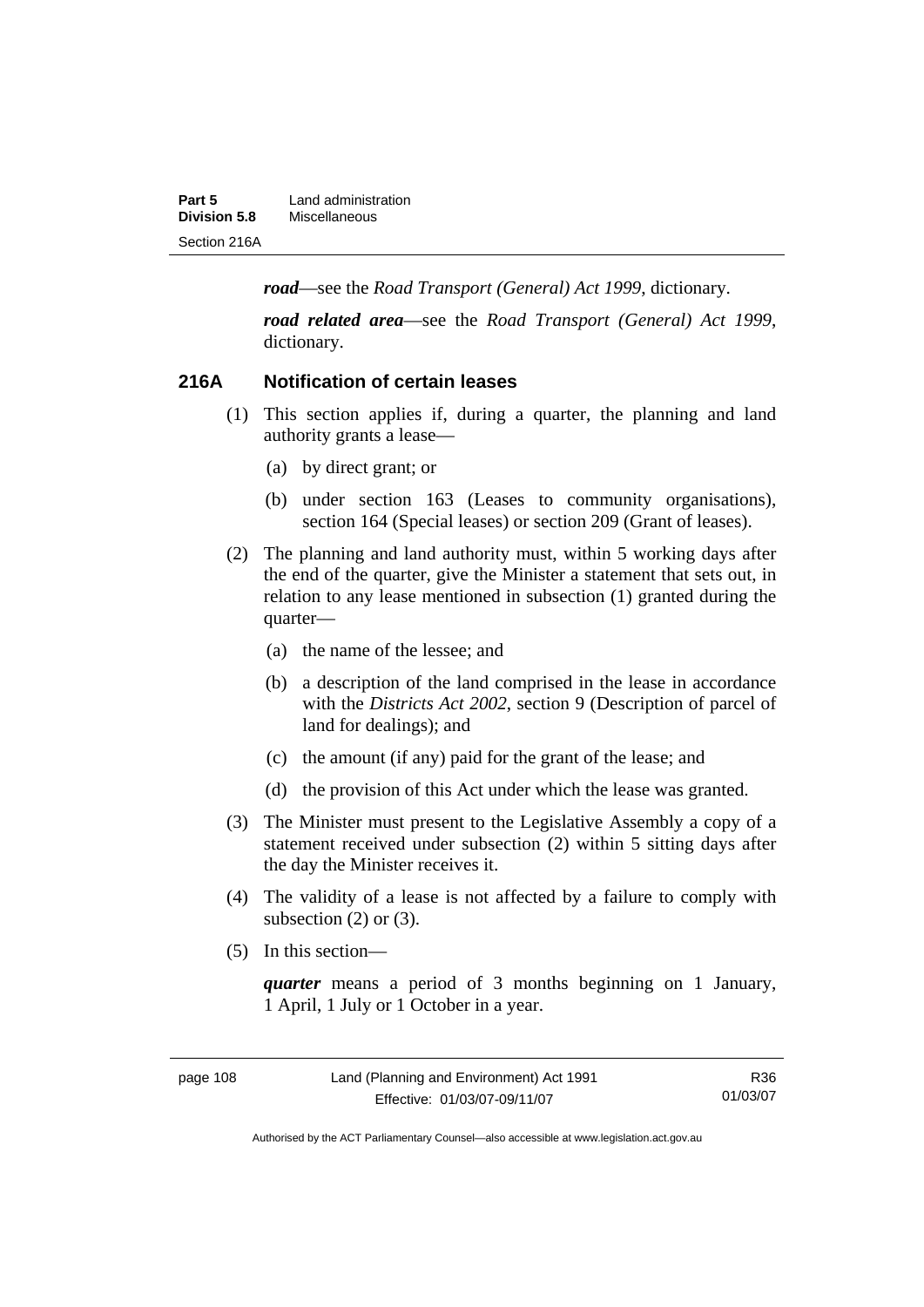## **217 Licences in relation to land that is not public land**

 (1) A person may apply to the planning and land authority for a licence to occupy or use an area of unleased territory land that is not public land.

#### **Example of when a licence might be given to a person**

to allow a building (including a fitting attached to the building) owned or occupied by the person to encroach onto, over or under an area of unleased territory land that is not public land

- *Note* An example is part of the Act, is not exhaustive and may extend, but does not limit, the meaning of the provision in which it appears (see Legislation Act, s 126 and s 132).
- (2) An application under subsection (1) must—
	- (a) be in writing signed by the applicant; and
	- (b) specify—
		- (i) the land in relation to which the licence is sought; and
		- (ii) the period for which the licence is sought; and
		- (iii) the purposes for which it is proposed that the land should be used under the licence.
	- *Note* A fee may be determined under s 287 for this subsection.
- (3) On receiving an application under subsection (1) the planning and land authority may grant the applicant a licence to occupy or use the land specified in the application for the purposes and period specified in the application.
- (4) A licence under subsection (1) must—
	- (a) be in writing; and
	- (b) apply to the person to whom it is granted and to all other people to whom it is expressed to apply; and
	- (c) specify the period for which it is granted; and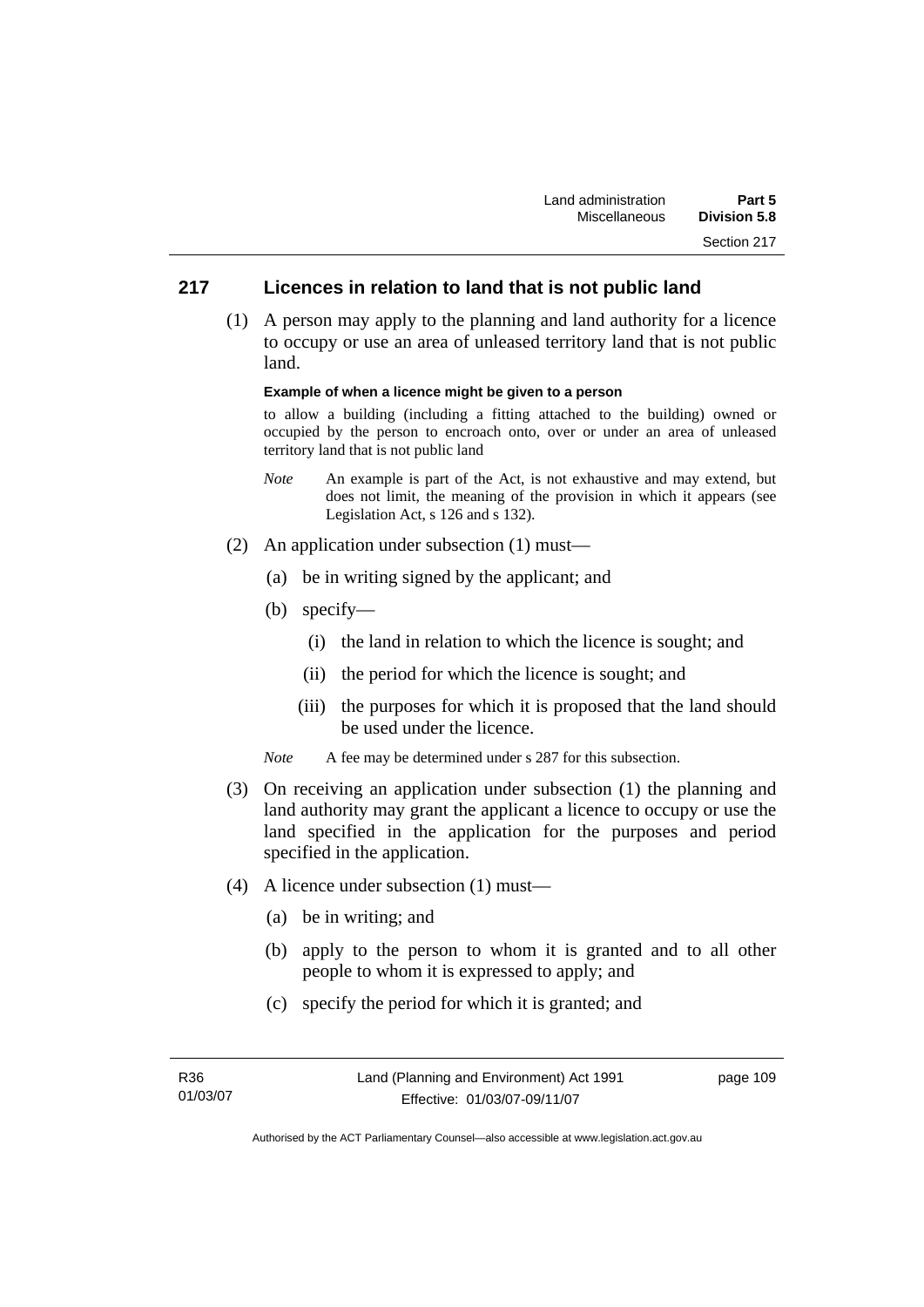| Part 5              | Land administration |
|---------------------|---------------------|
| <b>Division 5.8</b> | Miscellaneous       |
| Section 218         |                     |

- (d) be subject to the conditions (if any) that are specified in the licence.
- (5) A person is not required to hold a licence under this section to occupy or use an area of unleased territory land that is not public land if—
	- (a) the person holds a permit under the *Roads and Public Places Act 1937* to place an object in, over or across the area; and
	- (b) the area is being occupied or used in accordance with the permit; and
	- (c) for an occupation or use that requires an approval under division 6.2 (Approvals)—
		- (i) the occupation or use has been approved under that division; and
		- (ii) the person is complying with any conditions under section 245 (Conditional approvals) that apply to the approval.

#### **218 Reservation of minerals**

A reservation of minerals contained in a lease of territory land must be read as a reservation of all minerals and mineral substances in or on the land, including gold, silver, copper, tin, other metals, ores and substances containing metals, gems, precious stones, coal, limestone, shale, mineral oils, valuable earths and substances, stone, clay, gravel and sand.

#### **219 Rights to extract minerals**

- (1) The planning and land authority may, by a lease or other agreement, grant a person the right to extract minerals from specified territory land.
- (2) The provisions of a lease or other agreement entered under subsection (1) are the provisions agreed between the parties.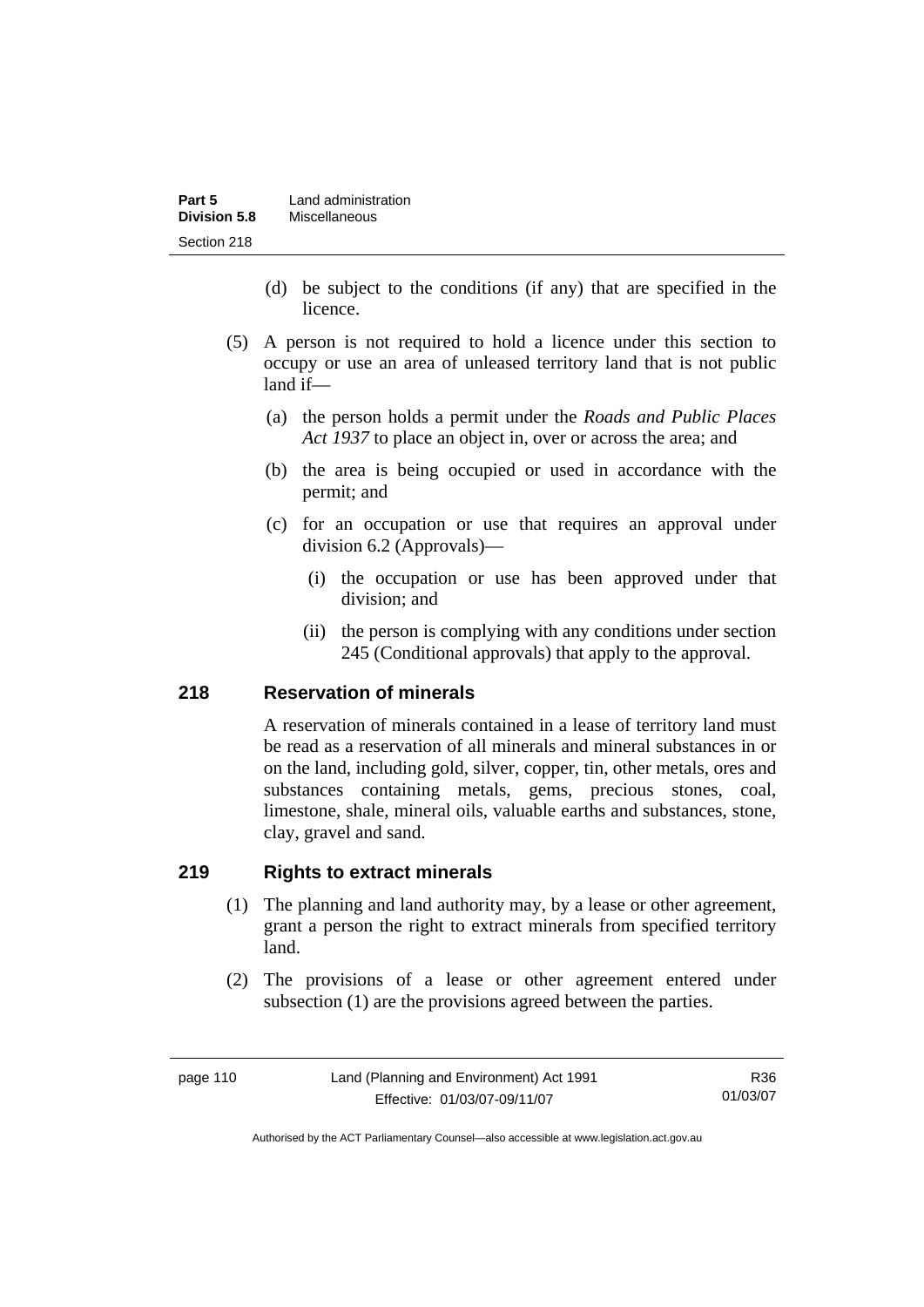#### **220 Access to lease documents and development agreements**

- (1) The *Freedom of Information Act 1989*, section 11 (2) does not apply to a document that is—
	- (a) a lease; or
	- (b) a variation of a lease; or
	- (c) a renewal of a lease;

if the document became a document of a Commonwealth agency before 1 January 1977.

- (2) A document that is—
	- (a) a lease; or
	- (b) a variation of a lease; or
	- (c) a renewal of a lease;

is taken not to be an exempt document for the *Freedom of Information Act 1989*.

 (3) A reference in this section to a *lease* is a reference to a lease of territory land.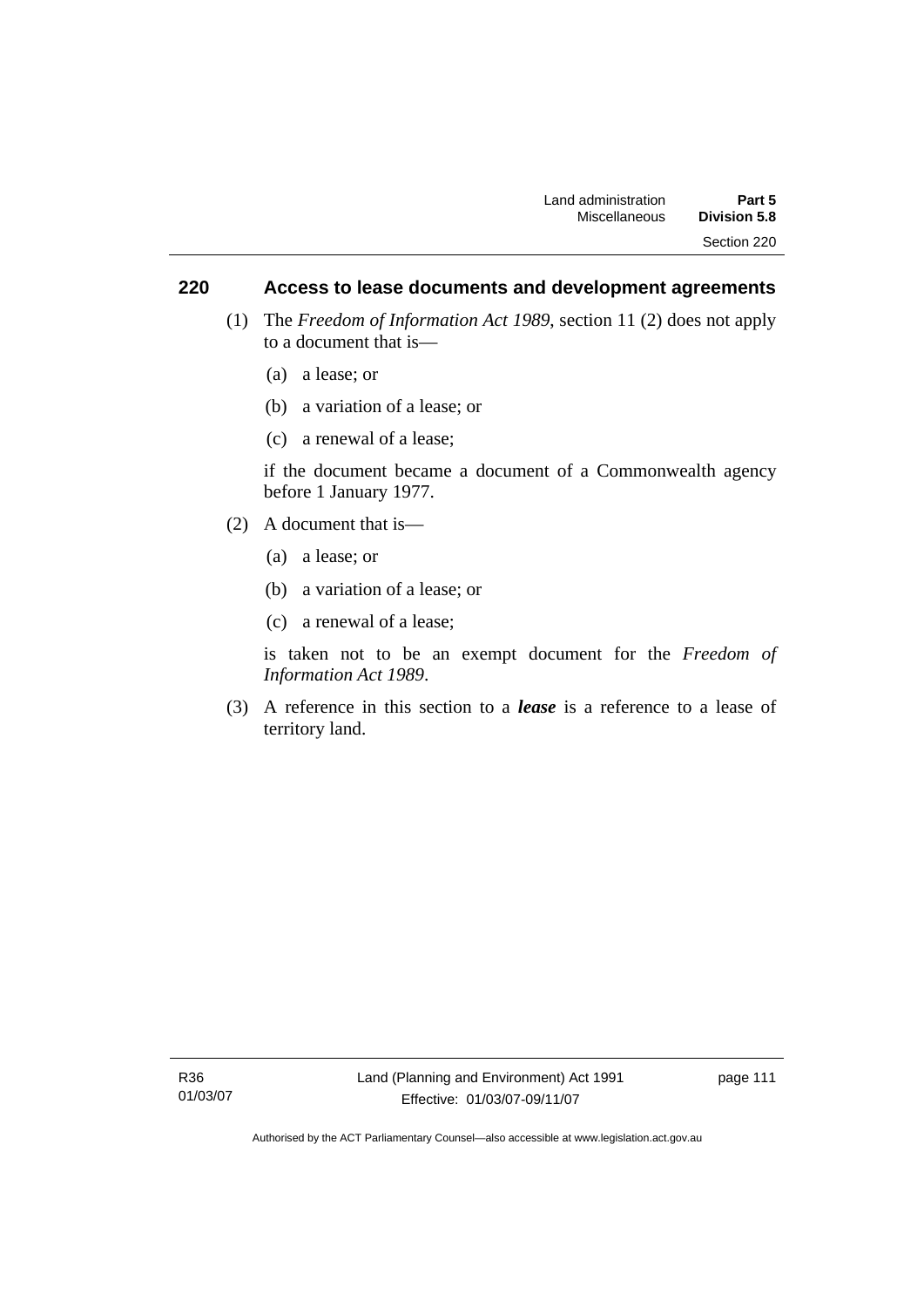**Part 6** Approvals and orders<br>**Division 6.1** Preliminary **Division 6.1** Preliminary Section 222

# **Part 6 Approvals and orders**

## **Division 6.1 Preliminary**

#### **222 Definitions for pt 6**

In this part:

*application* means an application for approval to undertake a development.

*approval* means—

- (a) an approval under section 230 (Approvals); or
- (b) if, on reconsideration of an original decision, an application for development is approved—an approval on reconsideration.

*Note* Div 6.2.4 deals with reconsideration of original decisions.

#### *building* includes—

- (a) an addition to a building; and
- (b) a structure attached to a building; and
- (c) a part of a building.

*building work*—see the *Building Act 2004*, section 6.

*consolidation*—see section 159.

*damage* a protected tree—see the *Tree Protection Act 2005*, section 12

*declared site*—see the *Tree Protection Act 2005*, dictionary.

*development* means activity in relation to land that consists of 1 or more of the following activities:

 (a) the erection, alteration or demolition of a building or structure on or under the land;

| page 112 | Land (Planning and Environment) Act 1991 | R36.     |
|----------|------------------------------------------|----------|
|          | Effective: 01/03/07-09/11/07             | 01/03/07 |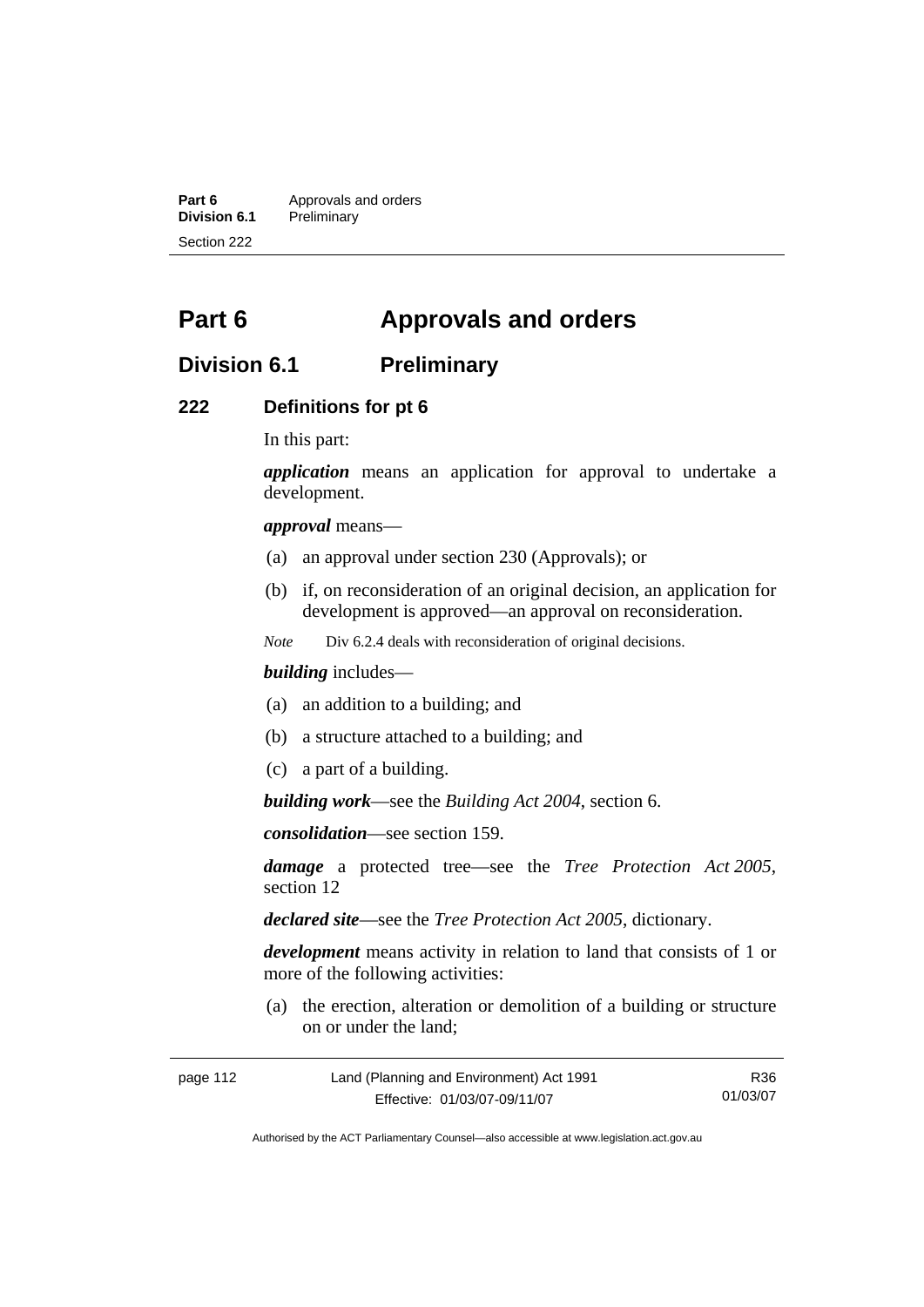- (b) the carrying out of earthworks or other construction work on or under the land;
- (c) the carrying out of work that would affect the landscape of the land except if the land—
	- (i) is leased for residential purposes only; and
	- (ii) is not registered, or nominated for provisional registration, under the *Heritage Act 2004*;
- (d) a use of the land for a business—
	- (i) that is a home business within the meaning of the plan; and
	- (ii) that is not expressly authorised by a current lease;
- (e) a use of the land for an activity—
	- (i) that is prescribed for section  $175(3)(a)$ ; and
	- (ii) that is not expressly authorised by a current lease;
- (f) if the land is unleased territory land—a use of the land that is not authorised by a current licence or permit granted for the land under an Act;
- (g) the erection, fixing or displaying of a sign or advertising material on the land, or on a structure or building on the land, otherwise than in accordance with a right to do so expressly given by a current licence granted under this Act, a current lease or a current permit under the *Roads and Public Places Act 1937*;
- (h) a variation of a lease of the land;
- (i) an activity declared by another Act to be a development activity for this part;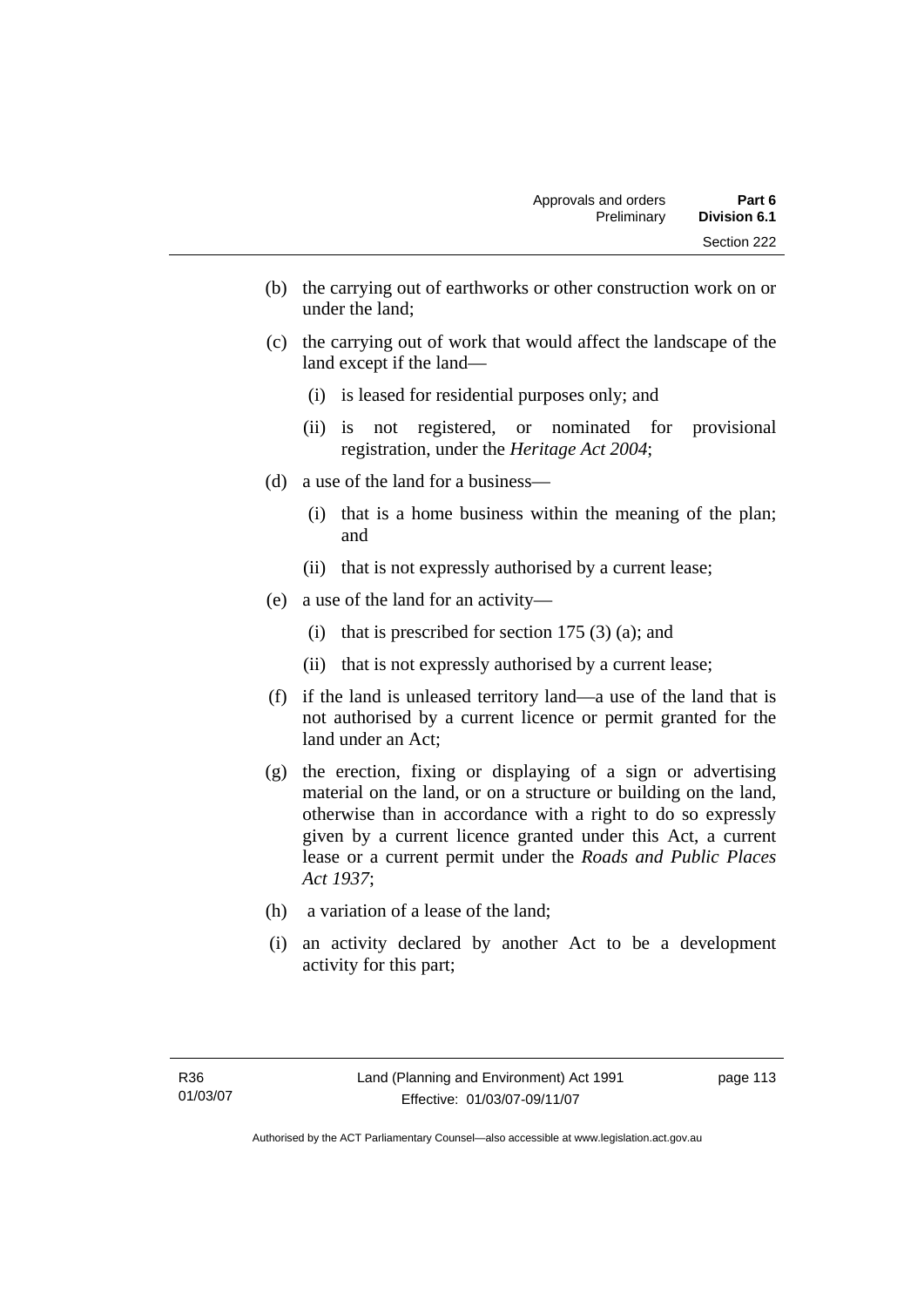| Part 6       | Approvals and orders |  |
|--------------|----------------------|--|
| Division 6.1 | Preliminary          |  |
| Section 222  |                      |  |

but does not include a use of unleased territory land by or on behalf of the Territory for a purpose for which it was used before the commencement of this Act.

*Executive* includes a Minister acting on behalf of the Executive.

*inspector* means a person appointed as an inspector under section 263 (1).

*lease*—see section 159.

*lessee*—see section 159.

*objection* means an objection under section 237.

*order* means—

- (a) an order under division 6.3; or
- (b) a decision under another Act that is declared by an Act to be an order for this part.

*original decision*—see section 246 (1).

*prescribed period* means the period specified in, or ascertained in accordance with, a regulation.

*prohibited groundwork*—see the *Tree Protection Act 2005*, section 14.

*prohibition notice*—see section 260 (1).

*protected tree*—see the *Tree Protection Act 2005*, section 8.

*protection zone*, for a protected tree—see the *Tree Protection Act 2005*, section 11.

*registered tree*—see the *Tree Protection Act 2005*, dictionary.

*regulated tree*—see the *Tree Protection Act 2005*, dictionary.

*relevant authority*, in relation to an application, means—

R36 01/03/07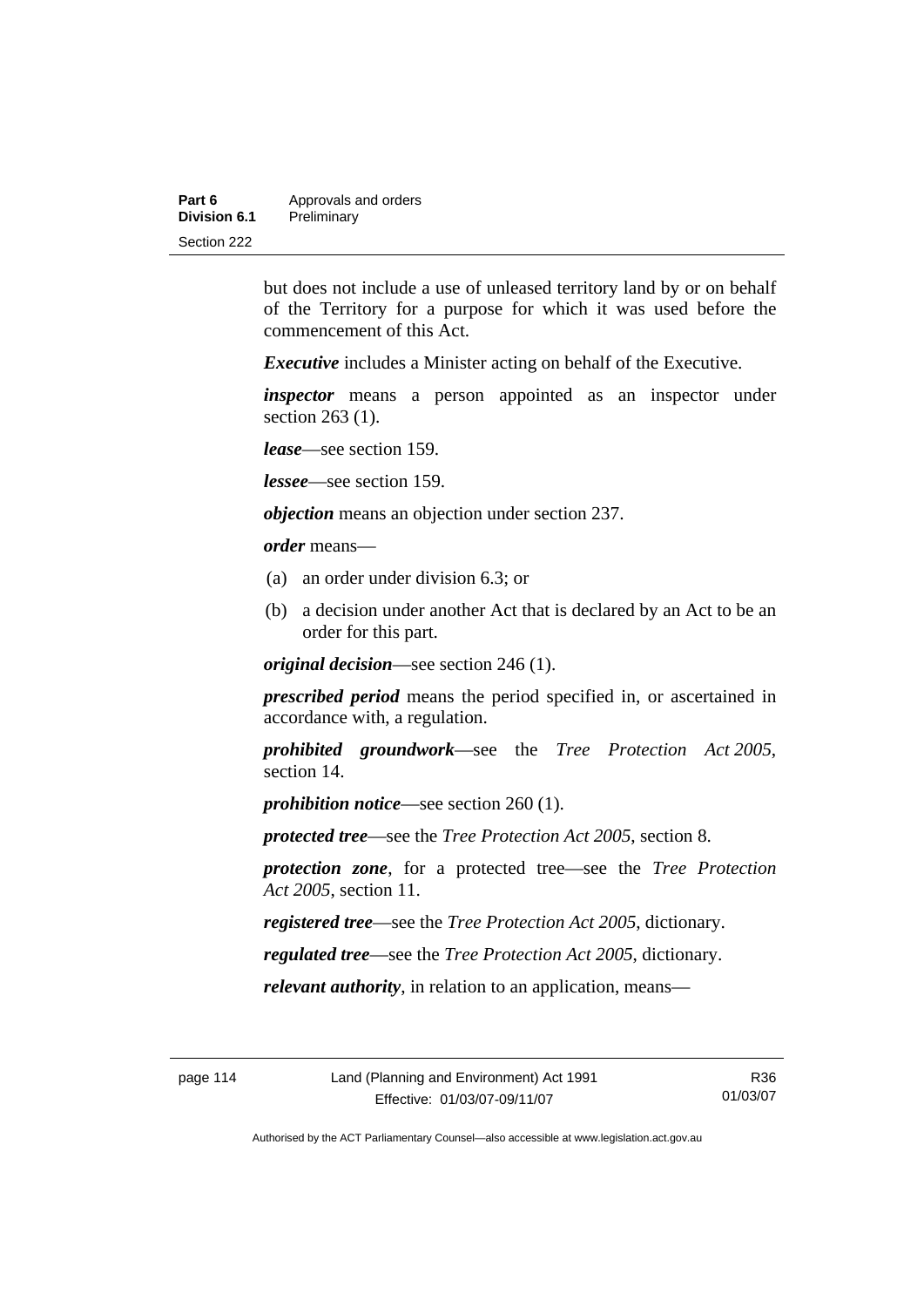- (a) if the Minister has, under section 229B (Minister may decide some applications), decided to consider an application—the Minister; or
- (b) the planning and land authority.

*structure* includes a fence, mast, antenna, aerial, road, footpath, driveway, carpark, culvert or service conduit or cable.

*subdivision—*see section 159.

*tree management plan*—see the *Tree Protection Act 2005*, dictionary.

*variation*, of a lease—see section 223.

#### **223 Meaning of** *variation* **for pt 6**

- (1) In this part, *variation*, of a lease, includes—
	- (a) the surrender of a lease and the granting of a new lease subject to different provisions to the same lessee over all or part of the land comprised in the surrendered lease; and
	- (b) a consolidation; and
	- (c) a subdivision.
- (2) However, the *variation* of a lease does not include the surrender of a lease and the granting of a new lease to the same lessee over all or part of the land comprised in the surrendered lease if—
	- (a) the land is defined land within the meaning of section 31; or
	- (b) the new lease is granted under any of the following provisions:
		- (i) section 171 (Grant of further residential leases);
		- (ii) section 171A (Grant of further rural leases);
		- (iii) section 172 (Grant of further leases for purposes other than residential or rural).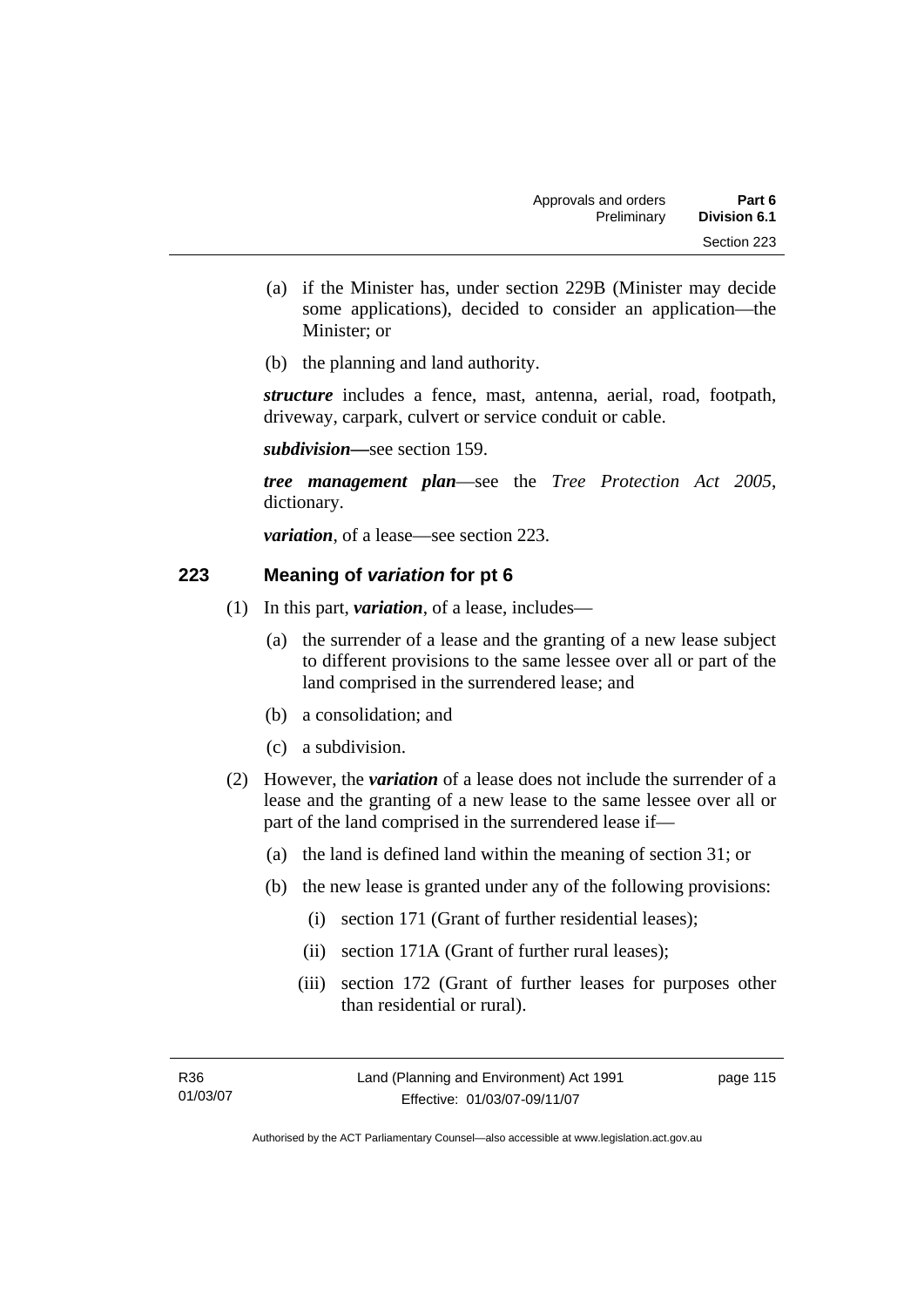**Part 6 Approvals and orders Division 6.2** Approvals Section 225

# **Division 6.2 Approvals**

## **Subdivision 6.2.1 General**

#### **225 Offence—development**

 (1) A person must not, without reasonable excuse, undertake a development otherwise than in accordance with an approval.

Maximum penalty: 50 penalty units.

 (2) A territory authority must not, without reasonable excuse, undertake a development except in accordance with an approval.

#### **226 Application to undertake development**

- (1) An application for approval must—
	- (a) be signed by the applicant; and
	- (b) if the application is for approval of a variation of a lease—be accompanied by an assessment by an accredited valuer that sets out the amounts of the values represented by  $V_1$  and  $V_2$ in—
		- (i) for a variation that is not a consolidation or subdivision section 184A; or
		- (ii) for a variation consisting of a consolidation or subdivision—section 187C.
	- *Note 1* A fee may be determined under s 287 for this subsection.
	- *Note 2* If a form is approved under s 287A for an application or a declaration, the form must be used.
- (2) If the development to which the application relates requires construction work to be carried out on land that has previously been developed, and that is not leased for rural purposes, the application must be accompanied by a survey certificate given by a registered surveyor that shows—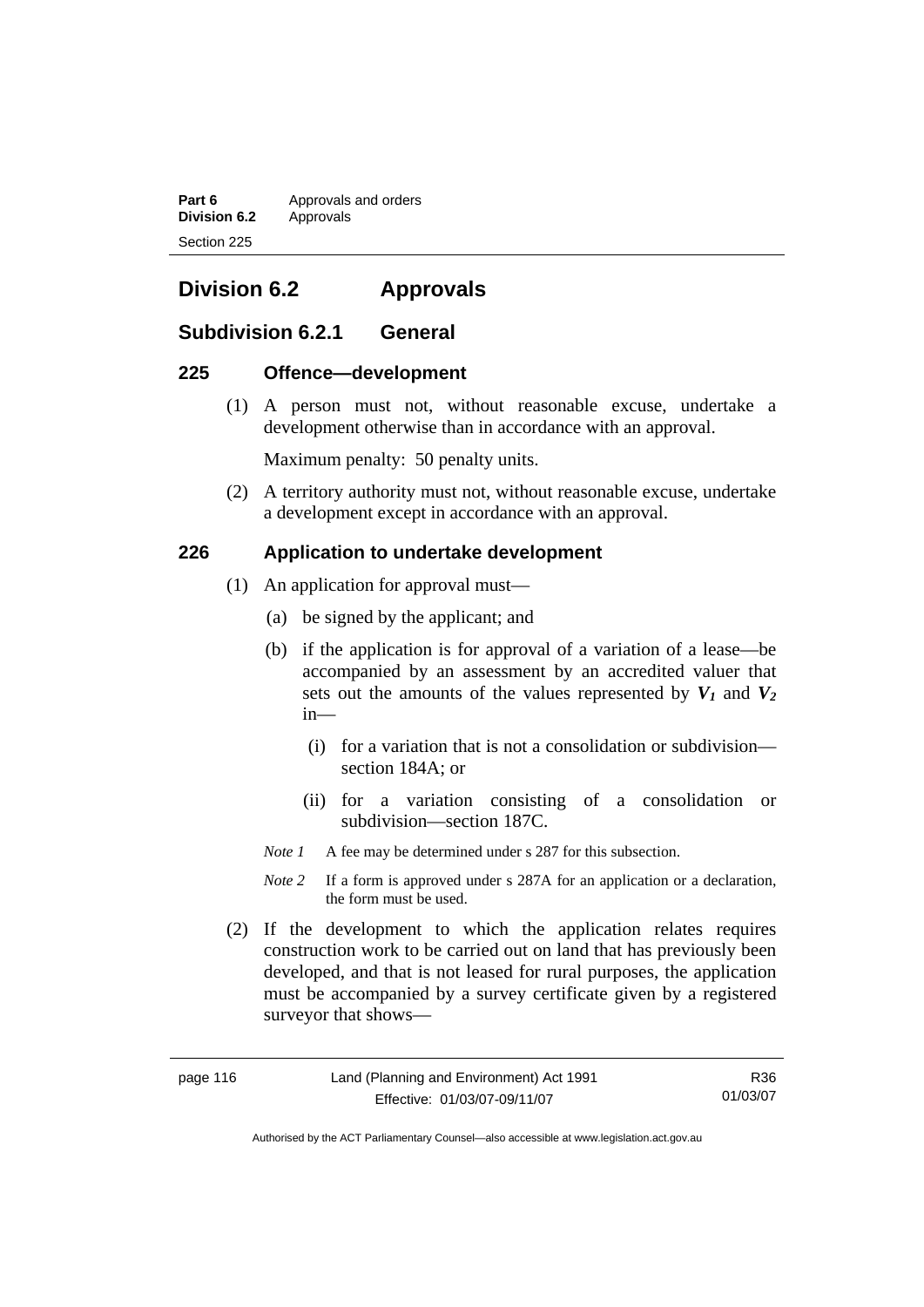- (a) the boundaries of the land where the development is to be undertaken; and
- (b) the location of each building or structure on the land; and
- (c) the existing contours of the land.
- (3) A person is not entitled to apply to undertake a development of a rural lease if—
	- (a) the development is a variation of the lease that is a consolidation or subdivision; and
	- (b) the planning and land authority may not consent to the consolidation or subdivision under section 186H.
- (4) If an application is made by a person who is not the lessee of the place to which the application relates, the application must, in addition to being signed by the person by whom it is made, be signed by—
	- (a) if the place to which the application relates is subject to a lease—the lessee of the place; or
	- (b) in any other case—the planning and land authority.
- (5) A lessee may, by writing, appoint a person to act on his or her behalf in relation to an application.
- (6) A person who signs an application under subsection (4) (a) is taken to be an applicant in relation to the application.
- (7) The planning and land authority may—
	- (a) correct a formal error in an application; or
	- (b) at the request of the applicant, make an alteration to an application.
- (8) If the planning and land authority makes an alteration or correction under subsection (7), the authority must—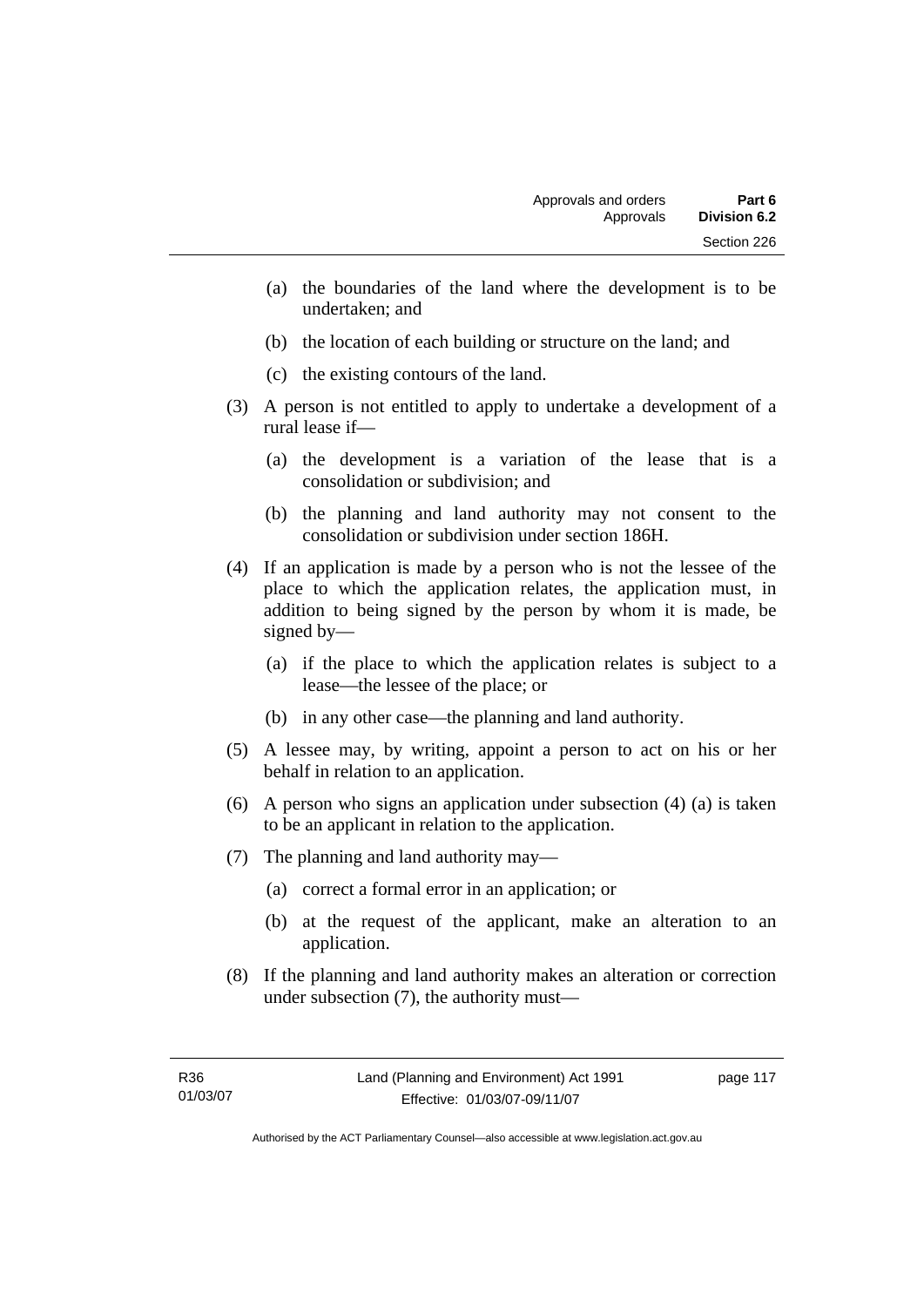| Part 6              | Approvals and orders |  |
|---------------------|----------------------|--|
| <b>Division 6.2</b> | Approvals            |  |
| Section 227         |                      |  |

- (a) advise the applicant, or if there is more than 1, each applicant, that the alteration or correction has been made; and
- (b) if notice has been given under section 229 of the making of the application—give notice in accordance with that section of the application as so altered or corrected.
- (9) An application may be made under this section in relation to a development that has been undertaken without approval.
- (10) The Minister may, in writing, exempt developments mentioned in subsection (2) from the application of the subsection.
- (11) An exemption is a disallowable instrument.
	- *Note* A disallowable instrument must be notified, and presented to the Legislative Assembly, under the Legislation Act.
- (12) In this section:

*accredited valuer* means a person who is—

- (a) registered, licensed or approved under the law of the Commonwealth or a State to carry out valuations of property; or
- (b) accredited as a certified practising valuer by the body known as the Australian Property Institute.

#### **227 Register of applications, approvals, orders and lease and development conditions**

- (1) The planning and land authority must keep a register of—
	- (a) each alteration or correction to an application made under section 226 (7); and
	- (b) each application that has not been withdrawn, or that is not to be taken to have been withdrawn and in relation to which the period for making an application under section 275 or section 276 has not ended; and

| page |  |  | 8 |
|------|--|--|---|
|------|--|--|---|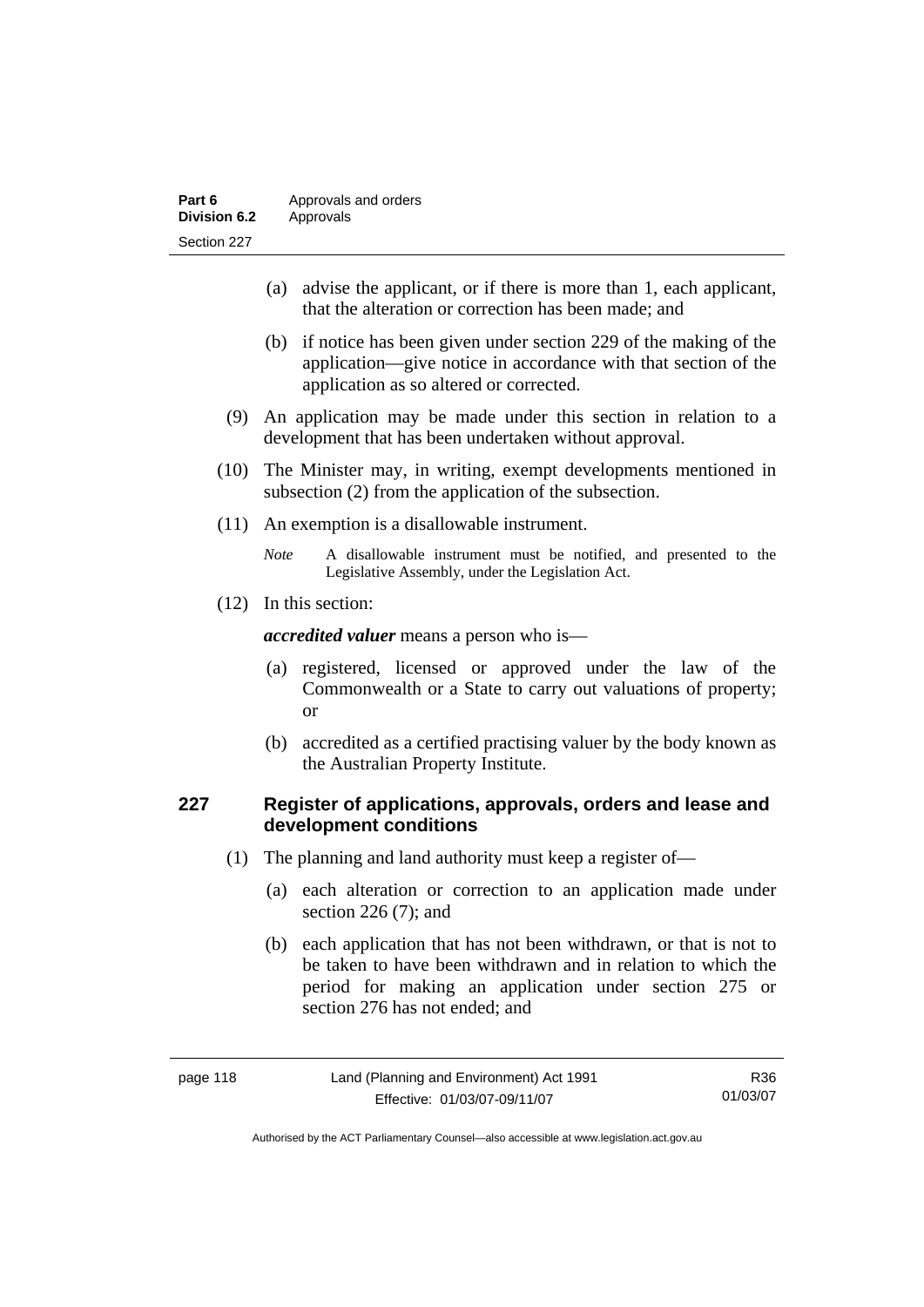- (c) each notice given to the heritage council under section 229 of a development application that relates to a place or object registered, or nominated for provisional registration, under the *Heritage Act 2004*; and
- (d) each advice given to the planning and land authority by the heritage council under the *Heritage Act 2004*, section 60 (Advice about effect of development on heritage significance); and
- (e) each notice of a development application given to the conservator under section 229 (4) (b); and
- (f) each advice given to the planning and land authority by the conservator under the *Tree Protection Act 2005*, section 82 (Advice about tree protection on land subject to development); and
- (g) each approval in relation to which the period for making an application under section 275 or section 276 has not ended; and
- (h) each approval, for the period for which it remains in force; and
- (i) each order, for the period for which it remains in effect; and
- (j) the lease and development conditions (if any) applicable to a lease granted after the commencement of this paragraph; and
- (k) any comments of the planning and land authority for the Minister's consideration of an application under section 229B (Minister may decide some applications); and
- (l) if an application has been reconsidered under subdivision 6.2.4—the date and details of the decision on reconsideration; and
- (m) details of any minor amendment made under section 247.
- (2) The planning and land authority may enter in the register details of lease and development conditions applicable to a lease granted before the commencement of subsection (1) (j).

| R36      | Land (Planning and Environment) Act 1991 | page 119 |
|----------|------------------------------------------|----------|
| 01/03/07 | Effective: 01/03/07-09/11/07             |          |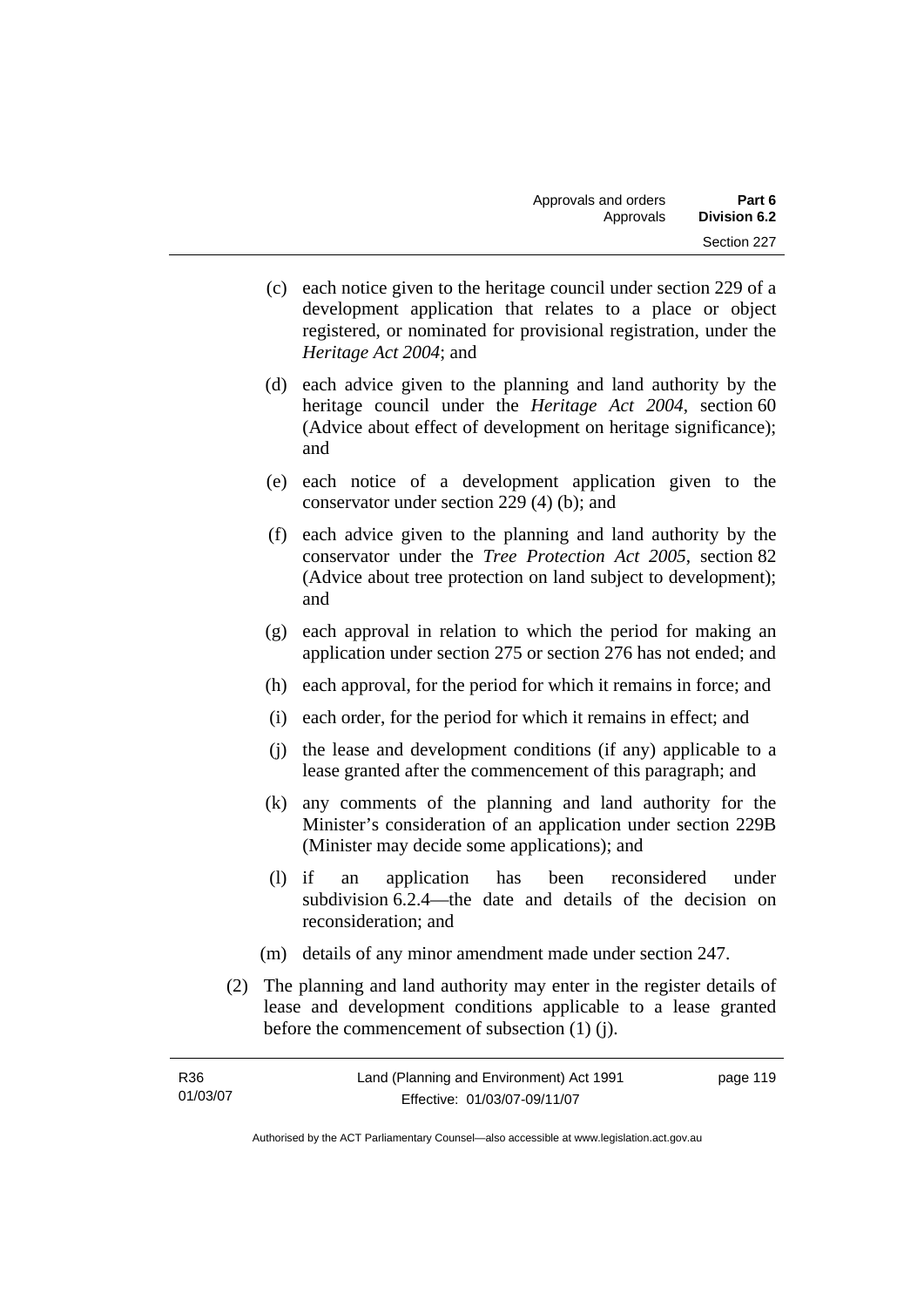- (3) A person may, during office hours—
	- (a) inspect the register; and
	- (b) make copies of, or take extracts from, the register or any part of a document relevant to an application.
	- *Note* A fee may be determined under s 287 for par (b).
- (4) In this section:

*lease and development condition*, for a lease, means a condition, other than a condition contained in the lease, that—

- (a) was approved by the Territory when the lease was granted; and
- (b) regulates the development or use of the land that is subject to the lease.

#### **228 Restrictions on inspection of applications**

- (1) An applicant for approval to undertake a development may apply in writing to the planning and land authority for a part of any copy of the application to be excluded from being made available to the public or for public inspection.
- (2) The planning and land authority may approve or refuse to approve an application under subsection (1).
- (3) The planning and land authority must approve an application if satisfied that—
	- (a) the part of the application for approval to undertake a development to which the application under subsection (1) relates contains information—
		- (i) about the personal or business affairs of a person; or
		- (ii) that has been given to the authority in confidence; or
		- (iii) the publication of which would disclose a trade secret; or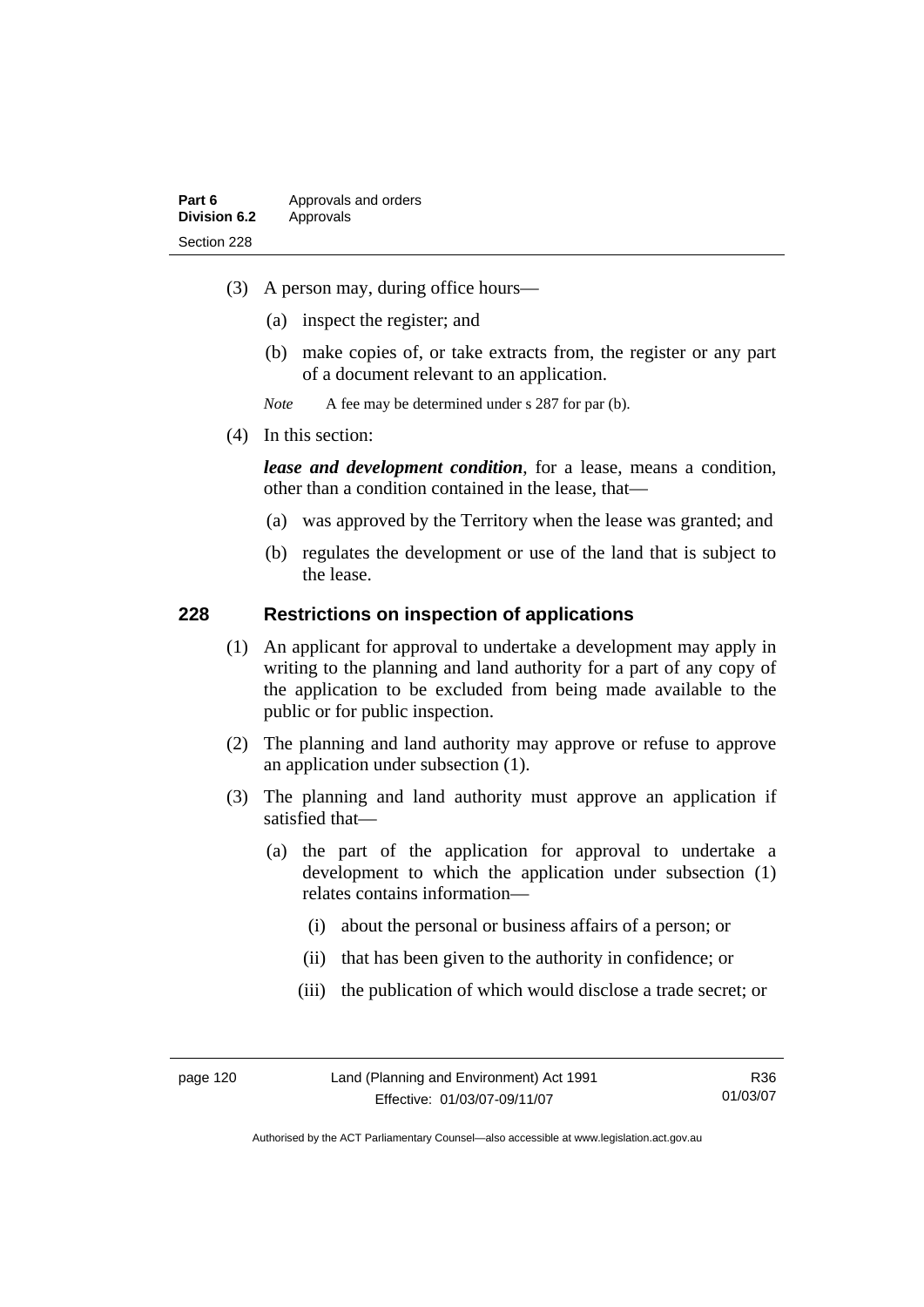- (iv) the disclosure of which is likely to affect the conduct of a person's lawful business affairs; and
- (b) it would not be in the public interest for the part to be published.
- (4) If a part of an application is excluded from the copies of that application made available to the public or for public inspection, each copy must include a statement to the effect that an unspecified part of the application has been excluded for the purpose of protecting the confidentiality of information included in that part.

## **229 Notice of application**

- (1) The planning and land authority must—
	- (a) if a place other than unleased land adjoining the place to which an application relates—
		- (i) is occupied—give notice by post of the making of the application to the lessee of the adjoining place at the address of the adjoining place; or
		- (ii) is unoccupied—give notice by post to the lessee of the adjoining place at the address of the lessee last-known to the authority; and
	- (b) publish notice of the making of each application in a daily newspaper.
- (2) Subsection (1) (a) does not apply—
	- (a) if, in the opinion of the planning and land authority, the number of places adjoining the place to which the application relates is such that it would be impractical to give notice by post to the lessee of each place; or
	- (b) in relation to a place adjoining the place to which the application relates that is leased by the applicant or a person for whom the applicant has been appointed to act as agent.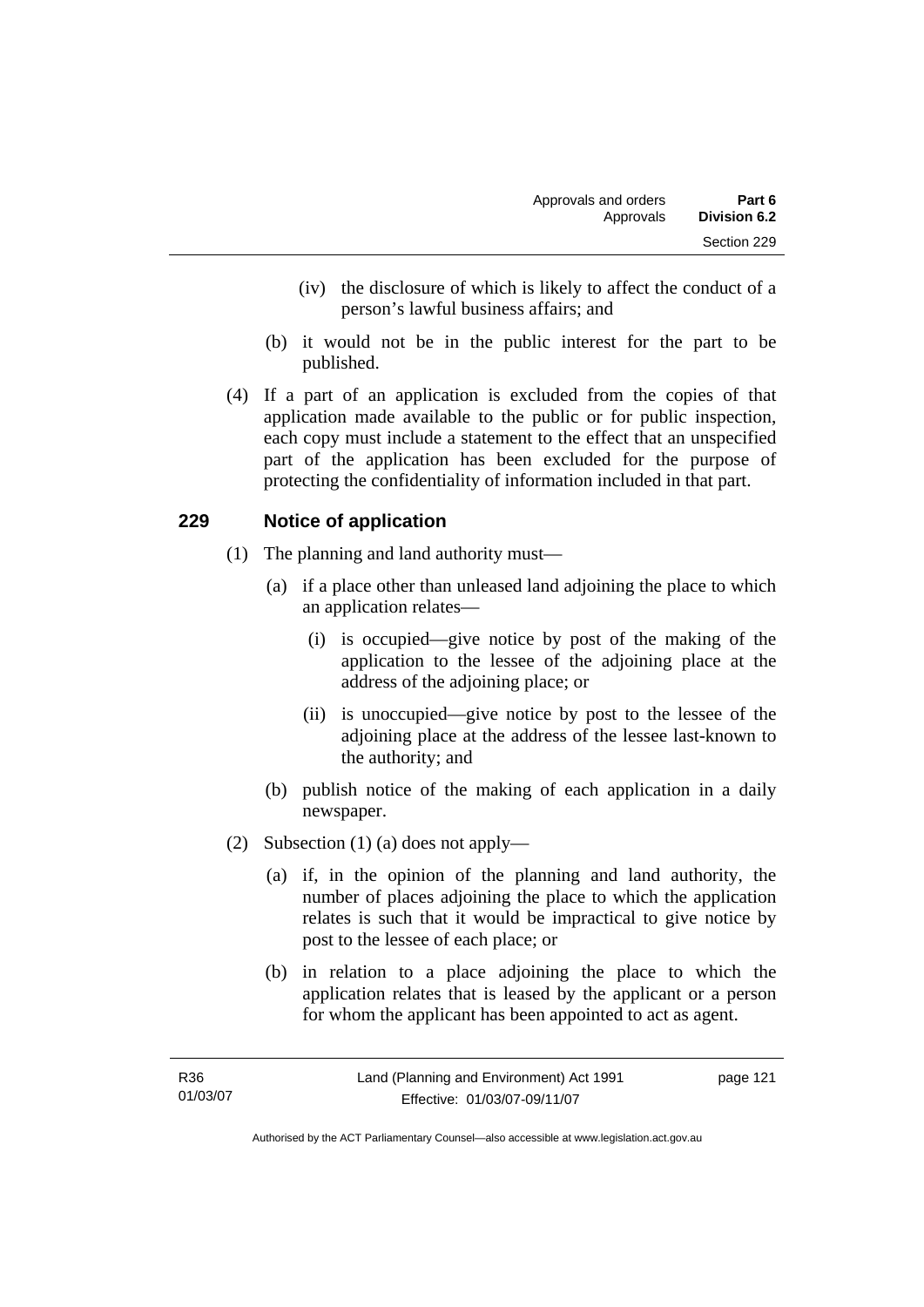| Part 6              | Approvals and orders |
|---------------------|----------------------|
| <b>Division 6.2</b> | Approvals            |
| Section 229         |                      |

 (3) The planning and land authority must, if the application relates to a development that is or includes a variation of a lease, give written notice of the making of the application to each person having an estate or interest in the land subject to the lease to be varied (being an estate or interest that is registered under the *Land Titles Act 1925*).

*Note* For how documents may be given, see the Legislation Act, pt 19.5.

- (4) The planning and land authority
	- (a) must give the heritage council—
		- (i) notice of each application that relates to a place or object registered, or nominated for provisional registration, under the *Heritage Act 2004*; and
		- (ii) a copy of each application mentioned in subparagraph (i); and
		- (iii) a copy of each objection, or document containing comments about the development, received by the authority that relate to the effect of the development on the heritage significance of the place or object; and
	- (b) must give the conservator—
		- (i) a copy of each application that relates to land that includes all or part of—
			- (A) the protection zone for a protected tree; or
			- (B) a declared site; and
		- (ii) if a tree management plan approved under the *Tree Protection Act 2005*, part 4, a proposed tree management plan, or a proposed amendment of a tree management plan, is included with the application—a copy of the plan or proposed plan or amendment; and

Authorised by the ACT Parliamentary Counsel—also accessible at www.legislation.act.gov.au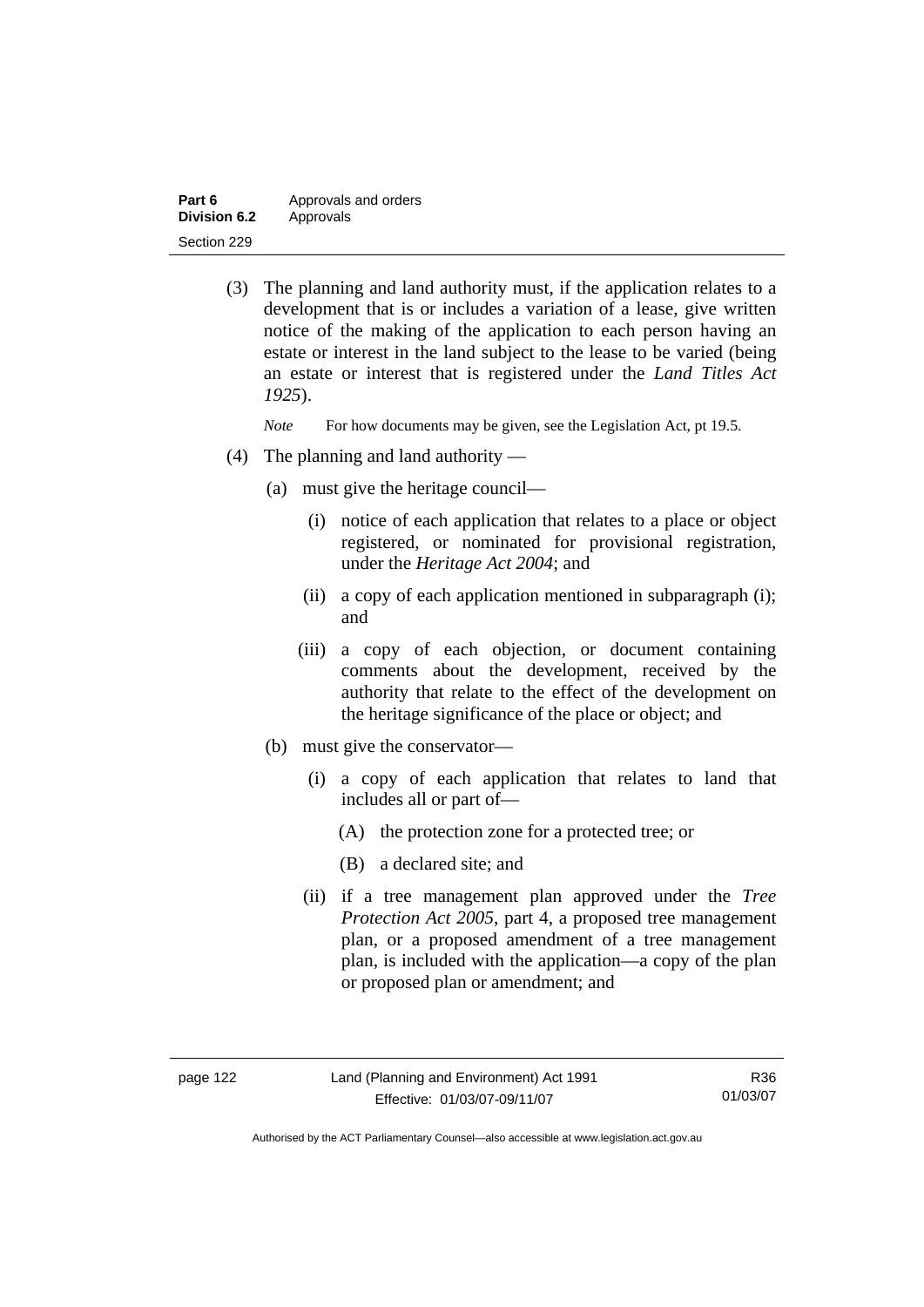- (iii) a statement that the application is referred to the conservator under this paragraph; and
- (c) must give to the conservator for comment a copy of each application that relates to public land; and
- (d) may give a copy of an application to any other entity for comment.
- (5) The planning and land authority must give the environment protection authority written notice of an application in relation to a development—
	- (a) listed in the *Environment Protection Act 1997*, schedule 1; or
	- (b) that has the potential to cause serious or material environmental harm within the meaning of that Act.
- (6) The planning and land authority must erect on the place to which an application relates a sign that specifies the development proposed to be undertaken in relation to that place.
- (7) A person must not, without lawful excuse, move, deface, damage, obscure or otherwise interfere with a sign erected under subsection  $(6)$ .

Maximum penalty: 5 penalty units.

 (8) A person must not, without reasonable excuse, prevent or restrict access to a sign erected under subsection (6).

Maximum penalty: 5 penalty units.

- (9) The validity of an approval is not affected by a failure by the planning and land authority to comply with subsection (6).
- (10) A reference in subsection (1) to a *lessee* is a reference to the person registered as lessee in the register kept under the *Land Titles Act 1925* in relation to the place to which the application relates.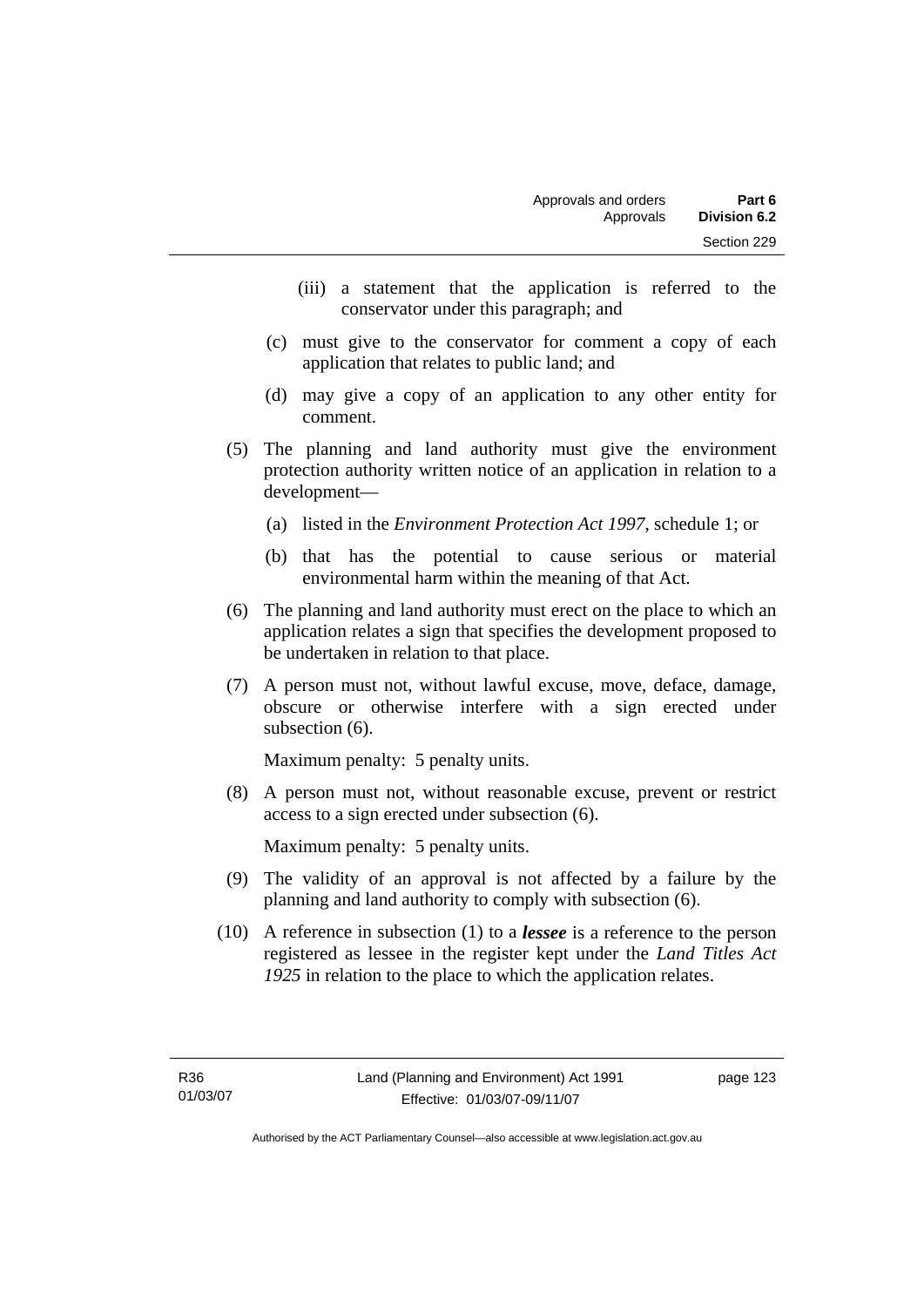| Part 6              | Approvals and orders |  |
|---------------------|----------------------|--|
| <b>Division 6.2</b> | Approvals            |  |
| Section 229A        |                      |  |

#### **229A Direction that applications be submitted to Minister**

- (1) The Minister may, in writing, direct the planning and land authority to refer to the Minister an application that has not been decided by the authority.
	- *Note* The *Planning and Land Act 2002*, s 10 provides that the planning and land authority must comply with directions given to it under a territory law.
- (2) If the application relates to a place or object registered, or nominated for provisional registration, under the *Heritage Act 2004*, the planning and land authority must give a copy of the direction to the heritage council.
- (3) The planning and land authority must give a copy of the direction to the conservator if the application relates to land that includes all or part of the tree protection zone for a protected tree or a declared site.
- (4) When complying with the direction, the planning and land authority must also give the Minister—
	- (a) the information and documents received by the authority in relation to the application, including—
		- (i) any advice under the *Heritage Act 2004*, section 60 (Advice about effect of development on heritage significance); and
		- (ii) any advice under the *Tree Protection Act 2005*, section 82 (Advice about tree protection on land subject to development); and
	- (b) any other relevant information and documents held by the authority.
- (5) If the Minister gives a direction under subsection (1) in relation to an application, the planning and land authority must take no further action that would lead to a decision by the authority on the application.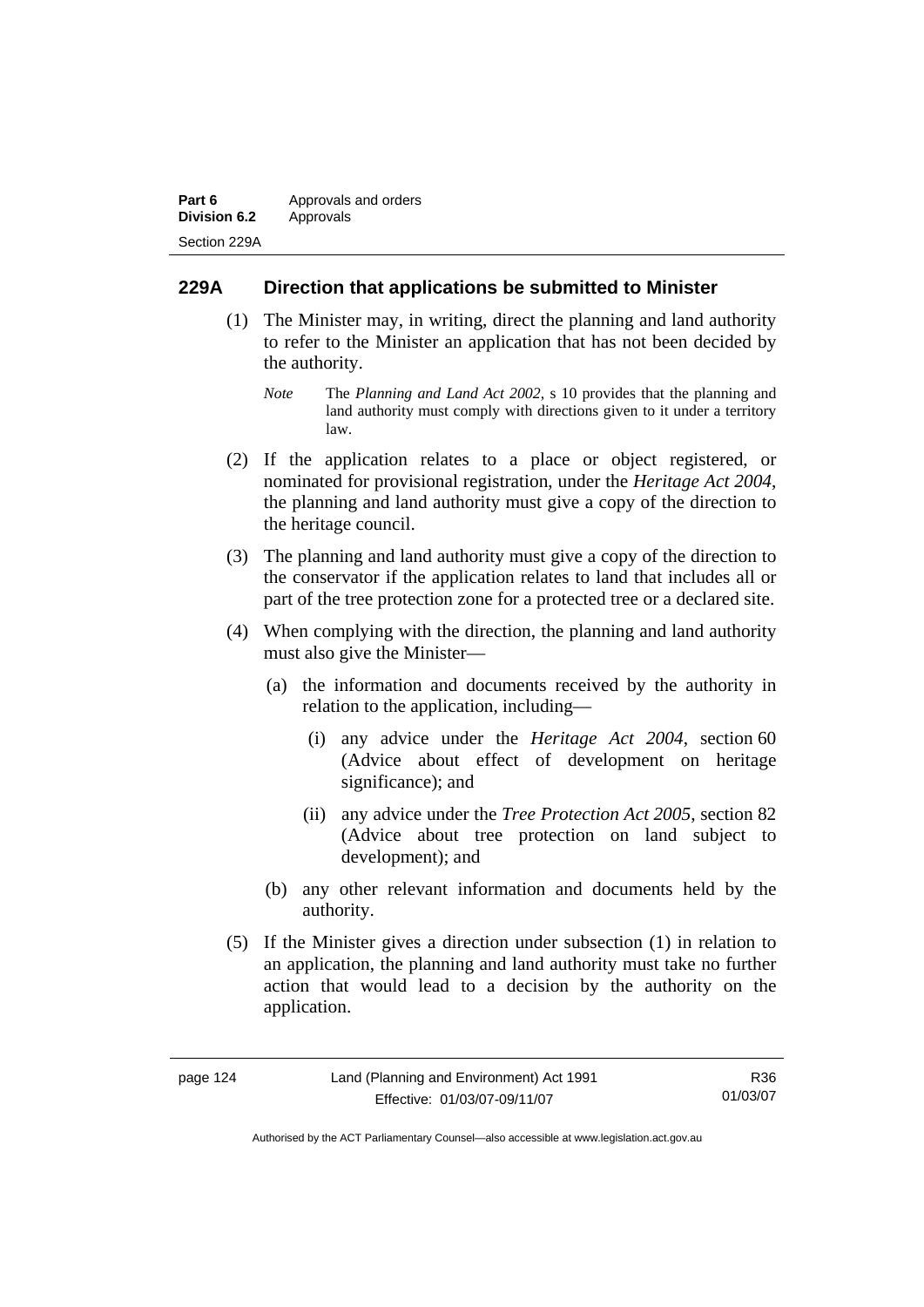#### **229B Minister may decide some applications**

- (1) This section applies in relation to an application referred to the Minister under section 229A.
- (2) The Minister may decide to consider the application if, in the Minister's opinion—
	- (a) the application raises a major policy issue; or
	- (b) the application seeks approval for a development that may have a substantial effect on the achievement or development of objectives of the territory plan; or
	- (c) the approval or refusal of the application would provide a substantial public benefit.
- (3) If the Minister decides to consider an application, the Minister must tell the planning and land authority in writing about the decision.
- (4) An advice under subsection (3) is a notifiable instrument.

*Note* A notifiable instrument must be notified under the Legislation Act.

- (5) An advice under subsection (3) must be notified under the Legislation Act within 3 weeks after the day it is given.
- (6) If the Minister decides to consider an application, the Minister must—
	- (a) tell the applicant in writing about the decision and the grounds on which the decision was made; and
	- (b) if the application relates to a place or object registered, or nominated for provisional registration, under the *Heritage Act 2004*—ensure that the Minister has the advice of the heritage council under that Act, section 60 (Advice about effect of development on heritage significance); and
	- (c) for an application mentioned in section 229A (3)—ensure that the Minister has the advice of the conservator under the *Tree*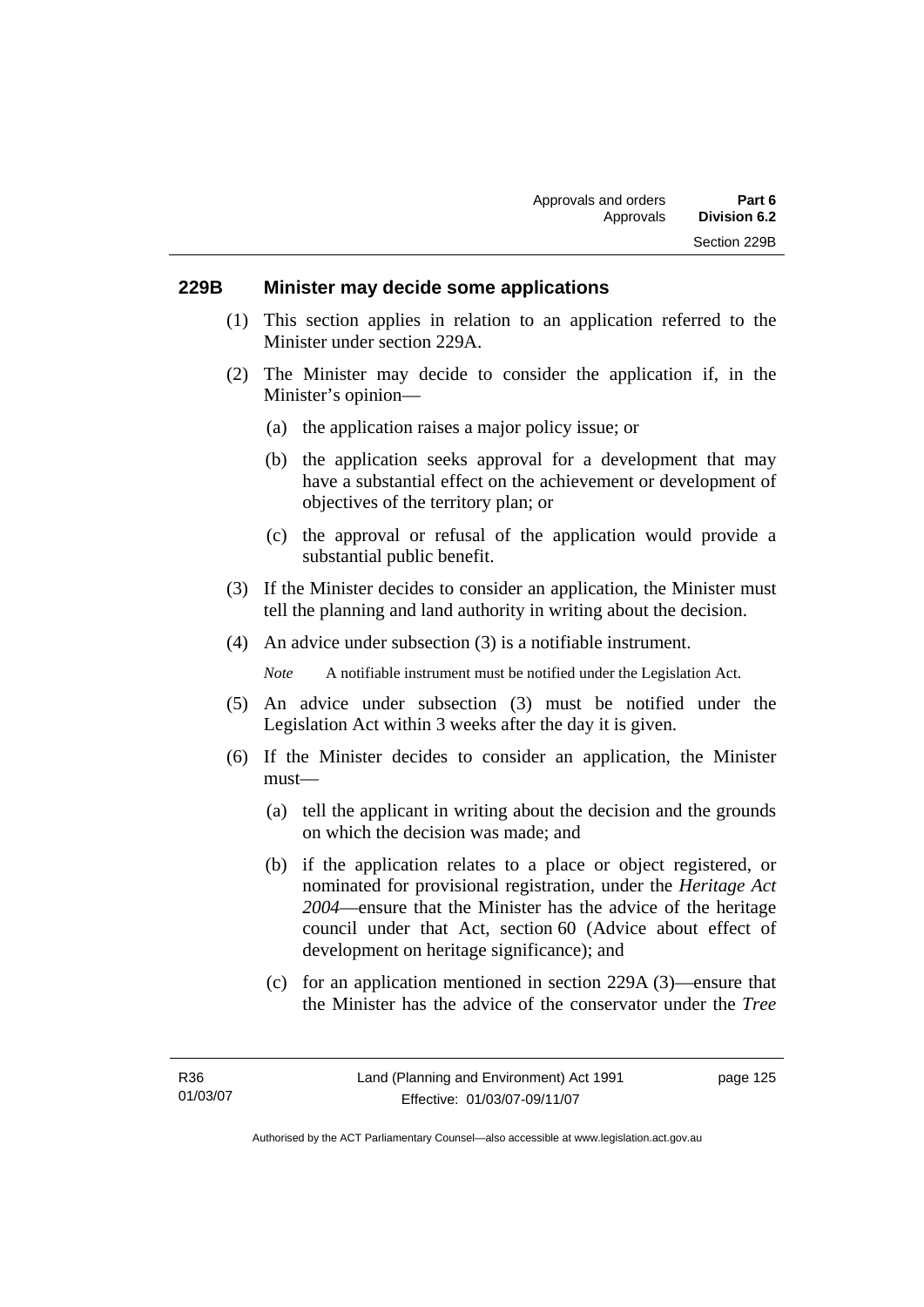| Part 6       | Approvals and orders |  |
|--------------|----------------------|--|
| Division 6.2 | Approvals            |  |
| Section 230  |                      |  |

*Protection Act 2005*, section 82 (Advice about tree protection on land subject to development); and

- (d) ensure that the Minister has the comments of the planning and land authority on the application; and
- (e) approve or refuse the application under section 230.
- (7) Within 3 sitting days after the day the Minister decides an application, the Minister must present to the Legislative Assembly a statement containing—
	- (a) a description of the development to which the application relates; and
	- (b) details of the land where the development is proposed to take place; and
	- (c) the applicant's name; and
	- (d) details of the Minister's decision; and
	- (e) the grounds for the decision.
- (8) If the Minister is satisfied that the Minister should not consider the application, the Minister must refer the application back to the planning and land authority for decision.

#### **230 Approvals**

- (1) The relevant authority may approve or refuse to approve an application.
- (2) The relevant authority is taken to have refused to approve an application if the authority fails to make a decision in relation to the application before the end of the prescribed period.
- (3) However, the relevant authority may approve an application at any time until the earliest of the following dates:
	- (a) the date when the administrative appeals tribunal has finally dealt with an application under section 275 to review the

| page 126 | Land (Planning and Environment) Act 1991 | R36.     |
|----------|------------------------------------------|----------|
|          | Effective: 01/03/07-09/11/07             | 01/03/07 |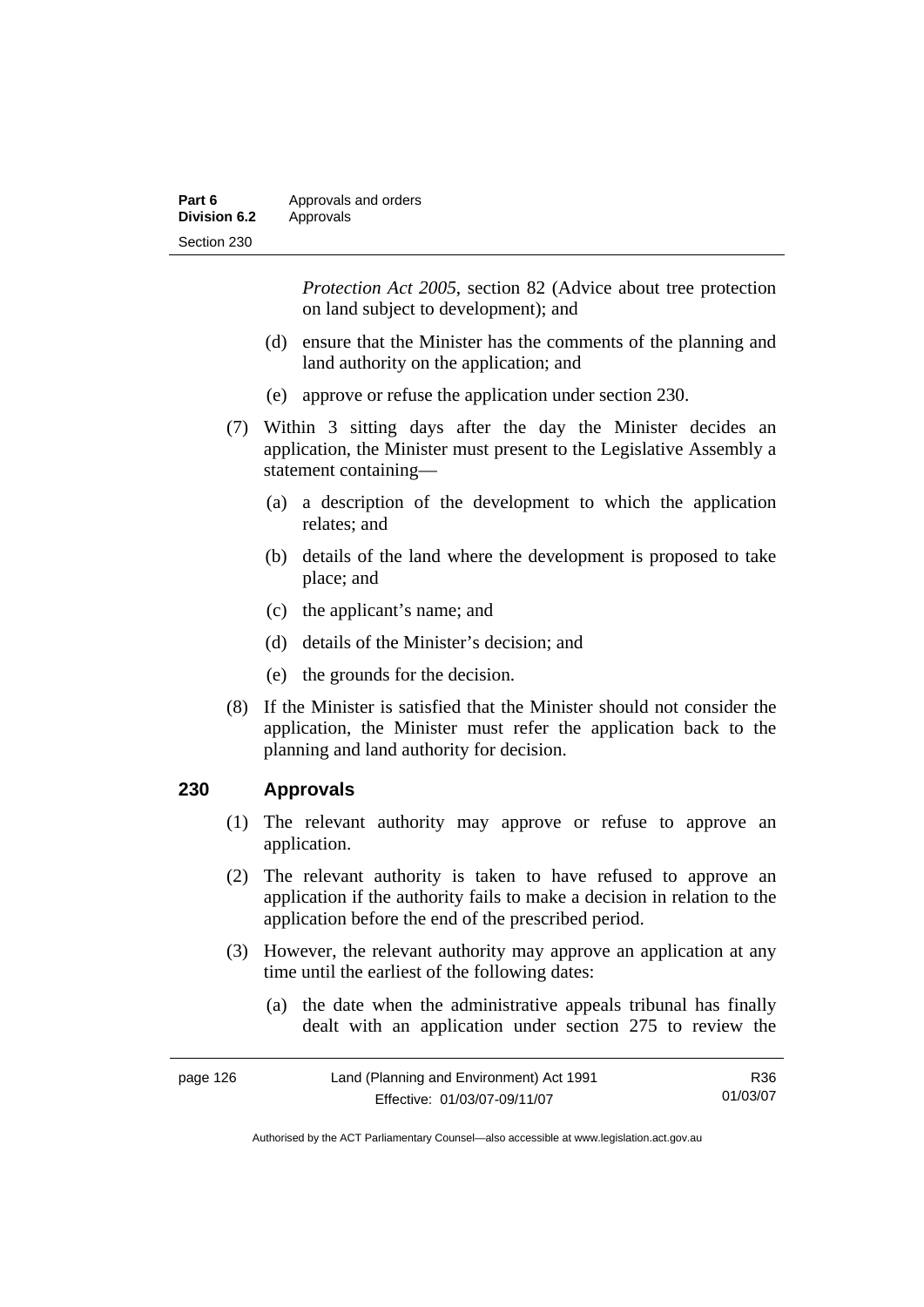relevant authority's deemed refusal under subsection (2) of this section;

- (b) 6 months after the date of the application, unless paragraph (c) applies;
- (c) if an assessment or a variation to the plan is required in relation to the application—12 months after the date of the application.
- (4) If the relevant authority approves an application to undertake a development that includes an activity that is not permitted by a lease of the land where the activity is to be carried out, the approval must not take effect in relation to that activity until the lease is varied to permit the activity.
- (5) Subsection (4) does not apply in relation to—
	- (a) an activity mentioned in section 222 (1), definition of *development*, paragraph (c); or
	- (b) an activity included in a development of a type prescribed for section 175 (3) (a); or
	- (c) an activity prescribed for section 175 (3) (b).

## **231 Matters to be considered by relevant authority**

- (1) In approving or refusing to approve an application, the relevant authority must consider the following:
	- (a) the comments of any entity to which the authority referred the application for comment;
	- (b) each objection or other submission received by the authority in relation to the application that has not been withdrawn;
	- (c) a preliminary assessment under division 4.2, or a report under section 128, in relation to the environmental impact of the proposed development;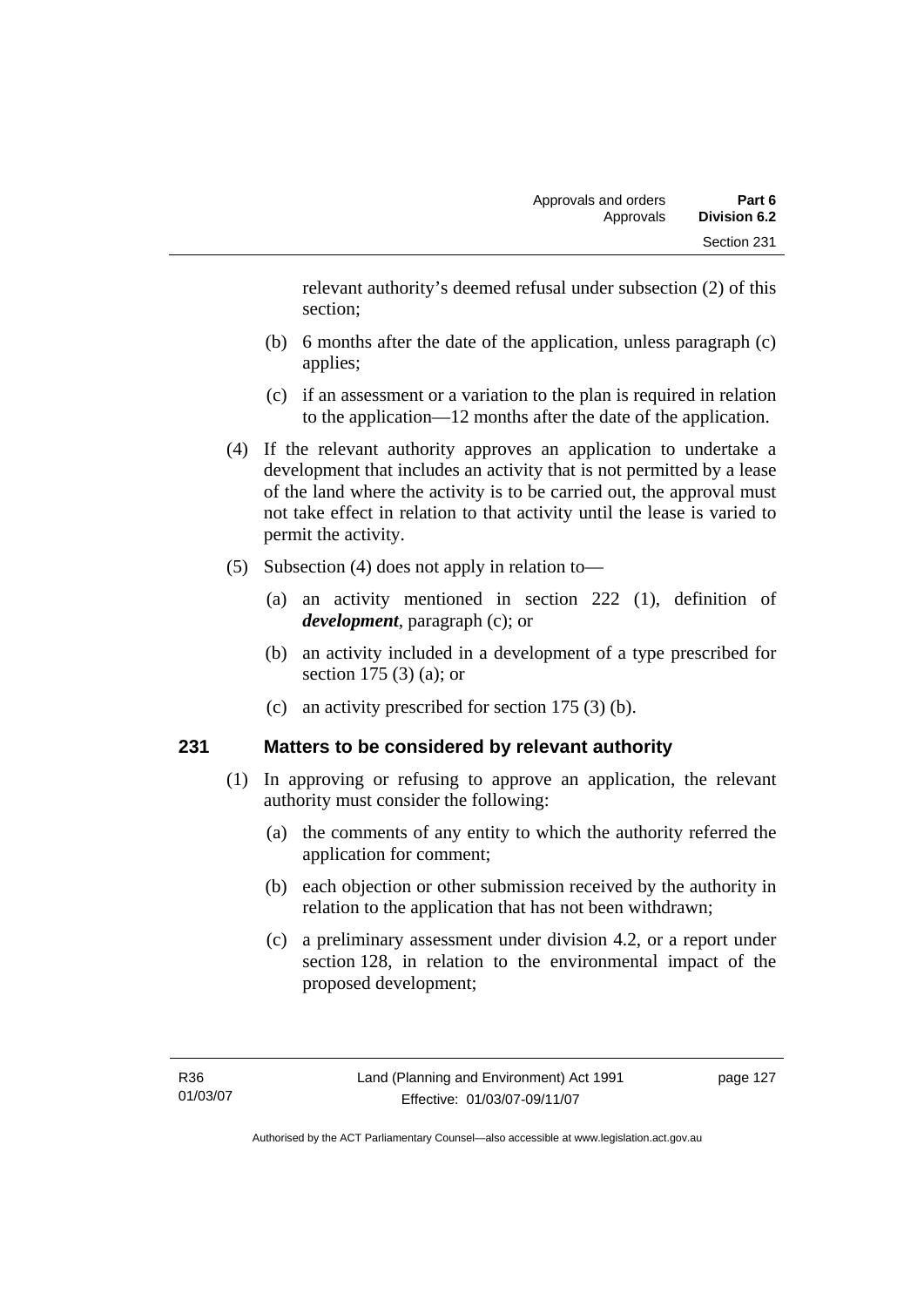- (d) any assessment made, or the report of any inquiry conducted, in relation to the proposed development;
- (e) any advice given to the authority by the heritage council under the *Heritage Act 2004*, section 60 (Advice about effect of development on heritage significance) within 15 working days after the day the council is given notice of the application by the authority;
- (f) any advice given to the authority by the conservator under the *Tree Protection Act 2005*, section 82 (Advice about tree protection on land subject to development) within 30 working days after the day the conservator is given notice of the application by the authority;
- (g) if the relevant authority is the Minister—the comments of the planning and land authority.
- (2) The relevant authority may make a decision under section 230 that is inconsistent with any heritage council advice under the *Heritage Act 2004*, section 60 only if satisfied that—
	- (a) the following have been considered—
		- (i) all applicable heritage guidelines;
		- (ii) all reasonable development options and design solutions;
		- (iii) any prudent and feasible alternative to the proposed development, or relevant aspects of it; and
	- (b) as far as practicable, the decision avoids or minimises any adverse impact on the heritage significance of the place; and
	- (c) on balance, the decision is consistent with the objects of the territory plan.
- (3) Also, if the proposed development would be affected by heritage guidelines relating to the heritage significance of an Aboriginal place or object registered, or nominated for provisional registration, under the *Heritage Act 2004*, the relevant authority must consult

| page 128 | Land (Planning and Environment) Act 1991 | R36      |
|----------|------------------------------------------|----------|
|          | Effective: 01/03/07-09/11/07             | 01/03/07 |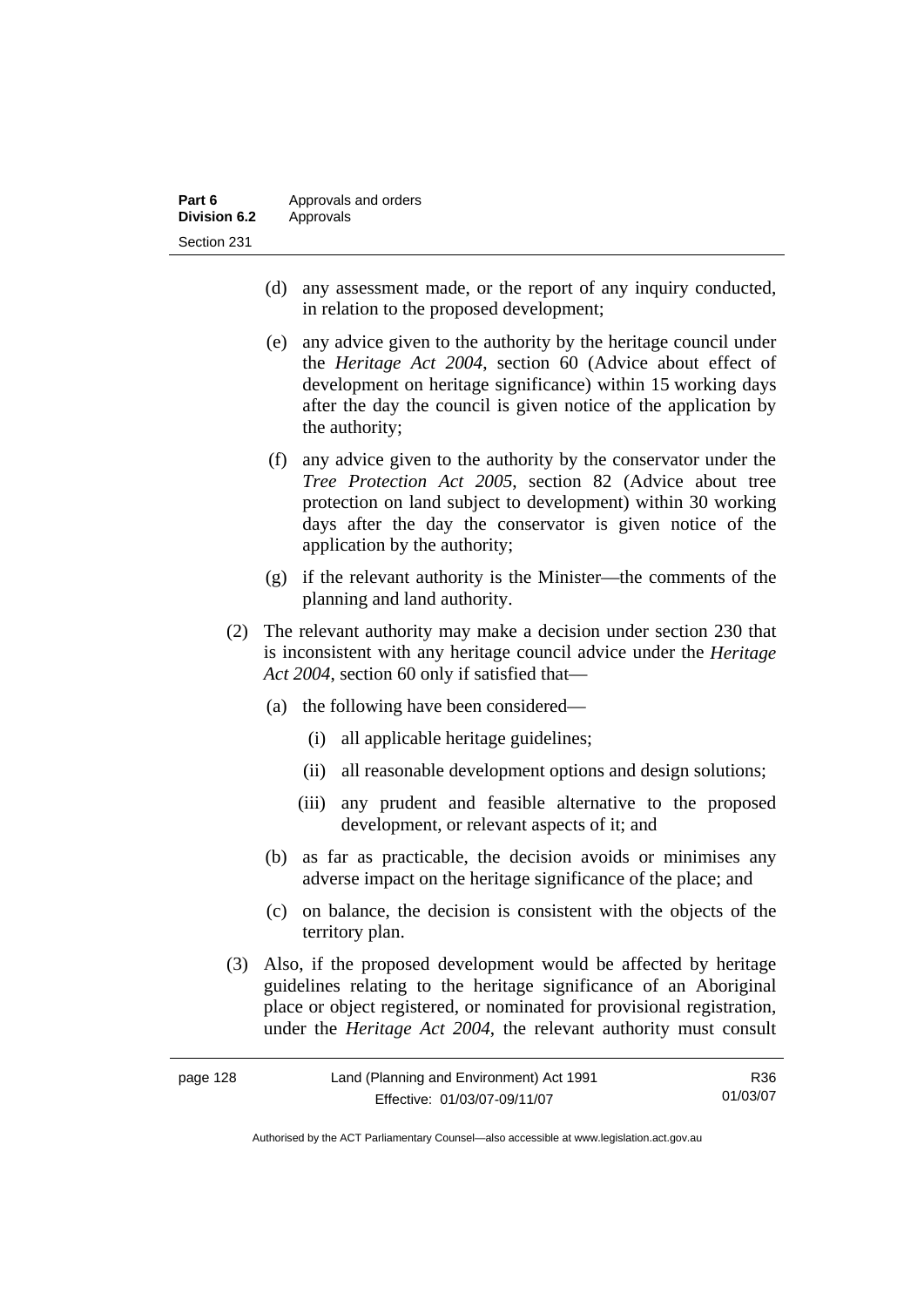each representative Aboriginal organisation and consider any further comments by the heritage council about the development.

- (4) The relevant authority must not make a decision under section 230 that is inconsistent with the advice of the conservator under the *Tree Protection Act 2005*, section 82 in relation to a registered tree or a declared site.
- (5) The relevant authority may make a decision under section 230 that is inconsistent with the advice of the conservator under the *Tree Protection Act 2005*, section 82 in relation to a regulated tree only if the authority is satisfied, having regard to the broader strategic objectives of the territory plan, that all reasonable development options and design solutions have been considered to avoid or minimise the need to damage the tree or undertake prohibited groundwork.
- (6) In making a decision under section 230 that relates to a regulated tree, the relevant authority may, under this section—
	- (a) if a tree management plan is already in force for the tree approve an amendment of, or replacement for, the tree management plan; or
	- (b) in any other case—approve a tree management plan for the tree.
- (7) A decision mentioned in subsection (5) must not be made by a person acting as delegate of the planning and land authority.
- (8) In this section:

*Aboriginal object*—see the *Heritage Act 2004*, section 9.

*Aboriginal place*—see the *Heritage Act 2004*, section 9.

*representative Aboriginal organisations*—see the *Heritage Act 2004*, section 14.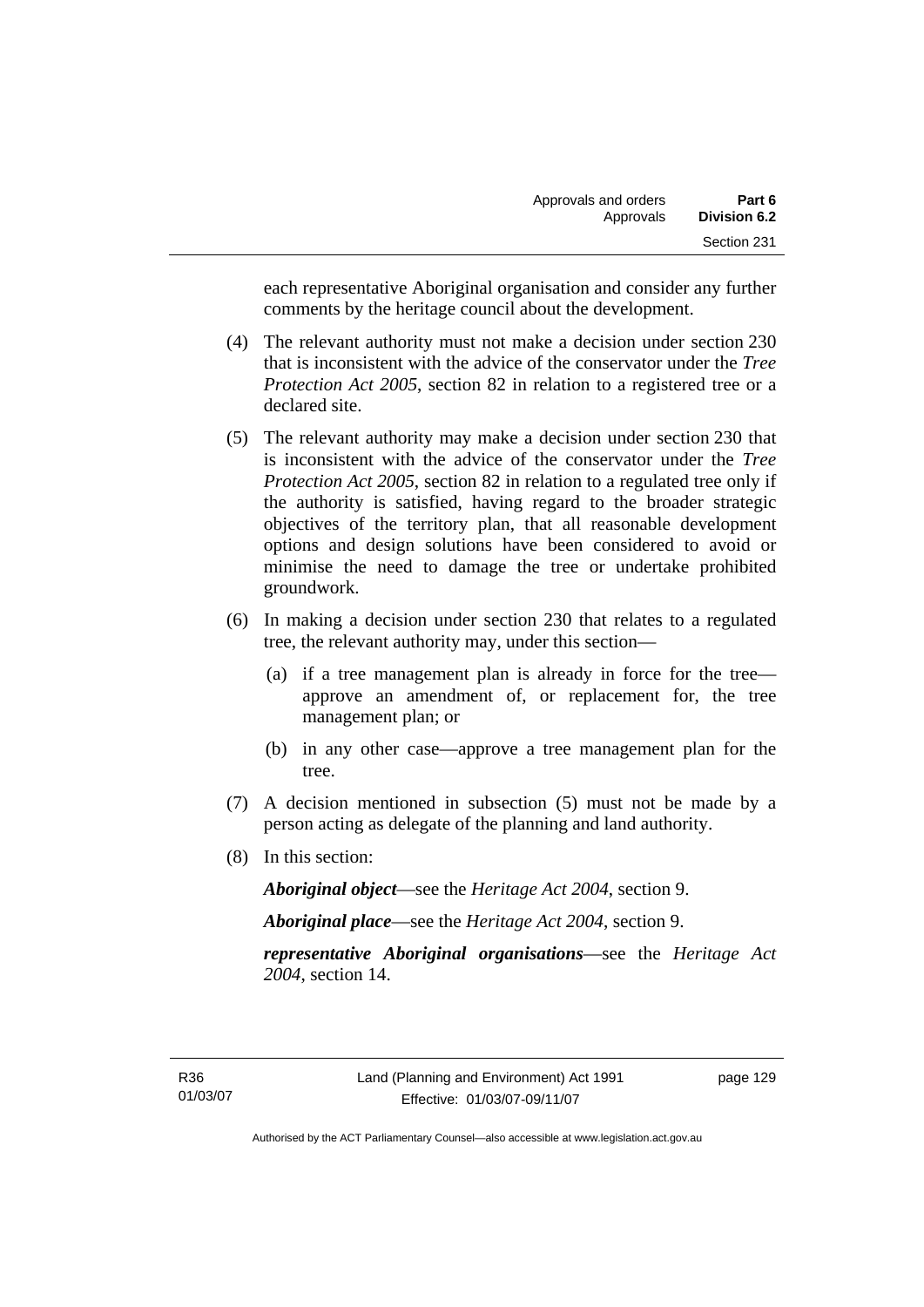## **232 Duty of applicants**

- (1) The planning and land authority may direct an applicant—
	- (a) to give the notice of the application that the authority would, apart from this section, be required to give; and
	- (b) to give notice to any other person.
- (2) The planning and land authority need not give notice of an application under section 229 (Notice of application) or another Act if the authority gives a direction under subsection (1).
- (3) If an applicant fails to comply with a direction under subsection (1), the application is to have been withdrawn.
- (4) The applicant must pay the cost of a notice given in accordance with a direction under subsection (1).
- (5) If the planning and land authority publishes a notice under section 229 (1) (b), the reasonable cost of the notice is a debt payable by the applicant to the Territory.
	- *Note* If a form is approved under s 287A for a notice under par (a) or (b), the form must be used.

#### **233 More information**

- (1) The planning and land authority may, by written notice, require an applicant to give to the authority, within the period specified in the notice (of not less than 28 days), either orally or in writing, the further information relating to the application that is specified in the notice.
- (2) An applicant may, at any time before the end of the period specified in a notice under subsection (1), apply to the planning and land authority for an extension of the period within which the applicant is to give information.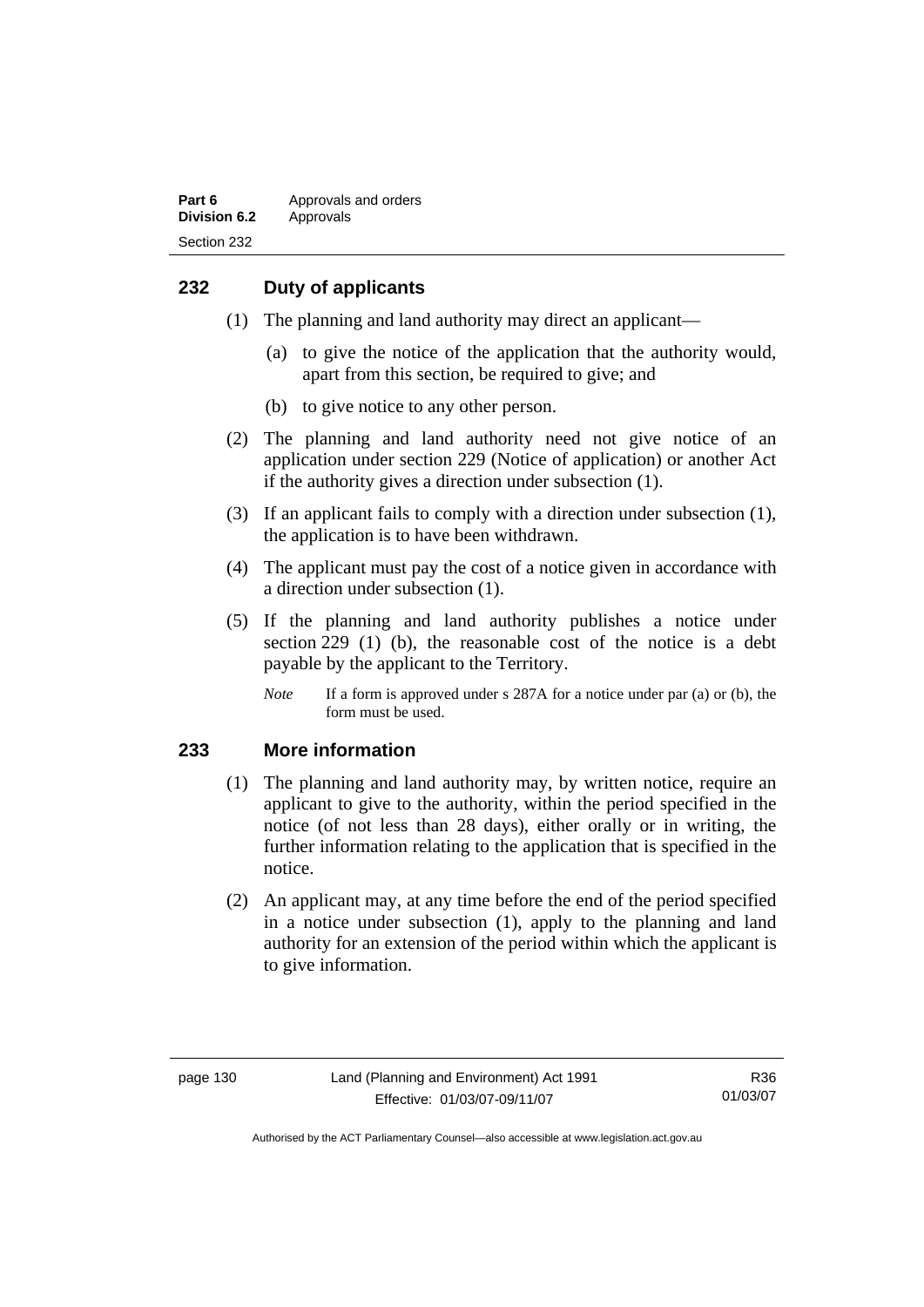(3) On receipt of an application under subsection (2), the planning and land authority may grant an extension of the period of not more than 6 months.

# **234 Effect of failure to give further information**

If a person fails to give information in accordance with a notice under section 233 (1), the planning and land authority must, for the purposes of enabling an application to be made to the administrative appeals tribunal under section 275, be taken to have made a decision refusing the application for approval to undertake the development.

# **236 Environmental assessments and inquiries**

The Minister may—

- (a) direct that an assessment be made; or
- (b) establish a panel to conduct an inquiry;

about any aspect of an application.

# **Subdivision 6.2.2 Objections**

# **237 Objections—general**

- (1) Any person who may be affected by the approval of an application may, within the prescribed period (or that period as extended under this section), object to the grant of the approval.
- (2) The planning and land authority may, by notice published in a daily newspaper, extend or further extend the period allowed under subsection (1) for the objection to the grant of an approval of an application.
- (3) The power under subsection (2) may be exercised after the end of the period to be extended.
- (4) An objection must be made to the planning and land authority in writing and must set out the grounds of the objection.

| R36      | Land (Planning and Environment) Act 1991 | page 131 |
|----------|------------------------------------------|----------|
| 01/03/07 | Effective: 01/03/07-09/11/07             |          |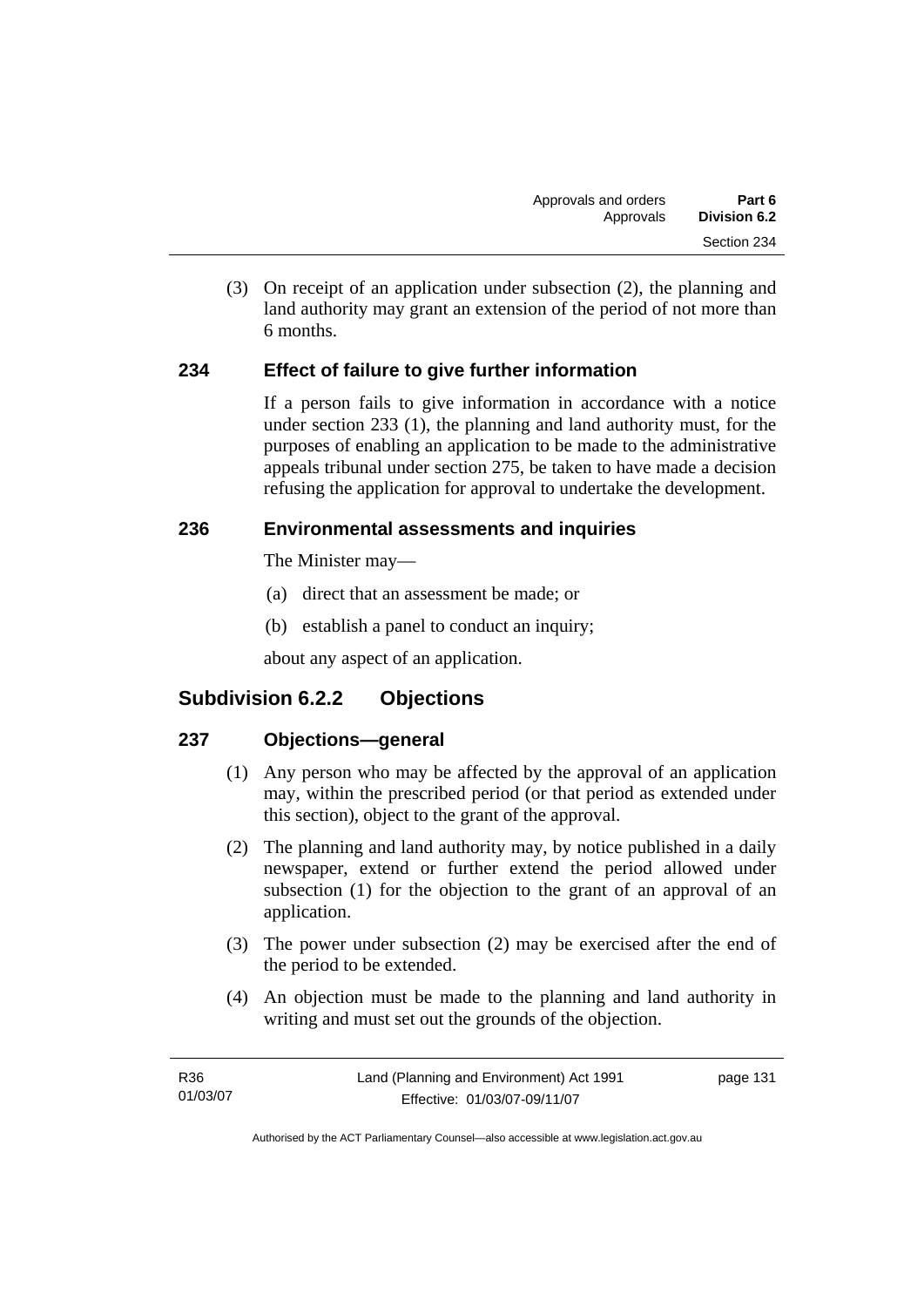| Part 6       | Approvals and orders |
|--------------|----------------------|
| Division 6.2 | Approvals            |
| Section 238  |                      |

- (5) The planning and land authority must give an applicant for approval to undertake a development a copy of each objection to the application, and any other submission received by the authority in relation to the application, that has not been withdrawn.
- (6) In this section:

*person* includes an unincorporated association.

### **238 Inspection of objections**

The planning and land authority must make a copy of each objection available for inspection by members of the public during office hours until the end of the period during which application may be made to the administrative appeals tribunal for a review of a decision in relation to the application.

### **239 Identity of objectors**

The planning and land authority may, on request by a person making an objection, exclude the identity of the objector from being made available under section 237 (5) or section 238 if, in the authority's opinion, based on reasonable grounds, it would not be in the public interest for that identity to be published.

# **Subdivision 6.2.3 Approvals**

### **242 Approvals—notices to applicants and registrar-general**

- (1) If an application is approved, the planning and land authority must give written notice—
	- (a) to the applicant; and
	- (b) if the application approved relates to a variation of a lease—to the registrar-general for notification under the *Land Titles Act 1925*.
	- *Note* An application may be approved under s 246A on reconsideration of an original refusal (see s 222 (1), def *approval*).

| page 132 | Land (Planning and Environment) Act 1991 | R36      |
|----------|------------------------------------------|----------|
|          | Effective: 01/03/07-09/11/07             | 01/03/07 |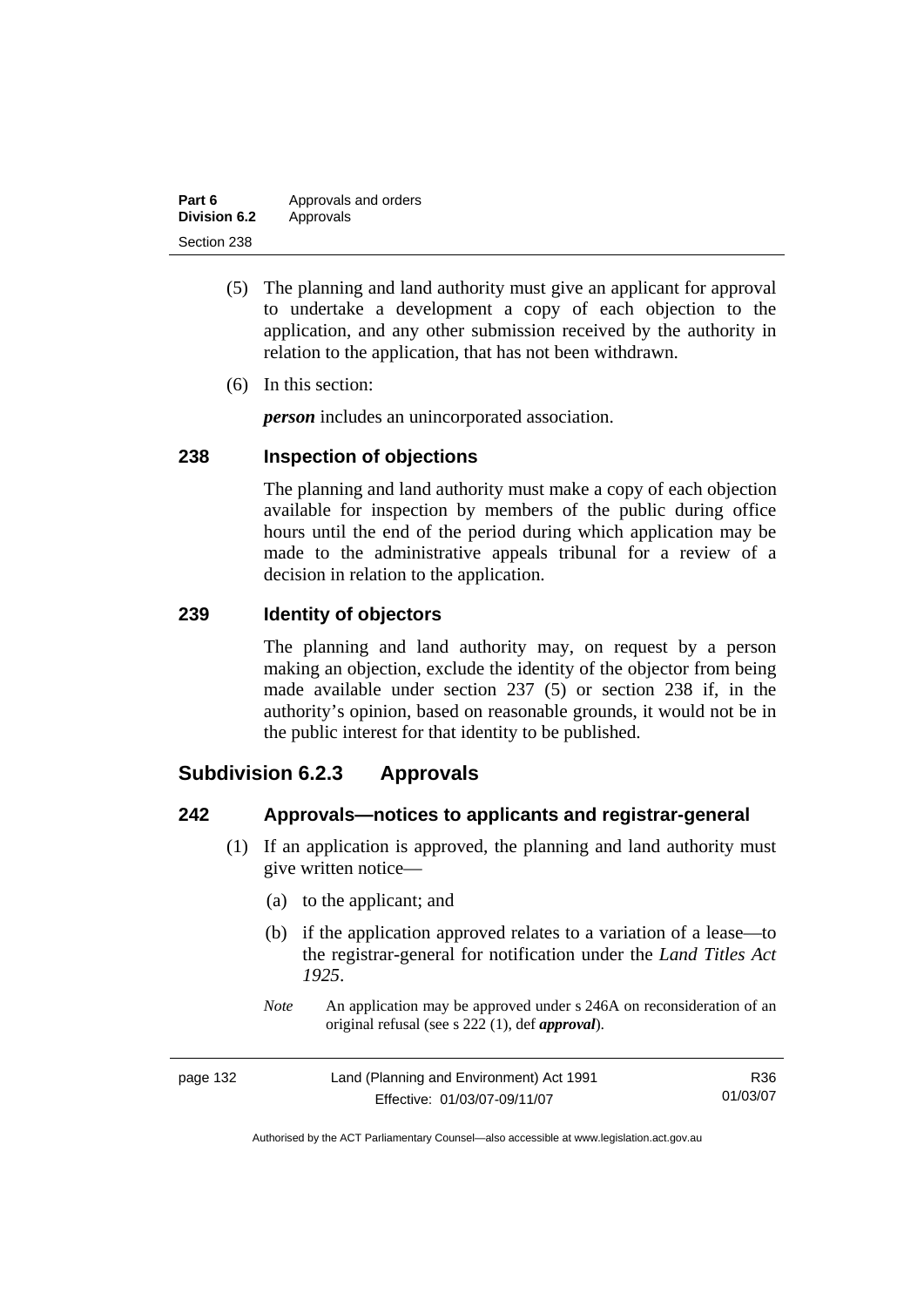(2) A notice to an applicant must state the date the approval takes effect.

*Note* For date of effect of an approval, see s 249.

# **243 Notification of approval or refusal of application**

 (1) If an application is approved, the planning and land authority must give each person who objected under section 237 (1) written notice of the approval.

- (2) Subsection (1) does not apply to an approval for which the planning and land authority has issued a certificate that an environmental impact statement made, or an inquiry conducted, under part 4 has substantially dealt with the matters forming the basis of the decision to approve the application.
- (3) A notice under subsection (1) must—
	- (a) contain—
		- (i) a description of the place to which the decision relates; and
		- (ii) a brief description of the development the subject of the decision; and
	- (b) set out the decision and the reasons for the decision; and
	- (c) specify—
		- (i) the place where, and times when, a copy of the application and the decision may be inspected; and
		- (ii) how application may be made to the administrative appeals tribunal for a review of the decision.
- (4) If an application is refused, the planning and land authority must give written notice of the refusal to the applicant and each person who objected under section 237 (1).

| R36      | Land (Planning and Environment) Act 1991 | page 133 |
|----------|------------------------------------------|----------|
| 01/03/07 | Effective: 01/03/07-09/11/07             |          |

*Note* An application may be approved under s 246A on reconsideration of an original refusal (see s 222 (1), def *approval*).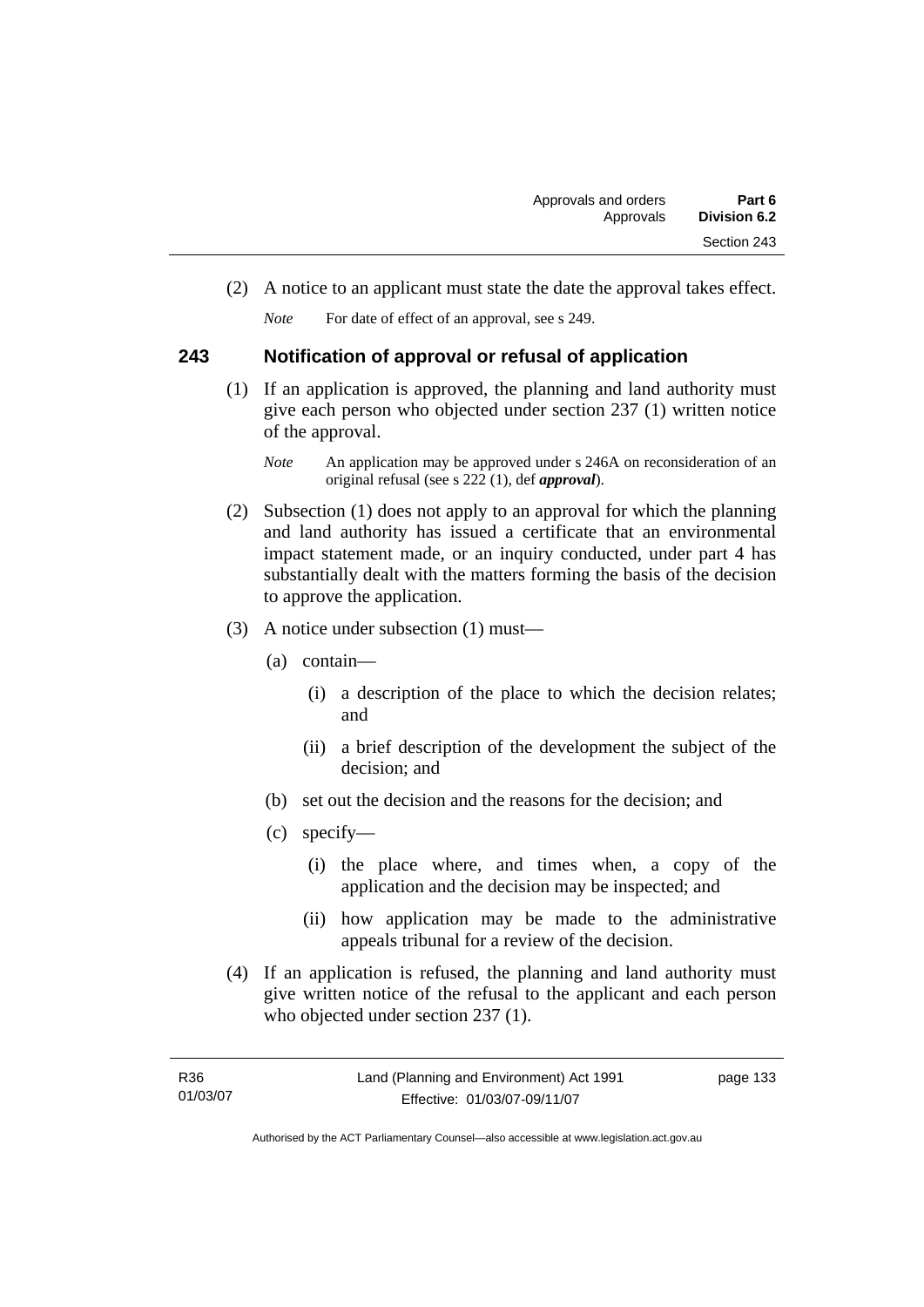| Part 6              | Approvals and orders |
|---------------------|----------------------|
| <b>Division 6.2</b> | Approvals            |
| Section 244         |                      |

(5) In this section:

*refused*, for an application, includes confirming a decision to refuse an application on reconsideration of the decision under subdivision 6.2.4.

- (6) A notice under subsection (4) must set out the reasons for the decision.
- (7) A notice under subsection (1) or (4) must comply with the requirements of the code of practice in force under the *Administrative Appeals Tribunal Act 1989*, section 25B (1).

#### **244 Notification if more than 1 objector**

If a number of people make 1 objection, the planning and land authority is taken to have complied with section 243 (1) or (3) if the authority gives notice—

- (a) if the name and address of 1 of those people have been given as the person to whom notice of the decision is to be given—to that person; or
- (b) if no name and address has so been given—to 1 of the people who made that objection.

# **244A Notice of decision to heritage council**

If an application relates to a place registered, or nominated for provisional registration, under the *Heritage Act 2004*, the planning and land authority must give the heritage council—

- (a) written notice of the decision to approve or refuse the application; and
- (b) a copy of the decision.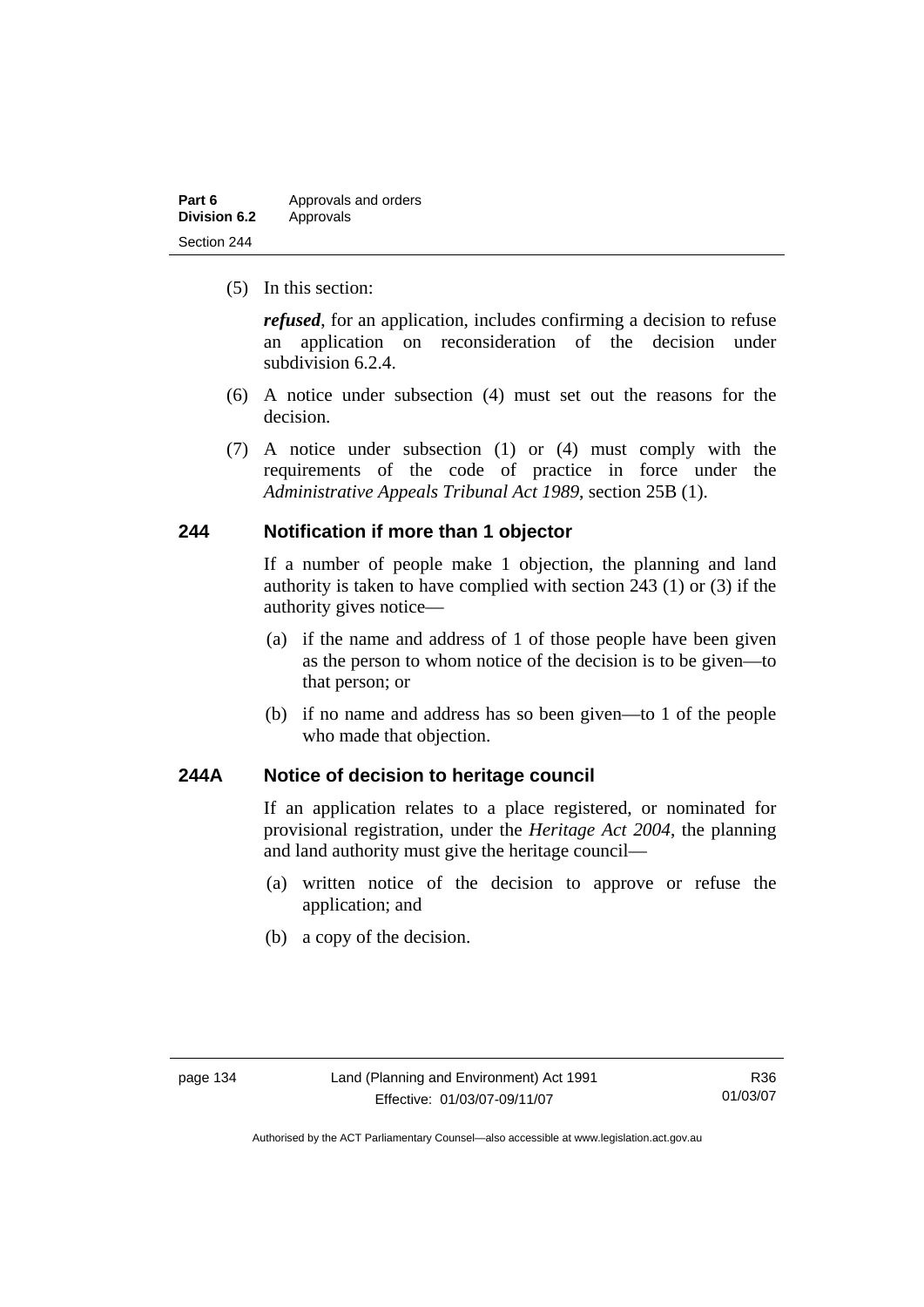#### **244B Notice of decision to conservator**

If an application relates to land that includes all or part of the protection zone for a protected tree, or all or part of a declared site, the planning and land authority must give the conservator—

- (a) written notice of the decision to approve or refuse the application; and
- (b) a copy of the decision.

### **245 Conditional approvals**

- (1) An approval may be conditional.
- (2) The relevant authority—
	- (a) must include in an approval any condition that is required to be included by the plan; and
	- (b) must not include in an approval a condition inconsistent with a condition included under paragraph (a).
- (3) Without limiting subsection (1), the conditions subject to which an approval may be given may include a condition—
	- (a) that a development is to be carried out to the satisfaction of a specified entity; or
	- (b) requiring a development to be carried out in stages within the periods specified in or under the approval; or
	- (c) specifying a period in which a development or any stage of a development is to be carried out; or
	- (d) that an approval does not take effect unless a specified approval is revoked, amended or given; or
	- (e) in relation to an approval to carry out a development for a specified period—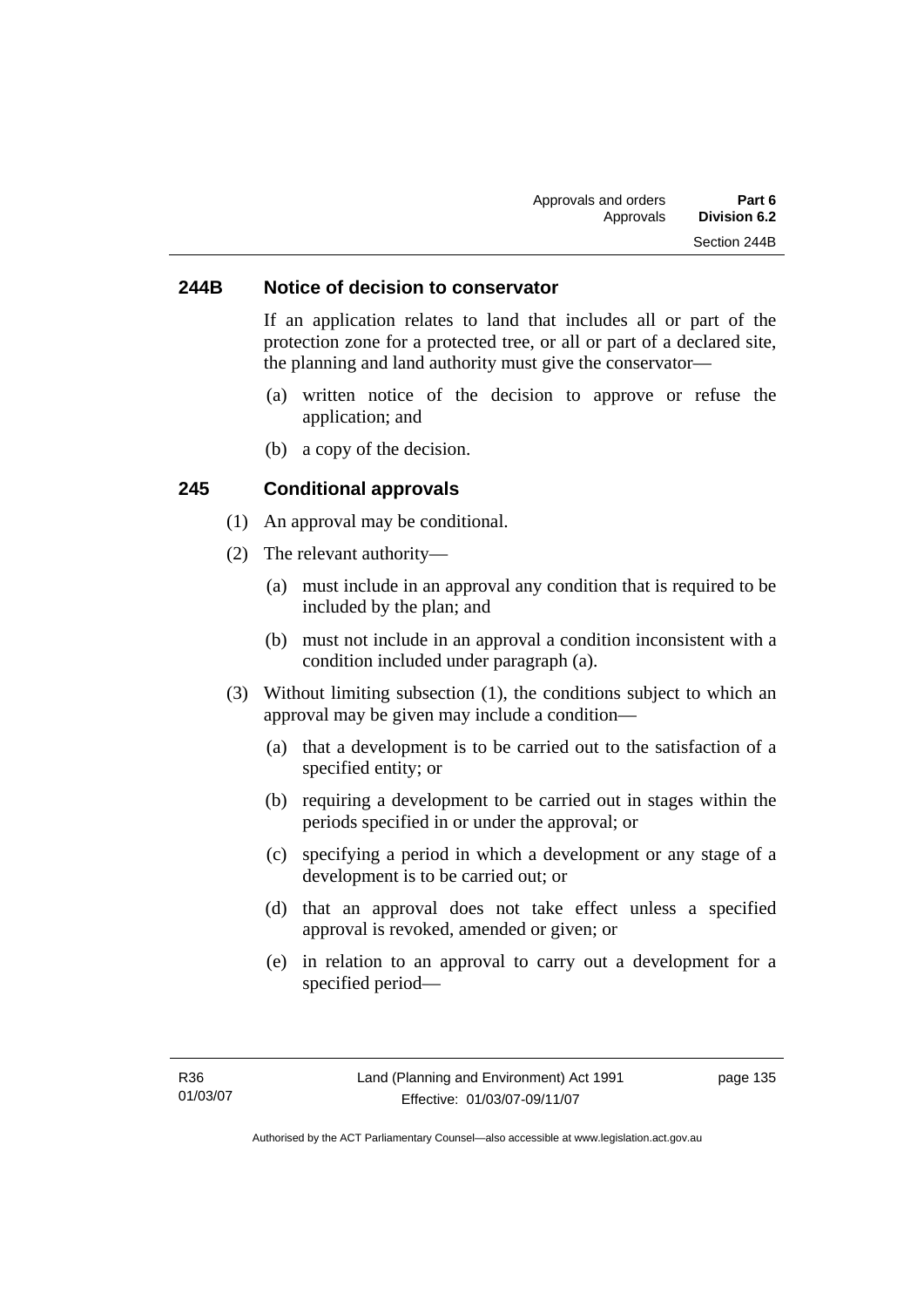| Part 6              | Approvals and orders |
|---------------------|----------------------|
| <b>Division 6.2</b> | Approvals            |
| Section 245         |                      |

- (i) that building works or other works carried out in or on a place the subject of the approval are to be removed at the end of that period; or
- (ii) that the place is to be restored to a specified state at the end of that period; or
- (f) that a bond be entered into securing performance against the conditions of an approval; or
- (g) if the approval is in relation to a place registered, or nominated for provisional registration, under the *Heritage Act 2004*—that the applicant enter into a heritage agreement under that Act for the conservation of the heritage significance of the place; or
- (h) that a development be carried out to a specified standard; or
- (i) that specified works, services or facilities that the relevant authority considers reasonable in the circumstances—
	- (i) be provided by the applicant on or to a place the subject of the approval, or on or to another place; or
	- (ii) be paid for in whole or in part by the applicant; or
	- (iii) be provided on or to a place the subject of the approval by agreement between the applicant and the Minister responsible for the provision of the works, services or facilities; or
- (j) that plans, drawings or other documents be prepared by the applicant and lodged with the planning and land authority for approval before the development or a specified part of it is begun; or
- (k) requiring changes to be made to any plan, drawing or other document forming part of the application for approval; or
- (l) that the applicant give to the planning and land authority a further assessment by a valuer that complies with section  $226(1)$  (b).

| page 136 | Land (Planning and Environment) Act 1991 | R36      |
|----------|------------------------------------------|----------|
|          | Effective: 01/03/07-09/11/07             | 01/03/07 |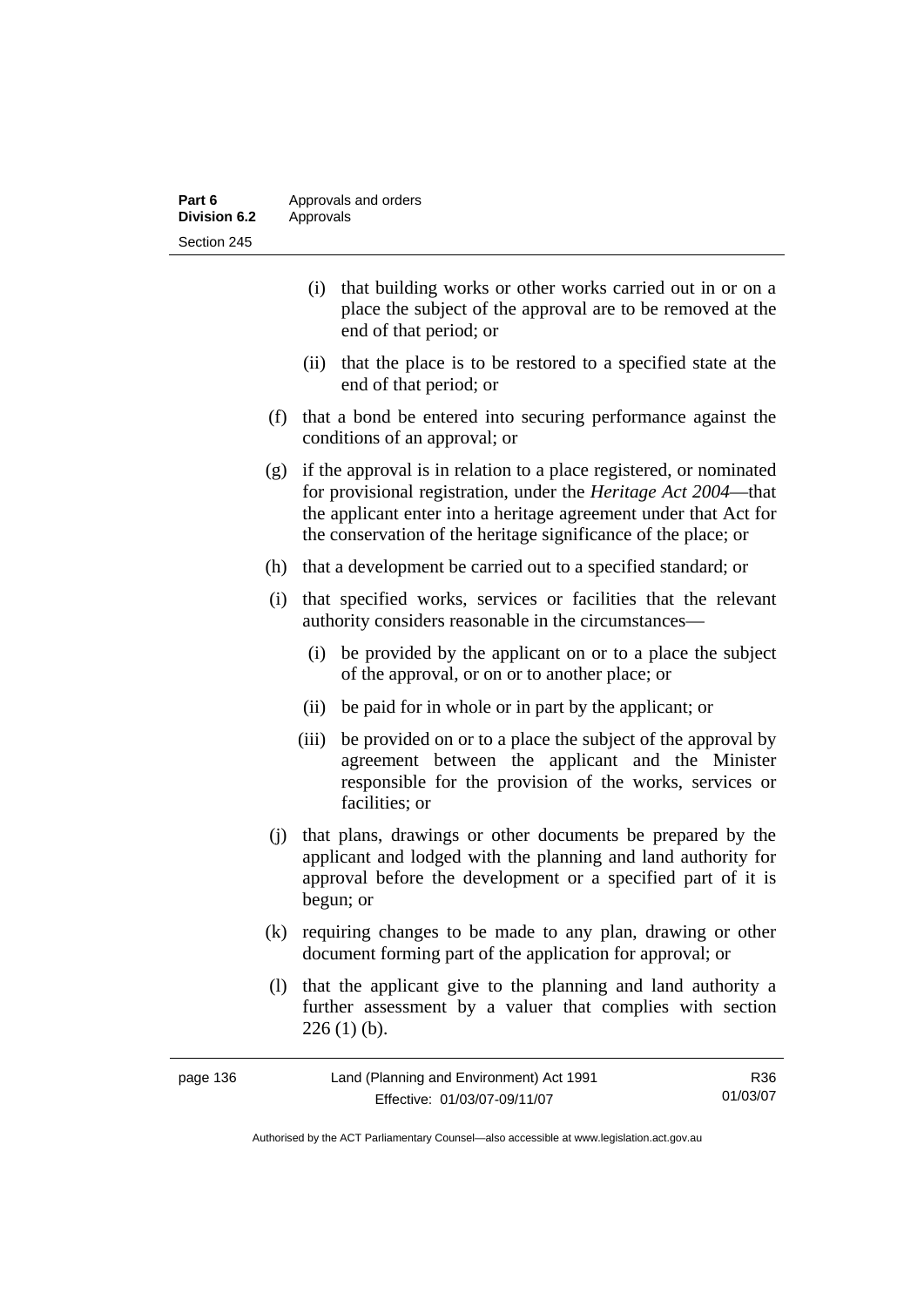(4) The planning and land authority may approve an amendment to a plan, drawing or other document approved under subsection (3) (j) if the amendment is not inconsistent with section 230 (4) or an approval under subsection (3) (j).

# **Subdivision 6.2.4 Reconsideration of applications for approval**

# **245A Definitions for sdiv 6.2.4**

In this subdivision:

*new application*—see section 246 (2).

*original application*—see section 246 (1) (a).

*original decision*—see section 246 (1) (a).

# **246 Applications for reconsideration**

- (1) This section applies if—
	- (a) an application (the *original application*) has been approved or refused (the *original decision*) by the planning and land authority; and
	- (b) either—
		- (i) an application has not previously been made under this section for reconsideration of the original decision; or
		- (ii) an application has been previously made and the original decision was taken to be confirmed under section 246B (No action by planning and land authority within time).
- (2) The applicant for the original application may apply (the *new application*) for reconsideration of the original decision.
- (3) The new application must be made within—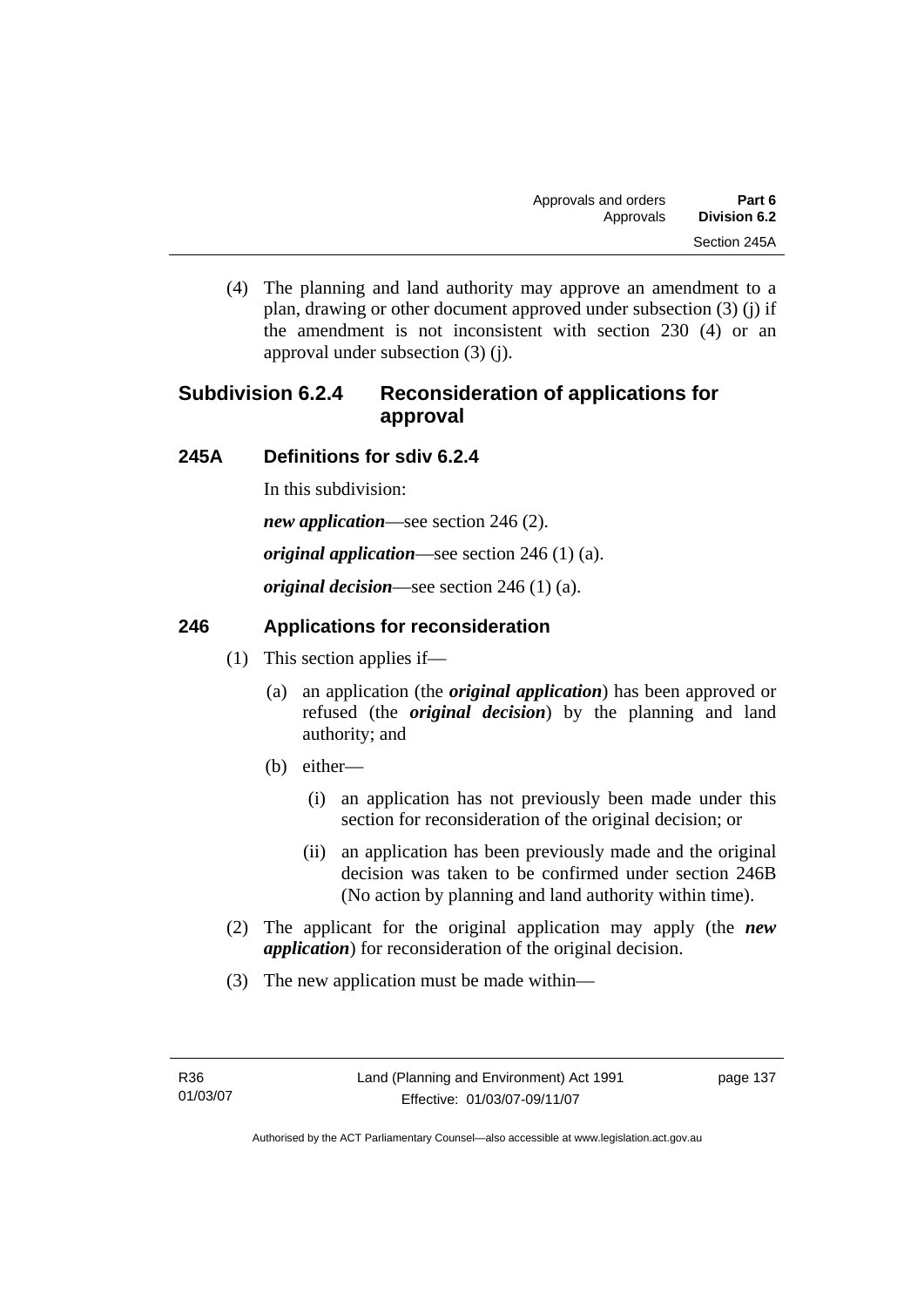| Part 6              | Approvals and orders |
|---------------------|----------------------|
| <b>Division 6.2</b> | Approvals            |
| Section 246A        |                      |

- (a) 4 weeks after the day the applicant is told about the decision by the planning and land authority; or
- (b) any longer period allowed by the planning and land authority, either before or after the end of the 4 weeks.
- (4) The application must set out the grounds on which reconsideration of the original decision is sought.
- (5) The making of the application for reconsideration of the original decision automatically stays the operation of the decision.

### **246A Reconsideration of decisions**

- (1) Within 4 weeks after the day the planning and land authority receives the new application, the authority must—
	- (a) reconsider the original decision; and
	- (b) after reconsideration—
		- (i) make any decision in substitution for the original decision that the authority could have made on the original application; or
		- (ii) confirm the original decision.
- (2) The 4 weeks mentioned in subsection (1) may be extended for a stated period by agreement between the planning and land authority and the applicant.
- (3) In reconsidering the original decision, the planning and land authority—
	- (a) need not give notice of the new application under section 229; but
	- (b) must give written notice of the new application to anyone who objected to the grant of approval for the original application, allow the person reasonable time (that is not shorter than 2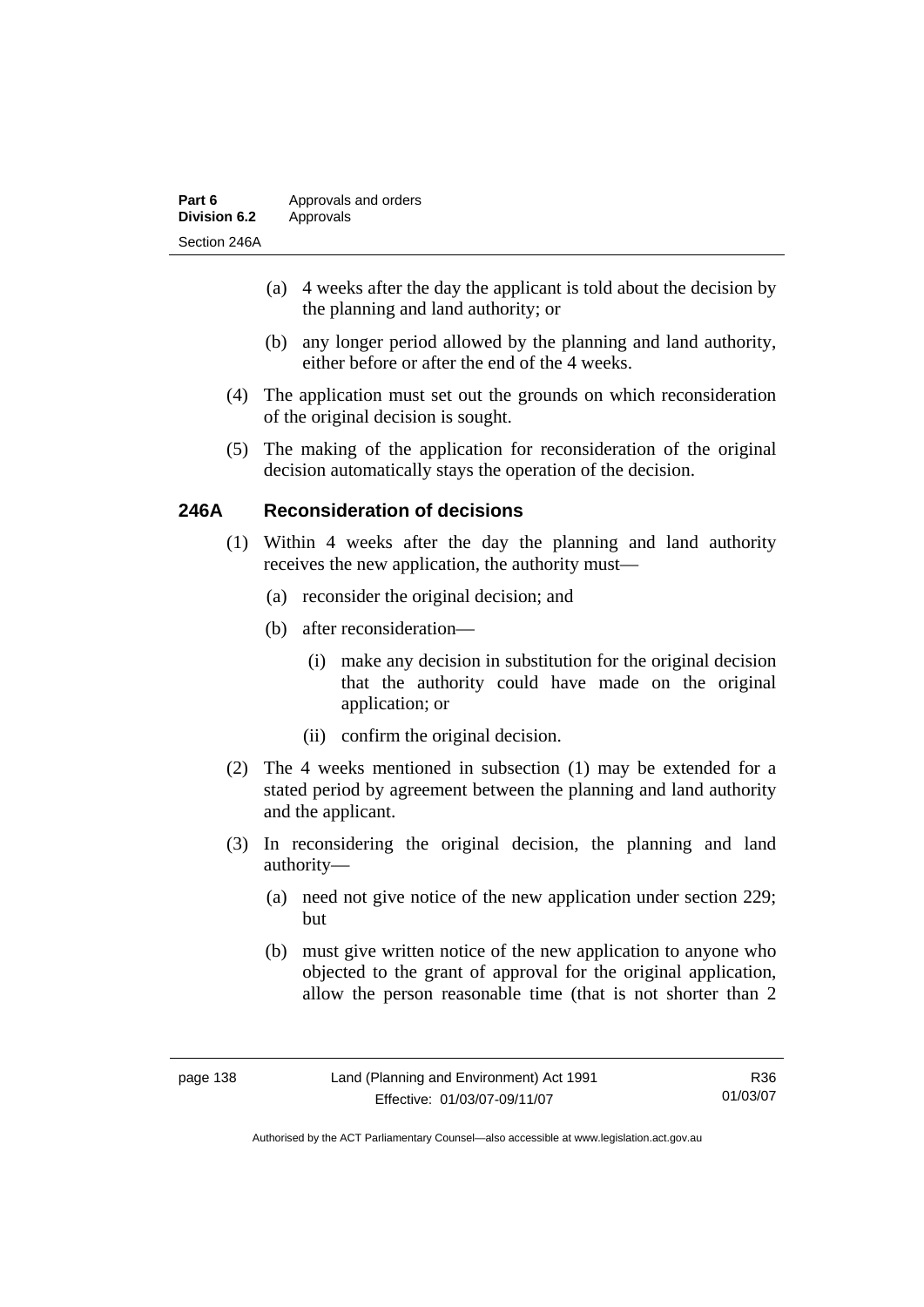weeks) to make a submission on the new application, and consider any submission made within the time allowed.

- (4) Also, in reconsidering the original decision, the planning and land authority—
	- (a) must consider any information available to it when it made the original decision and information given in the new application; and
	- (b) may consider any other relevant information.

#### **Examples of other relevant information**

- 1 information from submissions by objectors
- 2 information from an assessment or panel ordered under section 236
- *Note* An example is part of the Act, is not exhaustive and may extend, but does not limit, the meaning of the provision in which it appears (see Legislation Act, s 126 and s 132).
- (5) The planning and land authority must ensure that, if the original decision is made on its behalf by a person (the *original decision-maker*), the authority or someone other than the original decision-maker reconsiders the decision.

# **246B No action by planning and land authority within time**

If the planning and land authority does not make a substitute decision, nor confirm the original decision, within the 4 weeks mentioned in section 246A, the planning and land authority is taken to have confirmed the original decision.

### **246C Notice of decision on reconsideration**

 (1) As soon as practicable after reconsidering the original decision, the planning and land authority must give written notice of the decision on the reconsideration to the applicant and anyone who was given notice of the new application under section 246A (3) (b).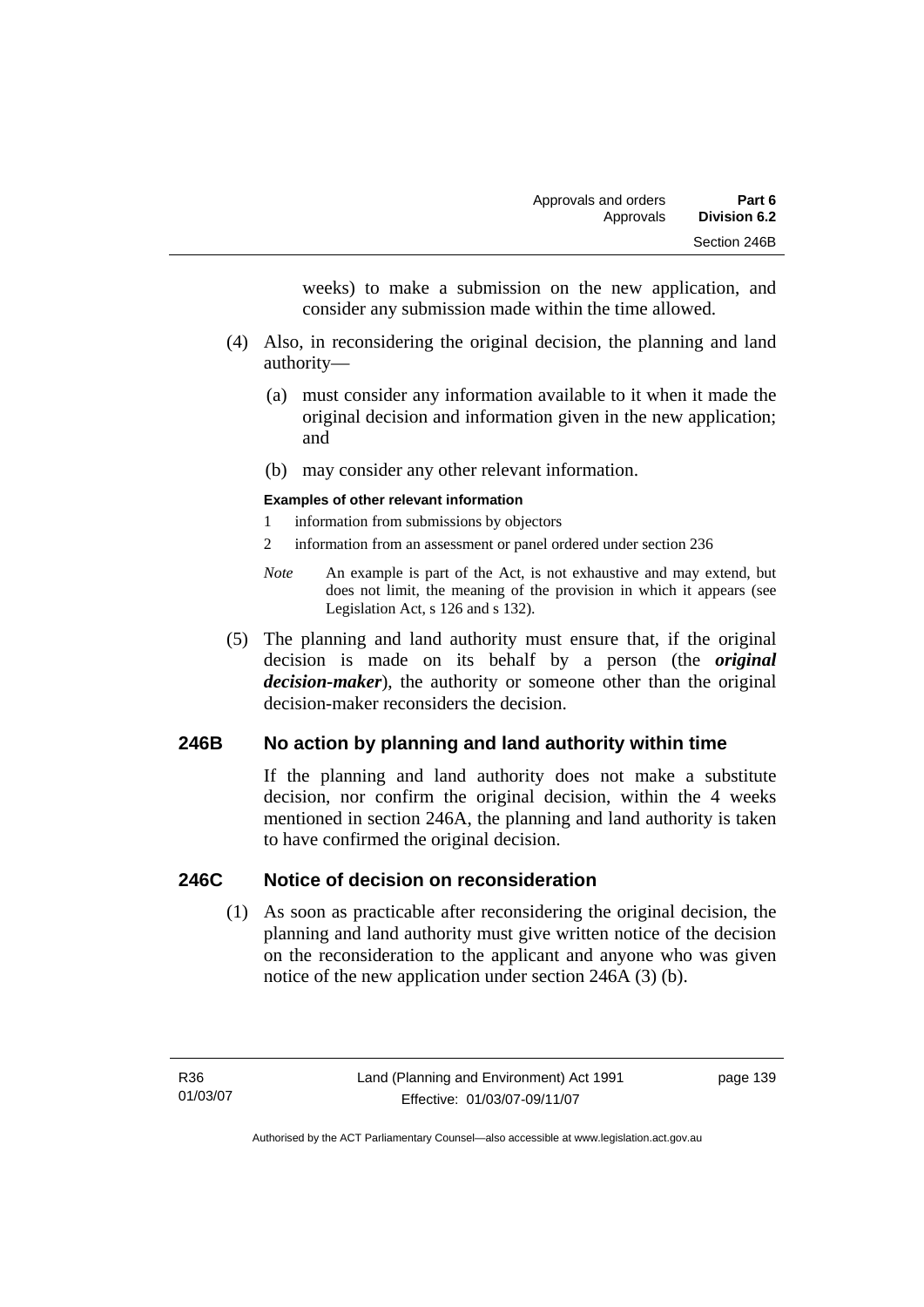| Part 6       | Approvals and orders |
|--------------|----------------------|
| Division 6.2 | Approvals            |
| Section 247  |                      |

 (2) The notice must be in accordance with the requirements of the code of practice in force under the *Administrative Appeals Tribunal Act 1989*, section 25B (1).

# **Subdivision 6.2.5 Approvals—miscellaneous**

#### **247 Minor amendments**

- (1) The lessee or an occupier of a place in relation to which an approval is in force may apply in writing to the planning and land authority for an amendment of it.
- (2) The planning and land authority may amend an approval, if satisfied that the amendment—
	- (a) does not change the effect of a condition subject to which the approval was given; and
	- (b) will not cause a significant increase in detriment to any person; and
	- (c) does not change the kind of development approved but only the activity permitted.
- (3) The planning and land authority must give notice of an amendment—
	- (a) to the person who made the application to amend; and
	- (b) if that person is not the lessee or occupier of the place to which the approval relates—to the lessee; and
	- (c) to each person who had objected under section 237 (Objections—general) to the grant of the approval; and
	- (d) to any relevant territory authority.
	- *Note* For how documents may be given, see the Legislation Act, pt 19.5.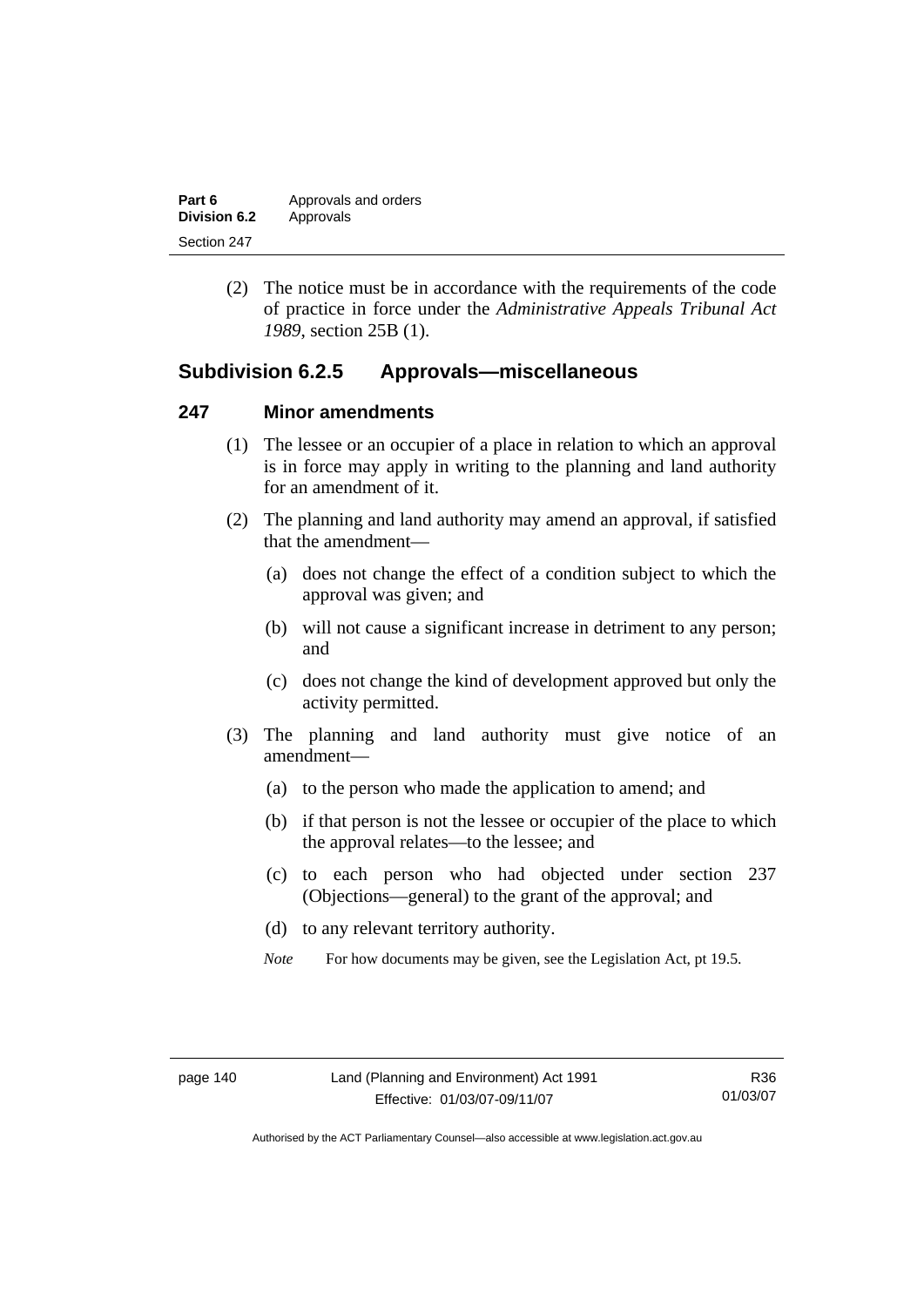#### **248 Corrections**

If the planning and land authority is satisfied that an approval contains a formal error, the authority must—

- (a) correct the approval; and
- (b) notify the applicant in writing.

#### **249 When approvals take effect**

- (1) This section is subject to section 230 (4) and section 245 (3) (d).
	- *Note* Section 230 (4) prevents an approval of a development application for an activity not permitted by the lease from taking effect until the lease is varied. Section 245 (3) (d) allows a condition to be included in an application for approval that the approval does not take effect until a specified approval is given, amended or varied.
- (2) An approval under section 230 (Approvals) takes effect—
	- (a) if no objection to the relevant application has been made under section 237—on the day the approval is given; or
	- (b) if an objection is made to the relevant application under section 237, but an application is not made to the AAT for review of the decision within 4 weeks after the day the person was notified of the decision—on the day after the end of the 4-week period; or
	- (c) if application is made to the AAT for a review of the decision to grant the approval and the tribunal decides to confirm the decision (whether or not a condition is varied, omitted or imposed)—on the day the tribunal makes its decision.
- (3) An approval on reconsideration under division 6.2.4 takes effect on the day the decision granting the approval is given.
- (4) However, the operation of an approval mentioned in subsection  $(2)$  (a) or  $(3)$  is stayed if application is made to the AAT for review of the decision to grant the approval.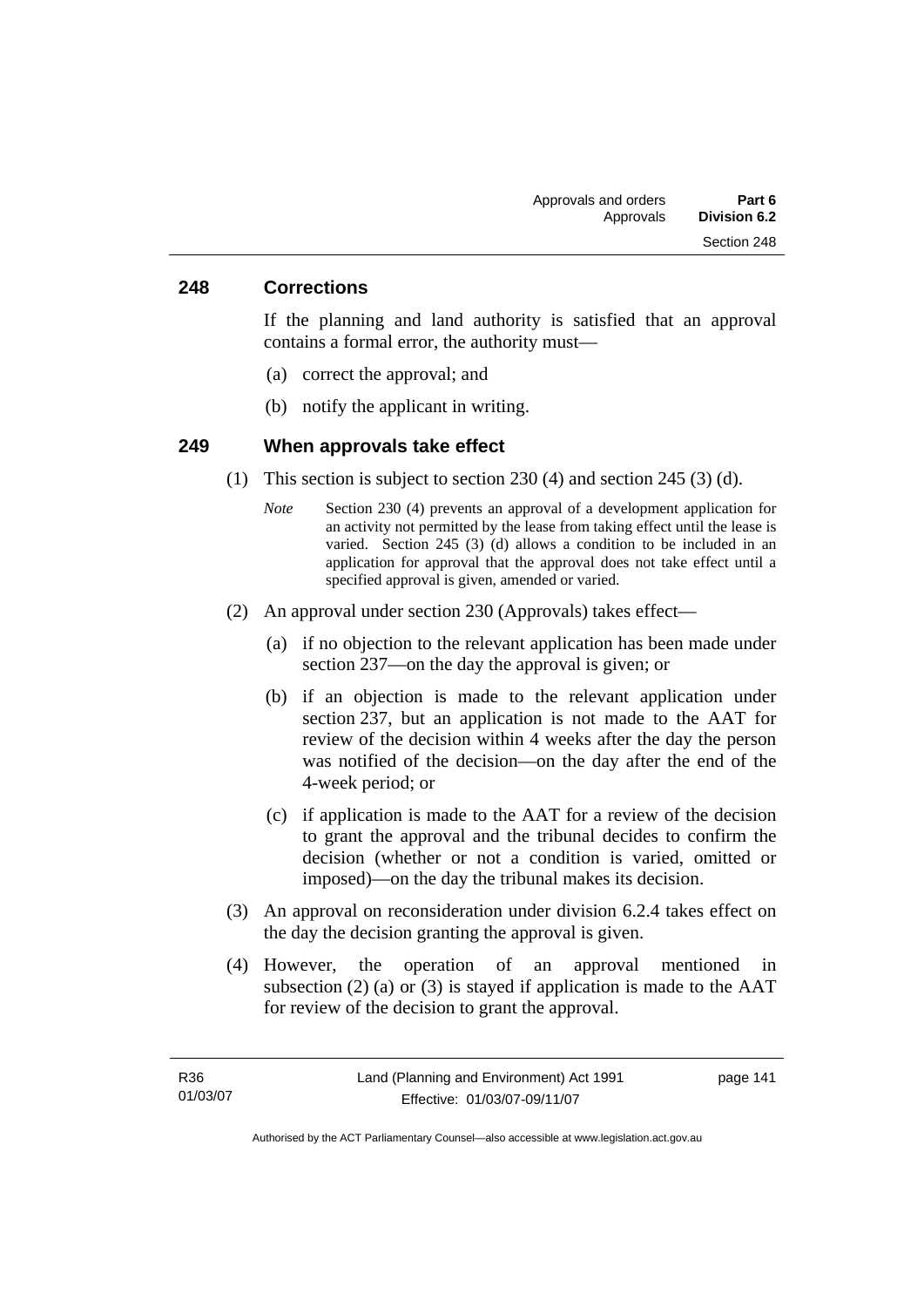| Part 6       | Approvals and orders |
|--------------|----------------------|
| Division 6.2 | Approvals            |
| Section 250  |                      |

 (5) The stay of the operation of the approval remains in force until the application for review is decided by the tribunal.

### **250 Execution of approvals for variations of leases**

Subject to division 5.3, if an approval to undertake a development takes effect under section 249 and the development consists of or includes a variation of a lease, the planning and land authority must vary the lease in accordance with the terms of the approval.

# **251 End of approvals**

- (1) An approval to undertake a development (other than a development that consists only of a variation of a lease) ends if—
	- (a) the development or any stage of the development is not begun within the period specified in the approval; or
	- (b) the development or any stage of the development is not completed within the period specified in the approval; or
	- (c) if no period is specified in an approval for the beginning of the development or any stage of the development—the development or stage of development is not begun within 2 years after the day the approval takes effect.

*Note* For when an approval takes effect, see s 249.

 (2) The end of an approval does not affect anything done under the approval before its end.

### **252 Extension of time**

 (1) The lessee or occupier of a place in relation to which an approval to undertake a development (other than a development that consists only of a variation of a lease) applies (being an approval that specifies the date for the completion of the development or any stage of the development) may, before the end of the approval, apply to the planning and land authority for an extension of the period within which to complete the development or any stage of it.

| page 142 | Land (Planning and Environment) Act 1991 | R36.     |
|----------|------------------------------------------|----------|
|          | Effective: 01/03/07-09/11/07             | 01/03/07 |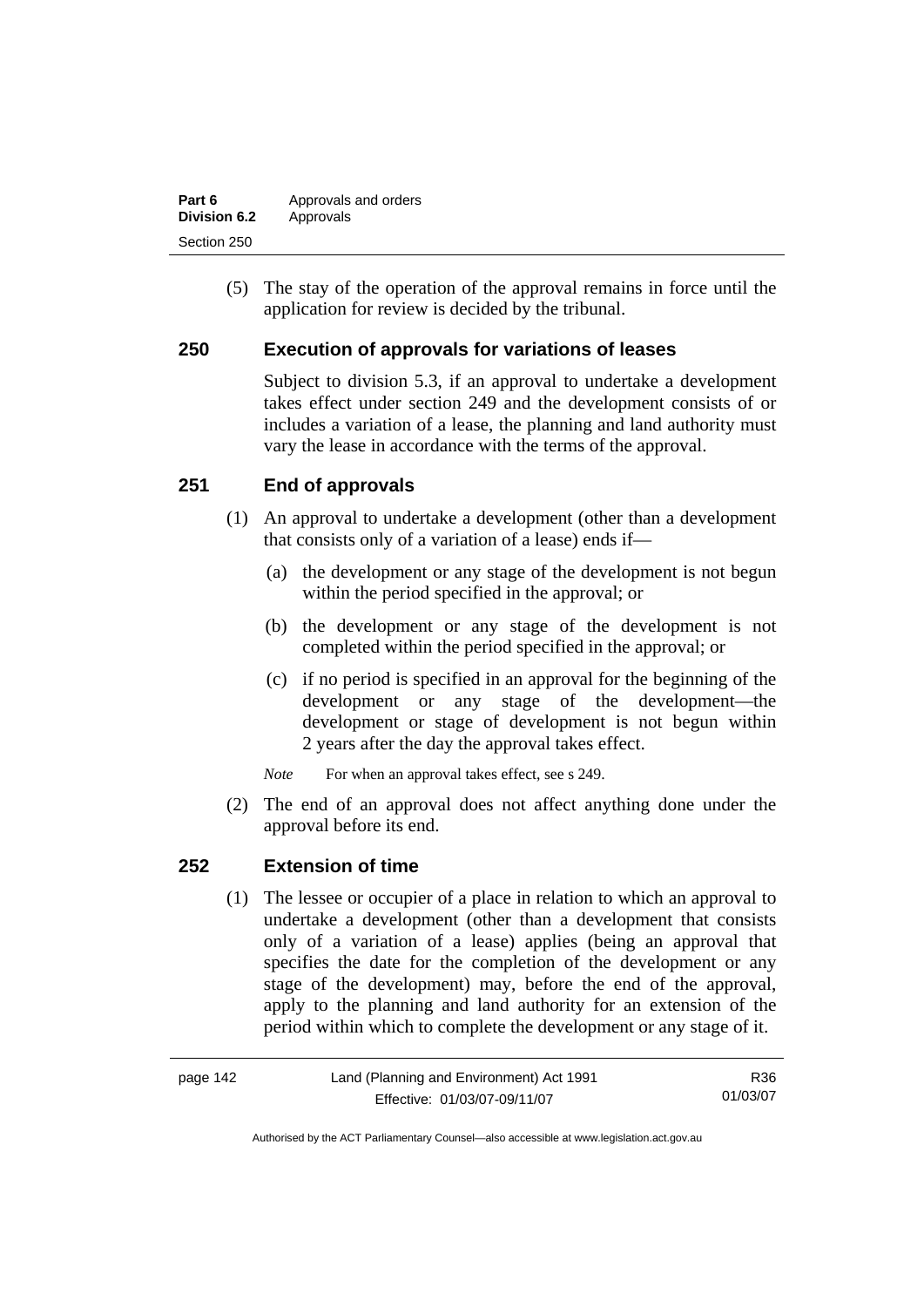(2) On receipt of an application under subsection (1), the planning and land authority may extend the period within which the development, or the stage of the development, is to be completed.

# **253 Revocation of approval**

A relevant authority may revoke an approval given by the authority if—

- (a) satisfied that the approval was obtained by fraud or misrepresentation; or
- (b) if the approval is in relation to a place registered, or nominated for provisional registration, under the *Heritage Act 2004*—the applicant is convicted of an offence against this part or the *Heritage Act 2004*.

# **Subdivision 6.2.6 Powers of Supreme Court**

## **253A Injunctions to require compliance with approvals**

- (1) This section applies if a person (the *relevant person*) has failed, is failing, or proposes to fail, to do something in accordance with the terms of an approval.
- (2) The planning and land authority or anyone else may apply to the Supreme Court for an injunction requiring the relevant person to do the thing.
- (3) On application under subsection (2), the Supreme Court may grant an injunction requiring the relevant person to do the thing.
- (4) The Supreme Court may grant an injunction requiring the relevant person to do a thing—
	- (a) if satisfied that the person has failed to do the thing, whether or not it appears to the court that the person intends to fail again, or to continue to fail, to do the thing; or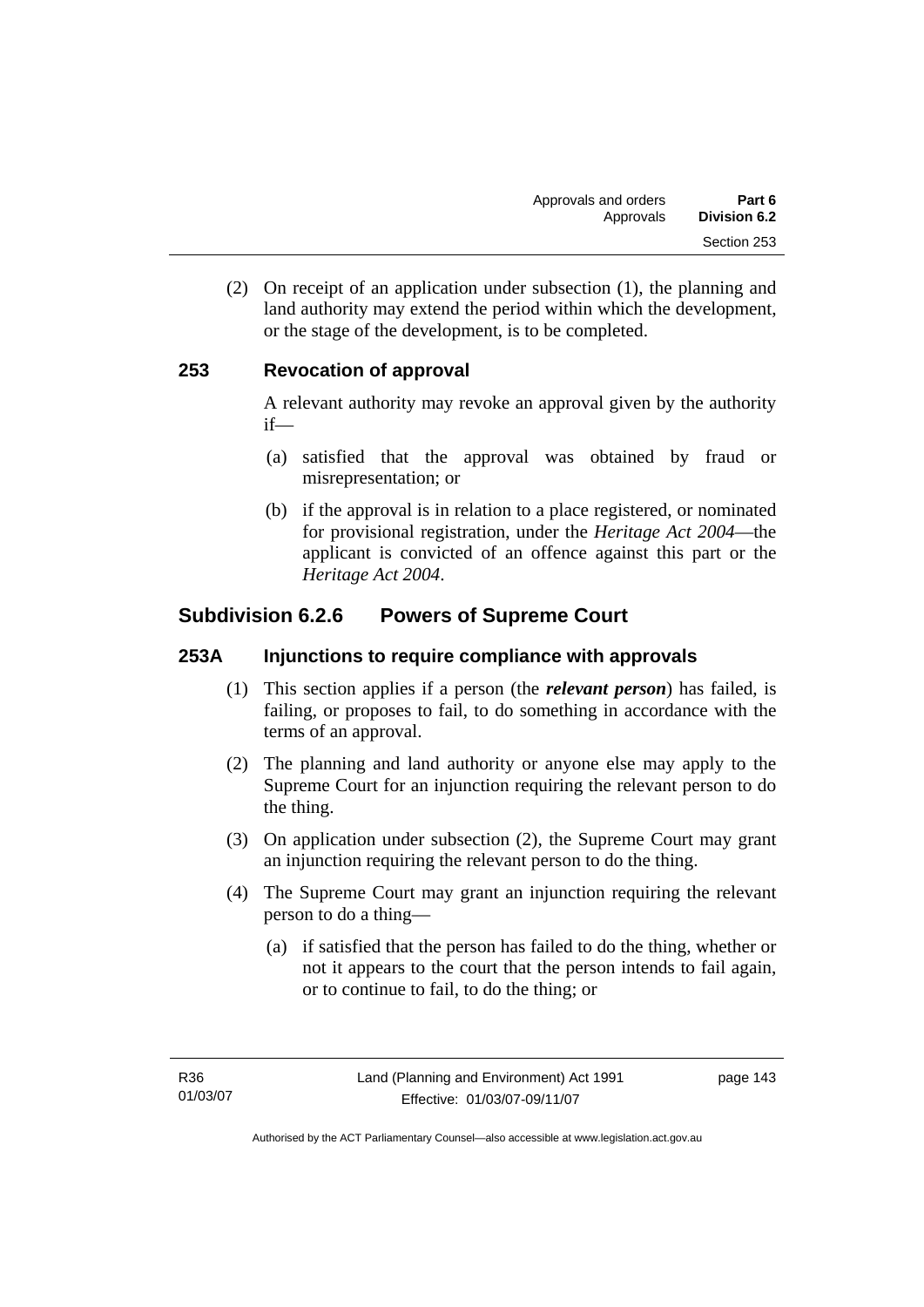| Part 6       | Approvals and orders |
|--------------|----------------------|
| Division 6.3 | Orders               |
| Section 254  |                      |

- (b) if it appears to the court that, if an injunction is not granted, it is likely the person will fail to do the thing, whether or not the person has previously failed to do the thing and whether or not there is an imminent danger of substantial damage to someone else if the person fails to do the thing.
- (5) This section applies whether or not a proceeding for an offence against this part has begun or is about to begin.

# **Division 6.3 Orders**

# **Subdivision 6.3.1 Making of orders**

# **254 Applications to planning and land authority for orders**

- (1) A person may apply to the planning and land authority for an order directed to 1 or more of the following:
	- (a) the lessee or occupier of a place where a controlled activity was, is being, or is to be, conducted;
	- (b) anyone by whom or on whose behalf a controlled activity was, is being, or is to be, conducted.
- (2) The application must state—
	- (a) the matter about which the order is sought; and
	- (b) the kind of order sought by the person; and
	- (c) each person to whom the order sought is to be directed; and
	- (d) the place in relation to which the order is sought; and
	- (e) the grounds on which the order is sought.
	- *Note* If a form is approved under s 287A for an application, the form must be used.
- (3) The planning and land authority must give written notice of the application to—

R36 01/03/07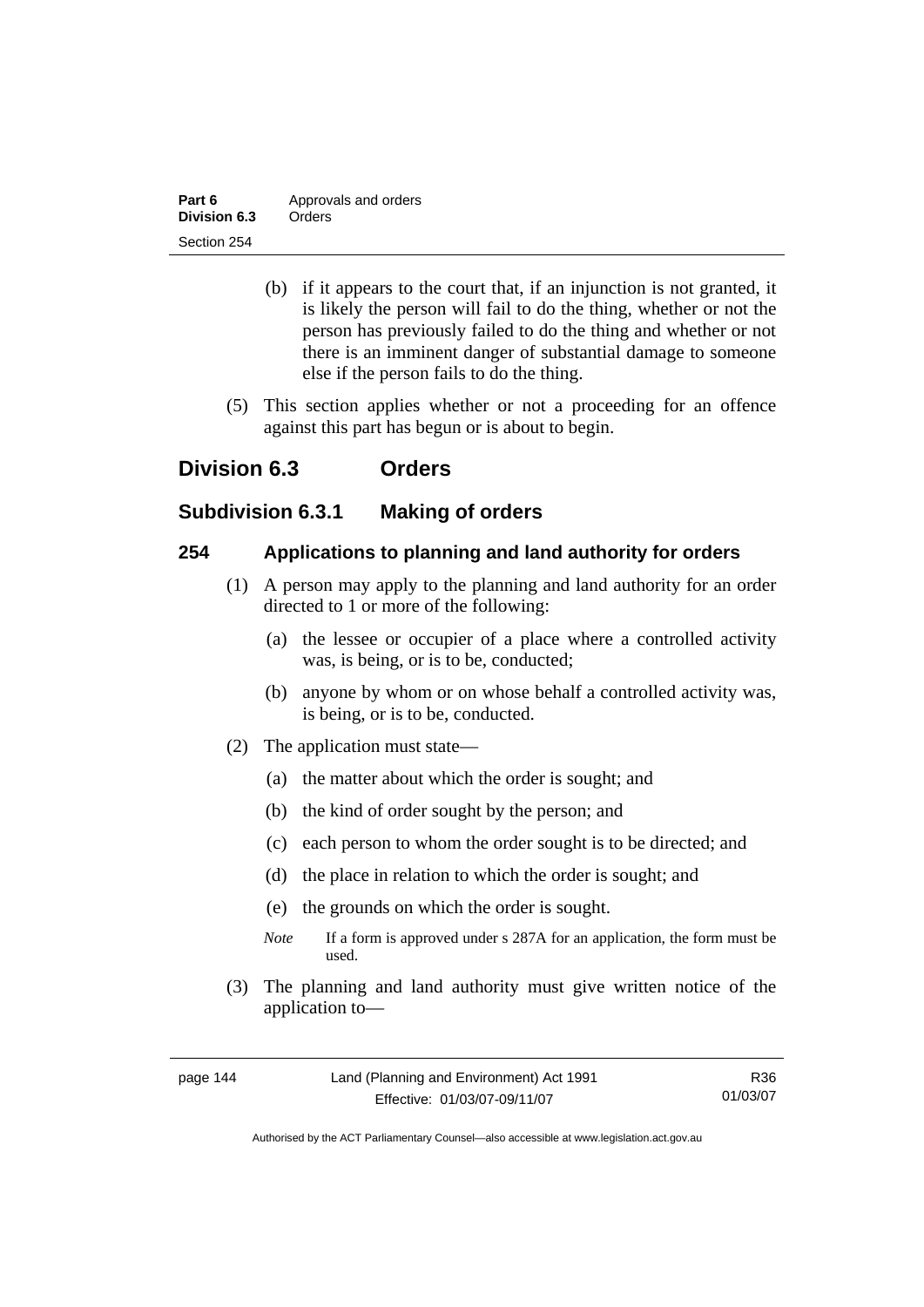- (a) each person to whom the order sought is to be directed; and
- (b) if different from the person or people mentioned in paragraph (a)—the lessee or occupier of the place in relation to which the order is sought; and
- (c) if the order sought relates to a place or object registered, or nominated for provisional registration, under the *Heritage Act 2004*—the heritage council; and
- (d) if the order sought relates to the pruning of a tree that is a protected tree under the *Tree Protection Act 2005*—the conservator; and
	- *Note* For restrictions on pruning etc a protected tree, see the *Tree Protection Act 2005*.
- (e) if the order sought relates to the parking of a heavy vehicle on residential land under the *Road Transport (Safety and Traffic Management) Regulation 2000*, division 3.1.3—the road transport authority.
- *Note* For how documents may be given, see the Legislation Act, pt 19.5.
- (4) The notice must—
	- (a) be accompanied by a copy of the application; and
	- (b) contain a statement to the effect that the person to whom it is given may, within 7 days after the day the person is given the notice, make a submission to the planning and land authority about the making of the order.
- (5) The notice may also include any other information that the planning and land authority considers appropriate.

## **254A Decision on application to planning and land authority for order**

 (1) Before deciding whether to make an order on an application under section 254, the planning and land authority must consider any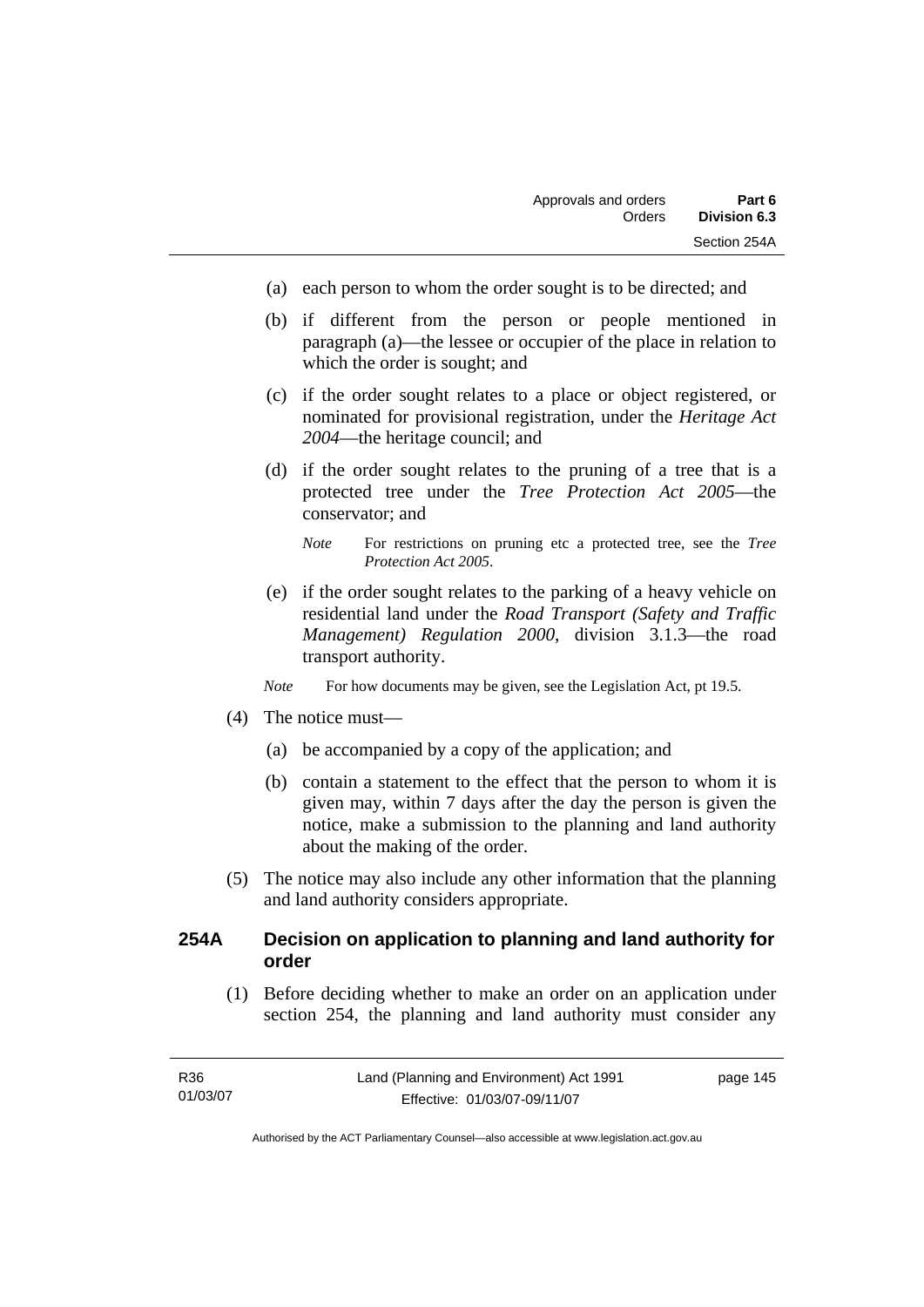submission made by a person within 7 days after the day the person was given notice of the application under that section.

- (2) The planning and land authority may decide—
	- (a) to make an order of the kind sought; or
	- (b) to make an order (including a different kind of order) that is not more onerous than the order sought; or
	- (c) not to make an order.

#### **Example of less onerous order—par (b)**

A person applies for an order for the demolition of an unapproved structure but the planning and land authority makes an order that a development application be lodged for the structure within a stated period and, if the application is not lodged within that period or is not approved, the structure is to be demolished.

- *Note* An example is part of the Act, is not exhaustive and may extend, but does not limit, the meaning of the provision in which it appears (see Legislation Act, s 126 and s 132).
- (3) An order may be directed to 1 or more of the following:
	- (a) the person against whom the order is sought to be directed;
	- (b) if the planning and land authority considers that the order would be more appropriately directed to someone else mentioned in section 254 (3) (a) or (b)—that person.
- (4) The planning and land authority is taken to have refused to make the order applied for under section 254 if the authority fails to decide the application before the end of the period prescribed by regulation.

## **255 Proposed orders on planning and land authority's own initiative**

- (1) This section applies if the planning and land authority proposes, on the authority's own initiative, to make an order (the *proposed order*) directed to 1 or more of the following:
	- (a) the lessee or occupier of a place where a controlled activity was, is being, or is to be, conducted;

| page 146 | Land (Planning and Environment) Act 1991 | R36      |
|----------|------------------------------------------|----------|
|          | Effective: 01/03/07-09/11/07             | 01/03/07 |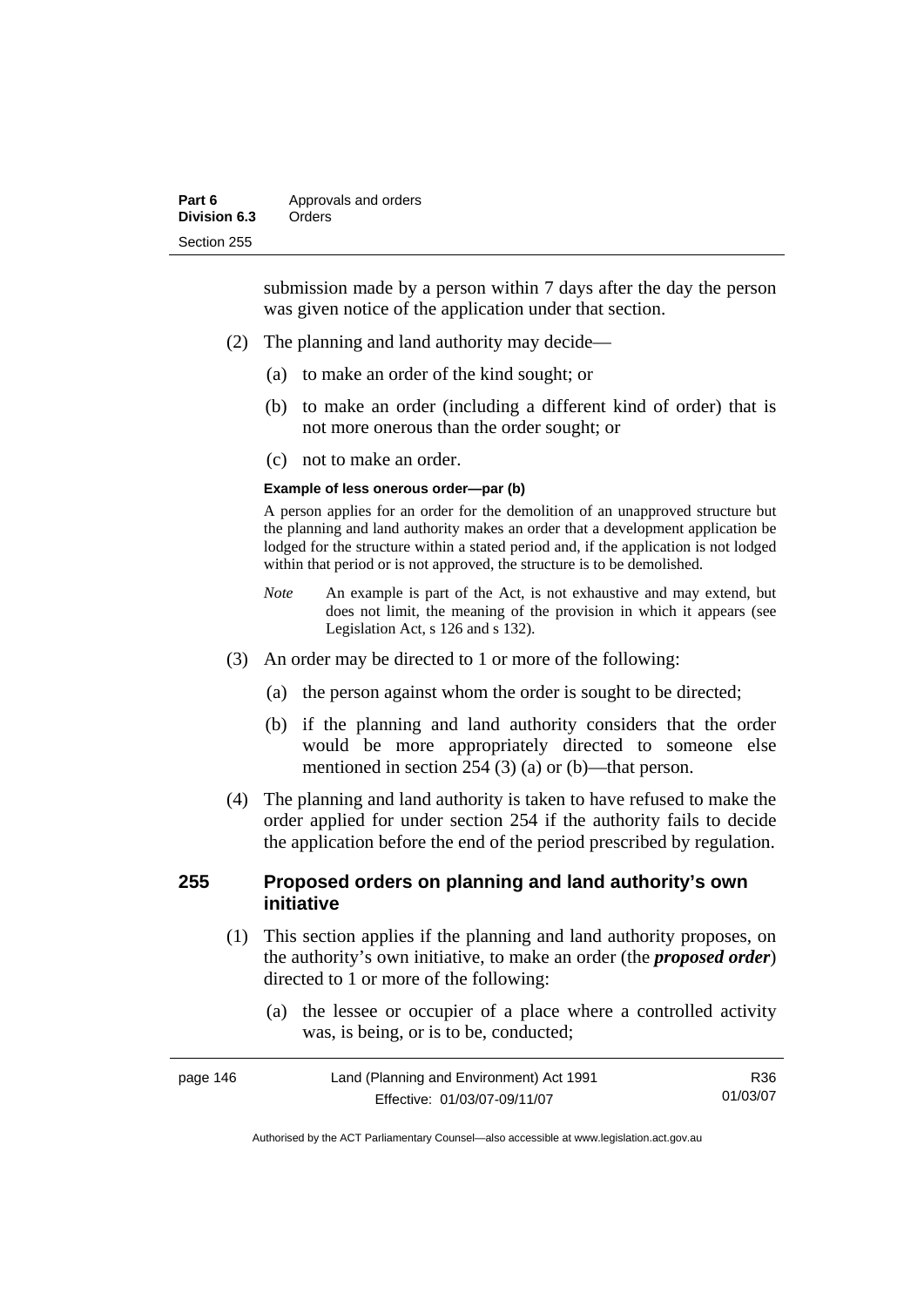- (b) anyone by whom or on whose behalf a controlled activity was, is being, or is to be, conducted.
- (2) The planning and land authority must give written notice of the proposed order to—
	- (a) each person to whom the proposed order is directed; and
	- (b) if different from the person or people mentioned in paragraph (a)—the lessee or occupier of the place in relation to which the proposed order is to apply; and
	- (c) if the proposed order relates to a place or object registered, or nominated for provisional registration, under the *Heritage Act 2004*—the heritage council; and
	- (d) if the proposed order relates to the pruning of a tree that is a protected tree under the *Tree Protection Act 2005*—the conservator; and
		- *Note* For restrictions on pruning etc a protected tree, see the *Tree Protection Act 2005*.
	- (e) if the proposed order relates to the parking of a heavy vehicle on residential land under the *Road Transport (Safety and Traffic Management) Regulation 2000*, division 3.1.3—the road transport authority.
	- *Note* For how documents may be given, see the Legislation Act, pt 19.5.
- (3) The notice must state—
	- (a) each person to whom the proposed order is directed; and
	- (b) the terms of the proposed order and the place in relation to which it is to apply; and
	- (c) the grounds for making the proposed order; and
	- (d) when the proposed order will take effect; and
	- (e) if appropriate—

Authorised by the ACT Parliamentary Counsel—also accessible at www.legislation.act.gov.au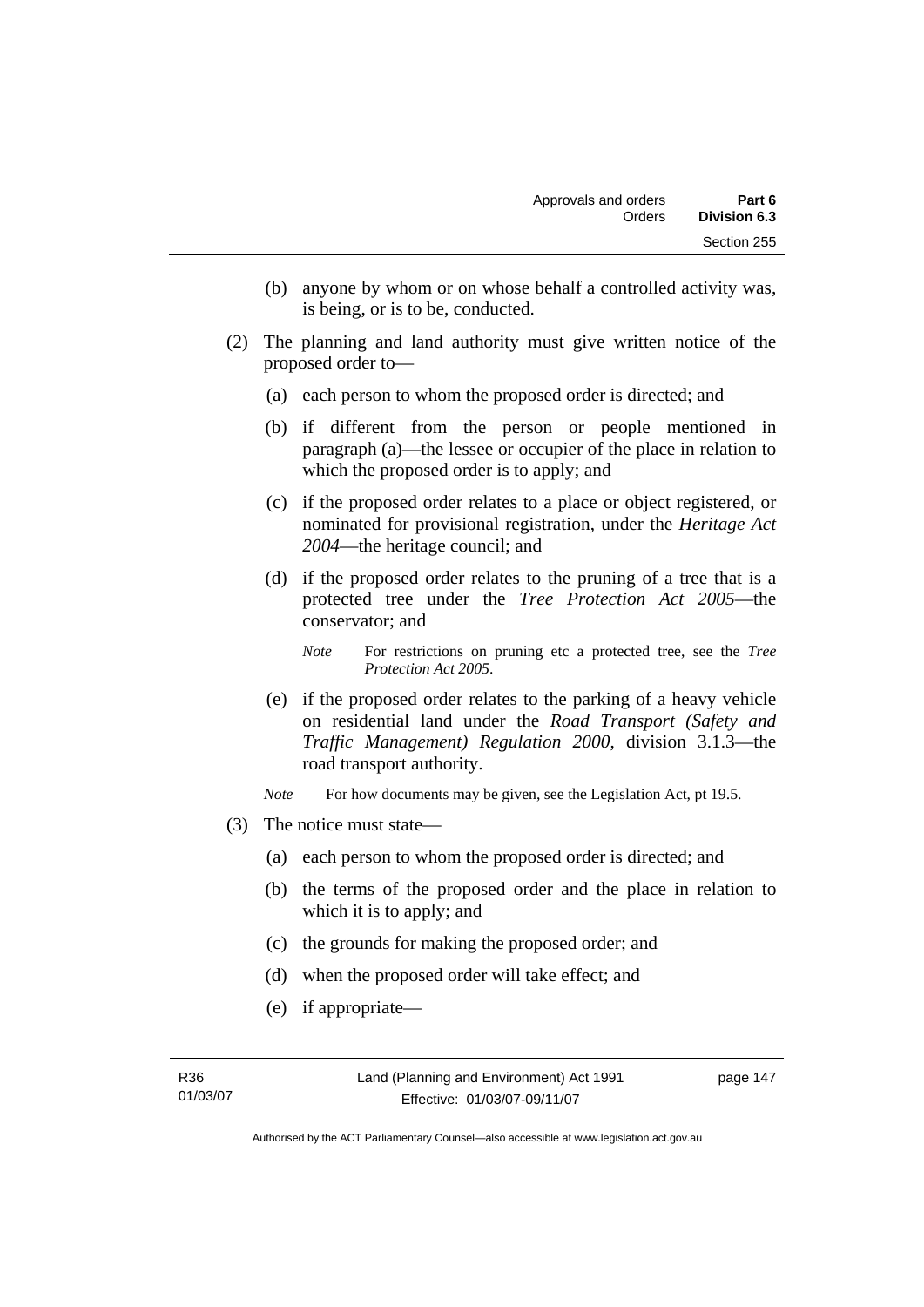- (i) the period for compliance with the proposed order; and
- (ii) when the proposed order will end (including, for example, on the happening of an event stated in the order).
- *Note* An example is part of the Act, is not exhaustive and may extend, but does not limit, the meaning of the provision in which it appears (see Legislation Act, s 126 and s 132).
- (4) Also, the notice must contain a statement to the effect that the person to whom it is given may, within 7 days after the day the person receives the notice, make a submission to the planning and land authority about the making of the proposed order.
- (5) Further, the notice may include any other information that the planning and land authority considers appropriate

#### **256 Decision on proposed order on planning and land authority's own initiative**

- (1) Before deciding whether to make the proposed order mentioned in section 255, the planning and land authority must consider any submission made by a person within 7 days after the day the person was given notice of the proposed order under section 255 (2).
- (2) The planning and land authority may decide—
	- (a) to make the proposed order; or
	- (b) to make an order (including a different kind of order) that is not more onerous than the proposed order; or
	- (c) not to make the proposed order.

#### **Example of less onerous order—par (b)**

an order that requires the doing of an act within a period longer than that stated in the proposed order

- *Note* An example is part of the Act, is not exhaustive and may extend, but does not limit, the meaning of the provision in which it appears (see Legislation Act, s 126 and s 132).
- (3) An order may be directed to 1 or more of the following:

| page 148 | Land (Planning and Environment) Act 1991 | R36      |
|----------|------------------------------------------|----------|
|          | Effective: 01/03/07-09/11/07             | 01/03/07 |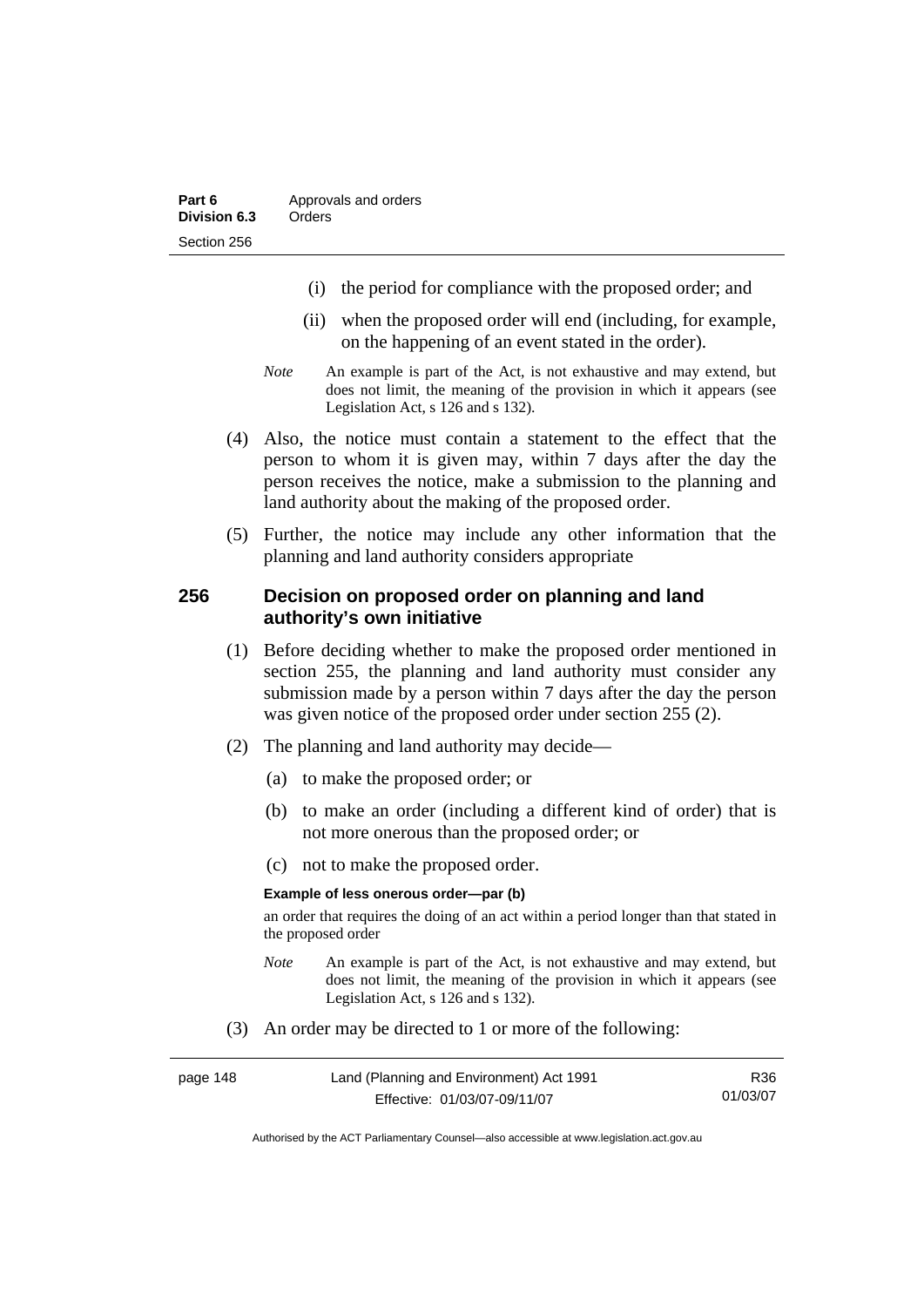- (a) the person against whom the proposed order is directed; or
- (b) if the planning and land authority considers that the order would be more appropriately directed to someone else mentioned in section 255 (2) (a) or (b)—that person.

#### **257 Content of orders**

(1) An order must state—

- (a) that it is an order under this Act made by the planning and land authority; and
- (b) each person to whom the order is directed; and
- (c) anyone else who is bound by the order (see section 257B); and
- (d) the terms of the order and the place in relation to which the order applies; and
- (e) the grounds on which the order is made; and
- (f) when the order takes effect; and
- (g) if appropriate—
	- (i) the period for compliance with the order; and
	- (ii) when the order ends (including, for example, on the happening of an event stated in the order).
- *Note* An example is part of the Act, is not exhaustive and may extend, but does not limit, the meaning of the provision in which it appears (see Legislation Act, s 126 and s 132).
- (2) An order must also contain a statement to the effect that the order operates until it is revoked or ends in accordance with the order.
- (3) An order may direct anyone to whom it is directed—
	- (a) not to begin a development without approval; or
	- (b) to stop carrying out a development without approval; or

| R36      |  |
|----------|--|
| 01/03/07 |  |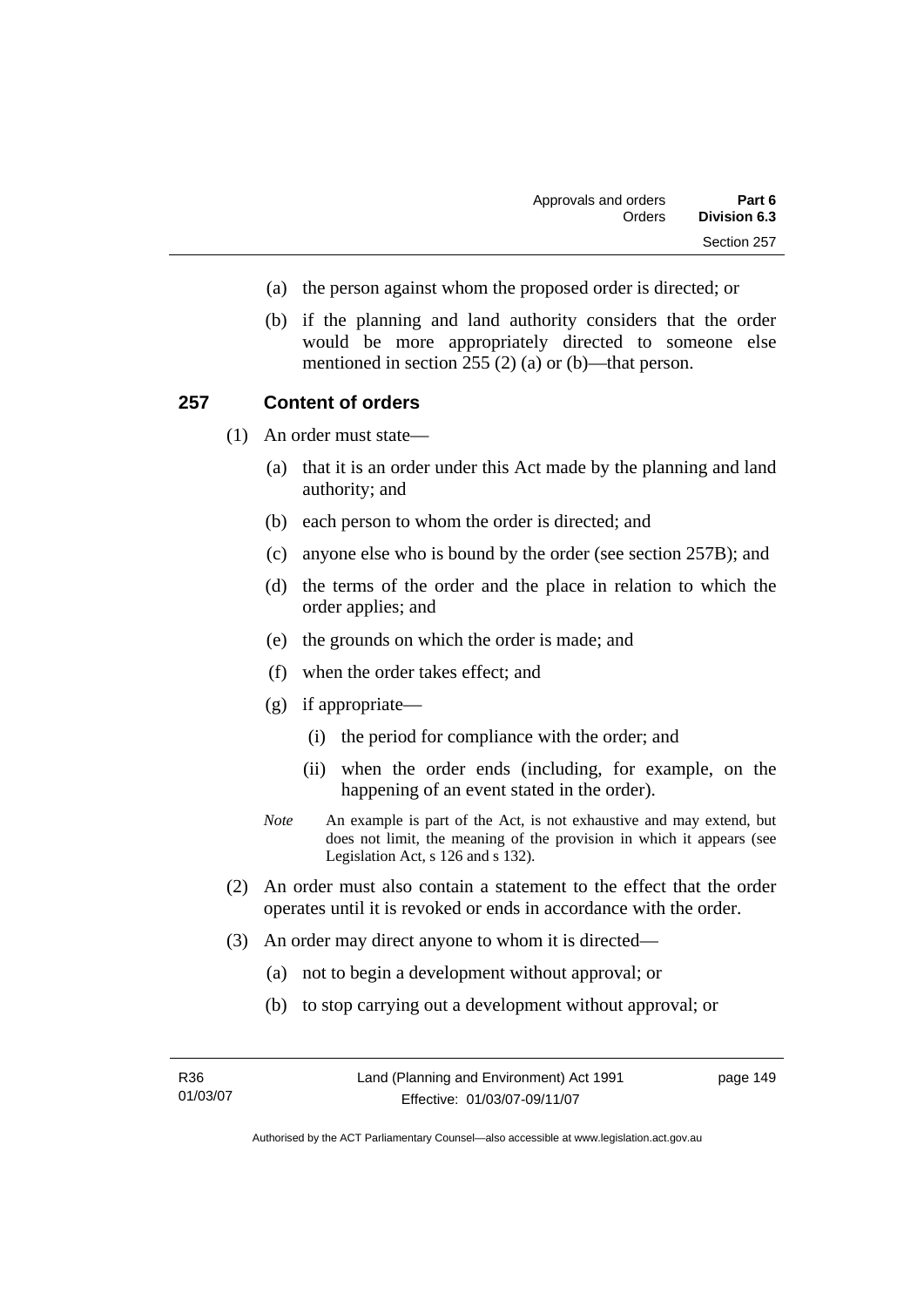- (c) to stop, or not begin, a controlled activity other than a development; or
- (d) to comply with the terms of an approval to undertake a development; or
- (e) to stop carrying out a development other than in accordance with the conditions under which an approval to carry out the development was given; or
- (f) to demolish a building or structure, or a part of a building or structure, that has been constructed or erected without approval or permission required under a territory law; or
- (g) to demolish a building or structure, or a part of a building or structure, that encroaches onto, over or under unleased territory land without approval granted under a territory law; or
- (h) to restore any land, building or structure that has been altered without approval or permission required under a territory law; or
- (i) to replace with an identical building or structure any building or structure that has been demolished without approval or permission required under a territory law; or
- (j) to clean up a leasehold; or
- (k) to prune, in a way stated in the order, a tree, sapling, plant or shrub that overhangs a public place; or
	- *Note* For restrictions on pruning etc a protected tree, see the *Tree Protection Act 2005*.
- (l) to stop carrying out an activity that is likely to cause soil erosion; or
- (m) to stop carrying out an activity that involves destroying, damaging, removing or otherwise interfering with vegetation (living or dead) or removing or otherwise interfering with soil that is—

| page 150 | Land (Planning and Environment) Act 1991 | R36      |
|----------|------------------------------------------|----------|
|          | Effective: 01/03/07-09/11/07             | 01/03/07 |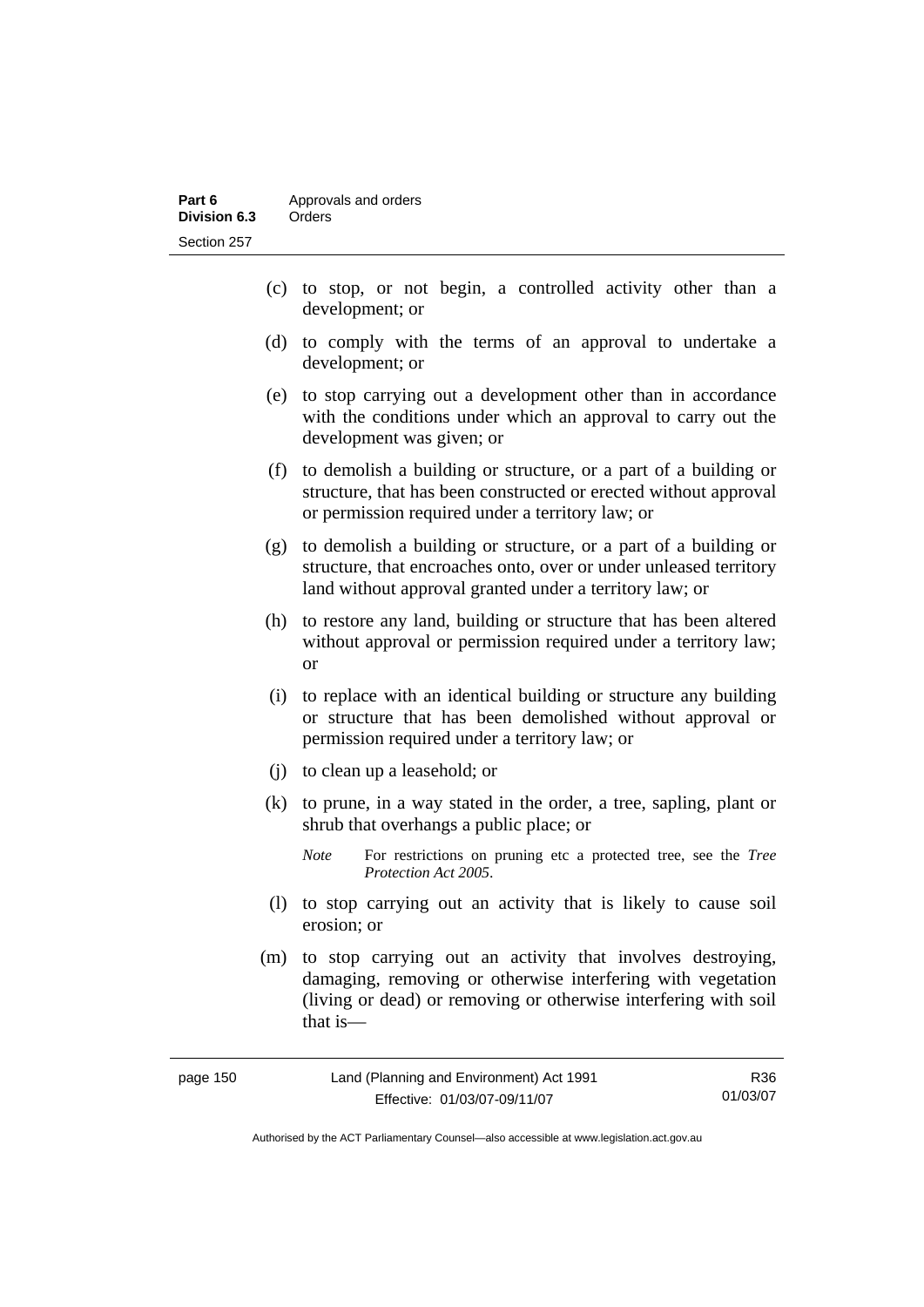- (i) between the banks of a watercourse; or
- (ii) within 20m of a bank of a watercourse; or
- (iii) on land having a slope of more than 18° from the horizontal; or
- (n) to manage land held under a rural lease in accordance with the land management agreement applying to it; or
- (o) if the person to whom the order is directed is bound by a land management agreement—to comply with the land management agreement.

#### **257A Notice of making of orders**

If the planning and land authority makes an order, the authority must give notice of the making of the order to the following:

- (a) each person to whom the order is directed;
- (b) the applicant (if any) for the order;
- (c) the lessee or occupier of the place in relation to which the order applies;
- (d) the registrar-general;
- (e) if the order relates to the pruning of a tree that is a protected tree under the *Tree Protection Act 2005*—the conservator; and
	- *Note* For restrictions on pruning etc a protected tree, see the *Tree Protection Act 2005*.
- (f) if the order relates to the parking of a heavy vehicle on residential land under the *Road Transport (Safety and Traffic Management) Regulation 2000*, division 3.1.3—the road transport authority;
- (g) anyone else whose interests the authority believes are adversely affected by the order.
- *Note* For how documents may be given, see the Legislation Act, pt 19.5.

| R36      | Land (Planning and Environment) Act 1991 | page 151 |
|----------|------------------------------------------|----------|
| 01/03/07 | Effective: 01/03/07-09/11/07             |          |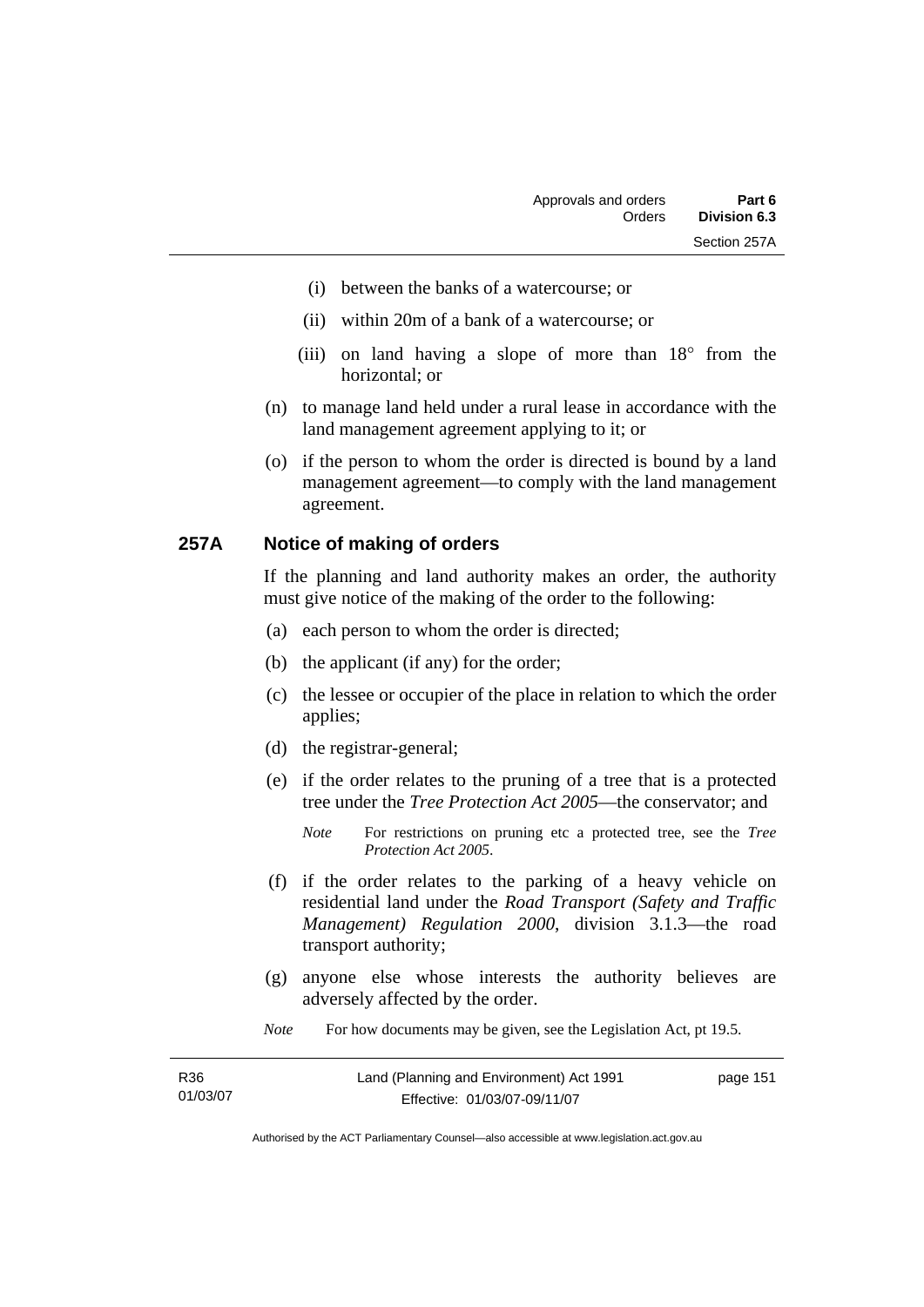## **257B Who is bound by an order?**

- (1) An order binds each person to whom it is directed.
- (2) If an order binds the lessee of the place to which the order applies, the order also binds anyone who becomes the lessee of the place after the order is made (a *future lessee*) to the same extent as if the order had been directed to that person.
- (3) If an order binds the occupier of the place to which the order applies, the order also binds anyone who becomes an occupier of the place after the order is made (a *future occupier*) to the same extent as if the order had been directed to that person.
- (4) However, subsection (2) or (3) does not apply to an order if the order states that it does not bind a future lessee or a future occupier (as appropriate) of the lease.

# **258 Contravening orders**

- (1) A person commits an offence if—
	- (a) the planning and land authority makes an order directed to the person; and
	- (b) the order requires the person to do, or not do, something stated in the order; and
	- (c) the person is given notice of the making of the order (whether by being given a copy of the order or otherwise); and
	- (d) the person contravenes the order.

Maximum penalty: the amount stated in schedule 5, column 3 in relation to the activity for which the order was made.

- *Note* A territory authority is not liable to be prosecuted for an offence against this section (see Legislation Act, s 121).
- (2) An offence against this section is a strict liability offence.

R36 01/03/07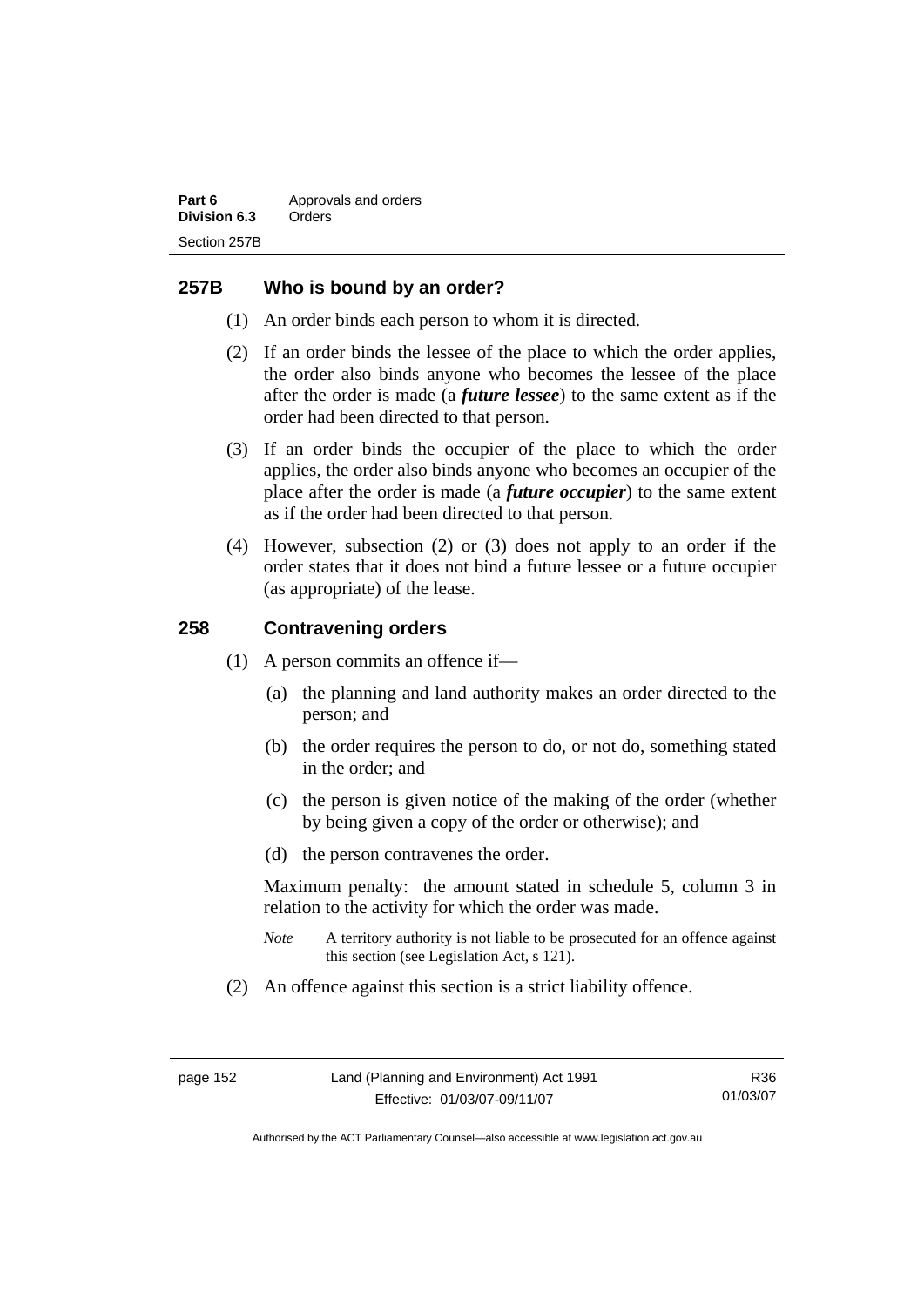## **258A Ending of orders**

- (1) An order operates until it is revoked or ends in accordance with the order.
- (2) A person who is bound by an order may, in writing, apply to the planning and land authority for the revocation of the order.
- (3) The application must state the grounds on which the revocation of the order is sought.
- (4) The planning and land authority may revoke the order if satisfied, on reasonable grounds, that the order is no longer necessary or appropriate.

# **258B Notice ending orders**

- (1) If an order ends otherwise than by being revoked, the planning and land authority must give written notice of the ending of the order to the registrar-general.
- (2) If the planning and land authority revokes an order, the authority must give written notice of the revocation to—
	- (a) each person to whom the order was directed; and
	- (b) if different from the person or people mentioned in paragraph (a)—the lessee or occupier of the place in relation to which the order applied; and
	- (c) the registrar-general.

# **Subdivision 6.3.2 Rectification work**

# **259 Definitions for sdiv 6.3.2**

In this subdivision:

*authorised person*—see section 259C (1).

R36 01/03/07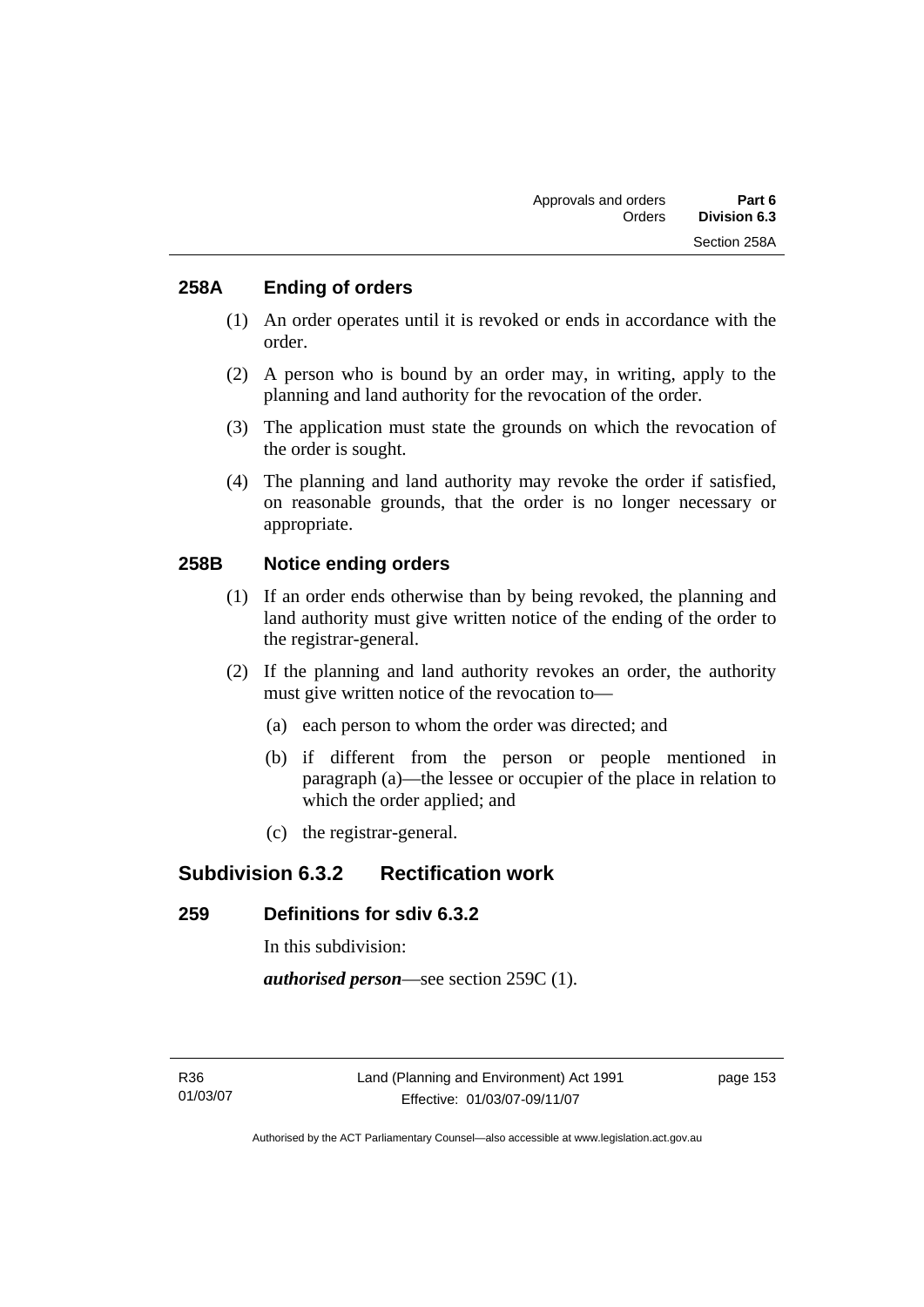| Part 6       | Approvals and orders |  |
|--------------|----------------------|--|
| Division 6.3 | Orders               |  |
| Section 259A |                      |  |

#### *rectification work* means—

- (a) work in relation to a place where a controlled activity is being conducted to ensure compliance with the approval for the activity; or
- (b) the conduct of an activity required under an order that was not carried out within the period stated in the order.

#### **259A Direction to carry out rectification work**

- (1) The planning and land authority may direct 1 or more of the following to carry out rectification work in relation to a controlled activity:
	- (a) the lessee or occupier of a place where the activity was or is being conducted;
	- (b) anyone by whom or on whose behalf the activity was or is being conducted.
- (2) The planning and land authority must give notice of the direction to—
	- (a) the person who is required to comply with the direction; and
	- (b) if different from the person mentioned in paragraph (a)—the lessee or occupier of the place to which the direction applies.
	- *Note* For how documents may be given, see the Legislation Act, pt 19.5.
- (3) The notice must state—
	- (a) that it is a direction under this Act made by the planning and land authority; and
	- (b) the person who is required to comply with the direction; and
	- (c) the place in relation to which the direction applies; and
	- (d) the rectification work required; and
	- (e) the grounds on which the direction is made; and

| page 154 | Land (Planning and Environment) Act 1991 | R36      |
|----------|------------------------------------------|----------|
|          | Effective: 01/03/07-09/11/07             | 01/03/07 |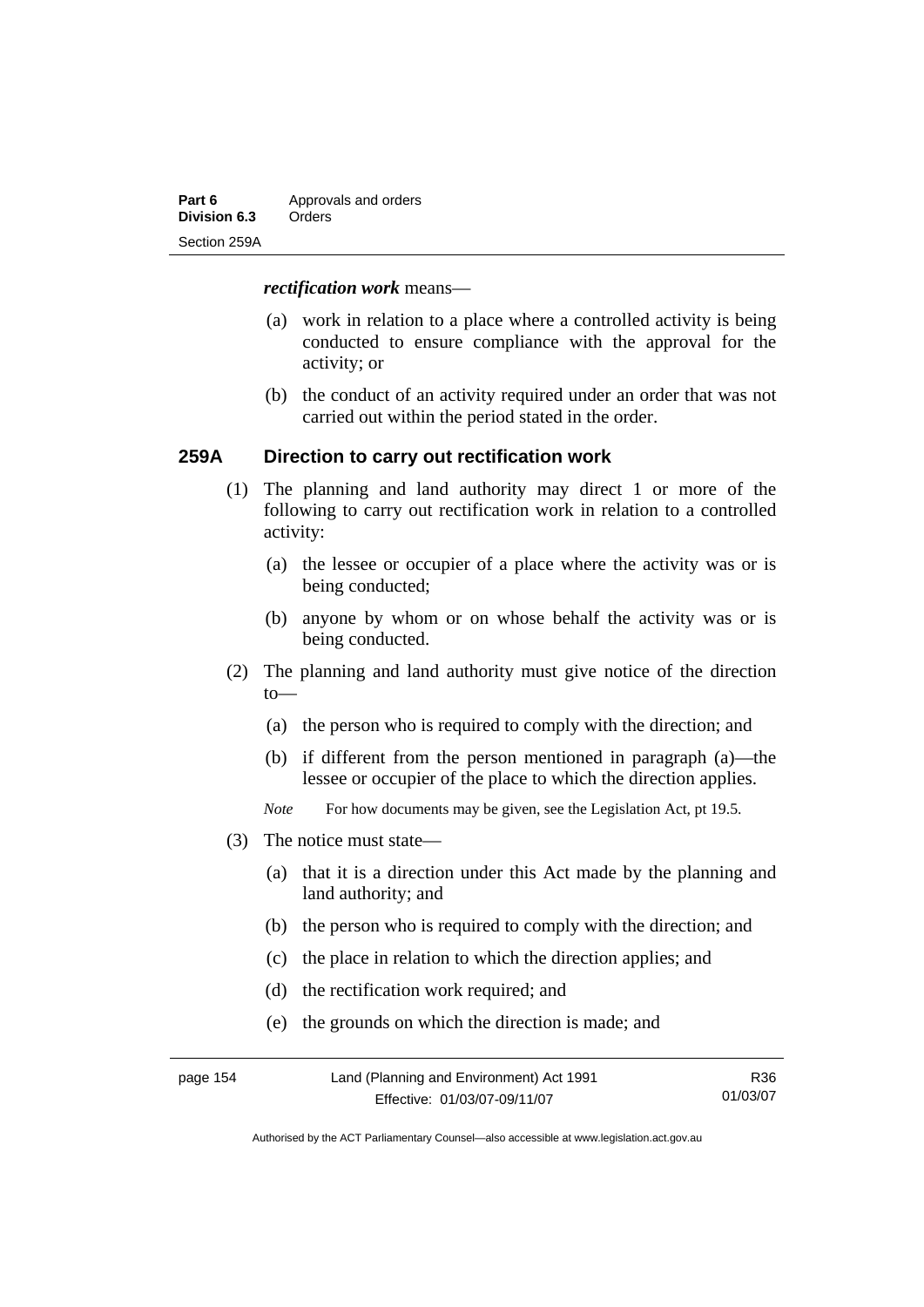- (f) that the rectification work must be completed within 7 days after the day the notice is given to the person or any longer period stated in the notice.
- (4) The notice must also contain a statement to the effect that, if the rectification work is not completed within the period required by the notice—
	- (a) the planning and land authority may authorise someone else to carry out the work; and
	- (b) the reasonable cost of carrying out the work is a debt to the Territory by the person who is required to comply with the direction.
- (5) This section applies whether or not a proceeding for an offence against this part has been begun or is about to begin.

# **259B Contravening direction to carry out rectification work**

- (1) A person commits an offence if—
	- (a) the planning and land authority makes a direction to carry out rectification work in relation to a controlled activity; and
	- (b) the person is required to comply with the direction; and
	- (c) the person is given notice of the making of the direction; and
	- (d) the person contravenes the direction.

Maximum penalty: 50 penalty units.

- *Note* A territory authority is not liable to be prosecuted for an offence against this section (see Legislation Act, s 121).
- (2) An offence against this section is a strict liability offence.

### **259C Authorisation to carry out rectification work**

 (1) The planning and land authority may authorise a person (an *authorised person*) to enter the place to which a direction under

| R36      | Land (Planning and Environment) Act 1991 | page 155 |
|----------|------------------------------------------|----------|
| 01/03/07 | Effective: 01/03/07-09/11/07             |          |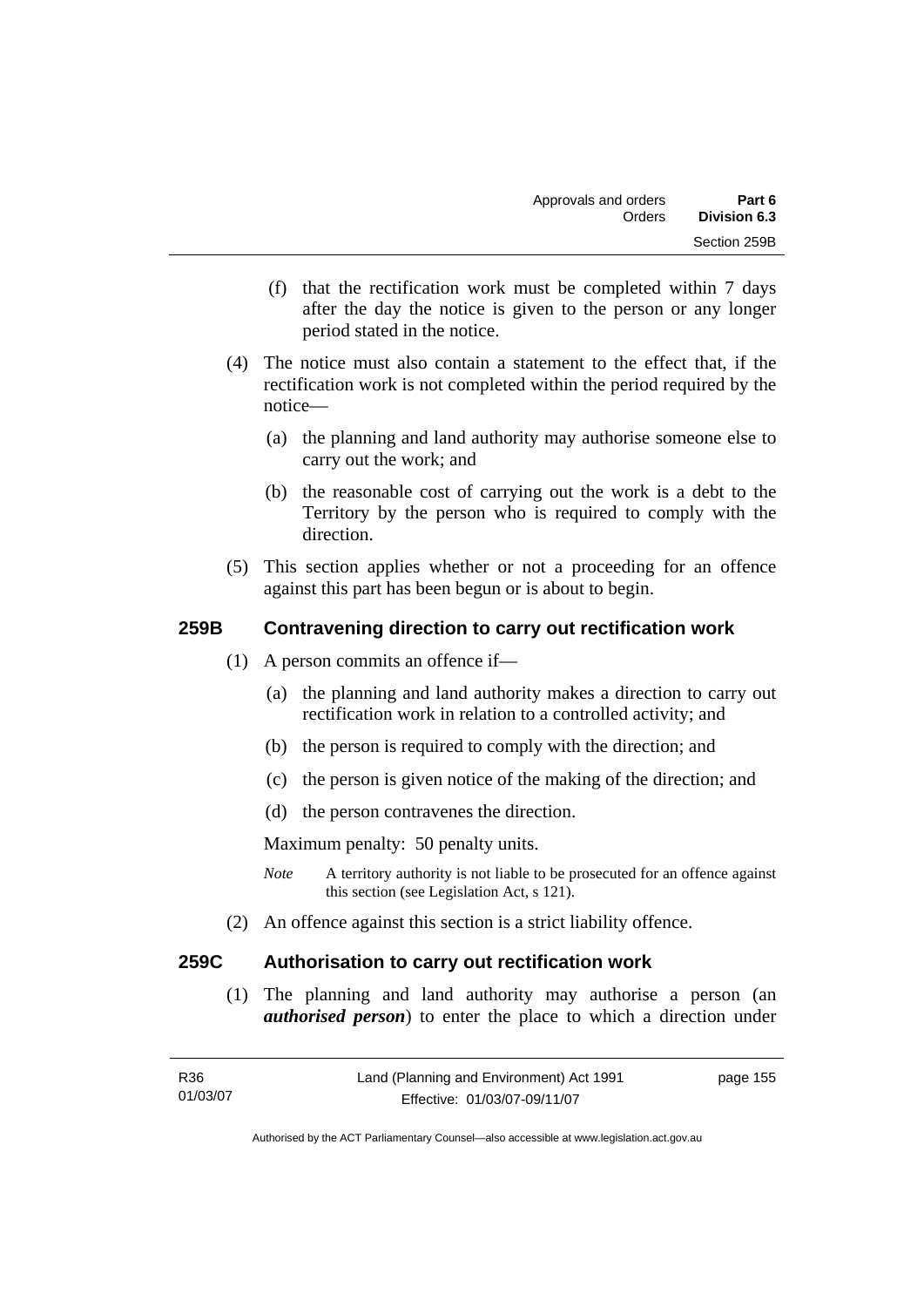| Part 6       | Approvals and orders |  |
|--------------|----------------------|--|
| Division 6.3 | Orders               |  |
| Section 259D |                      |  |

section 259A applies to carry out the rectification work required by the notice under that section if the work is not completed within the period required by the notice.

- (2) However, the planning and land authority must not give the authorisation—
	- (a) until the end of the period within which an application may be made to the administrative appeals tribunal for the review of the decision to make the order to which the rectification work relates; or
	- (b) if an application is made to the administrative appeals tribunal for a review of the decision—unless the decision is upheld or the application is withdrawn.
- (3) The authorised person must carry out the rectification work in accordance with the directions of an inspector.

## **259D Obstructing etc authorised people**

- (1) A person commits an offence if—
	- (a) the person knows that, or is reckless about the fact that, a person is an authorised person; and
	- (b) the person obstructs, hinders, intimidates or resists the authorised person in the exercise of the person's functions.

Maximum penalty: 50 penalty units, imprisonment for 6 months or both.

(2) Strict liability applies to subsection (1) (b).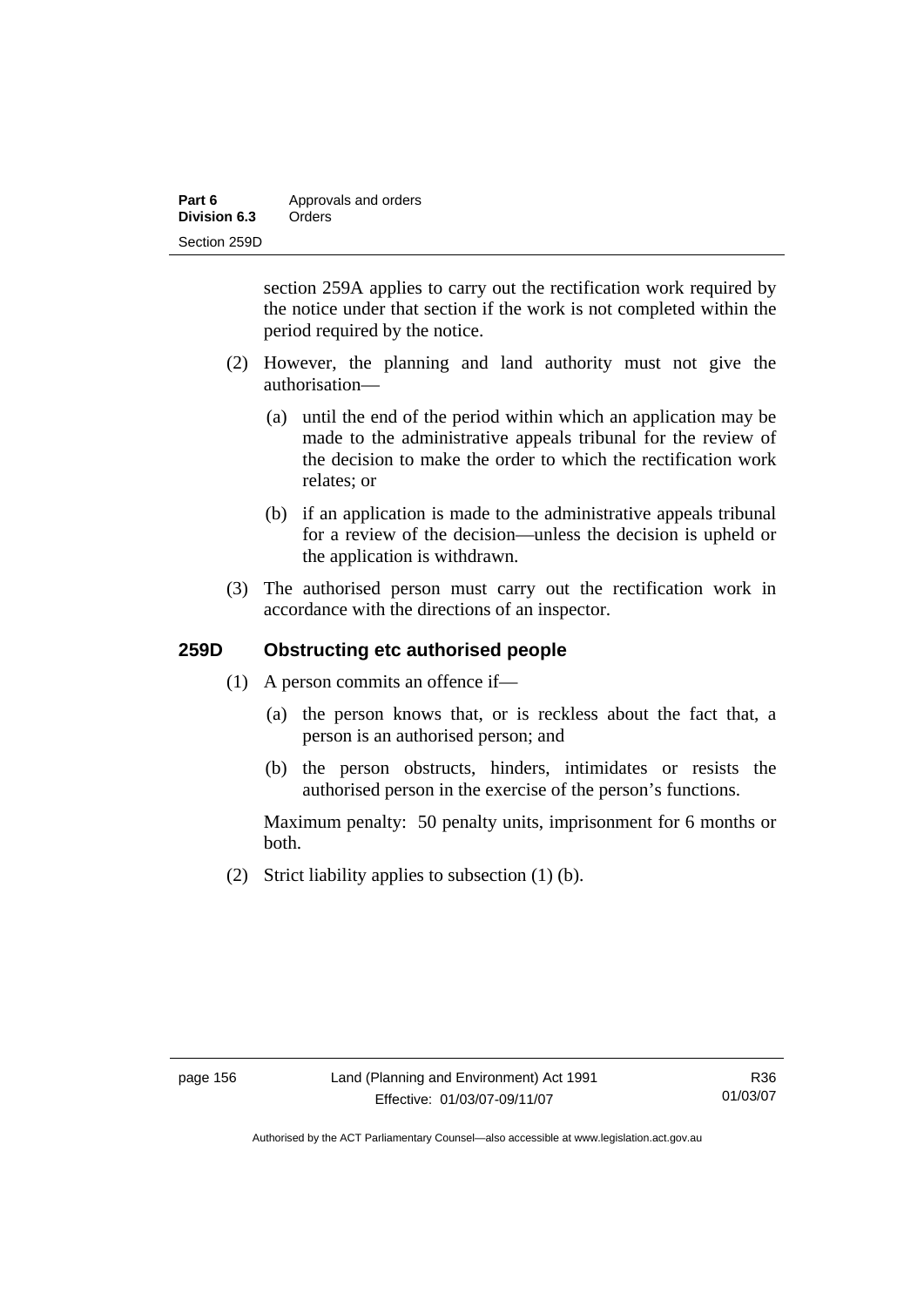# **259E Liability for cost of rectification work**

The person who is required to comply with a direction under section 259A (Direction to carry out rectification work) must pay to the Territory the reasonable cost of any rectification work carried out by an authorised person to which the direction related.

*Note* An amount owing under a law may be recovered as a debt in a court of competent jurisdiction (see Legislation Act, s 177).

# **259F Determination of criteria for deferral of rectification work cost**

- (1) The planning and land authority may, in writing, determine circumstances when the payment of all or part of the cost of rectification work carried out by an authorised person on a lessee's leasehold may be deferred by the lessee.
- (2) A determination under subsection (1) is a notifiable instrument.

*Note* A notifiable instrument must be notified under the Legislation Act.

#### **259G Application for deferral of rectification work cost**

- (1) A lessee who is required to pay the cost of rectification work carried out on the lessee's leasehold may, in writing, apply to the planning and land authority for the deferment of payment of all or part of the cost of the rectification work.
- (2) The application must state the grounds for the application.
	- *Note* If a form is approved under s 287A for an application, the form must be used.

#### **259H Deferral of rectification work cost**

 (1) The planning and land authority may, in writing, declare that all or part of the cost of rectification work payable by a lessee is deferred if satisfied that a circumstance determined under section 259F (1) applies to the lessee.

| R <sub>36</sub> | Land (Planning and Environment) Act 1991 | page 157 |
|-----------------|------------------------------------------|----------|
| 01/03/07        | Effective: 01/03/07-09/11/07             |          |

*Note* Interest is payable on the deferred amount, see s 259I.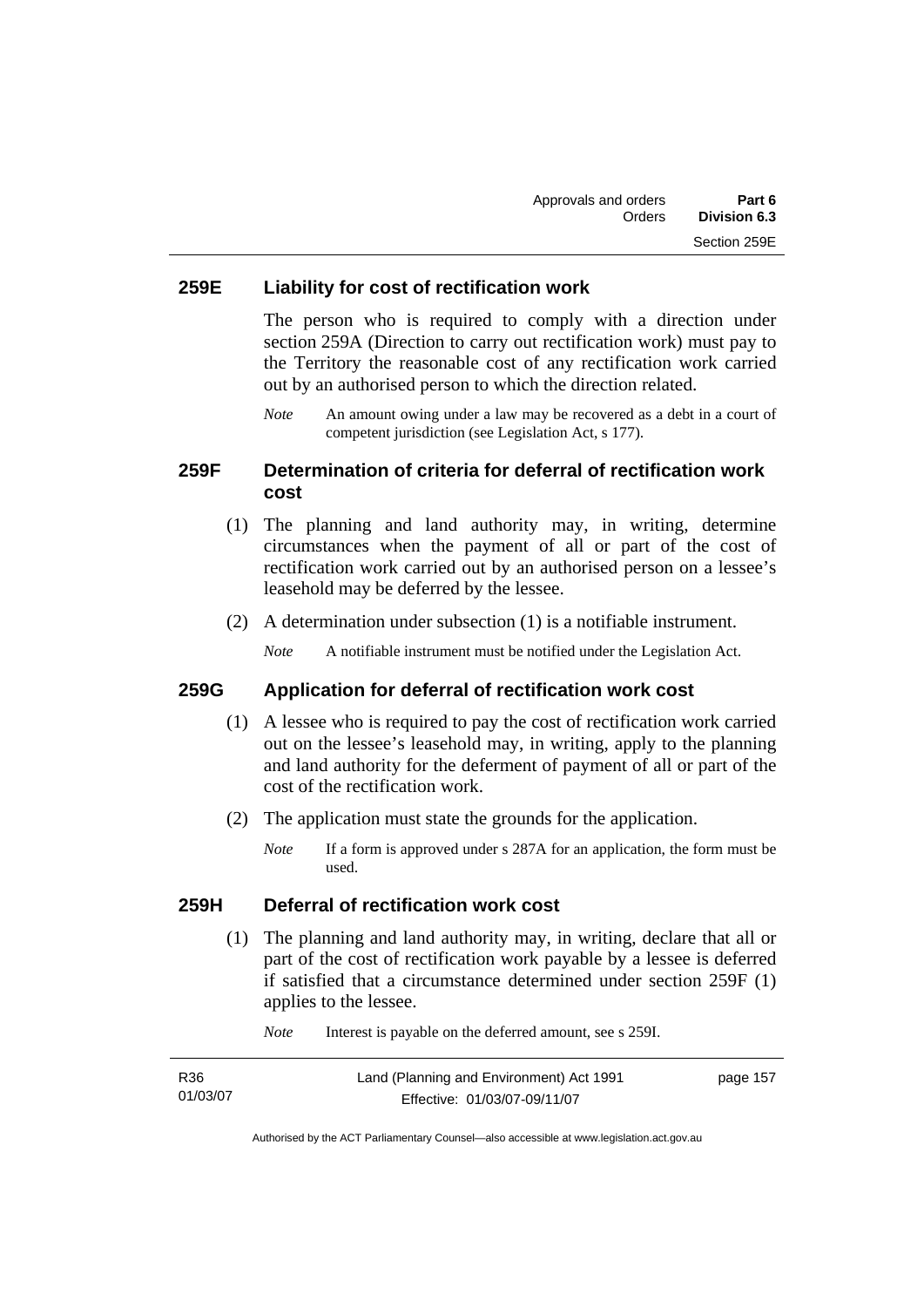| Part 6       | Approvals and orders |
|--------------|----------------------|
| Division 6.3 | Orders               |
| Section 2591 |                      |

- (2) The declaration must state—
	- (a) the leasehold to which the declaration relates; and
	- (b) the amount of the cost of the rectification work deferred.

#### **259I Security for deferred rectification work cost**

- (1) The planning and land authority must—
	- (a) lodge a copy of a declaration under section 259H with the registrar-general for registration under the *Land Titles Act 1925*; and
	- (b) give a copy of the declaration to the lessee of the leasehold to which the declaration relates and anyone else who has an interest in the leasehold.
- (2) For the *Land Titles Act 1925*, section 104 (1) (Lodging of caveat), the Territory is taken to be a person claiming an interest in the leasehold to which the declaration relates.
- (3) The registration under the *Land Titles Act 1925* of the copy of a declaration under section 259H creates a charge over the leasehold to which the declaration relates for—
	- (a) the amount stated in the declaration; and
	- (b) interest on the amount calculated on a daily basis at the interest rate applying from time to time under the *Taxation Administration Act 1999*, section 26 (Interest rate).

### **259J Payment of deferred rectification work cost**

- (1) If the full amount of the charge mentioned in section 259I (3) is paid to the Territory, the planning and land authority must—
	- (a) revoke the declaration to which the charge relates; and
	- (b) lodge a copy of the revocation with the registrar-general for registration under the *Land Titles Act 1925*; and

R36 01/03/07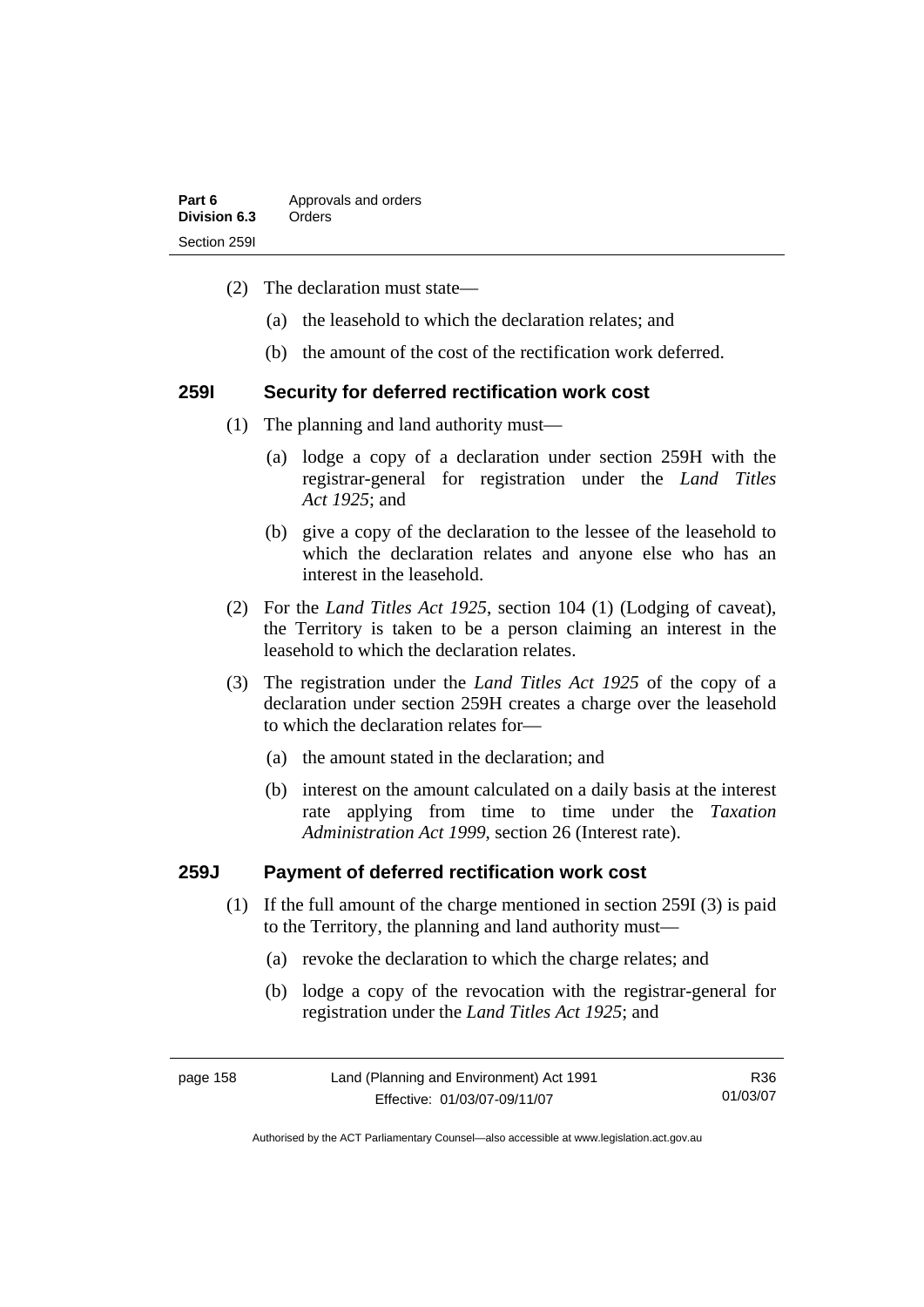- (c) give a copy of the revocation to the lessee of the charged leasehold and anyone else who has an interest in the leasehold.
- (2) The charge is discharged on the registration under the *Land Titles Act 1925* of the copy of the revocation of the declaration.
- (3) The lessees of a charged leasehold are liable separately and together for the payment to the Territory of the full amount of the charge.
- (4) A registered charge under this section does not give a power of sale over the leasehold to which it relates.

# **Subdivision 6.3.3 Prohibition notices and injunctions**

### **260 Prohibition notices—making**

- (1) This section applies if the planning and land authority believes, on reasonable grounds, that the giving of a notice under this section (a *prohibition notice*) is necessary to prevent or lessen a significant threat or likelihood of irreversible damage to a thing because of the conduct, or likely conduct, of a controlled activity.
- (2) Also, this section applies whether or not—
	- (a) an order has been made or is proposed to be made in relation to a controlled activity; or
	- (b) a proceeding for an offence against this part has begun or is about to begin.
- (3) The planning and land authority may give a prohibition notice to 1 or more of the following:
	- (a) the lessee or occupier of a place to which the controlled activity relates;
	- (b) anyone by whom or on whose behalf the activity—
		- (a) was, is being, or is to be, conducted; or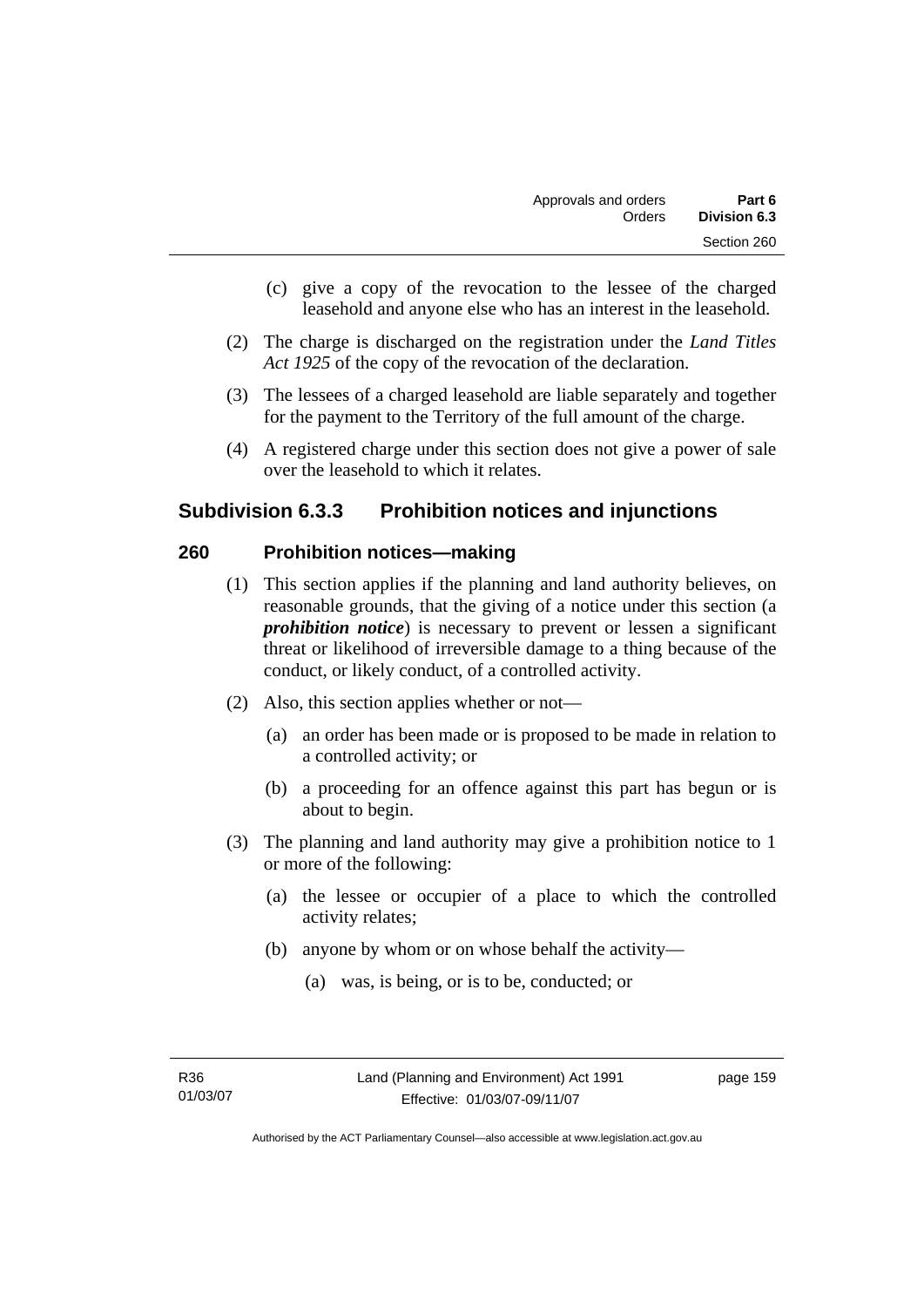(b) is likely to be conducted.

*Note* For how documents may be given, see the Legislation Act, pt 19.5.

- (4) The prohibition notice must state—
	- (a) that it is a prohibition notice under this Act; and
	- (b) each person to whom it is directed; and
	- (c) that the notice takes effect when it is given to a person to whom it is directed; and
	- (d) the grounds on which the notice is given; and
	- (e) the activity, and the place, in relation to which the notice applies; and
	- (f) that the activity—
		- (i) must not be carried on by the person; or
		- (ii) must not be carried on by the person except in accordance with the notice; and
	- (g) when the notice ends (including, for example, on the happening of an event stated in the notice).
	- *Note* An example is part of the Act, is not exhaustive and may extend, but does not limit, the meaning of the provision in which it appears (see Legislation Act, s 126 and s 132).
- (5) A prohibition notice takes effect when it is given to a person to whom it is directed.
- (6) To remove any doubt, 2 or more prohibition notices may be given in relation to the same activity.

## **260A Contravening prohibition notices**

- (1) A person commits an offence if—
	- (a) the planning and land authority gives a prohibition notice to the person; and

| page 160 | Land (Planning and Environment) Act 1991 | R36.     |
|----------|------------------------------------------|----------|
|          | Effective: 01/03/07-09/11/07             | 01/03/07 |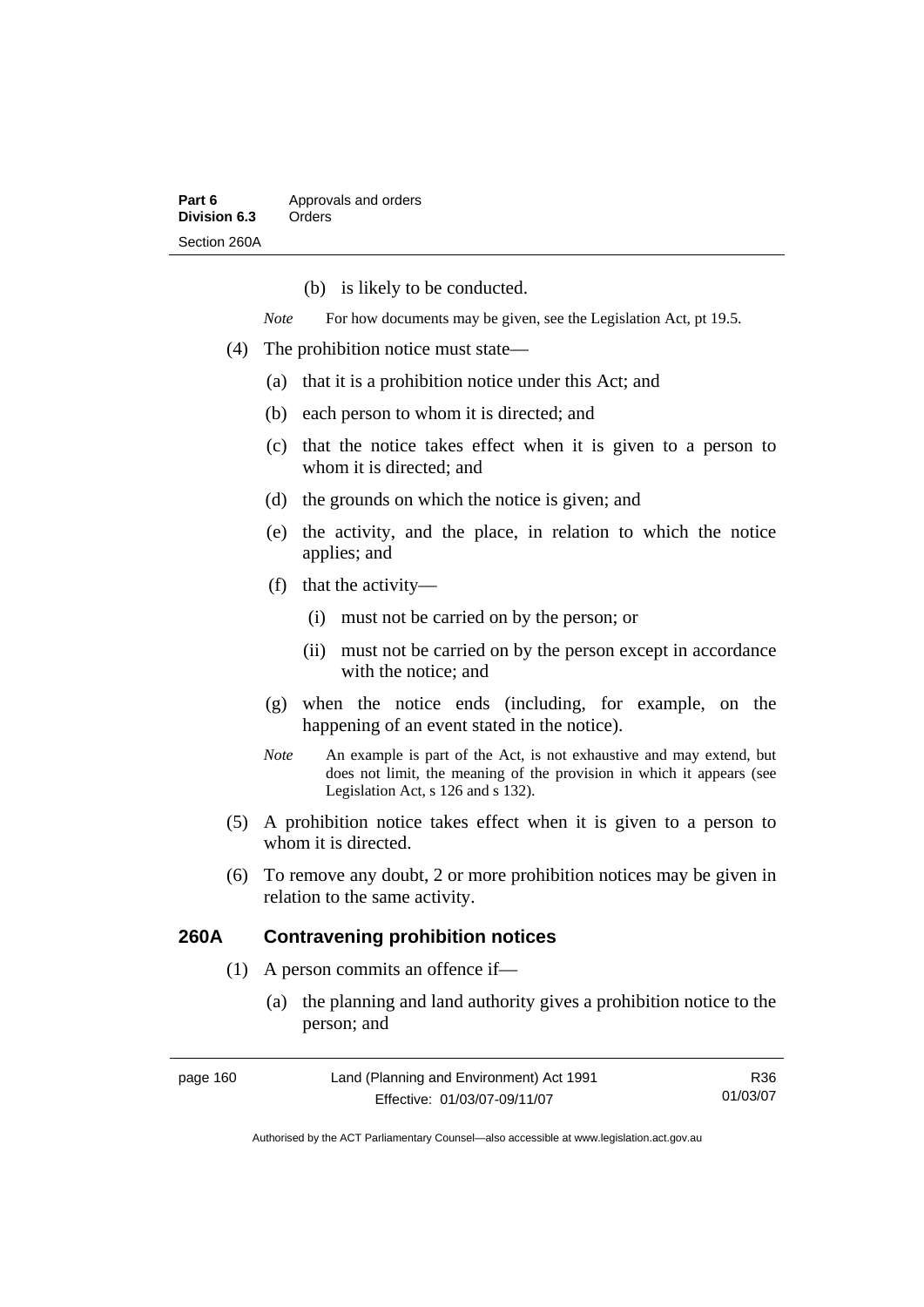- (b) the notice is directed to the person; and
- (c) the notice states that a controlled activity must not be carried on by the person in relation to a place; and
- (d) the person carries on the activity in relation to the place.

Maximum penalty: 50 penalty units, imprisonment for 6 months or both.

- *Note* A territory authority is not liable to be prosecuted for an offence against this section (see Legislation Act, s 121).
- (2) A person commits an offence if—
	- (a) the planning and land authority gives a prohibition notice to the person; and
	- (b) the notice is directed to the person; and
	- (c) the notice states that a controlled activity must not be carried on by the person in relation to a place except in accordance with the notice; and
	- (d) the person carries on the activity in relation to the place otherwise than in accordance with the notice.

Maximum penalty: 50 penalty units, imprisonment for 6 months or both.

(3) An offence against this section is a strict liability offence.

#### **260B Prohibition notices—ending**

- (1) A prohibition notice remains in force until it ends in accordance with this section.
- (2) A prohibition notice ends on the earlier of the following:
	- (a) 60 days after the day it is given to a person to whom the notice is directed;
	- (b) the notice ends in accordance with the notice;

| R36      | Land (Planning and Environment) Act 1991 | page 161 |
|----------|------------------------------------------|----------|
| 01/03/07 | Effective: 01/03/07-09/11/07             |          |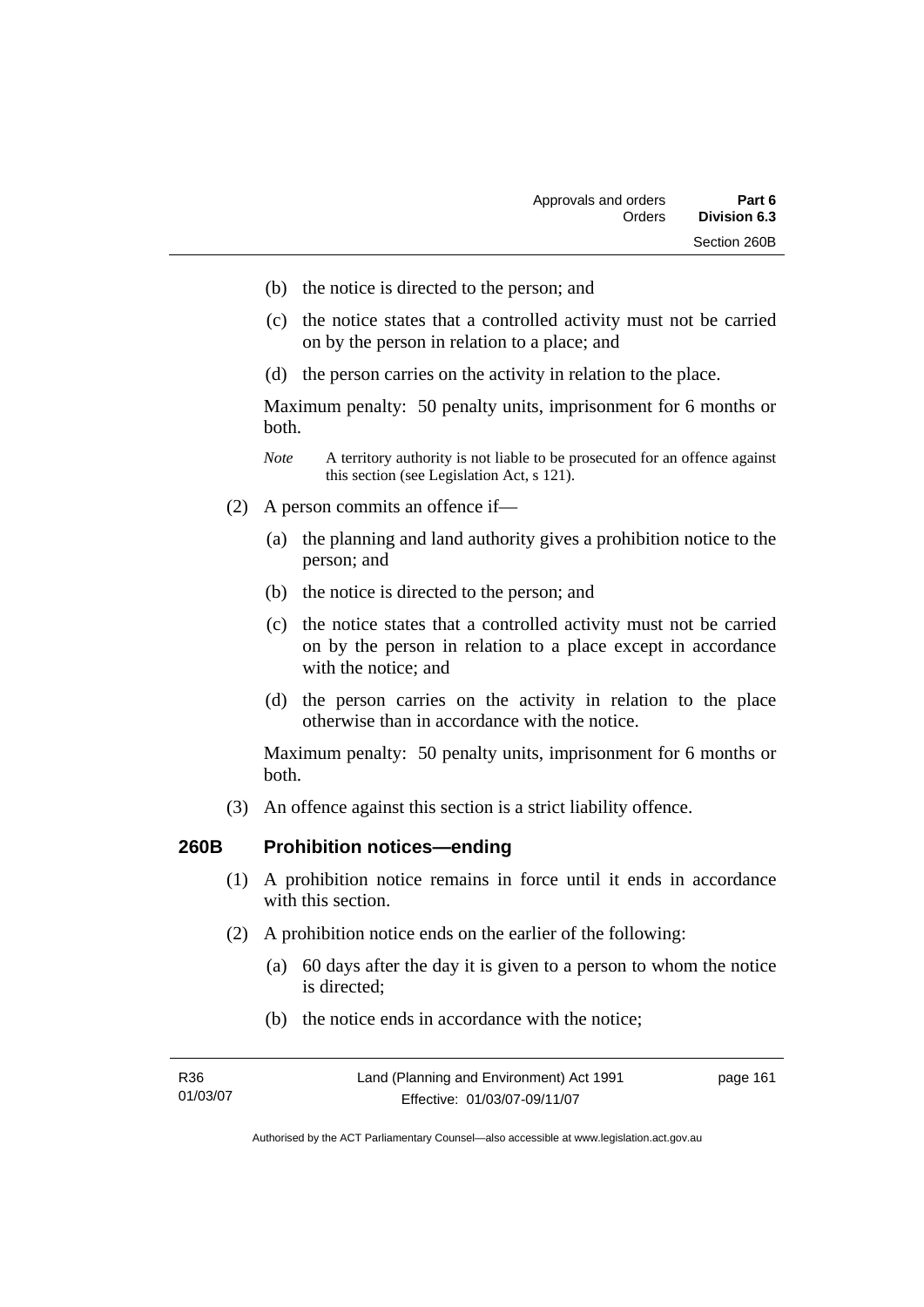| Part 6       | Approvals and orders |
|--------------|----------------------|
| Division 6.3 | Orders               |
| Section 260C |                      |

- (c) the notice is revoked.
- (3) A person to whom a prohibition notice is directed may, in writing, apply to the planning and land authority for the revocation of the notice.
- (4) The application must state the grounds on which the revocation of the prohibition notice is sought.
- (5) The planning and land authority may revoke the prohibition notice if satisfied, on reasonable grounds, that the notice is no longer necessary or appropriate.

## **260C Injunctions to restrain contravention of orders or prohibition notices**

- (1) This section applies if a person (the *relevant person*) has engaged, is engaging, or proposes to engage, in conduct that was, is, or would be, a contravention of an order or a prohibition notice.
- (2) The planning and land authority or anyone else may apply to the Supreme Court for an injunction.
- (3) On application under subsection (2), the Supreme Court may grant an injunction—
	- (a) restraining the relevant person from engaging in the conduct; and
	- (b) if, in the court's opinion, it is desirable to do so, requiring the relevant person to do anything.
- (4) The Supreme Court may grant an injunction restraining a relevant person from engaging in conduct of a particular kind—
	- (a) if satisfied that the person has engaged in conduct of that kind, whether or not it appears to the court that the person intends to engage again, or to continue to engage, in conduct of that kind; or

R36 01/03/07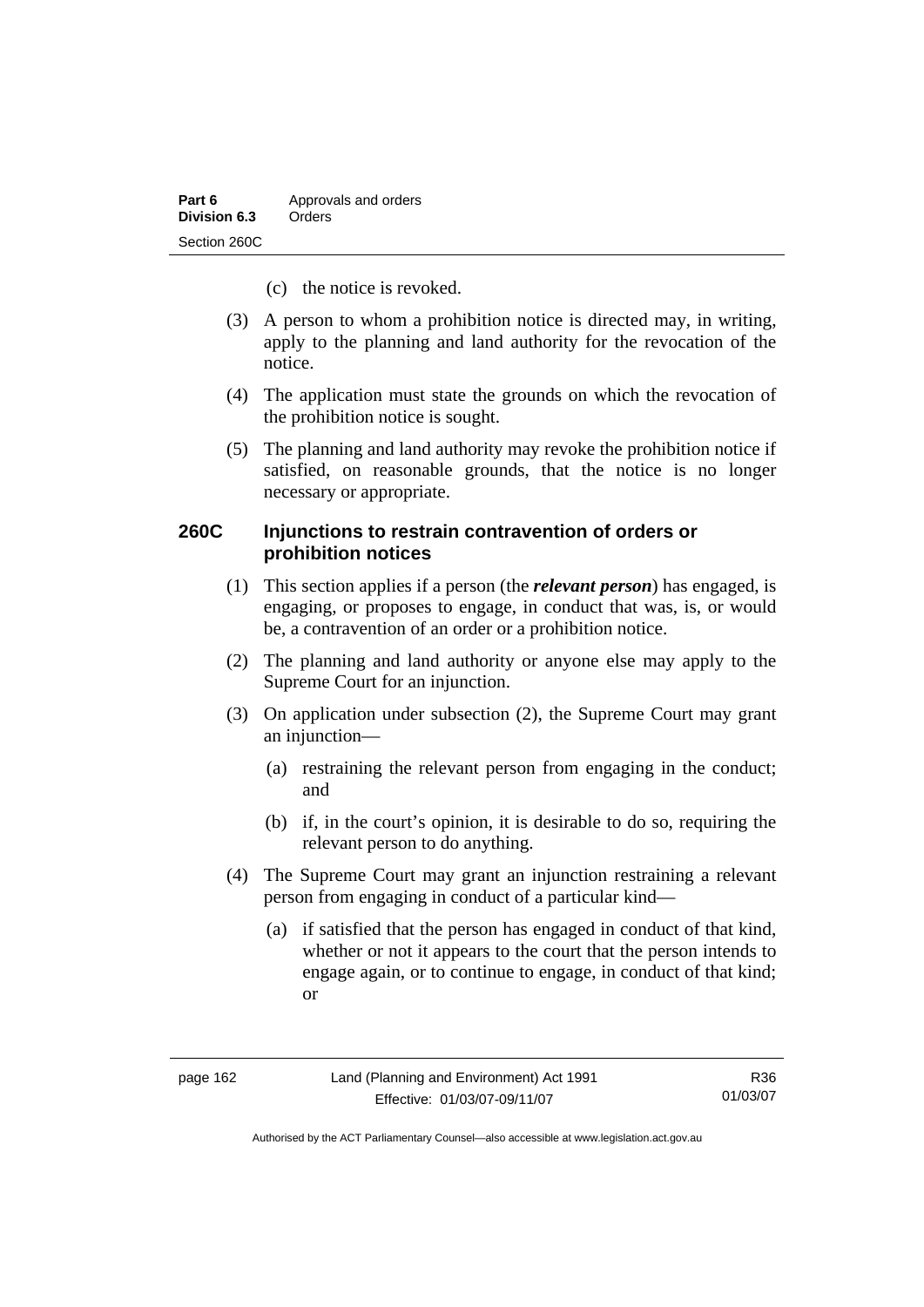- (b) if it appears to the court that, if an injunction is not granted, it is likely the person will engage in conduct of that kind, whether or not the person has previously engaged in conduct of that kind and whether or not there is an imminent danger of substantial damage to someone else if the person engages in conduct of that kind.
- (5) This section applies whether or not a proceeding for an offence against this part has begun or is about to begin.

# **Division 6.4 Inspection and seizure powers**

# **Subdivision 6.4.1 Preliminary**

# **262 Definitions for div 6.4**

In this division:

*connected*—a thing is *connected* with an offence if—

- (a) the offence has been committed in relation to it; or
- (b) it will provide evidence of the commission of the offence; or
- (c) it was used, is being used, or is intended to be used, to commit the offence.

*occupier*, of premises, includes—

- (a) a person believed, on reasonable grounds, to be an occupier of the premises; and
- (b) a person apparently in charge of the premises.

*offence* includes an offence that there are reasonable grounds for believing has been, is being, or will be committed.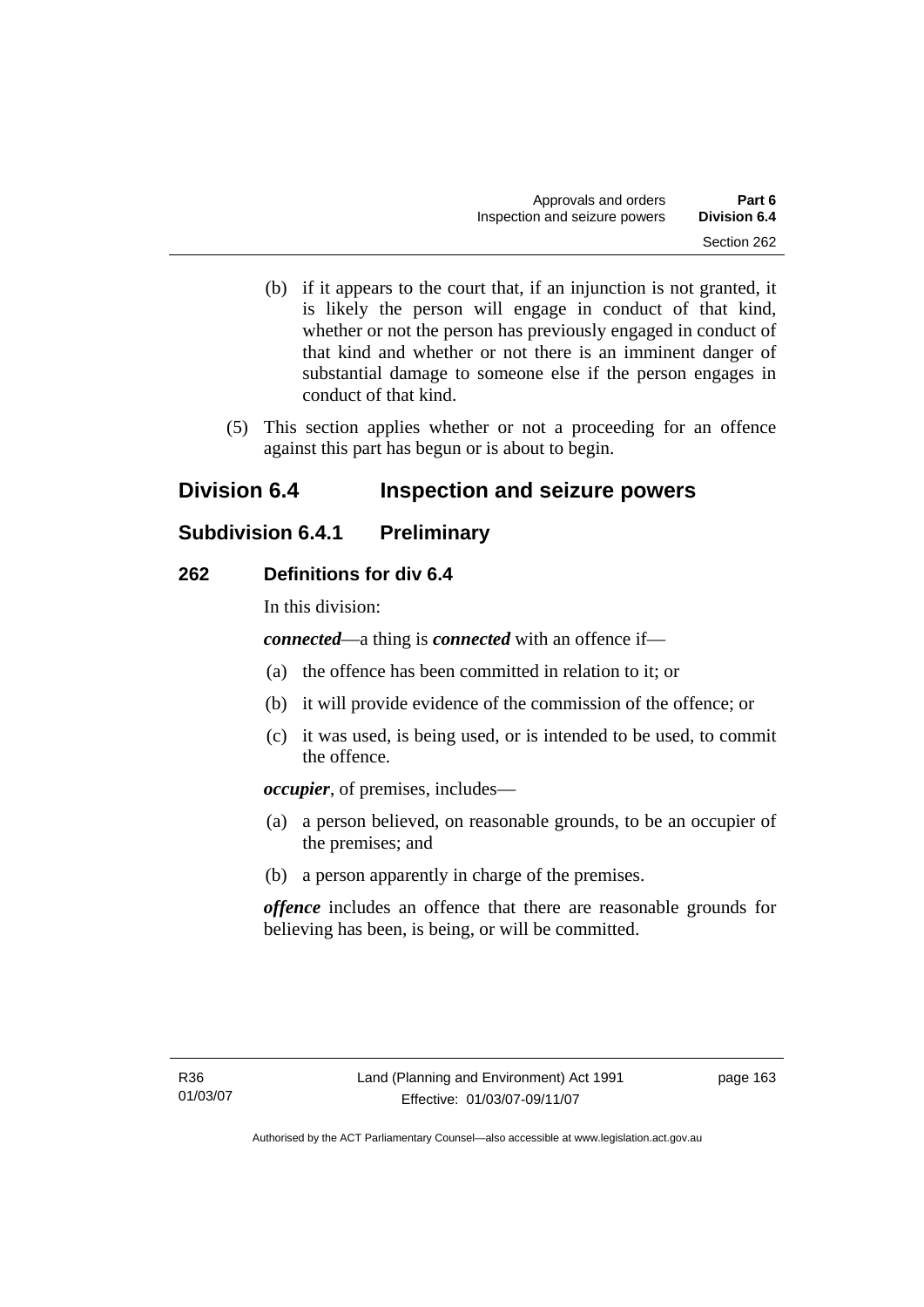# **263 Appointment of inspectors**

- (1) The planning and land authority may appoint a person as an inspector for this part.
	- *Note 1* For the making of appointments (including acting appointments), see the Legislation Act, div 19.3.
	- *Note 2* In particular, a person may be appointed for a particular provision of a law (see Legislation Act, s 7 (3)) and an appointment may be made by naming a person or nominating the occupant of a position (see s 207).
- (2) An inspector has the functions that the planning and land authority directs.

#### **264 Identity cards**

- (1) The planning and land authority must give an inspector an identity card stating the person's name and that the person is an inspector.
- (2) The identity card must show—
	- (a) a recent photograph of the person; and
	- (b) the card's date of issue and expiry; and
	- (c) anything else prescribed by regulation.
- (3) A person commits an offence if—
	- (a) the person ceases to be an inspector; and
	- (b) the person does not return the person's identity card to the chief executive as soon as practicable (but within 7 days) after the day the person ceases to be an inspector.

Maximum penalty: 1 penalty unit.

(4) An offence against this section is a strict liability offence.

R36 01/03/07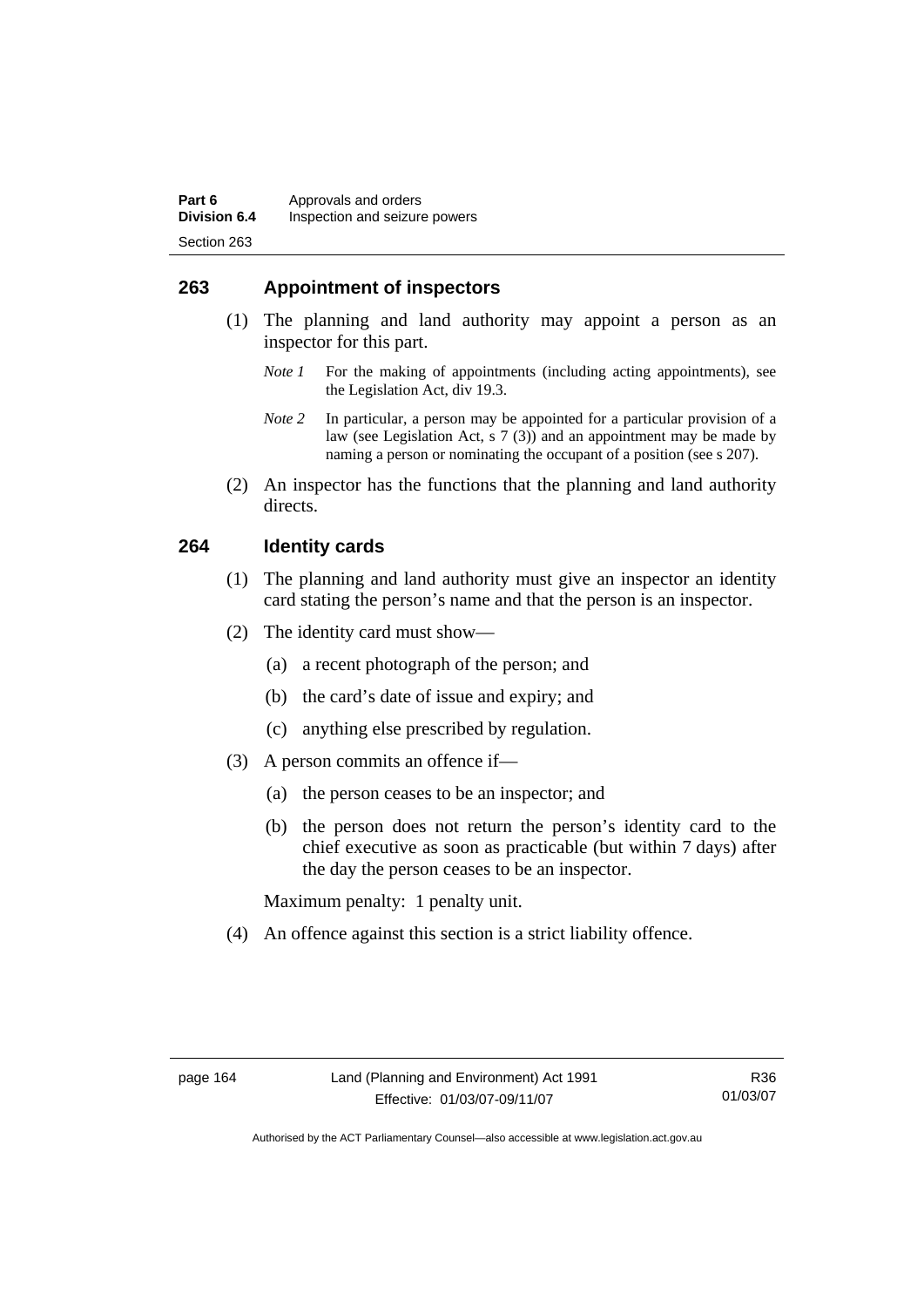# **265 Power not to be exercised before identity card shown**

An inspector may exercise a power under this Act in relation to a person only if the inspector first shows the person his or her identity card.

# **Subdivision 6.4.2 Inspection**

### **266 Inspections etc**

For the purposes of ascertaining whether or not a controlled activity is being conducted in or on any place—

- (a) in accordance with an approval; or
- (b) without an approval; or
- (c) contrary to the conditions of an approval; or
- (d) in accordance with, or in contravention of, an order;

an inspector may enter the place—

- (e) with the consent of the occupier of the place; or
- (f) under a warrant issued under section 273; or
- (g) with the assistance and by the force that is reasonable, if the inspector believes on reasonable grounds that the circumstances are of such seriousness and urgency as to require the immediate exercise of those powers without the authority of a warrant issued under section 273;

and, subject to section 268, exercise any power mentioned in section 269 if the inspector believes on reasonable grounds that a controlled activity is, or is intended to be, conducted in or on that place.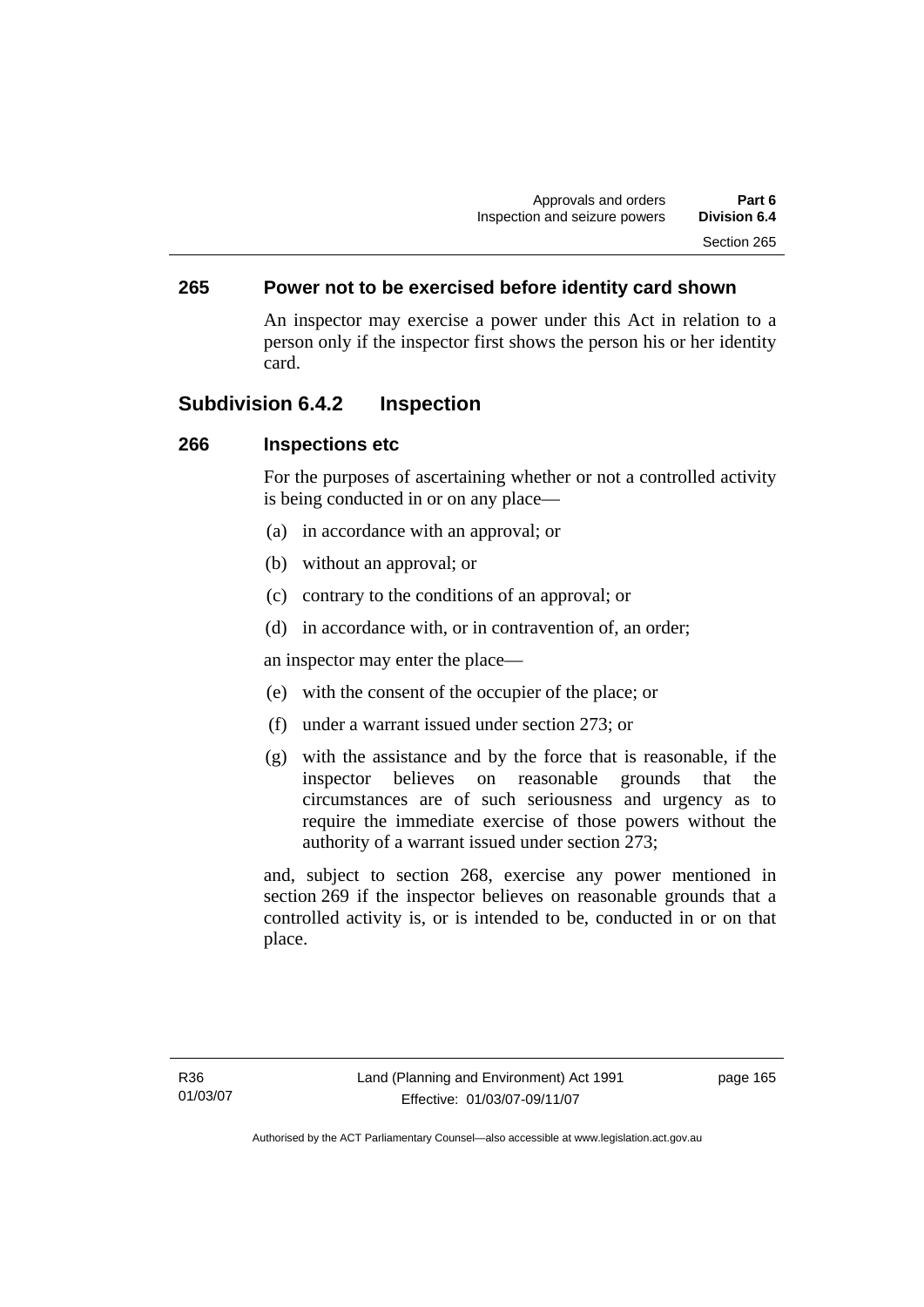| Part 6              | Approvals and orders          |
|---------------------|-------------------------------|
| <b>Division 6.4</b> | Inspection and seizure powers |
| Section 267         |                               |

# **267 Consent to entry**

- (1) Before seeking the consent of the occupier of a place for section 266, an inspector must inform the occupier that the occupier may refuse to give that consent.
- (2) If an inspector obtains the occupier's consent for those purposes, the inspector must ask the occupier to sign a written acknowledgment—
	- (a) that the occupier has been informed that the occupier may refuse to give consent, for section 266, for the inspector to enter the place and to exercise any power under section 269; and
	- (b) that the occupier has given the inspector that consent; and
	- (c) of the day and time when the consent was given.
- (3) If it is material, in any proceedings, for a court to be satisfied that an occupier has consented for section 266 and an acknowledgment, in accordance with subsection (2), signed by the occupier, is not produced in evidence, it must be presumed that the occupier did not consent, but that presumption is rebuttable.

### **269 Powers of inspection**

- (1) Subject to this part, an inspector who enters a place under section 266 may—
	- (a) inspect, examine, take measurements of, or conduct tests relating to, the premises or a controlled activity conducted in or on that place; and
	- (b) take the photographs, video recordings, or make the sketches or other recordings, that the inspector believes on reasonable grounds to be necessary; and
	- (c) take samples of anything that the inspector believes on reasonable grounds is connected with an offence against this part; and

| page 166 |  |
|----------|--|
|----------|--|

R36 01/03/07

Authorised by the ACT Parliamentary Counsel—also accessible at www.legislation.act.gov.au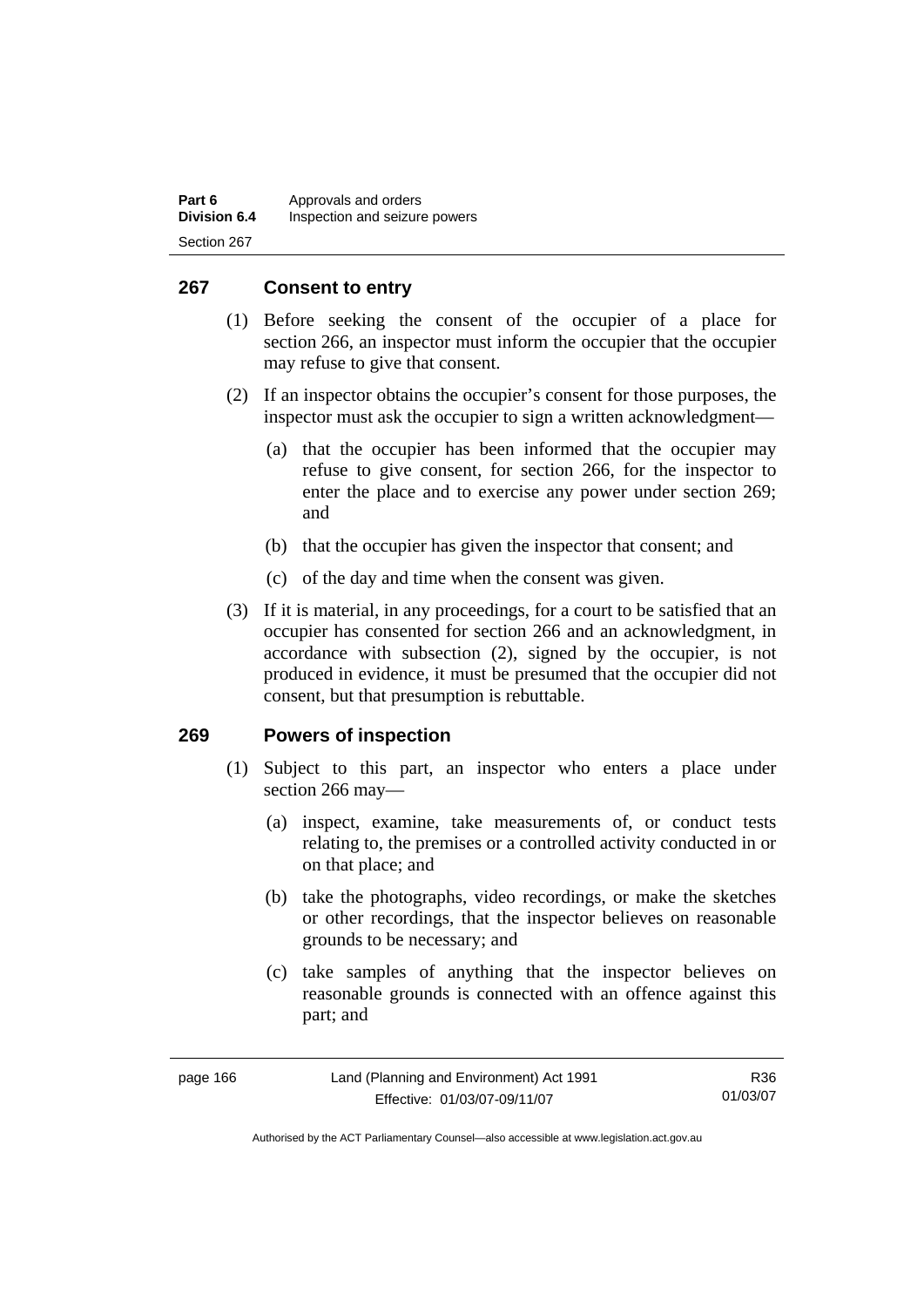- (d) seize anything that the inspector believes on reasonable grounds to be connected with an offence against this part; and
- (e) inspect, make copies of, or take extracts from, any document in or on that place that the inspector believes on reasonable grounds is connected with an offence against this part; and
- (f) require any person in or on the place—
	- (i) to give the inspector such information; or
	- (ii) to produce to the inspector any document containing such information;

relating to the use of the place in relation to the conduct of a controlled activity; and

- (g) require any person in or on the place to answer questions; and
- (h) require any person on the premises to give the inspector the assistance that is reasonable to enable the inspector to exercise his or her powers under this section.
- (2) A person shall not, without reasonable excuse, fail to comply with a requirement made of the person under subsection  $(1)$   $(f)$ ,  $(g)$  or  $(h)$ .

Maximum penalty: 50 penalty units.

### **271 Taking samples**

An inspector who takes samples under section 269 (1) (c) must—

- (a) ensure that the sample permits paragraph (c) to be complied with; and
- (b) give a receipt for the sample to the occupier of the place from where the sample was taken; and
- (c) divide the sample into 2 parts as nearly as practicable identical in size and composition to each other and each suitable for the purpose of analysis; and

page 167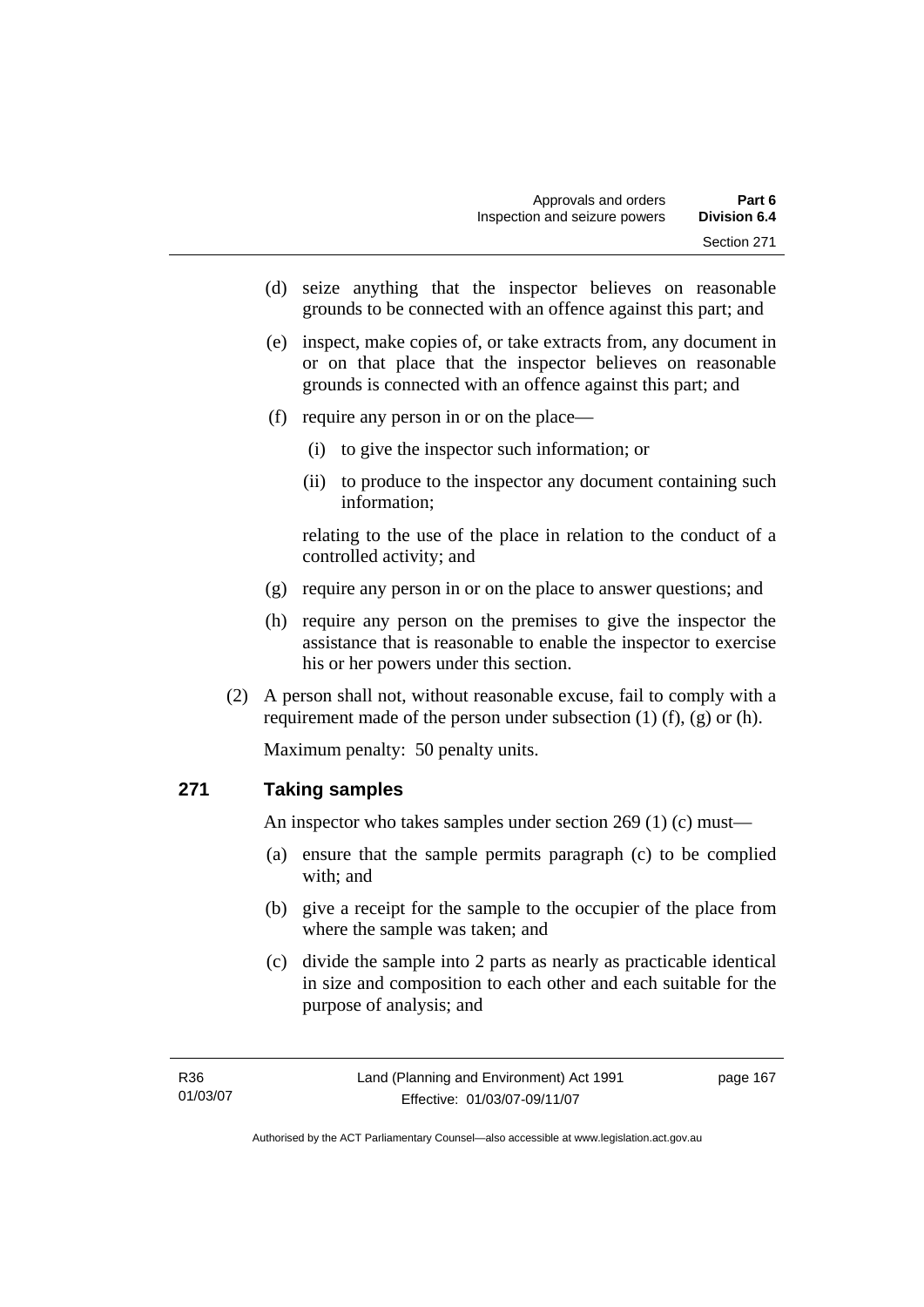| Part 6              | Approvals and orders          |
|---------------------|-------------------------------|
| <b>Division 6.4</b> | Inspection and seizure powers |
| Section 272         |                               |

- (d) place each of those parts in a separate container and seal each container; and
- (e) attach to each container a label bearing the signature of the inspector and particulars of the date and time when, and the place where, the sample was taken; and
- (f) give 1 container to the occupier of the place.

### **272 Disposal of seized things**

- (1) The planning and land authority must take reasonable steps to return a thing seized under section 269 (1) (d) to the person from whom it was seized, or to someone else who appears to the authority to be entitled to it, if—
	- (a) a prosecution for an offence against this part in relation to the thing is not started within 90 days after the day of the seizure; or
	- (b) a person is charged with an offence against this part in relation to the thing within the 90-day period but the person is not convicted or found guilty of the offence.
- (2) If a person is convicted or found guilty of an offence against this part in relation to a thing seized under section 269 (1) (d), the court may order—
	- (a) that the thing be given to the person who appears to the court to be entitled to it; or
	- (b) that the thing be forfeited to the Territory.

### **273 Search warrants**

 (1) If an inspector suspects on reasonable grounds that there is in or on any place a thing of a particular kind connected with a particular offence against this part or a regulation, the inspector may—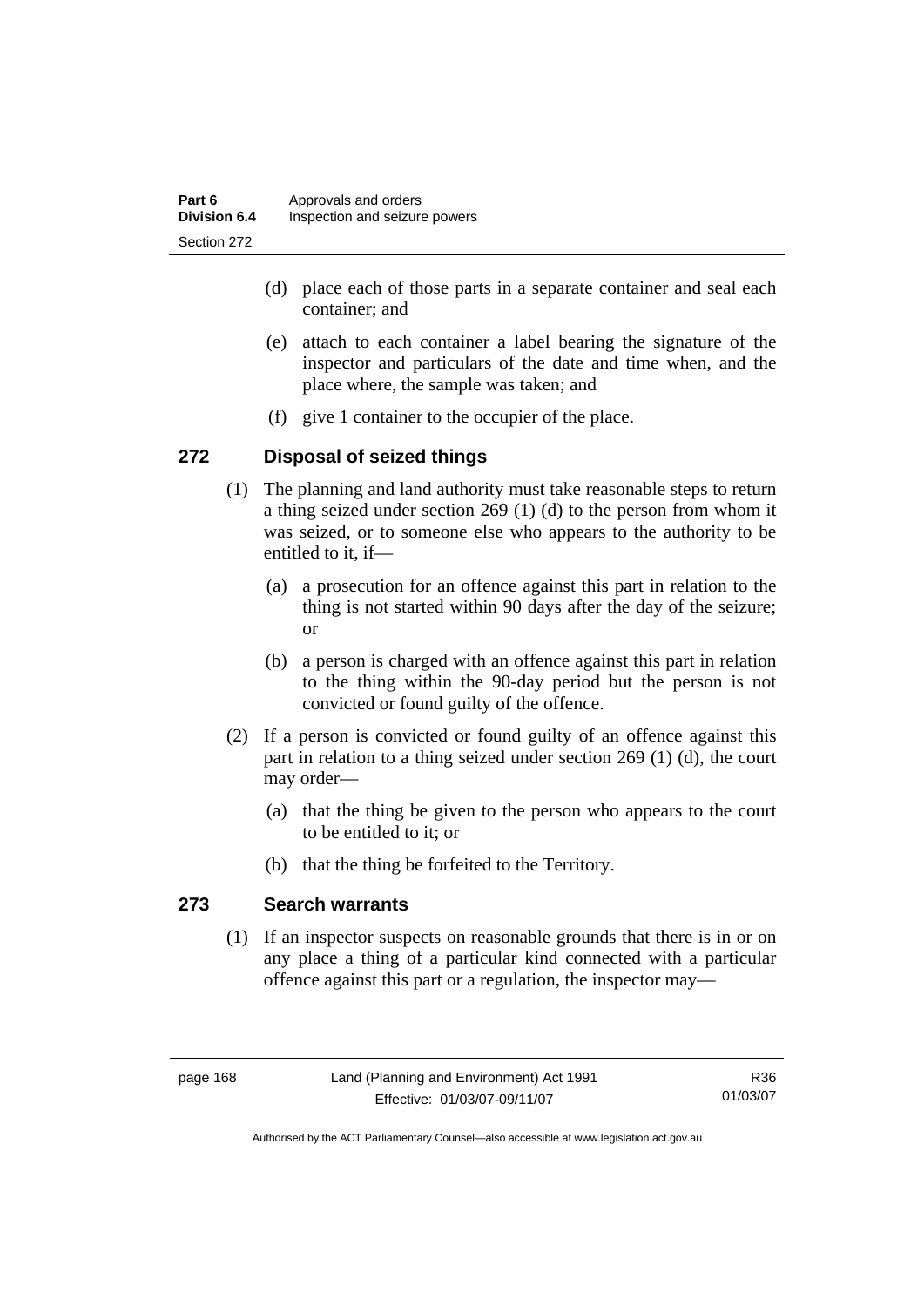- (a) lay before a magistrate an information on oath setting out those grounds; and
- (b) apply for the issue of a warrant to search the place for things of that kind.
- (2) If an application is made under subsection (1) for a warrant to search a place, a magistrate may, subject to subsection (3), issue a warrant authorising an inspector named in the warrant, with the assistance and by the force that is necessary and reasonable—
	- (a) to enter the place; and
	- (b) to ascertain whether or not a controlled activity is being conducted in or on the place; and
	- (c) to search the place for things of the kind specified in the warrant; and
	- (d) to seize anything found in the course of the search that the inspector believes on reasonable grounds to be a thing of that kind connected with the relevant offence.
- (3) A magistrate shall not issue a warrant under subsection (2) unless—
	- (a) the informant or another person has given the magistrate, either orally or by affidavit, any further information that the magistrate requires about the grounds on which the issue of the warrant is being sought; and
	- (b) the magistrate is satisfied that there are reasonable grounds for issuing the warrant.
- (4) A warrant must—
	- (a) state the purpose for which it is issued; and
	- (b) specify the nature of the relevant offence; and
	- (c) specify particular hours during which the entry is authorised, or state that the entry is authorised at any time of the day or night; and

| R36      | Land (Planning and Environment) Act 1991 | page 169 |
|----------|------------------------------------------|----------|
| 01/03/07 | Effective: 01/03/07-09/11/07             |          |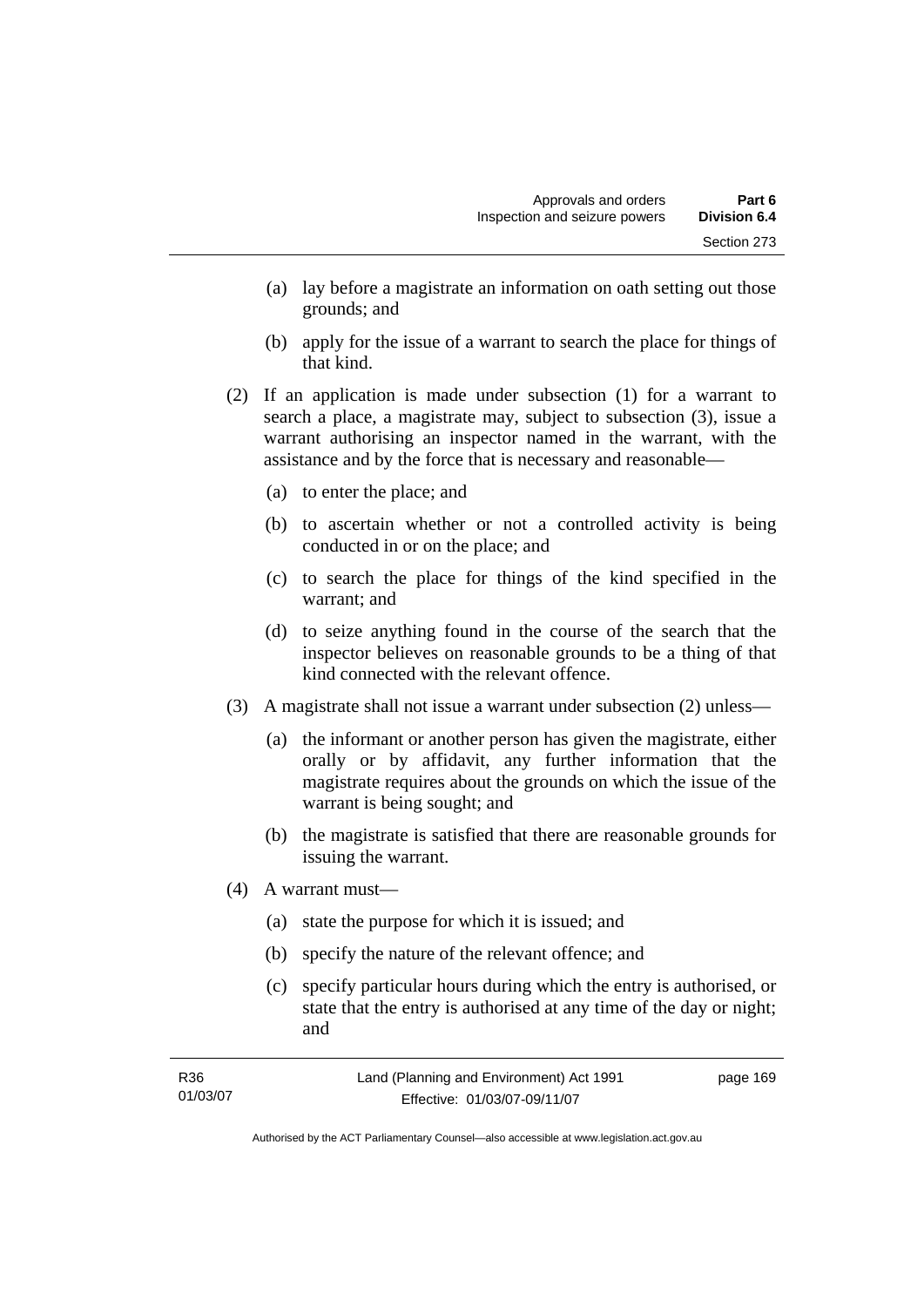| Part 6       | Approvals and orders |
|--------------|----------------------|
| Division 6.6 | Miscellaneous        |
| Section 275  |                      |

- (d) include a description of the kinds of things in relation to which the powers under the warrant may be exercised; and
- (e) specify the date (not later than 28 days after the date of issue of the warrant) when the warrant ceases to have effect.

## **Division 6.6 Miscellaneous**

## **Subdivision 6.6.1 Review of decisions**

### **275 AAT review—general**

- (1) A person whose interests are affected by a decision mentioned in schedule 4, part 4.1, column 4 may apply to the AAT for review of the decision.
- (2) However, only the applicant for an approval may apply to the AAT for review of a decision giving the approval subject to a condition under either of the following sections:
	- (a) section 245 (Conditional approvals);
	- (b) section 246A (Reconsideration of decisions).
- (3) The heritage council may also apply to the AAT for review of a decision mentioned in subsection (1) or (2).
- (4) A person who makes a decision mentioned in subsection (1) must give written notice of the decision to—
	- (a) for a decision mentioned in subsection (2)—the applicant for the approval; and
	- (b) for any other decision—the people whose interests the person believes are affected by the decision; and
	- (c) for a decision on an application relating to a place registered, or nominated for provisional registration, under the *Heritage Act 2004*—the heritage council.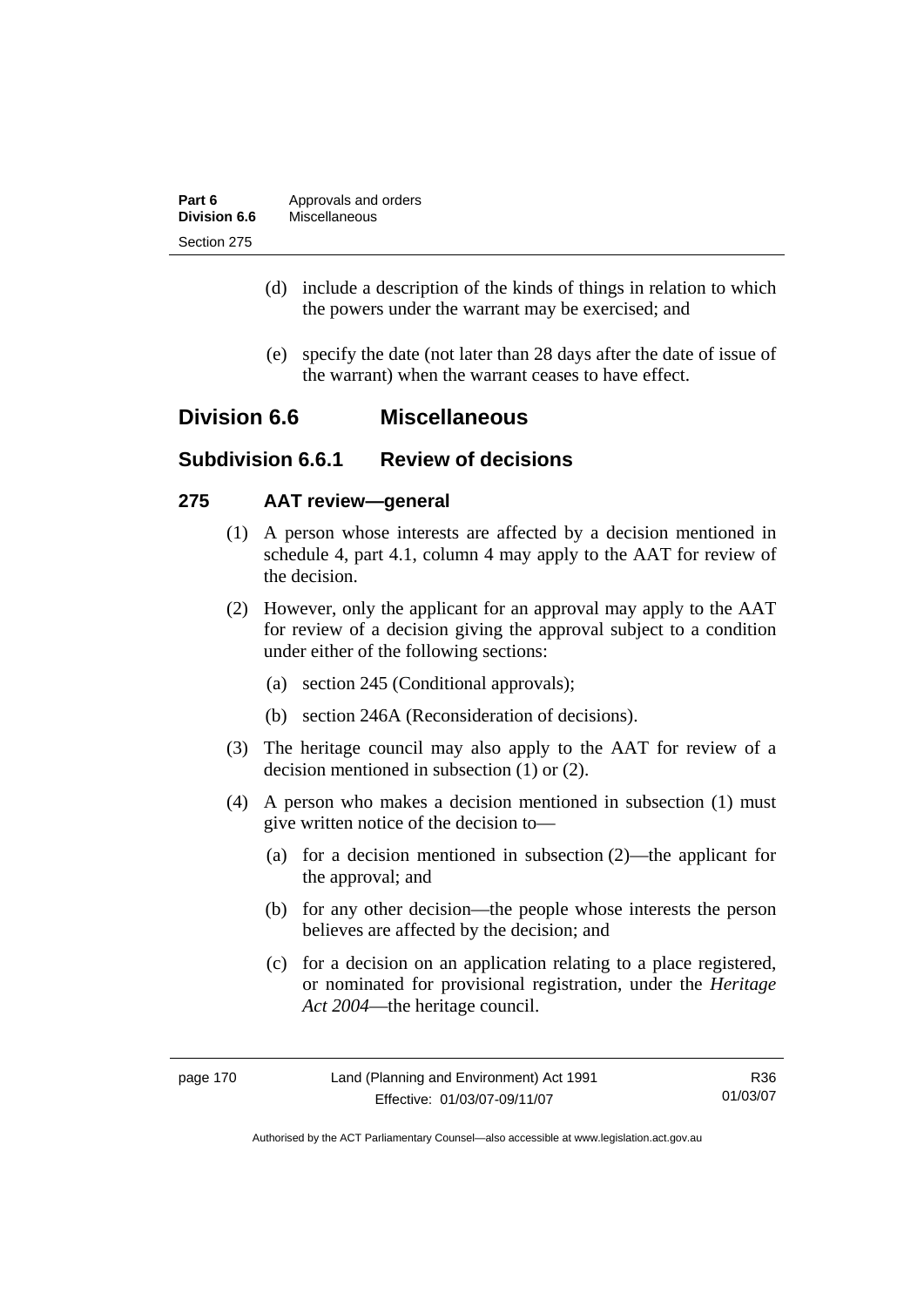- (5) The notice under subsection (4) must comply with the requirements of the code of practice in force under the *Administrative Appeals Tribunal Act 1989*, section 25B (1).
- (6) This section—
	- (a) applies in relation to a decision mentioned in subsection (2) made on or after the day this subsection commences; and
	- (b) as in force on the day this subsection commences, is taken to apply, and always to have applied, in relation to a decision mentioned in subsection (2) made before the day this subsection commences.
- (7) Subsection (6) is a law to which the Legislation Act, section 88 (Repeal does not end effect of transitional laws etc) applies.
- (8) Subsections (6) and (7) and this subsection expire 1 year after the day this subsection commences.

## **275A Approvals subject to entity's satisfaction**

- (1) This section applies if—
	- (a) an approval given to a person contains a condition that a development is to be carried out to the satisfaction of an entity mentioned in the approval; and
	- (b) the entity decides that the development has not been carried out to its satisfaction.
	- *Note* Section 245 (3) (a) allows a relevant authority to impose a condition of the kind mentioned in s (1) (a).
- (2) The entity must give the person written notice of the decision.
- (3) The notice must be in accordance with the requirements of the code of practice in force under the *Administrative Appeals Tribunal Act 1989*, section 25B (1).
- (4) A person whose interests are affected by a decision mentioned in subsection (1) (b) may apply to the AAT for review of the decision.

| R <sub>36</sub> | Land (Planning and Environment) Act 1991 | page 171 |
|-----------------|------------------------------------------|----------|
| 01/03/07        | Effective: 01/03/07-09/11/07             |          |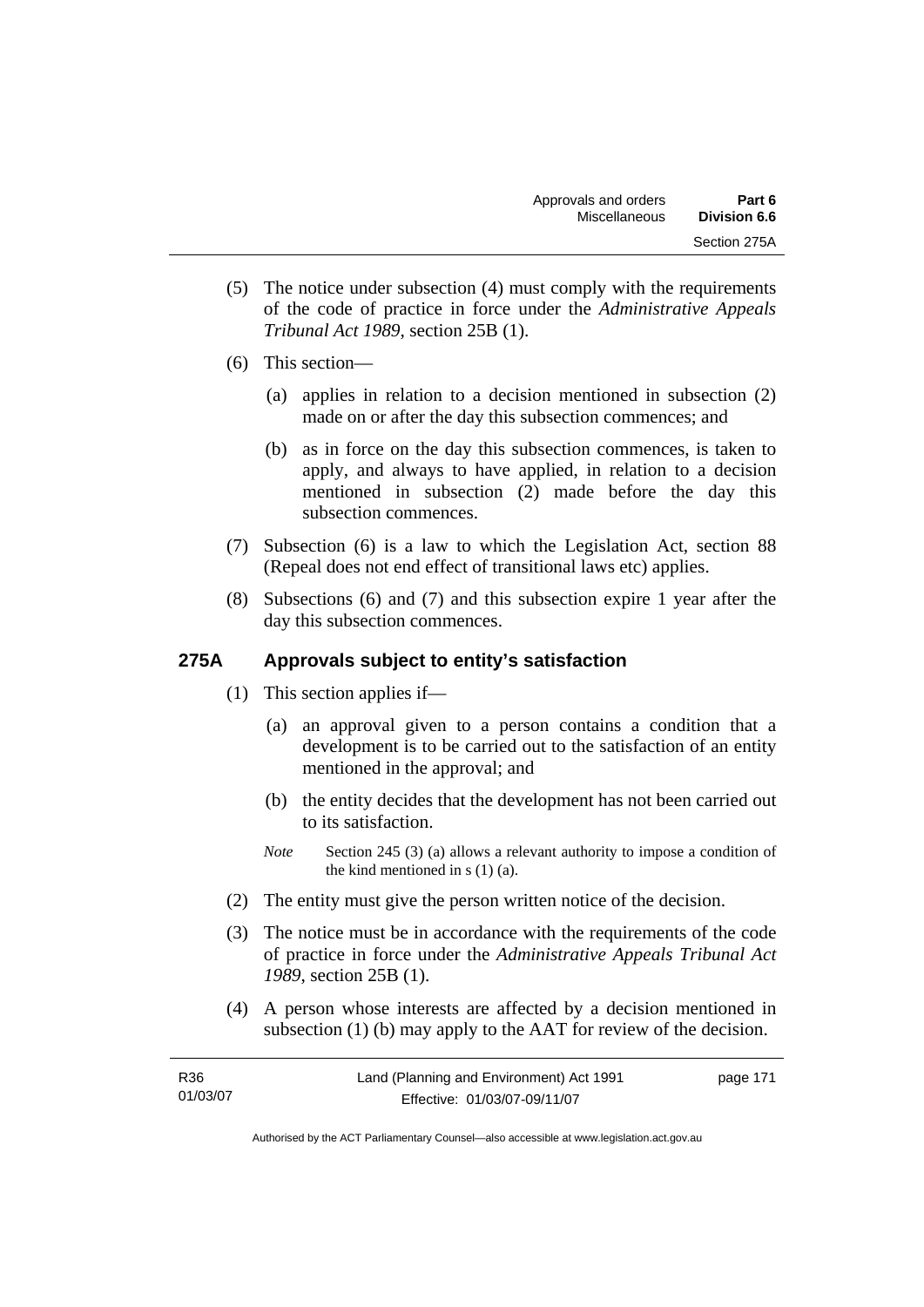### **276 Review of decisions—objectors and third parties to approvals**

- (1) A person who is qualified under subsection (2) may apply to the AAT for review of a decision of the relevant authority to—
	- (a) approve an application under section 230 or section 246A; or
	- (b) include a condition in an approval.
	- *Note* Section 245 deals with inclusion of conditions.
- (2) A person is qualified to make an application under subsection (1) if—
	- (a) the person objected to the grant of the approval of the relevant application to undertake development under section 237; or
	- (b) the AAT is satisfied that the person had reasonable grounds for not objecting within the prescribed period.
- (3) An application under subsection (1) must be made within 4 weeks after the day the person was notified of the decision.
- (4) A notice given under section 243 to a person who objected under section 237 must be in accordance with the requirements of the code of practice in force under the *Administrative Appeals Tribunal Act 1989*, section 25B (1)*.*
- (5) At the hearing of a proceeding before the administrative appeals tribunal, the tribunal must have regard to—
	- (a) any decisions or recommendations of a committee of the Legislative Assembly in relation to; and
	- (b) any environmental impact statement made, or inquiry conducted into;

a matter that is in issue in the hearing.

(6) In this section:

*person* includes an unincorporated association.

| page 172 | Land (Planning and Environment) Act 1991 | R36      |
|----------|------------------------------------------|----------|
|          | Effective: 01/03/07-09/11/07             | 01/03/07 |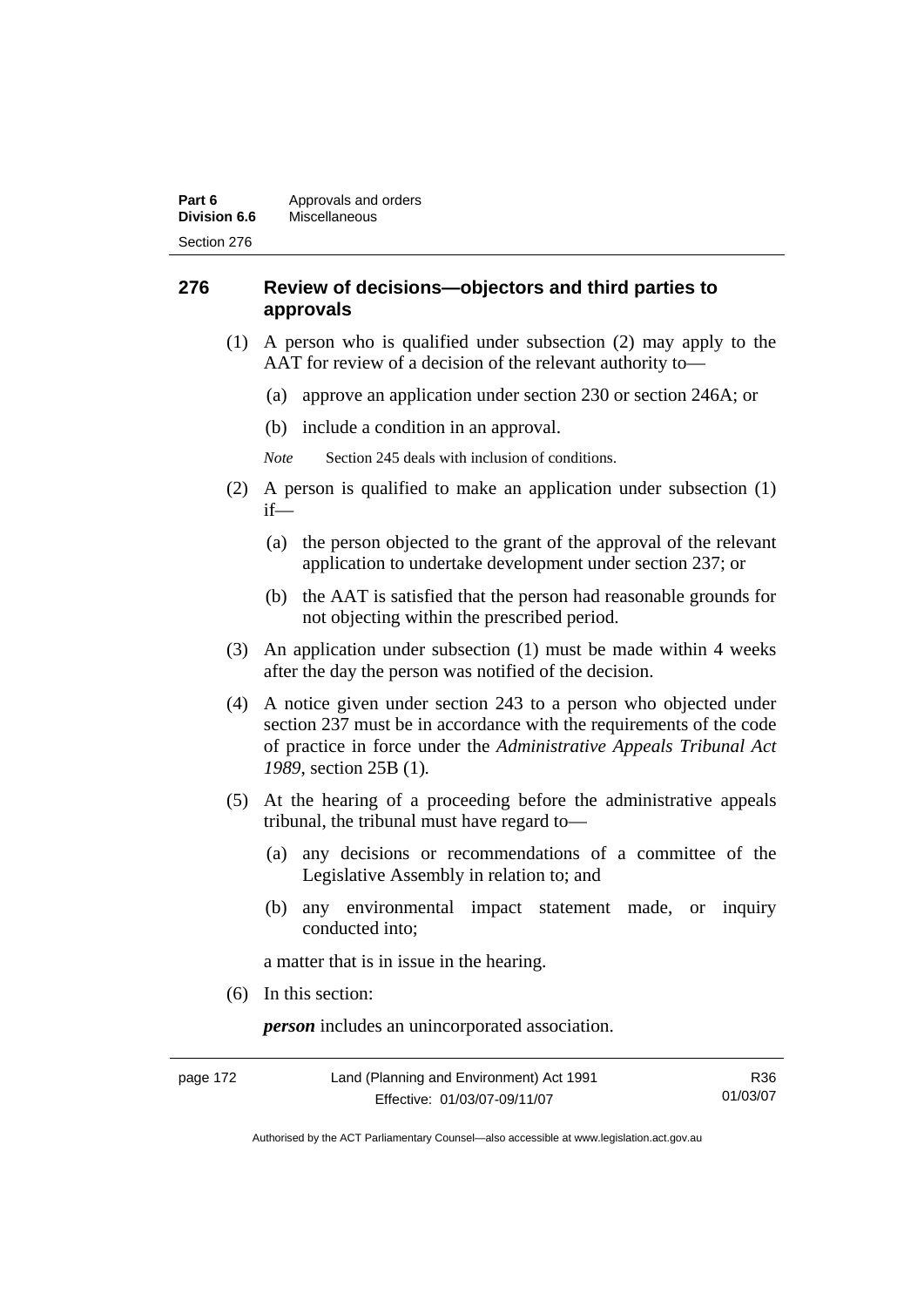(7) For this section, an organisation or association of people, whether incorporated or not, must be taken to have interests that are affected by a decision if the decision relates to a matter included in the objects or purposes of the organisation or association.

### **277 Review of decisions—orders and prohibition notices**

- (1) Application may be made to the administrative appeals tribunal for review of a decision of the planning and land authority—
	- (a) to make an order under section 254A (2) (Decision on application to planning and land authority for order) or section 256 (2) (Decision on proposed order on planning and land authority's own initiative); or
	- (b) not to make an order under section 254A (2); or
	- (c) to include in an order under section 254A (2) or section 256 (2) a direction of a kind mentioned in section 257 (3); or
	- (d) to refuse, under section 258A (4) (Ending of orders), to revoke an order; or
	- (e) to give a prohibition notice under section 260 (3) (Prohibition notices—making); or
	- (f) to refuse, under section 260B (5) (Prohibition notices ending), to revoke a prohibition notice.
- (2) A notice given by the planning and land authority to a person in accordance with section  $257A$  (a), (b), (c) or (f) (Notice of making of orders) must be in accordance with the requirements of the code of practice under the *Administrative Appeals Tribunal Act 1989*, section 25B (1).

### **278 Notification of objectors**

 (1) This section applies in relation to a decision mentioned in schedule 4, part 4.1.

page 173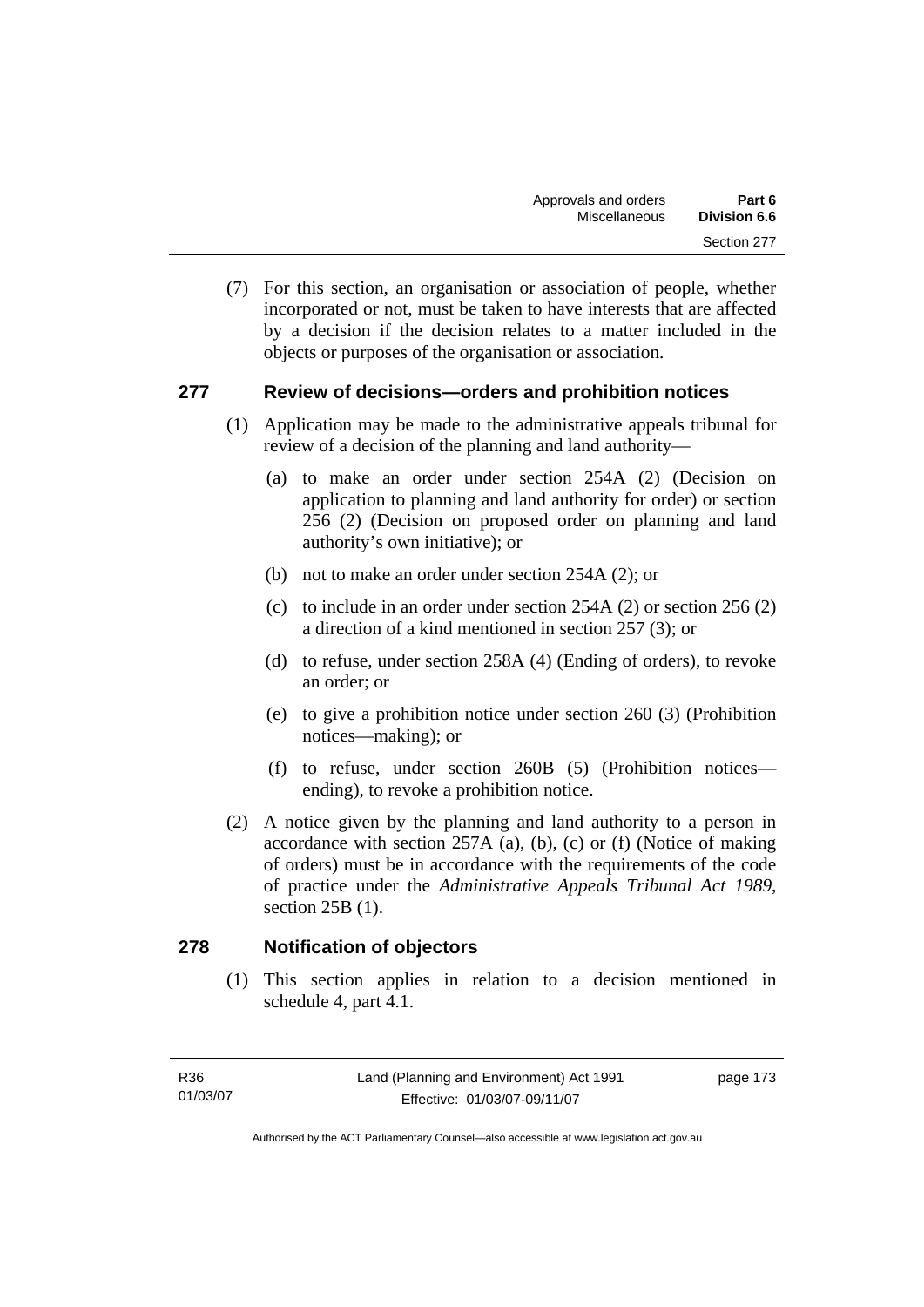| Part 6       | Approvals and orders |
|--------------|----------------------|
| Division 6.6 | Miscellaneous        |
| Section 279  |                      |

- (2) The person who made the decision must, as soon as practicable, tell each person who, under section 237, objected to the application in relation to which the decision was made, in writing, about the application to the tribunal.
- (3) A notice under subsection (1) must include a statement to the effect that the person to whom it is given is entitled, on application to the administrative appeals tribunal, to be made a party to the proceedings for the review.
- (4) In this section:

*applicant* means—

- (a) for a decision mentioned in schedule 4, part 4.1, items 1 to 7 the applicant for the decision; or
- (b) for a decision mentioned in schedule 4, part 4.1 item 8—the person to whom the approval was granted.

### **279 Application for review by objectors—notification to applicants**

- (1) If an objector makes an application under section 276 for the review of a decision, the objector must, at the same time, give notice to the person who made the application for approval of the decision in relation to which the objector has applied for review.
- (2) A notice under subsection (1) must include a statement to the effect that the person to whom it is given is entitled, on application to the administrative appeals tribunal, to be made a party to the proceedings for the review.
- (3) In subsection (1):

*objector* means a person mentioned in section 276 (2).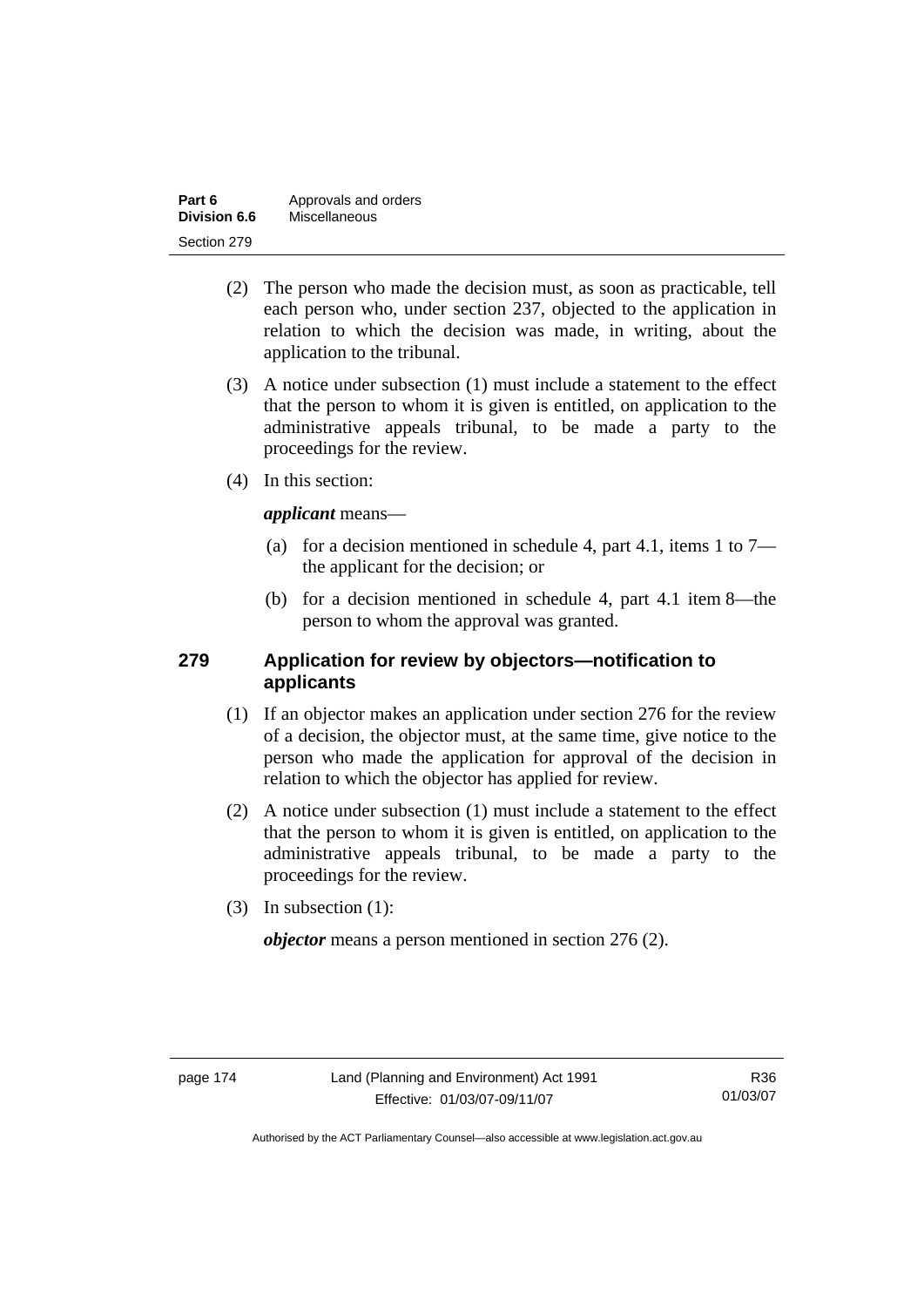### **279A Challenge to validity of certain decisions**

- (1) The validity of a decision made by the Minister on an application to which section 229B (6) applies may not be questioned in any legal proceedings except those begun within 28 days after the date of the decision.
- (2) In this section:

*legal proceedings* does not include an application to the administrative appeals tribunal.

### **Subdivision 6.6.2 General**

### **282 Regulations for pt 6**

- (1) A regulation may make provision for—
	- (a) the lodging of applications; and
	- (b) the form and conditions of a bond mentioned in section 245 (3) (f), including the method of calculating the amount of the bond and the conditions of payment under the bond; and
	- (c) the exemption of the Territory or a territory authority from the requirements of all or any of the provisions of this part; and
	- (d) the circumstances, whether generally or in a particular case, in which an exemption under paragraph (c) applies; and
	- (e) exempting development from the application of this part or a provision of this part; and

#### **Examples—par (e) and Legislation Act, s 48**

- 1 exempting a development or class of development, including by reference to stated circumstances or conditions
- 2 exempting development by reference to any matter, including, for example, location, land use, or policy for land use under the territory plan

page 175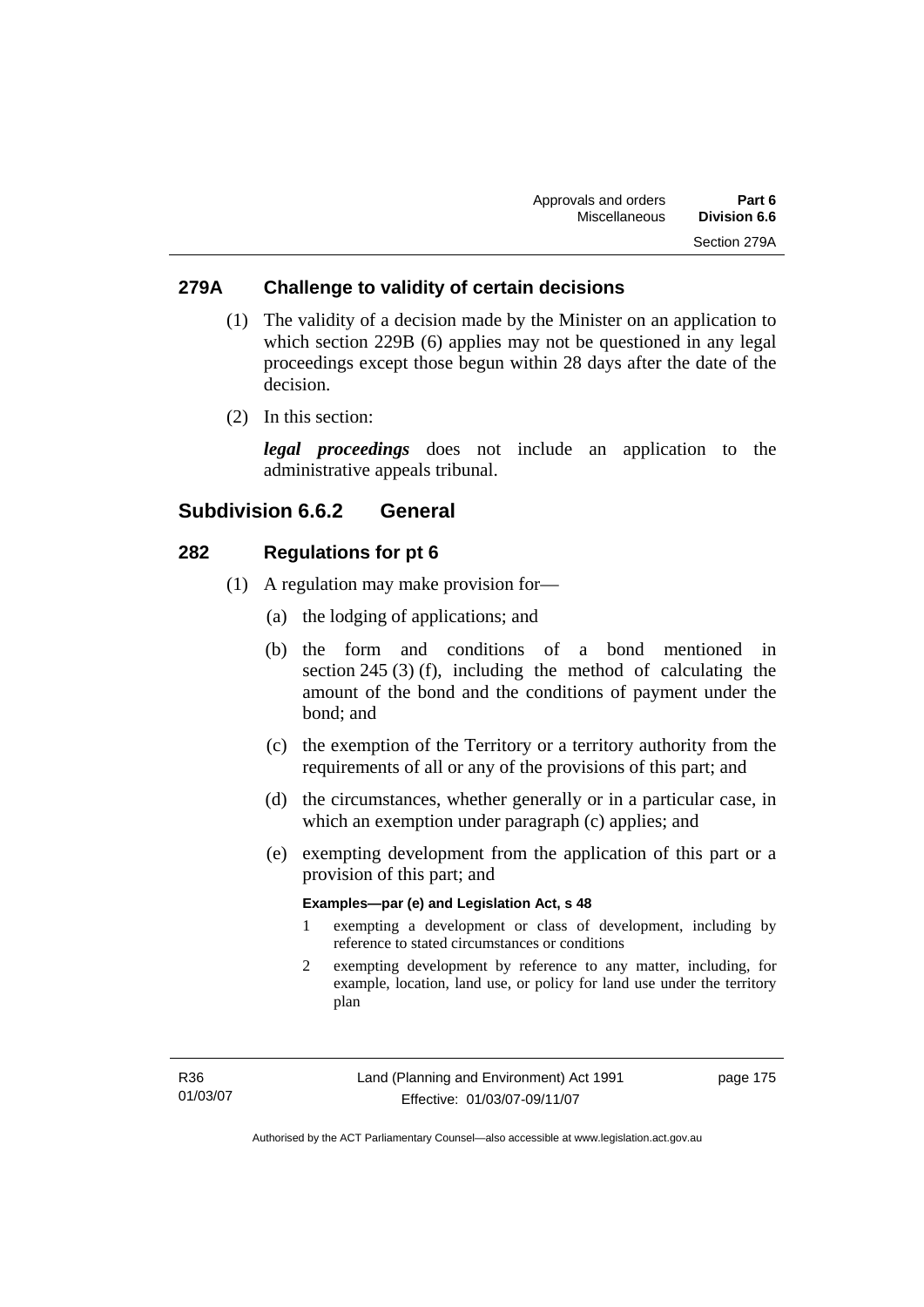| Part 6       | Approvals and orders |
|--------------|----------------------|
| Division 6.6 | Miscellaneous        |
| Section 282  |                      |

- *Note 1* An example is part of the Act, is not exhaustive and may extend, but does not limit, the meaning of the provision in which it appears (see Legislation Act, s 126 and s 132).
- *Note 2* Power given under an Act to make a statutory instrument includes power to make different provision in relation to different matters or different classes of matters, or to make an instrument that applies differently by reference to stated exceptions or factors (see Legislation Act, s 48).
- (f) exempting controlled activity from the application of this part or a provision of this part; and
- (g) the extension of any period within which action is taken by the Minister, the planning and land authority or anyone else, under this part or a regulation.
- (2) A regulation may authorise the Minister to exempt from this part or any provision of this part a development that consists of the erection, fixing or displaying of a sign or advertising material on the land, otherwise than in accordance with a right to do so expressly given by a current licence granted under this Act or a current lease.
- (3) An exemption under a regulation mentioned in subsection (2) is a disallowable instrument.
	- *Note* A disallowable instrument must be notified, and presented to the Legislative Assembly, under the Legislation Act.
- (4) An exemption under subsection (1) or (2) that relates to a development mentioned in subsection (2) may be conditional.
- (5) This section—
	- (a) applies in relation to a regulation made under subsection (1) (e) or (f) on or after the day this subsection commences; and
	- (b) as in force on the day this subsection commences, is taken to apply, and always to have applied, in relation to a regulation made, or purportedly made, under subsection (1) (e) or (f) before the day this subsection commences.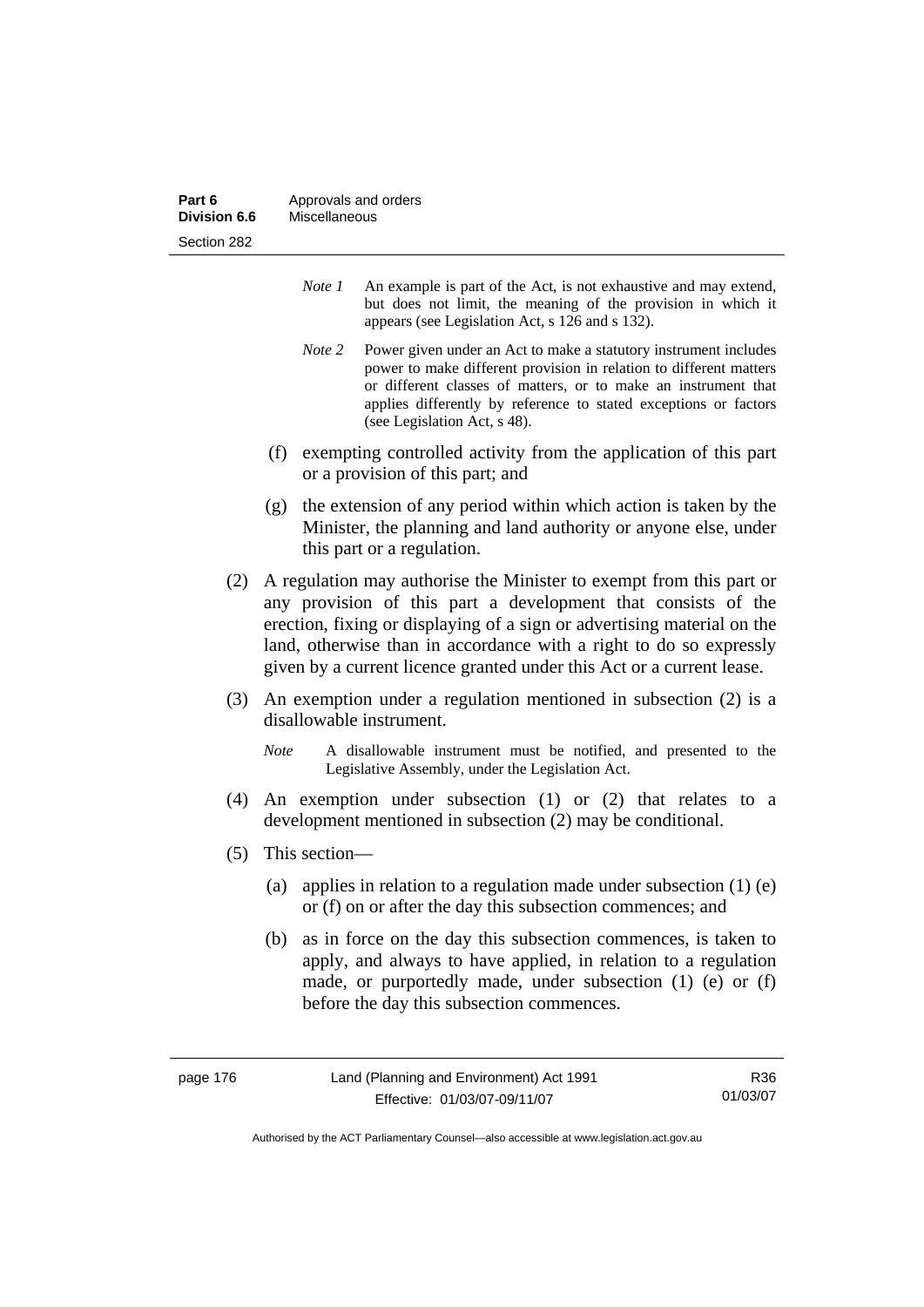| Approvals and orders | Part 6       |
|----------------------|--------------|
| Miscellaneous        | Division 6.6 |
|                      | Section 282  |

- (6) Subsection (5) is a law to which the Legislation Act, section 88 (Repeal does not end effect of transitional laws etc) applies.
- (7) Subsections (5) and (6) and this subsection expire 1 year after the day this subsection commences.

R36 01/03/07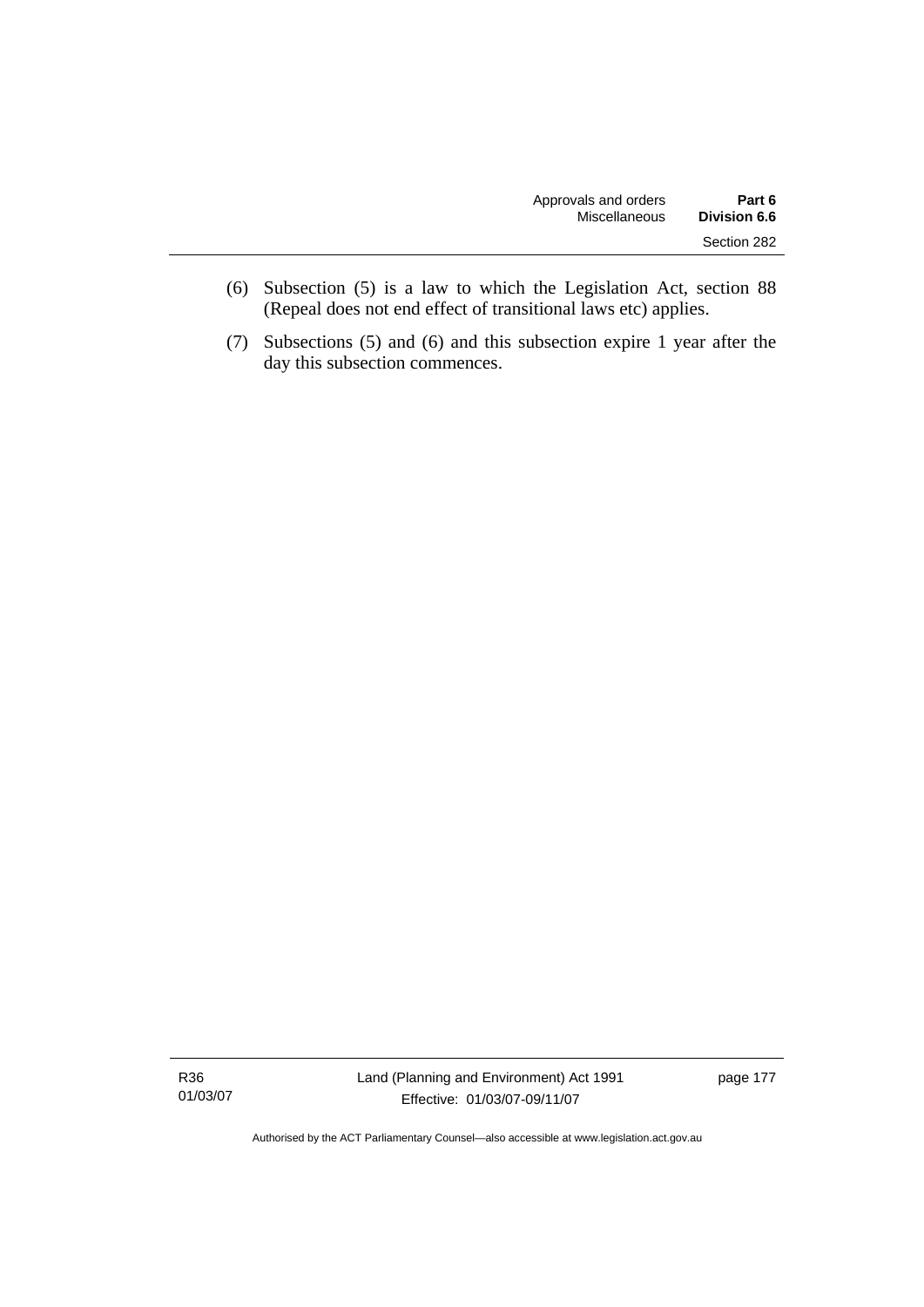#### **Part 7** Administrative appeals

Section 282A

## **Part 7 Administrative appeals**

### **282A AAT review of decisions**

- (1) Application may be made to the AAT for review of the following decisions:
	- (a) a decision mentioned in subsection (3) or (4);
	- (b) a decision mentioned in schedule 4, part 4.2, column 4.
- (2) A person mentioned in schedule 4, part 4.2, column 2, who makes a decision mentioned in column 4 of the item in which the person is mentioned must give written notice to people whose interests the person believes are affected by the decision.
- (3) If the Environment Minister, under section 125 (5), fixes a maximum price for the sale by a proponent of a copy of a draft environmental impact statement, the Environment Minister must give written notice of the decision to the proponent.
- (4) If the conservator decides to vary a land management agreement under a provision of the agreement mentioned in section 186C (3), the conservator must give written notice of the decision to the other party to the agreement.
- (5) A notice under subsection (2), (3) or (4) must comply with the requirements of the code of practice in force under the *Administrative Appeals Tribunal Act 1989*, section 25B (1).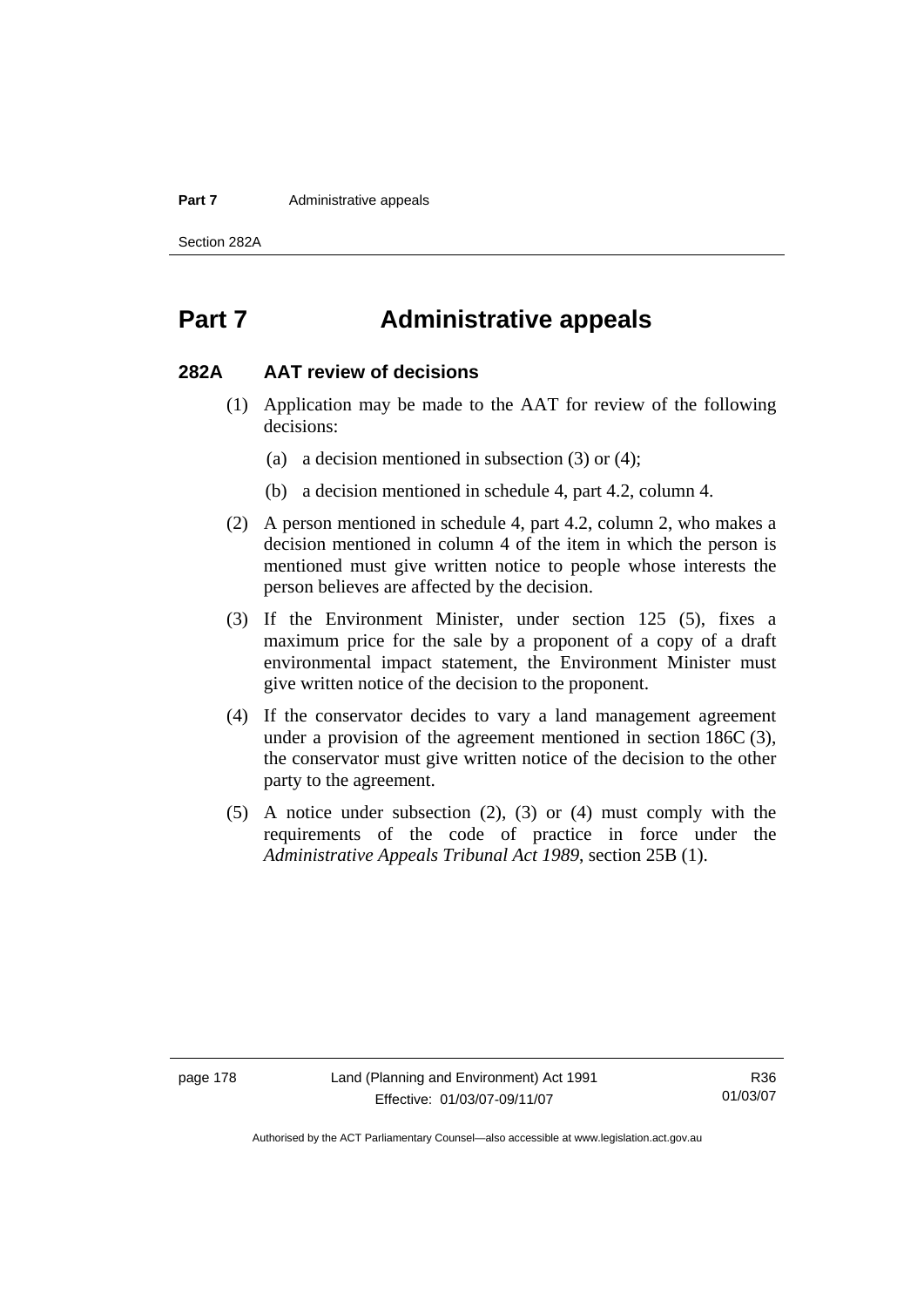## **Part 8 Miscellaneous**

### **283 Delegation by Executive**

The Executive may delegate to a person a function under part 2 (Planning) or part 5 (Land administration), other than a function under the following provisions:

- section 163 (4) (Leases to community organisations)
- section 164 (3) (Special leases)
- section 167 (1) (Eligibility for certain classes of leases).
- *Note* For the making of delegations and the exercise of delegated functions, see the Legislation Act, pt 19.4.

### **284 Power of administrative appeals tribunal and Supreme Court**

If a person appeals, or purports to appeal, under this Act—

- (a) to the administrative appeals tribunal; or
- (b) against a determination or decision of the administrative appeals tribunal to the Supreme Court;

and it appears to the tribunal or court—

- (c) that the appeal, or purported appeal, or the decision, or the purported decision, against which the appeal, or purported appeal, has been brought is affected by a failure to comply with a requirement of this Act; and
- (d) that to exercise the powers given by this section would not be unjust or inequitable;

the tribunal or court may order that, subject to any specified conditions, the requirement concerned be dispensed with to the necessary extent.

page 179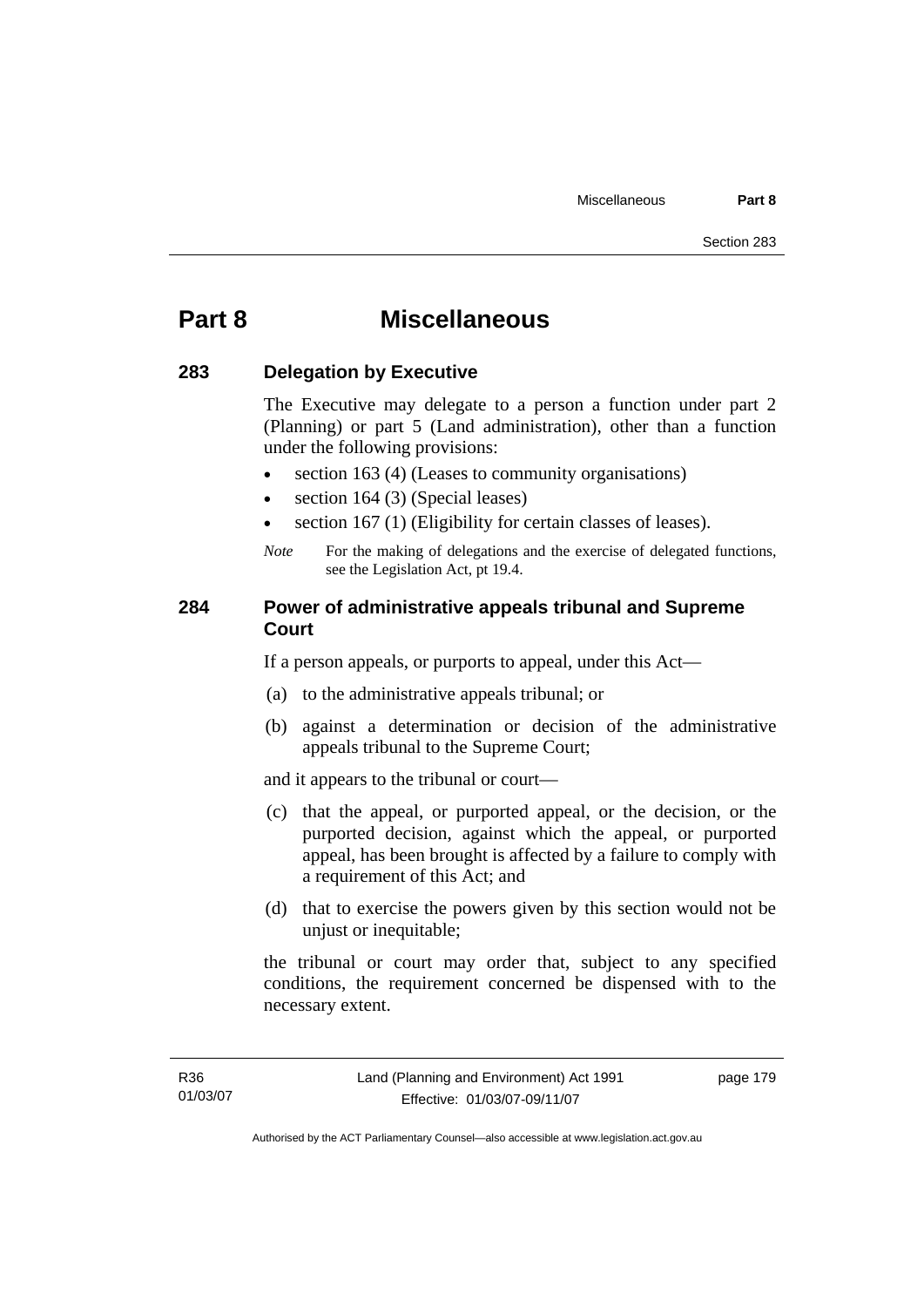#### **Part 8** Miscellaneous

Section 286

### **286 Acts and omissions of representatives**

(1) In this section:

*person* means an individual.

*Note* See the Criminal Code, pt 2.5 for provisions about corporate criminal responsibility.

*representative*, of a person, means an employee or agent of the person.

*state of mind*, of a person, includes—

- (a) the person's knowledge, intention, opinion, belief or purpose; and
- (b) the person's reasons for the intention, opinion, belief or purpose.
- (2) This section applies to a prosecution for any offence against this Act.
- (3) If it is relevant to prove a person's state of mind about an act or omission, it is enough to show—
	- (a) the act was done or omission made by a representative of the person within the scope of the representative's actual or apparent authority; and
	- (b) the representative had the state of mind.
- (4) An act done or omitted to be done on behalf of a person by a representative of the person within the scope of the representative's actual or apparent authority is also taken to have been done or omitted to be done by the person.
- (5) However, subsection (4) does not apply if the person establishes that reasonable precautions were taken and appropriate diligence was exercised to avoid the act or omission.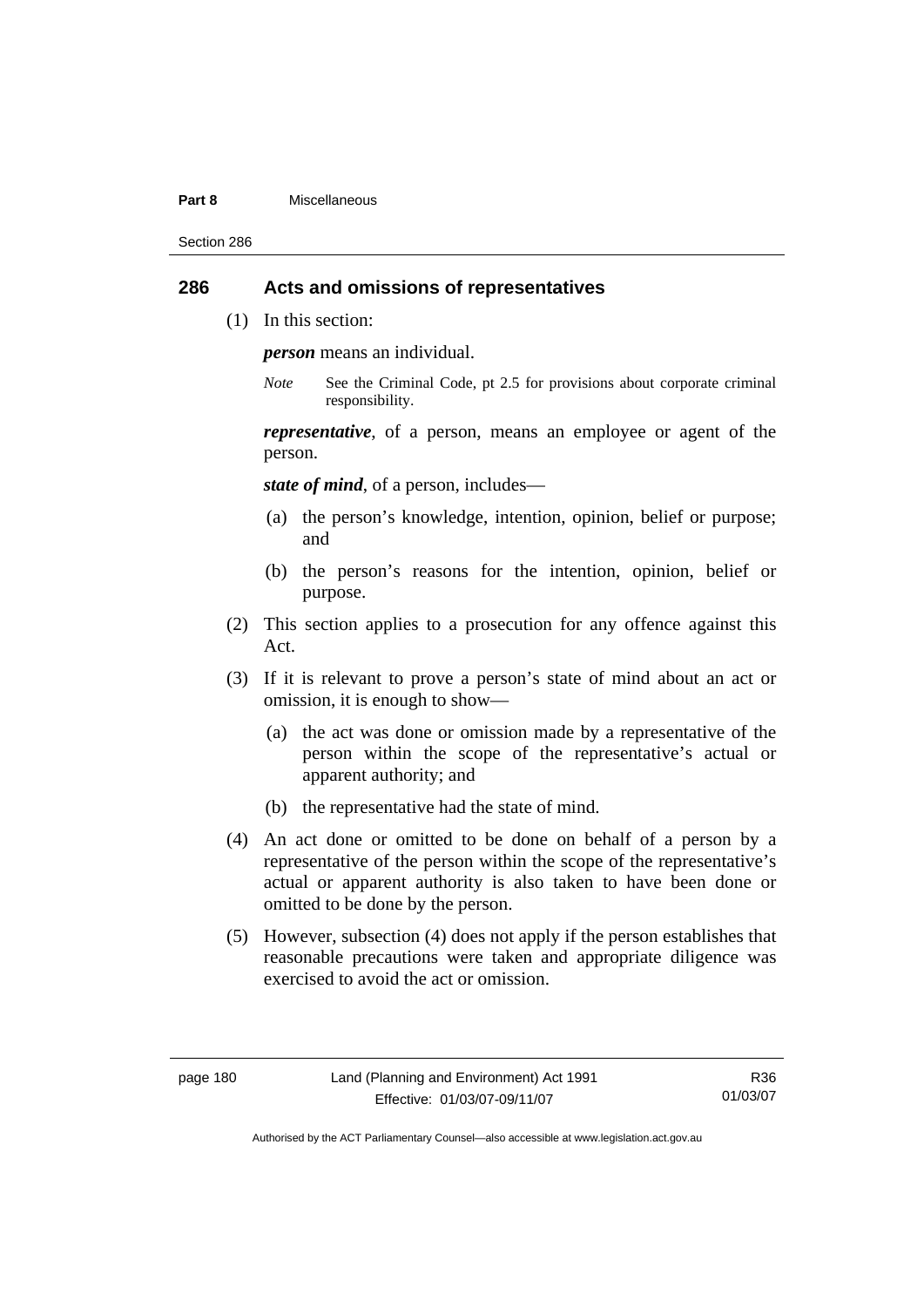(6) A person who is convicted of an offence cannot be punished by imprisonment for the offence if the person would not have been convicted of the offence without subsection (3) or (4).

### **287 Determination of fees**

- (1) The Minister may, in writing, determine fees for this Act.
	- *Note* The Legislation Act contains provisions about the making of determinations and regulations relating to fees (see pt 6.3).
- (2) A determination is a disallowable instrument.
	- *Note* A disallowable instrument must be notified, and presented to the Legislative Assembly, under the Legislation Act.

### **287A Approved forms**

- (1) The Minister may, in writing, approve forms for section 186C (Land management agreements).
- (2) The planning and land authority may approve forms for any other provision of this Act.
- (3) If a form is approved for a particular purpose, the form must be used for that purpose.
	- *Note* For other provisions about forms, see Legislation Act, s 255.
- (4) A form approved for section 186C is a disallowable instrument.
	- *Note* A disallowable instrument must be notified, and presented to the Legislative Assembly, under the Legislation Act.
- (5) A form approved for any other provision is a notifiable instrument.
	- *Note* A notifiable instrument must be notified under the Legislation Act.

### **288 Regulation-making power**

- (1) The Executive may make regulations for this Act.
	- *Note* A regulation must be notified, and presented to the Legislative Assembly, under the Legislation Act.

| R36      | Land (Planning and Environment) Act 1991 | page 181 |
|----------|------------------------------------------|----------|
| 01/03/07 | Effective: 01/03/07-09/11/07             |          |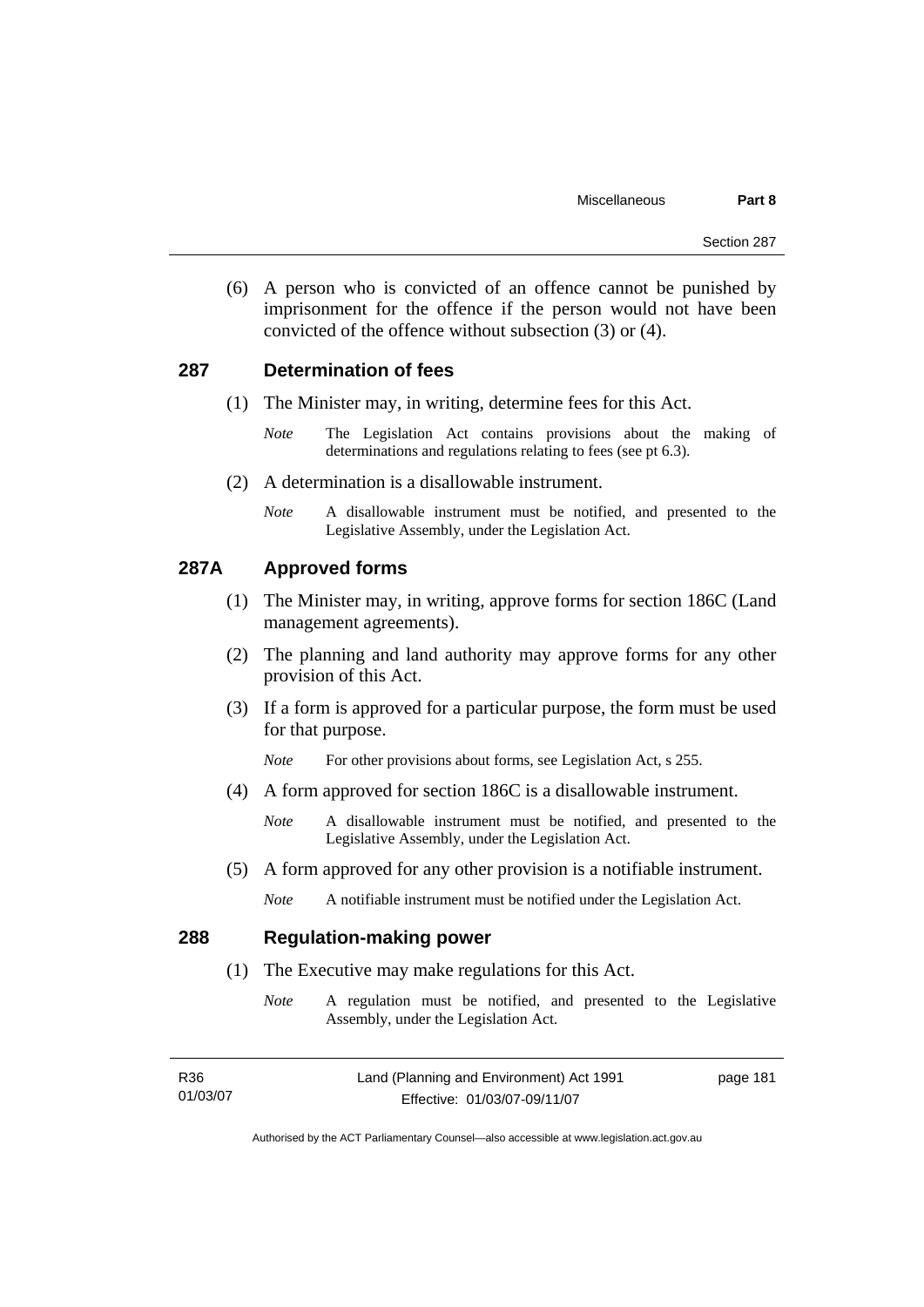#### **Part 8** Miscellaneous

Section 288A

(2) A regulation may prescribe offences for contraventions of a regulation and prescribe maximum penalties of not more than 10 penalty units for offences against a regulation.

### **288A Regulations amending Land (Planning and Environment) Regulation**

- (1) This section applies in relation to the following regulations:
	- (a) the *Land (Planning and Environment) Amendment Regulation 2006 (No 2)* SL2006-13;
	- (b) any other regulation made, or purportedly made, under section 282 (1) (e) or (f) before the day section  $282(5)$ commences.
- (2) The regulation is taken, for all purposes, always to have been validly made under this Act.
- (3) This section is a law to which the Legislation Act, section 88 (Repeal does not end effect of transitional laws etc) applies.
- (4) This section expires 1 year after the day it commences.

## **288B Amendments of Land (Planning and Environment) Regulation by Land (Planning and Environment) Legislation Amendment Act**

- (1) This section applies in relation to the amendments of the *Land (Planning and Environment) Regulation 1992* by the *Land (Planning and Environment) Legislation Amendment Act 2007*.
- (2) The amendments—
	- (a) have effect on and after the day this section commences; and
	- (b) are taken, for all purposes, to have effect, and always to have had effect, before the day this section commences.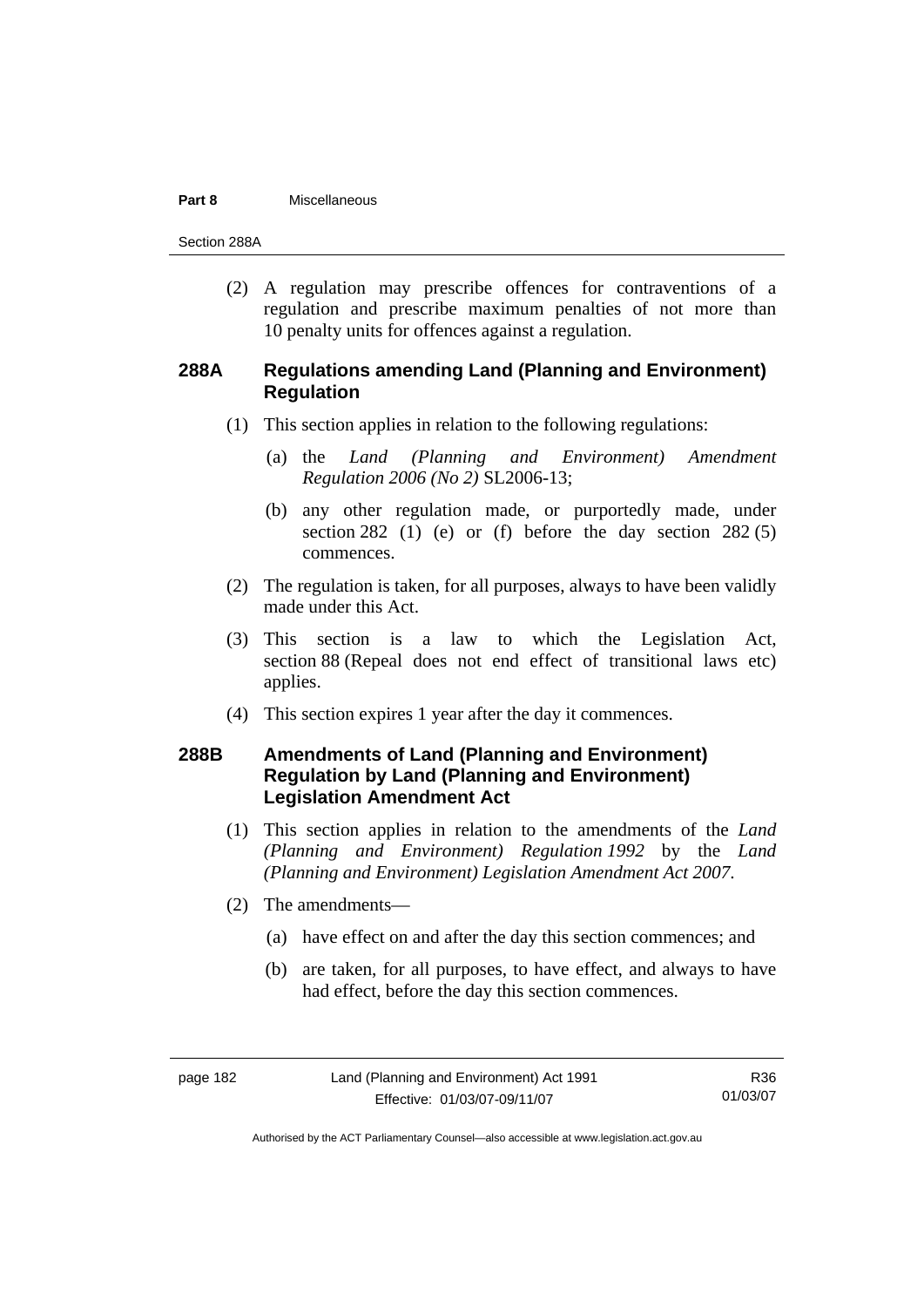- (3) This section is a law to which the Legislation Act, section 88 (Repeal does not end effect of transitional laws etc) applies.
- (4) This section expires 1 year after the day it commences.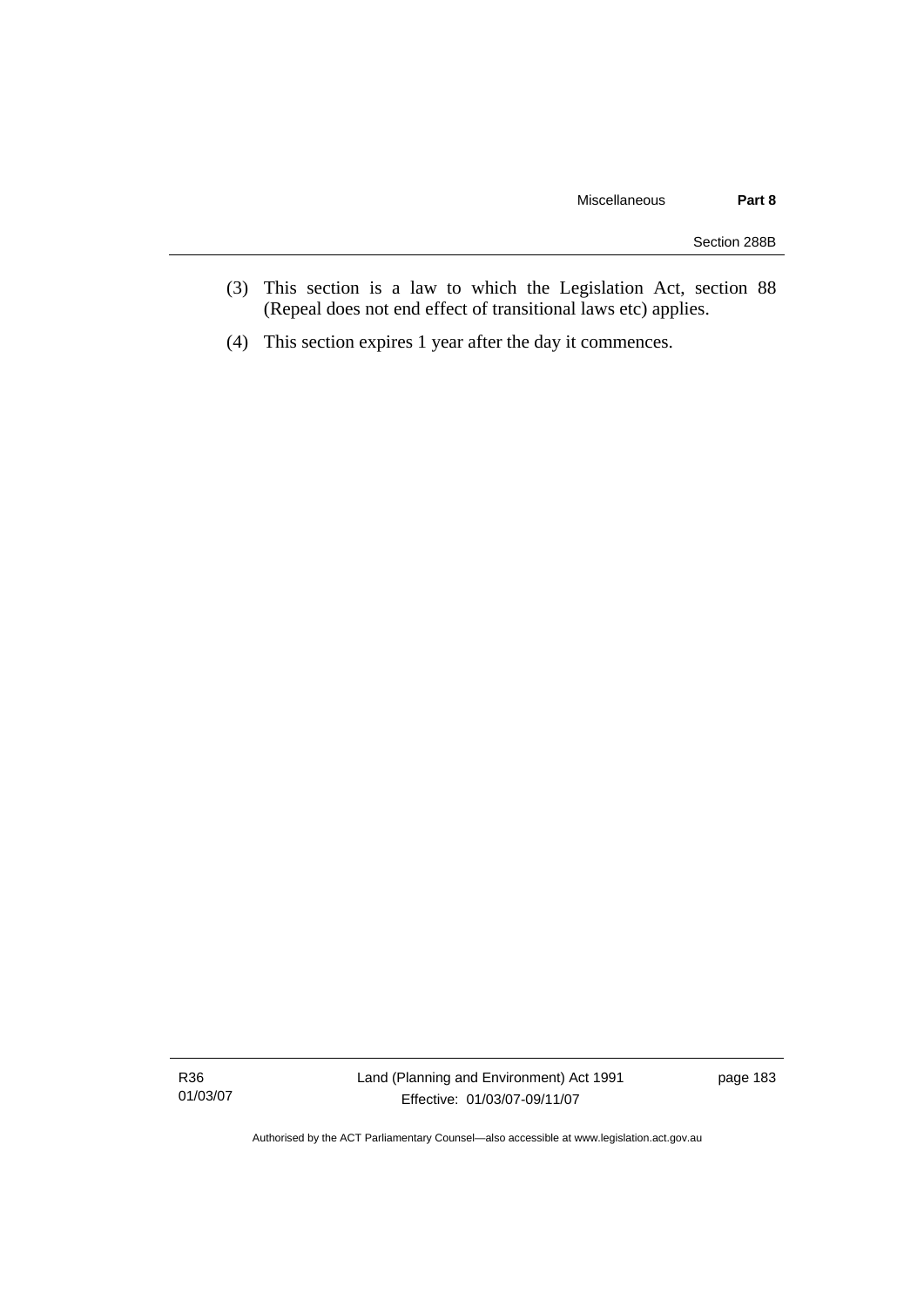#### **Part 9 Transitional**

Section 289

## **Part 9 Transitional**

### **289 Status of leases and licences**

- (1) Subject to section 290, a lease or licence granted or continued, or purported to have been granted or continued, under a repealed Act and in force immediately before 2 April 1992 is taken, on and after that day, to have been granted under this Act.
- (2) In this section:

*repealed Act* means any of the following Acts:

- (a) the *Leases Act 1918* No 2;
- (b) the *Leases (Special Purposes) Act 1925* No 11;
- (c) the *City Area Leases Act 1936* No 31.

### **290 Continued application of certain repealed Acts and provisions**

- (1) Despite the repeal of the *Australian National University (Leases) Act 1967*, that Act continues to apply in relation to a lease granted under, or continued in force by, that Act and in force immediately before 2 April 1992.
- (2) Despite the repeal of the *Canberra College of Advanced Education (Leases) Act 1977* and subject to subsection (3), that Act continues to apply in relation to a lease granted under that Act and in force immediately before 2 April 1992.
- (3) For subsection (2), the *Canberra College of Advanced Education (Leases) Act 1977*, section 5 is taken to apply as if that section had been amended by omitting 'in perpetuity'.
- (4) Despite the repeal of the *Church Lands Leases Act 1924*, that Act, sections 5, 6, 8 and 10 continue to apply in relation to a lease

R36 01/03/07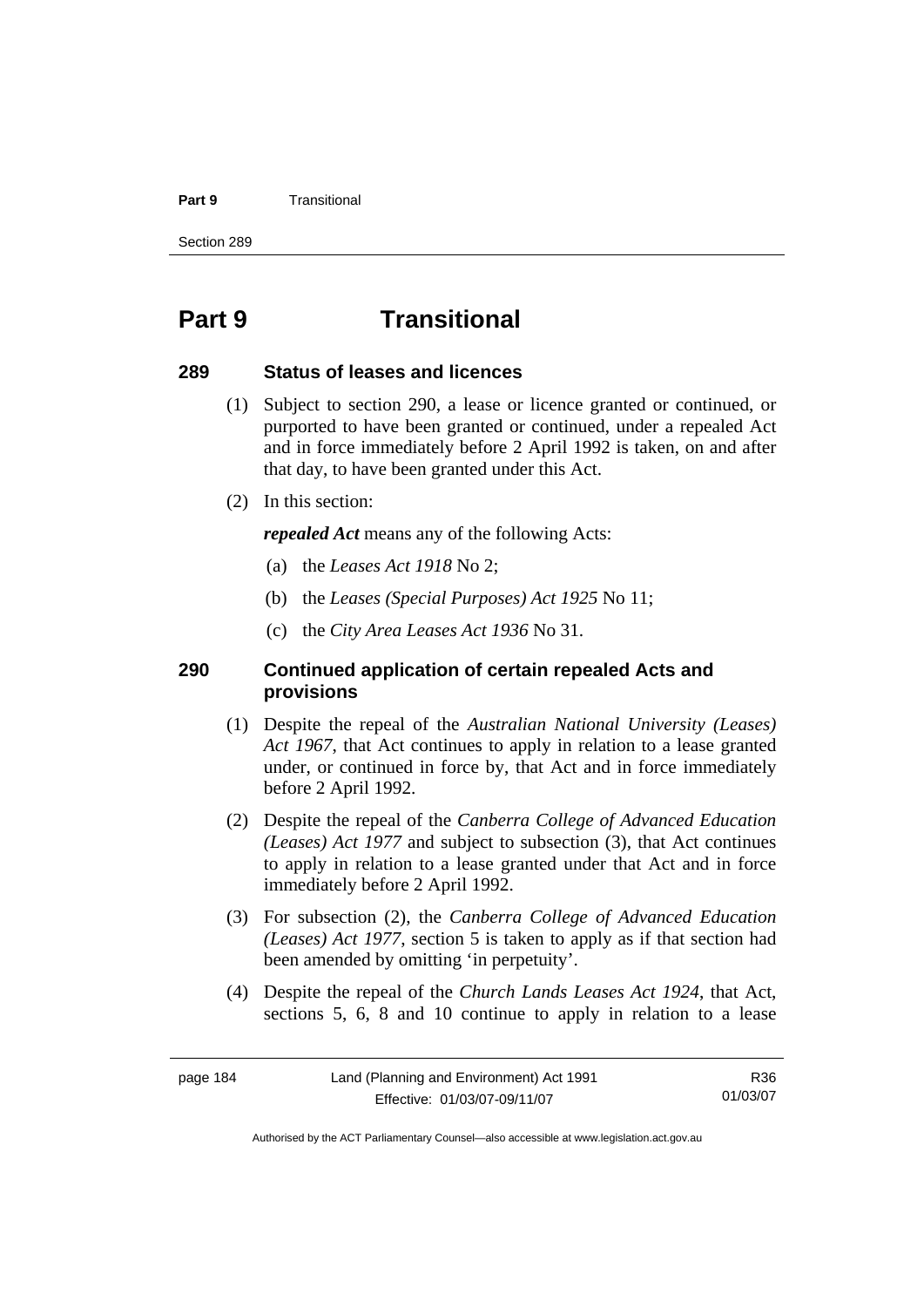granted under that Act and in force immediately before 2 April 1992.

- (5) In a continuing lease, a reference to *improvements* is a reference to improvements other than improvements by way of clearing, draining, grading, filling, excavating or levelling made by the Territory or the Commonwealth or the cost of which the Territory or the Commonwealth has paid.
- (6) Despite the repeal of the *City Area Leases Act 1936*, the following sections of that Act continue to apply:
	- (a) so far as the section relates to a continuing lease in which provision is made for the land comprised in the lease to be used for a purpose specified in that Act, section 8A (1)—section 8A;
	- (b) so far as the section relates to a variation of a continuing lease in relation to which notice under that Act, section 18A of that Act was given before the commencement day—section 18B;
	- (c) so far as the section relates to a continuing lease in relation to which notice under the section was given before the commencement day—section 22;
	- (d) so far as the section relates to a continuing lease specified in that Act, section 28A (1)—section 28A;
	- (e) so far as the section relates to a continuing lease specified in that Act, section 28DA (1)—section 28DA;
	- (f) so far as the section relates to a sublease specified in that Act, section 30A (2) and in force immediately before 2 April 1992—section 30A.
- (7) Despite the repeal of the *Leases (Special Purposes) Act 1925*, that Act, sections 5AC, 5AD, 5A and 5B continue to apply in relation to a lease of territory Land—
	- (a) granted under that Act, section 3 (2) as in force immediately before 11 May 1989; and

page 185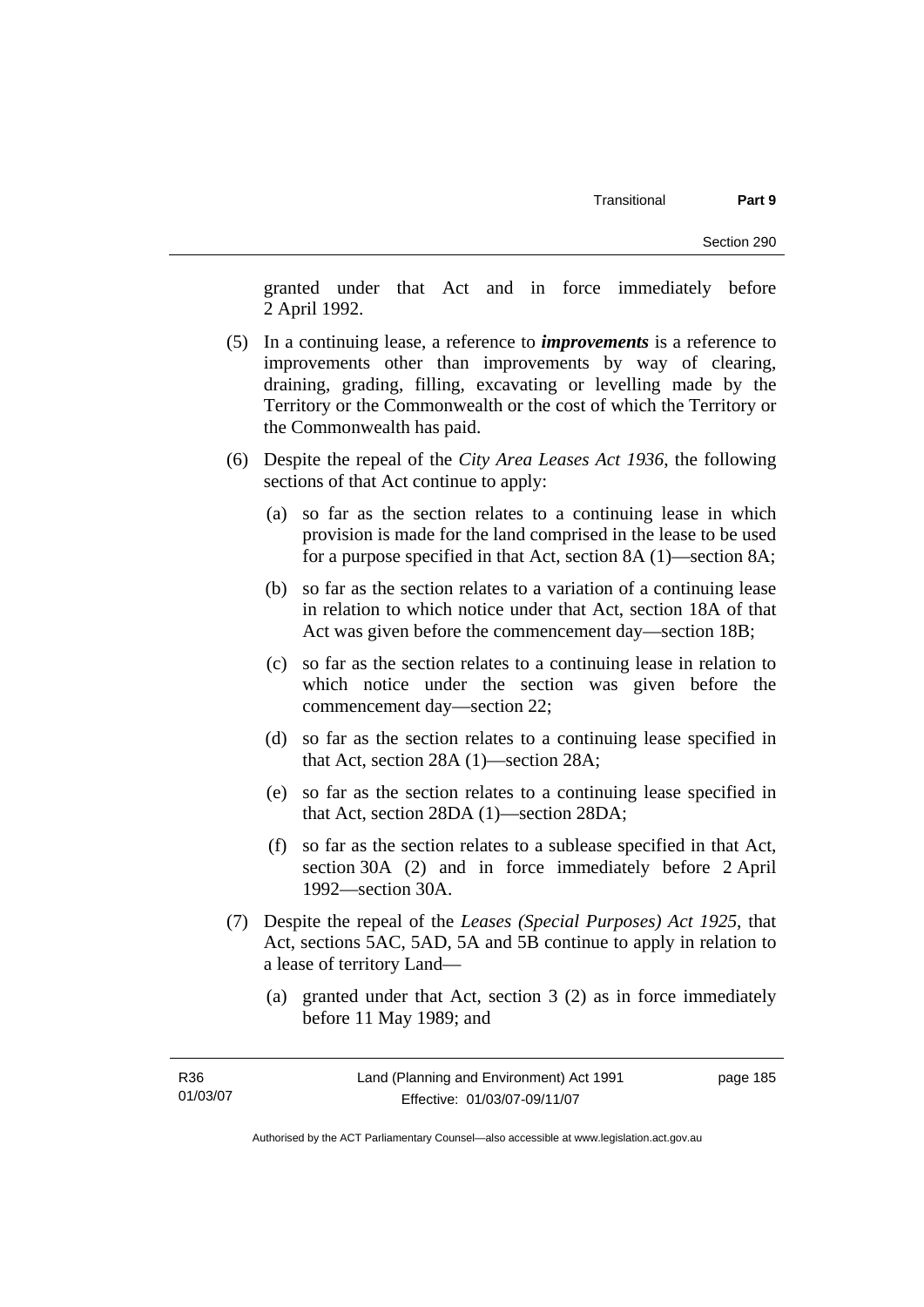#### **Part 9** Transitional

#### Section 291

- (b) in force immediately before 2 April 1992.
- (8) Despite the repeal of the *Leases (Special Purposes) Act 1925*, that Act, section 5BA (6) continues to apply in relation to a lease granted under that Act and in force immediately before 2 April 1992.
- (9) In this section:

*continuing lease* means a lease granted or continued, or purported to have been granted or continued, under the *City Area Leases Act 1936* and to which this Act, section 289 applies.

### **291 Conversion of Commonwealth leases**

- (1) This section applies if—
	- (a) a declaration under the *Australian Capital Territory (Planning and Land Management) Act 1988* (Cwlth), section 27 (1) has been rescinded, revoked, amended or varied and as a consequence land that had been national land has ceased to be national land; and
	- (b) a lease had been granted under a prescribed law over all or part of that land and the lease was in force immediately before the rescission, revocation, amendment or variation of the declaration.
- (2) The lease is taken to have been granted under this Act from the day of the rescission, revocation, amendment or variation of the declaration.
- (3) In this section:

*prescribed law* means any of the following laws:

- (a) the *Leases Ordinance 1918*;
- (b) the *Leases (Special Purposes) Ordinance 1925*;
- (c) the *City Area Leases Ordinance 1936*;

R36 01/03/07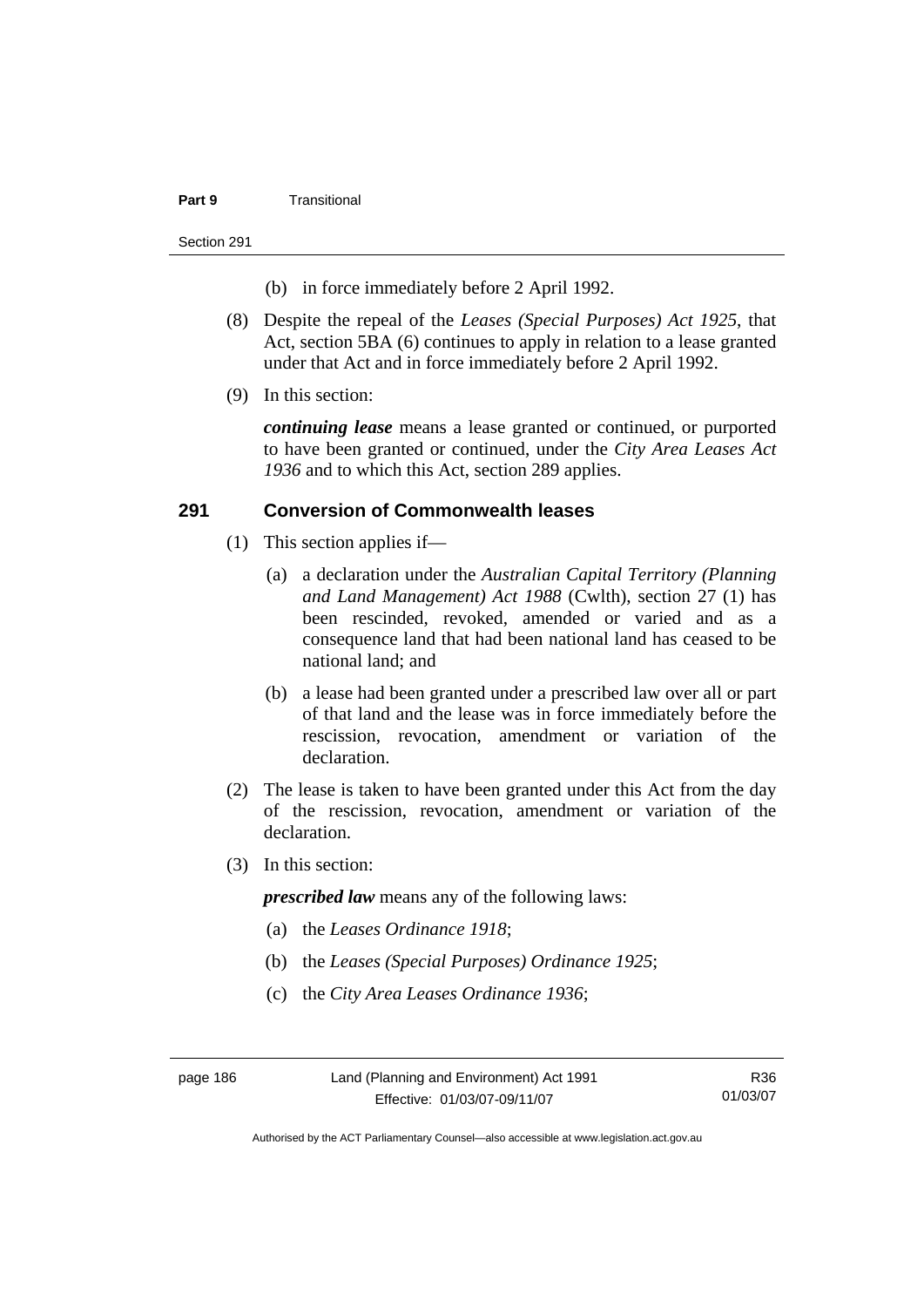(d) the provisions of a law mentioned in paragraph (a), (b) or (c) as in effect under the *National Land Ordinance 1989*.

### **294 Territory plan variation—omission of heritage places register**

- (1) The planning and land authority must, in writing, make amendments of the plan that are necessary or convenient because of the omission of the heritage places register by the *Heritage Act 2004*.
- (2) An instrument under subsection (1) is a disallowable instrument.
	- *Note* A disallowable instrument must be notified, and presented to the Legislative Assembly, under the Legislation Act.

R36 01/03/07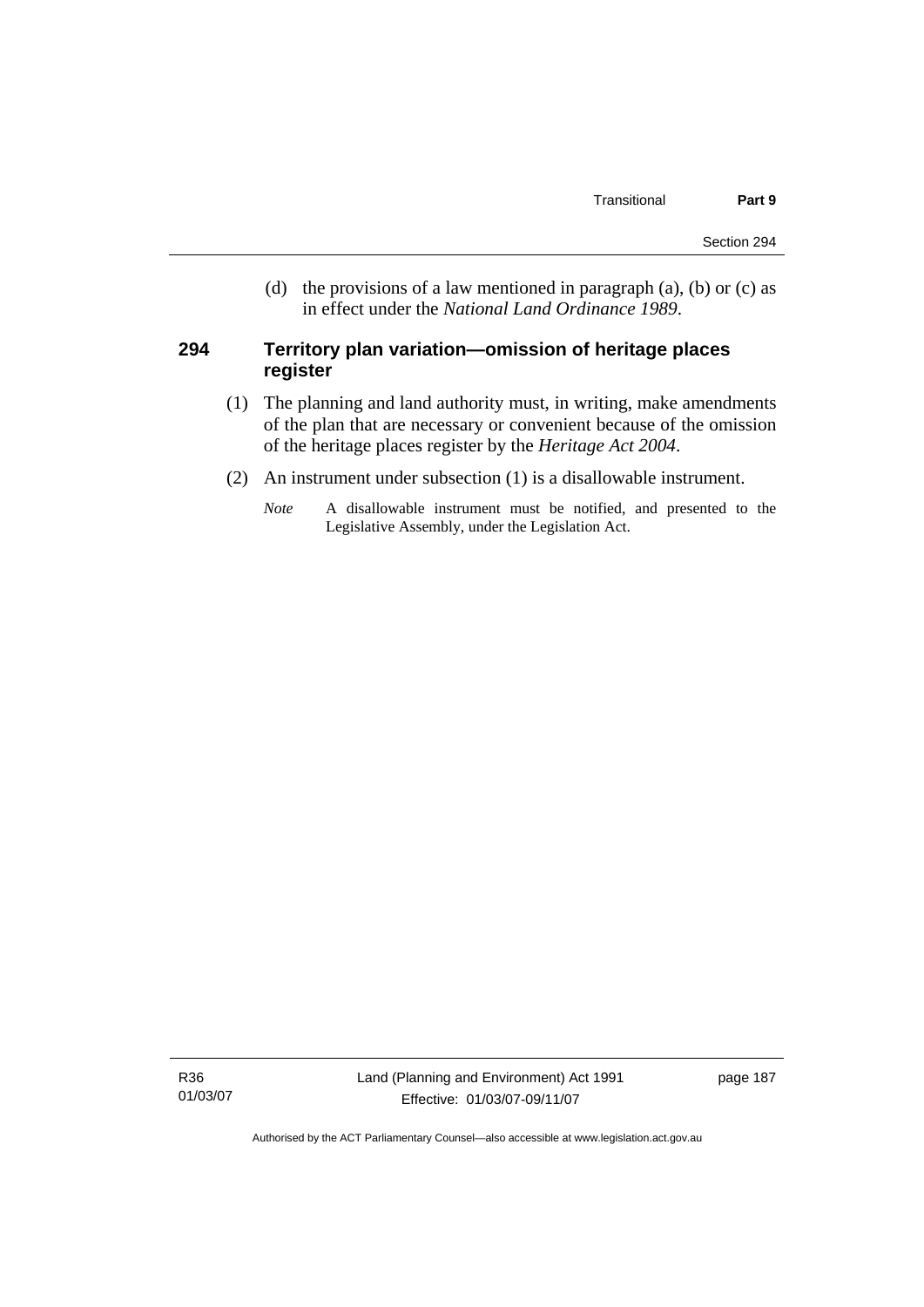## **Schedule 1 Management objectives for public land**

| (see s 195)    |                         |                |                                                                                                                                                                                                                 |
|----------------|-------------------------|----------------|-----------------------------------------------------------------------------------------------------------------------------------------------------------------------------------------------------------------|
| column 1       | column <sub>2</sub>     | column 3       |                                                                                                                                                                                                                 |
| item           | reserve                 |                | management objectives                                                                                                                                                                                           |
| $\mathbf{1}$   | wilderness area         | 1              | to conserve the natural<br>environment in a way<br>ensuring that disturbance to<br>that environment is minimal                                                                                                  |
|                |                         | $\overline{2}$ | to provide for the use of the<br>area (other than by vehicles<br>or other mechanised<br>equipment) for recreation by<br>limited numbers of people,<br>to ensure that opportunities<br>for solitude are provided |
| $\overline{2}$ | national park           | 1              | to conserve the natural<br>environment                                                                                                                                                                          |
|                |                         | 2              | to provide for public use of<br>the area for recreation,<br>education and research                                                                                                                              |
| 3              | nature reserve          | 1              | to conserve the natural<br>environment                                                                                                                                                                          |
|                |                         | $\overline{2}$ | to provide for public use of<br>the area for recreation,<br>education and research                                                                                                                              |
| 4              | special purpose reserve | 1              | to provide for public and<br>community use of the area<br>for recreation and education                                                                                                                          |

| page 188 |  |  |
|----------|--|--|
|----------|--|--|

Land (Planning and Environment) Act 1991 Effective: 01/03/07-09/11/07

R36 01/03/07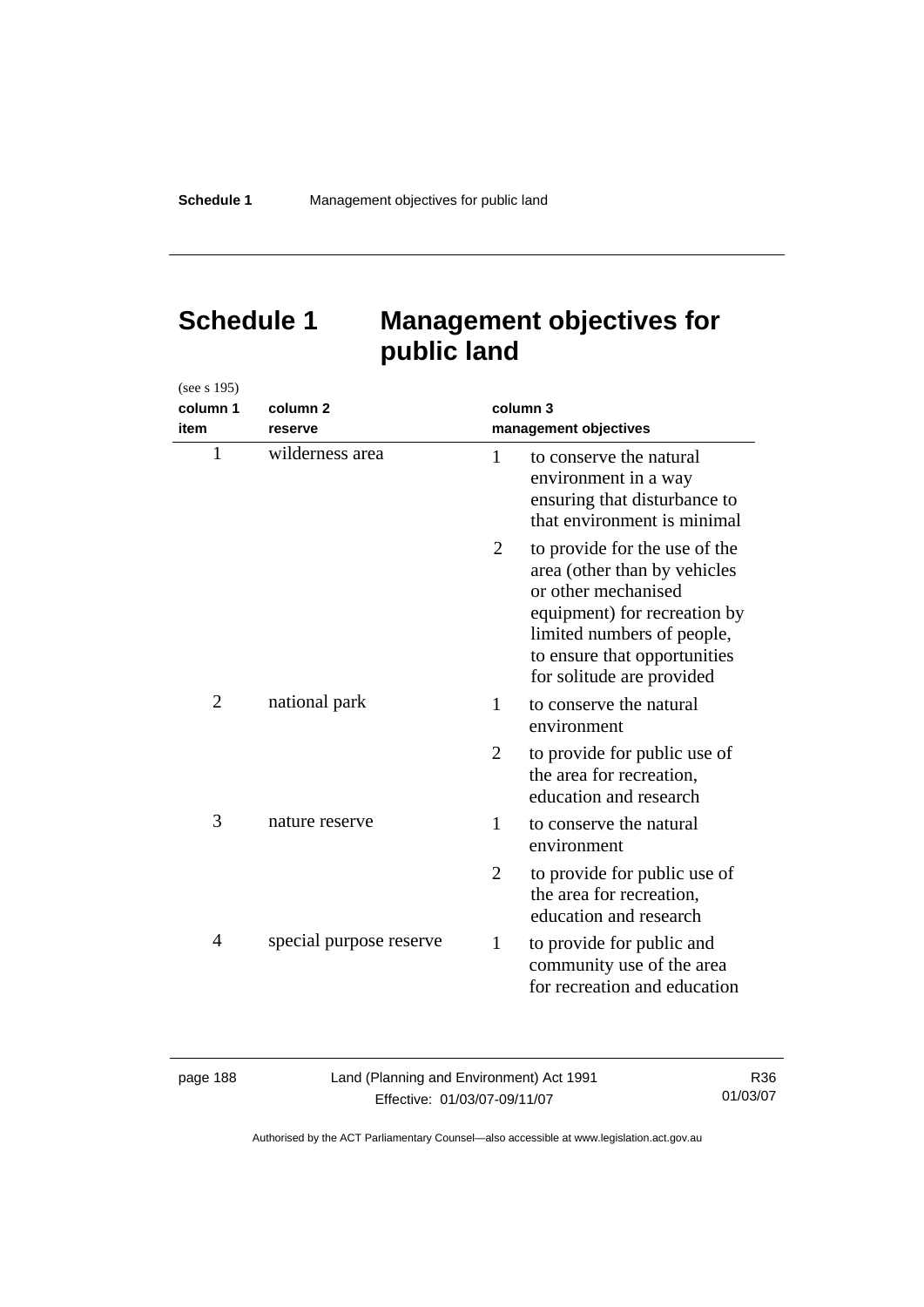## Management objectives for public land **Schedule 1**

| column 1<br>item | column <sub>2</sub><br>reserve |    | column 3<br>management objectives                                                                                       |
|------------------|--------------------------------|----|-------------------------------------------------------------------------------------------------------------------------|
| 5                | cemetery or burial ground      | 1  | to provide for the interment<br>or cremation of human<br>remains and the interment of<br>the ashes of human remains     |
| 6                | sport and recreation reserve   | -1 | to provide for public and<br>community use of the area<br>for sport and recreation                                      |
| 7                | urban open space               | 1  | to provide for public and<br>community use of the area                                                                  |
|                  |                                | 2  | to develop the area for public<br>and community use                                                                     |
| 8                | lake                           | 1  | to prevent and control floods<br>by providing a reservoir to<br>receive flows from rivers,<br>creeks and urban run-offs |
|                  |                                | 2  | to prevent and control<br>pollution of waterways                                                                        |
|                  |                                | 3  | to provide for public use of<br>the lake for recreation                                                                 |
|                  |                                | 4  | to provide a habitat for fauna<br>and flora                                                                             |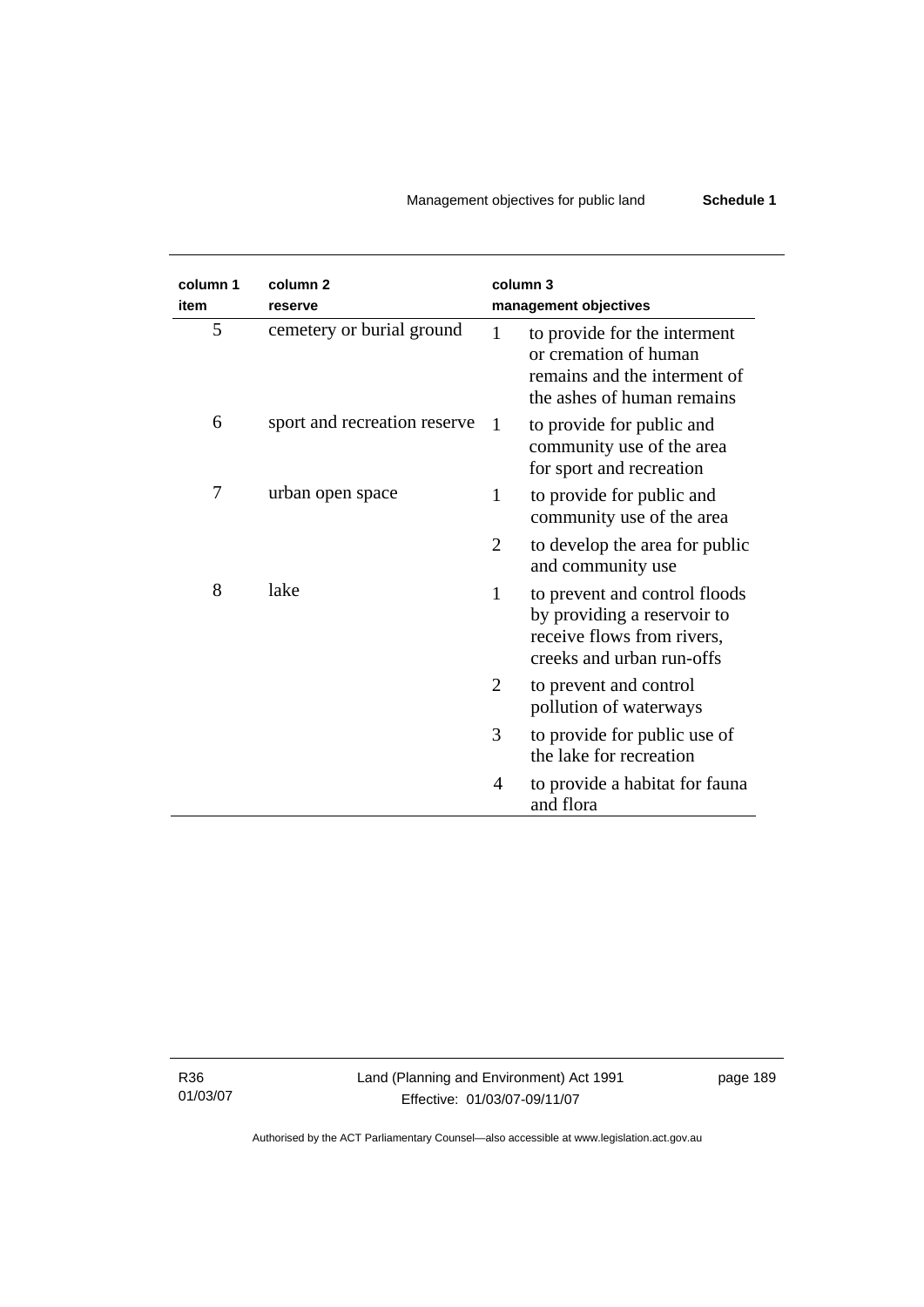## **Schedule 3 Content of preliminary assessments**

(see s 115)

- **1** The following format is to be used for a preliminary assessment required under section 115.
	- 1. **General Information**
	- 1.1 **Name and address of proponent** This is to include the details of any ACT government authority or agency.
	- 1.2 **Details of the contact** This is to include the contact officer within any ACT government authority or agency.
	- 1.3 **Status of the project** Advise the current position on the planning of the project, studies begun or planned and the proposed targets for planning, development or construction.

### 1.4 **Location of the project**

- (a) project site description sufficient for precise location on a map or a map included to show the exact site location;
- (b) information on possible future extensions.

### 1.5 **Description of the project**

- (a) the type and form of the project including supporting developments including those not the responsibility of the proponent;
- (b) the purpose and need for the project, intended utilisation and operation of the facilities;
- (c) the relationship of the project with surrounding development, to connected facilities and services or to other proposed projects.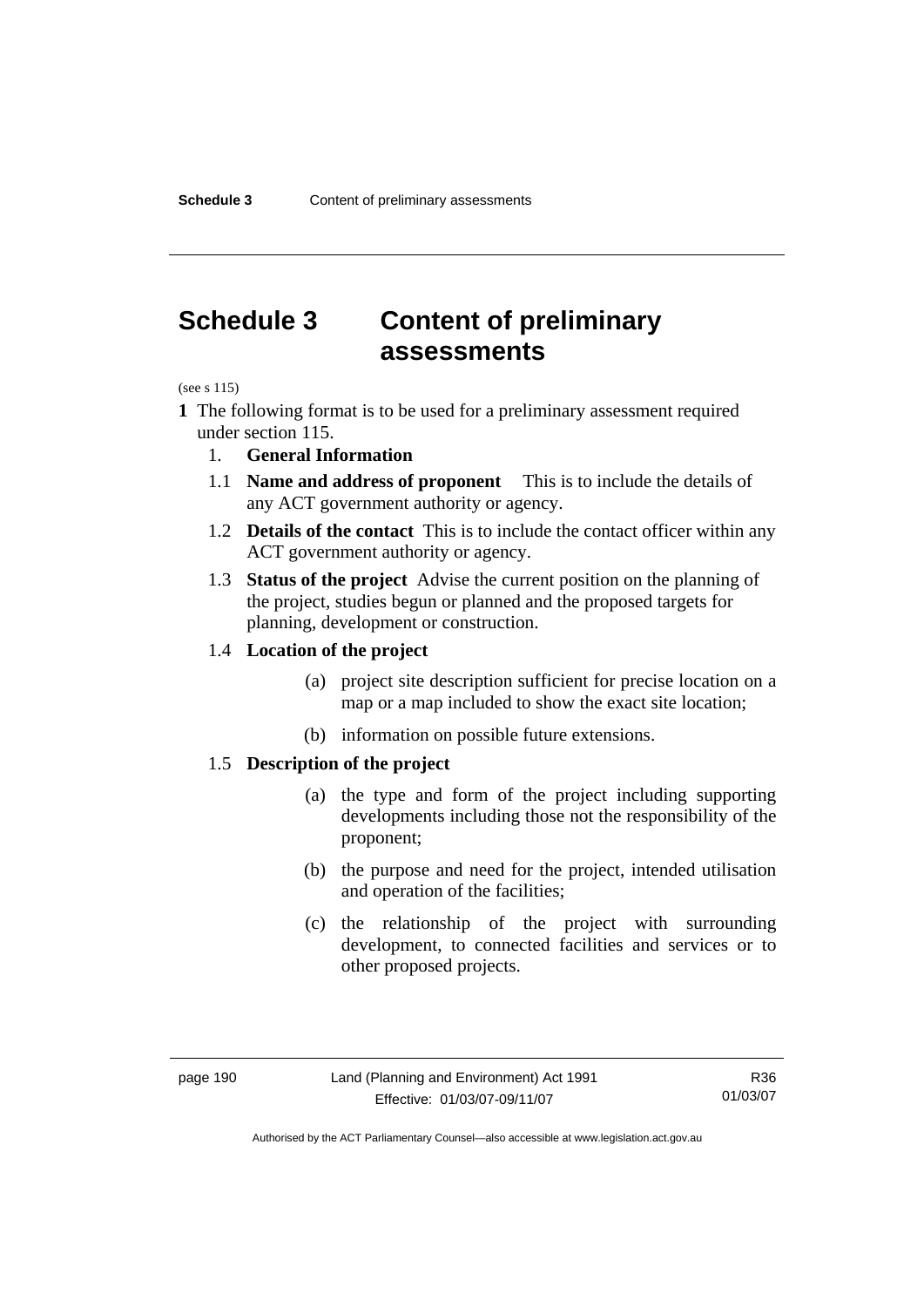### **2 Existing Environmental Conditions**

- 2.1 **Description of project site** A brief description of the overall appearance and current land use with mention made of any special features including the built and natural heritage factors (if any) of the site.
- 2.2 **Description of region surrounding the project site** Significant differences between the site and surrounding areas should be noted eg variation in population density, watershed, proximity to watercourses and water bodies.
- 2.3 **Current land use policy and lease conditions of the site**
- **3 Potential Impact of the Project on the Environment** 
	- 3.1 **On the physical environment**
	- 3.2 **On the human environment**
	- 3.3 **On the non-human biological environment**
	- 3.4 **Potentially beneficial impacts**
- **4 Summary and Conclusions** 
	- 4.1 A summary of the potential benefits and disadvantages of the project. Can the benefits to the community be said to offset any unavoidable permanent or temporary adverse effects?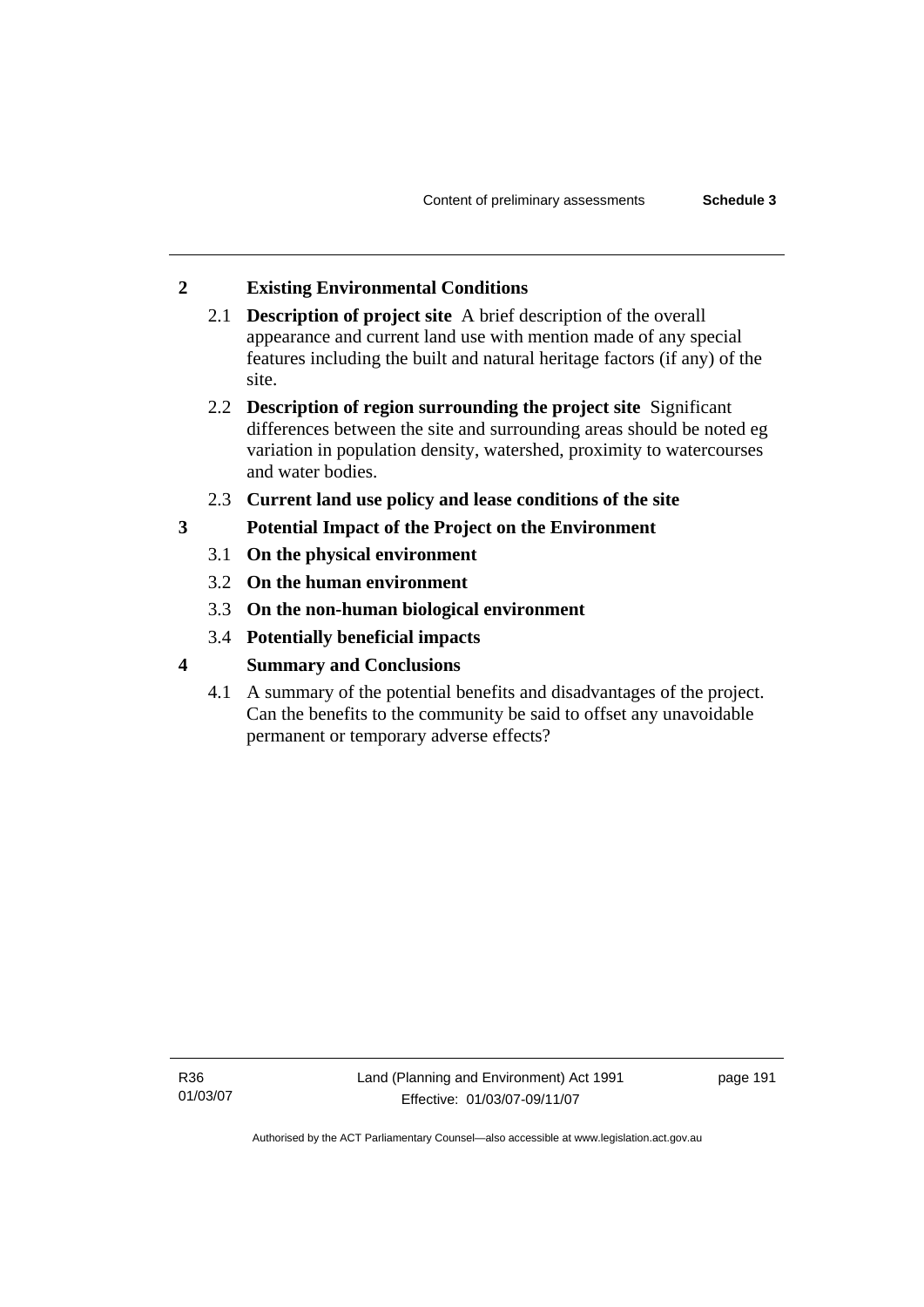# **Schedule 4 Decisions reviewable by AAT**

(see s 275, 282A)

## **Part 4.1 Reviewable decisions under part 6**

| column 1       | column <sub>2</sub>            | column 3            | column 4                                 |
|----------------|--------------------------------|---------------------|------------------------------------------|
| item           | decision-maker                 | provision of<br>Act | decision                                 |
| 1              | planning and land<br>authority | 228(2)              | refusing to approve<br>application       |
| $\overline{2}$ | relevant authority             | 230                 | refusing to approve<br>application       |
| 3              | planning and land<br>authority | 233(3)              | refusing to grant extension of<br>period |
| 4              | relevant authority             | 245                 | giving approval subject to<br>condition  |
| 5              | planning and land<br>authority | 245(4)              | refusing to approve<br>amendment         |
| 6              | planning and land<br>authority | 246A                | refusing to approve<br>application       |
| 7              | planning and land<br>authority | 246A                | giving approval subject to<br>condition  |
| 8              | planning and land<br>authority | 247(2)              | refusing to amend approval               |
| 9              | planning and land<br>authority | 252(2)              | refusing to extend period                |

page 192 Land (Planning and Environment) Act 1991 Effective: 01/03/07-09/11/07

R36 01/03/07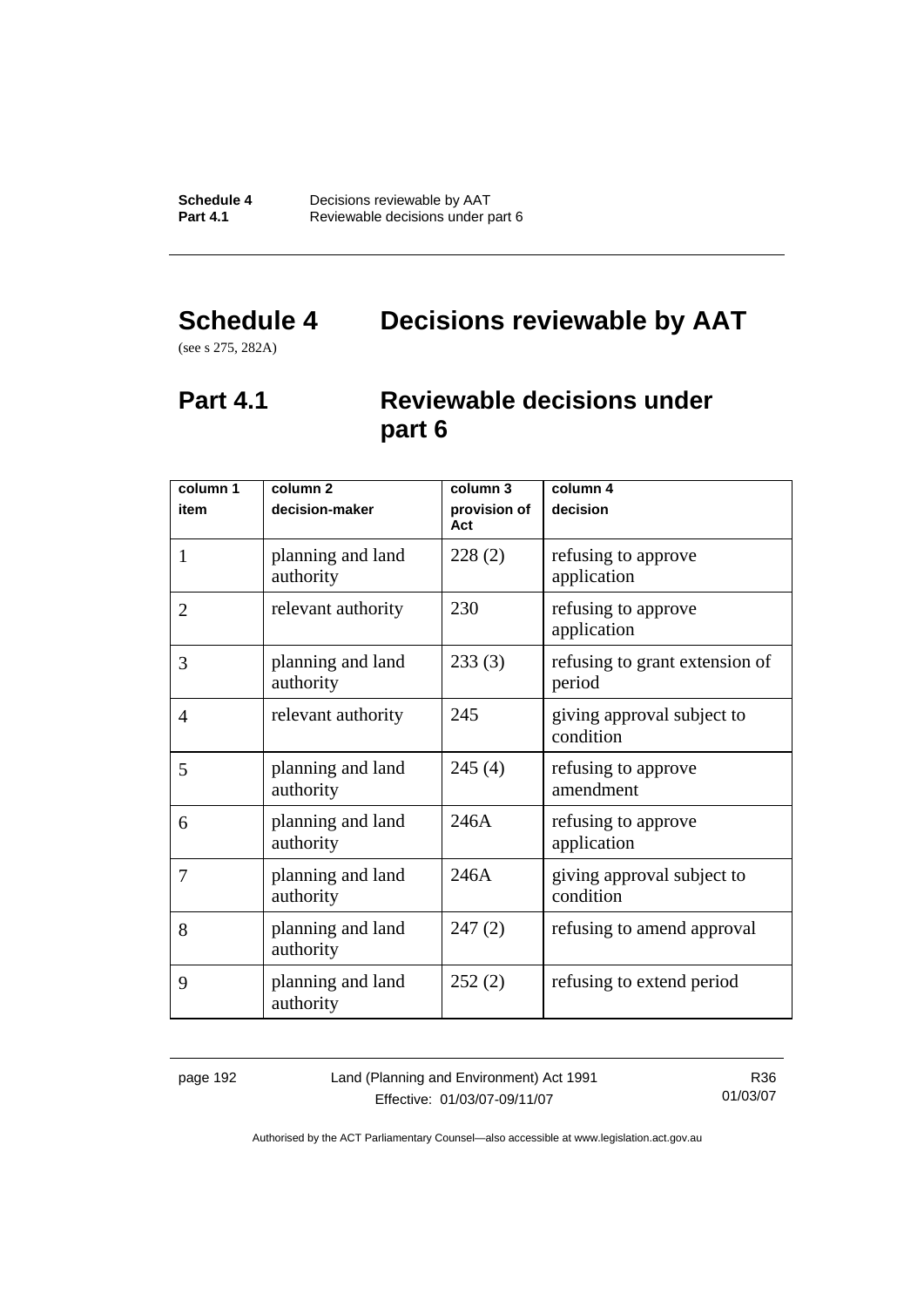| column 1<br>item | column 2<br>decision-maker | column 3<br>provision of<br>Act | column 4<br>decision |
|------------------|----------------------------|---------------------------------|----------------------|
|                  | relevant authority         | 253                             | revoking approval    |

## **Part 4.2 Other reviewable decisions**

| column 1       | column <sub>2</sub>            | column 3            | column 4                                                                                                          |
|----------------|--------------------------------|---------------------|-------------------------------------------------------------------------------------------------------------------|
| item           | decision-maker                 | provision of<br>Act | decision                                                                                                          |
| $\mathbf{1}$   | planning and land<br>authority | 167(3)              | deciding that person not<br>eligible for grant of lease of<br>specified class                                     |
| $\overline{2}$ | planning and land<br>authority | 167(5)              | refusing to consent to<br>assignment, transfer or<br>subletting of lease or parting<br>of possession of leasehold |
| 3              | planning and land<br>authority | 170(1)              | terminating person's right to<br>grant of lease                                                                   |
| 4              | planning and land<br>authority | 171(2)              | refusing to grant further<br>residential lease                                                                    |
| 5              | planning and land<br>authority | 171A(1)             | refusing to grant further rural<br>lease                                                                          |
| 6              | planning and land<br>authority | 172(2)              | refusing to grant further lease<br>other than residential or rural<br>lease                                       |
| 7              | planning and land<br>authority | 174(2)              | deciding market value of<br>improvements                                                                          |
| 8              | planning and land<br>authority | 177(3)              | confirming variation of rent                                                                                      |

R36 01/03/07 Land (Planning and Environment) Act 1991 Effective: 01/03/07-09/11/07

page 193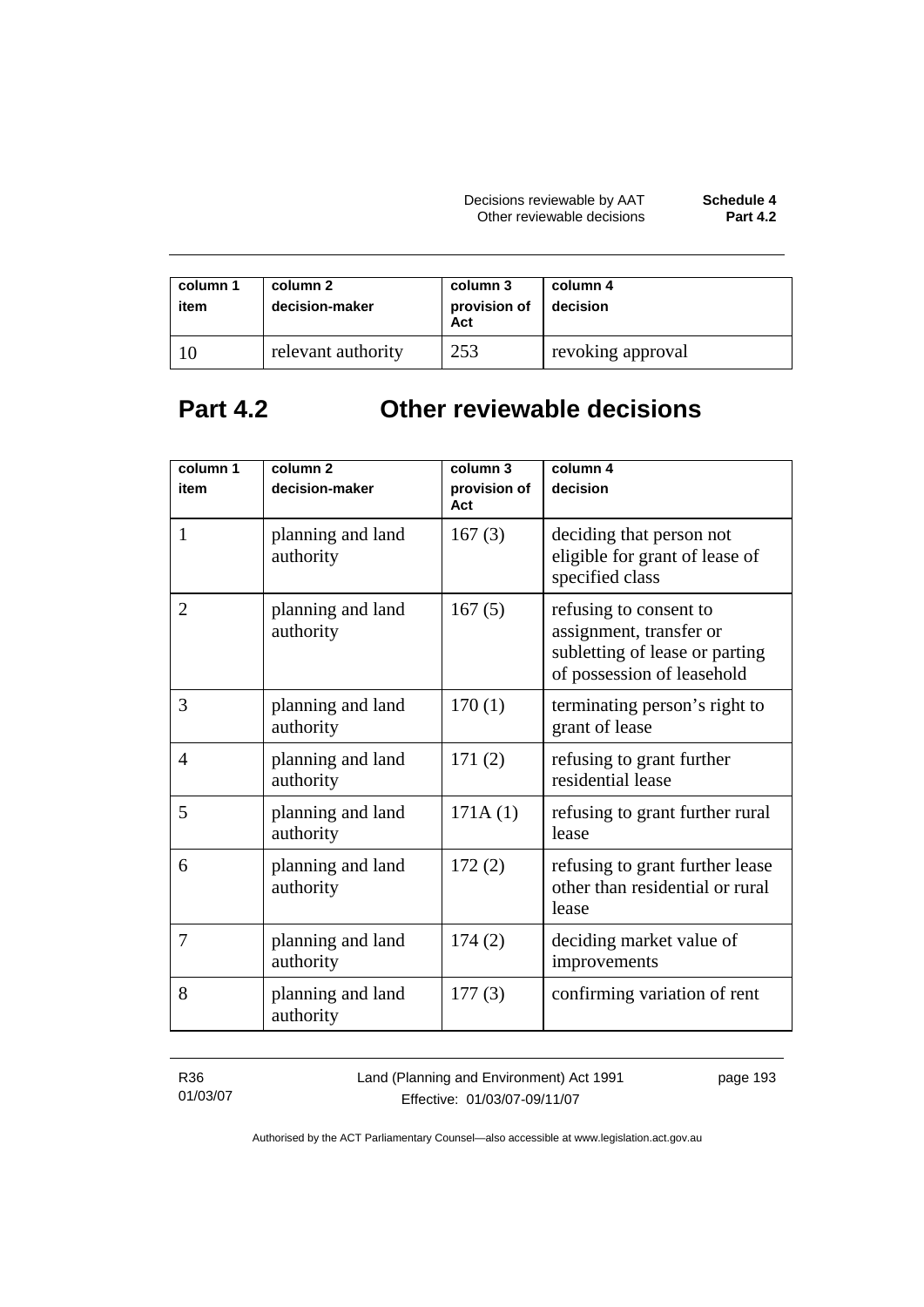### **Schedule 4** Decisions reviewable by AAT **Part 4.2 Other reviewable decisions**

| column 1<br>item | column <sub>2</sub><br>decision-maker | column 3<br>provision of<br>Act | column 4<br>decision                                                                                                                                          |
|------------------|---------------------------------------|---------------------------------|---------------------------------------------------------------------------------------------------------------------------------------------------------------|
| 9                | planning and land<br>authority        | 177(3)                          | on review of variation of rent,<br>substituting other variation                                                                                               |
| 10               | planning and land<br>authority        | 178(1)                          | refusing to authorise payment<br>of amount                                                                                                                    |
| 11               | planning and land<br>authority        | 179(1)                          | refusing to issue certificate of<br>compliance                                                                                                                |
| 12               | planning and land<br>authority        | 179(2)                          | on application for certificate of<br>compliance under s 179 (1)—<br>issuing certificate that building<br>and development condition<br>partially complied with |
| 13               | planning and land<br>authority        | 179(2)                          | refusing to issue certificate<br>that building and development<br>condition partially complied<br>with                                                        |
| 14               | planning and land<br>authority        | 179(2)                          | issuing certificate of<br>compliance subject to<br>condition under s 179 (3)                                                                                  |
| 15               | planning and land<br>authority        | 180(2)                          | refusing to consent to<br>assignment or transfer of lease<br>or interest in lease                                                                             |
| 16               | planning and land<br>authority        | 184A(2)                         | deciding change of use charge<br>for variation of nominal rent<br>lease                                                                                       |
| 17               | planning and land<br>authority        | 184C(1)                         | refusing to remit change of use<br>charge for variation of<br>nominal rent lease                                                                              |

page 194 Land (Planning and Environment) Act 1991 Effective: 01/03/07-09/11/07

R36 01/03/07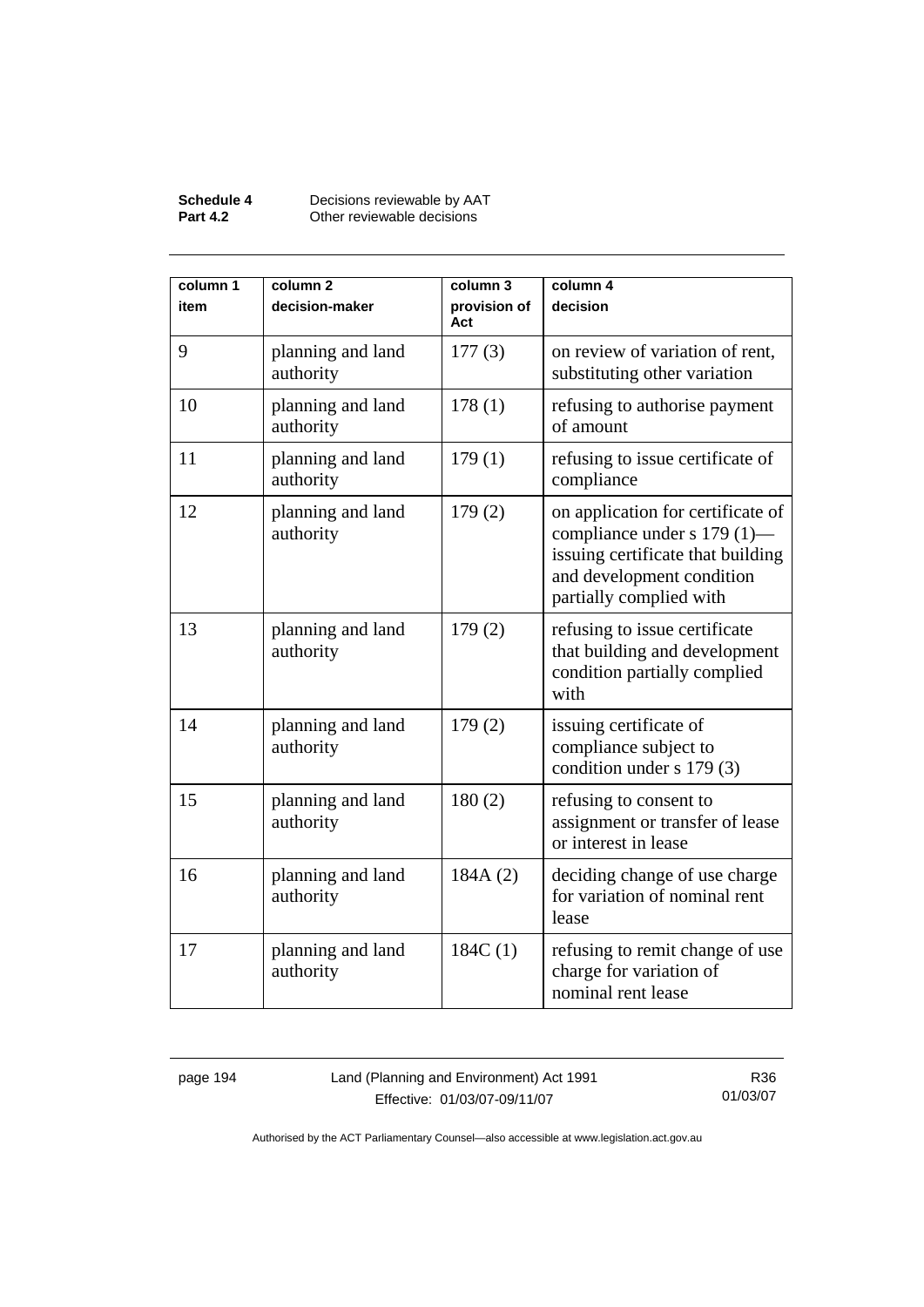Decisions reviewable by AAT **Schedule 4** Other reviewable decisions **Part 4.2** 

| column 1 | column <sub>2</sub>            | column 3            | column 4                                                                                                           |
|----------|--------------------------------|---------------------|--------------------------------------------------------------------------------------------------------------------|
| item     | decision-maker                 | provision of<br>Act | decision                                                                                                           |
| 18       | planning and land<br>authority | 184C(1)             | remitting change of use charge<br>for variation of nominal rent<br>lease by amount less than<br>amount applied for |
| 19       | planning and land<br>authority | 184C(2)             | increasing change of use<br>charge for variation of<br>nominal rent lease                                          |
| 20       | planning and land<br>authority | 184D(2)             | reappraising rent payable<br>under rental lease                                                                    |
| 21       | planning and land<br>authority | 186(1)(d)           | deciding amount payable to<br>reduce lease rent to nominal<br>rent                                                 |
| 22       | planning and land<br>authority | 187A (2)            | deciding change of use charge<br>for consolidation or<br>subdivision                                               |
| 23       | planning and land<br>authority | 187C(1)             | refusing to remit change of use<br>charge for consolidation or<br>subdivision                                      |
| 24       | planning and land<br>authority | 187C(1)             | remitting change of use charge<br>for consolidation or<br>subdivision by amount less<br>than amount applied for    |
| 25       | planning and land<br>authority | 187C(2)             | increasing change of use<br>charge for consolidation or<br>subdivision                                             |
| 26       | planning and land<br>authority | 188(1)              | terminating lease                                                                                                  |

R36 01/03/07 Land (Planning and Environment) Act 1991 Effective: 01/03/07-09/11/07

page 195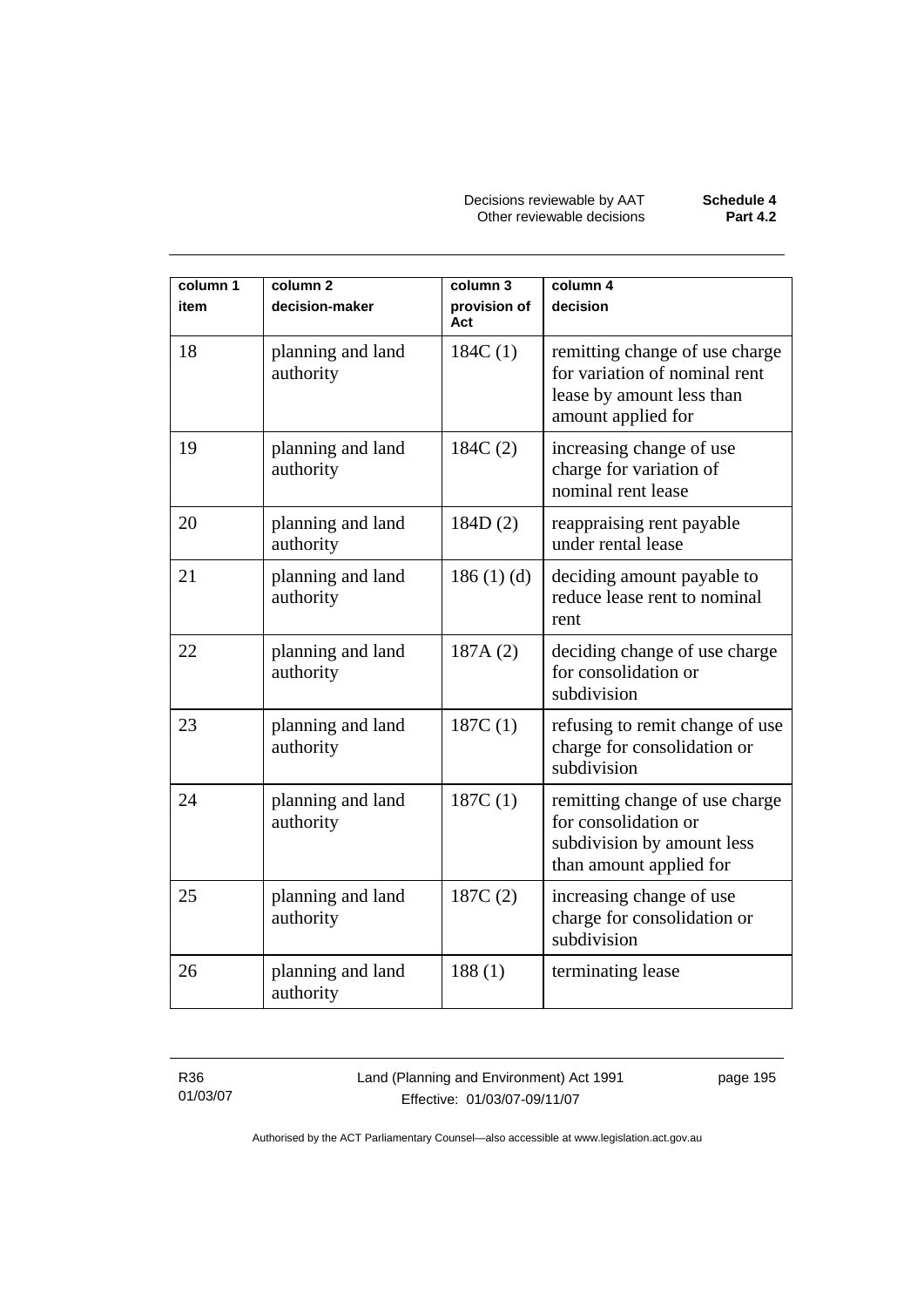| Schedule 4      | Decisions reviewable by AAT |
|-----------------|-----------------------------|
| <b>Part 4.2</b> | Other reviewable decisions  |

| column 1<br>item | column 2<br>decision-maker     | column 3<br>provision of<br>Act | column 4<br>decision                                                         |
|------------------|--------------------------------|---------------------------------|------------------------------------------------------------------------------|
| 27               | planning and land<br>authority | 188(4)                          | terminating licence                                                          |
| 28               | planning and land<br>authority | 214(1)                          | refusing consent to surrender<br>of lease or part of leasehold               |
| 29               | planning and land<br>authority | 214(2)                          | accepting surrender of lease or<br>part of leasehold subject to<br>condition |
| 30               | planning and land<br>authority | 219(1)                          | refusing to grant right to<br>extract minerals                               |

page 196 Land (Planning and Environment) Act 1991 Effective: 01/03/07-09/11/07

R36 01/03/07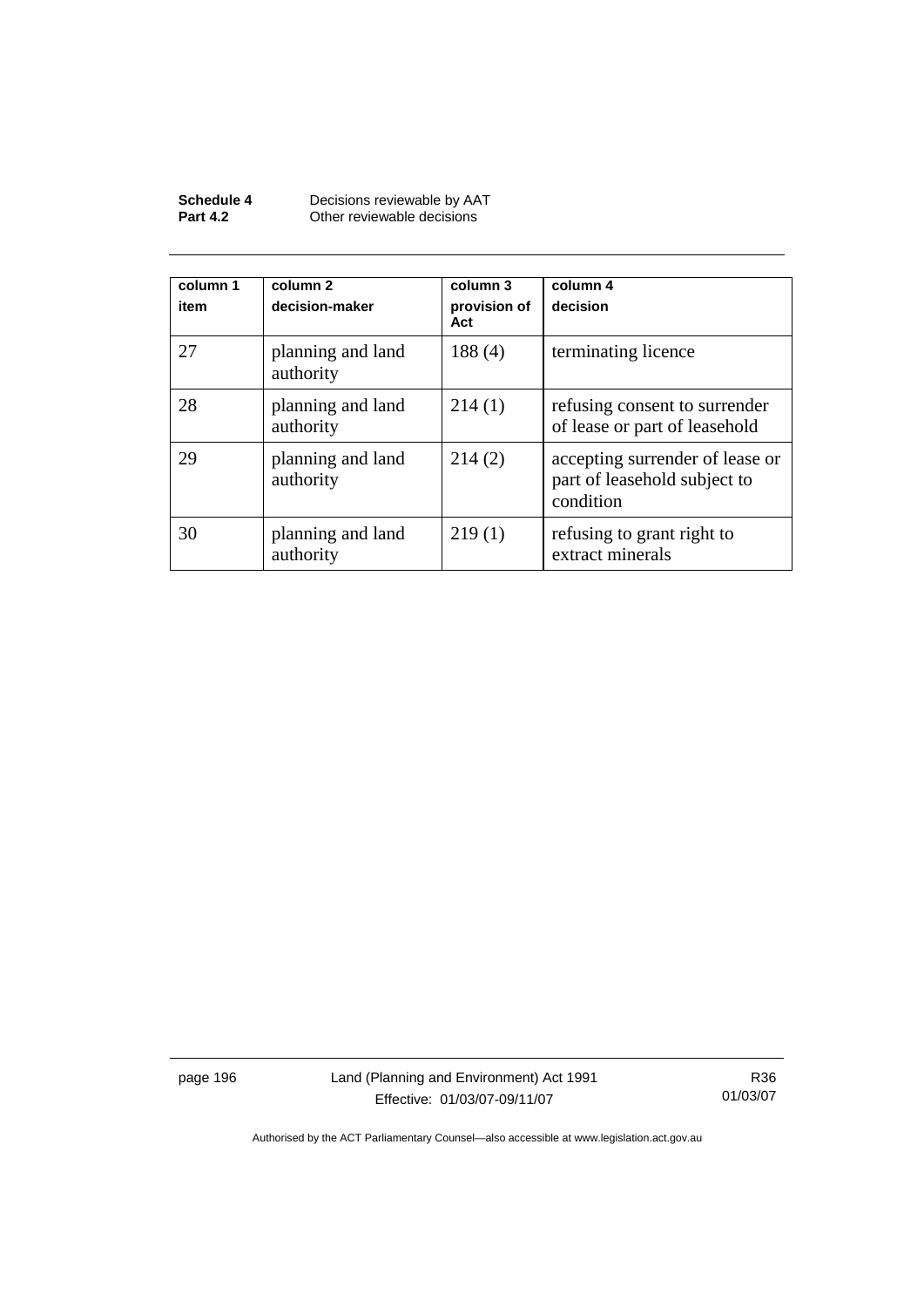# **Schedule 5 Activities subject to orders**

| (see s 258, dict) |                                                                                                                                                                                                                                      |                      |
|-------------------|--------------------------------------------------------------------------------------------------------------------------------------------------------------------------------------------------------------------------------------|----------------------|
| column 1          | column <sub>2</sub>                                                                                                                                                                                                                  | column 3             |
| item              | activities                                                                                                                                                                                                                           | penalty              |
| $\mathbf{1}$      | work affecting a conservation<br>requirement under a heritage direction<br>conducted otherwise than in<br>accordance with an approval                                                                                                | 200 penalty<br>units |
| $\overline{2}$    | failure to comply with—<br>a lease; or<br>(a)<br>(b)<br>if a lease is granted subject to<br>the lessee entering into a<br>development agreement and<br>the lessee has entered into such<br>an agreement—the<br>development agreement | 50 penalty<br>units  |
| 3                 | failure to keep a leasehold clean                                                                                                                                                                                                    | 50 penalty<br>units  |
| 4                 | undertaking a development                                                                                                                                                                                                            | 50 penalty<br>units  |
| 5                 | having a building or structure that was<br>constructed or erected without<br>approval required by-<br>(a) this Act, division 6.2; or<br>(b)<br>the Buildings (Design and<br>Siting) Act 1964                                         | 50 penalty<br>units  |
| 6                 | permitting a tree, sapling, plant or<br>shrub to overhang a public place so as<br>to obstruct or inconvenience a person<br>in that place                                                                                             | 5 penalty units      |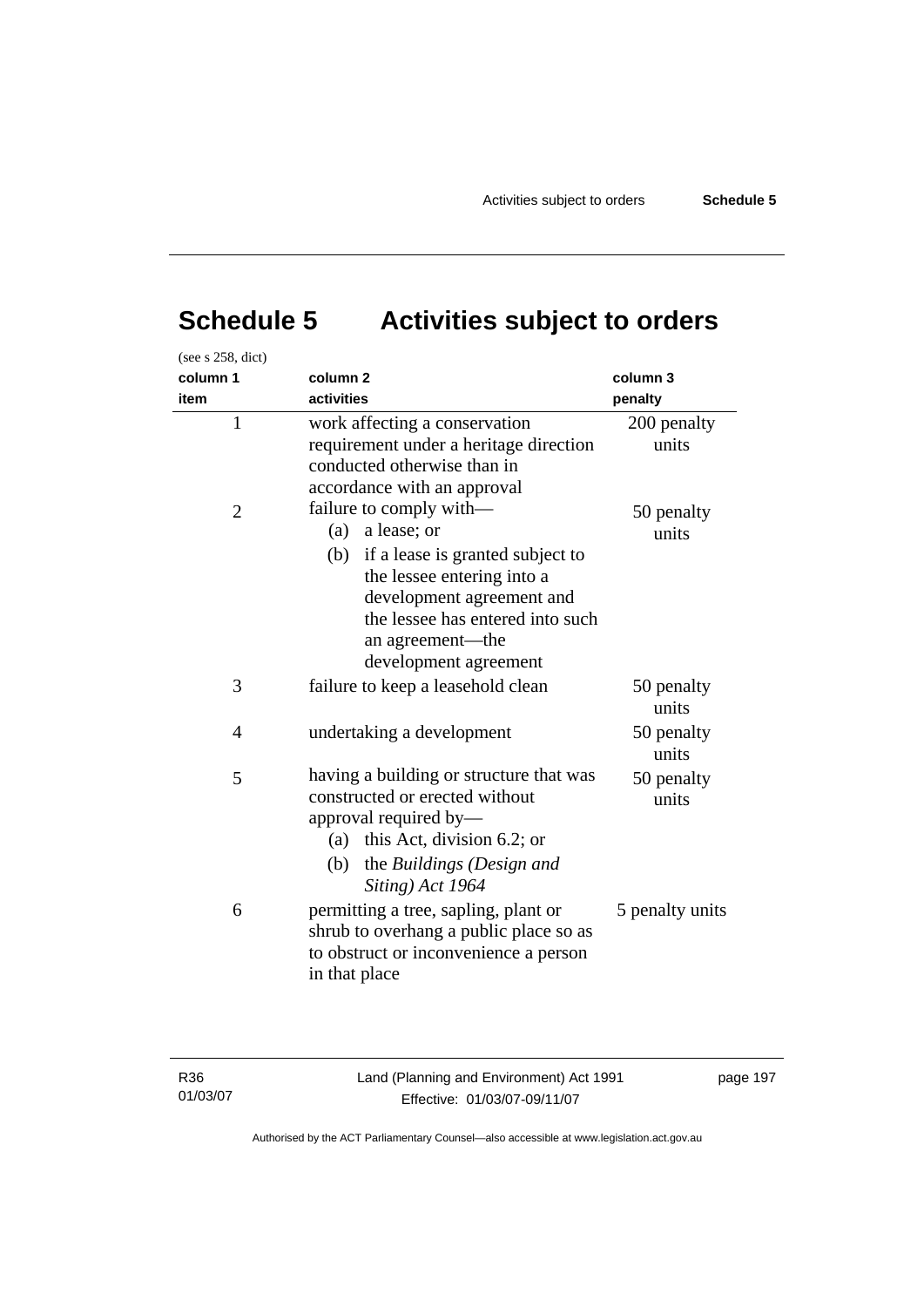## **Schedule 5** Activities subject to orders

| column 1<br>item | column <sub>2</sub><br>activities                                                                                                                                                                                                                                                                                                             | column 3<br>penalty  |
|------------------|-----------------------------------------------------------------------------------------------------------------------------------------------------------------------------------------------------------------------------------------------------------------------------------------------------------------------------------------------|----------------------|
| 7                | an activity that is likely to cause soil<br>erosion, or an activity that involves<br>destroying, damaging, removing or<br>otherwise interfering with vegetation<br>(living or dead) or soil between the<br>banks, or within 20m of the bank, of a<br>watercourse, or on land with a slope of<br>more than 18 <sup>°</sup> from the horizontal | 100 penalty<br>units |
| 8                | parking a heavy vehicle on residential<br>land in contravention of a code of<br>practice under the <i>Road Transport</i><br>(Safety and Traffic Management)<br><i>Regulation 2000</i> , division 3.1.3 about<br>the parking of heavy vehicles                                                                                                 | 20 penalty<br>units  |
| 9                | managing land held under a rural lease<br>other than in accordance with the land<br>management agreement that applies to<br>it                                                                                                                                                                                                                | 50 penalty<br>units  |

page 198 Land (Planning and Environment) Act 1991 Effective: 01/03/07-09/11/07

R36 01/03/07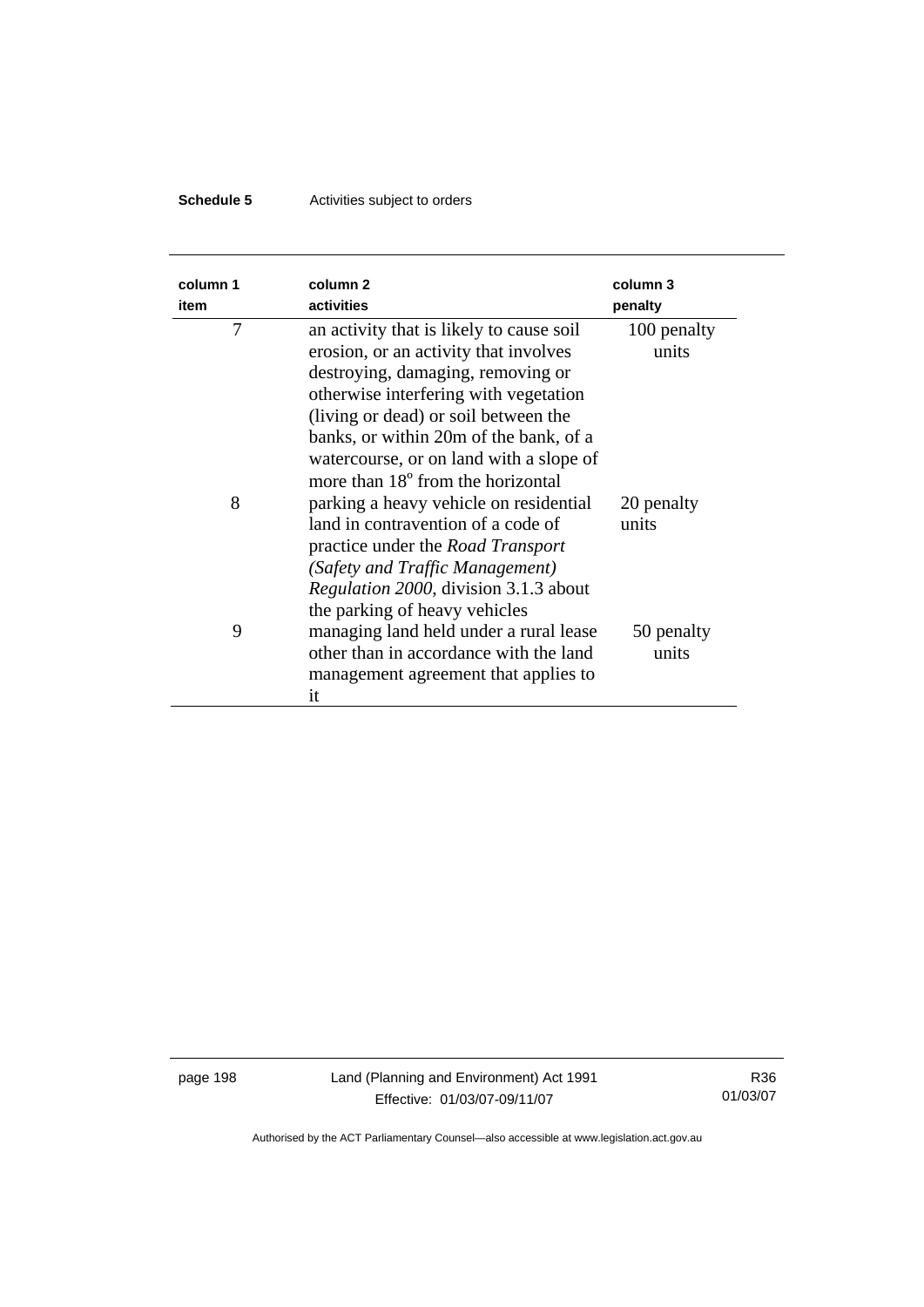## **Dictionary**

(see s 2)

*Note 1* The Legislation Act contains definitions and other provisions relevant to this Act.

*Note 2* For example, the Legislation Act, dict, pt 1, defines the following terms:

- AAT
	- administrative appeals tribunal
	- amend
- appoint
- change
- conservator of flora and fauna
- contravene
- document
- domestic partner (see s 169)
- entity
- exercise
- **function**
- month
- national capital authority
- penalty unit (see s 133)
- the Territory.

*application*, for part 6 (Approvals and orders)—see section 222.

*approval*, for part 6 (Approvals and orders)—see section 222.

*assessment* means an assessment made under division 4.3

### *authorised person*—

- (a) for subdivision 4.4.3 (Procedures and powers)—see section 143; and
- (b) for subdivision 6.3.2 (Rectification work)—see section 259C (1).

| R <sub>36</sub> | Land (Planning and Environment) Act 1991 | page 199 |
|-----------------|------------------------------------------|----------|
| 01/03/07        | Effective: 01/03/07-09/11/07             |          |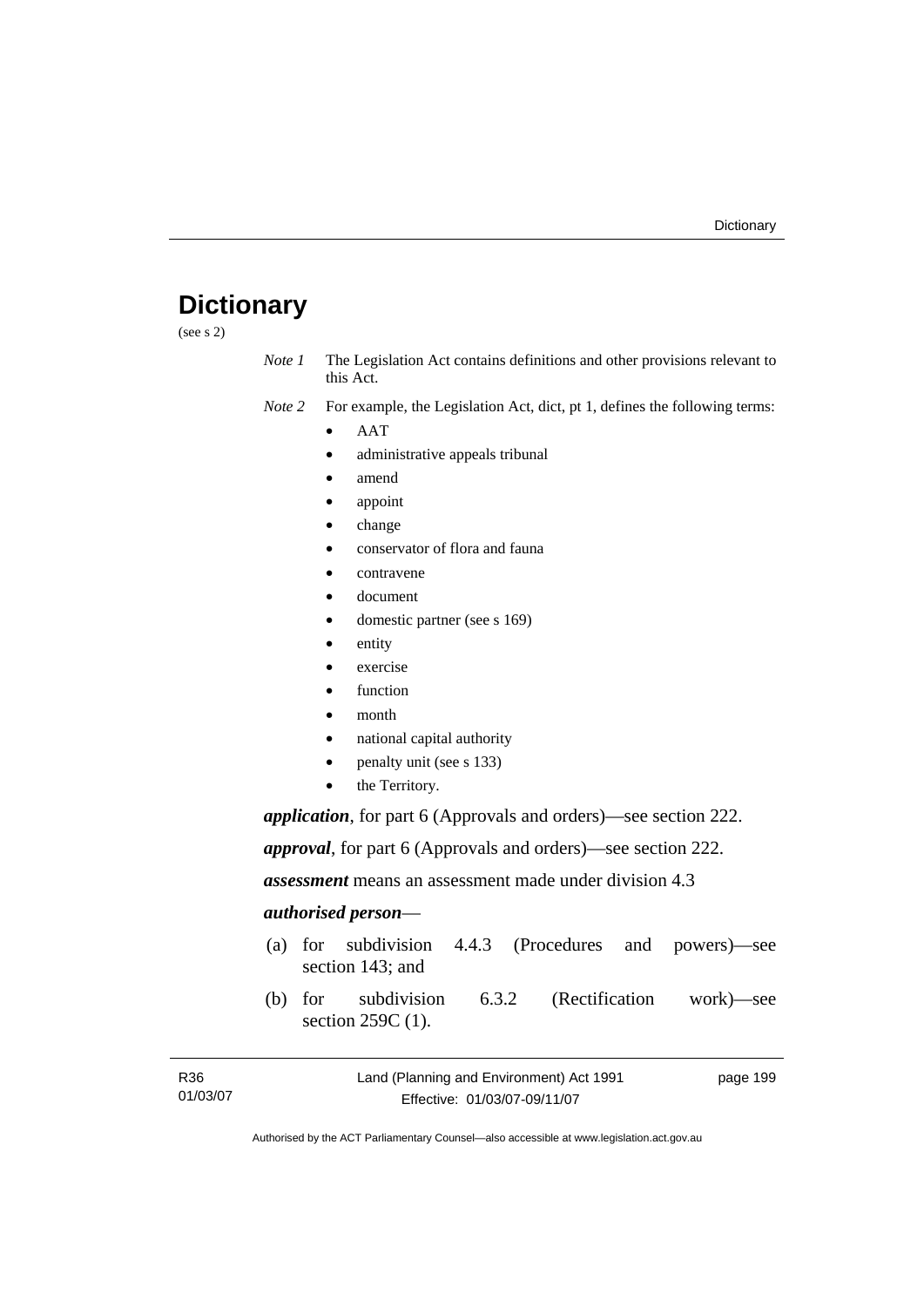*background papers*, for part 2 (Planning)—see section 5.

*building*, for part 6 (Approvals and orders)—see section 222.

*building and development provision*, for part 5 (Land administration)—see section 159.

*building work*, for part 6 (Approvals and orders)—see section 222.

*cemetery* includes crematorium.

*concessional lease*—see section 159A.

*connected*, with an offence, for division 6.4 (Enforcement)—see section 262.

*conservator* means the conservator of flora and fauna*.*

*consolidation—*

- (a) for part 5 (Land administration)—see section 159; and
- (b) for part 6 (Approvals and orders)—see section 222.

*consultation notice*, for part 2 (Planning)—see section 19.

### *controlled activity* means—

- (a) an activity of a kind mentioned in schedule 5; or
- (b) an activity under another Act that is declared by that Act to be a controlled activity for schedule 5.

*damage* a protected tree, for part 6 (Approvals and orders)—see section 222.

*dealing*, for division 5.4 (Restrictions on rural leases)—see section 186B.

*declared site*, for part 6 (Approvals and orders)—see section 222.

*defined decision*, for part 4 (Environmental assessments and inquiries)—see section 111.

*development*, in relation to land—

R36 01/03/07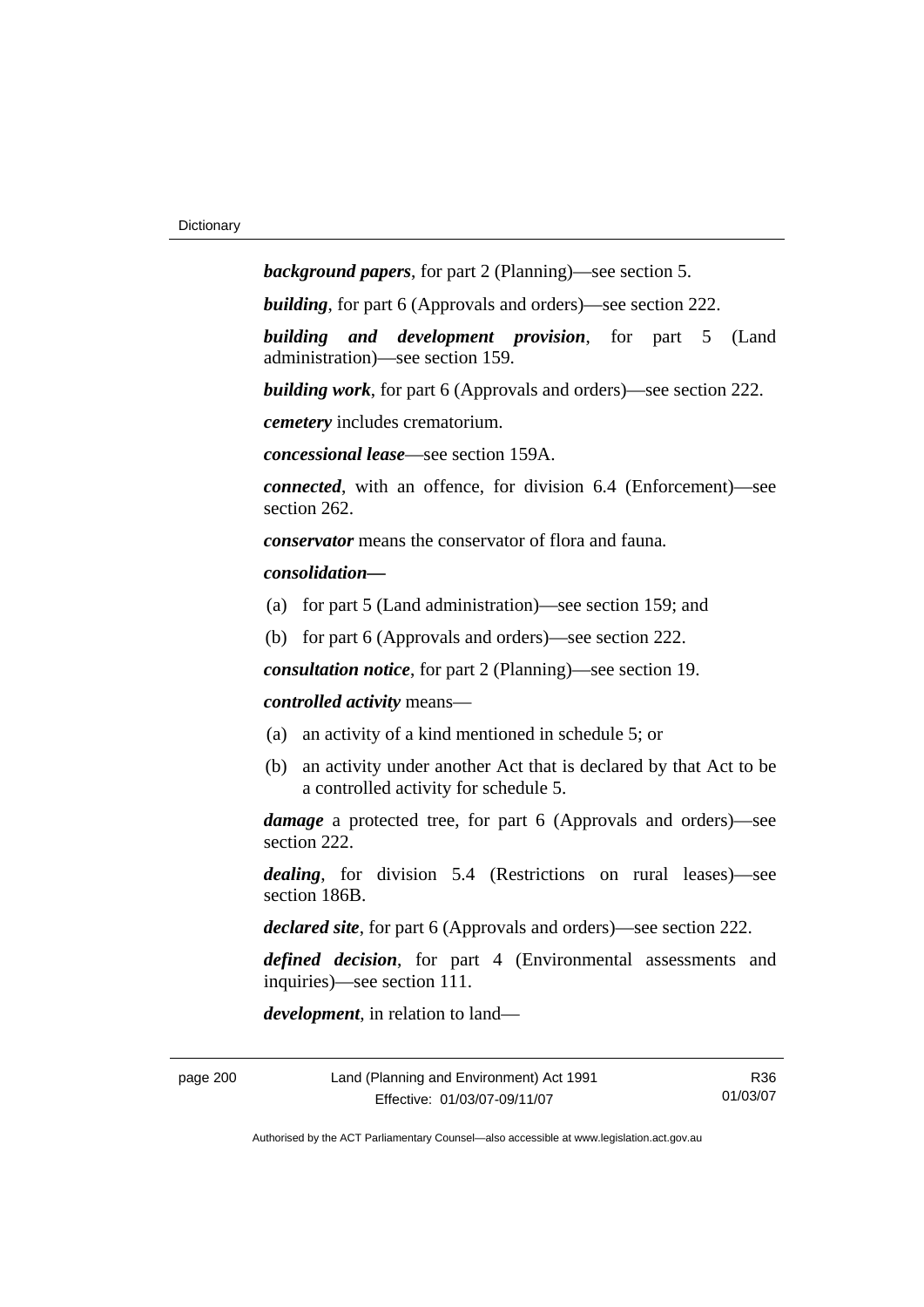- (a) for part 2 (Planning)—see section 5; and
- (b) for part 6 (Approvals and orders)—see section 222.

*discharge amount*, for division 5.4 (Restrictions on rural leases) see section 186B.

*draft plan variation*, for part 2 (Planning)—see section 5.

*earlier index number*, for division 5.4 (Restrictions on rural leases)—see section 186B.

*environmental impact*, for part 4 (Environmental assessments and inquiries)—see section 111.

*environmental impact statement*, for part 4 (Environmental assessments and inquiries)—see section 111.

*environmental report*, for part 2 (Planning)—see section 5.

*Environment Minister* means the Minister administering part 4 (Environmental assessments and inquiries).

*Executive*, for part 6 (Approvals and orders)—see section 222.

*formal error* means—

- (a) a clerical error; or
- (b) an error arising from an accidental slip or omission; or
- (c) a defect of form.

*heritage direction*—see the *Heritage Act 2004*, section 62.

*heritage significance*—see the *Heritage Act 2004*, section 62.

*holding period*, for division 5.4 (Restrictions on rural leases)—see section 186B.

*index number*, for division 5.4 (Restrictions on rural leases)—see section 186G.

*inquiry* means an inquiry conducted under division 4.4 (Inquiries).

R36 01/03/07 page 201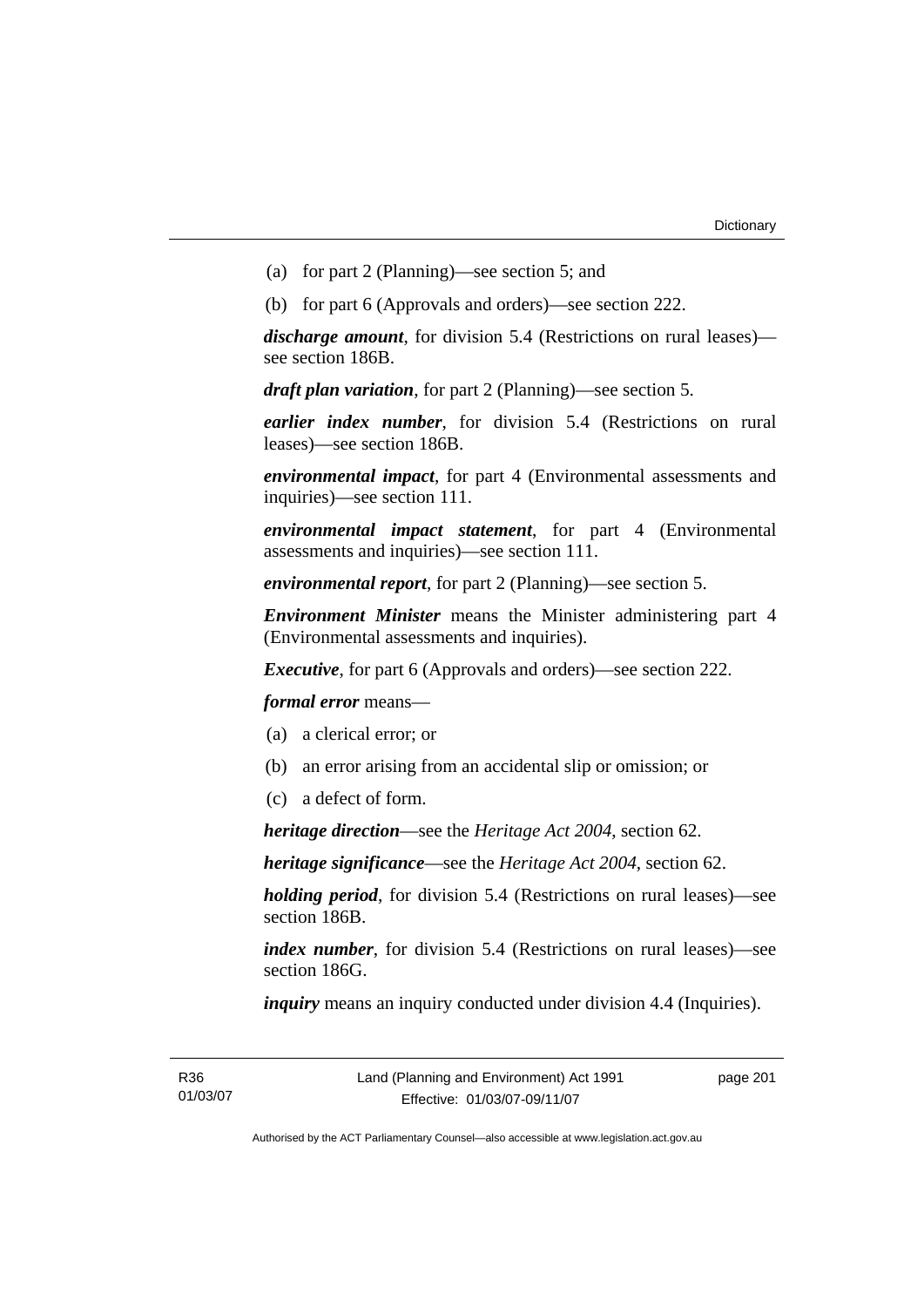*inspector*, for part 6 (Approvals and orders), means a person appointed as an inspector under section 263 (1).

### *land*—

- (a) for part 2 (Planning)—see section 5; and
- (b) for part 4 (Environmental assessments and inquiries)—see section 111.

*land management agreement* means an agreement under section 186C.

*Note* A reference to an instrument (including a land management agreement) includes a reference to the instrument as originally made and as amended (see Legislation Act, s 102).

*later index number*, for division 5.4 (Restrictions on rural leases) see section 186B.

### *lease—*

- (a) for part 5 (Land administration)—see section 159; and
- (b) for part 6 (Approvals and orders)—see section 222.

### *lessee—*

- (a) for part 5 (Land administration)—see section 159; and
- (b) for part 6 (Approvals and orders)—see section 222.

*long lease*, for division 5.4 (Restrictions on rural leases)—see section 186B.

*market value*, for part 5 (Land administration)—see section 159.

*national capital plan*, for part 2 (Planning)—see section 5.

*natural environment*, for schedule 1 (Management objectives for public land)—see section 195 (6).

*new application*, for subdivision 6.2.4 (Reconsideration of applications for approval)—see section 245A.

R36 01/03/07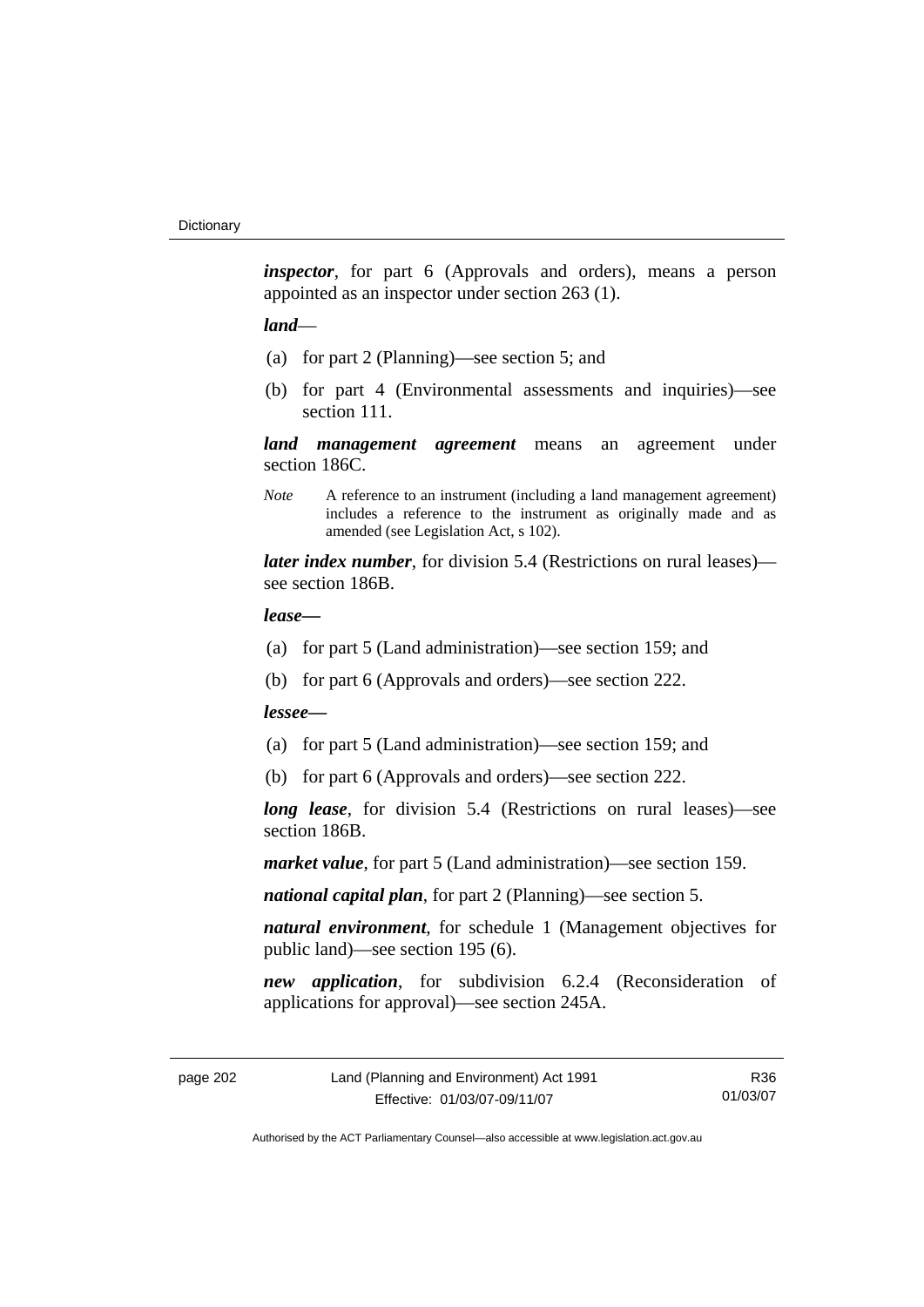*newspaper* means a newspaper published and circulating in the ACT.

*nominal rent lease*, for part 5 (Land administration)—see section 159.

*objection*, for part 6 (Approvals and orders)—see section 222.

*occupier*—

- (a) for subdivision 4.4.3 (Procedures and powers)—see section 143; and
- (b) for division 6.4 (Enforcement)—see section 262.

*offence*, for division 6.4 (Enforcement)—see section 262.

*order*, for part 6 (Approvals and orders)—see section 222.

*original application*, for subdivision 6.2.4 (Reconsideration of applications for approval)—see section 245A.

*original decision*, for subdivision 6.2.4 (Reconsideration of applications for approval)—see section 245A.

*panel*, for part 4 (Environmental assessments and inquiries)—see section 111.

*place*, for subdivision 4.4.3 (Procedures and powers)—see section 143.

*plan* means the territory plan.

*Note* A reference to an instrument (including the plan) includes a reference to the instrument as originally made and as amended (see Legislation Act, s 102).

*plan of management*, for division 5.7 (Public land)—see section 191.

*preliminary assessment*, for part 4 (Environmental assessments and inquiries)—see section 111.

page 203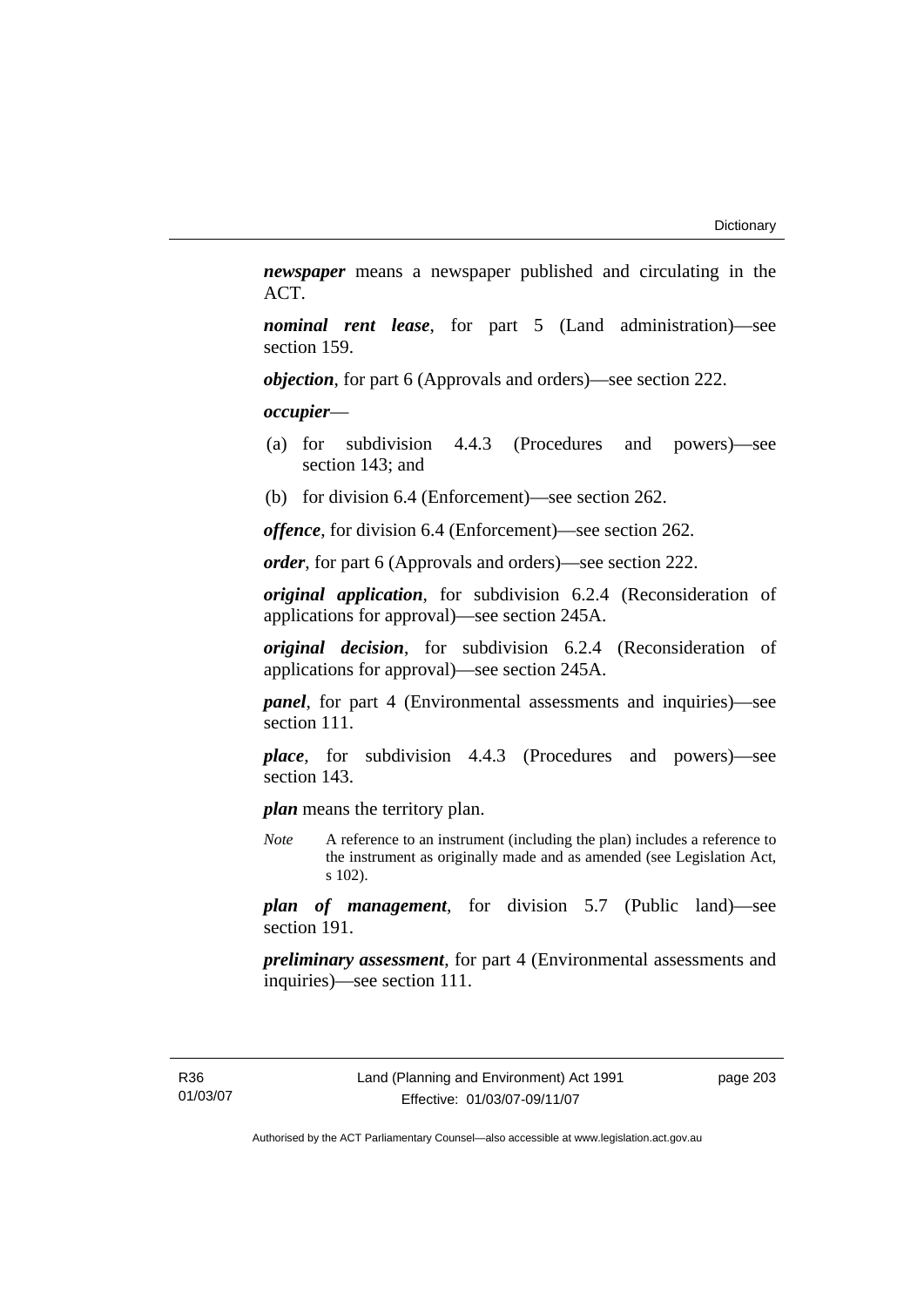*prescribed period*, for part 6 (Approvals and orders)—see section 222.

*prohibited groundwork*, for part 6 (Approvals and orders)—see section 222.

*prohibition notice*, for part 6 (Approvals and orders)—see section 260 (1).

*proponent*, for part 4 (Environmental assessments and inquiries) see section 111.

*protected tree*, for part 6 (Approvals and orders)—see section 222.

*protection zone*, for a protected tree, for part 6 (Approvals and orders)—see section 222.

*provision*, of a lease, for part 5 (Land administration)—see section 159.

*public car park*, for part 5 (Land administration)—see section 159.

*public environment report*, for part 4 (Environmental assessments and inquiries)—see section 111.

*public land* means land identified by the plan as public land.

*rectification work*, for subdivision 6.3.2 (Rectification work)—see section 259.

*registered lease*, for part 5 (Land administration)—see section 159.

*registered proprietor*, for part 5 (Land administration)—see section 159.

*registered tree*, for part 6 (Approvals and orders)—see section 222.

*regulated tree*, for part 6 (Approvals and orders)—see section 222.

*relevant authority*, for part 6 (Approvals and orders)—see section 222.

*relevant Minister*, for part 4 (Environmental assessments and inquiries)—see section 111.

| page 204 | Land (Planning and Environment) Act 1991 | R36      |
|----------|------------------------------------------|----------|
|          | Effective: 01/03/07-09/11/07             | 01/03/07 |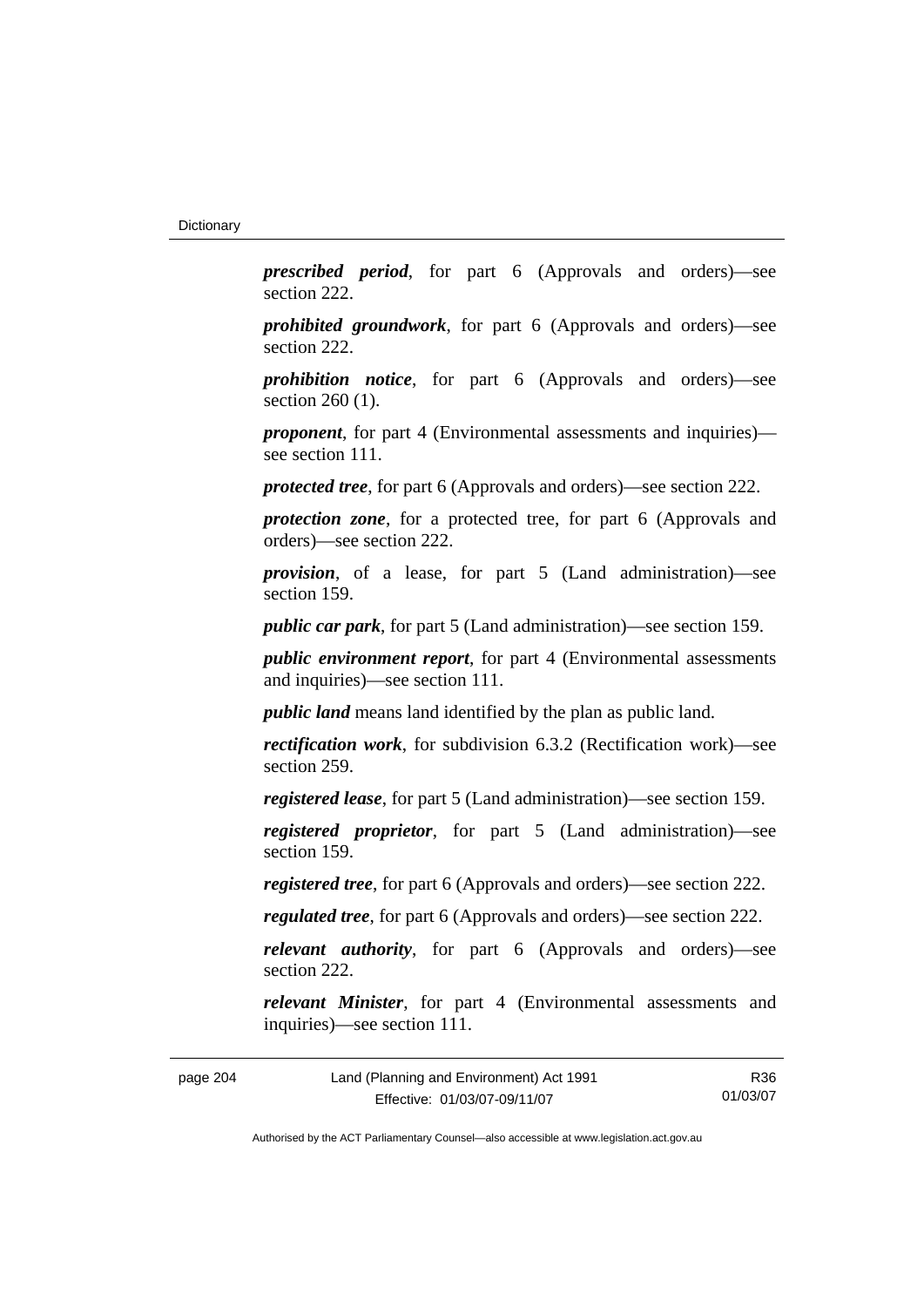*rental lease*, for part 5 (Land administration)—see section 159.

*residential lease*, for part 5 (Land administration)—see section 159.

*rural lease*, for part 5 (Land administration)—see section 159.

*short lease*, for division 5.4 (Restrictions on rural leases)—see section 186B.

*special Pialligo lease*, for division 5.4 (Restrictions on rural leases)—see section 186B.

*structure*, for part 6 (Approvals and orders)—see section 222.

#### *subdivision—*

- (a) for part 5 (Land administration)—see section 159; and
- (b) for part 6 (Approvals and orders)—see section 222.

*sublease*, for part 5 (Land administration)—see section 159.

*sublessee*, for part 5 (Land administration)—see section 159.

*territory authority* means—

- (a) a body (whether or not incorporated) established by the Executive; or
- (b) the holder of a position established under an Act or by the Executive.

*variation*, of a lease—

- (a) for division 5.3 (Variation of leases)—see section 184; and
- (b) for part 6 (Approvals and orders)—see section 223.

*variation*, of the plan, for part 2 (Planning)—see section 5.

*variation*, of a plan of management, for division 5.7 (Public land) see section 191.

page 205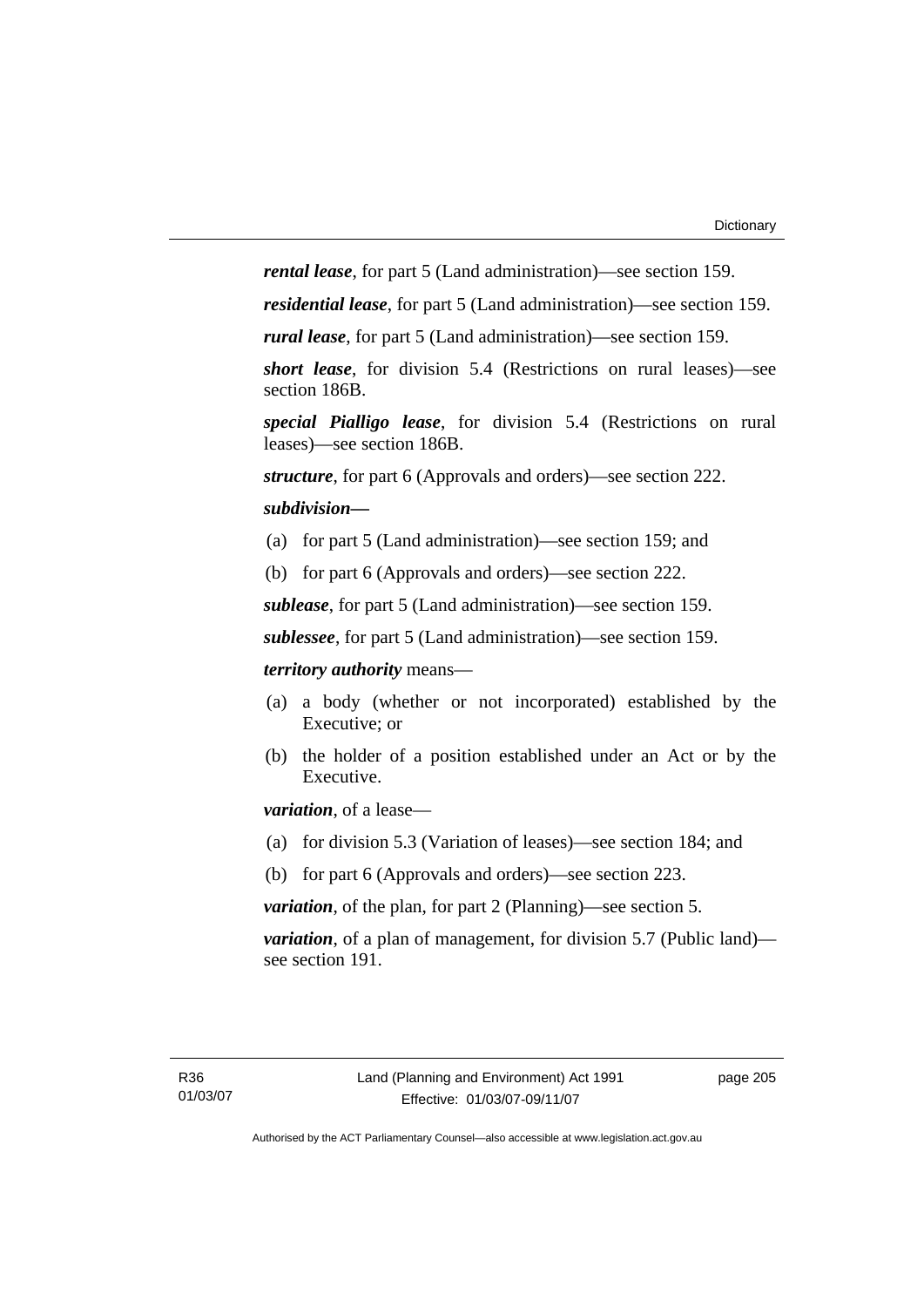1 About the endnotes

# **Endnotes**

# **1 About the endnotes**

Amending and modifying laws are annotated in the legislation history and the amendment history. Current modifications are not included in the republished law but are set out in the endnotes.

Not all editorial amendments made under the *Legislation Act 2001*, part 11.3 are annotated in the amendment history. Full details of any amendments can be obtained from the Parliamentary Counsel's Office.

Uncommenced amending laws and expiries are listed in the legislation history and the amendment history. These details are underlined. Uncommenced provisions and amendments are not included in the republished law but are set out in the last endnote.

If all the provisions of the law have been renumbered, a table of renumbered provisions gives details of previous and current numbering.

The endnotes also include a table of earlier republications.

| $am = amended$                               | $ord = ordinance$                           |
|----------------------------------------------|---------------------------------------------|
| $amdt = amendment$                           | $orig = original$                           |
| $ch = chapter$                               | par = paragraph/subparagraph                |
| $def = definition$                           | $pres = present$                            |
| $dict = dictionary$                          | $prev = previous$                           |
| $disallowed = disallowed by the Legislative$ | $(\text{prev}) = \text{previously}$         |
| Assembly                                     | $pt = part$                                 |
| $div = division$                             | $r = rule/subrule$                          |
| $exp = expires/expired$                      | $renum = renumbered$                        |
| $Gaz = gazette$                              | $reloc = relocated$                         |
| $hdg =$ heading                              | $R[X]$ = Republication No                   |
| $IA = Interpretation Act 1967$               | $RI = reissue$                              |
| $ins = inserted/added$                       | $s = section/subsection$                    |
| $LA =$ Legislation Act 2001                  | $sch = schedule$                            |
| $LR =$ legislation register                  | $sdiv = subdivision$                        |
| $LRA =$ Legislation (Republication) Act 1996 | $sub = substituted$                         |
| $mod = modified/modification$                | SL = Subordinate Law                        |
| $o = order$                                  | $underlining = whole or part not commenced$ |
| $om = omitted/repealed$                      | or to be expired                            |
|                                              |                                             |

# **2 Abbreviation key**

page 206 Land (Planning and Environment) Act 1991 Effective: 01/03/07-09/11/07

R36 01/03/07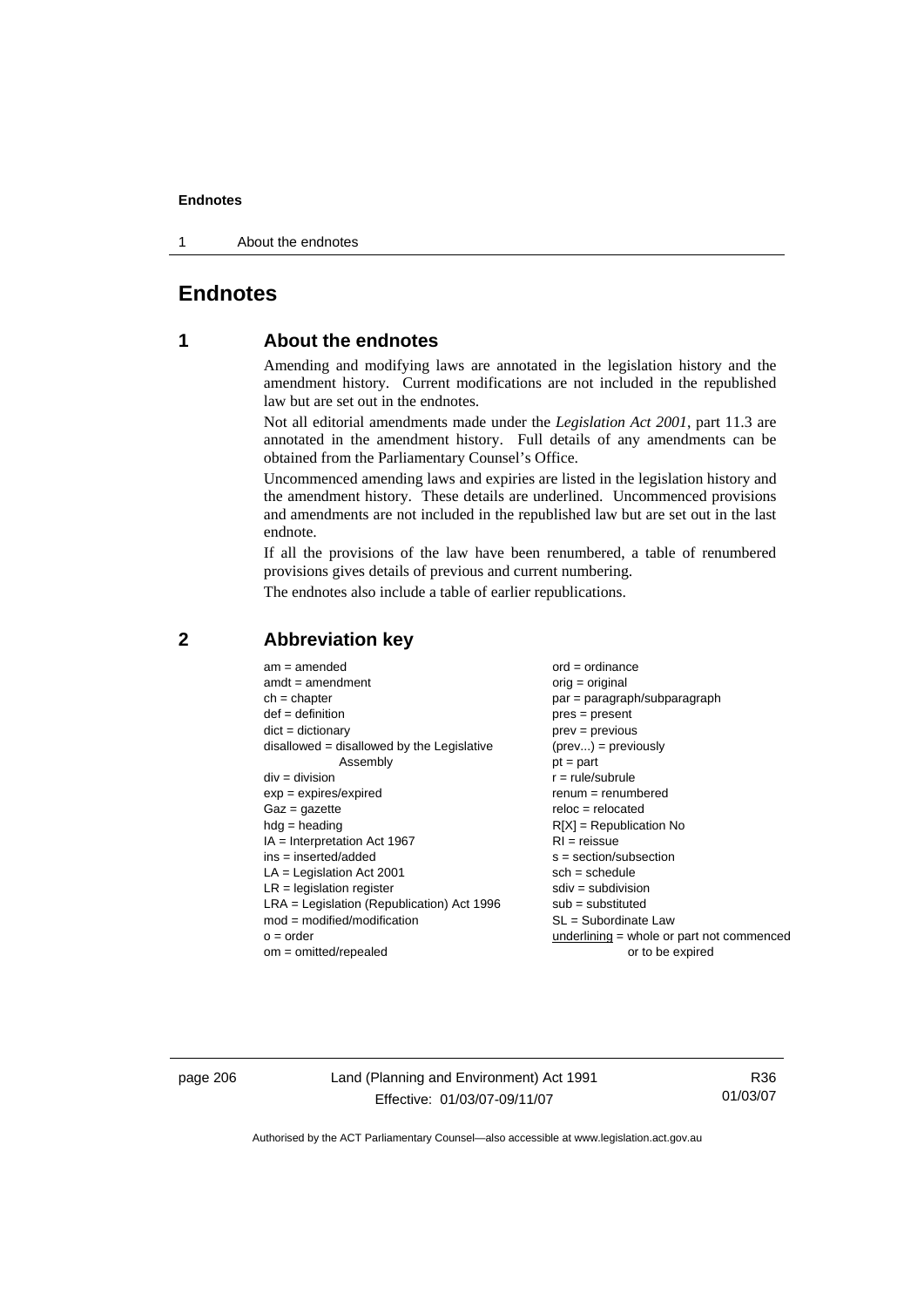# **3 Legislation history Land (Planning and Environment) Act 1991 No 100**  notified 15 January 1992 s 1, s 2 commenced 15 January 1992 remainder commenced 2 April 1992 as amended by **Land (Planning and Environment) (Amendment) Act 1992 No 32**  notified 3 July 1992 s 5 (1) taken to have commenced 2 April 1992 (s 5 (2)) remainder commenced 3 July 1992 **Land (Planning and Environment) (Amendment) Act 1993 No 11**  notified 1 March 1993 commenced 1 March 1993 **Acts Revision (Position of Crown) Act 1993 No 44 sch 2**  notified 27 August 1993 (Gaz 1993 No S165) sch 2 commenced 27 August 1993 (s 2) **Registrar-General (Consequential Provisions) Act 1993 No 64**  notified 6 September 1993 s 1, s 2 commenced 6 September 1993 remainder commenced 1 October 1993 (s 2 (2) and Gaz 1993 No S207) **Land (Planning and Environment) (Amendment) Act (No 2) 1993 No 75**  notified 2 November 1993 s 1, s 2 commenced 2 November 1993 remainder commenced 1 December 1993 (Gaz 1993 No S247) **Land (Planning and Environment) (Amendment) Act (No 3) 1993 No 77**  notified 2 November 1993 s 1, s 2 commenced 2 November 1993 remainder commenced 1 December 1993 (Gaz 1993 No S243)

page 207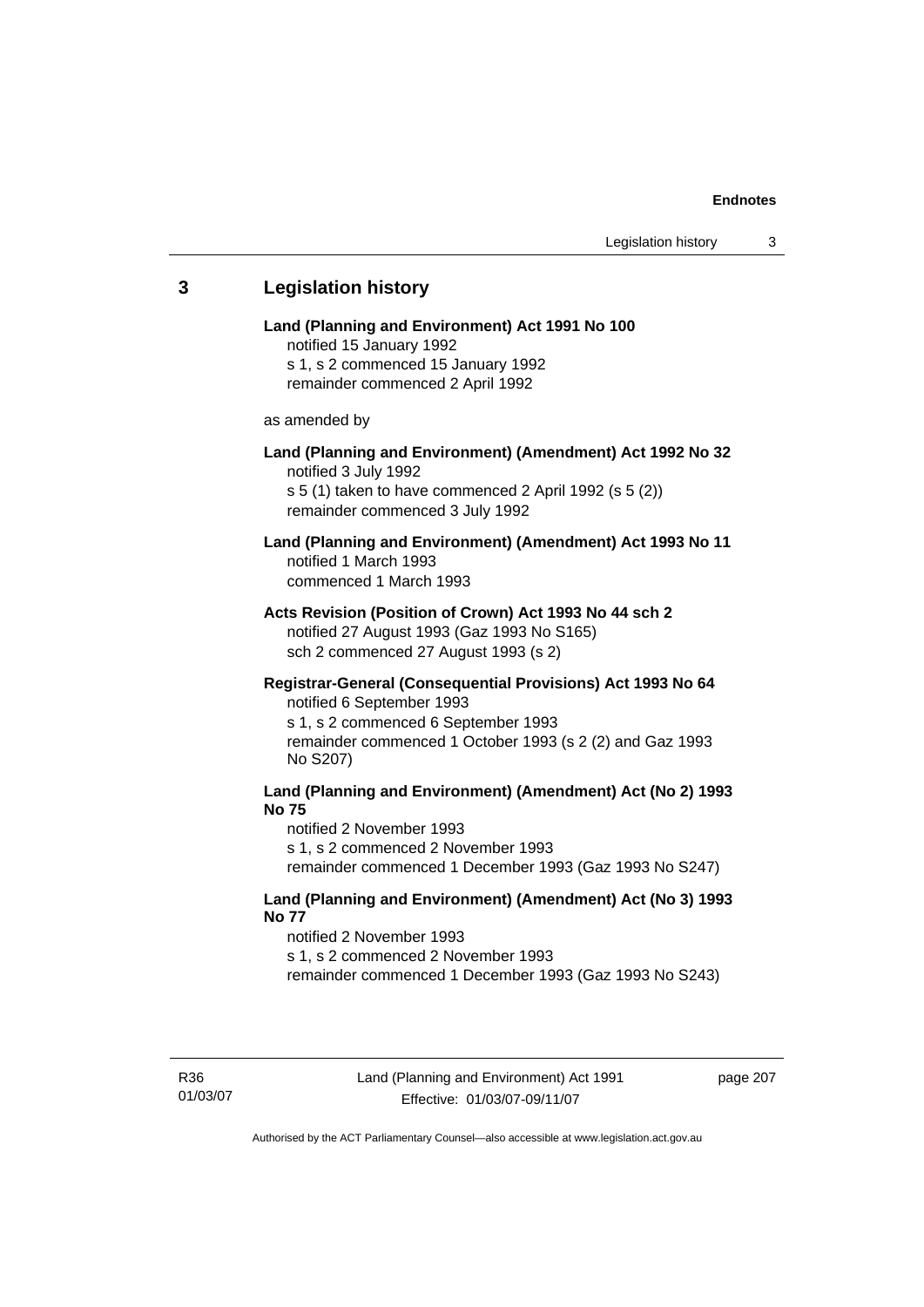3 Legislation history

# **Real Property (Consequential Provisions) Act 1993 No 90**  notified 17 December 1993 s 1, s 2 commenced 17 December 1993 remainder commenced 1 January 1994 (s 2 (2) and Gaz 1993 No S270) **Statute Law Revision Act 1994 No 26**  notified 31 May 1994 commenced 31 May 1994 **Public Sector Management (Consequential and Transitional Provisions) Act 1994 No 38**  notified 30 June 1994 s 1, s 2 commenced 30 June 1994 remainder commenced 1 July 1994 (Gaz 1994 No S142) **Administrative Appeals (Consequential Amendments) Act 1994 No 60**  notified 11 October 1994 s 1, s 2 commenced 11 October 1994 remainder commenced 14 November 1994 (s 2 (2) and Gaz 1994 No S250) **Statute Law Revision (Penalties) Act 1994 No 81**  notified 29 November 1994 s 1, s 2 commenced 29 November 1994 remainder commenced 29 November 1994 (Gaz 1994 No S269) **Statutory Offices (Miscellaneous Provisions) Act 1994 No 97**  notified 15 December 1994 s 1, s 2 commenced 15 December 1994 remainder commenced 15 December 1994 (Gaz 1994 No S293) **Land (Planning and Environment) (Amendment) Act 1995 No 20**  notified 5 September 1995 commenced 5 September 1995 **Land (Planning and Environment) (Amendment) Act (No 2) 1995 No 21**  notified 5 September 1995 ss 1-3 commenced 5 September 1995 remainder commenced 1 January 1996 (Gaz 1995 No S316)

page 208 Land (Planning and Environment) Act 1991 Effective: 01/03/07-09/11/07

R36 01/03/07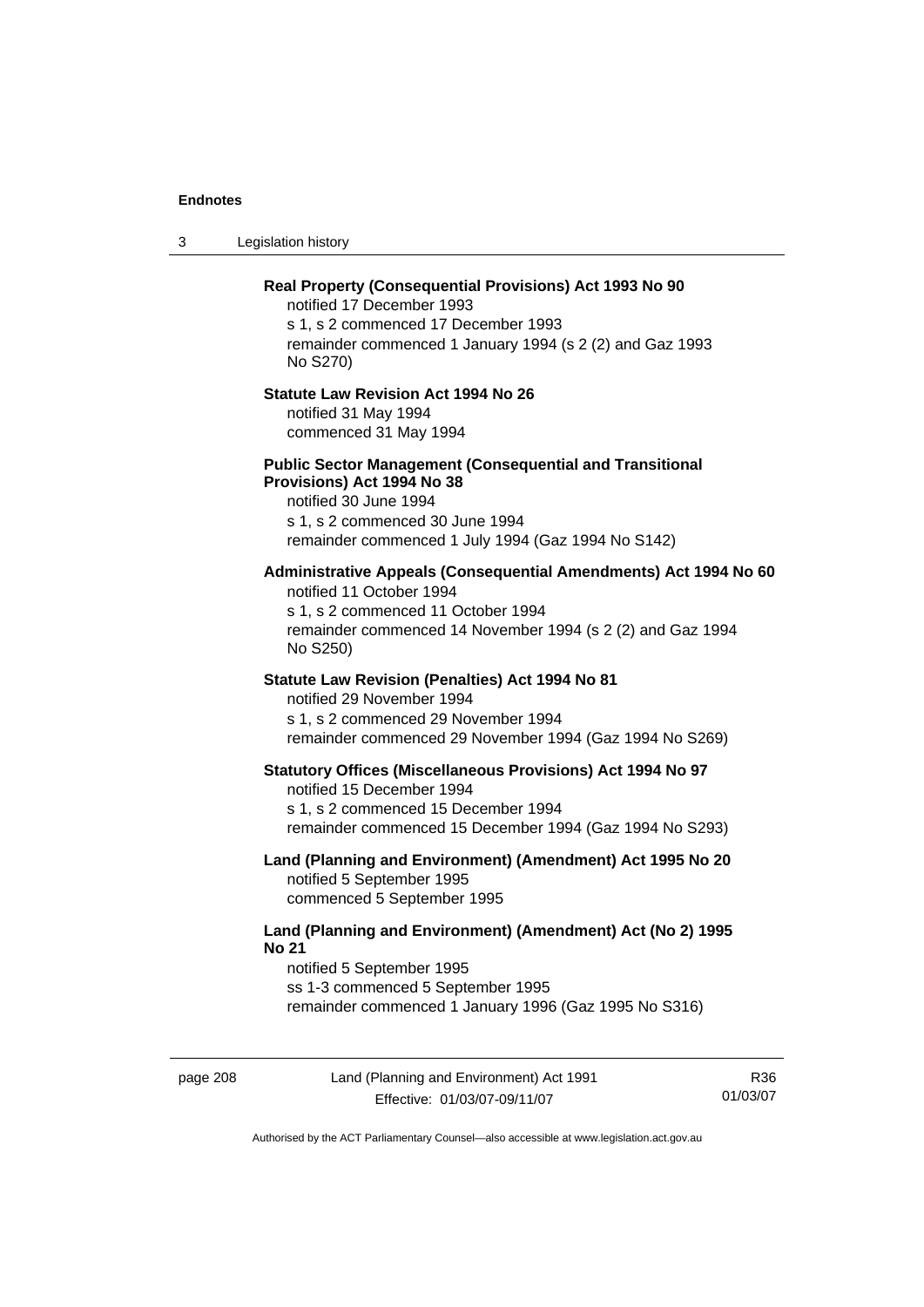# **Annual Reports (Government Agencies) (Consequential Provisions) Act 1995 No 25**

notified 5 September 1995 commenced 5 September 1995

#### **Land Titles (Consequential Amendments) Act 1995 No 54**

notified 20 December 1995 commenced 20 June 1996 (s 2)

## **Remuneration Tribunal (Consequential and Transitional Provisions) Act 1995 No 56**

notified 20 December 1995 commenced 21 December 1995 (s 2 and Gaz 1995 No S315)

# **Gungahlin Development Authority (Consequential Provisions) Act 1996 No 39**

notified 10 July 1996 commenced 19 August 1996 (s 2 and Gaz 1996 No S212)

#### **Land (Planning and Environment) (Amendment) Act 1996 No 62**  notified 3 December 1996 commenced 3 December 1996

#### **Land (Planning and Environment) (Amendment) Act (No 2) 1996 No 71**

notified 20 December 1996 ss 1-3 commenced 20 December 1996 remainder commenced 1 January 1997 (Gaz 1996 No S352)

#### **Motor Traffic (Amendment) Act (No 3) 1996 No 83**

notified 20 December 1996 ss 1-3 commenced 20 December 1996 remainder commenced 1 January 1997 (Gaz 1996 No S353)

# **Land (Planning and Environment) (Amendment) Act (No 3) 1996 No 85**

notified 24 December 1996 s 1, s 2 commenced 24 December 1996 remainder commenced 24 June 1997

R36 01/03/07 page 209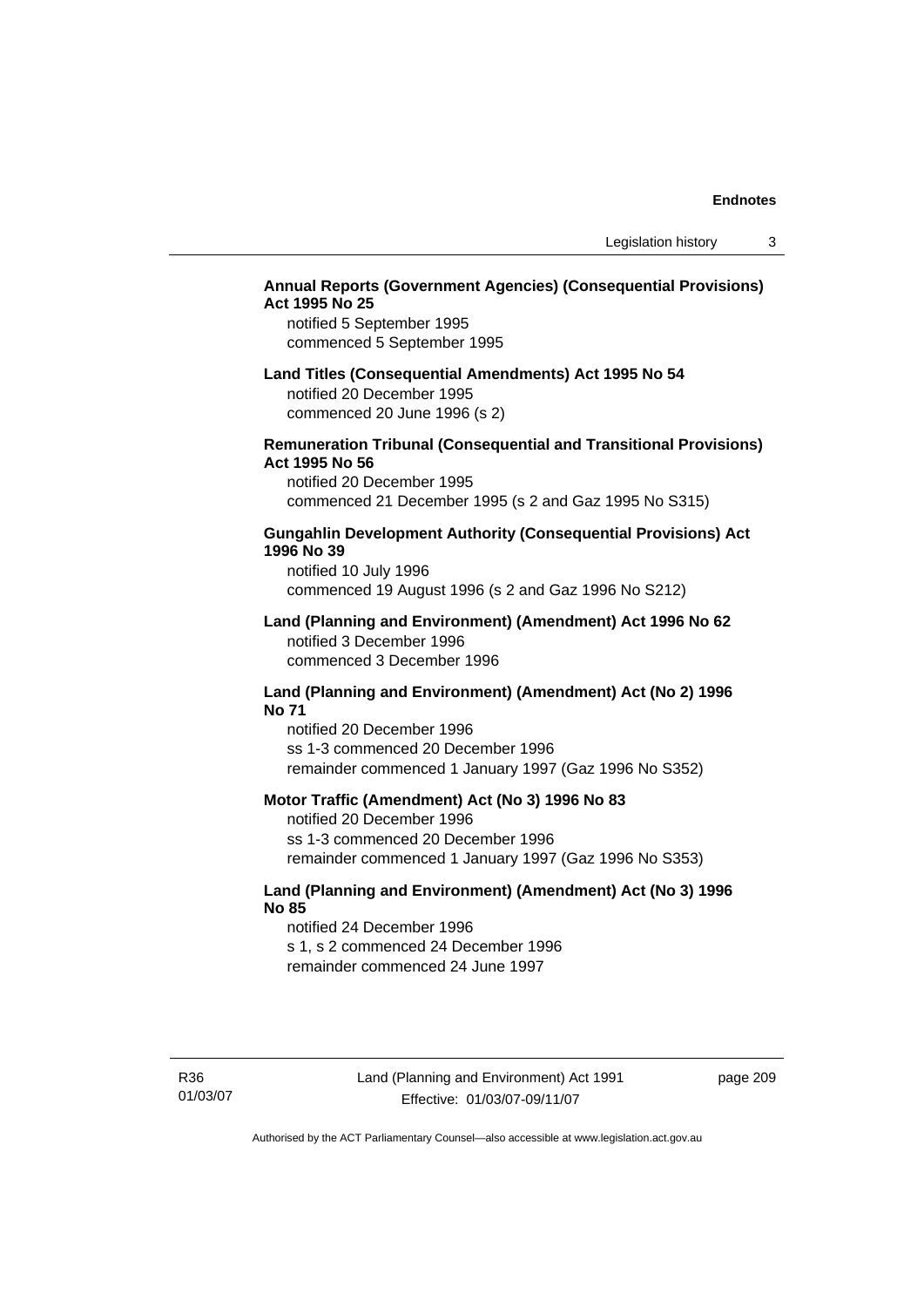| Land (Planning and Environment) (Amendment) Act 1997 No 7 |
|-----------------------------------------------------------|
| notified 22 April 1997                                    |
|                                                           |

3 Legislation history

1997 ss 1-3 commenced 22 April 1997 remainder commenced 24 June 1997 (s 2 (2))

# **Remuneration Tribunal (Consequential Amendments) Act 1997 No 41 (as am by Act 2002 No 49 amdt 3.222)**

notified 19 September 1997 commenced 24 September 1997 (s 2 as am by Act 2002 No 49 amdt 3.222)

# **Environment Protection (Consequential Provisions) Act 1997 No 93**

notified 1 December 1997 s 1, s 2 commenced 1 December 1997 remainder commenced 1 June 1998

# **Land (Planning and Environment) (Amendment) Act (No 2) 1997 No 116**

notified 24 December 1997 commenced 24 December 1997

## **Statute Law Revision (Penalties) Act 1998 No 54**

notified 27 November 1998 s 1, s 2 commenced 27 November 1998 remainder commenced 9 December 1998 (Gaz 1998 No 49)

#### **Water Resources Act 1998 No 63 s 83**  notified 11 December 1998 (Gaz 1998 No S209)

s 83 commenced 11 December 1998

# **Land (Planning and Environment) (Amendment) Act 1998 No 65**  notified 23 December 1998 commenced 23 December 1998

# **Land (Planning and Environment) (Amendment) Act 1999 No 40**  notified 16 July 1999 commenced 16 July 1999

# **Land Planning and Environment Amendment Act (No 2) 1999 No 73**  notified 15 December 1999 commenced 15 December 1999

page 210 Land (Planning and Environment) Act 1991 Effective: 01/03/07-09/11/07

R36 01/03/07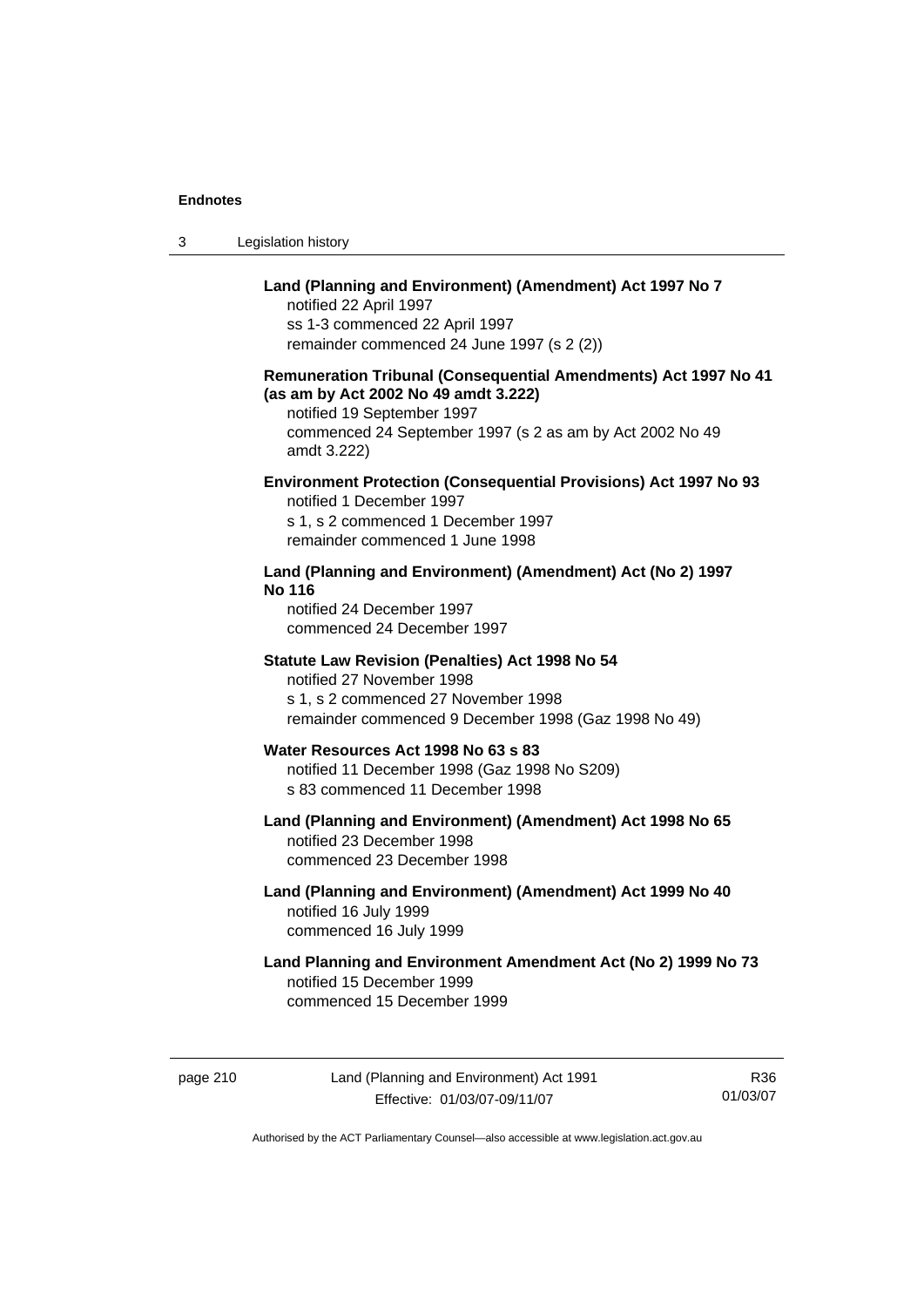#### **Road Transport Legislation Amendment Act 1999 No 79**

notified 23 December 1999 commenced 1 March 2000 (s 2 and Gaz 2000 No S5)

## **Land (Planning and Environment) Amendment Act (No 3) 1999 No 87**  notified 23 December 1999 commenced 23 December 1999

**Land (Planning and Environment) Amendment Act 2000 No 14**  notified 31 March 2000

commenced 31 March 2000

## **Land (Planning and Environment) Amendment Act 2000 (No 2) 2000 No 15**  notified 20 April 2000

commenced 20 April 2000

# **Land (Planning and Environment) Amendment Act 2000 (No 3) 2000 No 37**

notified 20 July 2000 s 1, s 2 commenced 20 July 2000 remainder commenced 24 July 2000 (Gaz 2000 No S39)

# **Land (Planning and Environment) Amendment Act 2000 (No 4) 2000 No 49**

notified 28 September 2000 commenced 28 September 2000

## **Statute Law Amendment Act 2000 No 80**

notified 21 December 2000 commenced 21 December 2000

# **Land (Planning and Environment) Amendment Act 2001 No 1**

notified 19 February 2001 (Gaz 2001 No S7) s 1, s 2 commenced 19 February 2001 (IA s 10B) remainder commenced 31 May 2001 (Gaz 2001 No 22)

## **Unit Titles Consequential Amendments Act 2001 No 17 sch 2**

notified 5 April 2001 (Gaz 2001 No 14) s 1, s 2 commenced 5 April 2001 (IA s 10B) sch 2 commenced 5 October 2001 (s 2)

R36 01/03/07 page 211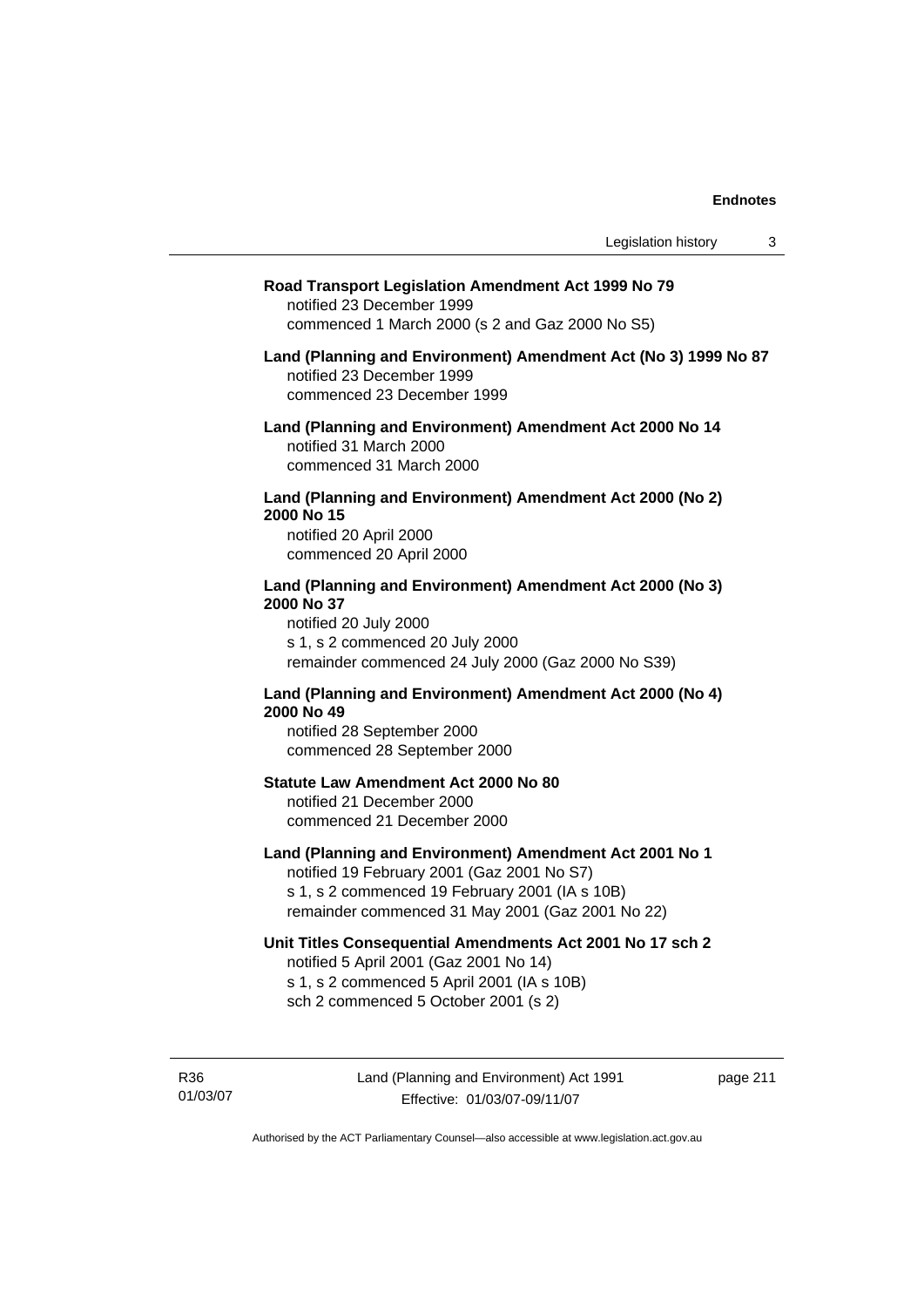| Legislation history<br>-3 |  |
|---------------------------|--|
|---------------------------|--|

#### **Tree Protection (Interim Scheme) Act 2001 No 20 s 54**

notified 3 April 2001 (Gaz 2001 No S16) s 1, s 2 commenced 3 April 2001 (IA s 10B)

s 54 taken to have commenced 29 March 2001 (s 2)

## **Land (Planning and Environment) Amendment Act 2001 (No 2) 2001 No 32**

notified 21 June 2001 (Gaz 2001 No S33) taken to have commenced 15 June 2001 (s 2)

#### **Legislation (Consequential Amendments) Act 2001 No 44 pt 207**

notified 26 July 2001 (Gaz 2001 No 30) s 1, s 2 commenced 26 July 2001 (IA s 10B) pt 207 commenced 12 September 2001 (s 2 and see Gaz 2001 No S65)

#### **Statute Law Amendment Act 2001 (No 2) 2001 No 56 pt 3.29**

notified 5 September 2001 (Gaz 2001 No S65) amdt 3.436 taken to have commenced 21 December 2000 (s 2 (2)) pt 3.29 remainder commenced 5 September 2001 (s 2 (1))

#### **Community Title Act 2001 No 58 s 101, s 102**

notified 10 September 2001 (Gaz 2001 No S66) s 1, s 2 commenced 10 September 2001 (IA s 10B) s 101, s 102 commenced 10 March 2002 (s 2 and LA s 79)

#### **Land (Planning and Environment) Amendment Act 2001 (No 3) 2001 No 73**

notified LR 12 September 2001 commenced 12 September 2001 (s 2)

## **Land (Planning and Environment) Amendment Act 2001 (No 4) 2001 No 80**

notified 10 September 2001 (Gaz 2001 No S66)

s 1, s 2 commenced 10 September 2001 (IA s 10B)

s 3, s 4 commenced 10 September 2001 (s 2 (1))

remainder commenced 12 September 2001 (s 2 (2))

# **Legislation Amendment Act 2002 No 11 pt 2.32**

notified LR 27 May 2002

s 1, s 2 commenced 27 May 2002 (LA s 75)

pt 2.32 commenced 28 May 2002 (s 2 (1))

## page 212 Land (Planning and Environment) Act 1991 Effective: 01/03/07-09/11/07

R36 01/03/07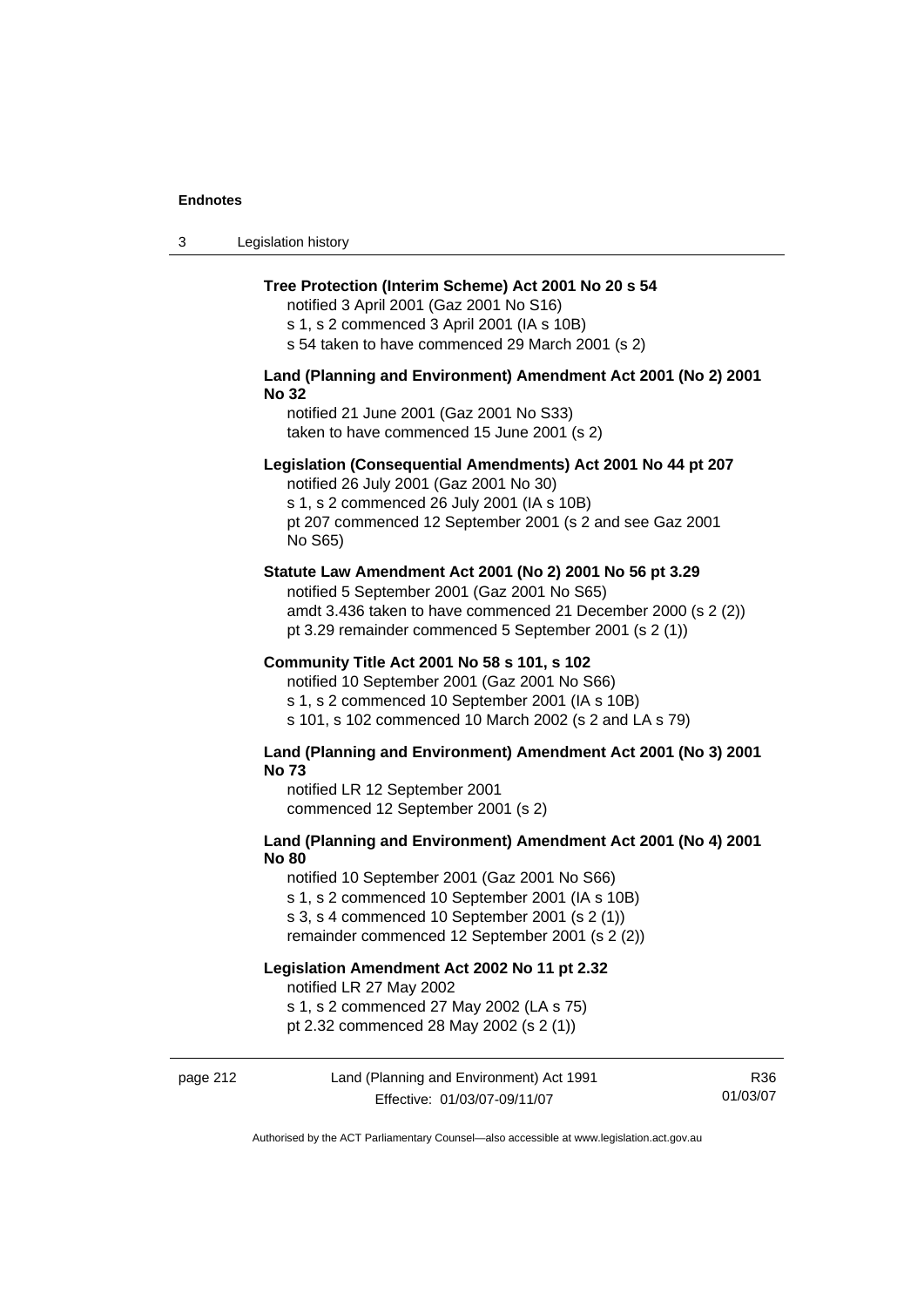#### **Statute Law Amendment Act 2002 No 30 pt 3.38**

notified LR 16 September 2002 s 1, s 2 commenced 16 September 2002 (LA s 75) pt 3.38 commenced 17 September 2002 (s 2 (1))

#### **Land (Planning and Environment) Amendment Act 2002 No 37**

notified LR 10 October 2002

s 1, s 2 commenced 10 October 2002 (LA s 75 (1)) remainder commenced 11 October 2002 (s 2)

#### **Districts Act 2002 No 39 pt 1.4**

notified LR 10 October 2002

s 1, s 2 commenced 10 October 2002 (LA s 75 (1))

pt 1.4 commenced 11 October 2002 (s 2)

## **Statute Law Amendment Act 2002 (No 2) No 49 amdt 3.222**

notified LR 20 December 2002

s 1, s 2 taken to have commenced 7 October 1994 (LA s 75 (2)) amdt 3.222 commenced 24 September 1997 (s 2 (3))

*Note* This Act only amends the Remuneration Tribunal (Consequential Amendments) Act 1997 No 41.

#### **Planning and Land (Consequential Amendments) 2002 A2002-56 sch 1**

notified LR 20 December 2002 s 1, s 2 commenced 20 December 2002 (LA s 75 (1)) sch 1 commenced 1 July 2003 (s 2 and see Planning and Land Act 2002 A2002-55, s 2)

## **Cemeteries and Crematoria Act 2003 A2003-11 sch 1 pt 1.1**

notified LR 27 March 2003 s 1, s 2 commenced 27 March 2003 (LA s 75 (1)) sch 1 pt 1.1 commenced 27 September 2003 (s 2 and LA s 79)

# **Legislation (Gay, Lesbian and Transgender) Amendment Act 2003 A2003-14 sch 1 pt 1.20**

notified LR 27 March 2003 s 1, s 2 commenced 27 March 2003 (LA s 75 (1)) sch 1 pt 1.20 commenced 28 March 2003 (s 2)

R36 01/03/07 page 213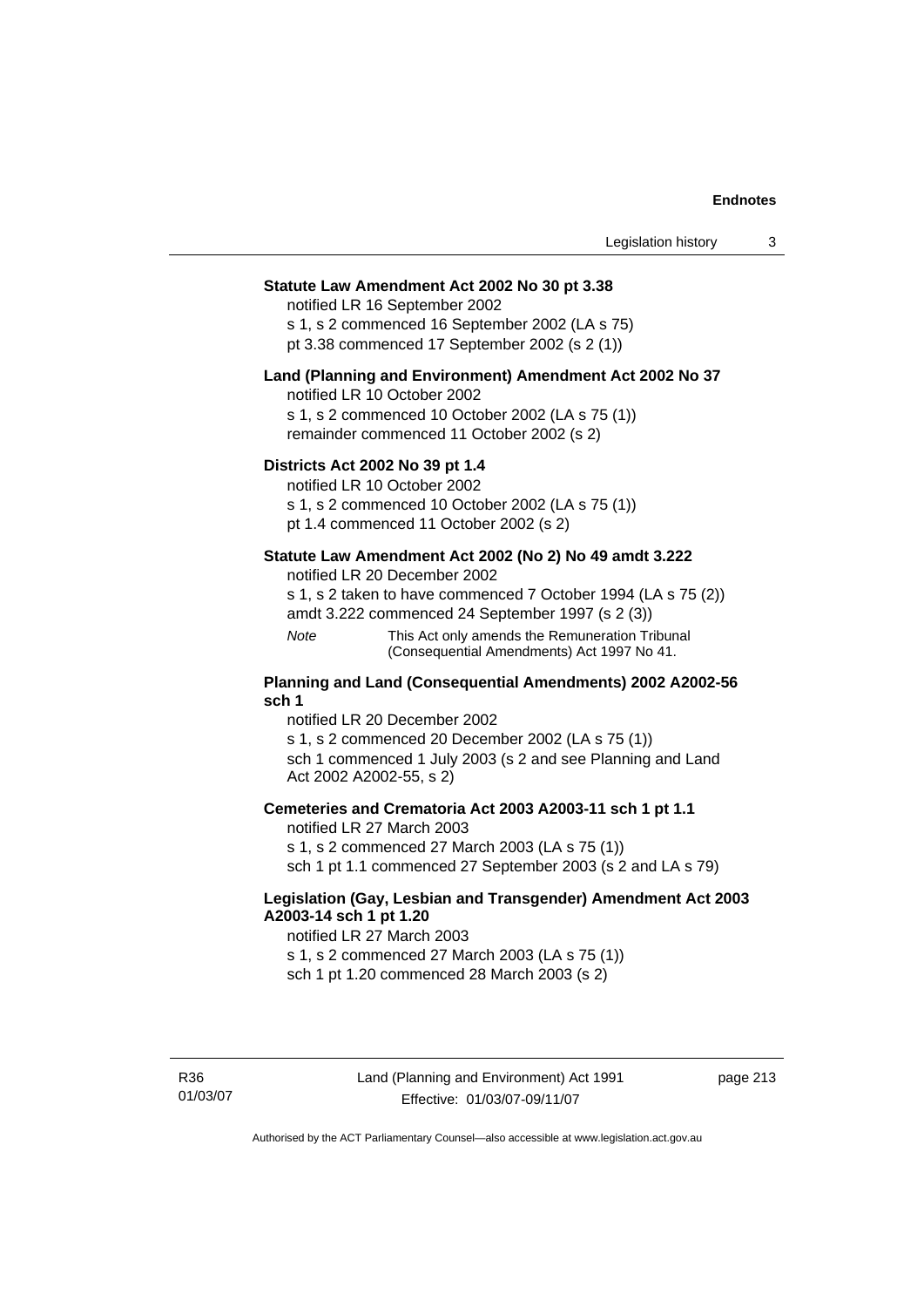3 Legislation history

## **Planning and Land Legislation Amendment Act 2003 A2003-30 sch 1 pt 1.1**

notified LR 30 June 2003

s 1, s 2 commenced 30 June 2003 (LA s 75 (1))

sch 1 pt 1.1 commenced 1 July 2003 (s 2 and see Planning and Land Act 2002 A2002-55, s 2)

#### **Land (Planning and Environment) (Compliance) Amendment Act 2003 A2003-34 pt 2, sch 1 pt 1.2, sch 2**

notified LR 7 July 2003

s 1, s 2 commenced 7 July 2003 (LA s 75 (1))

pt 2, sch 1 pt 1.2, sch 2 commenced 1 September 2003 (s 2 and CN2003-8)

# **Sexuality Discrimination Legislation Amendment Act 2004 A2004-2 sch 1 pt 1.9**

notified LR 18 February 2004

s 1, s 2 commenced 18 February 2004 (LA s 75 (1))

sch 1 pt 1.9 commenced 22 March 2004 (s 2 and CN2004-4)

#### **Construction Occupations Legislation Amendment Act 2004 A2004-13 sch 2 pt 2.16**

notified LR 26 March 2004

s 1, s 2 commenced 26 March 2004 (LA s 75 (1)) sch 2 pt 2.16 commenced 1 September 2004 (s 2 and see Construction Occupations (Licensing) Act 2004 A2004-12, s 2 and CN2004-8)

**Criminal Code (Theft, Fraud, Bribery and Related Offences) Amendment Act 2004 A2004-15 sch 1 pt 1.27, sch 2 pt 2.48** 

notified LR 26 March 2004

s 1, s 2 commenced 26 March 2004 (LA s 75 (1)) sch 1 pt 1.27, sch 2 pt 2.48 commenced 9 April 2004 (s 2 (1))

# **Gungahlin Drive Extension Authorisation Act 2004 A2004-27 s 16, s 17**

notified LR 26 May 2004

s 1, s 2 commenced 26 May 2004 (LA s 75 (1))

s 16, s 17 commenced 27 May 2004 (s 2)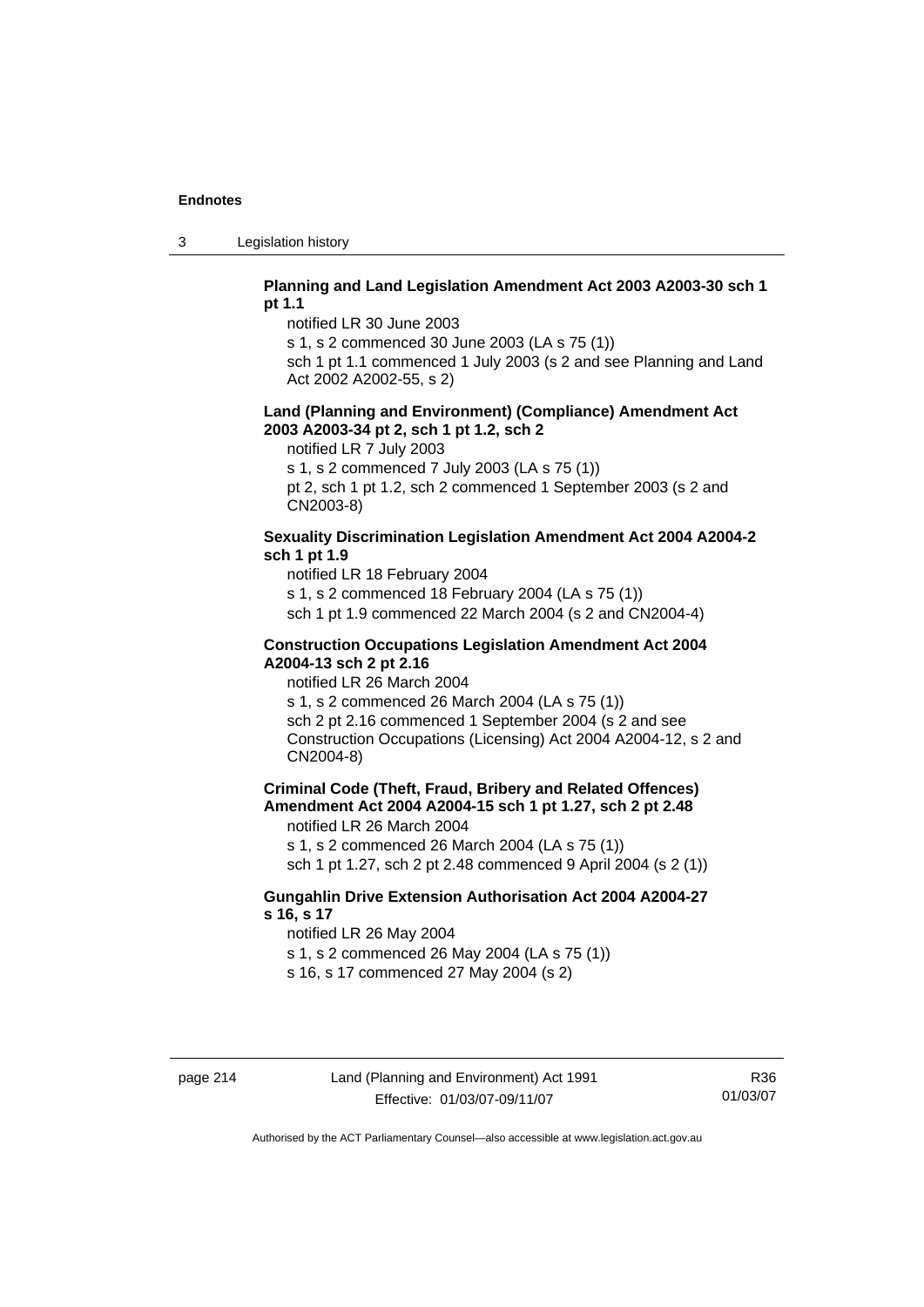| Legislation history                                                                                                                                                                                                                          | 3 |
|----------------------------------------------------------------------------------------------------------------------------------------------------------------------------------------------------------------------------------------------|---|
| Statute Law Amendment Act 2004 A2004-42 sch 1 pt 1.3<br>notified LR 11 August 2004<br>s 1, s 2 commenced 11 August 2004 (LA s 75 (1))<br>sch 1 pt 1.3 commenced 25 August 2004 (s 2 (1))                                                     |   |
| Heritage Act 2004 A2004-57 sch 1 pt 1.5<br>notified LR 9 September 2004<br>s 1, s 2 commenced 9 September 2004 (LA s 75 (1))<br>sch 1 pt 1.5 commenced 9 March 2005 (s 2 and LA s 79)                                                        |   |
| Land (Planning and Environment) Amendment Act 2004 A2004-64<br>notified LR 25 August 2004<br>s 1, s 2 commenced 25 August 2004 (LA s 75 (1))<br>remainder commenced 1 November 2004 (s 2 and CN2004-16)                                      |   |
| Statute Law Amendment Act 2005 A2005-20 sch 3 pt 3.31<br>notified LR 12 May 2005<br>s 1, s 2 taken to have commenced 8 March 2005 (LA s 75 (2))<br>sch 3 pt 3.31 commenced 2 June 2005 (s 2 (1))                                             |   |
| Pest Plants and Animals Act 2005 A2005-21 sch 1 pt 1.1 (as am by<br>A2006-42 amdt 3.150, amdt 3.151)<br>notified LR 12 May 2005<br>s 1, s 2 commenced 12 May 2005 (LA s 75 (1))<br>sch 1 pt 1.1 commenced 12 November 2005 (s 2 and LA s 79) |   |
| Unit Titles (Staged Development) Amendment Act 2005 A2005-37<br>sch 1 pt 1.1<br>notified LR 26 August 2005<br>s 1, s 2 commenced 26 August 2005 (LA s 75 (1))<br>sch 1 pt 1.1 commenced 14 September 2005 (s 2 and CN2005-21)                |   |
| Land (Planning and Environment) Amendment Act 2005 A2005-49<br>notified LR 6 September 2005<br>s 1, s 2 commenced 6 September 2005 (LA s 75 (1))<br>remainder commenced 7 September 2005 (s 2)                                               |   |
| Tree Protection Act 2005 A2005-51 sch 1 pt 1.3 (as am by A2006-42<br>pt 3.23)<br>notified LR 29 September 2005<br>s 1, s 2 commenced 29 September 2005 (LA s 75 (1))<br>sch 1 pt 1.3 commenced 29 March 2006 (s 2 and LA s 79)               |   |

R36 01/03/07 Land (Planning and Environment) Act 1991 Effective: 01/03/07-09/11/07

page 215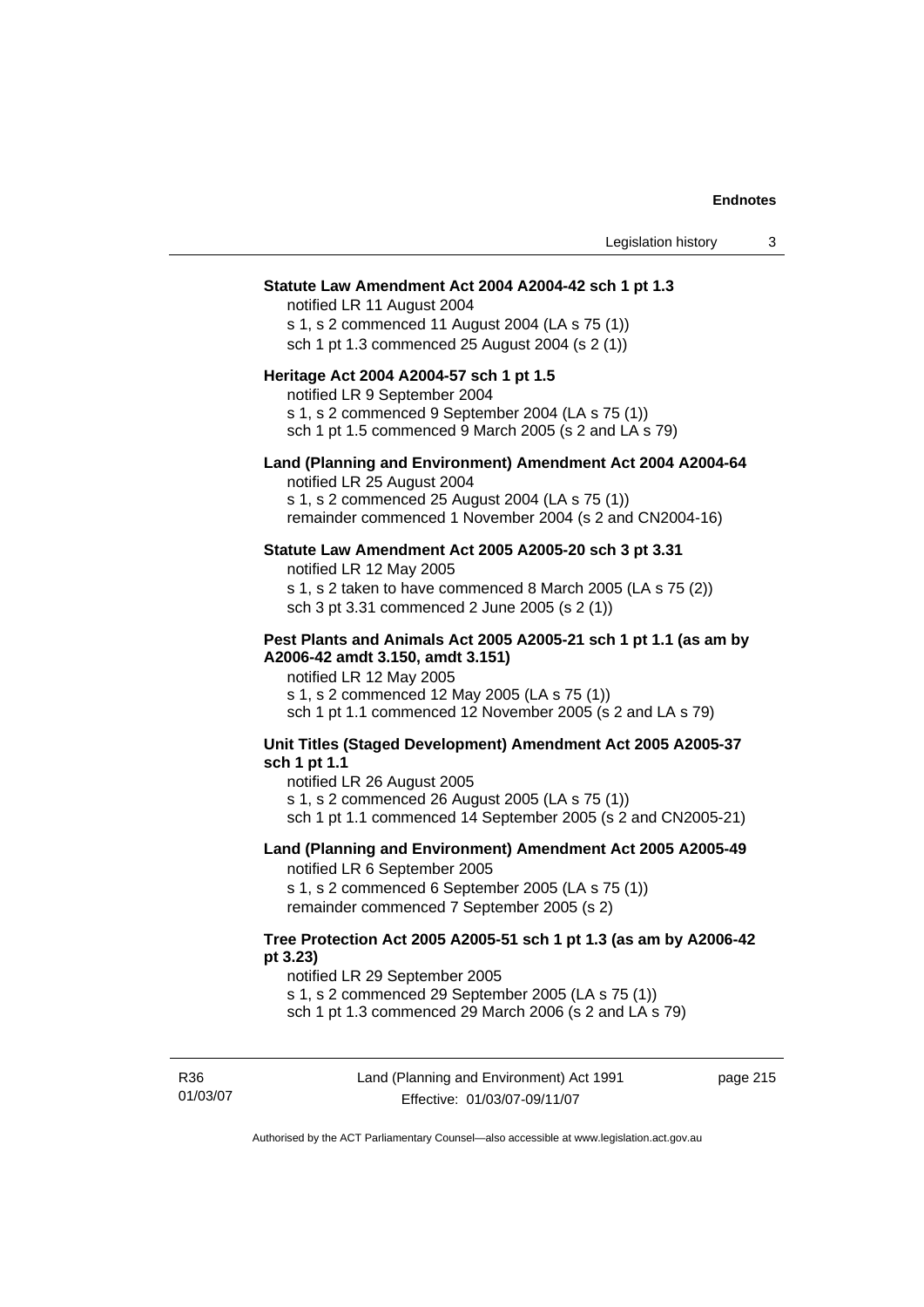3 Legislation history

|              | <b>Criminal Code (Administration of Justice Offences) Amendment Act</b><br>2005 A2005-53 sch 1 pt 1.17<br>notified LR 26 October 2005<br>s 1, s 2 commenced 26 October 2005 (LA s 75 (1))                                  |
|--------------|----------------------------------------------------------------------------------------------------------------------------------------------------------------------------------------------------------------------------|
|              | sch 1 pt 1.17 commenced 23 November 2005 (s 2)                                                                                                                                                                             |
|              | Statute Law Amendment Act 2005 (No 2) A2005-62 sch 1 pt 1.2<br>notified LR 21 December 2005                                                                                                                                |
|              | s 1, s 2 commenced 21 December 2005 (LA s 75 (1))<br>sch 1 pt 1.2 commenced 11 January 2006 (s 2 (1))                                                                                                                      |
|              | Civil Unions Act 2006 A2006-22 sch 1 pt 1.18<br>notified LR 19 May 2006<br>s 1, s 2 commenced 19 May 2006 (LA s 75 (1))<br>sch 1 pt 1.18 never commenced                                                                   |
| Note         | Act repealed by disallowance 14 June 2006 (see Cwlth Gaz<br>2006 No S93)                                                                                                                                                   |
|              | Sentencing Legislation Amendment Act 2006 A2006-23 sch 1 pt 1.25<br>notified LR 18 May 2006                                                                                                                                |
|              | s 1, s 2 commenced 18 May 2006 (LA s 75 (1))<br>sch 1 pt 1.25 commenced 2 June 2006 (s 2 (1) and see Crimes<br>(Sentence Administration) Act 2005 A2005-59 s 2, Crimes<br>(Sentencing) Act 2005 A2005-58, s 2 and LA s 79) |
|              | Administrative (Miscellaneous Amendments) Act 2006 A2006-30                                                                                                                                                                |
| sch 1 pt 1.6 |                                                                                                                                                                                                                            |
|              | notified LR 16 June 2006                                                                                                                                                                                                   |
|              | s 1, s 2 commenced 16 June 2006 (LA s 75 (1))                                                                                                                                                                              |

sch 1 pt 1.6 commenced 1 July 2006 (s 2 (1))

# **Statute Law Amendment Act 2006 A2006-42 amdt 3.150, amdt 3.151, sch 3 pt 3.23**

notified LR 26 October 2006

s 1, s 2 taken to have commenced 12 November 2005 (LA s 75 (2)) amdt 3.150, amdt 3.151 taken to have commenced 12 November 2005 (s 2 (2))

sch 3 pt 3.23 taken to have commenced 29 March 2006 (s 2 (2))

*Note* This Act only amends the Pest Plants and Animals Act 2005 A2005-21 and the Tree Protection Act 2005 A2005-51.

page 216 Land (Planning and Environment) Act 1991 Effective: 01/03/07-09/11/07

R36 01/03/07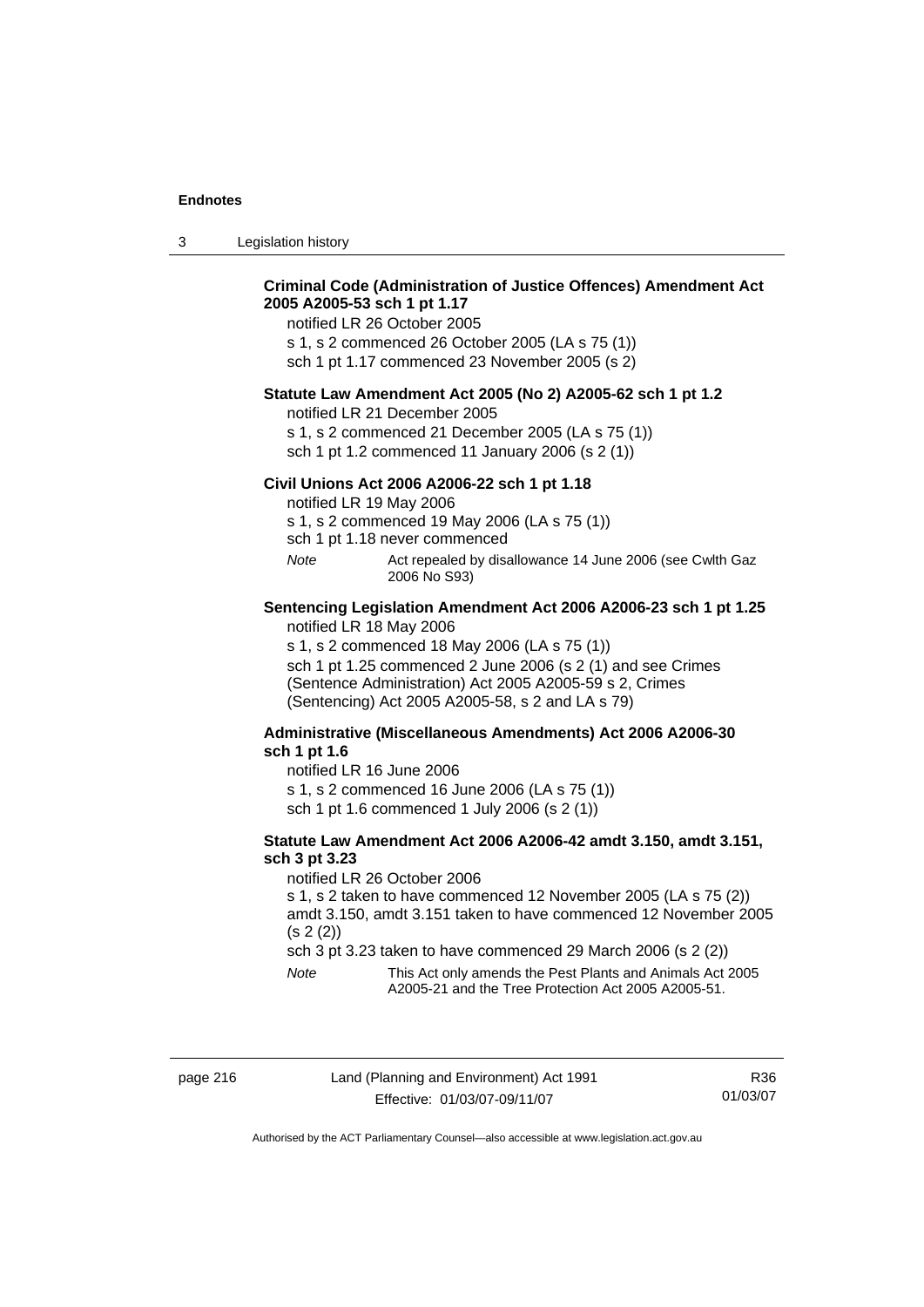Amendment history 4

# **Land (Planning and Environment) Legislation Amendment Act 2007 A2007-1 pt 2**

notified LR 1 March 2007 s 1, s 2 commenced 1 March 2007 (LA s 75 (1)) pt 2 taken to have commenced 1 March 2007 (s 2)

# **4 Amendment history**

| <b>Title</b><br>title | am $R$ 23 LA                                                                   |
|-----------------------|--------------------------------------------------------------------------------|
| Name of Act<br>s 1    | sub 2002 No 30 amdt 3.404                                                      |
| <b>Dictionary</b>     |                                                                                |
| s 2                   | om 2001 No 44 amdt 1.2333<br>ins 2002 No 30 amdt 3.404                         |
| <b>Notes</b>          |                                                                                |
| s <sub>3</sub>        | om 1993 No 44<br>ins 2002 No 30 amdt 3.404                                     |
|                       | Offences against Act—application of Criminal Code etc                          |
| s 4                   | om 2002 No 30 amdt 3.404                                                       |
|                       | def <b>appeals board</b> ins 1993 No 77 s 4                                    |
|                       | def commissioner ins 1996 No 85 s 4                                            |
|                       | def conservator am 1994 No 97 sch                                              |
|                       | def controlled activity am 1996 No 85 s 4                                      |
|                       | def <i>determined fee</i> om 2001 No 44 amdt 1.2334                            |
|                       | def <i>Environment Minister</i> ins 1996 No 71 s 4                             |
|                       | def Gungahlin central area ins 1996 No 39 s 8                                  |
|                       | def land management agreement ins 1999 No 73 s 4<br>sub 2001 No 44 amdt 1.2335 |
|                       | def <b>pest animal</b> ins 1997 No 7 s 4                                       |
|                       | def pest plant ins 1997 No 7 s 4                                               |
|                       | def <i>plan</i> sub 2001 No 44 amdt 1.2335                                     |
|                       | def <b>public land</b> ins 1996 No 85 s 4                                      |
|                       | def <i>public street</i> ins 1996 No 85 s 4                                    |
|                       | om 1999 No 79 sch 3                                                            |
|                       | def <i>registrar</i> ins 1993 No 77 s 4                                        |
|                       | def <i>public</i> works om 1993 No 75 s 4                                      |
|                       | pres s 4 ins A2003-34 amdt 2.1                                                 |
| <b>Preliminary</b>    |                                                                                |
| div 2.1 hdg           | (prev pt 2 div 1 hdg) renum R6 LA                                              |

R36 01/03/07 Land (Planning and Environment) Act 1991 Effective: 01/03/07-09/11/07

page 217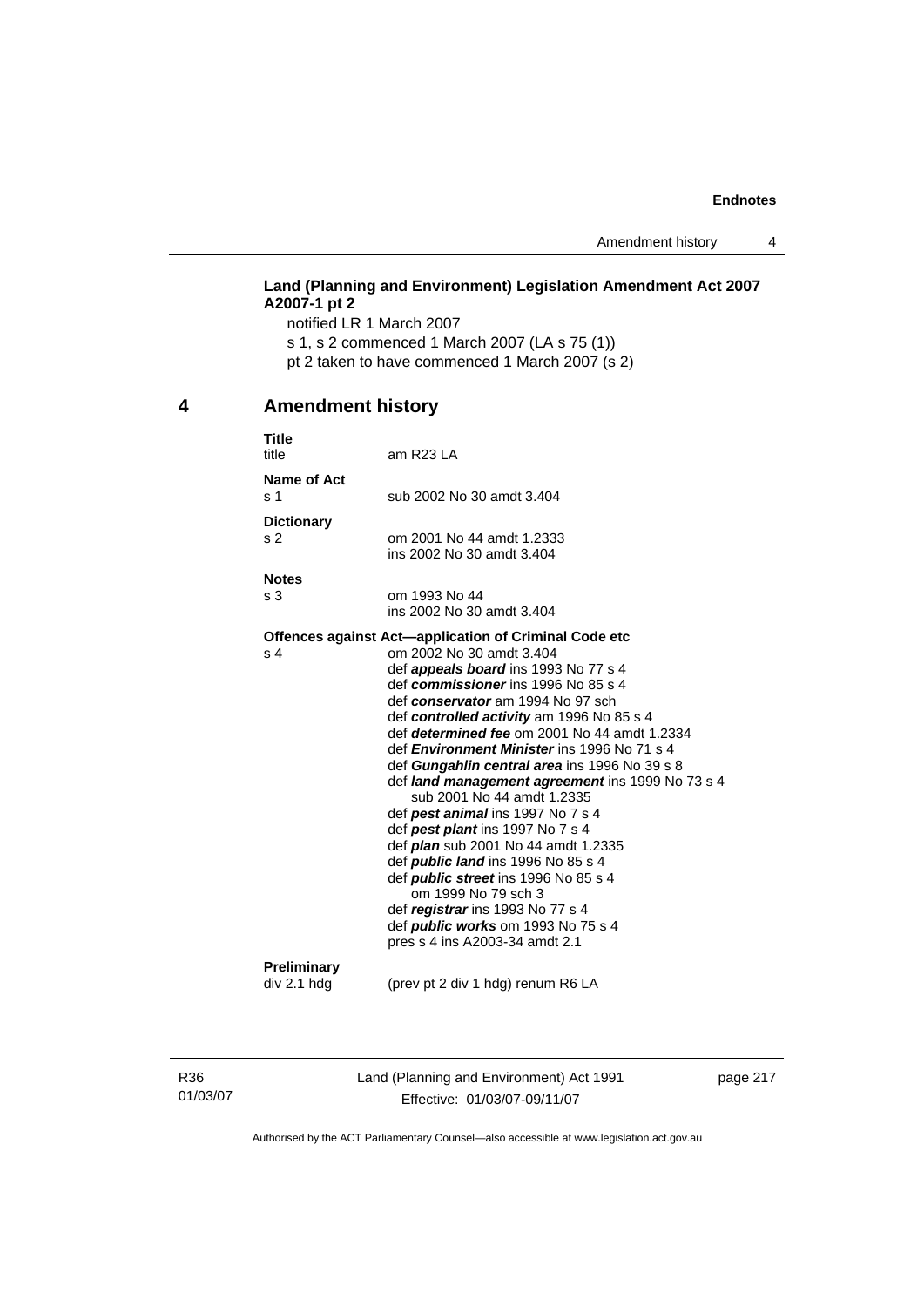4 Amendment history

**Definitions for pt 2**  s 5 am 1996 Nos 71 and 85 def *background papers* am A2002-56 amdts 1.1-1.3, amdt 1.24; A2004-57 amdts 1.8-1.11; pars renum R23 LA (see A2004-57 amdt 1.12) def *Commonwealth Planning Act* om 2002 No 30 amdt 3.405 def *consultation notice* ins 2002 No 30 amdt 3.406 def *draft plan variation* sub 2002 No 30 amdt 3.407, A2002-56 amdt 1.4 def *national authority* om 2002 No 30 amdt 3.408 def *national capital plan* sub 2002 No 30 amdt 3.409 **Stages and parts of the plan**  s 6 om 2002 No 30 amdt 3.410 **Territory plan—object and effect**  div 2.2 hdg (prev pt 2 div 2 hdg) renum R6 LA **Object of Territory plan**  s 7 hdg sub A2004-57 amdt 1.13<br>s 7 s 7 s 85: 2002 No s 7 am 1996 No 85; 2002 No 30 amdt 3.411; A2004-57 amdt 1.14; pars renum R23 LA (see A2004-57 amdt 1.15) **Effect of plan**  s 8 am 1993 No 77; 1996 No 85 **Effect of draft plan variation**  s 9 am 1996 No 85; 2000 No 37 s 4; 2001 No 44 amdt 1.2336; R6 LA (see 2001 No 44 amdt 1.2337); 2002 No 30 amdt 3.412, amdt 3.413; ss renum R9 LA (see 2002 No 30 amdt 3.414); A2002-56 amdt 1.5, amdt 1.6; pars renum R15 LA; A2004-57 amdt 1.16; ss renum R23 LA (see A2004-57 amdt 1.17) **Effect of interim heritage places register**  s 10 am A2002-56 amdt 1.23, amdt 1.24 om A2004-57 amdt 1.18 **Draft heritage places register and variations—lack of effect**  s 11 om A2004-57 amdt 1.18 **Territory plan—continuation and variation**  div 2.3 hdg (prev pt 2 div 3 hdg) renum R6 LA **Territory plan**<br>sdiv 2.3.1 hdg (prev pt 2 div 3 sdiv A hdg) renum R6 LA **Preparation of variations of Territory plan**  sdiv 2.3.2 hdg (prev pt 2 div 3 sdiv B hdg) renum R6 LA

page 218 Land (Planning and Environment) Act 1991 Effective: 01/03/07-09/11/07

R36 01/03/07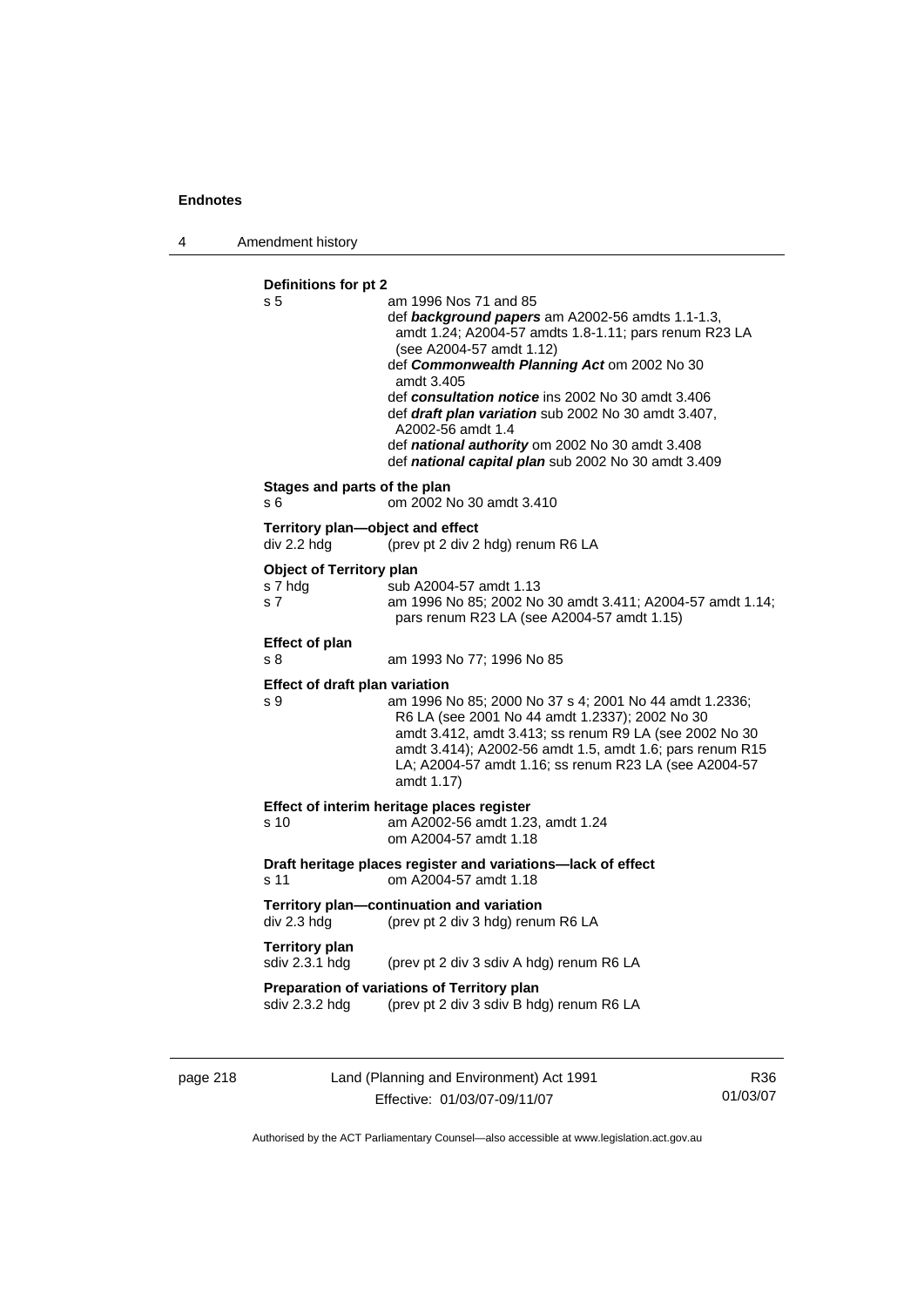| s 15           | am 1996 No 85<br>sub A2002-56 amdt 1.7                                                                                                                                                                       |
|----------------|--------------------------------------------------------------------------------------------------------------------------------------------------------------------------------------------------------------|
| s 16           | <b>Consultation with conservator</b><br>sub 1996 No 85<br>am A2002-56 amdt 1.24                                                                                                                              |
| s 17           | <b>Consultation with heritage council</b><br>am 2001 No 44 amdt 1.2338, amdt 1.2339; 2002 No 30<br>amdt 3.415, amdt 3.508; A2002-56 amdt 1.24<br>sub A2004-57 amdt 1.19                                      |
| s 18           | <b>Environmental reports and inquiries</b><br>am 2002 No 30 amdt 3.416; A2002-56 amdt 1.24                                                                                                                   |
| s 19           | <b>Public consultation-notification</b><br>am 1993 No 75; 1996 No 85; 2000 No 37 s 5<br>sub 2001 No 44 amdt 1.2340<br>am 2002 No 30 amdt 3.417; A2002-56 amdt 1.8, amdt 1.23,<br>amdt 1.24                   |
| s 19A          | Public consultation-notice of interim effect etc<br>ins 2001 No 44 amdt 1.2340<br>am 2002 No 30 amdt 3.418; A2004-57 amdt 1.20                                                                               |
| s 19B          | Public consultation-availability of draft plan variation etc<br>ins 2001 No 44 amdt 1.2340<br>am 2002 No 30 amdt 3.419; A2002-56 amdt 1.9, amdt 1.10,<br>amdt 1.24; ss renum R12 LA (see A2002-56 amdt 1.11) |
| s 19C          | Draft plan variations that do not affect rights<br>ins 2001 No 44 amdt 1.2340<br>sub A2002-56 amdt 1.12                                                                                                      |
| s 20           | <b>Consultation with national capital authority</b><br>am 2002 No 30 amdt 3.420<br>sub A2002-56 amdt 1.12                                                                                                    |
| s 21           | <b>Public inspection of comments</b><br>am 1996 No 85; 2002 No 30 amdt 3.421<br>sub A2002-56 amdt 1.13                                                                                                       |
| s 22           | Revision, deferral or withdrawal of draft plan variations<br>am 1996 No 85; 2001 No 44 amdts 1.2341-1.2345; R6 LA<br>(see 2001 No 44 amdt 1.2346); 2002 No 30 amdt 3.422;<br>A2002-56 amdt 1.23, amdt 1.24   |
| sdiv 2.3.3 hdg | <b>Executive approval and consideration by Legislative Assembly</b><br>(prev pt 2 div 3 sdiv C hdg) renum R6 LA                                                                                              |

R36 01/03/07 Land (Planning and Environment) Act 1991 Effective: 01/03/07-09/11/07

page 219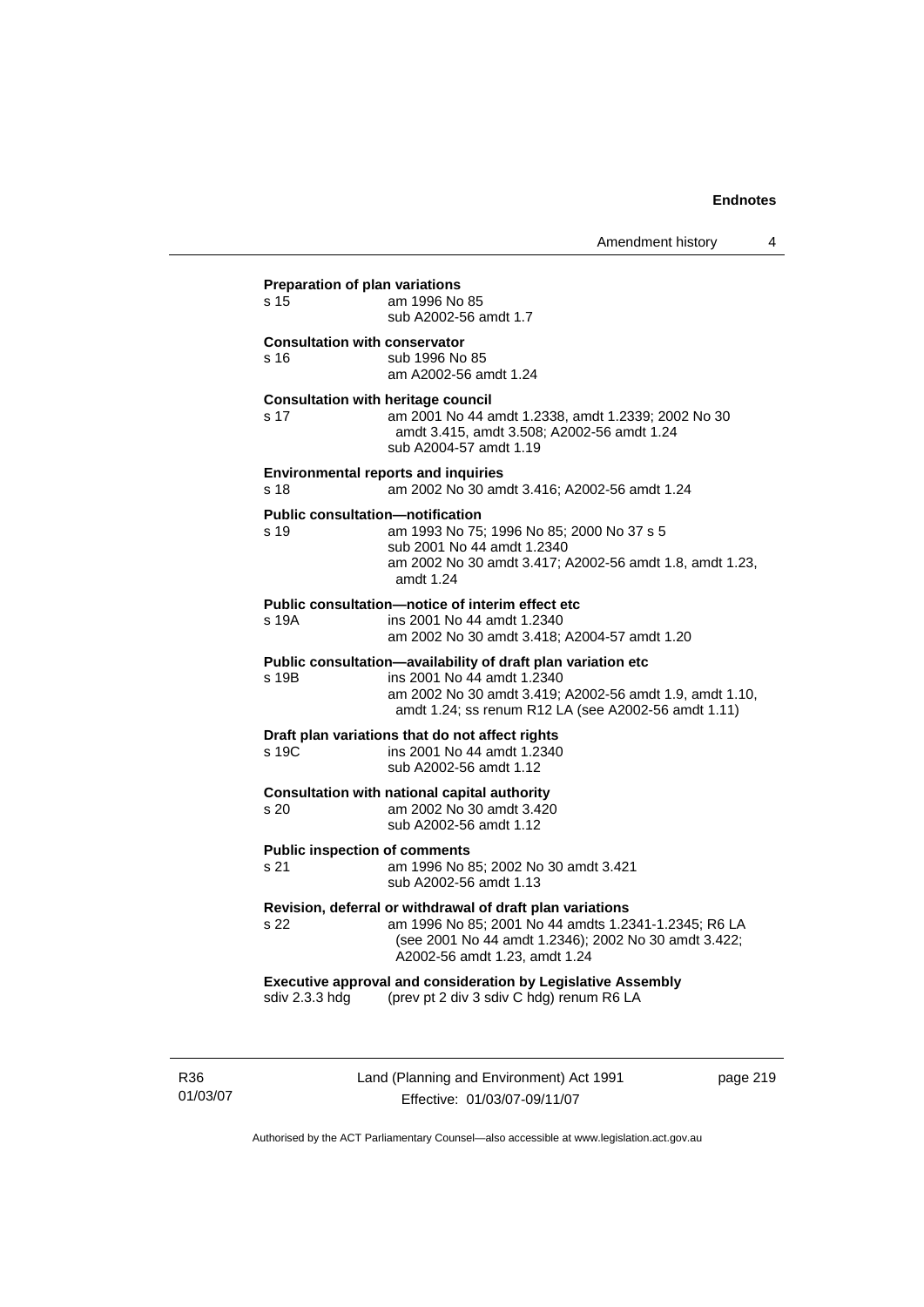| 4        | Amendment history                              |                                                                                                                                                                                                                                                                                               |                 |
|----------|------------------------------------------------|-----------------------------------------------------------------------------------------------------------------------------------------------------------------------------------------------------------------------------------------------------------------------------------------------|-----------------|
|          | s 24                                           | Submission of draft plan variation to Executive<br>am 1996 No 85; 2001 No 44 amdt 1.2347; 2002 No 30<br>amdt 3.422, amdt 3.423; A2002-56 amdt 1.23, amdt 1.24;<br>A2003-30 amdt 1.1; ss renum R12 LA (see A2003-30<br>amdt 1.2); A2004-57 amdt 1.21                                           |                 |
|          | s 25                                           | <b>Consideration by Legislative Assembly committee</b><br>am A2002-56 amdt 1.23                                                                                                                                                                                                               |                 |
|          | <b>Minister's powers</b><br>$s$ 26 hdg<br>s 26 | sub A2002-56 amdt 1.14<br>am 1996 No 85; 2001 No 44 amdts 1.2348-1.2350; 2002<br>No 30 amdt 3.424; A2002-56 amdts 1.15-1.17, amdt 1.23,<br>amdt 1.24                                                                                                                                          |                 |
|          | s 27                                           | Return of draft plan variation to authority<br>sub 2002 No 30 amdt 3.425<br>am A2002-56 amdt 1.18, amdt 1.19, amdt 1.23                                                                                                                                                                       |                 |
|          | s 28                                           | Notice of revival of deferred draft plan variation<br>am 2001 No 44 amdt 1.2351, amdt 1.2352; A2002-56<br>amdt 1.20, amdt 1.23, amdt 1.24                                                                                                                                                     |                 |
|          | s 29                                           | <b>Consideration of plan variation by Legislative Assembly</b><br>am 1996 No 85; 2001 No 44 amdts 1.2353-1.2356,<br>amdt 1.2358; R6 LA (see 2001 No 44 amdt 1.2357); 2002<br>No 30 amdts 3.426-3.430; ss renum R9 LA (see 2002 No 30<br>amdt 3.431); A2002-56 amdt 1.20, amdt 1.21, amdt 1.23 |                 |
|          | s 30                                           | <b>Rejection of plan variation by Legislative Assembly</b><br>om 2001 No 44 amdt 1.2359<br>ins 2001 No 44 amdt 1.2358<br>am A2002-56 amdt 1.21, amdt 1.24                                                                                                                                     |                 |
|          | s 30A                                          | Partial rejection of plan variation by Legislative Assembly<br>ins 2001 No 44 amdt 1.2358<br>am 2002 No 30 amdt 3.432                                                                                                                                                                         |                 |
|          | s 30B                                          | Partial rejection of plan variation-newspaper publication etc<br>ins 2001 No 44 amdt 1.2358<br>am A2002-56 amdt 1.21                                                                                                                                                                          |                 |
|          | <b>Plan variations-defined land</b>            | sdiv 2.3.4 hdg (prev pt 2 div 3 sdiv D hdg) renum R6 LA                                                                                                                                                                                                                                       |                 |
|          | s 32                                           | Plan variations in relation to defined land<br>am 1996 No 85; 2001 No 44 amdts 1.2360-1.2366; R6 LA<br>(see 2001 No 44 amdt 1.2367); am A2002-56 amdt 1.24                                                                                                                                    |                 |
|          | div 2.4 hdg                                    | <b>Australian Capital Territory Planning Authority</b><br>(prev pt 2 div 4 hdg) renum R6 LA<br>om A2002-56 amdt 1.22                                                                                                                                                                          |                 |
| page 220 |                                                | Land (Planning and Environment) Act 1991<br>Effective: 01/03/07-09/11/07                                                                                                                                                                                                                      | R36<br>01/03/07 |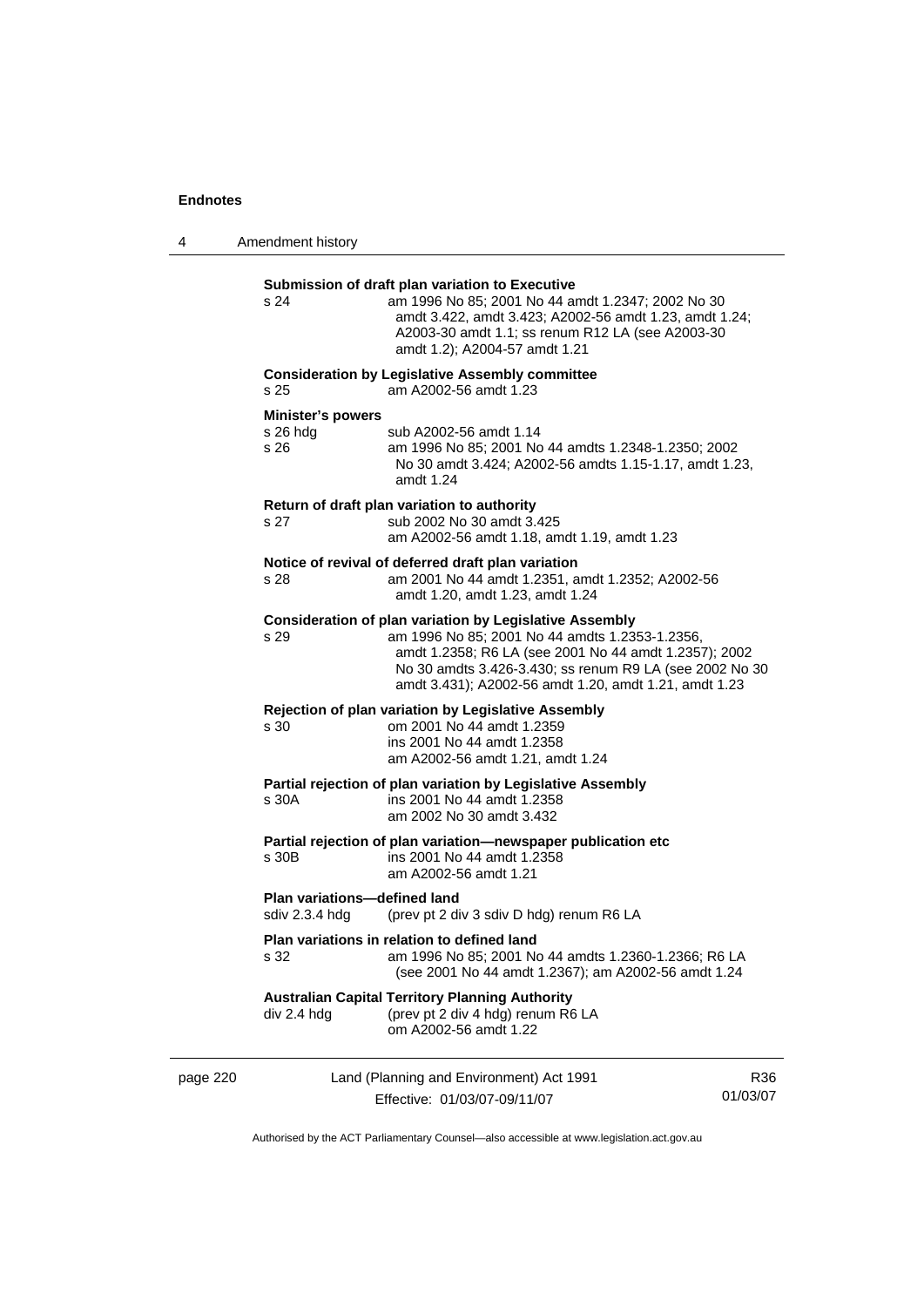Amendment history 4

# **Establishment, constitution, functions and powers**  div 4 subdiv A hdg om 1996 No 85 **Establishment of authority**  s 33 am 1996 No 85 sub 2002 No 30 amdt 3.433 om A2002-56 amdt 1.22 **Constitution**  s 34 om 1996 No 85 **Functions**  s 36 am 2002 No 30 amdt 3.434, amdt 3.435 om A2002-56 amdt 1.22 **Executive policy directions**  s 37 am 1995 No 25; 1996 No 85; 2001 No 44 amdt 1.2368; R6 LA (see 2001 No 44 amdt 1.2369); 2002 No 30 amdt 3.436 om A2002-56 amdt 1.22 **Power to enter into contracts**<br>s 38 am 1994 No am 1994 No 38 sub 2002 No 30 amdt 3.437 om A2002-56 amdt 1.22 **Annual report**  s 39 om 1995 No 25 **Delegation**  sub 2002 No 30 amdt 3.437 om A2002-56 amdt 1.22 s 41 am 2002 No 30 amdt 3.438 om A2002-56 amdt 1.22

#### **Effect of irregularity of appointment of chief planner**  s 42 om 1996 No 85

**Chief planner**  div 4 subdiv B hdg om 1996 No 85

**Staff** 

**Chief planner** 

s 43 om 1996 No 85

**Acting chief planner**  om 1996 No 85

**Remuneration and allowances**  s 45 am 1994 No 38 om 1995 No 56

R36 01/03/07 Land (Planning and Environment) Act 1991 Effective: 01/03/07-09/11/07

page 221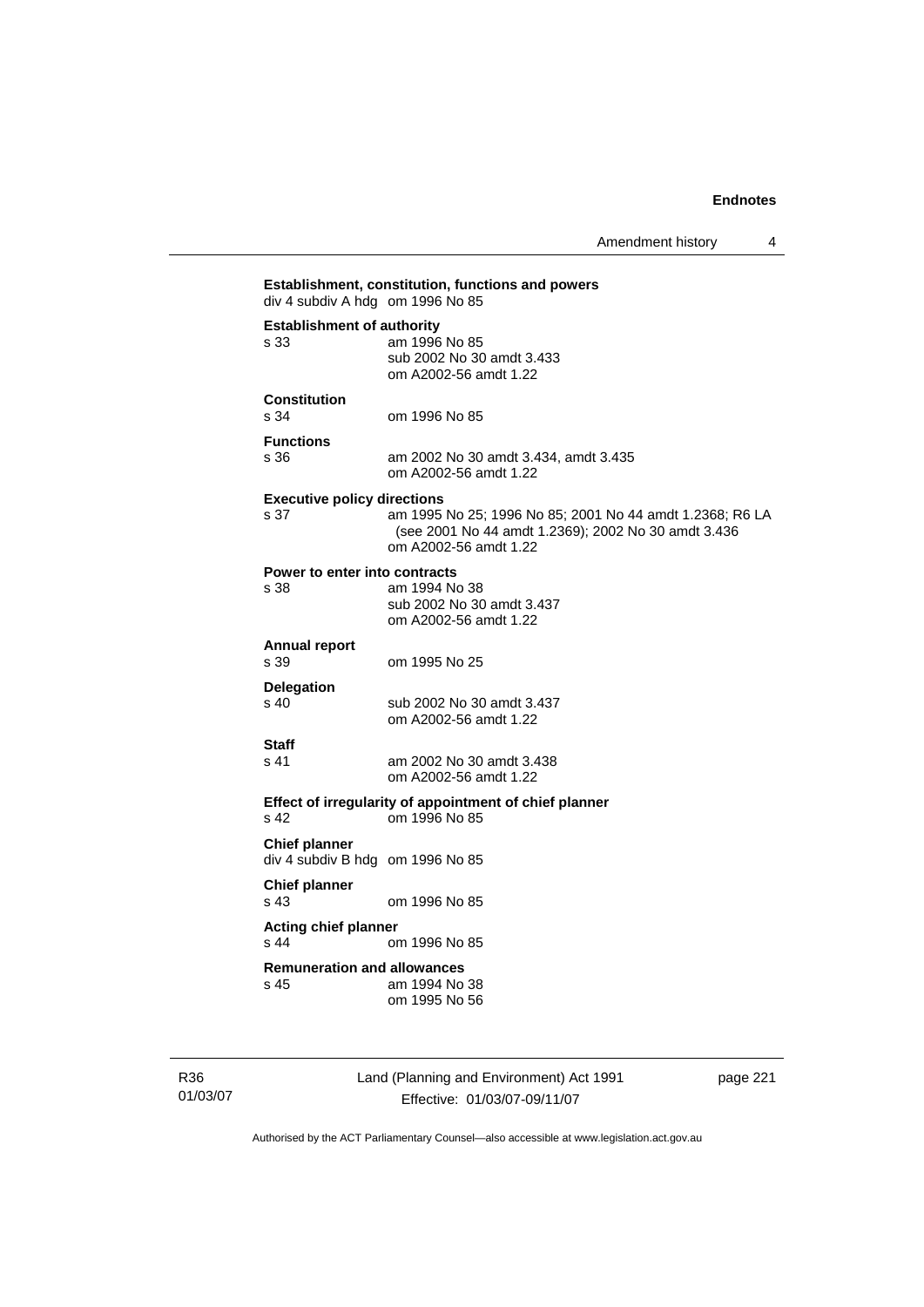4 Amendment history

page 222 Land (Planning and Environment) Act 1991 Effective: 01/03/07-09/11/07 01/03/07 **Leave of absence**  om 1996 No 85 **Disclosure of interests**<br>s 47 cm 1 om 1996 No 85 **Other employment, remuneration, business etc**  s 48 om 1996 No 85 **Resignation**  s 49 om 1996 No 85 **Termination of appointment**  s 50 om 1996 No 85 **Miscellaneous**  div 2.5 hdg (prev pt 2 div 5 hdg) renum R6 LA **Heritage**  pt 3 hdg om A2004-57 amdt 1.22 **Preliminary**  div 3.1 hdg (prev pt 3 div 1 hdg) renum R6 LA om A2004-57 amdt 1.22 **Definitions for pt 3**  s 52 hdg sub 2002 No 30 amdt 3.439 s 52 am 2002 No 30 amdt 3.440, amdt 3.442 om A2004-57 amdt 1.22 def *interim heritage places register* ins 2001 No 44 amdt 1.2370 am 2002 No 30 amdt 3.441 om A2004-57 amdt 1.22 def *interim variation* ins 2001 No 44 amdt 1.2371 om A2004-57 amdt 1.22 **Compliance with requirements for consultation or notification**  s 53 om 2001 No 44 amdt 1.2372 ins 2002 No 30 amdt 3.443 om A2004-57 amdt 1.22 **Heritages places register**  div 3.2 hdg (prev pt 3 div 2 hdg) renum R6 LA om A2004-57 amdt 1.22 **Content of heritage places register**  s 54 am 2002 No 30 amdt 3.444, amdt 3.445 om A2004-57 amdt 1.22 **Interim heritage places registers**  div 3.3 hdg (prev pt 3 div 3 hdg) renum R6 LA om A2004-57 amdt 1.22

Authorised by the ACT Parliamentary Counsel—also accessible at www.legislation.act.gov.au

R36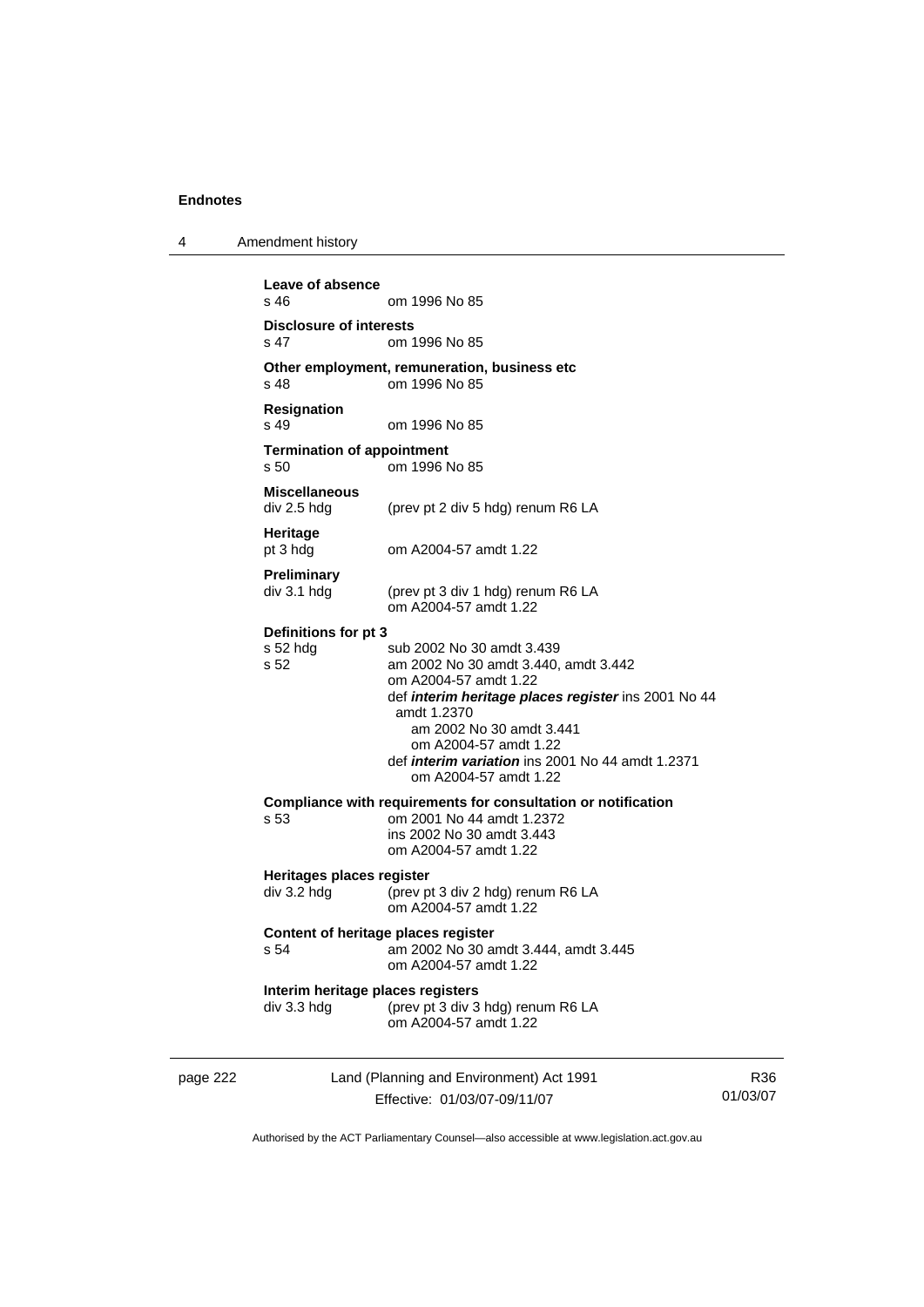| Amendment history |  |
|-------------------|--|
|-------------------|--|

# Land (Planning and Environment) Act 1991 Effect<br>sdiv 3.3.1 hdg (prev pt 3 div 3 sdiv A hdg) renum R6 LA om A2004-57 amdt 1.22 **Effect of interim registers**  s 55 am 2001 No 44 amdt 1.2373; 2002 No 30 amdt 3.446 om A2004-57 amdt 1.22 **Preparation, notification and submission of registers**  sdiv 3.3.2 hdg (prev pt 3 div 3 sdiv B hdg) renum R6 LA om A2004-57 amdt 1.22 **Application for inclusion of places in interim register**  s 59 am 1993 No 77; 1996 No 71; ss renum R15 LA om A2004-57 amdt 1.22 **Public notification**  s 60 am 1993 No 77; 1996 No 71; 2001 No 44 amdt 1.2374, amdt 1.2375; R6 LA (see 2001 No 44 amdt 1.2376); 2002 No 30 amdt 3.447, amdt 3.448 om A2004-57 amdt 1.22 **Notification of lessees and occupiers**  s 61 am 2001 No 44 amdt 1.2377; 2002 No 30 amdt 3.508 om A2004-57 amdt 1.22 **Revision of interim register**  s 62 am 1993 No 77; 1996 No 71; 2001 No 44 amdts 1.2378- 1.2381; R6 LA (see 2001 No 44 amdt 1.2382); 2002 No 30 amdt 3.449, amdt 3.508 om A2004-57 amdt 1.22 **Submission of interim register to planning and land authority**  s 63 hdg am A2002-56 amdt 1.25 s 63 am 1993 No 77; 1996 No 71; 2001 No 44 amdt 1.2383; A2002-56 amdt 1.25-1.29 om A2004-57 amdt 1.22 **Acquisition**  s 64 am A2002-56 amdt 1.30, amdt 1.31 om A2004-57 amdt 1.22 **Acquisition of heritage places and objects**  div 3.4 hdg (prev pt 3 div 4 hdg) renum R6 LA om A2004-57 amdt 1.22 **Notice of acquistion**  s 65 am 1993 No 77 om 1996 No 71

R36 01/03/07

Effective: 01/03/07-09/11/07

page 223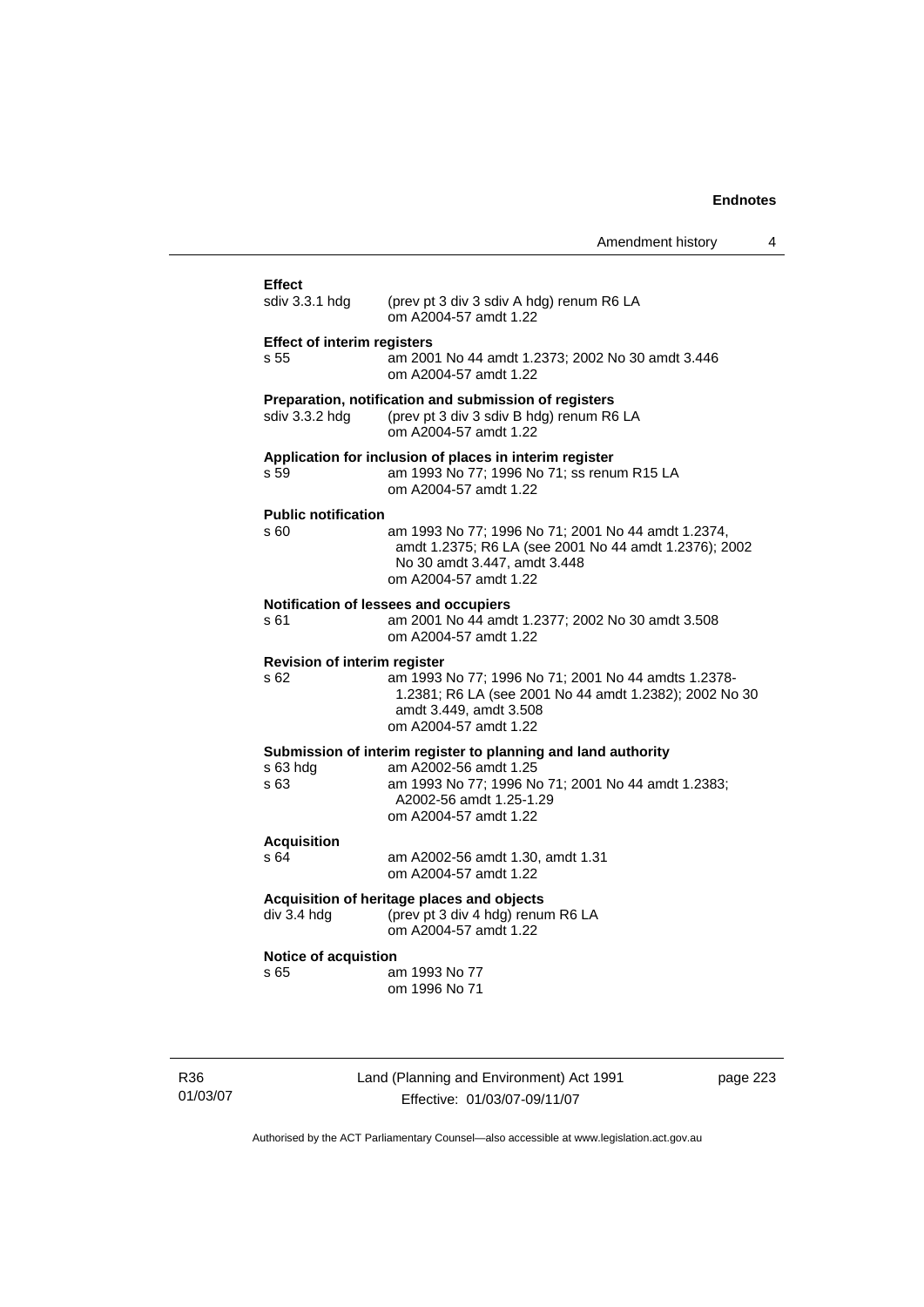|  | Amendment history |
|--|-------------------|
|--|-------------------|

| page 224 |                                              | Land (Planning and Environment) Act 1991                                                                                                                                                       | RЗ |
|----------|----------------------------------------------|------------------------------------------------------------------------------------------------------------------------------------------------------------------------------------------------|----|
|          | <b>Compensation claims</b><br>sdiv 3.5.4 hdg | (prev pt 3 div 5 sdiv D hdg) renum R6 LA<br>om A2004-57 amdt 1.22                                                                                                                              |    |
|          | s 73                                         | <b>Orders-Ministerial directions and declarations</b><br>am 1993 No 77; 1996 No 71; 2001 No 44 amdts<br>1.2387-1.2389; 2002 No 30 amdt 3.455, 3.456<br>om A2004-57 amdt 1.22                   |    |
|          | s 72                                         | Orders-reports by heritage council<br>om A2004-57 amdt 1.22                                                                                                                                    |    |
|          | s 71                                         | Orders for protection of unregistered Aboriginal places—application of pt 6<br>am 1993 No 77; A2002-56 amdt 1.31; A2003-34 amdt 1.3<br>om A2004-57 amdt 1.22                                   |    |
|          | s 70                                         | Damaging unregistered Aboriginal places<br>am 1994 No 81<br>om A2004-57 amdt 1.22                                                                                                              |    |
|          | subdiv 3.5.3 hdg                             | Protection of unregistered Aboriginal heritage<br>(prev pt 3 div 5 subdiv C hdg) renum R6 LA<br>om A2004-57 amdt 1.22                                                                          |    |
|          | s 69                                         | Aboriginal heritage discoveries—Ministerial directions and declarations<br>am 1993 No 77; 1996 No 71; 2001 No 44 amdts<br>1.2384-1.2386; 2002 No 30 amdts 3.451-3.454<br>om A2004-57 amdt 1.22 |    |
|          | s 68                                         | Aboriginal heritage discoveries-consideration of reports<br>am 2002 No 30 amdt 3.508<br>om A2004-57 amdt 1.22                                                                                  |    |
|          | <b>Reports</b><br>s 67                       | am 1994 No 81<br>om A2004-57 amdt 1.22                                                                                                                                                         |    |
|          | sdiv 3.5.2 hdg                               | Reporting discoveries of unregistered Aboriginal places<br>(prev pt 3 div 5 sdiv B hdg) renum R6 LA<br>om A2004-57 amdt 1.22                                                                   |    |
|          | Definitions for div 3.5<br>s 66              | sub 2002 No 30 amdt 3.450<br>om A2004-57 amdt 1.22                                                                                                                                             |    |
|          | <b>Preliminary</b><br>sdiv 3.5.1 hdg         | (prev pt 3 div 5 sdiv A hdg) renum R6 LA<br>om A2004-57 amdt 1.22                                                                                                                              |    |
|          | div 3.5 hdg                                  | (prev pt 3 div 5 hdg) renum R6 LA<br>om A2004-57 amdt 1.22                                                                                                                                     |    |
|          | <b>Aboriginal heritage</b>                   |                                                                                                                                                                                                |    |

Effective: 01/03/07-09/11/07

R36 01/03/07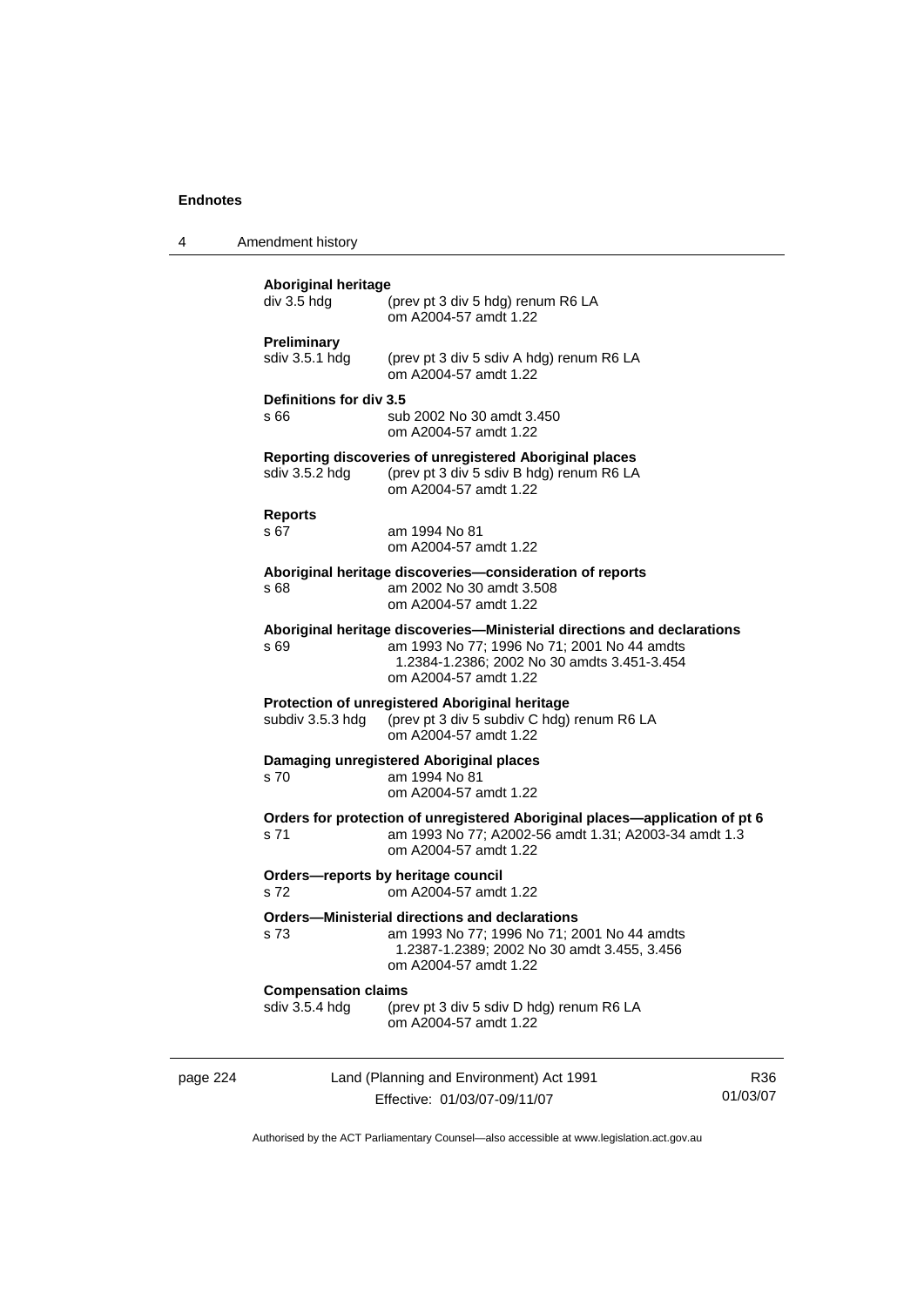Amendment history 4

Land (Planning and Environment) Act 1991 **Definitions for sdiv 3.5.4**  om A2004-57 amdt 1.22 **Application of sdiv 3.5.4**  s 75 am 2002 No 30 amdt 3.457 om A2004-57 amdt 1.22 **Right to compensation**  s 76 om A2004-57 amdt 1.22 **Loss for which compensation is recoverable**  s 77 am 2002 No 30 amdt 3.458 om A2004-57 amdt 1.22 **Amount of compensation**  s 78 om A2004-57 amdt 1.22 **Consultation with applicants**  s 79 am 1996 No 71 om A2004-57 amdt 1.22 **Notice of decisions about compensation**  s 80 am 1993 No 77 sub 1996 No 71 om A2004-57 amdt 1.22 **Consultation in relation to registers**<br>sdiv 3.5.5 hdg (prev pt 3 div 5 sdi (prev pt 3 div 5 sdiv E hdg) renum R6 LA om A2004-57 amdt 1.22 **Consultation with Aboriginal organisations**  s 81 am 2002 No 30 amdt 3.459 om A2004-57 amdt 1.22 **Restricted information**  sdiv 3.5.6 hdg (prev pt 3 div 5 sdiv F hdg) renum R6 LA om A2004-57 amdt 1.22 **Restricted information**  s 82 am 1993 No 77; 1996 No 71; 2001 No 56 amdt 3.432; 2002 No 30 amdt 3.508 om A2004-57 amdt 1.22 **Publication of restricted information by public officials**  s 83 om A2004-57 amdt 1.22 **Publication of restricted information generally**  s 84 am 1993 No 77; 1994 No 81; 1996 No 71 om A2004-57 amdt 1.22 **Access to restricted information**  s 85 am 1996 No 71 om A2004-57 amdt 1.22

page 225

Authorised by the ACT Parliamentary Counsel—also accessible at www.legislation.act.gov.au

Effective: 01/03/07-09/11/07

R36 01/03/07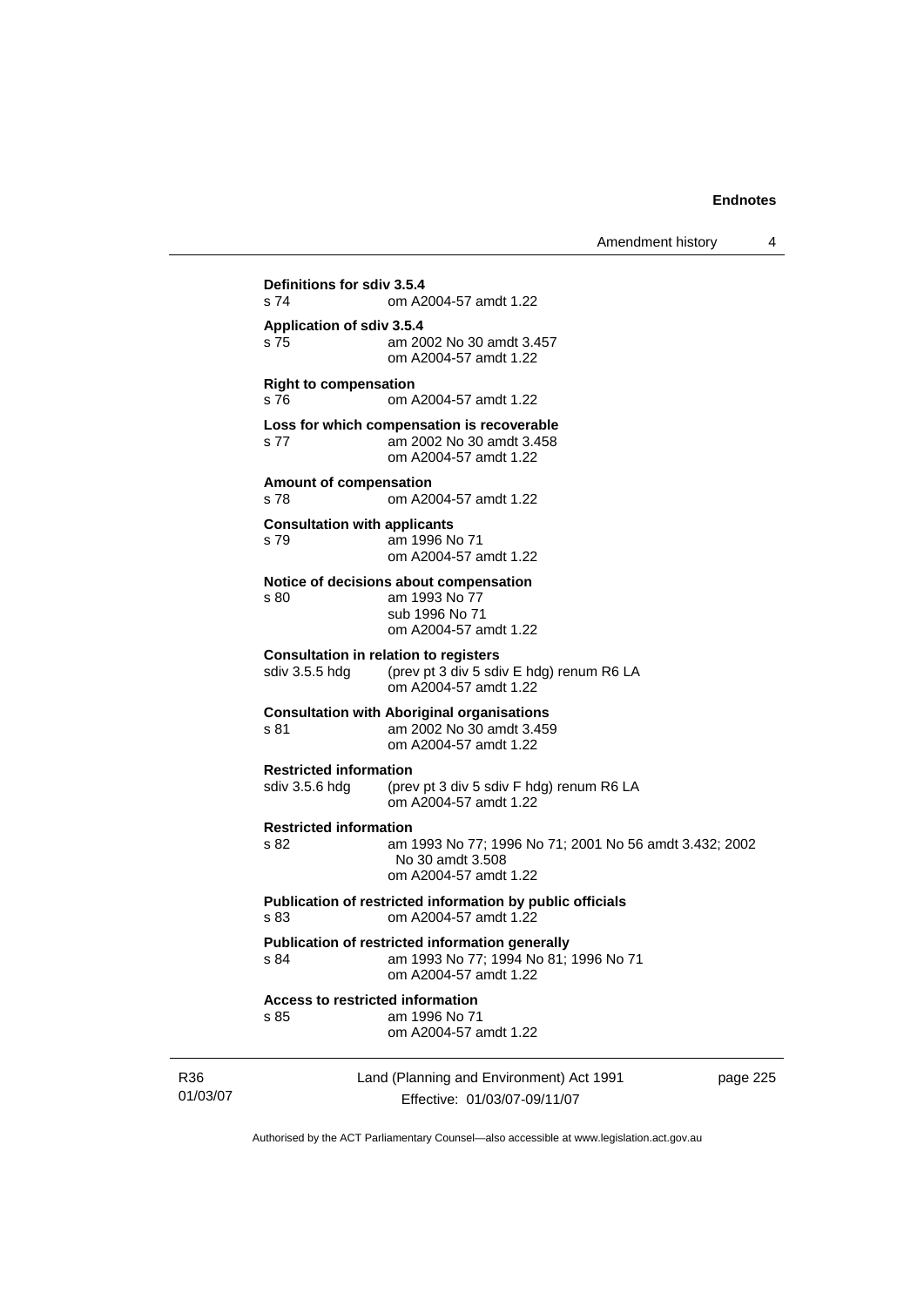4 Amendment history

| <b>Administrative review</b><br>pt 3 div 6 hdg        | om 1996 No 71                                                                                                                                   |
|-------------------------------------------------------|-------------------------------------------------------------------------------------------------------------------------------------------------|
| <b>Review of decisions</b><br>s 86                    | am 1993 No 77<br>om 1996 No 71                                                                                                                  |
| div 3.6 hdg                                           | Public access to heritage information<br>(prev pt 3 div 7 hdg) renum R6 LA<br>om A2004-57 amdt 1.22                                             |
|                                                       | Information about administrative action<br>sdiv 3.6.1 hdg (prev pt 3 div 7 sdiv A hdg) renum R6 LA<br>om A2004-57 amdt 1.22                     |
| <b>Application of sdiv 3.6.1</b><br>s 87              | om A2004-57 amdt 1.22                                                                                                                           |
| Searching administrative records<br>s 88              | am 2001 No 44 amdt 1.2390, amdt 1.2391<br>om A2004-57 amdt 1.22                                                                                 |
| <b>Access to heritage registers</b><br>sdiv 3.6.2 hdg | (prev pt 3 div 7 sdiv B hdg) renum R6 LA<br>om A2004-57 amdt 1.22                                                                               |
| <b>Searching heritage registers</b><br>s 89           | am 2001 No 44 amdt 1.2392, amdt 1.2393<br>sub 2002 No 30 amdt 3.460<br>om A2004-57 amdt 1.22                                                    |
| div 3.7 hdg                                           | <b>Australian Capital Territory Heritage Council</b><br>(prev pt 3 div 8 hdg) renum R6 LA<br>sub 2002 No 30 amdt 3.461<br>om A2004-57 amdt 1.22 |
| Preliminary<br>sdiv 3.7.1 hdg                         | (prev pt 3 div 8 sdiv A hdg) renum R6 LA<br>om 2002 No 30 amdt 3.461                                                                            |
| Definitions for div 3.7<br>s 90                       | sub 2002 No 30 amdt 3.461<br>om A2004-57 amdt 1.22                                                                                              |
| sdiv 3.7.2 hdg                                        | <b>Establishment, functions and powers</b><br>(prev pt 3 div 8 sdiv B hdg) renum R6 LA<br>om 2002 No 30 amdt 3.461                              |
| <b>Establishment of heritage council</b><br>s 91      | sub 2002 No 30 amdt 3.461<br>om A2004-57 amdt 1.22                                                                                              |

page 226 Land (Planning and Environment) Act 1991 Effective: 01/03/07-09/11/07

R36 01/03/07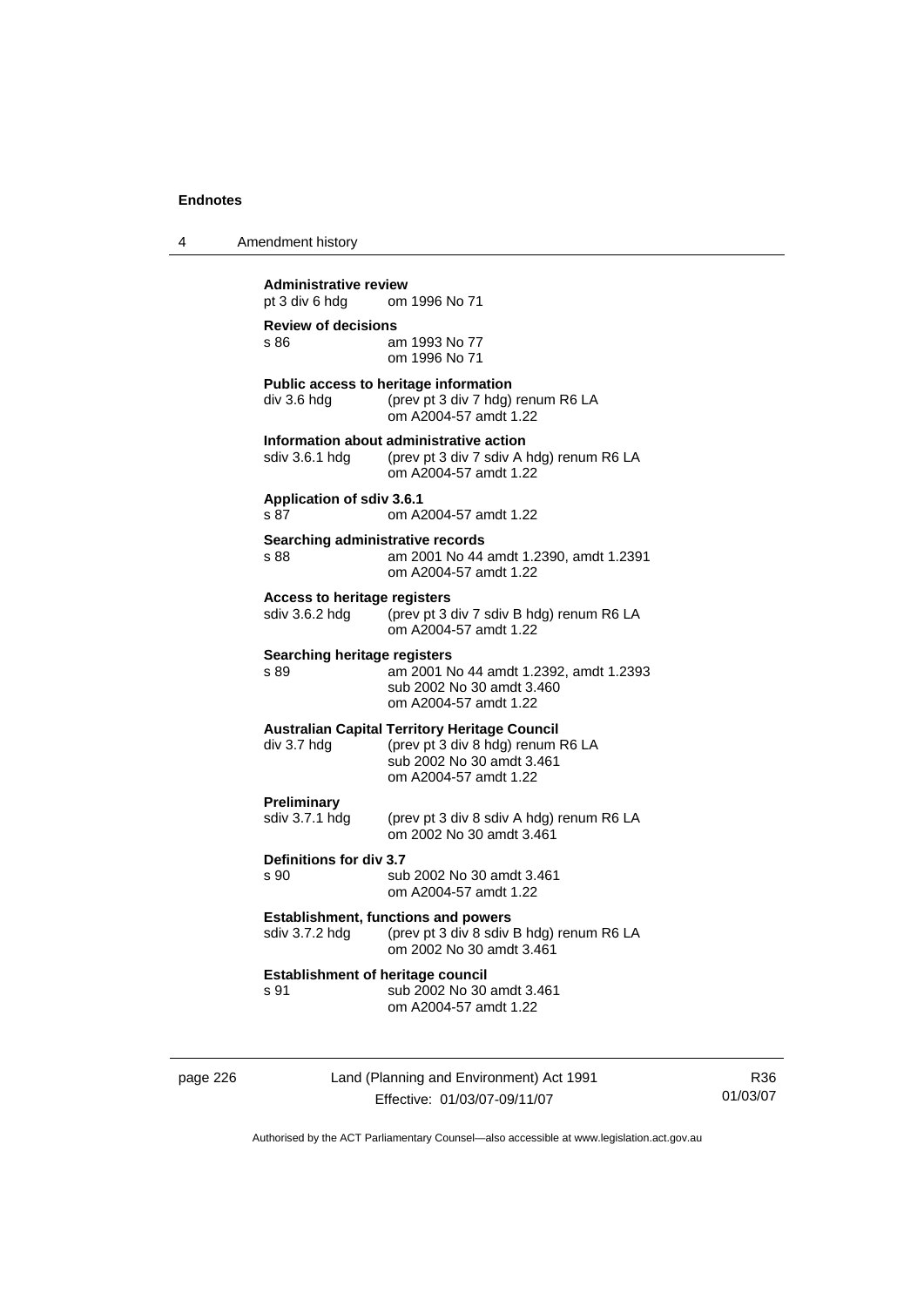# **Constitution**  sub 2002 No 30 amdt 3.461 am A2002-56 amdt 1.32 om A2004-57 amdt 1.22 **Functions of heritage council**  s 93 am 1995 No 25; 2001 No 44 amdt 1.2394 sub 2002 No 30 amdt 3.461 om A2004-57 amdt 1.22 **Ministerial directions**  s 94 sub 2002 No 30 amdt 3.461 om A2004-57 amdt 1.22 **Deputies of permanent members**  om 1995 No 25 ins 2002 No 30 amdt 3.461 om A2004-57 amdt 1.22 **Appointment of expert members**  s 96 sub 2002 No 30 amdt 3.461 om A2004-57 amdt 1.22 **Constitution and meetings**<br>sdiv 3.7.3 hdg (prev pt 3 (prev pt 3 div 8 sdiv C hdg) renum R6 LA om 2002 No 30 amdt 3.461 **Term of appointment of expert members**  s 97 am 1996 No 85 sub 2002 No 30 amdt 3.461 om A2004-57 amdt 1.22 **Conditions of appointment of expert members generally**  s 98 sub 2002 No 30 amdt 3.461 om A2004-57 amdt 1.22 **Chairperson, deputy chairperson and secretary**<br>s 99 sub 2002 No 30 amdt 3.461 sub 2002 No 30 amdt 3.461 om A2004-57 amdt 1.22 **Leave of absence**  s 100 sub 2002 No 30 amdt 3.461 om A2004-57 amdt 1.22 **Disclosure of interests**  s 101 sub 2002 No 30 amdt 3.461 om A2004-57 amdt 1.22 **Ending of appointments**  s 102 om 1997 No 41 ins 2002 No 30 amdt 3.461 om A2004-57 amdt 1.22

R36 01/03/07 Land (Planning and Environment) Act 1991 Effective: 01/03/07-09/11/07

page 227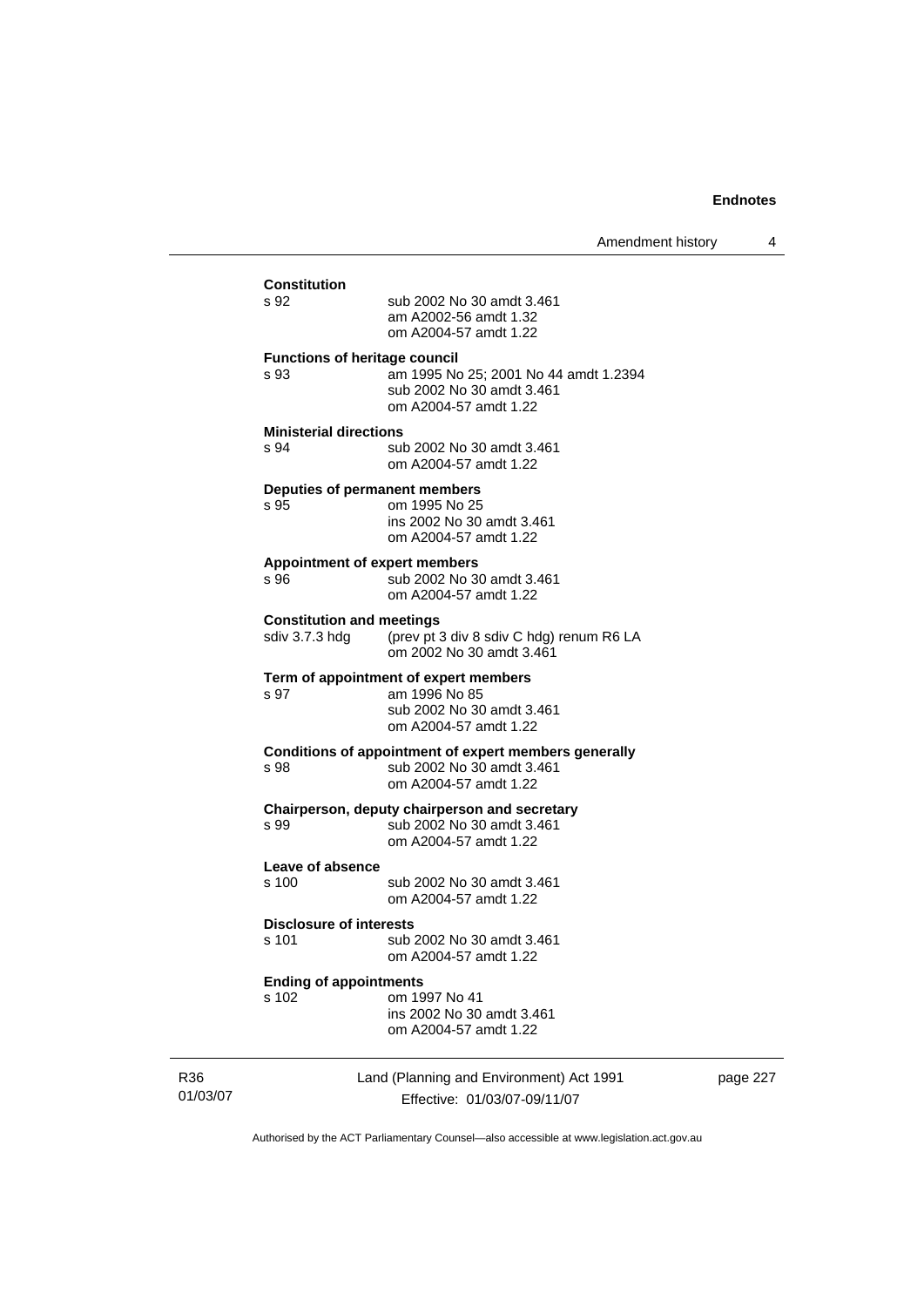4 Amendment history

```
Calling meetings 
                am 1997 No 41
                 sub 2002 No 30 amdt 3.461 
                 om A2004-57 amdt 1.22 
Procedure at meetings 
s 104 sub 2002 No 30 amdt 3.461 
                 om A2004-57 amdt 1.22 
Delegation to secretary 
s 105 sub 2002 No 30 amdt 3.461 
                 om A2004-57 amdt 1.22 
Termination of appointment 
s 106 om 2002 No 30 amdt 3.461 
Acting members 
s 107 om 2002 No 30 amdt 3.461 
Convening meetings 
s 108 om 2002 No 30 amdt 3.461 
Procedure at meetings 
s 109 om 2002 No 30 amdt 3.461 
Quorum 
                om 2002 No 30 amdt 3.461
Preliminary 
div 4.1 hdg (prev pt 4 div 1 hdg) renum R6 LA 
div 4.1 note ins A2002-56 amdt 1.33 
Definitions for pt 4 
s 111 am 1996 No 71 
Preliminary assessments 
div 4.2 hdg (prev pt 4 div 2 hdg) renum R6 LA 
Directions 
s 113 am 1996 No 85 
Submission to Minister 
s 116 am 1996 No 85; 2001 No 44 amdt 1.2395, amdt 1.2396 
Public inspection 
s 117 am 1993 No 77; 1996 No 71 
                 sub 1996 No 85 
                 am 2000 No 37 s 6; 2001 No 44 amdts 1.2397-1.2400; R6 LA 
                 (see 2001 No 44 amdt 1.2401); A2002-56 amdt 1.34 
Assessments 
div 4.3 hdg (prev pt 4 div 3 hdg) renum R6 LA
```
page 228 Land (Planning and Environment) Act 1991 Effective: 01/03/07-09/11/07

R36 01/03/07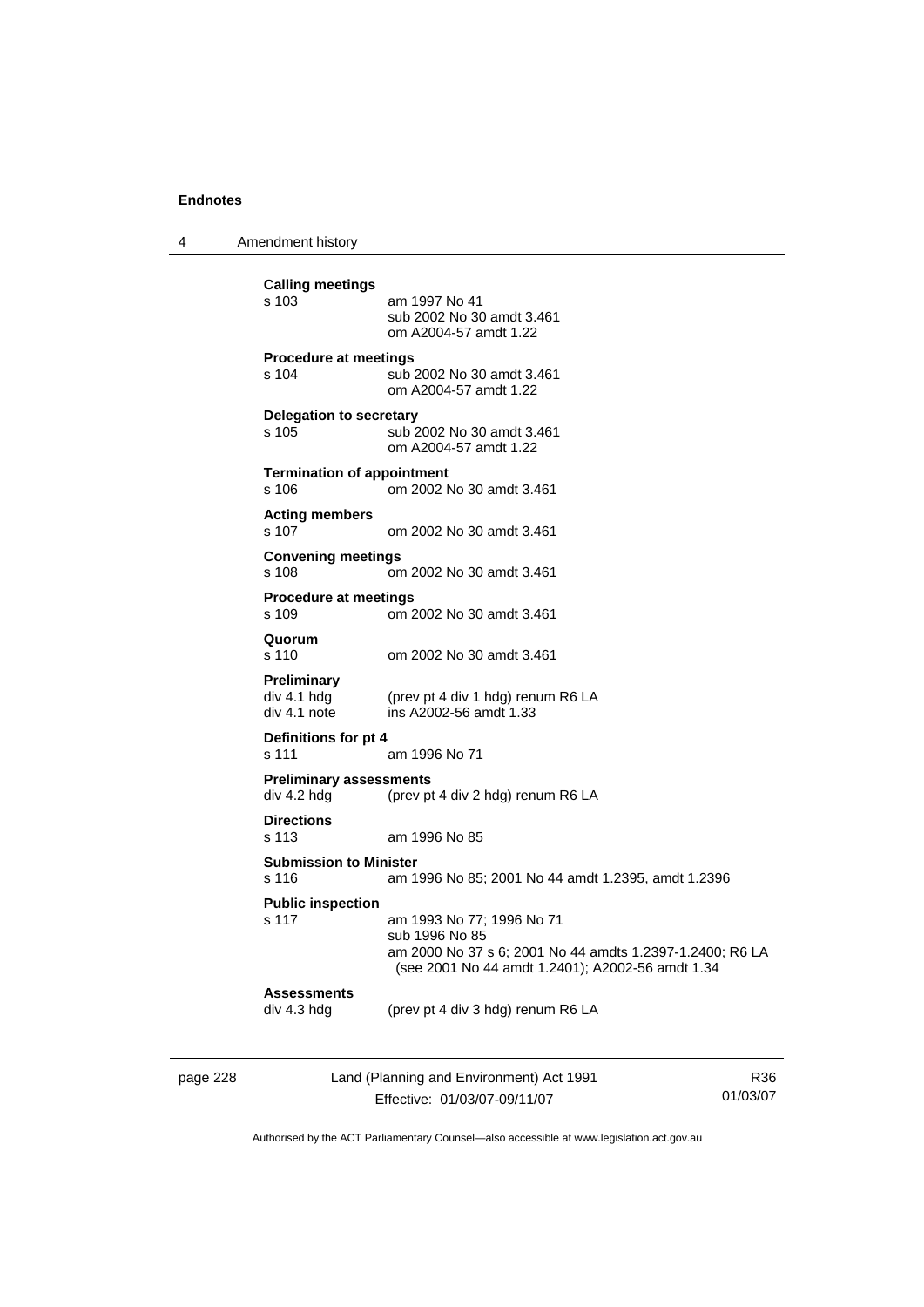| sdiv 4.3.1 hdg                                    | (prev pt 4 div 3 sdiv A hdg) renum R6 LA                                                                                                                                                                                                 |
|---------------------------------------------------|------------------------------------------------------------------------------------------------------------------------------------------------------------------------------------------------------------------------------------------|
| <b>Direction of assessments</b><br>sdiv 4.3.2 hda | (prev pt 4 div 3 sdiv B hdg) renum R6 LA                                                                                                                                                                                                 |
| Decisions to direct assessments<br>s 121          | am 2000 No 37 s 7; ss renum R15 LA                                                                                                                                                                                                       |
| <b>Directions</b><br>s 123                        | am 1996 No 85; 2001 No 44 amdt 1.2402, amdt 1.2403; R6<br>LA (see 2001 No 44 amdt 1.2404)                                                                                                                                                |
| sdiv 4.3.3 hdg                                    | Preparation, evaluation and consideration by Legislative Assembly<br>(prev pt 4 div 3 sdiv C hdg) renum R6 LA                                                                                                                            |
| s 125                                             | Environmental impact statements—consultation and public inspection<br>am 1993 No 77; 1996 No 71; 2000 No 37 s 8; 2001 No 44<br>amdt .2405, amdt 1.2406; 2001 No 56 amdt 3.433; R6 LA<br>(see 2001 No 44 amdt 1.2407); A2002-56 amdt 1.35 |
| <b>Consultation</b><br>s 128                      | am 2001 No 44 amdts 1.2408-1.2410                                                                                                                                                                                                        |
| s 132                                             | Presentation to Legislative Assembly and public inspection<br>am 2001 No 44 amdt 1.2411; 2002 No 30 amdt 3.462                                                                                                                           |
| <b>Exclusion of material</b><br>s 133             | am 2002 No 30 amdt 3.463                                                                                                                                                                                                                 |
| <b>Exemptions</b><br>s 134                        | am 2001 No 44 amdts 1.2412-1.2414                                                                                                                                                                                                        |
| <b>Inquiries</b><br>div 4.4 hdg                   | (prev pt 4 div 4 hdg) renum R6 LA                                                                                                                                                                                                        |
| sdiv 4.4.1 hdg                                    | <b>Establishment of panels and terms of reference</b><br>(prev pt 4 div 4 sdiv A hdg) renum R6 LA                                                                                                                                        |
| Remuneration<br>s 137                             | om 1997 No 41                                                                                                                                                                                                                            |
| <b>Terms of reference</b><br>s 138                | am 2001 No 44 amdt 1.2415, amdt 1.2416                                                                                                                                                                                                   |
| <b>Notification</b><br>s 139                      | am 2001 No 44 amdt 1.2417, amdt 1.2418                                                                                                                                                                                                   |
| Inguiry reports<br>sdiv 4.4.2 hdg                 | (prev pt 4 div 4 sdiv B hdg) renum R6 LA                                                                                                                                                                                                 |
| s 141                                             | <b>Presentation to Legislative Assembly and public inspection</b><br>am 2001 No 44 amdt 1.2419; 2002 No 30 amdt 3.464                                                                                                                    |

R36 01/03/07 Land (Planning and Environment) Act 1991 Effective: 01/03/07-09/11/07

page 229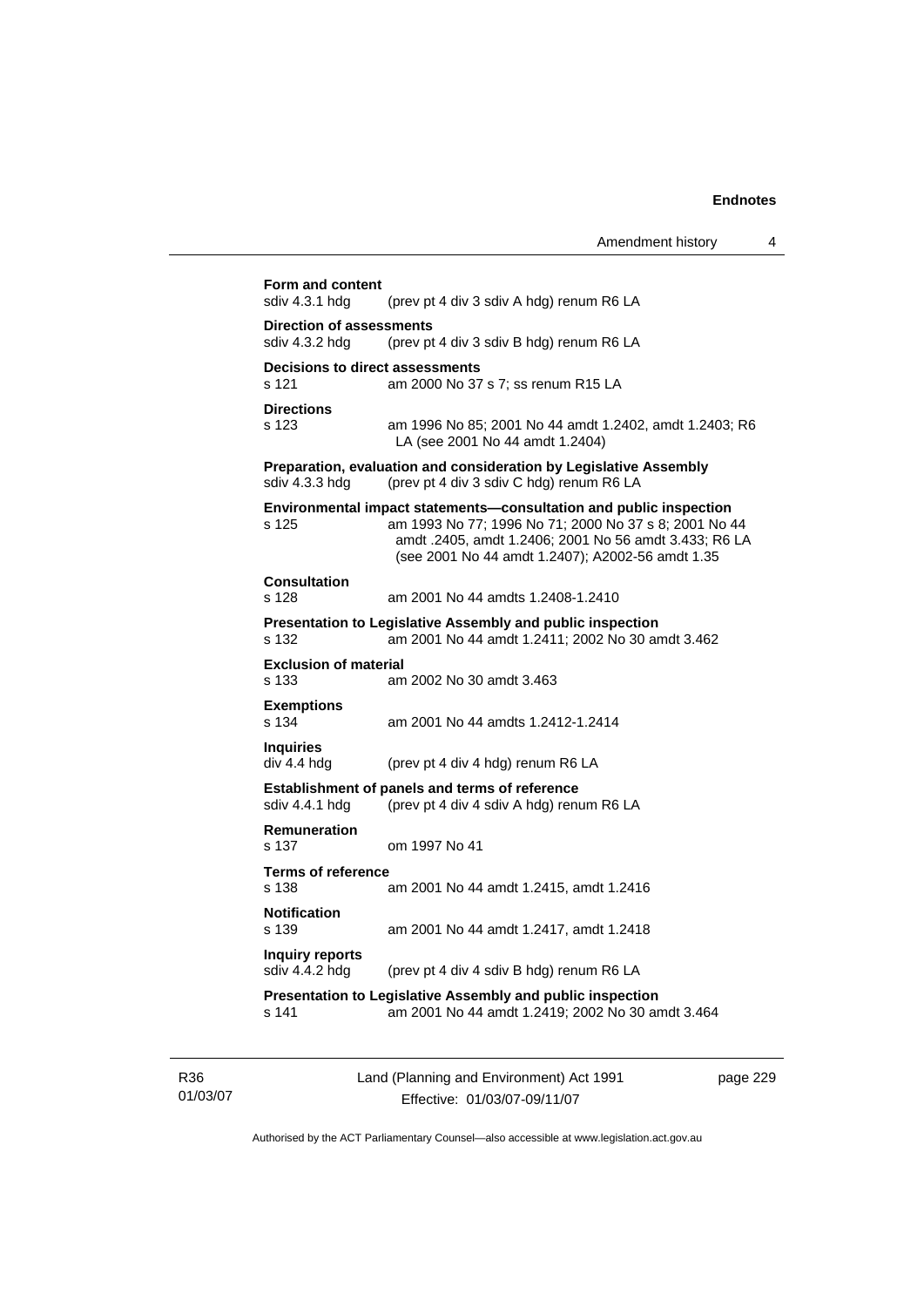| 4 | Amendment history |
|---|-------------------|
|---|-------------------|

| <b>Exclusion of material</b><br>s 142<br>am 2002 No 30 amdt 3.465, amdt 3.466 |                                                                                                                                                                      |  |
|-------------------------------------------------------------------------------|----------------------------------------------------------------------------------------------------------------------------------------------------------------------|--|
| <b>Procedures and powers</b><br>sdiv 4.4.3 hdq                                | (prev pt 4 div 4 sdiv C hdg) renum R6 LA                                                                                                                             |  |
| Definitions for sdiv 4.4.3<br>s 143                                           | sub 2002 No 30 amdt 3.467<br>def authorised person sub 2002 No 30 amdt 3.467<br>def occupier ins 2002 No 30 amdt 3.467<br>def <i>place</i> sub 2002 No 30 amdt 3.467 |  |
| Notice of inquiry hearings<br>s 144                                           | am 2001 No 44 amdts 1.2420-1.2422                                                                                                                                    |  |
| General procedure<br>s 146                                                    | am 2002 No 30 amdt 3.468; A2005-53 amdt 1.88                                                                                                                         |  |
| s 147                                                                         | Special hearings—consultation with interested persons<br>am 2002 No 30 amdt 3.508                                                                                    |  |
| Assessments for purpose of inquiries<br>s 148                                 | am 2002 No 30 amdt 3.469                                                                                                                                             |  |
| Powers in relation to witnesses etc<br>s 149                                  | am 1994 No 81<br>sub A2005-53 amdt 1.89                                                                                                                              |  |
| <b>Victimisation of witnesses</b><br>s 150                                    | am 1994 No 81<br>om A2005-53 amdt 1.90                                                                                                                               |  |
| Powers of search and inspection<br>s 154                                      | am 1994 No 81                                                                                                                                                        |  |
| <b>Application of Criminal Code, ch 7</b><br>s 155                            | am 1994 No 81<br>om A2004-15 amdt 2.105<br>ins A2005-53 amdt 1.91                                                                                                    |  |
| Contempt of panel<br>s 156                                                    | am 1994 No 81; 2002 No 30 amdt 3.470<br>sub A2005-53 amdt 1.91                                                                                                       |  |
| s 157                                                                         | Protection of panel members and witnesses<br>am 2002 No 30 amdt 3.471                                                                                                |  |
| <b>Administrative review</b><br>pt 4 div 5 hdg                                | om 1996 No 71                                                                                                                                                        |  |
| <b>Review of decisions</b><br>s 158                                           | am 1993 No 77<br>om 1996 No 71                                                                                                                                       |  |
|                                                                               |                                                                                                                                                                      |  |

page 230 Land (Planning and Environment) Act 1991 Effective: 01/03/07-09/11/07

R36 01/03/07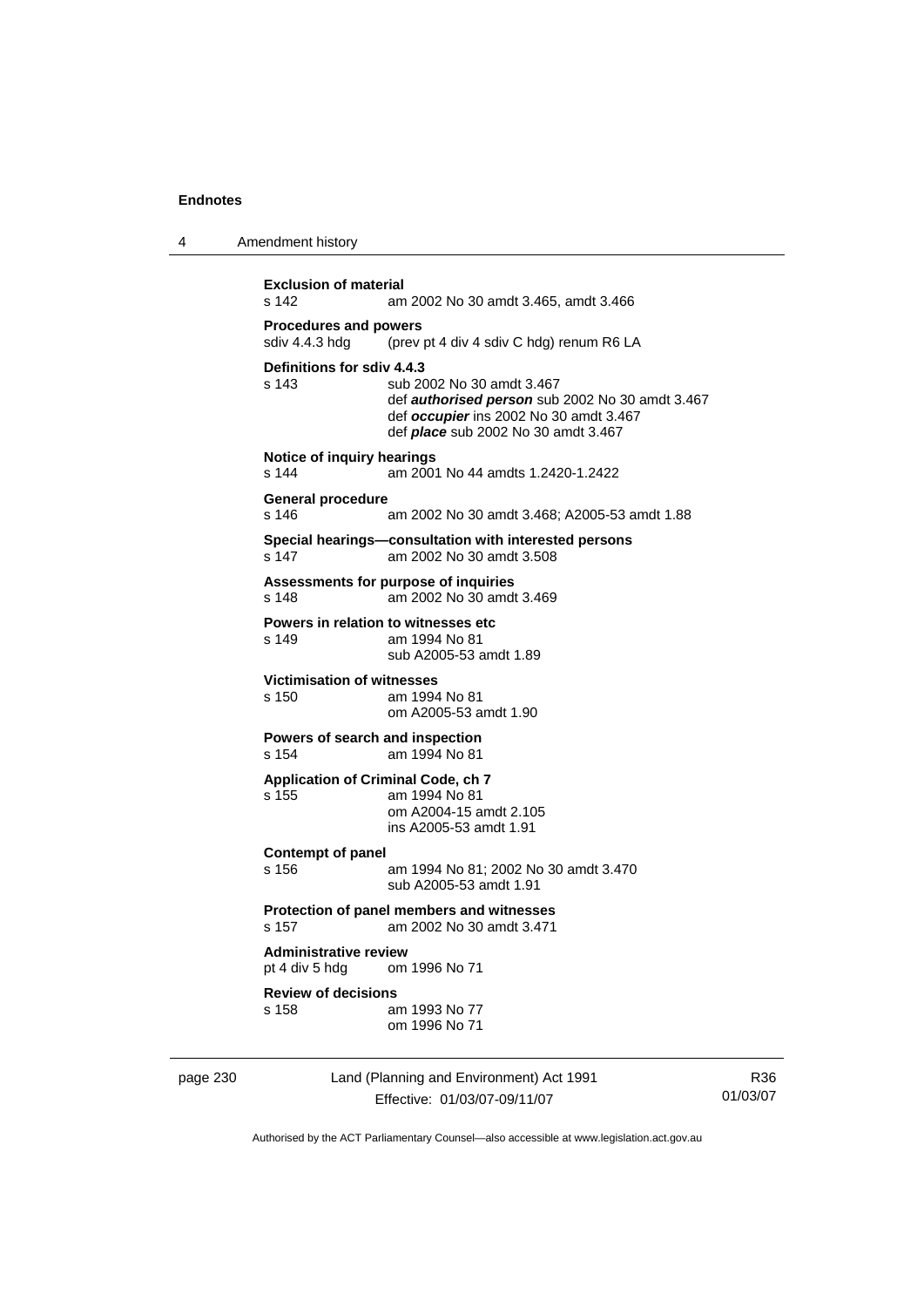|                 | Preliminary<br>div 5.1 hdg               | (prev pt 5 div 1 hdg) renum R6 LA                                                                                                                                                                                                                                                                                                          |          |  |
|-----------------|------------------------------------------|--------------------------------------------------------------------------------------------------------------------------------------------------------------------------------------------------------------------------------------------------------------------------------------------------------------------------------------------|----------|--|
|                 | Definitions for pt 5                     |                                                                                                                                                                                                                                                                                                                                            |          |  |
|                 | s 159 hdg<br>s 159                       | sub 2002 No 30 amdt 3.472<br>am 1993 No 90; 1995 No 54; 1996 No 85; 1999 No 79 sch 3;<br>2001 No 17 amdt 2.9; 2002 No 30 amdt 3.473, amdt 3.477<br>def <i>lease</i> sub 2002 No 30 amdt 3.474<br>def market value ins 2002 No 30 amdt 3.475<br>def <i>provision</i> ins 2002 No 30 amdt 3.475<br>def repealed Act om 2002 No 30 amdt 3.476 |          |  |
|                 | s 159A                                   | Meaning of concessional lease for Act<br>ins A2005-49 s 4                                                                                                                                                                                                                                                                                  |          |  |
|                 | <b>Application of pt 5</b><br>s 160      | am A2002-56 amdt 1.36                                                                                                                                                                                                                                                                                                                      |          |  |
|                 | Leases<br>div 5.2 hdg                    | (prev pt 5 div 2 hdg) renum R6 LA                                                                                                                                                                                                                                                                                                          |          |  |
|                 | <b>Effect qualified</b><br>s 160A        | ins 1999 No 73 s 5                                                                                                                                                                                                                                                                                                                         |          |  |
|                 | s 160B                                   | Planning and land authority may grant leases<br>ins A2002-56 amdt 1.37                                                                                                                                                                                                                                                                     |          |  |
|                 | <b>Granting of leases</b><br>s 161       | am 1993 No 11; 1996 No 85; 2001 No 44 amdts<br>1.2423-1.2425; R6 LA (see 2001 No 44 amdt 1.2426);<br>A2002-56 amdt 1.38, amdt 1.78                                                                                                                                                                                                         |          |  |
|                 | <b>Fees for granting leases</b><br>s 162 | om 2001 No 44 amdt 1.2427                                                                                                                                                                                                                                                                                                                  |          |  |
|                 | s 163                                    | Leases to community organisations<br>am 1993 No 11; 2001 No 44 amdt 1.2428, amdt 1.2429; 2002<br>No 30 amdt 3.478; A2002-56 amdt 1.39, amdt 1.78; ss renum<br>R15 LA                                                                                                                                                                       |          |  |
|                 | <b>Special leases</b><br>s 164           | am 1993 No 11; 2001 No 44 amdt 1.2428, amdt 1.2429;<br>A2002-56 amdt 1.40, amdt 1.78; ss renum R15 LA                                                                                                                                                                                                                                      |          |  |
|                 | s 165                                    | Authority to consider proposed leases<br>am 1993 No 11; 1996 No 39<br>om 1996 No 85                                                                                                                                                                                                                                                        |          |  |
|                 | s 166                                    | Inquiries and assessments in relation to granting of leases<br>am A2002-56 amdt 1.41, amdt 1.42                                                                                                                                                                                                                                            |          |  |
|                 | s 166A                                   | Grants of leases after inquiries or assessments<br>ins A2002-56 amdt 1.42                                                                                                                                                                                                                                                                  |          |  |
| R36<br>01/03/07 |                                          | Land (Planning and Environment) Act 1991<br>Effective: 01/03/07-09/11/07                                                                                                                                                                                                                                                                   | page 231 |  |

Authorised by the ACT Parliamentary Counsel—also accessible at www.legislation.act.gov.au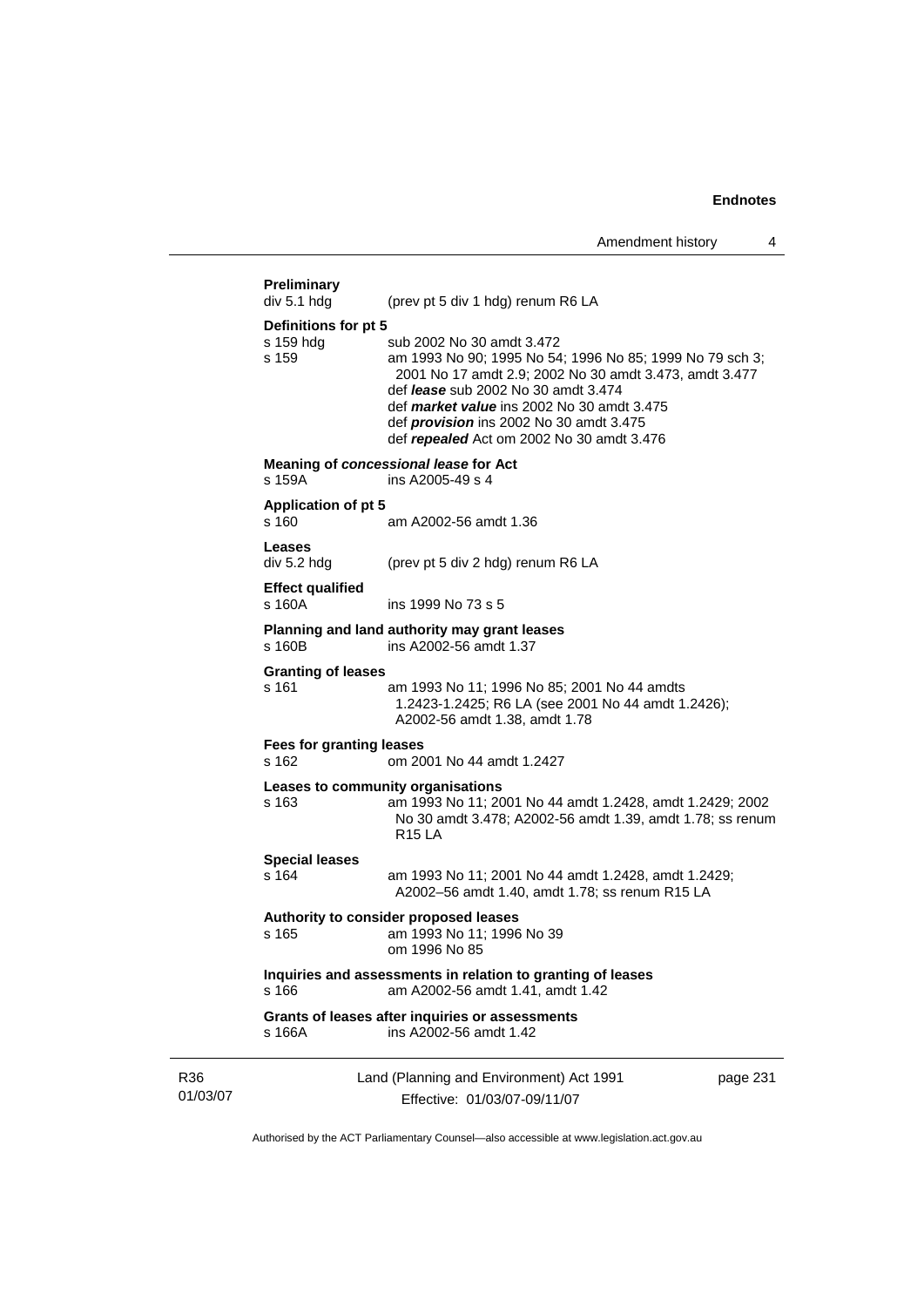4 Amendment history

page 232 Land (Planning and Environment) Act 1991 **Eligibility for certain classes of leases**  s 167 am 1996 No 85; 2001 No 44 amdt 1.2428, amdt 1.2429; A2002–56 amdt 1.78 **Authority need not grant lease**  s 168 sub A2002-56 amdt 1.43 **Payment for leases**  s 169 am 2000 No 37 s 9; A2002-56 amdt 1.78 **Failure to accept and execute lease**  s 170 am 2002 No 30 amdt 3.479; A2002-56 amdt 1.78 **Grant of further residential leases**  s 171 am 1996 No 85; 2001 No 44 amdt 1.2429, amdt 1.2430 sub A2002-56 amdt 1.44 **Grant of further rural leases**  s 171A ins 1996 No 85 am 1999 No 73 s 6; 2001 No 32 s 4, s 5; 2001 No 44 amdt 1.2429, amdt 1.2430; R6 LA (see 2001 No 32 s 6); A2002-56 amdt 1.45, amdt 1.46, amdt 1.78; pars, ss renum R15 LA **Grant of further leases for purposes other than residential or rural**  s 172 am 1996 No 85; 2001 No 44 amdt 1.2429; amdt 1.2430 sub A2002–56 amdt 1.47 **Grant of further lease—unit titles**  s 172A ins 1996 No 85 sub 2001 No 17 amdt 2.10 am A2002-56 amdt 1.48, amdt 1.78; A2005-20 amdt 3.181 **Grant of further lease–community title**  ins 2001 No 58 s 102 am A2002–56 amdt 1.49, amdt 1.78 **No right to use, flow and control of water**  s 172C (prev s 172B) ins 1998 No 63 renum 2001 No 58 s 101 **Lessee's rights in relation to improvements**  s 173 am 1996 No 85; A2002–56 amdts 1.50-1.54, amdt 1.78, amdt 1.79; ss renum R12 LA (see A2002-56 amdt 1.55) **Deciding value of improvements**  s 174 am 1996 No 85; A2002–56 amdt 1.79 **Use of land for leased purpose**  s 175 am 1996 No 85 **Variation of rent**  s 176 am A2002-56 amdt 1.79

Effective: 01/03/07-09/11/07

R36 01/03/07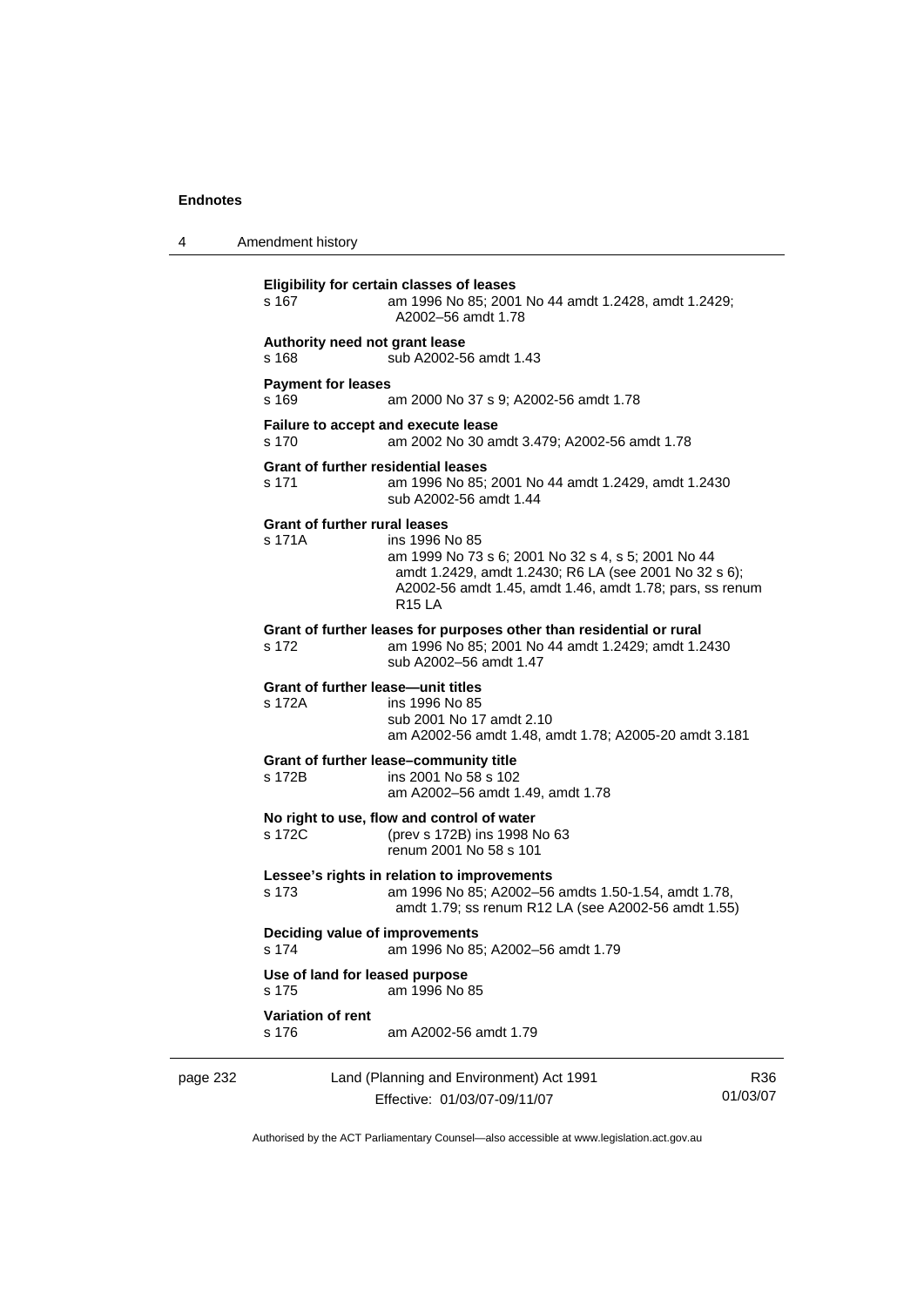#### **Review of variations of rent**

s 177 am A2002-56 amdt 1.56, amdt 1.79

#### **Refund on lease surrender or termination**

s 178 am 2001 No 44 amdt 1.2428, amdt 1.2429; A2002-56 amdt 1.79 sub A2004-64 s 4

#### **Certificates of compliance**

s 179 am 1996 No 85; 2001 No 17 amdt 2.11; 2001 No 44 amdt 1.2431, amdt 1.2432; R6 LA (see 2001 No 44 amdt 1.2433); A2002-56 amdt 1.57, amdt 1.79; A2005-37 amdt 1.1

#### **Transfer of land subject to building and development provision**

s 180 am 1996 No 85; 2001 No 44 amdt 1.2434, amdt 1.2435; A2002–56 amdt 1.58, amdt 1.59, amdt 1.79; A2004-2 amdt 1.31; A2004-64 ss 5-7; ss renum R22 LA (see A2004-64 s 8); A2006-22 amdt 1.69 (A2006-22 rep before commenced by disallowance (see Cwlth Gaz 2006 No S93))

#### **Mortgage of leasehold subject to building and development provision**  s 181 am 1996 No 85

**Power of lessee to sublet part of building or land in certain cases**  s 183 am 1995 No 20

#### **Variation of leases**

div 5.3 hdg (prev pt 5 div 3 hdg) renum R6 LA

#### **Effect qualified**

s 183A ins 1999 No 73 s 7

#### **Application to surrender and regrant of leases**

s 184 am 1996 No 62 sub 1996 No 85

## **Variation of nominal rent lease—change of use charge**

s 184A ins 1996 No 85

 am 2001 No 1 s 4; A2002–56 amdt 1.60, amdt 1.79; ss renum R15 LA

#### **New change of use charge formula**<br>s 184B ins 1996 No 85 ins 1996 No 85

 am 1998 No 65; 1999 No 40 s 4; 2000 No 14 s 4; 2000 No 49 s 4 om 2001 No 1 s 5

R36 01/03/07

# Land (Planning and Environment) Act 1991 Effective: 01/03/07-09/11/07

page 233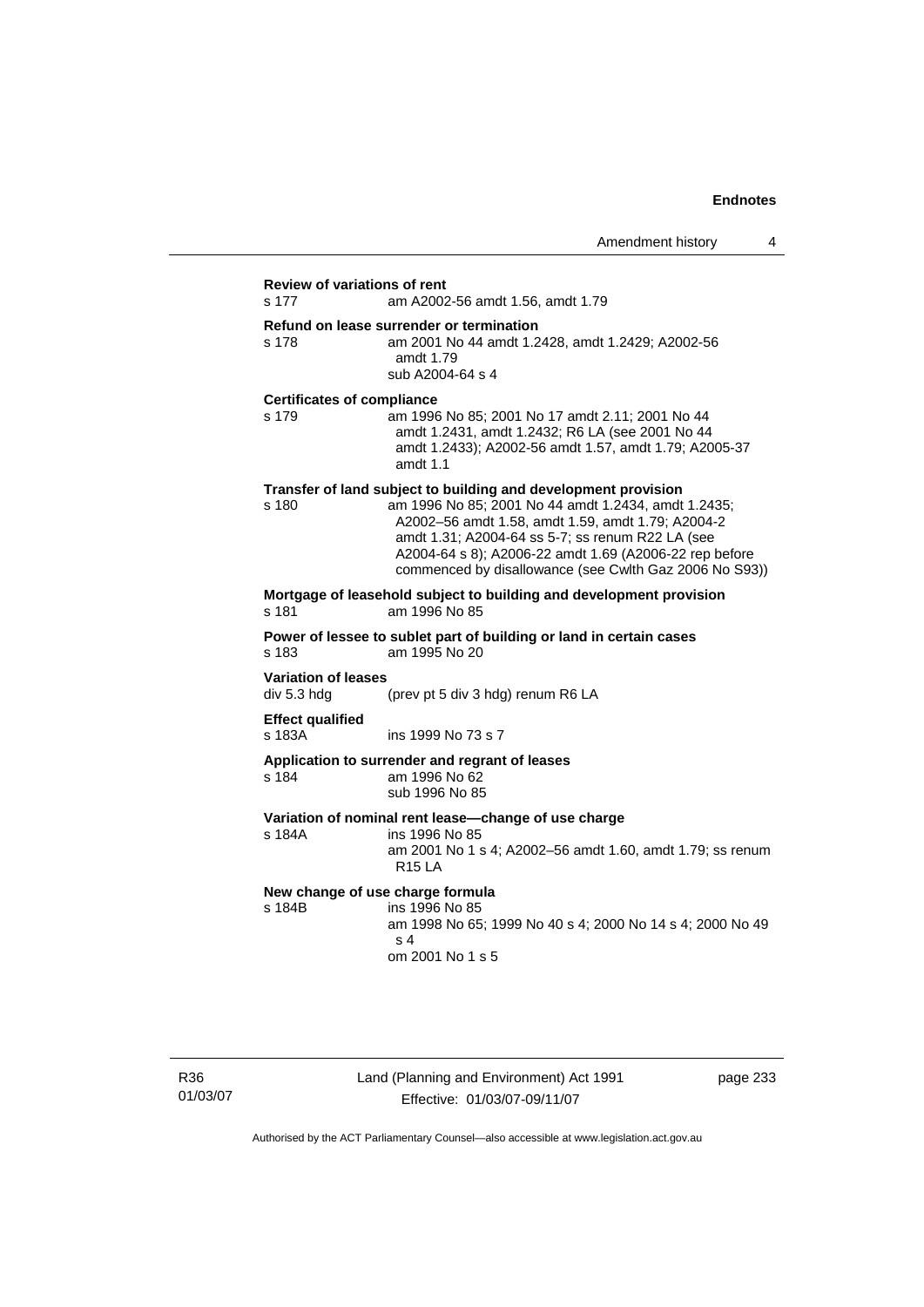4 Amendment history **Change of use charge for variations of nominal rent leases**  ins 1996 No 85 am 2000 No 49 s 5; 2001 No 1 s 6 sub 2001 No 80 s 3 am A2002–56 amdt 1.79 **Variation of rental leases**  s 184D ins 1996 No 85 am A2002–56 amdt 1.61, amdt 1.78 **Advice of rent payable on variation of lease**  s 185 am A2002-56 amdt 1.62, amdt 1.78 **Variation of lease to pay out rent**  s 186 am 1996 No 85; 2001 No 44 amdt 1.2436, amdt 1.2437; A2002–56 amdt 1.79; ss renum R15 LA **No variations to extend term**  s 186A ins 1996 No 85 am A2002-56 amdt 1.78 **Restrictions on rural leases**  div 5.4 hdg (prev pt 5 div 3AA hdg) ins 1999 No 73 s 8 renum R6 LA **Definitions for div 5.4**  s 186B ins 1999 No 73 s 8 def *dealing* ins 1999 No 73 s 8 def *discharge amount* ins 1999 No 73 s 8 def *earlier index number* ins 1999 No 73 s 8 def *holding period* ins 1999 No 73 s 8 def *index number* ins 1999 No 73 s 8 def *later index number* ins 1999 No 73 s 8 def *long lease* ins 1999 No 73 s 8 def *short lease* ins 1999 No 73 s 8 def *special Pialligo lease* ins 1999 No 73 s 8 **Land management agreements**  s 186C ins 1999 No 73 s 8 am 2001 No 44 amdt 1.2438, amdt 1.2439; A2002-56 amdt 1.63, amdt 1.64, amdt 1.78; A2004-42 amdt 1.6 **Dealings with rural leases**  s 186D ins 1999 No 73 s 8 am 2001 No 32 s 7; R6 LA (see 2001 No 32 s 8); A2002-56 amdt 1.65, amdt 1.78; A2003-14 amdt 1.67, amdt 1.68 **Discharge amount**  ins 1999 No 73 s 8 am A2003-34 amdt 2.2

page 234 Land (Planning and Environment) Act 1991 Effective: 01/03/07-09/11/07

R36 01/03/07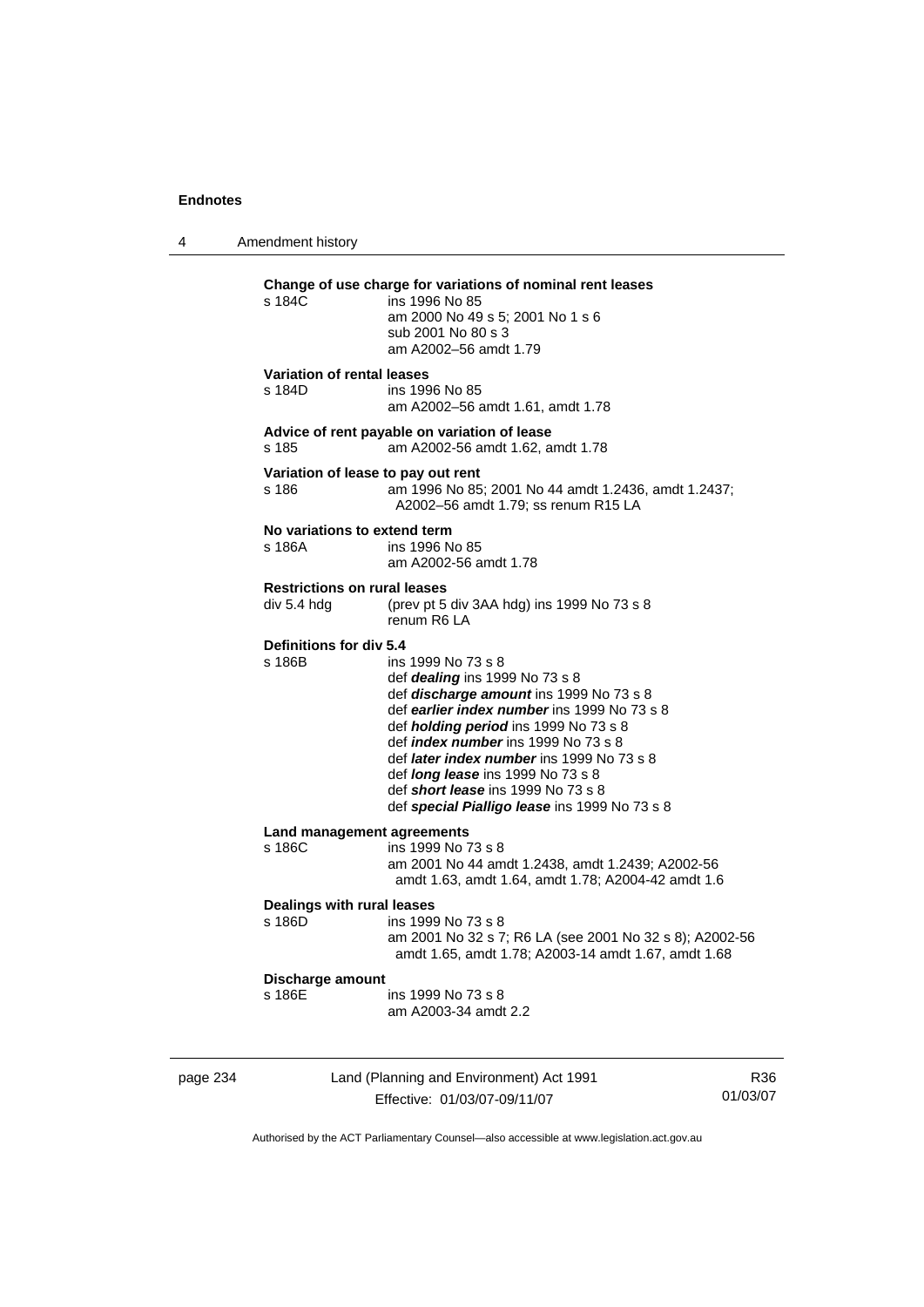Amendment history 4

| s 186F                                              | ins 1999 No 73 s 8<br>am 2001 No 56 amdt 3.434                                                                                                                |
|-----------------------------------------------------|---------------------------------------------------------------------------------------------------------------------------------------------------------------|
| Index numbers<br>$s$ 186 $G$                        | ins 1999 No 73 s 8                                                                                                                                            |
| No subdivision or consolidation<br>s 186H           | ins 1999 No 73 s 8<br>am A2002-56 amdt 1.78                                                                                                                   |
| <b>Consolidation and subdivision</b><br>div 5.5 hdg | (prev pt 5 div 3A hdg) ins 1996 No 85<br>renum R6 LA                                                                                                          |
| <b>Effect qualified</b><br>s 187AA                  | ins as s 187A 1999 No 73 s 9<br>renum 2000 No 80 amdt 3.8                                                                                                     |
| s 187                                               | Application-nominal rent leases of territory land<br>om 1993 No 75<br>ins 1996 No 85                                                                          |
| s 187A                                              | Consolidation and subdivision-change of use charge<br>ins 1996 No 85<br>am 2001 No 1 s 7; A2002-56 amdt 1.66, amdt 1.79; ss renum<br><b>R15 LA</b>            |
| New change of use charge formula<br>s 187B          | ins 1996 No 85<br>am 1998 No 65; 1999 No 40 s 5; 2000 No 14 s 5; 2000 No 49<br>s 6<br>om 2001 No 1 s 8                                                        |
| s 187C                                              | Change of use charge for consolidations and subdivisions<br>ins 1996 No 85<br>am 2000 No 49 s 7; 2001 No 1 s 9<br>sub 2001 No 80 s 4<br>am A2002-56 amdt 1.79 |
| Recovery of land<br>div 5.6 hdg                     | (prev pt 5 div 4 hdg) renum R6 LA                                                                                                                             |
| <b>Termination of leases</b><br>s 188               | am 1996 No 85; A2002-56 amdt 1.67, amdt 1.78, amdt 1.79;<br>ss renum R15 LA                                                                                   |
| How land may be recovered<br>s 189                  | sub A2002-56 amdt 1.68                                                                                                                                        |
| <b>Evidence of ending of lease</b><br>s 190         | sub A2002-56 amdt 1.68                                                                                                                                        |

R36 01/03/07 Land (Planning and Environment) Act 1991 Effective: 01/03/07-09/11/07

page 235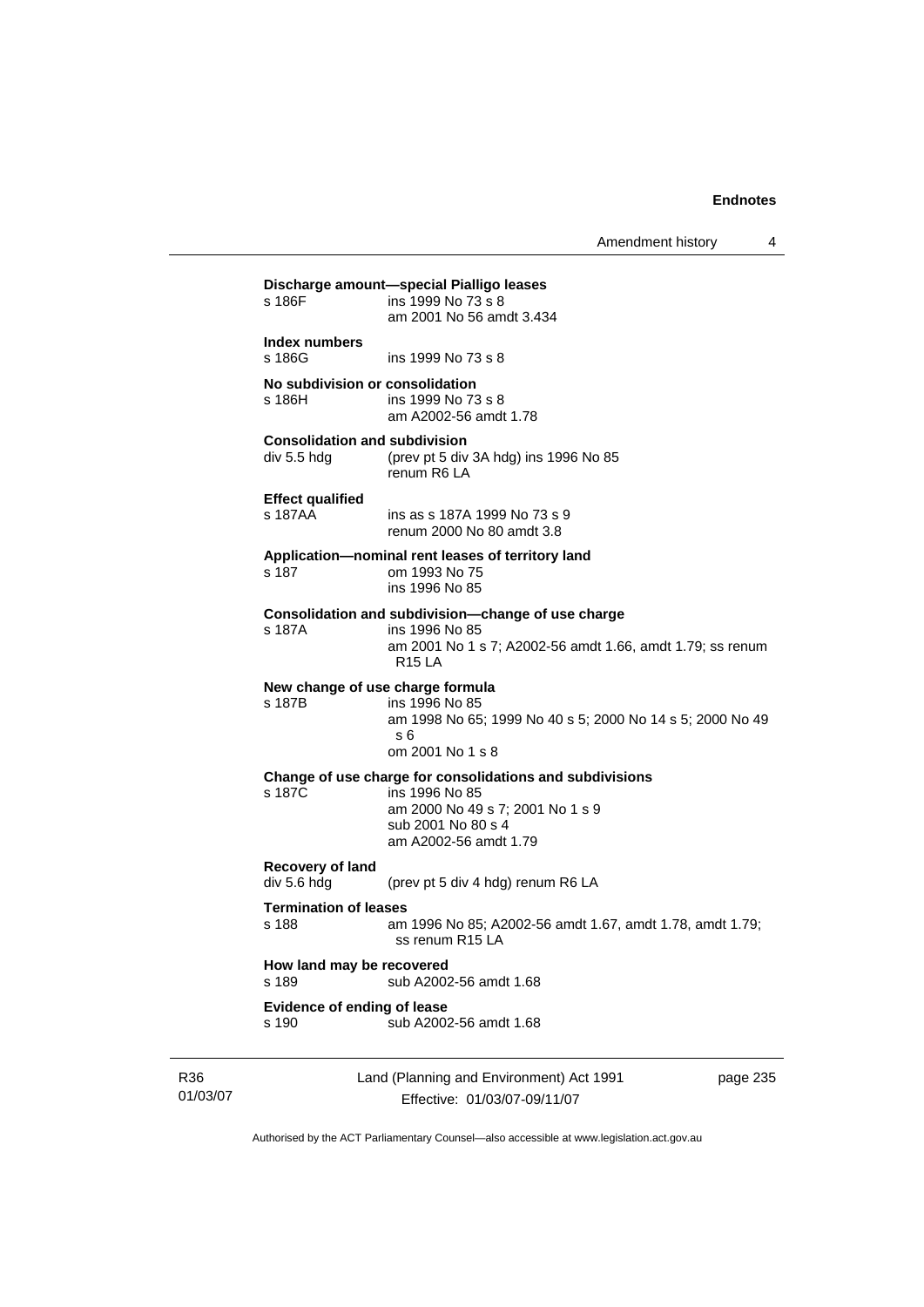| 4 | Amendment history |
|---|-------------------|
|   |                   |

```
Public land<br>div 5.7 hdg
                 (prev pt 5 div 5 hdg) renum R6 LA
Preliminary 
sdiv 5.7.1 hdg (prev pt 5 div 5 sdiv A hdg) renum R6 LA
Definitions for div 5.7 
s 191 hdg sub 2002 No 30 amdt 3.480
Public land 
sdiv 5.7.2 hdg (prev pt 5 div 5 sdiv B hdg) renum R6 LA 
Recommendations to planning and land authority 
s 192 hdg am A2002-56 amdt 1.69 
s 192 am 1996 No 85; A2002-56 amdt 1.70 
Management of public land 
sdiv 5.7.3 hdg (prev pt 5 div 5 sdiv C hdg) renum R6 LA 
Reserved areas 
s 193 am 1996 No 85; A2004-57 amdt 1.23 
Management objectives 
s 195 am 2001 No 44 amdt 1.2440; 2002 No 30 amdt 3.481 
Plans of management 
sdiv 5.7.4 hdg (prev pt 5 div 5 sdiv D hdg) renum R6 LA 
Public consultation 
s 200 am 2001 No 44 amdt 1.2441, amdt 1.2442 
Minister's powers 
s 204 am 2001 No 44 amdts 1.2443-1.2446 
Referral back to conservator 
s 205 am 2001 No 44 amdt 1.2447, amdt 1.2448 
Notice of revival of deferred draft plan of management 
s 206 sub 2001 No 44 amdt 1.2449 
Notification, presentation, disallowance and date of effect 
s 207 am 2001 No 44 amdt 1.2450, amdt 1.2451 
Leases and licences 
sdiv 5.7.5 hdg (prev pt 5 div 5 sdiv E hdg) renum R6 LA 
Leases—generally 
s 208 am A2002-56 amdt 1.78 
Grant of leases 
s 209 am 1993 No 11, A2002-56 amdt 1.71
```
page 236 Land (Planning and Environment) Act 1991 Effective: 01/03/07-09/11/07

R36 01/03/07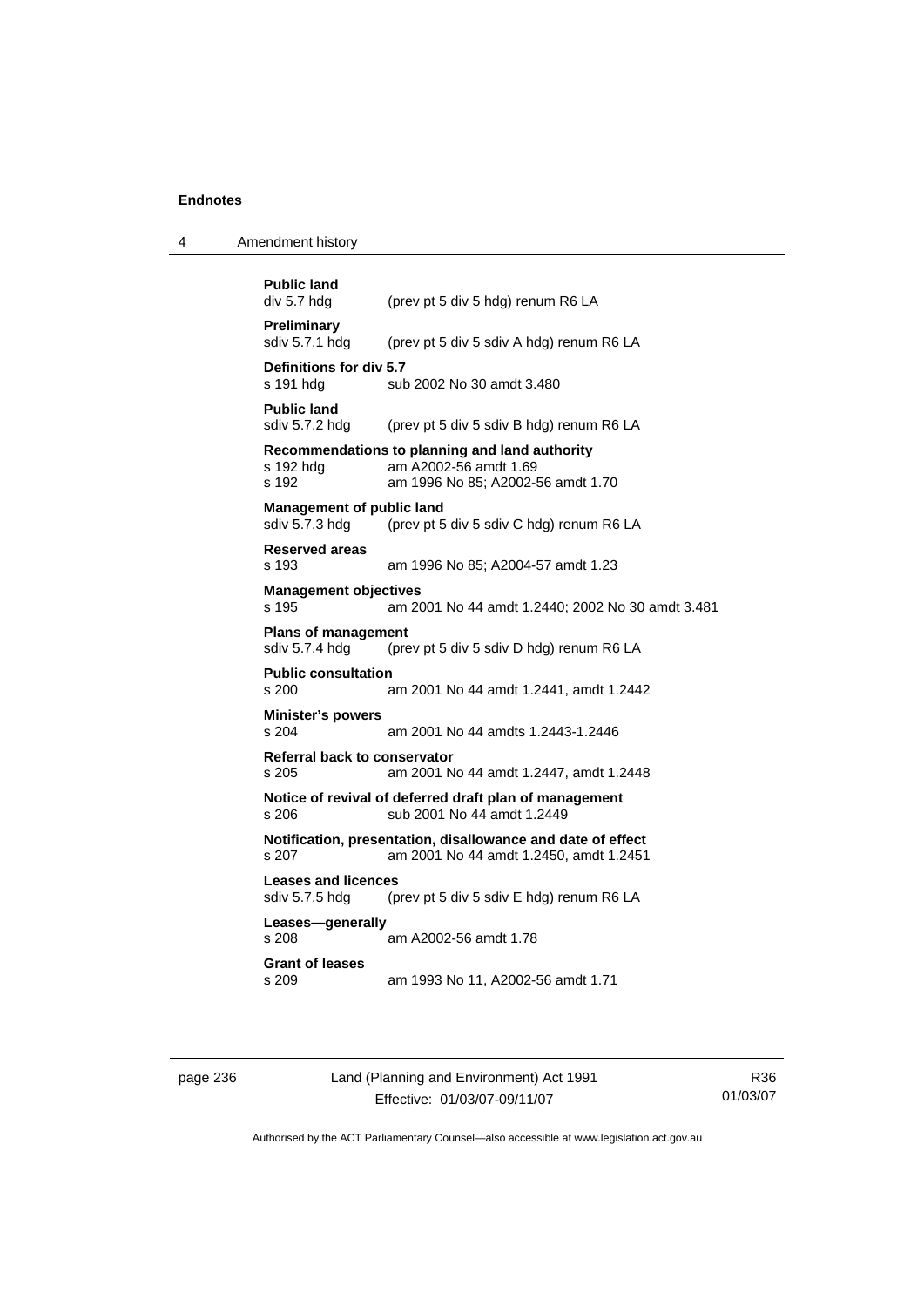|                                                              | Allienument mstory                                                                                                                                                                           |  |
|--------------------------------------------------------------|----------------------------------------------------------------------------------------------------------------------------------------------------------------------------------------------|--|
| Licences<br>s 210                                            | am 1992 No 32; 1996 No 71; 2001 No 44<br>amdts 1.2452-1.2454; A2002-56 amdt 1.78; A2003-34 s 4,<br>s <sub>5</sub>                                                                            |  |
| s 211                                                        | Miner's rights in relation to public land<br>am 2002 No 30 amdt 3.482                                                                                                                        |  |
| <b>Administrative review</b><br>pt 5 div 6 hdg om 1996 No 71 |                                                                                                                                                                                              |  |
| <b>Notice of decisions</b><br>s 212                          | am 1993 No 77<br>om 1996 No 71                                                                                                                                                               |  |
| Review by appeals board<br>s 213                             | sub 1993 No 77<br>om 1996 No 71                                                                                                                                                              |  |
| s 213A                                                       | Notice of decisions under s 174, s 177, s 178 or s 184<br>ins 1993 No 77<br>am 1994 No 60<br>om 1996 No 71                                                                                   |  |
| s 213B                                                       | Review by administrative appeals tribunal<br>ins 1993 No 77<br>om 1996 No 71                                                                                                                 |  |
| s 214                                                        | Lessee may surrender lease or part of lease<br>am A2002-56 amdt 1.72, amdt 1.78                                                                                                              |  |
| <b>Miscellaneous</b><br>div 5.8 hdg                          | (prev pt 5 div 7 hdg) renum R6 LA                                                                                                                                                            |  |
| s 215                                                        | Reduction of rent and relief from provisions of lease<br>sub 2002 No 30 amdt 3.483<br>am A2002-56 amdt 1.78                                                                                  |  |
| s 216                                                        | Access to leased land from roads and road related areas<br>am 1996 No 85<br>sub 1999 No 79 sch 3<br>am A2002-56 amdt 1.73, amdt 1.74, amdt 1.78; ss renum R12<br>LA (see A2002-56 amdt 1.75) |  |
| <b>Notification of certain leases</b><br>s 216A              | ins 1993 No 11<br>am 1996 No 85<br>sub 2002 No 30 amdt 3.484<br>am 2002 No 39 amdt 1.4<br>sub A2002-56 amdt 1.76                                                                             |  |

R36 01/03/07 Land (Planning and Environment) Act 1991 Effective: 01/03/07-09/11/07

page 237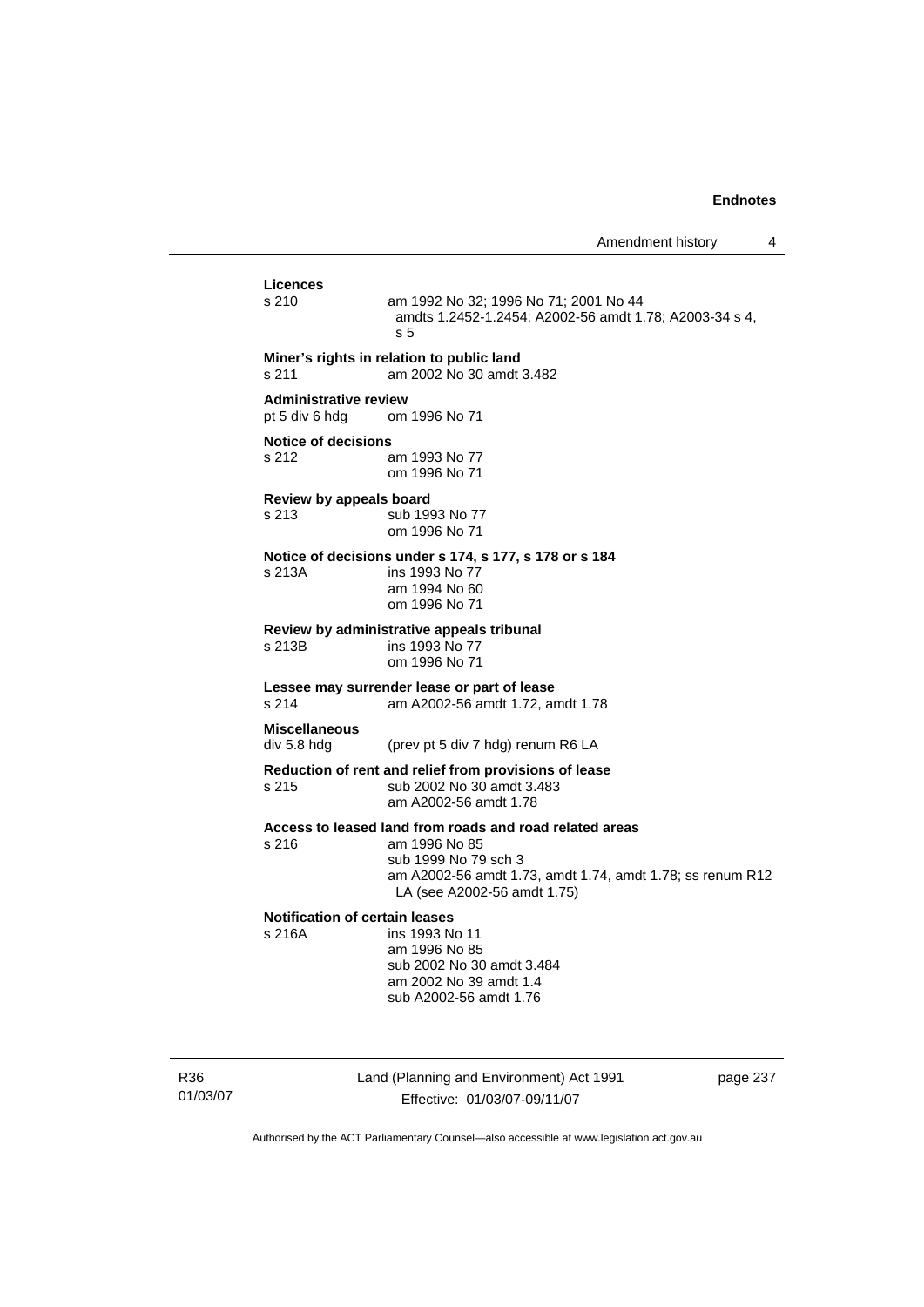| 4        | Amendment history                                                                                        |                                                                                                                                                                                                                                                                                                                                                                                                                                                                                                                                                                                                                                                                                                                                                                                                                                                                                                                                                                                                                                                                                                                                                                                                                                                                                                                                 |
|----------|----------------------------------------------------------------------------------------------------------|---------------------------------------------------------------------------------------------------------------------------------------------------------------------------------------------------------------------------------------------------------------------------------------------------------------------------------------------------------------------------------------------------------------------------------------------------------------------------------------------------------------------------------------------------------------------------------------------------------------------------------------------------------------------------------------------------------------------------------------------------------------------------------------------------------------------------------------------------------------------------------------------------------------------------------------------------------------------------------------------------------------------------------------------------------------------------------------------------------------------------------------------------------------------------------------------------------------------------------------------------------------------------------------------------------------------------------|
|          | s 217                                                                                                    | Licences in relation to land that is not public land<br>am 2001 No 44 amdts 1.2455-1.2457<br>am A2002-56 amdt 1.78; A2003-34 s 6, s 7                                                                                                                                                                                                                                                                                                                                                                                                                                                                                                                                                                                                                                                                                                                                                                                                                                                                                                                                                                                                                                                                                                                                                                                           |
|          | <b>Rights to extract minerals</b><br>s 219                                                               | am A2002-56 amdt 1.78                                                                                                                                                                                                                                                                                                                                                                                                                                                                                                                                                                                                                                                                                                                                                                                                                                                                                                                                                                                                                                                                                                                                                                                                                                                                                                           |
|          | s 221                                                                                                    | False or misleading statements in relation to leases<br>am 1994 No 81                                                                                                                                                                                                                                                                                                                                                                                                                                                                                                                                                                                                                                                                                                                                                                                                                                                                                                                                                                                                                                                                                                                                                                                                                                                           |
|          |                                                                                                          | sub A2002-56 amdt 1.77<br>om A2004-15 amdt 2.105                                                                                                                                                                                                                                                                                                                                                                                                                                                                                                                                                                                                                                                                                                                                                                                                                                                                                                                                                                                                                                                                                                                                                                                                                                                                                |
|          | <b>Preliminary</b><br>div 6.1 hdg                                                                        | (prev pt 6 div 1 hdg) renum R6 LA                                                                                                                                                                                                                                                                                                                                                                                                                                                                                                                                                                                                                                                                                                                                                                                                                                                                                                                                                                                                                                                                                                                                                                                                                                                                                               |
|          | Definitions for pt 6<br>s 222 hdg<br>s 222<br>Meaning of variation for pt 6<br>s 223<br><b>Approvals</b> | sub 2002 No 30 amdt 3.485<br>am 1996 No 85; 1997 No 116; 2000 No 37 s 10; 2002 No 30<br>amdt 3.486, amdt 3.491<br>def <i>approval</i> sub A2002-56 amdt 1.80<br>def <b>building work</b> sub 2002 No 30 amdt 3.487; A2004-13<br>amdt 2.73<br>def consolidation sub 2002 No 30 amdt 3.487<br>def <i>damage</i> ins A2005-51 amdt 1.4<br>def <b>declared site</b> ins A2005-51 amdt 1.4<br>def <b>development</b> am A2003-34 amdt 1.4; pars renum R15 LA;<br>A2004-57 amdt 1.24<br>def Executive ins 2002 No 30 amdt 3.488<br>def <i>inspector</i> ins A2003-34 amdt 2.3<br>def <i>lease</i> sub 2002 No 30 amdt 3.489<br>def <i>lessee</i> sub 2002 No 30 amdt 3.489<br>def <i>order</i> sub A2003-34 amdt 1.5<br>def original decision ins A2002-56 amdt 1.81<br>def <i>prohibited groundwork</i> ins A2005-51 amdt 1.4<br>def <i>prohibition notice</i> ins A2003-34 amdt 1.6<br>def <b>protected tree</b> ins A2005-51 amdt 1.4<br>def <i>protection zone</i> ins A2005-51 amdt 1.4<br>def registered tree ins A2005-51 amdt 1.4<br>def regulated tree ins A2005-51 amdt 1.4<br>def relevant authority sub A2002-56 amdt 1.82<br>def subdivision sub 2002 No 30 amdt 3.489<br>def <i>tree management plan</i> ins A2005-51 amdt 1.4<br>def variation ins 2002 No 30 amdt 3.490<br>om 1996 No 85<br>ins 2002 No 30 amdt 3.492 |
|          | div 6.2 hdg                                                                                              | (prev pt 6 div 2 hdg) renum R6 LA                                                                                                                                                                                                                                                                                                                                                                                                                                                                                                                                                                                                                                                                                                                                                                                                                                                                                                                                                                                                                                                                                                                                                                                                                                                                                               |
| page 238 |                                                                                                          | Land (Planning and Environment) Act 1991<br>R36<br>01/03/07<br>Effective: 01/03/07-09/11/07                                                                                                                                                                                                                                                                                                                                                                                                                                                                                                                                                                                                                                                                                                                                                                                                                                                                                                                                                                                                                                                                                                                                                                                                                                     |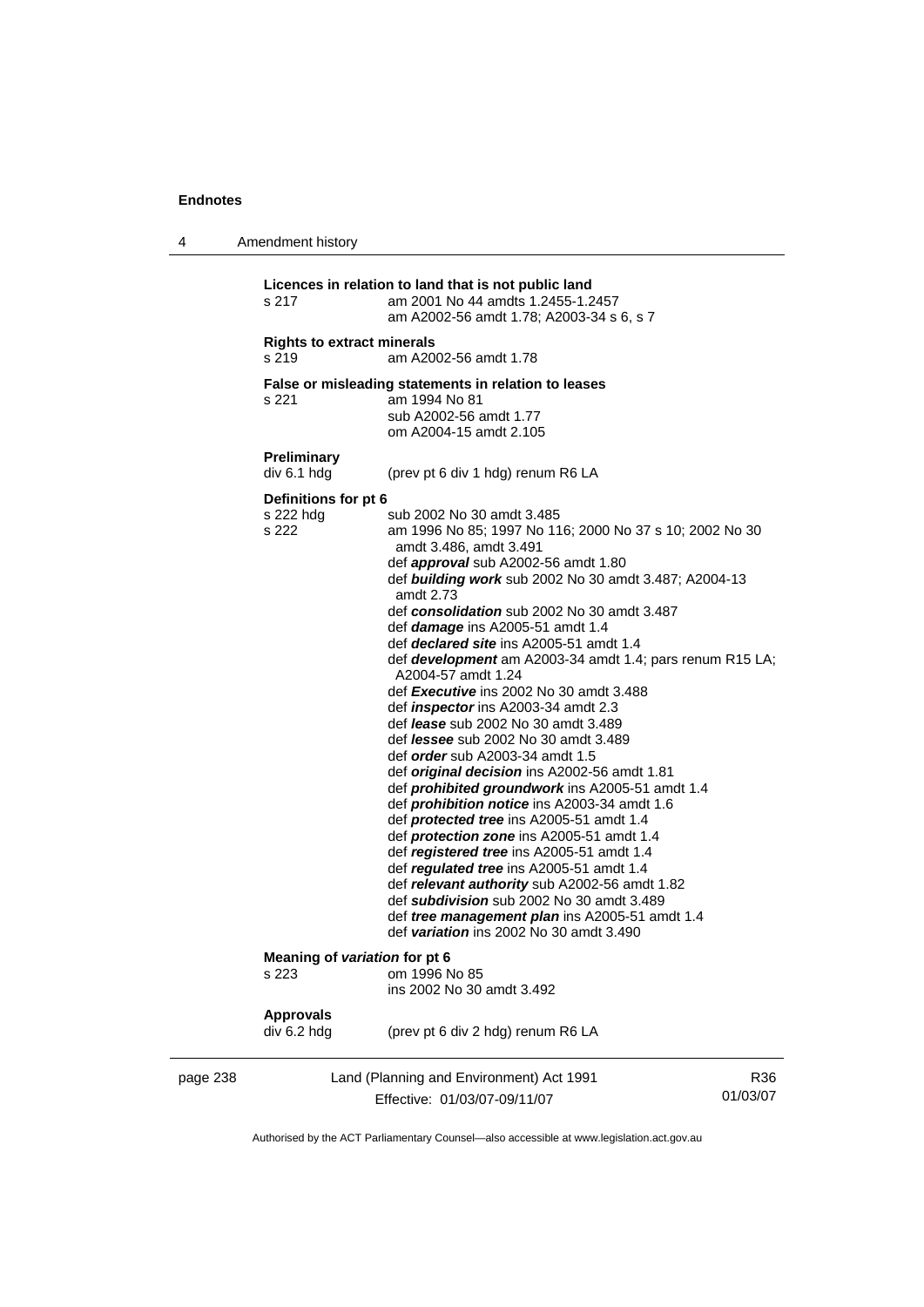### **Preliminary**

pt 6 div 2 sdiv A hdg om 1996 No 85

#### **Interpretation**  om 1996 No 85

**General**<br>sdiv 6.2.1 hdg (prev pt 6 div 2 sdiv B hdg) renum R6 LA

**Offence—development** 

s 225 am 1996 No 85

### **Application to undertake development**

s 226 am 1996 No 85; 1999 No 73 s 10; 2001 No 44 amdts 1.2458-1.2460; 2001 No 73 s 4, s 5; 2001 No 80 ss 5-7; R6 LA (see 2001 No 44 amdt 1.2461 and 2001 No 73 s 6); A2002-56 amdts 1.83-1.85, amdt 1.133, amdt. 1.134

#### **Register of applications, approvals, orders and lease and development conditions**

| s 227 hdg | sub 2000 No 37 s 11                                      |
|-----------|----------------------------------------------------------|
| s 227     | am 2000 No 37 s 11; 2001 No 44 amdt 1.2462, amdt 1.2463; |
|           | R6 LA (see 2001 No 44 amdt 1.2464); A2002-56 amdt 1.86,  |
|           | amdt 1.87, amdt 1.134; A2004-57 amdt 1.25; pars renum    |
|           | R23 LA (see A2004-57 amdt 1.26); A2005-51 amdt 1.5; pars |
|           | renum R30 LA (see A2005-51 amdt 1.6); A2006-30           |
|           | amdt 1.65                                                |
|           |                                                          |

### **Restrictions on inspection of applications**

s 228 am 1996 No 85; A2002-56 amdt 1.88, amdt 1.134

#### **Notice of application**

s 229 am 1993 No 90; 1995 No 54; 1996 No 71; 1996 No 85; 1997 No 93; 2000 No 37 s 12; 2001 No 20 s 54; 2002 No 30 amdt 3.508; A2002-56 amdt 1.89, amdt 1.134; A2003-30 amdt 1.3; ss renum R15 LA; A2004-57 amdt 1.27; A2005-51 amdt 1.7

# **Direction that applications to be submitted to Minister**

s 229A hdg sub 2001 No 44 amdt 1.2465<br>s 229A ins 1996 No 85 ins 1996 No 85 am 1999 No 87 s 3; 2001 No 44 amdts 1.2466-1.2472; R6 LA (see 2001 No 44 amdt 1.2473); 2002 No 30 amdt 3.493, amdt 3.494 sub A2002-56 amdt 1.90 am A2004-57 amdt 1.28, amdt 1.29; ss renum R23 LA (see A2004-57 amdt 1.30); A2005-51 amdt 1.8, amdt 1.9; ss renum R30 LA (see A2005-51 amdt 1.10)

R36 01/03/07

# Land (Planning and Environment) Act 1991 Effective: 01/03/07-09/11/07

page 239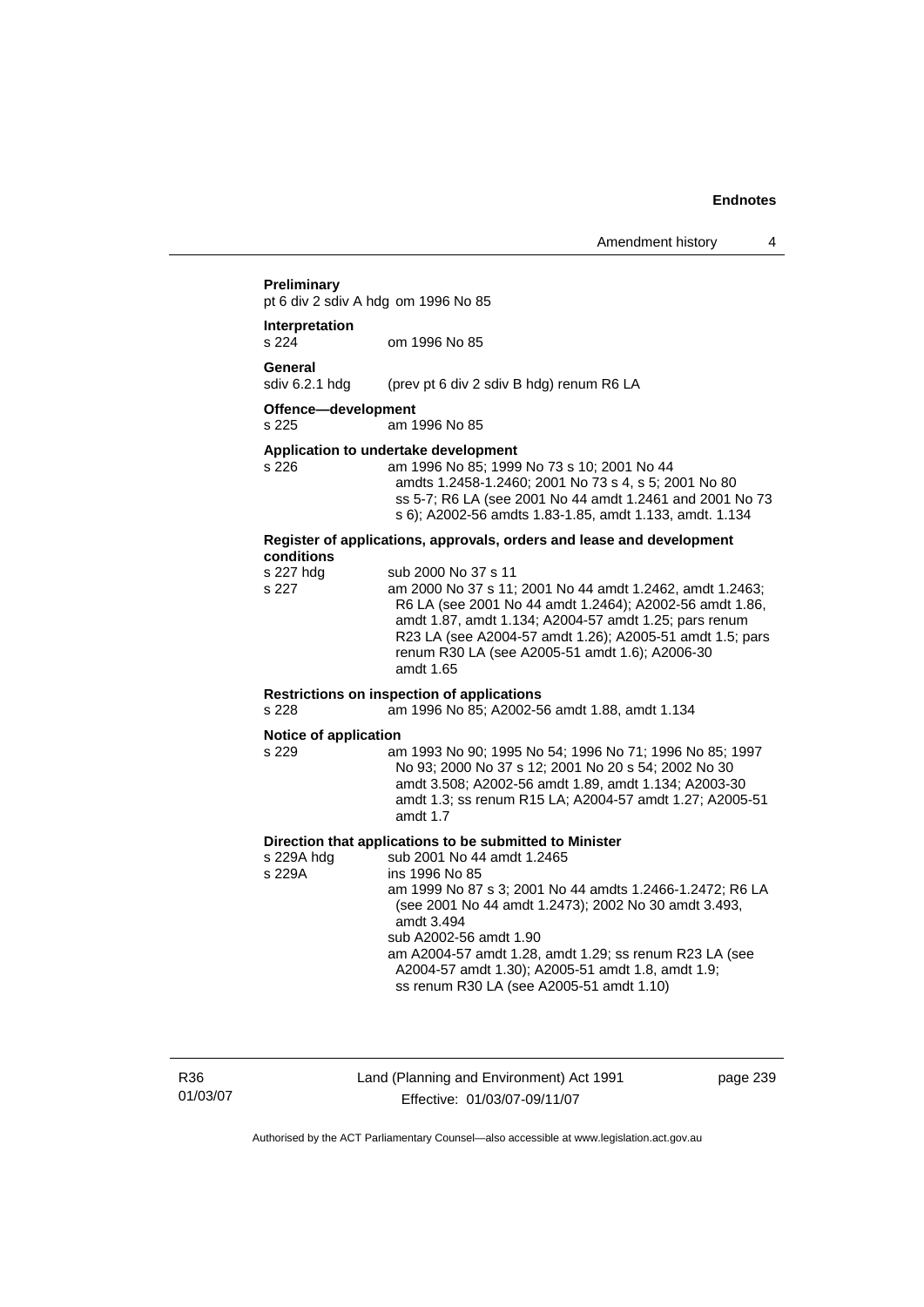# **Minister may decide some applications**  s 229B ins A2002-56 amdt 1.90 am A2004-27 s 16; A2004-57 amdt 1.31; A2005-51 amdt 1.11; pars renum R30 LA (see A2005-51 amdt 1.12); A2006-30 amdt 1.66, amdt 1.67 **Approvals**  s 230 am 1993 No 77; 1996 No 71 sub 1996 No 85 am 2000 No 37 s 13 **Matters to be considered by relevant authority**  s 231 am 1996 No 85; 2002 No 30 amdt 3.495; A2002-56 amdt 1.91, amdt 1.134, amdt 1.135; A2004-27 s 17 sub A2004-57 amdt 1.32 am A2005-51 amdt 1.13, amdt 1.14; ss renum R30 LA (see A2005-51 amdt 1.15); A2006-30 amdt 1.68 **Duty of applicants**  s 232 am 2001 No 44 amdt 1.2474, amdt 1.2475; 2002 No 30 amdt 3.508; A2002-56 amdt 1.92-1.94, amdt 1.134; ss renum R12 La (see A2002-56 amdt 1.95) **More information**  s 233 am 1996 No 85; A2002-56 amdt 1.135 **Effect of failure to give further information**  s 234 am 1996 No 85; A2002-56 amdt 1.135 **Duties of concurring authorities**  s 235 am 1996 No 39 om 1996 No 85 **Objections**  sdiv 6.2.2 hdg (prev pt 6 div 2 sdiv C hdg) renum R6 LA **Objections—general**  s 237 am 1996 No 85; 1997 No 116; 2000 No 37 s 14; A2002-56 amdt 1.96, amdt 1.134; ss renum R12 LA (see A2002-56 amdt 1.97) **Inspection of objections**  s 238 am 1993 No 77; 1996 No 71; A2002-56 amdt 1.134 **Identity of objectors**  s 239 am A2002-56 amdt 1.98, amdt 1.134 **Circumstances in which Executive approves applications, other than lease variations, subdivisions, consolidations**  s 240 om 1996 No 85

page 240 Land (Planning and Environment) Act 1991 Effective: 01/03/07-09/11/07

R36 01/03/07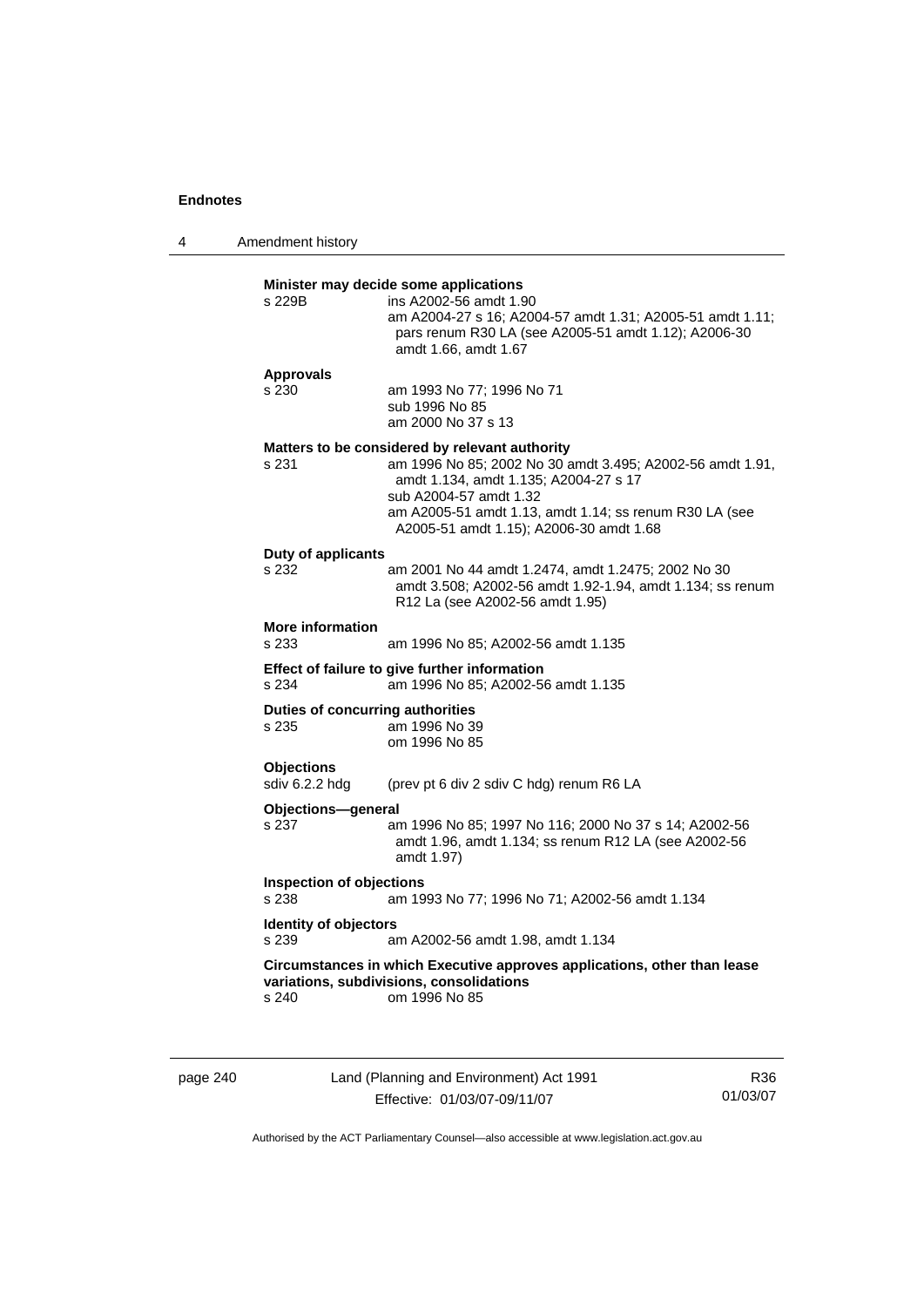|                                                  |                                                                                                                                                                                                        | Amendment history | 4        |
|--------------------------------------------------|--------------------------------------------------------------------------------------------------------------------------------------------------------------------------------------------------------|-------------------|----------|
| s 241                                            | Circumstances in which Executive approves applications for lease<br>variations, subdivisions, consolidations<br>om 1996 No 85                                                                          |                   |          |
| <b>Approvals</b><br>sdiv 6.2.3 hdg               | (prev pt 6 div 2 sdiv D hdg) renum R6 LA                                                                                                                                                               |                   |          |
| s 242                                            | Approvals-notices to applicants and registrar-general<br>am 1992 No 32; 1993 No 64<br>sub 1996 No 85; A2002-56 amdt 1.99                                                                               |                   |          |
| s 243                                            | Notification of approval or refusal of application<br>am 1993 No 77; 1996 Nos 71 and 85; 2000 No 37 s 15;<br>A2002-56 amdt 1.100, amdt 1.101, amdt 1.135; ss renum<br>R12 LA (see A2002-56 amdt 1.102) |                   |          |
| Notification if more than 1 objector<br>s 244    | am 1996 No 85; A2002-56 amdt 1.103, amdt 1.134                                                                                                                                                         |                   |          |
| s 244A                                           | Notice of decision to heritage council<br>ins A2004-57 amdt 1.33                                                                                                                                       |                   |          |
| Notice of decision to conservator<br>s 244B      | ins A2005-51 amdt 1.16                                                                                                                                                                                 |                   |          |
| <b>Conditional approvals</b><br>s 245            | am 1996 No 85; 2001 No 80 s 8, s 9; A2002-56<br>amdt 1.104-1.106, amdt 1.134; pars renum R15 LA;<br>A2004-57 amdt 1.34                                                                                 |                   |          |
| sdiv 6.2.4 hdg                                   | Reconsideration of applications for approval<br>ins A2002-56 amdt 1.107                                                                                                                                |                   |          |
| Definitions for sdiv 6.2.4<br>s 245A             | ins A2002-56 amdt 1.107<br>def new application ins A2002-56 amdt 1.107<br>def original application ins A2002-56 amdt 1.107<br>def original decision ins A2002-56 amdt 1.107                            |                   |          |
| <b>Applications for reconsideration</b><br>s 246 | om 1996 No 85<br>ins A2002-56 amdt 1.107<br>am A2003-30 amdt 1.4                                                                                                                                       |                   |          |
| <b>Reconsideration of decisions</b><br>s 246A    | ins A2002-56 amdt 1.107                                                                                                                                                                                |                   |          |
| s 246B                                           | No action by planning and land authority within time<br>ins A2002-56 amdt 1.107                                                                                                                        |                   |          |
| s 246C                                           | Notice of decision on reconsideration<br>ins A2002-56 amdt 1.107                                                                                                                                       |                   |          |
|                                                  | Land (Planning and Environment) Act 1991<br>Effective: 01/03/07-09/11/07                                                                                                                               |                   | page 241 |

Authorised by the ACT Parliamentary Counsel—also accessible at www.legislation.act.gov.au

R36 01/03/07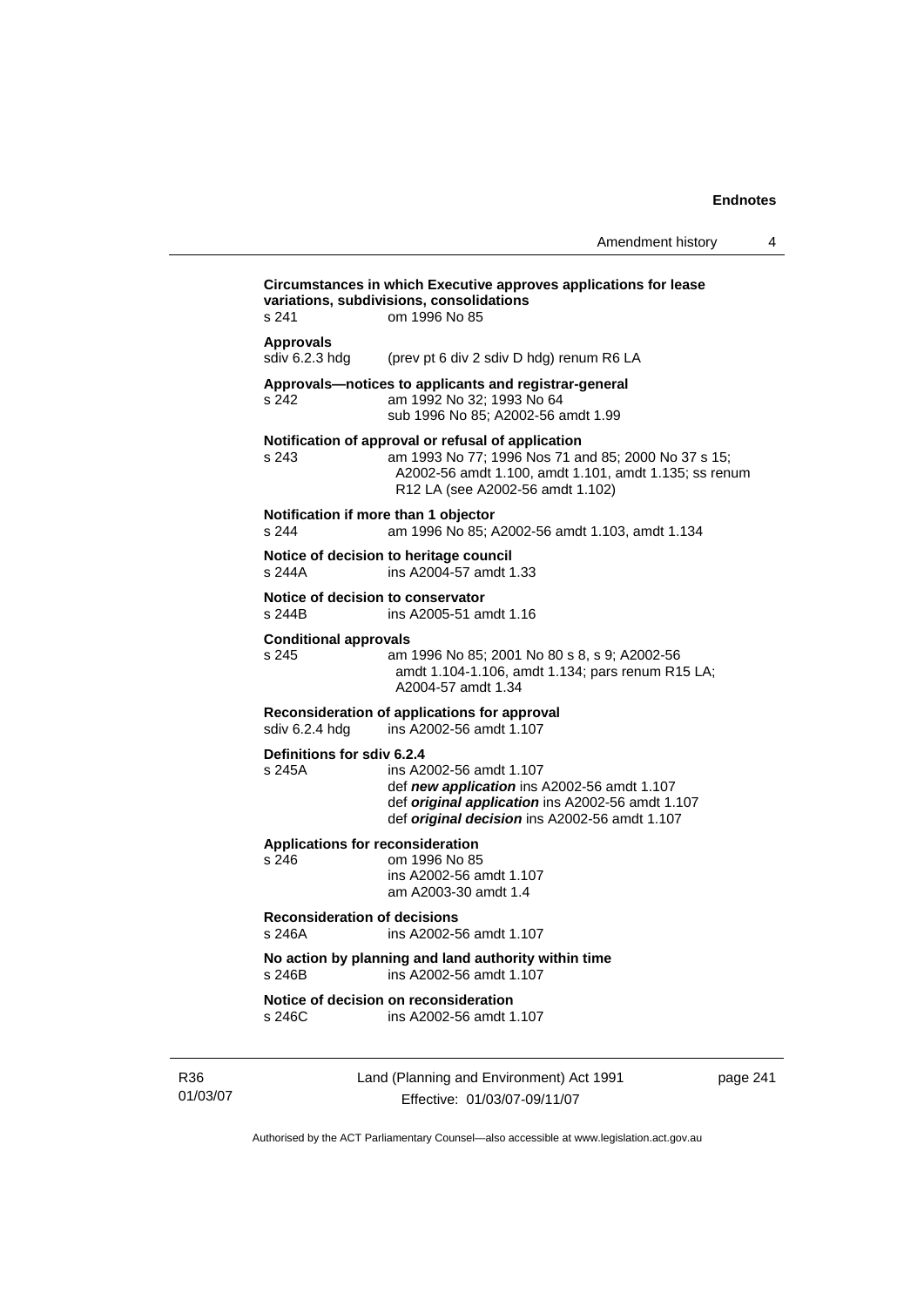4 Amendment history

page 242 Land (Planning and Environment) Act 1991 Effective: 01/03/07-09/11/07 R36 01/03/07 **Approvals—miscellaneous**  ins A2002-56 amdt 1.107 **Minor amendments**  s 247 am 1996 No 85; 2002 No 30 amdt 3.508; 2002 No 37 ss 4-6; ss (4), (5) om R10 LA; pars renum R10 LA; A2002-56 amdt 1.108, amdt 1.135 **Corrections**  s 248 am 1996 No 85; A2002-56 amdt 1.109 **When approvals take effect**  s 249 sub 1993 No 77 am 1996 No 71; 1996 No 85; 2002 No 30 amdt 3.496 sub A2002-56 amdt 1.110 am A2005-62 amdt 1.4 **Execution of approvals for variations of leases**  s 250 sub 1996 No 85 am A2002-56 amdt 1.133 **End of approvals**  s 251 am 1996 No 85; A2002-56 amdt 1.111 **Extension of time**  s 252 am 1996 No 85; A2002-56 amdt 1.134 **Revocation of approval**  s 253 am A2002-56 amdt 1.112; A2004-57 amdt 1.35 **Powers of Supreme Court**  sdiv 6.2.6 hdg ins A2003-34 amdt 1.7 **Injunctions to require compliance with approvals**  s 253A ins A2003-34 amdt 1.7 **Orders**  (prev pt 6 div 3 hdg) renum R6 LA sub A2003-34 s 8 **Making of orders**  sdiv 6.3.1 hdg ins A2003-34 s 8 **Applications to planning and land authority for orders**  s 254 om 1996 No 85 ins 1997 No 7 am 2001 No 44 amdt 1.2476-1.2478; A2002-56 amdt 1.113 sub A2003-34 s 8 am A2004-57 amdt 1.36; pars renum R23 LA (see A2004-57 amdt 1.37); A2005-21 amdt 1.1 (as am A2006-42 amdt 3.150); pars renum R27 LA (see A2005-21 amdt 1.2); A2005-51 amdt 1.17 (as am A2006-42 amdt 3.207)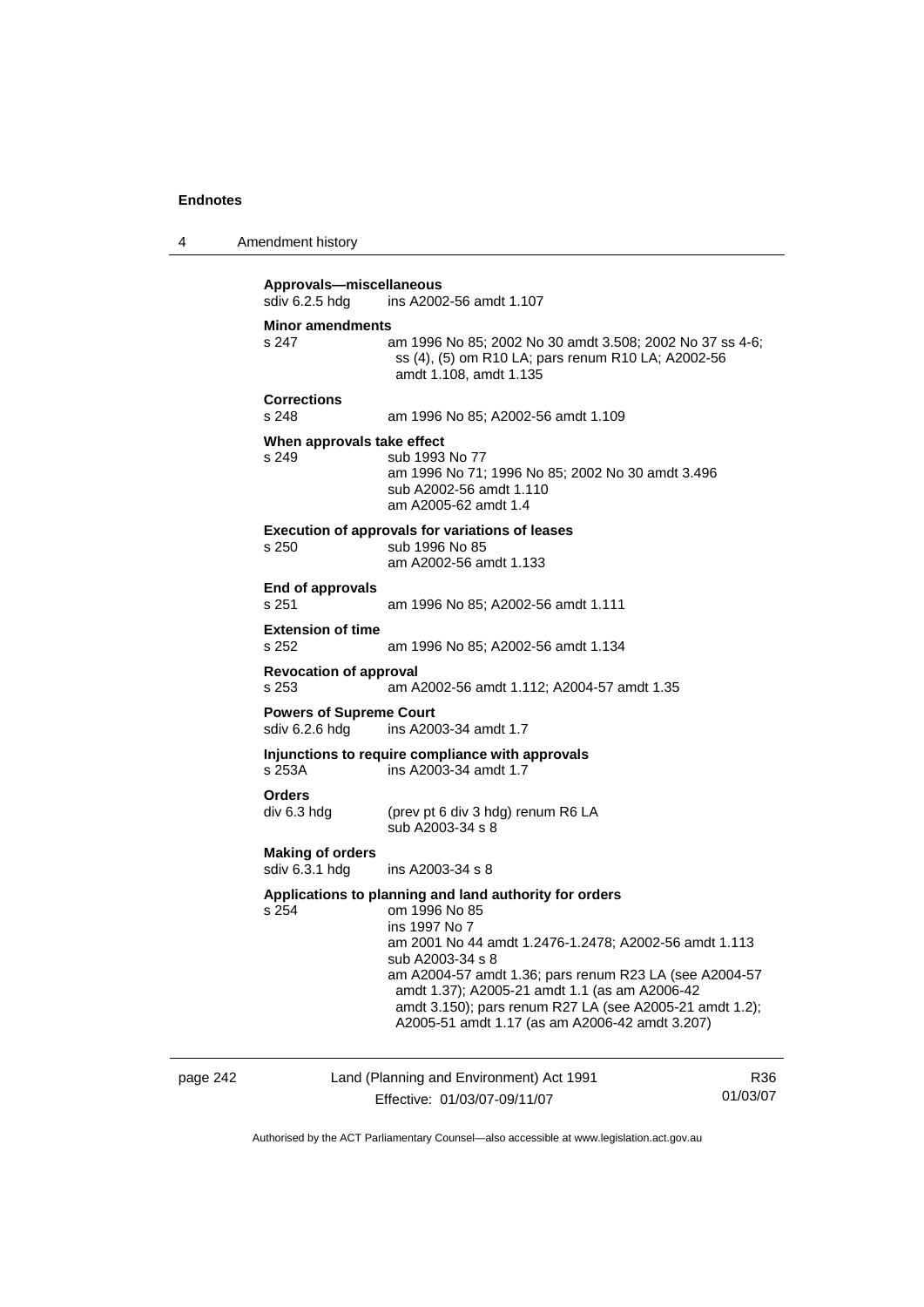| Amendment history |  |
|-------------------|--|
|-------------------|--|

| s 254A                                    | Decision on application to planning and land authority for order<br>ins A2003-34 s 8<br>am A2005-21 amdt 1.3                                                                                                                                                                                                |
|-------------------------------------------|-------------------------------------------------------------------------------------------------------------------------------------------------------------------------------------------------------------------------------------------------------------------------------------------------------------|
| s 255                                     | Proposed orders on planning and land authority's own initiative<br>sub A2003-34 s 8<br>am A2004-57 amdt 1.38; pars renum R23 LA (see A2004-57<br>amdt 1.39); A2005-21 amdt 1.4 and see A2006-42<br>amdt 3.151; pars renum R27 LA (see A2005-21 amdt 1.5);<br>A2005-51 amdt 1.18 (as am A2006-42 amdt 3.208) |
| s 256                                     | Decision on proposed order on planning and land authority's own initiative<br>am 1993 No 77; 1996 No 71; 1996 No 83; 1996 No 85; 1997<br>No 7; 1999 No 73 s 11; 1999 No 79 sch 3; 2001 No 44<br>amdt 1.2479; 2002 No 30 amdt 3.508; A2002-56<br>amdts 1.114-1.117, amdt 1.134<br>sub A2003-34 s 8           |
| <b>Effect of certain orders</b><br>s 256A | ins 1997 No 7<br>om A2003-34 s 8                                                                                                                                                                                                                                                                            |
| <b>Content of orders</b><br>s 257         | am 1993 Nos 64 and 77; 1996 No 71; 2002 No 30 amdt 3.508;<br>A2002-56 amdt 1.118, amdt 1.119, amdt 1.134<br>sub A2003-34 s 8<br>am A2005-51 amdt 1.19                                                                                                                                                       |
| Notice of making orders<br>s 257A         | ins A2003-34 s 8<br>am A2005-21 amdt 1.6; pars renum R27 LA (see A2005-21<br>amdt 1.7); A2005-51 amdt 1.20 (as am A2006-42<br>amdt 3.209)                                                                                                                                                                   |
| Who is bound by an order?<br>s 257B       | ins A2003-34 s 8                                                                                                                                                                                                                                                                                            |
| <b>Contravening orders</b><br>s 258       | am 1993 No 77; 1996 No 71; A2002-56 amdt 1.120<br>sub A2003-34 s 8                                                                                                                                                                                                                                          |
| <b>Ending of orders</b><br>s 258A         | ins A2003-34 s 8                                                                                                                                                                                                                                                                                            |
| <b>Notice ending orders</b><br>s 258B     | ins A2003-34 s 8                                                                                                                                                                                                                                                                                            |
| s 258C                                    | Effect of orders about pest animals or plants<br>ins A2003-34 s 8<br>om A2005-21 amdt 1.8                                                                                                                                                                                                                   |

R36 01/03/07 Land (Planning and Environment) Act 1991 Effective: 01/03/07-09/11/07

page 243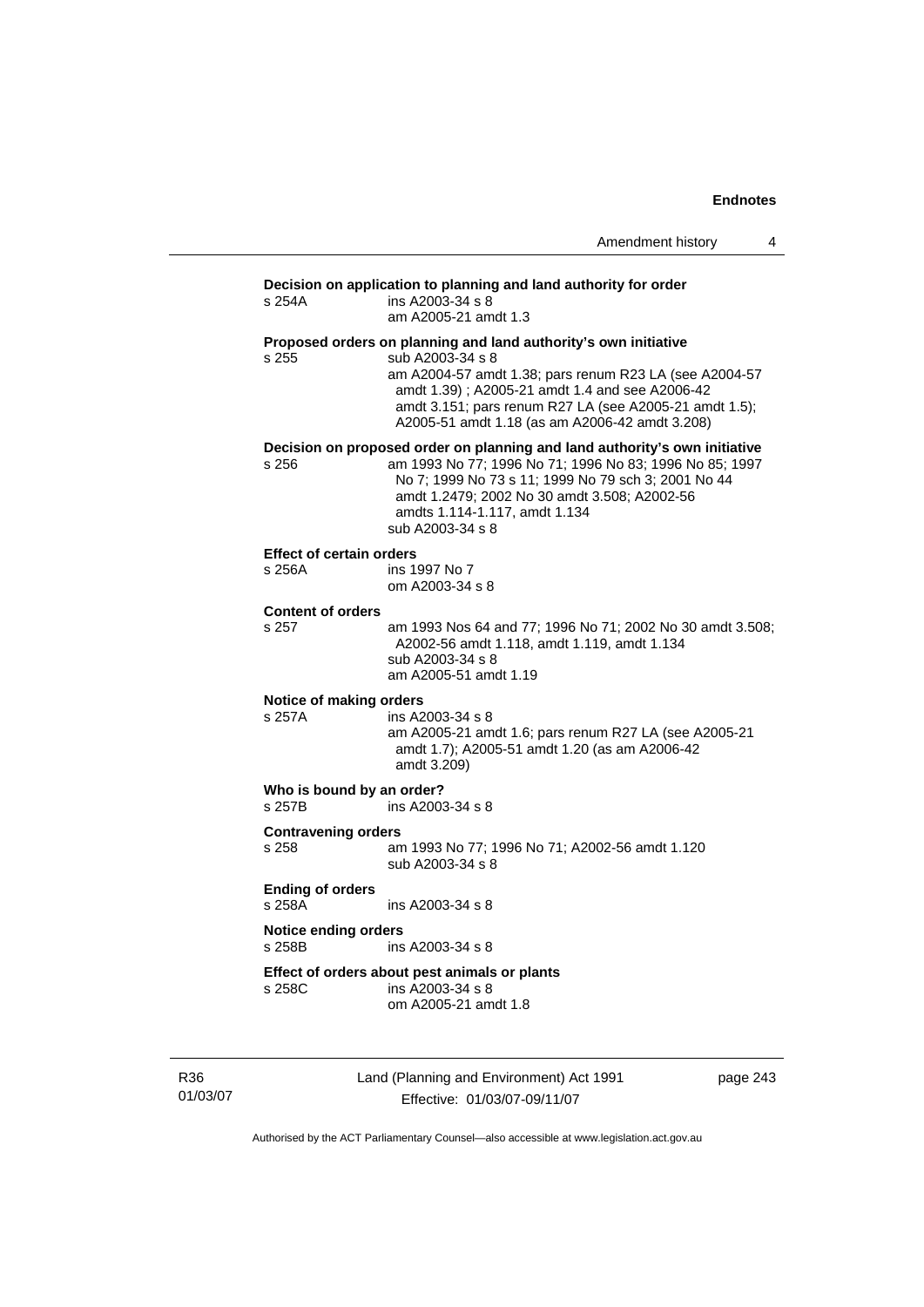4 Amendment history

**Rectification work**  ins A2003-34 s 8 **Definitions for sdiv 6.3.2**  s 259 am 1993 No 77; 1996 No 71; A2002-56 amdt 1.121, amdt 1.134 sub A2003-34 s 8 **Direction to carry out rectification work**  s 259A ins A2003-34 s 8 **Contravening direction to carry out rectification work**  s 259B ins A2003-34 s 8 **Authorisation to carry out rectification work**   $ins$  A2003-34 s 8 **Obstructing etc authorised people**  s 259D ins A2003-34 s 8 **Liability for cost of rectification work**  s 259E ins A2003-34 s 8 **Determination of criteria for deferral of rectification work cost**  s 259F ins A2003-34 s 8 **Application for deferral of rectification work cost**  s 259G ins A2003-34 s 8 **Deferral of rectification work cost**<br>**s** 259H **ins A2003-34 s** 8 ins A2003-34 s 8 **Security for deferred rectification work cost**  s 259I ins A2003-34 s 8 **Payment of deferred rectification work cost**<br>s 259J ms A2003-34 s 8 ins A2003-34 s 8 **Prohibition notices and injunctions**  sdiv 6.3.3 hdg ins A2003-34 s 8 **Prohibition notices—making**  s 260 am 1993 Nos 64 and 77; 1996 No 71; A2002-56 amdt 1.122 sub A2003-34 s 8 **Contravening prohibition notices**  s 260A ins A2003-34 s 8 **Prohibition notices—ending**  s 260B ins A2003-34 s 8 **Injunctions to restrain contravention of orders or prohibition notices**  ins A2003-34 s 8

page 244 Land (Planning and Environment) Act 1991 Effective: 01/03/07-09/11/07

R36 01/03/07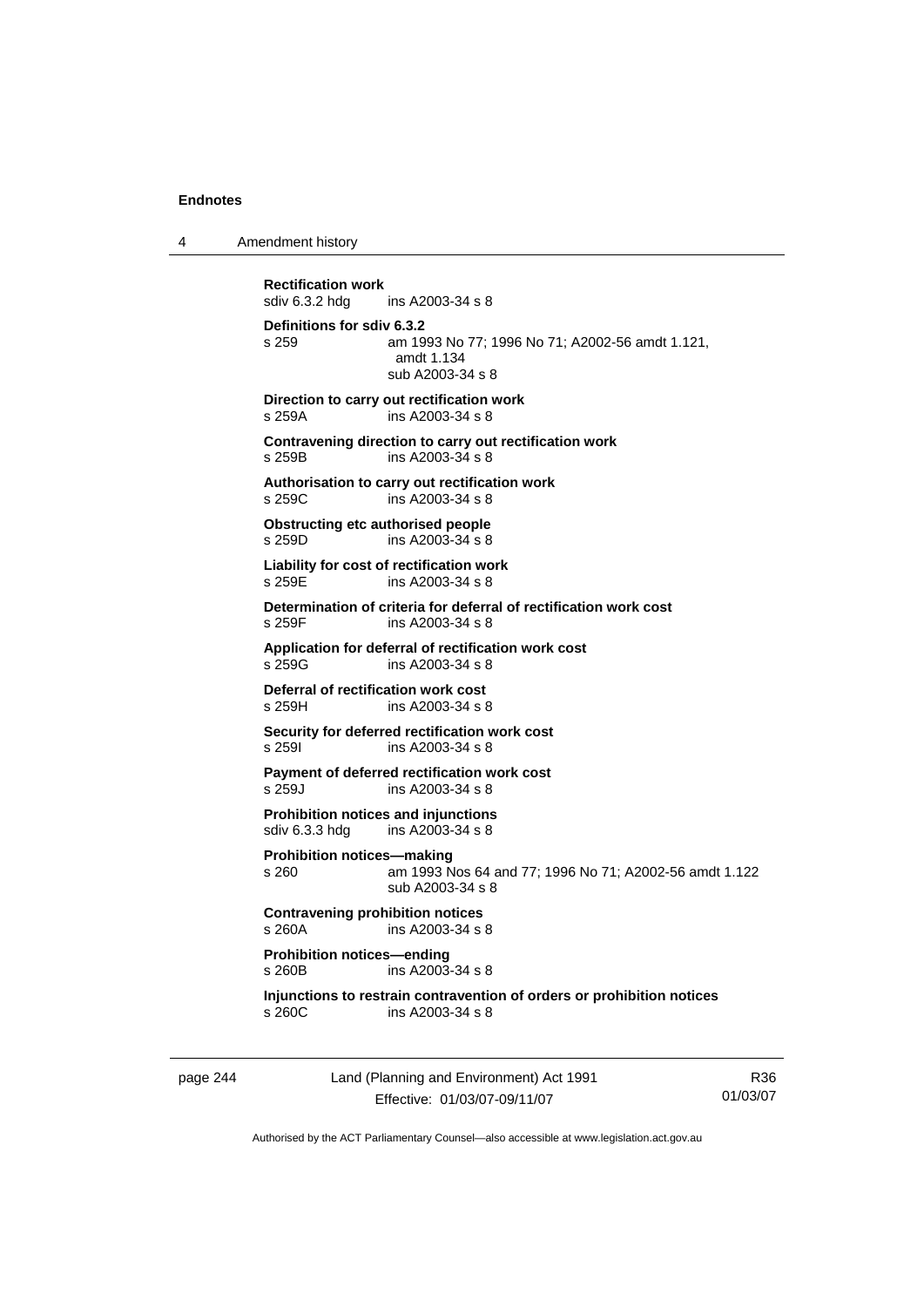| sdiv 6.3.4 hdg                               | ins $A$ 2003-34 s $8$                                                                                                                                          |
|----------------------------------------------|----------------------------------------------------------------------------------------------------------------------------------------------------------------|
|                                              | om A2005-21 amdt 1.9                                                                                                                                           |
| s 261                                        | Declaration of pest animal or pest plant<br>sub A2003-34 s 8<br>om A2005-21 amdt 1.9                                                                           |
| Inspection and seizure powers<br>div 6.4 hdg | (prev pt 6 div 4 hdg) renum R6 LA<br>sub A2003-34 amdt 2.4                                                                                                     |
| Preliminary<br>sdiv 6.4.1 hdg                | (prev pt 6 div 4 sdiv A hdg) renum R6 LA                                                                                                                       |
| Definitions for div 6.4<br>s 262             | sub 2002 No 30 amdt 3.497<br>def connected ins 2002 No 30 amdt 3.497<br>def occupier ins 2002 No 30 amdt 3.497<br>def <i>offence</i> ins 2002 No 30 amdt 3.497 |
| <b>Appointment of inspectors</b><br>$s$ 263  | am A2002-56 amdt 1.134<br>sub A2003-34 amdt 2.5                                                                                                                |
| <b>Identity cards</b>                        |                                                                                                                                                                |
| s 264                                        | am A2002-56 amdt 1.134<br>sub A2003-34 amdt 1.8<br>am A2005-20 amdt 3.182; ss renum R24 LA (see A2005-20<br>amdt 3.183)                                        |
| s 265                                        | Power not to be exercised before identity card shown<br>am 1994 No 81; A2002-56 amdt 1.134<br>sub A2003-34 amdt 1.8                                            |
| <b>Inspection</b><br>sdiv 6.4.2 hdg          | (prev pt 6 div 4 sdiv B hdg) renum R6 LA                                                                                                                       |
| Display of identity cards<br>s 268           | om A2003-34 amdt 1.9                                                                                                                                           |
| <b>Powers of inspection</b><br>s 269         | am 1994 No 81                                                                                                                                                  |
| s 270                                        | Work carried out at direction of inspector<br>om A2003-34 amdt 1.9                                                                                             |
| <b>Disposal of seized things</b><br>s 272    | am A2002-56 amdt 1.123, amdt 1.134                                                                                                                             |

R36 01/03/07 Land (Planning and Environment) Act 1991 Effective: 01/03/07-09/11/07

page 245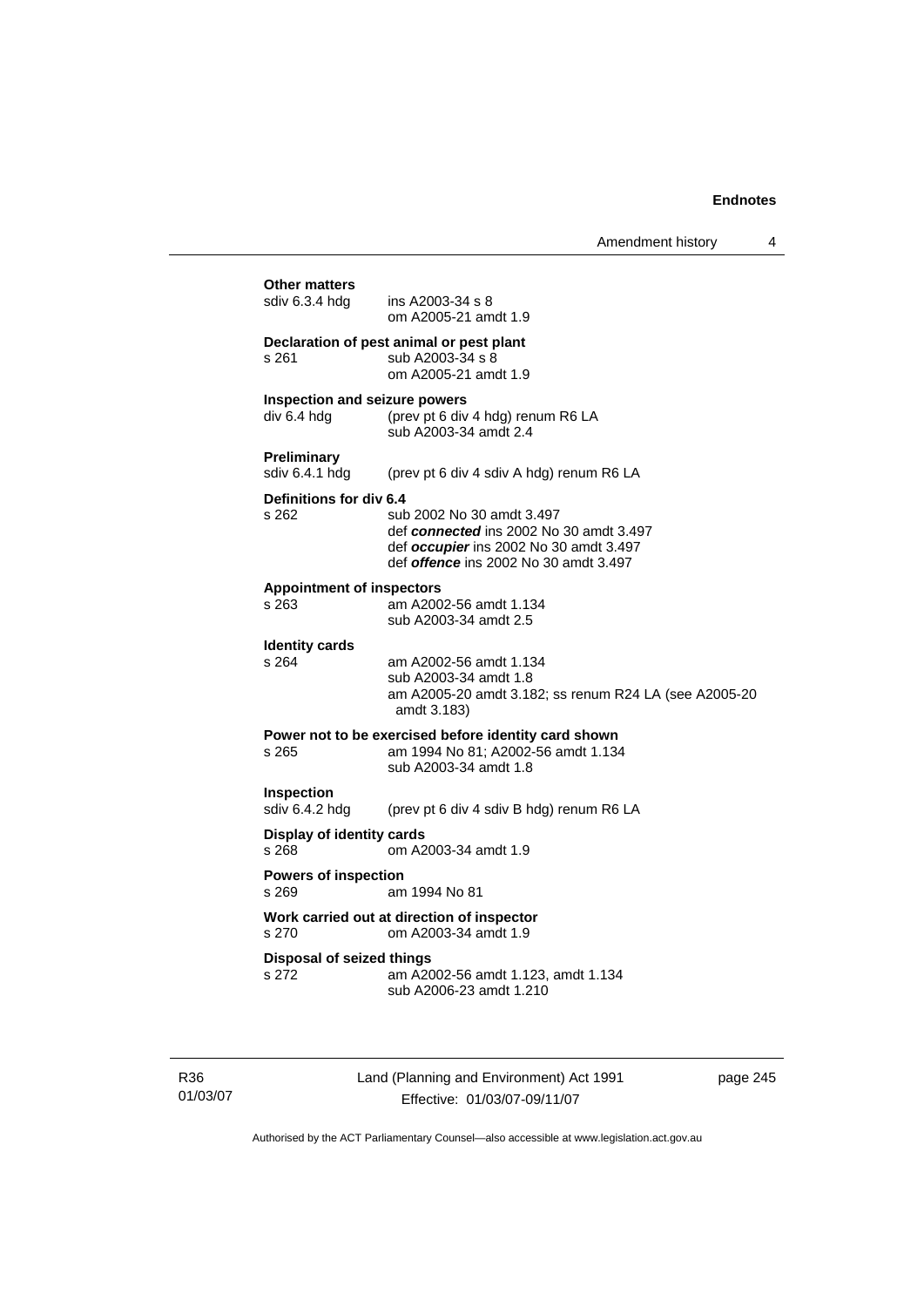4 Amendment history

| <b>Obstruction of inspectors</b><br>s 274 | am 1994 No 81<br>om A2004-15 amdt 2.105                                                                                                       |
|-------------------------------------------|-----------------------------------------------------------------------------------------------------------------------------------------------|
| div 6.5 hdg                               | <b>Commissioner for land and planning</b><br>(prev pt 6 div 4A hdg) ins 1996 No 85<br>renum R6 LA<br>om A2002-56 amdt 1.124                   |
| s 274A                                    | <b>Commissioner for land and planning</b><br>ins 1996 No 85<br>am 2002 No 11 amdt 2.66<br>sub 2002 No 30 amdt 3.498<br>om A2002-56 amdt 1.124 |
| <b>Term of office</b><br>s 274B           | ins 1996 No 85<br>sub 2002 No 30 amdt 3.498<br>om A2002-56 amdt 1.124                                                                         |
| Leave of absence<br>s 274C                | ins 1996 No 85<br>sub 2002 No 30 amdt 3.498<br>om A2002-56 amdt 1.124                                                                         |
| Leave of absence<br>s 274D                | ins 1996 No 85<br>om 2002 No 30 amdt 3.498                                                                                                    |
| <b>Acting appointments</b><br>s 274F      | ins 1996 No 85<br>om 2002 No 30 amdt 3.498                                                                                                    |
| <b>Resignation</b><br>s 274F              | ins 1996 No 85<br>om 2002 No 30 amdt 3.498                                                                                                    |
| s 274G                                    | Suspension and removal of commissioner<br>ins 1996 No 85<br>am 2002 No 30 amdts 3.499-3.501<br>om A2002-56 amdt 1.124                         |
| <b>Retirement</b><br>s 274H               | ins 1996 No 85<br>om A2002-56 amdt 1.124                                                                                                      |
| <b>Delegation</b><br>s 2741               | ins 1996 No 85<br>sub 2002 No 30 amdt 3.502<br>om A2002-56 amdt 1.124                                                                         |

page 246 Land (Planning and Environment) Act 1991 Effective: 01/03/07-09/11/07

R36 01/03/07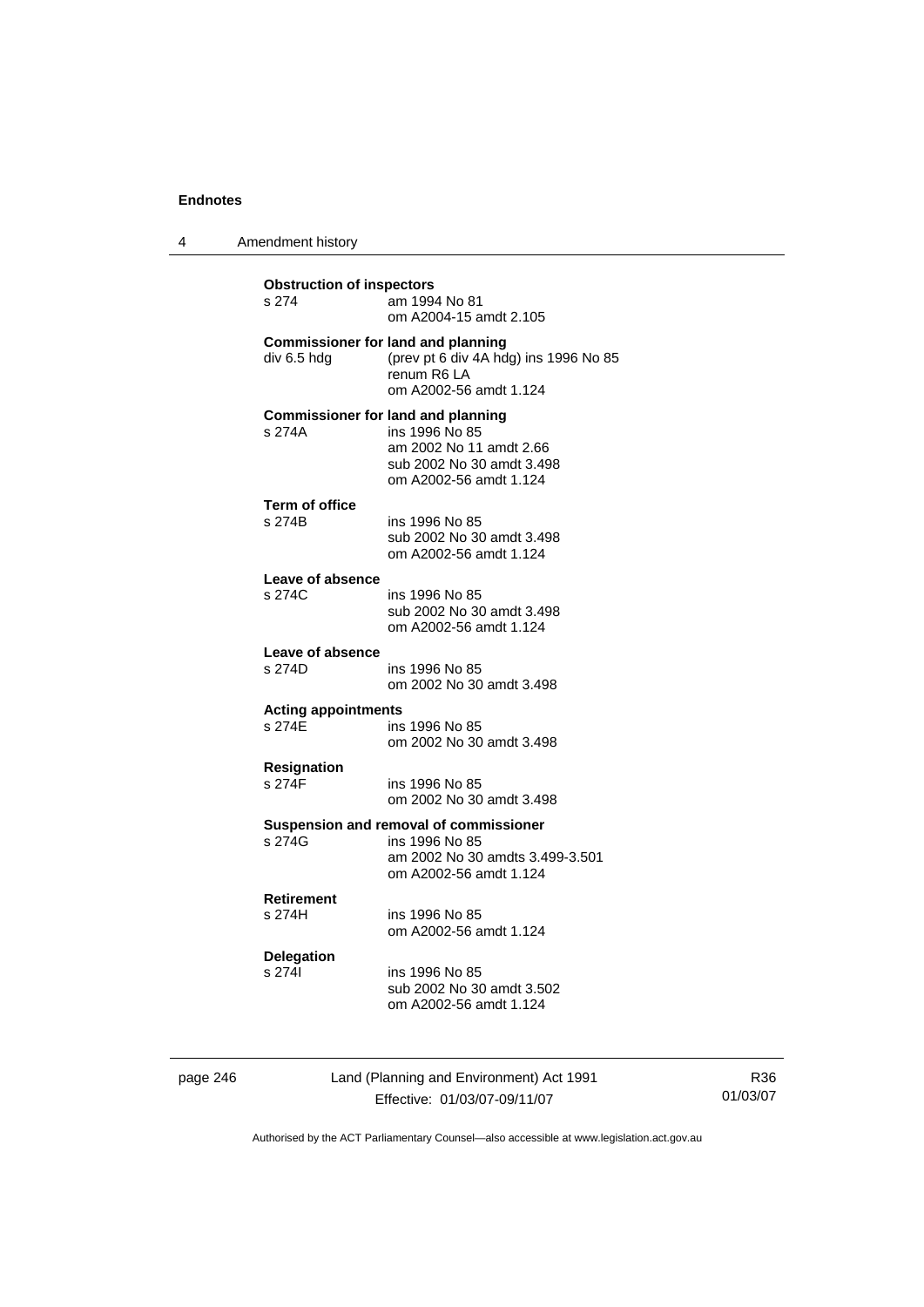**Protection from suit**  ins 1996 No 85 am 2002 No 30 amdt 3.503 om A2002-56 amdt 1.124

# **Miscellaneous**

div 6.6 hdg (prev pt 6 div 5 hdg) renum R6 LA

## **Review of decisions**

sdiv 6.6.1 hdg (prev pt 6 div 5 sdiv A hdg) renum R6 LA

### **AAT review—general**

s 275 am 1993 No 77 sub 1996 No 71 am 1996 No 85 sub A2002-56 amdt 1.125 am A2004-57 amdt 1.40; ss renum R23 LA (see A2004-57 amdt 1.41); A2007-1 s 4, s 5; ss renum R36 LA (6)-(8) exp 1 March 2008 (s 275 (8) (LA s 88 declaration

applies))

#### **Approvals subject to entity's satisfaction**

s 275A ins A2002-56 amdt 1.125

## **Review of decisions—objectors and third parties to approvals**

| s 276 hda | sub A2003-34 amdt 2.6                                     |
|-----------|-----------------------------------------------------------|
| s 276     | am 1993 No 77: 1996 No 71: 1996 No 85: 1997 No 116: 2000  |
|           | No 15 s 4; 2000 No 37 s 16; A2002-56 amdt 1.126; ss renum |
|           | R <sub>12</sub> LA (see A <sub>2002</sub> -56 amdt 1.127) |
|           |                                                           |

#### **Review of decisions—orders and prohibition notices**  s 277

|  | am 1993 No |  |
|--|------------|--|
|  |            |  |

sub 1996 No 7; A2003-34 amdt 1.10

### **Notification of objectors**

| s 278 | am 1993 No 77; 1996 No 71; 1996 No 85; 2002 No 30     |
|-------|-------------------------------------------------------|
|       | amdt 3.508; A2002-56 amdt 1.128, amdt 1.129; ss renum |
|       | R12 LA (see A2002-56 amdt 1.130)                      |

## **Application for review by objectors—notification to applicants**

| s 279 hda | sub A2003-34 amdt 2.7                 |
|-----------|---------------------------------------|
| s 279     | am 1993 No 77; 1996 No 71; 1996 No 85 |

### **Challenge to validity of certain decisions**

s 279A ins 1999 No 87 s 4

### am A2002-56 amdt 1.131

### **Applicants and objectors may be made parties to proceedings**

s 280 sub 1993 No 77 om 1996 No 71

R36 01/03/07 Land (Planning and Environment) Act 1991 Effective: 01/03/07-09/11/07

page 247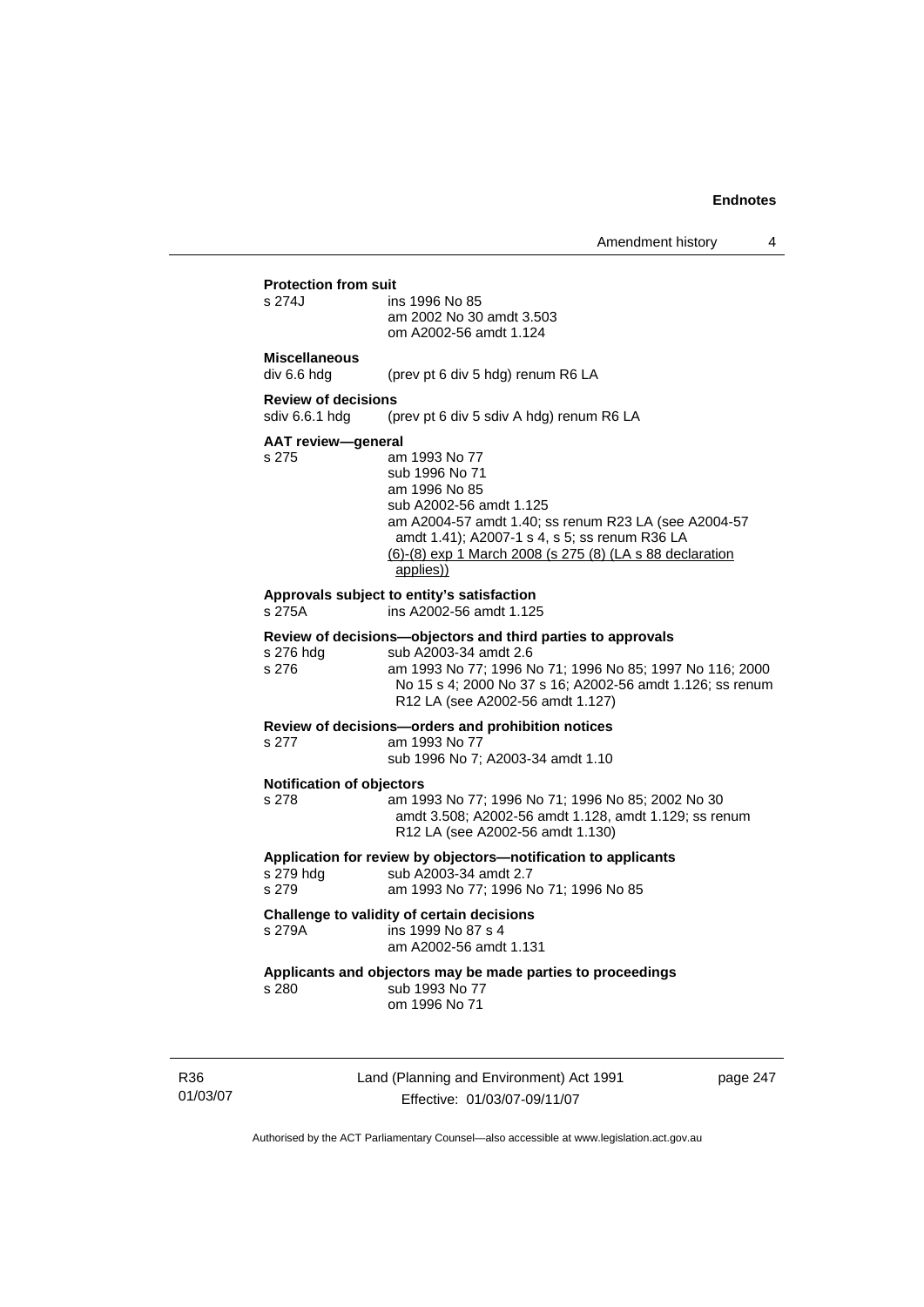4 Amendment history

| s 281                                   | om 1996 No 71                                                                                                                                                                                                       |
|-----------------------------------------|---------------------------------------------------------------------------------------------------------------------------------------------------------------------------------------------------------------------|
| General<br>sdiv 6.6.2 hdg               | (prev pt 6 div 5 sdiv B hdg) renum R6 LA                                                                                                                                                                            |
| <b>Regulations</b><br>s 282             | am 1992 No 32; 1996 No 85; 2000 No 37 s 17; 2001 No 44<br>amdts 1.2480-1.2482; A2002-56 amdt 1.132; pars renum<br>R15 LA; A2007-1 s 6, s 7<br>(5)-(7) exp 1 March 2008 (s 282 (7) (LA s 88 declaration<br>applies)) |
| <b>Administrative appeals</b>           |                                                                                                                                                                                                                     |
| pt 7 hdg                                | (prev pt 6A hdg) ins 1993 No 77<br>sub 1996 No 71<br>renum R6 LA                                                                                                                                                    |
| Preliminary<br>pt 6A div 1 hdg          | ins 1993 No 77<br>om 1996 No 71                                                                                                                                                                                     |
| <b>AAT review of decisions</b>          |                                                                                                                                                                                                                     |
| s 282A                                  | ins 1993 No 77<br>sub 1996 No 71<br>am 1996 No 85; 1999 No 73 s 12; 2000 No 15 s 5; 2001 No 56<br>amdt 3.435<br>sub A2002-56 amdt 1.136<br>am A2004-42 amdt 1.7; A2004-57 amdt 1.42                                 |
|                                         | Establishment of land planning and appeals board                                                                                                                                                                    |
| pt 6A div 2 hdg                         | ins 1993 No 77<br>om 1996 No 71                                                                                                                                                                                     |
| <b>Establishment of board</b><br>s 282B | ins 1993 No 77<br>om 1996 No 71                                                                                                                                                                                     |
| <b>Appointment of members</b><br>s 282C | ins 1993 No 77<br>om 1996 No 71                                                                                                                                                                                     |
| <b>Remuneration and allowances</b>      |                                                                                                                                                                                                                     |
| s 282D                                  | ins 1993 No 77<br>om 1996 No 71                                                                                                                                                                                     |
| <b>Acting appointments</b>              |                                                                                                                                                                                                                     |
| s 282E                                  | ins 1993 No 77                                                                                                                                                                                                      |

page 248 Land (Planning and Environment) Act 1991 Effective: 01/03/07-09/11/07

R36 01/03/07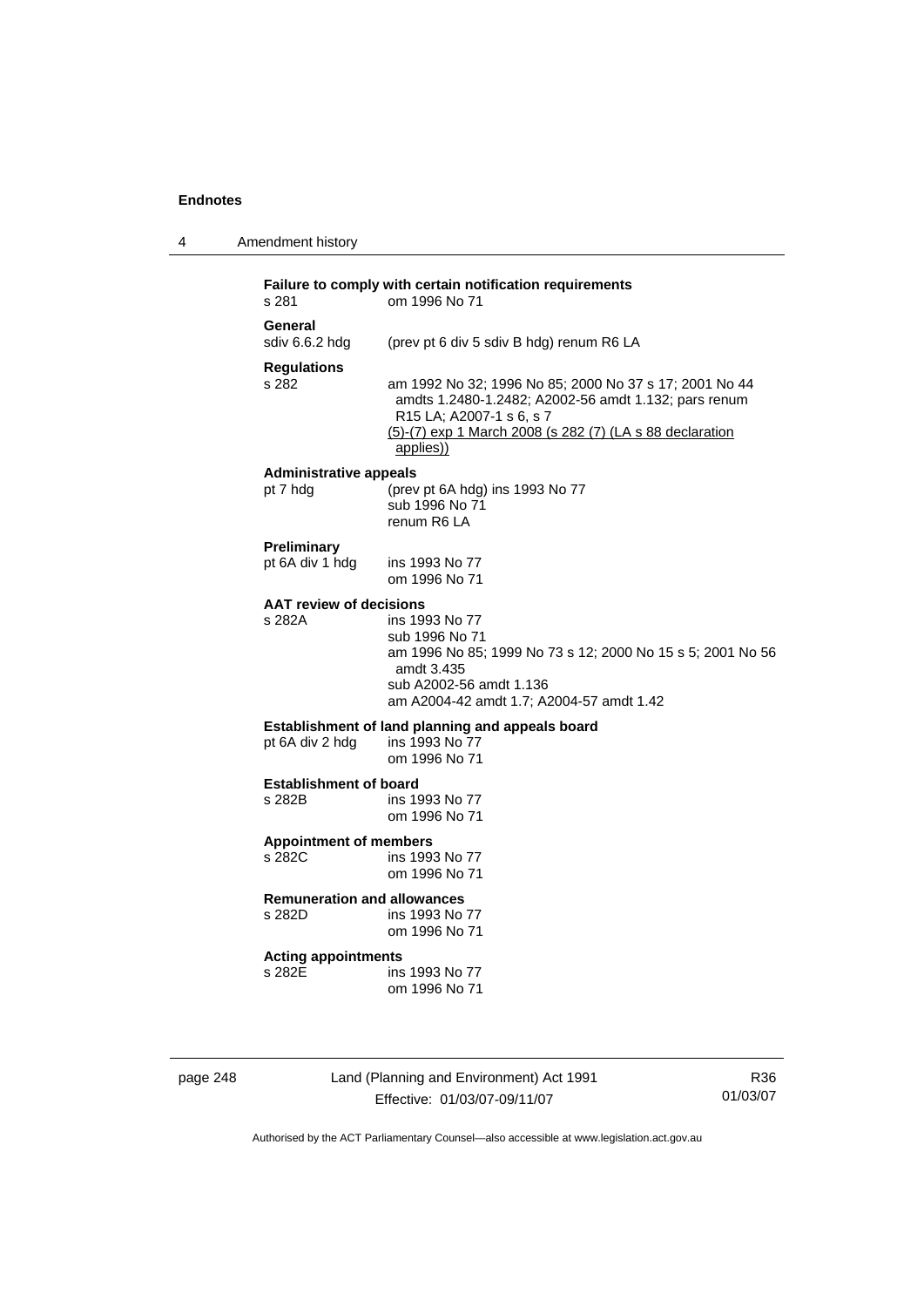Amendment history 4

| Deputy chairperson to act for chairperson |                                                 |  |  |
|-------------------------------------------|-------------------------------------------------|--|--|
| s 282F                                    | ins 1993 No 77                                  |  |  |
|                                           | om 1996 No 71                                   |  |  |
| <b>Delegation</b>                         |                                                 |  |  |
| s 282G                                    | ins 1993 No 77                                  |  |  |
|                                           | om 1996 No 71                                   |  |  |
|                                           |                                                 |  |  |
| Leave of absence                          |                                                 |  |  |
| s 282H                                    | ins 1993 No 77                                  |  |  |
|                                           | om 1996 No 71                                   |  |  |
| Other terms and conditions                |                                                 |  |  |
| s 282l                                    | ins 1993 No 77                                  |  |  |
|                                           | om 1996 No 71                                   |  |  |
|                                           |                                                 |  |  |
| Resignation                               |                                                 |  |  |
| s 282J                                    | ins 1993 No 77                                  |  |  |
|                                           | om 1996 No 71                                   |  |  |
| <b>Removal from office</b>                |                                                 |  |  |
| s 282K                                    | ins 1993 No 77                                  |  |  |
|                                           | om 1996 No 71                                   |  |  |
|                                           |                                                 |  |  |
| <b>Organisation of appeals board</b>      |                                                 |  |  |
| pt 6A div 3 hdg                           | ins 1993 No 77                                  |  |  |
|                                           | om 1996 No 71                                   |  |  |
|                                           |                                                 |  |  |
| <b>Disclosure of interests</b><br>s 282L  |                                                 |  |  |
|                                           | ins 1993 No 77                                  |  |  |
|                                           | om 1996 No 71                                   |  |  |
| <b>Arrangement of business</b>            |                                                 |  |  |
| s 282M                                    | ins 1993 No 77                                  |  |  |
|                                           | om 1996 No 71                                   |  |  |
|                                           |                                                 |  |  |
| <b>Constitution of appeals board</b>      |                                                 |  |  |
| s 282N                                    | ins 1993 No 77                                  |  |  |
|                                           | om 1996 No 71                                   |  |  |
| <b>Member presiding</b>                   |                                                 |  |  |
| s 282P                                    | ins 1993 No 77                                  |  |  |
|                                           | om 1996 No 71                                   |  |  |
|                                           |                                                 |  |  |
|                                           | Member of appeals board ceasing to be available |  |  |
| s 282Q                                    | ins 1993 No 77                                  |  |  |
|                                           | om 1996 No 71                                   |  |  |
| <b>Places of sitting</b>                  |                                                 |  |  |
| s 282R                                    | ins 1993 No 77                                  |  |  |
|                                           | om 1996 No 71                                   |  |  |
|                                           |                                                 |  |  |

R36 01/03/07 Land (Planning and Environment) Act 1991 Effective: 01/03/07-09/11/07

page 249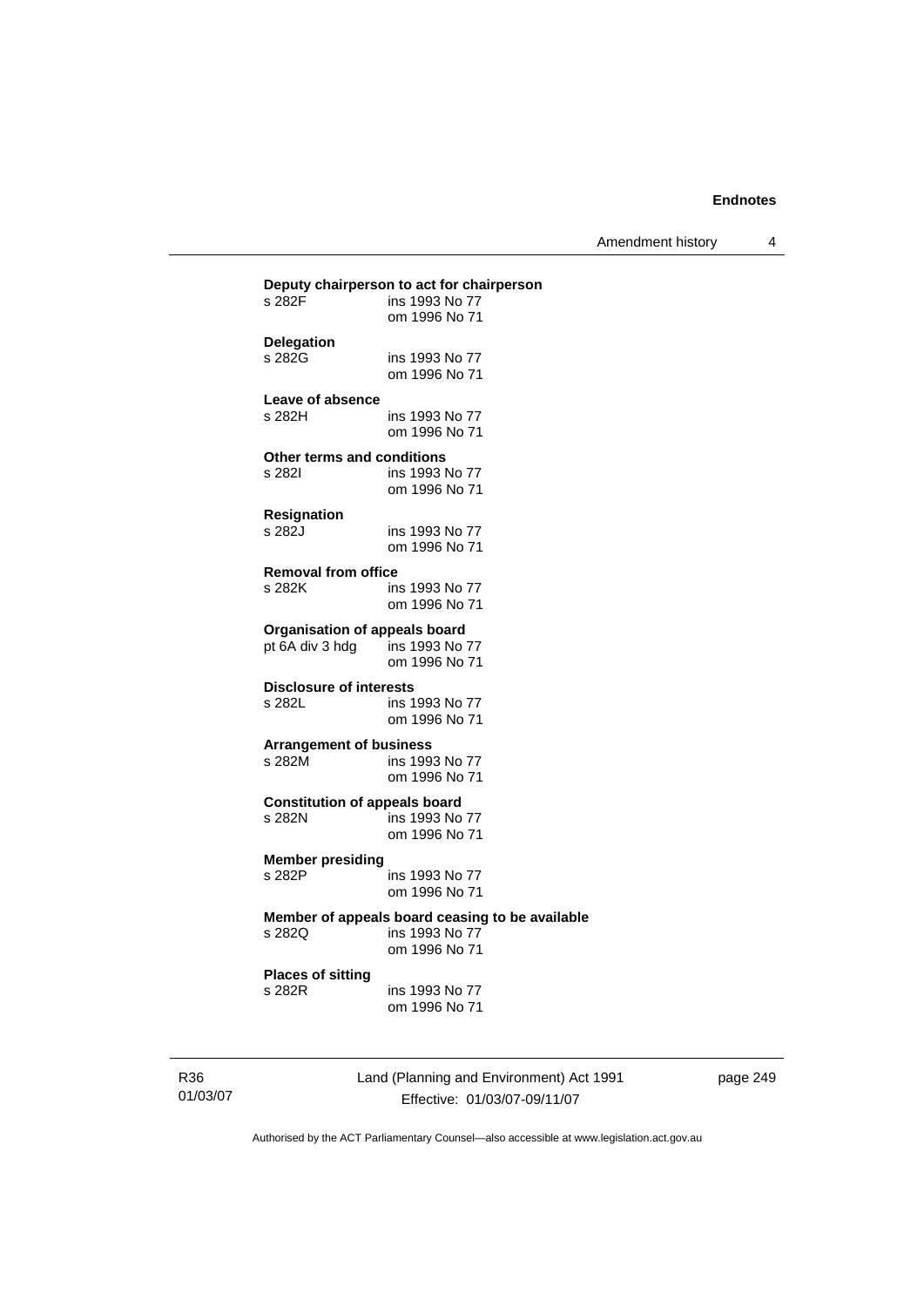4 Amendment history

| pt 6A div 4 hdg ins 1993 No 77          | om 1996 No 71                                                                             |
|-----------------------------------------|-------------------------------------------------------------------------------------------|
| <b>Reviewable decisions</b><br>s 282S   | ins 1993 No 77<br>om 1996 No 71                                                           |
| s 282T                                  | Persons who may apply to appeals board<br>ins 1993 No 77<br>om 1996 No 71                 |
| Manner of applying for review<br>s 282U | ins 1993 No 77<br>om 1996 No 71                                                           |
| s 282V                                  | Parties to proceedings before appeals board<br>ins 1993 No 77<br>om 1996 No 71            |
| s 282W                                  | <b>Representation before appeals board</b><br>ins 1993 No 77<br>om 1996 No 71             |
| Procedure of appeals board<br>s 282X    | ins 1993 No 77<br>om 1996 No 71                                                           |
| <b>Conferences</b><br>s 282Y            | ins 1993 No 77<br>om 1996 No 71                                                           |
| Hearings to be in public<br>s 282Z      | ins 1993 No 77<br>om 1996 No 71                                                           |
| s 282ZA                                 | Lodging of material documents with appeals board<br>ins 1993 No 77<br>om 1996 No 71       |
| s 282ZB                                 | Power of appeals board to obtain additional statements<br>ins 1993 No 77<br>om 1996 No 71 |
| s 282ZC                                 | <b>Opportunity to make submissions</b><br>ins 1993 No 77<br>om 1996 No 71                 |
| Powers of appeals board<br>s 282ZD      | ins 1993 No 77<br>om 1996 No 71                                                           |

page 250 Land (Planning and Environment) Act 1991 Effective: 01/03/07-09/11/07

R36 01/03/07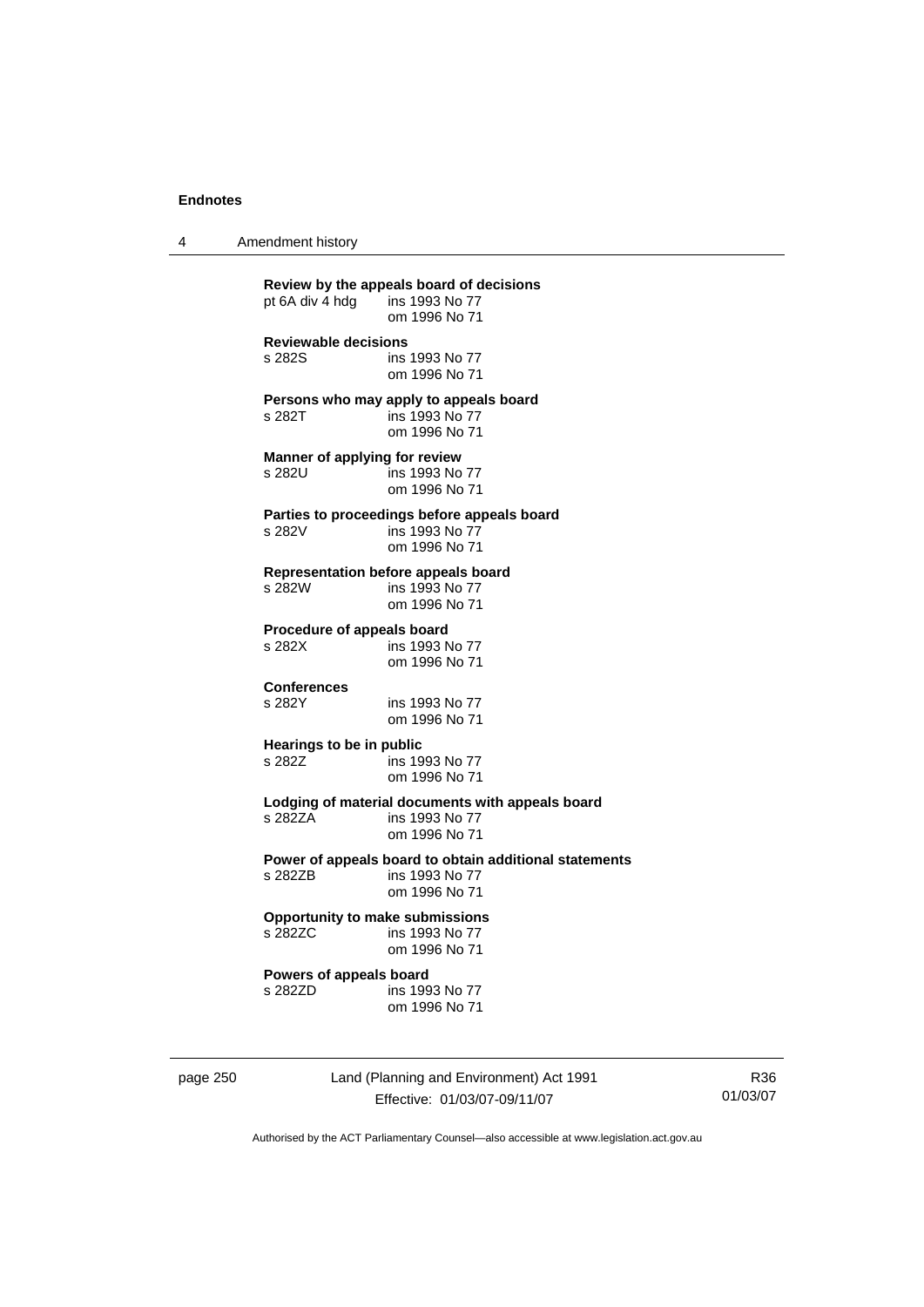**Operation and implementation of a decision that is subject to review**  ins 1993 No 77 om 1996 No 71 **Power of appeals board to dismiss application or strike out party**  s 282ZF ins 1993 No 77 om 1996 No 71 **Review by appeals board**  s 282ZG ins 1993 No 77 om 1996 No 71 **Return of documents etc at completion of proceeding**  s 282ZH ins 1993 No 77 om 1996 No 71 **Appeals to Supreme Court from decisions of the appeals board**  s 282ZI ins 1993 No 77 om 1996 No 71 **Operation and implementation of a decision that is subject to appeal**  ins 1993 No 77 om 1996 No 71 **Reference of questions of law to Supreme Court**  s 282ZK ins 1993 No 77 om 1996 No 71 **Sending of documents to, and disclosure of documents by, the Supreme Court**  s 282ZL ins 1993 No 77 om 1996 No 71 **Miscellaneous**  pt 6A div 5 hdg ins 1993 No 77 om 1996 No 71 **Protection of members, representatives and witnesses**  s 282ZM ins 1993 No 77 om 1996 No 71 **Failure of witness to attend**  s 282ZN ins 1993 No 77 om 1996 No 71 **Refusal to answer questions**  s 282ZP ins 1993 No 77 om 1996 No 71 **False or misleading evidence**  s 282ZQ ins 1993 No 77 om 1996 No 71

R36 01/03/07 Land (Planning and Environment) Act 1991 Effective: 01/03/07-09/11/07

page 251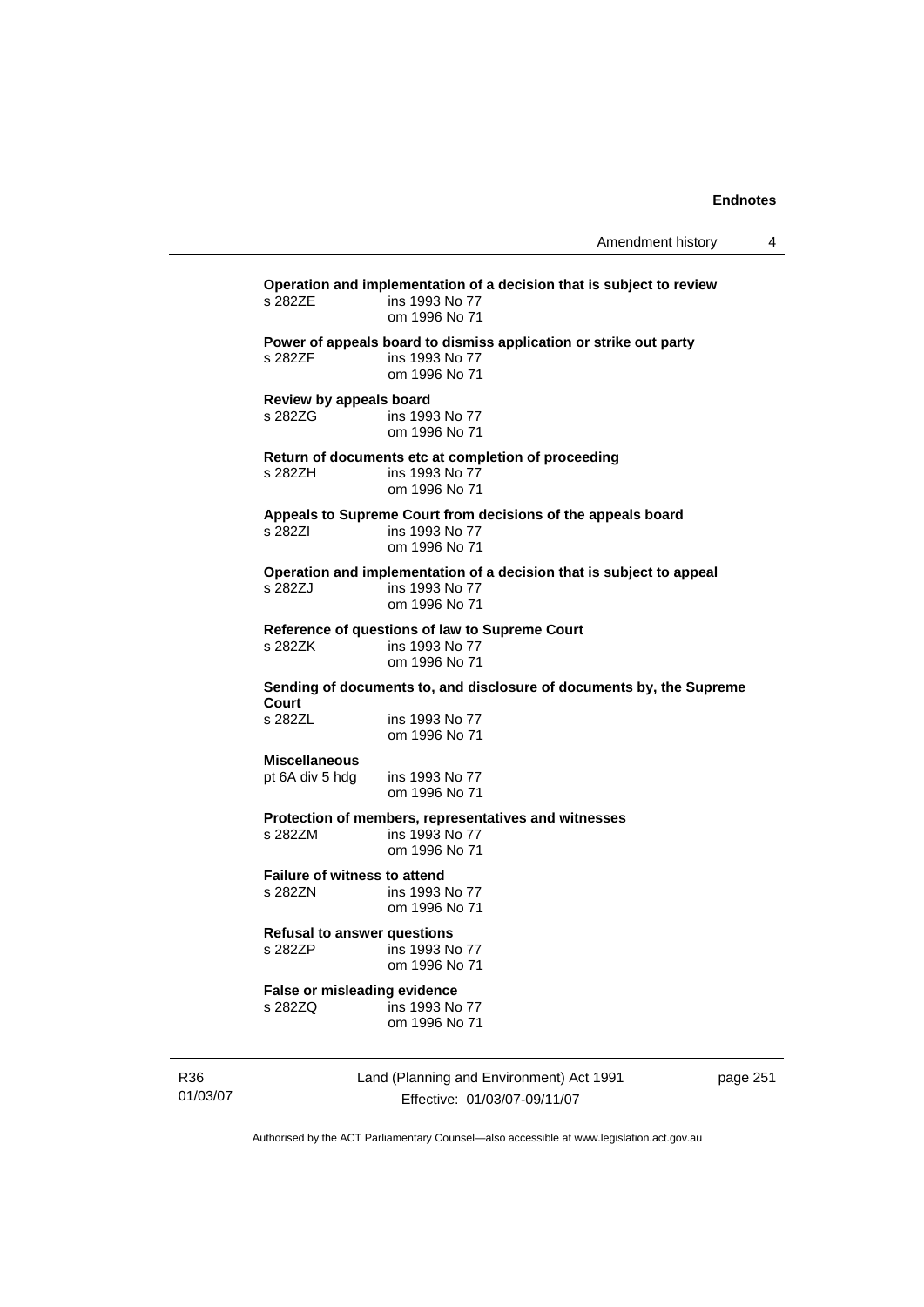4 Amendment history

| s 288                                                             | am 1994 No 81<br>sub 2001 No 44 amdt 1.2483                                                                                                                      |
|-------------------------------------------------------------------|------------------------------------------------------------------------------------------------------------------------------------------------------------------|
| <b>Approved forms</b><br>s 287A<br><b>Regulation-making power</b> | ins 2001 No 44 amdt 1.2483<br>am 2002 No 30 amdt 3.505<br>sub A2002-56 amdt 1.138                                                                                |
| <b>Determination of fees</b><br>s 287                             | sub 2001 No 44 amdt 1.2483                                                                                                                                       |
| s 286                                                             | Acts and omissions of representatives<br>sub A2004-15 amdt 1.31                                                                                                  |
| <b>Corporations-penalites</b><br>s 285                            | am 1994 No 26<br>om R5 LRA                                                                                                                                       |
| s 284                                                             | Power of administrative appeals tribunal and Supreme Court<br>sub 1993 No 77; 1996 No 71                                                                         |
| <b>Delegation by Executive</b><br>s 283                           | am 1996 No 39; 2002 No 30 amdt 3.504; A2002-56<br>amdt 1.137; A2003-30 amdt 1.5, amdt 1.6<br>sub A2005-20 amdt 3.184<br>$(2)-(4)$ exp 2 June 2006 (s 283 $(4)$ ) |
| <b>Miscellaneous</b><br>pt 8 hdg                                  | (prev pt 7 hdg) renum R6 LA                                                                                                                                      |
| Lodging of documents<br>s 282ZV                                   | ins 1993 No 77<br>om 1996 No 71                                                                                                                                  |
| Giving of notices<br>s 282ZU                                      | ins 1993 No 77<br>am 1994 No 38<br>om 1996 No 71                                                                                                                 |
| Registrar<br>s 282ZT                                              | ins 1993 No 77<br>om 1996 No 71                                                                                                                                  |
| <b>Registry</b><br>s 282ZS                                        | ins 1993 No 77<br>om 1996 No 71                                                                                                                                  |
| s 282ZR                                                           | ins 1993 No 77<br>om 1996 No 71                                                                                                                                  |

page 252 Land (Planning and Environment) Act 1991 Effective: 01/03/07-09/11/07

R36 01/03/07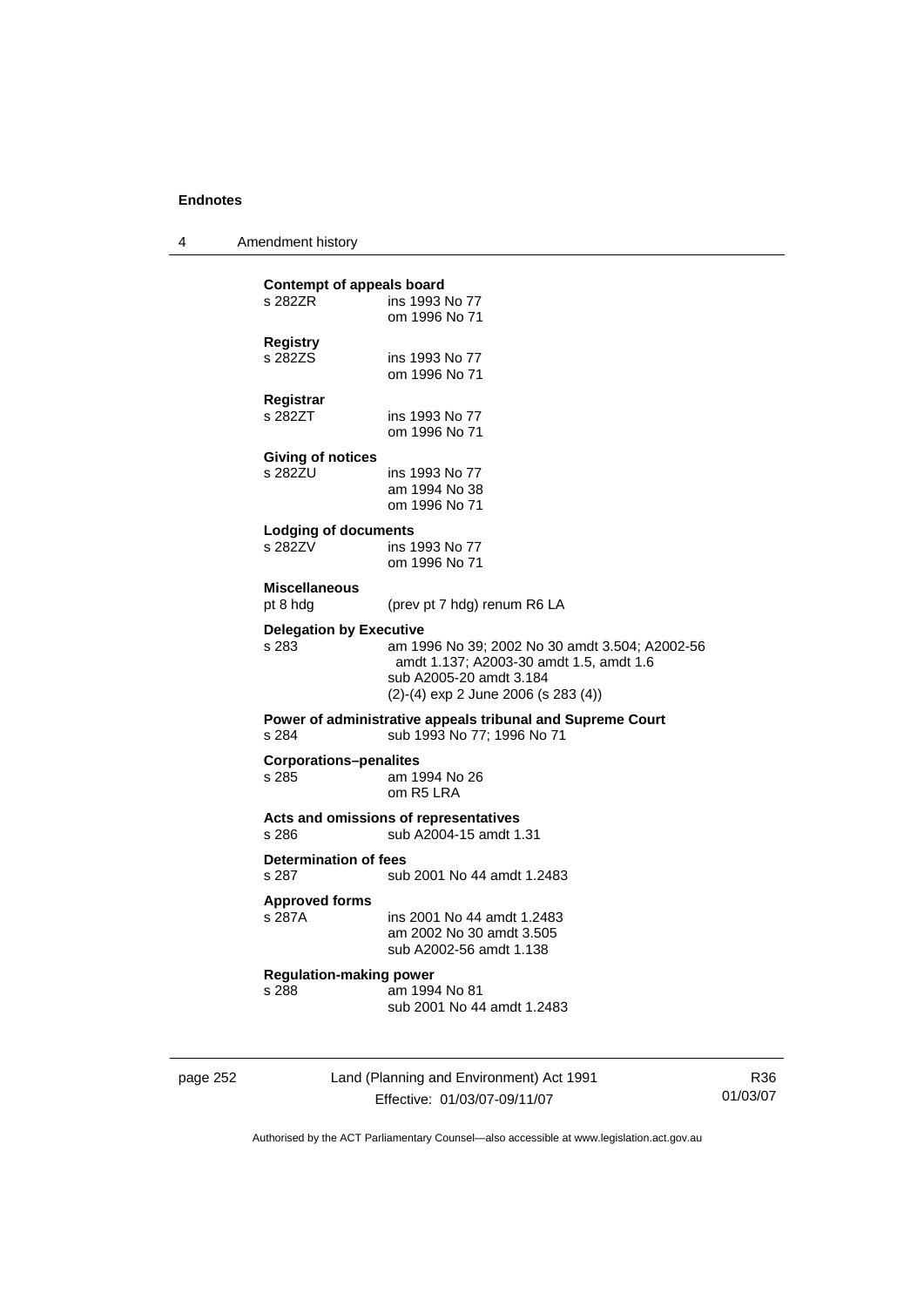| s 288A                                        | ins A2007-1 s 8<br>exp 1 March 2008 (s 288A (4) (LA s 88 declaration applies))                                                                                                                             |          |
|-----------------------------------------------|------------------------------------------------------------------------------------------------------------------------------------------------------------------------------------------------------------|----------|
| s 288B                                        | Amendments of Land (Planning and Environment) Regulation by Land<br>(Planning and Environment) Legislation Amendment Act<br>ins A2007-1 s 8<br>exp 1 March 2008 (s 288B (4) (LA s 88 declaration applies)) |          |
| <b>Transitional</b><br>pt 9 hdg               | (prev pt 8 hdg) ins 2000 No 80 amdt 3.9<br>renum R6 LA                                                                                                                                                     |          |
| <b>Status of leases and licences</b><br>s 289 | ins 2000 No 80 amdt 3.9<br>am 2002 No 30 amdt 3.506                                                                                                                                                        |          |
| s 290                                         | Continued application of certain repealed Acts and provisions<br>ins 2000 No 80 amdt 3.9                                                                                                                   |          |
| s 291                                         | <b>Conversion of Commonwealth leases</b><br>ins 2001 No 56 amdt 3.436<br>am A2003-34 s 9<br>(4), (5) exp 1 December 2003 (s 291 (5))                                                                       |          |
| s 292                                         | Consent under City Area Leases Ordinance 1936, s 28<br>ins A2002-56 amdt 1.139<br>exp 1 July 2004 (s 292 (3))                                                                                              |          |
| Proceedings and evidence<br>s 293             | ins A2003-30 amdt 1.7<br>exp 1 July 2004 (s 293 (9))                                                                                                                                                       |          |
| s 294                                         | Territory plan variation-omission of heritage places register<br>ins A2004-57 amdt 1.43                                                                                                                    |          |
| ministerial decisions<br>s 300                | Transitional-Administrative (Miscellaneous Amendments) Act 2006 and<br>ins A2006-30 amdt 1.69<br>exp 1 January 2007 (s 300 (4) (LA s 88 declaration applies))                                              |          |
| authority functions<br>s 301                  | Transitional-Administrative (Miscellaneous Amendments) Act 2006 and<br>ins A2006-30 amdt 1.69<br>exp 1 January 2007 (s 301 (4) (LA s 88 declaration applies))                                              |          |
|                                               | Management objectives for public land<br>sch 1 am A2003-11 amdt 1.1                                                                                                                                        |          |
| sch 2                                         | Criteria for assessment of heritage significance of places<br>ss renum R23 LA<br>om A2004-57 amdt 1.44                                                                                                     |          |
|                                               | Land (Planning and Environment) Act 1991                                                                                                                                                                   | page 253 |

R36 01/03/07

Authorised by the ACT Parliamentary Counsel—also accessible at www.legislation.act.gov.au

Effective: 01/03/07-09/11/07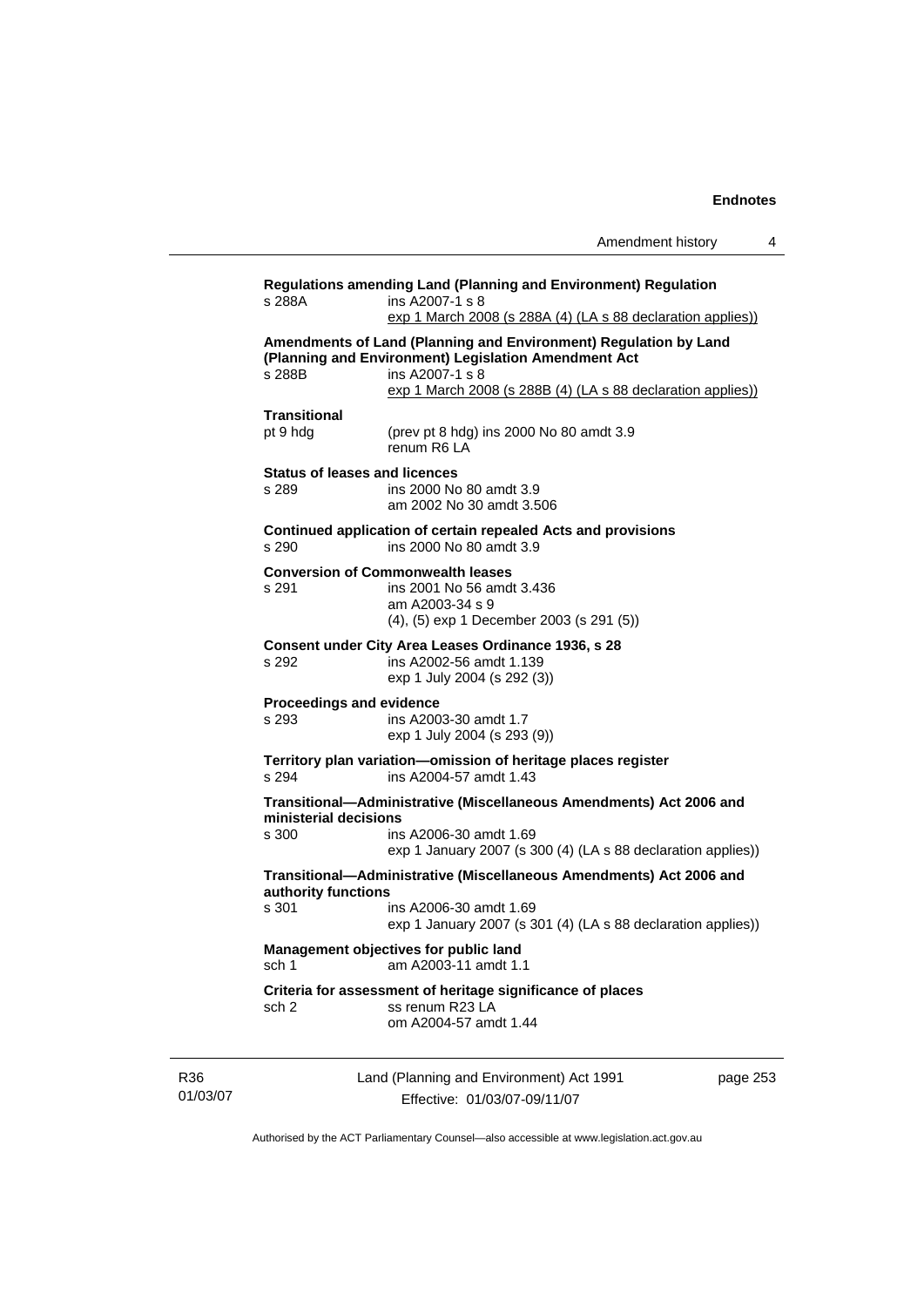4 Amendment history

| sch 4                        | am 1993 No 75; 1996 No 39                                                                                                                                                                                                                |
|------------------------------|------------------------------------------------------------------------------------------------------------------------------------------------------------------------------------------------------------------------------------------|
|                              | om 1996 No 85                                                                                                                                                                                                                            |
|                              | ins A2002-56 amdt 1.140                                                                                                                                                                                                                  |
|                              | am A2004-57 amdt 1.45; items renum R23 LA (see A2004-57                                                                                                                                                                                  |
|                              | amdt 1.46)                                                                                                                                                                                                                               |
| Activities subject to orders |                                                                                                                                                                                                                                          |
| sch 5 hdg                    | am A2003-34 amdt 1.11                                                                                                                                                                                                                    |
| sch 5                        | am 1993 No 75; 1995 No 21; 1996 No 85; 1997 No 7; 1998<br>No 54; 1999 No 73 s 13; 1999 No 79 sch 3; 2000 No 37 s 18;<br>R6 LA; A2003-34 amdt 2.8; A2004-57 amdt 1.47; A2005-21<br>amdt 1.10; items renum R27 LA (see A2005-21 amdt 1.11) |
| <b>Dictionary</b>            |                                                                                                                                                                                                                                          |
| dict                         | ins 2002 No 30 amdt 3.507                                                                                                                                                                                                                |
|                              | am A2002-56 amdt 1.141; A2003-14 amdt 1.69                                                                                                                                                                                               |
|                              | def <b>Aboriginal object</b> om A2004-56 amdt 1.48                                                                                                                                                                                       |
|                              | def Aboriginal project ins 2002 No 30 amdt 3.507                                                                                                                                                                                         |
|                              | def Aboriginal place ins 2002 No 30 amdt 3.507                                                                                                                                                                                           |
|                              | om A2004-56 amdt 1.48                                                                                                                                                                                                                    |
|                              | def Aboriginal tradition ins 2002 No 30 amdt 3.507<br>om A2004-56 amdt 1.48                                                                                                                                                              |
|                              | def <i>application</i> ins 2002 No 30 amdt 3.507                                                                                                                                                                                         |
|                              | def approval ins 2002 No 30 amdt 3.507                                                                                                                                                                                                   |
|                              | def assessment ins 2002 No 30 amdt 3.507                                                                                                                                                                                                 |
|                              | def <b>authorised person</b> ins 2002 No 30 amdt 3.507<br>sub A2003-34 amdt 1.12                                                                                                                                                         |
|                              | def <b>authority</b> ins 2002 No 30 amdt 3.507                                                                                                                                                                                           |
|                              | om A2002-56 amdt 1.142                                                                                                                                                                                                                   |
|                              | def background papers ins 2002 No 30 amdt 3.507                                                                                                                                                                                          |
|                              | def building ins 2002 No 30 amdt 3.507                                                                                                                                                                                                   |
|                              | def building and development provision ins 2002 No 30<br>amdt 3.507                                                                                                                                                                      |
|                              | def building work ins 2002 No 30 amdt 3.507                                                                                                                                                                                              |
|                              | def cemetery ins A2003-11 amdt 1.2                                                                                                                                                                                                       |
|                              | def chairperson ins 2002 No 30 amdt 3.507                                                                                                                                                                                                |
|                              | om A2004-56 amdt 1.48                                                                                                                                                                                                                    |
|                              | def commissioner ins 2002 No 30 amdt 3.507                                                                                                                                                                                               |
|                              | om A2002-56 amdt 1.143                                                                                                                                                                                                                   |
|                              | def compensation ins 2002 No 30 amdt 3.507                                                                                                                                                                                               |
|                              | om A2004-56 amdt 1.48                                                                                                                                                                                                                    |
|                              | def concessional lease ins A2005-49 s 5                                                                                                                                                                                                  |
|                              | def connected ins 2002 No 30 amdt 3.507                                                                                                                                                                                                  |
|                              | def conservation ins 2002 No 30 amdt 3.507                                                                                                                                                                                               |
|                              | om A2004-56 amdt 1.48                                                                                                                                                                                                                    |
|                              | def conservator ins 2002 No 30 amdt 3.507                                                                                                                                                                                                |
|                              | def consolidation ins 2002 No 30 amdt 3.507                                                                                                                                                                                              |

page 254 Land (Planning and Environment) Act 1991 Effective: 01/03/07-09/11/07

R36 01/03/07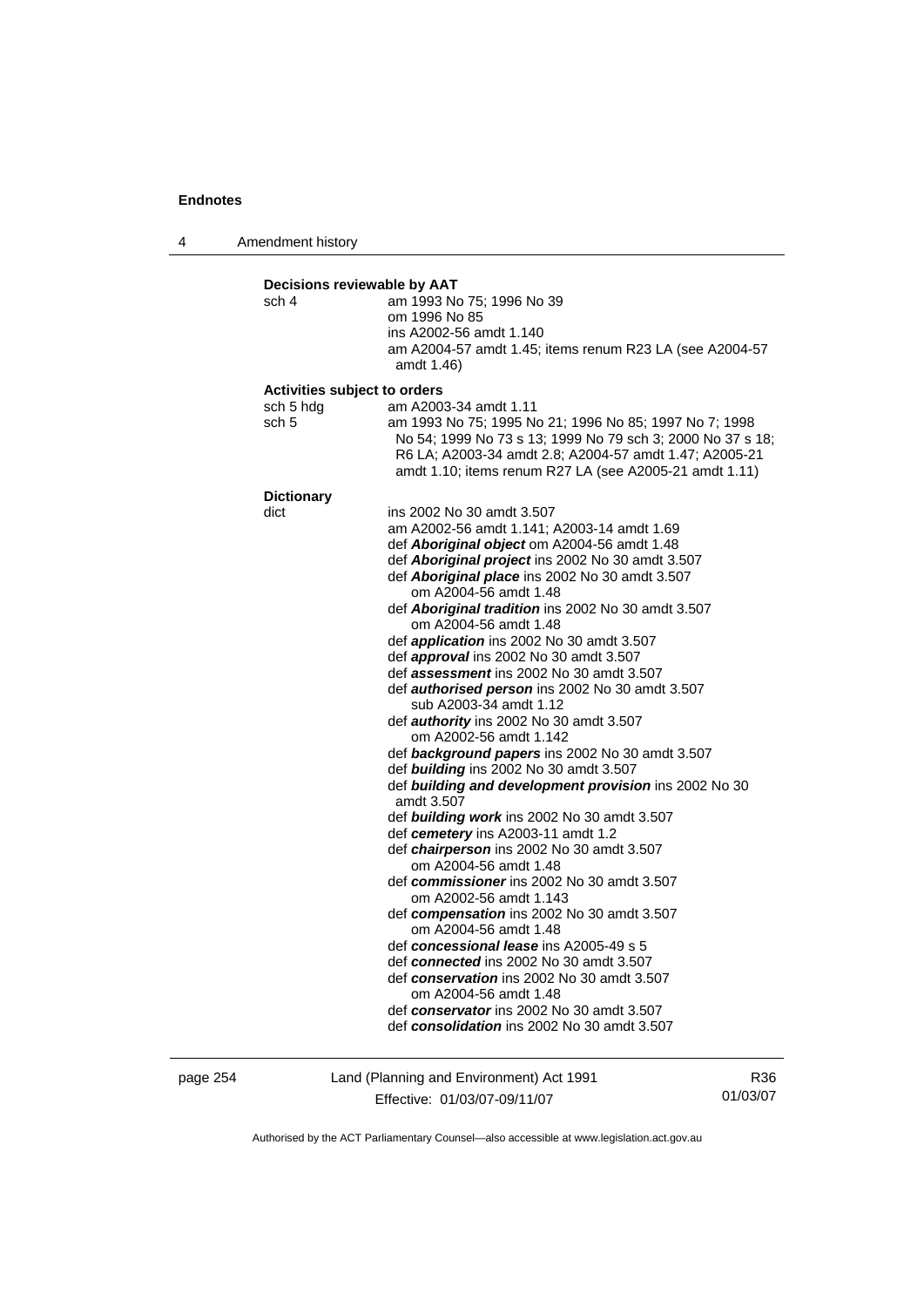def *consultation notice* ins 2002 No 30 amdt 3.507 def *controlled activity* ins 2002 No 30 amdt 3.507 def *damage* ins A2005-51 amdt 1.21 def *dealing* ins 2002 No 30 amdt 3.507 def *declared site* ins A2005-51 amdt 1.21 def *defined decision* ins 2002 No 30 amdt 3.507 def *deputy chairperson* ins 2002 No 30 amdt 3.507 om A2004-56 amdt 1.48 def *development* ins 2002 No 30 amdt 3.507 def *discharge amount* ins 2002 No 30 amdt 3.507 def *draft plan variation* ins 2002 No 30 amdt 3.507 def *earlier index number* ins 2002 No 30 amdt 3.507 def *environmental impact* ins 2002 No 30 amdt 3.507 def *environmental impact statement* ins 2002 No 30 amdt 3.507 def *environmental report* ins 2002 No 30 amdt 3.507 def *Environment Minister* ins 2002 No 30 amdt 3.507 def *Executive* ins 2002 No 30 amdt 3.507 def *expert member* ins 2002 No 30 amdt 3.507 om A2004-56 amdt 1.48 def *formal error* ins 2002 No 30 amdt 3.507 def *Gungahlin central area* ins 2002 No 30 amdt 3.507 om A2003-30 amdt 1.8 def *heritage direction* ins A2004-57 amdt 1.49 def *heritage council* ins 2002 No 30 amdt 3.507 om A2004-56 amdt 1.49 def *heritage object* ins 2002 No 30 amdt 3.507 om A2004-56 amdt 1.49 def *heritage objects register* ins 2002 No 30 amdt 3.507 om A2004-56 amdt 1.49 def *heritage place* ins 2002 No 30 amdt 3.507 om A2004-56 amdt 1.49 def *heritage places register* ins 2002 No 30 amdt 3.507 om A2004-56 amdt 1.49 def *heritage significance* ins 2002 No 30 amdt 3.507 sub A2004-56 amdt 1.49 def *holding period* ins 2002 No 30 amdt 3.507 def *index number* ins 2002 No 30 amdt 3.507 def *inquiry* ins 2002 No 30 amdt 3.507 def *inspector* ins A2003-34 amdt 2.9 def *interim heritage places register* ins 2002 No 30 amdt 3.507 om A2004-56 amdt 1.50

 def *interim variation* ins 2002 No 30 amdt 3.507 om A2004-56 amdt 1.50

R36 01/03/07 Land (Planning and Environment) Act 1991 Effective: 01/03/07-09/11/07

page 255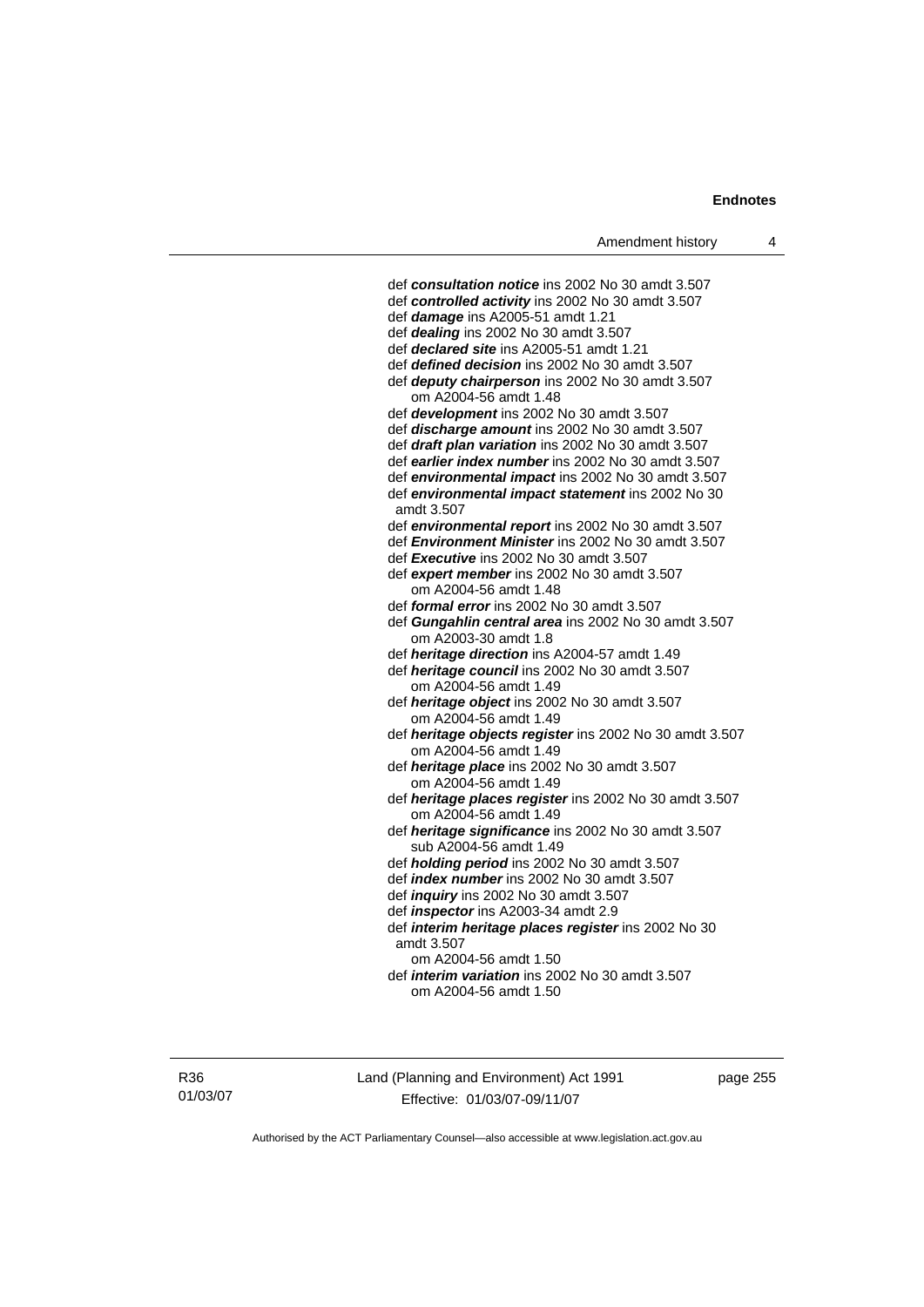4 Amendment history

 def *land* ins 2002 No 30 amdt 3.507 def *land management agreement* ins 2002 No 30 amdt 3.507 def *later index number* ins 2002 No 30 amdt 3.507 def *lease* ins 2002 No 30 amdt 3.507 def *lessee* ins 2002 No 30 amdt 3.507 def *long lease* ins 2002 No 30 amdt 3.507 def *market value* ins 2002 No 30 amdt 3.507 def *member* ins 2002 No 30 amdt 3.507 om A2004-56 amdt 1.50 def *national capital plan* ins 2002 No 30 amdt 3.507 def *natural environment* ins 2002 No 30 amdt 3.507 def *new application* ins A2002-56 amdt 1.144 def *newspaper* ins 2002 No 30 amdt 3.507 def *nominal rent lease* ins 2002 No 30 amdt 3.507 def *objection* ins 2002 No 30 amdt 3.507 def *occupier* ins 2002 No 30 amdt 3.507 def *offence* ins 2002 No 30 amdt 3.507 def *order* ins 2002 No 30 amdt 3.507 def *original application* ins A2002-56 amdt 1.144 def *original decision* ins A2002-56 amdt 1.144 def *panel* ins 2002 No 30 amdt 3.507 def *permanent member* ins 2002 No 30 amdt 3.507 om A2004-56 amdt 1.50 def *pest animal* ins 2002 No 30 amdt 3.507 sub A2003-34 amdt 1.13 om A2005-21 amdt 1.12 def *pest plant* ins 2002 No 30 amdt 3.507 sub A2003-34 amdt 1.14 om A2005-21 amdt 1.12 def *place* ins 2002 No 30 amdt 3.507 def *plan* ins 2002 No 30 amdt 3.507 def *plan of management* ins 2002 No 30 amdt 3.507 def *preliminary assessment* ins 2002 No 30 amdt 3.507 def *prescribed period* ins 2002 No 30 amdt 3.507 def *prohibited groundwork* ins A2005-51 amdt 1.21 def *prohibition notice* ins A2003-34 amdt 1.15 def *proponent* ins 2002 No 30 amdt 3.507 def *protected tree* ins A2005-51 amdt 1.21 def *protection zone* ins A2005-51 amdt 1.21 def *provision* ins 2002 No 30 amdt 3.507 def *public car park* ins 2002 No 30 amdt 3.507 def *public environment report* ins 2002 No 30 amdt 3.507 def *public land* ins 2002 No 30 amdt 3.507 def *rectification work* ins A2003-34 amdt 1.15 def *registered* ins 2002 No 30 amdt 3.507 om A2004-56 amdt 1.50 def *registered lease* ins 2002 No 30 amdt 3.507

page 256 Land (Planning and Environment) Act 1991 Effective: 01/03/07-09/11/07

R36 01/03/07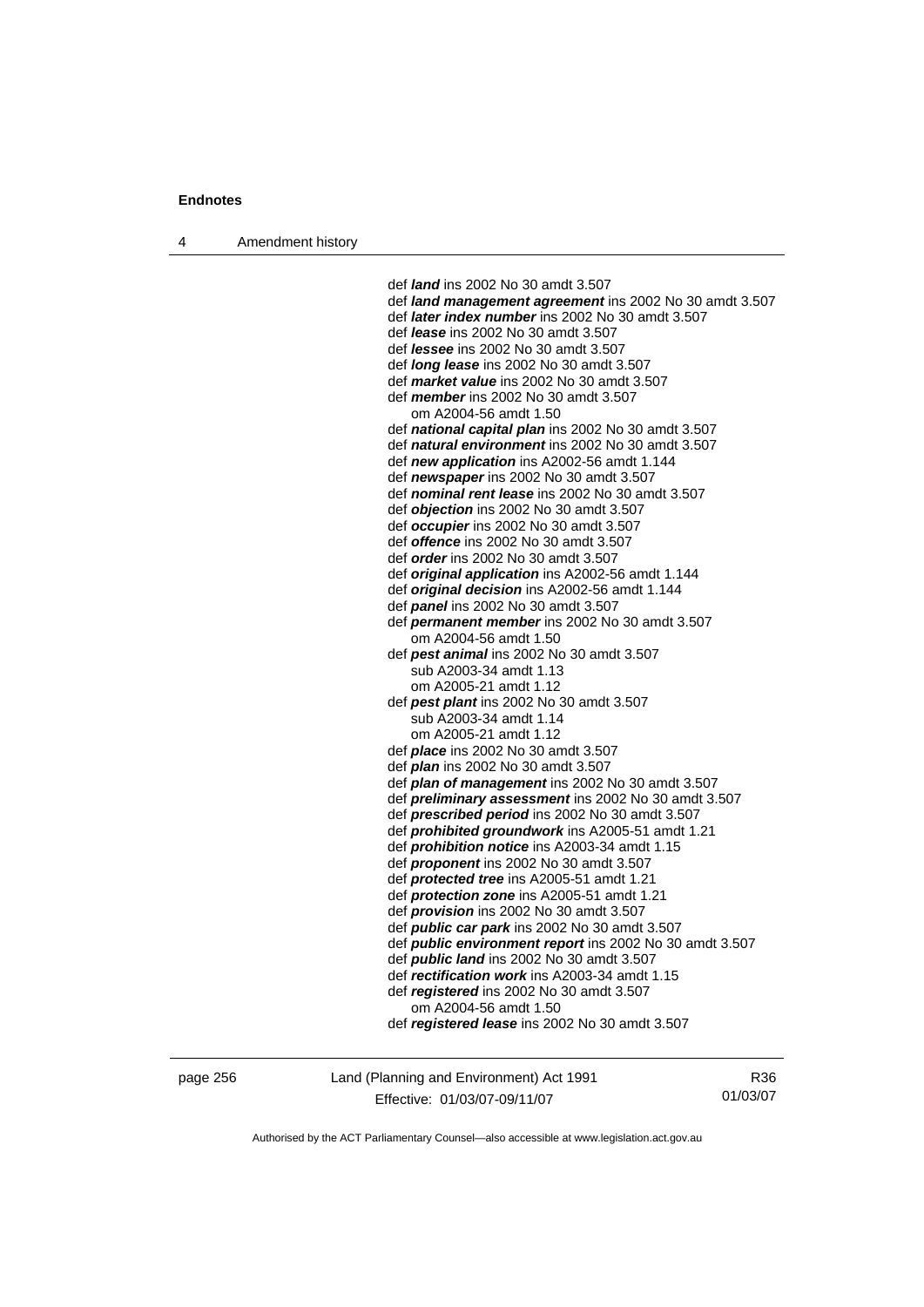def *registered proprietor* ins 2002 No 30 amdt 3.507 def *registered tree* ins A2005-51 amdt 1.21 def *registration* ins 2002 No 30 amdt 3.507 om A2004-56 amdt 1.50 def *regulated tree* ins A2005-51 amdt 1.21 def *relevant Aboriginal organisation* ins 2002 No 30 amdt 3.507 om A2004-56 amdt 1.50 def *relevant authority* ins 2002 No 30 amdt 3.507 def *relevant Minister* ins 2002 No 30 amdt 3.507 def *rental lease* ins 2002 No 30 amdt 3.507 def *residential lease* ins 2002 No 30 amdt 3.507 def *restricted information* ins 2002 No 30 amdt 3.507 om A2004-56 amdt 1.50 def *rural lease* ins 2002 No 30 amdt 3.507 def *secretary* ins 2002 No 30 amdt 3.507 om A2004-56 amdt 1.50 def *short lease* ins 2002 No 30 amdt 3.507 def *special Pialligo lease* ins 2002 No 30 amdt 3.507 def *structure* ins 2002 No 30 amdt 3.507 def *subdivision* ins 2002 No 30 amdt 3.507 def *sublease* ins 2002 No 30 amdt 3.507 def *sublessee* ins 2002 No 30 amdt 3.507 def *territory authority* ins 2002 No 30 amdt 3.507 def *damage* ins A2005-51 amdt 1.4 def *unregistered* ins 2002 No 30 amdt 3.507 om A2004-56 amdt 1.50 def *variation***, for part 3 (Heritage)** ins 2002 No 30 amdt 3.507 om A2004-56 amdt 1.50 def *variation***, of a lease** ins 2002 No 30 amdt 3.507 def *variation***, of a plan** ins 2002 No 30 amdt 3.507 def *variation***, of a plan of management** ins 2002 No 30 amdt 3.507

R36 01/03/07 Land (Planning and Environment) Act 1991 Effective: 01/03/07-09/11/07

page 257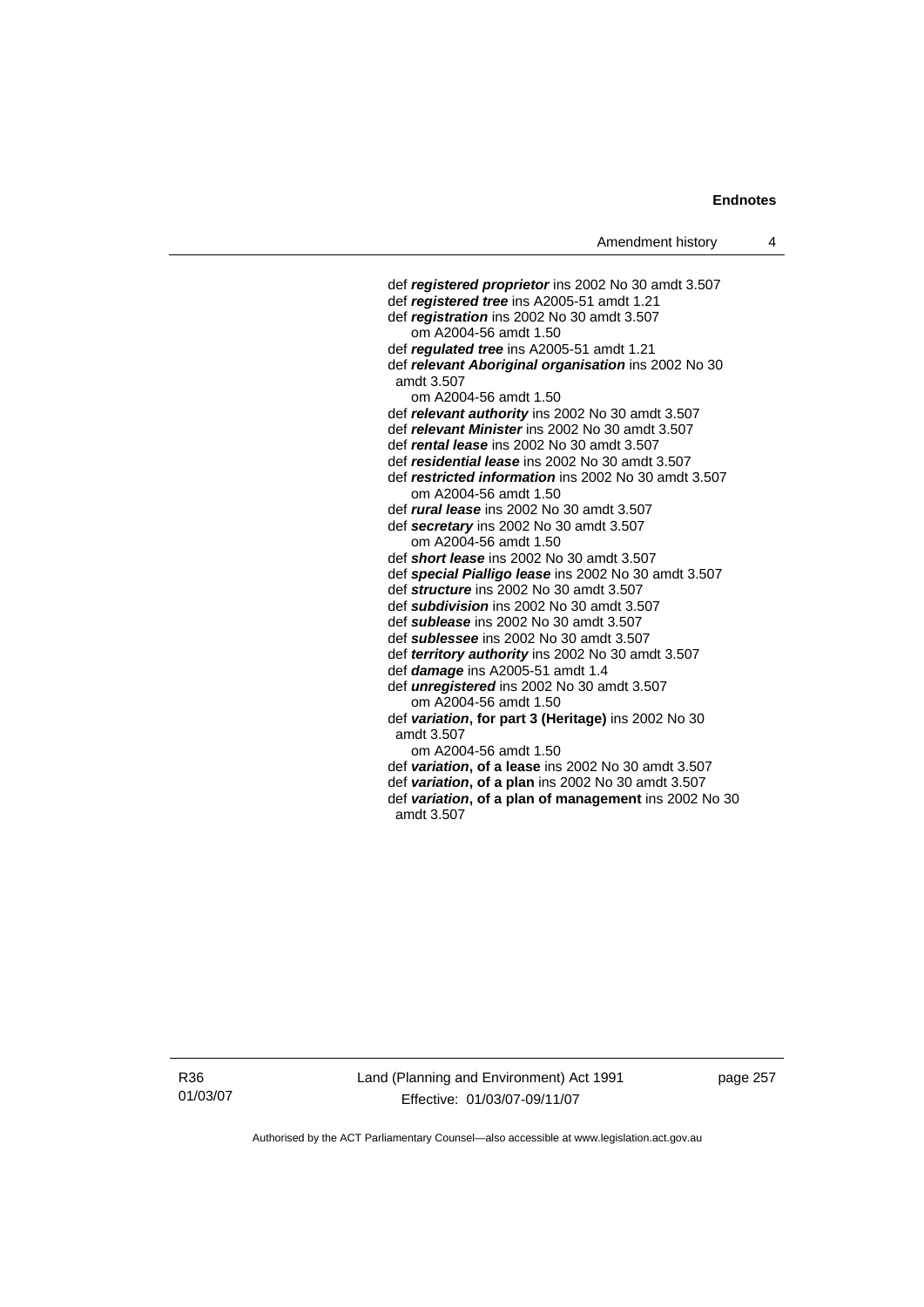# **5 Earlier republications**

Some earlier republications were not numbered. The number in column 1 refers to the publication order.

Since 12 September 2001 every authorised republication has been published in electronic pdf format on the ACT legislation register. A selection of authorised republications have also been published in printed format. These republications are marked with an asterisk (\*) in column 1. Electronic and printed versions of an authorised republication are identical.

| <b>Republication No</b> | <b>Amendments to</b> | <b>Republication date</b> |
|-------------------------|----------------------|---------------------------|
| 1                       | Act 1993 No 90       | 31 January 1994           |
| $\overline{2}$          | Act 1994 No 97       | 28 February 1995          |
| 3                       | Act 1997 No 7        | 24 June 1997              |
| 4                       | Act 1998 No 65       | 28 February 1999          |
| 5                       | Act 2000 No 15       | 30 May 2000               |
| $6*$                    | Act 2001 No 80       | 5 October 2001            |
| $\overline{7}$          | Act 2001 No 80       | 11 March 2002             |
| 8                       | Act 2002 No 11       | 28 May 2002               |
| 9                       | Act 2002 No 30       | 17 September 2002         |
| 10                      | Act 2002 No 39       | 11 October 2002           |
| 10(RI)                  | Act 2002 No 39 +     | 11 October 2002           |
| 11                      | A2003-14             | 28 March 2003             |
| 12                      | A2003-30             | 1 July 2003               |
| 13                      | A2003-34             | 1 September 2003          |
| $14*$                   | A2003-34             | 27 September 2003         |
| 15                      | A2003-34             | 2 December 2003           |
| 16                      | A2004-2              | 22 March 2004             |
| 17                      | A2004-15             | 9 April 2004              |
| 18                      | A2004-27             | 27 May 2004               |
| 19                      | A2004-27             | 2 July 2004               |
|                         |                      |                           |

page 258 Land (Planning and Environment) Act 1991 Effective: 01/03/07-09/11/07

R36 01/03/07